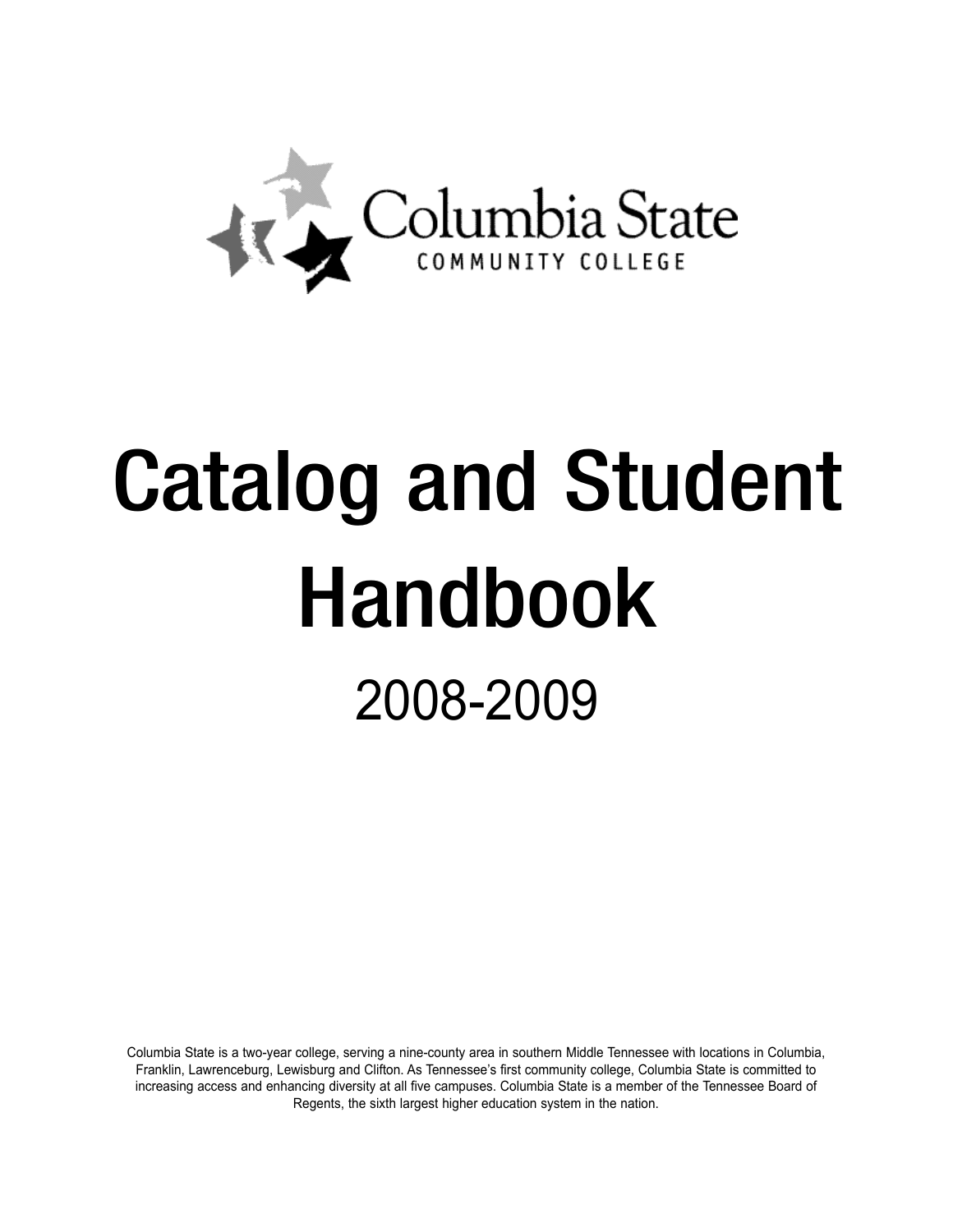# Campus Locations

### Columbia Campus

1665 Hampshire Pike Columbia, TN 38401 (931) 540-2722

### Clifton Site

795 Main Street Clifton, TN 38425 (888) 346-6581 (931) 676-6966 Fax: (931) 676-6941

### Lawrence County Center

1620 Springer Road Lawrenceburg, TN 38464 (931) 766-1600 Fax: (931) 766-1602

# Lewisburg Site

980 South Ellington Parkway Lewisburg, TN 37091 (931) 359-0351 Fax: (931) 270-1358

### Williamson County Center

104 Claude Yates Drive Franklin, TN 37064 (615) 790-4400 Fax: (615) 790-4405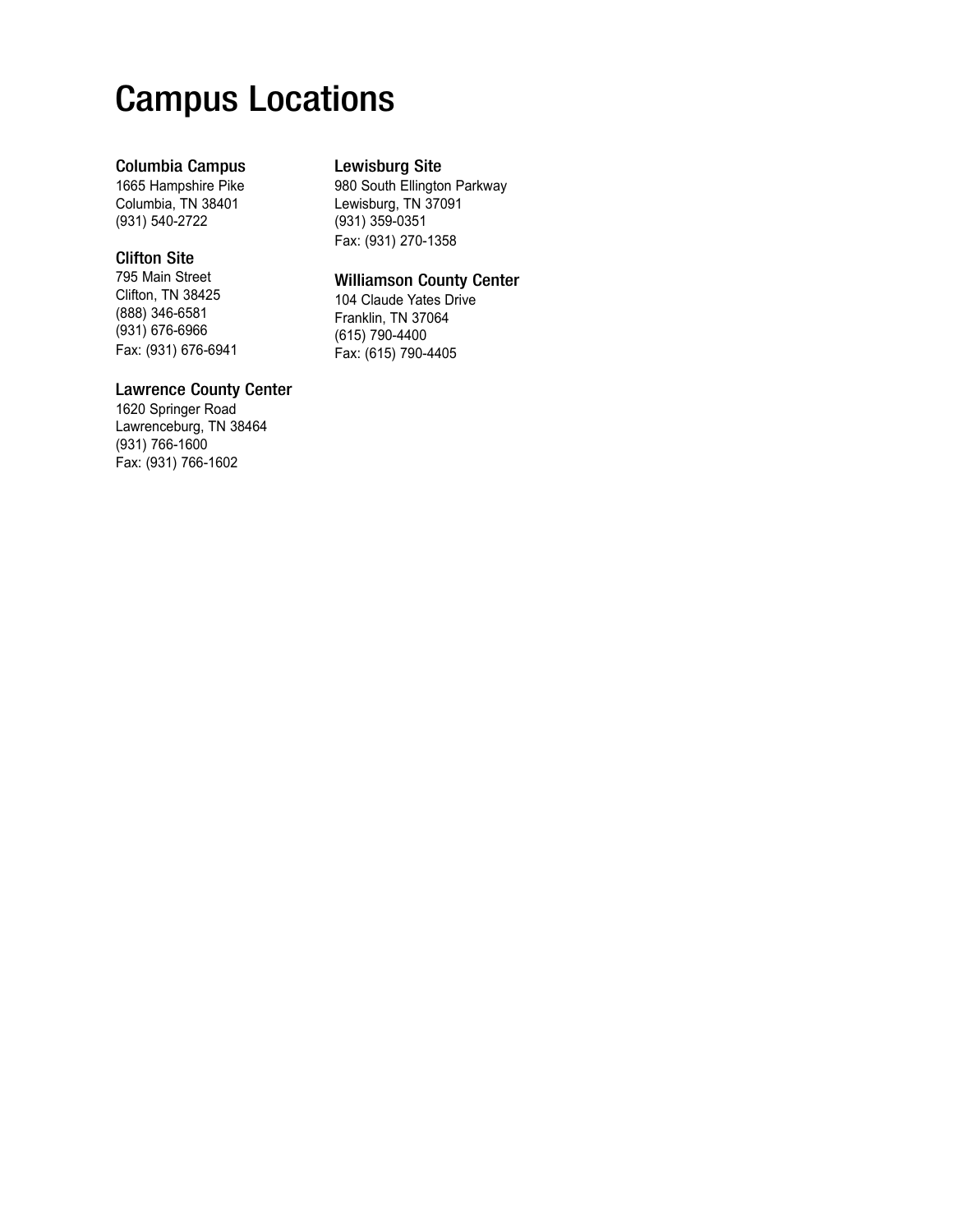# Accrediting Agencies

Columbia State Community College is accredited by the Commission on Colleges of the Southern Association of Colleges and Schools to award the associate degree. In addition, some of the college programs have specialized accreditation by the following agencies:

# Emergency Medical Technology

Committee on Accreditation of Educational Programs for the EMS Profession 1248 Harwood Road Bedford, TX 76021-4244 (817) 283-9403 www.caahep.org

# Nursing

National League for Nursing Accrediting **Commission** 61 Broadway, 33rd Floor New York, New York 10006 (800) 669-9656, Ext. 153 (212) 363-5555 Fax: (607) 723-8408 www.nlnac.org

# Respiratory Care

Committee on Accreditation of Respiratory Care 1248 Harwood Road Bedford, Texas 76021-4244 (817) 283-2835 www.coarc.com

# Respiratory Care

Commission on Accreditation of Allied Health Education Programs 1361 Park Street Clearwater, Florida 33756 (727) 210-2350 www.caahep.org

# Radiologic Technology

Joint Review Committee on Education in Radiologic Technology 20 N. Wacker Drive, Suite 2850 Chicago, Illinois 60606-3182 (312) 704-5300 www.jrcert.org

# Veterinary Technology

American Veterinary Medical Association Committee on Veterinary Technician Education and Activities 1931 N. Meacham Road, Suite 100 Schaumburg, Illinois 60173-4360 (847) 925-8070 Fax: (847) 925-1329 www.avma.org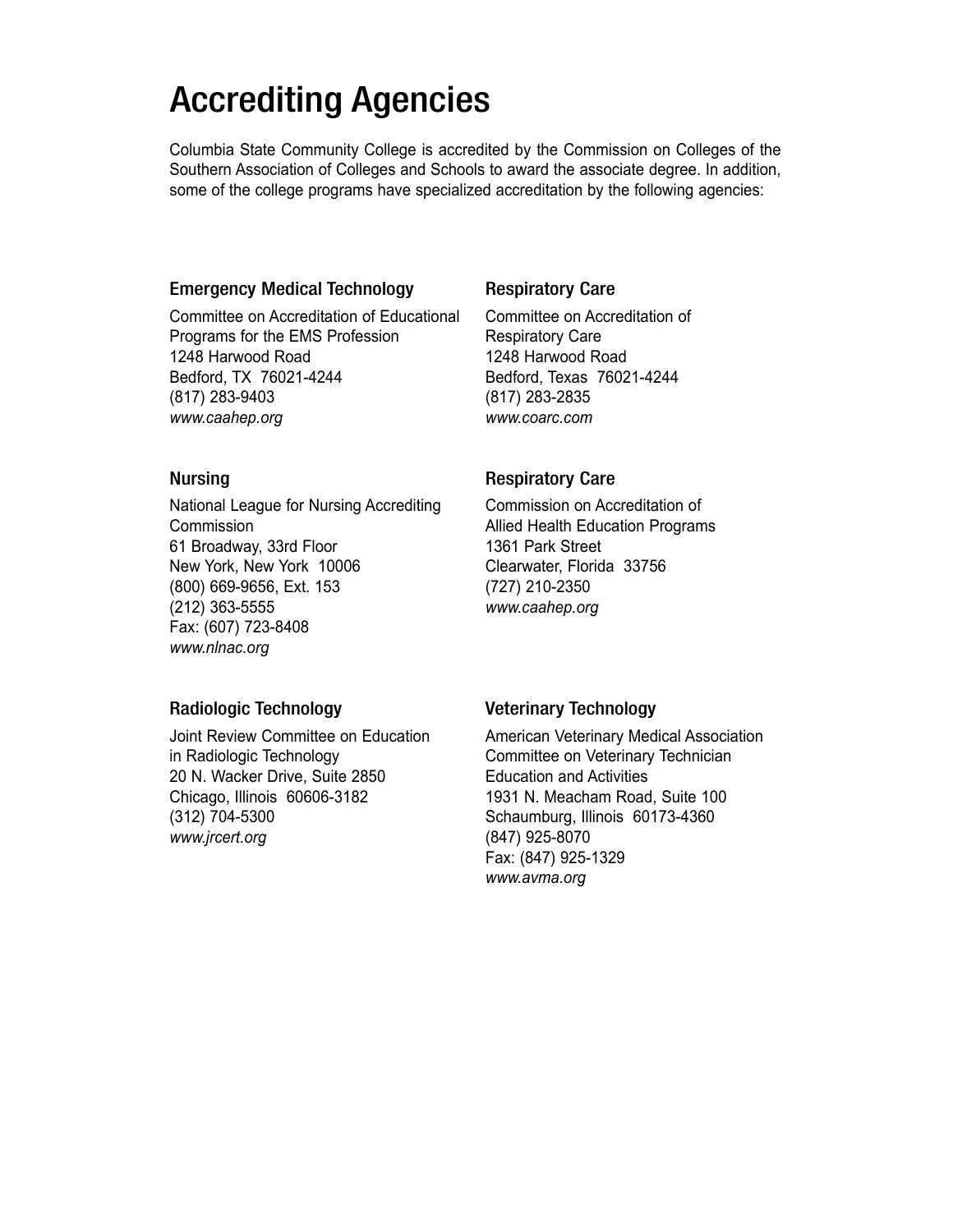

# President's Welcome

Greetings!

The faculty, staff, and I are pleased that you have chosen Columbia State Community College. We are committed to your success as a student, both in and out of the classroom.

This catalog and student handbook has been prepared to include information that will assist you in enrolling, registering, receiving aid, and determining curriculum – information that will assist you in being successful.

We understand you may have questions that you desire to discuss with a college official or curriculum advisor. You are encouraged to seek out personnel in the Admissions office, Financial Aid office, Advising Center, other college offices, or your assigned advisor for assistance. Let us help remove the hassle from your college experience.

While you are here at Columbia State, become involved – participate and/or attend many of the extracurricular happenings that will enhance your learning. Through myChargerNet, the campus-student Internet connection, you will be notified of weekly events which include plays, art exhibits, concerts, athletics, competitions, curriculum/academic societies, and student government.

On a personal note, I am new to Columbia State. I began my tenure as president February 18, 2008. I am more than honored to be your President and I know you will find the people of CSCC to be as exciting, energetic, and helpful as I have found them. I hope that as we encounter each other on campus that you will stop me to introduce yourself. I look forward to meeting you.

GET THE TASSEL!!

Sincerely,

Camil the 12

Janet F. Smith, Ph.D. President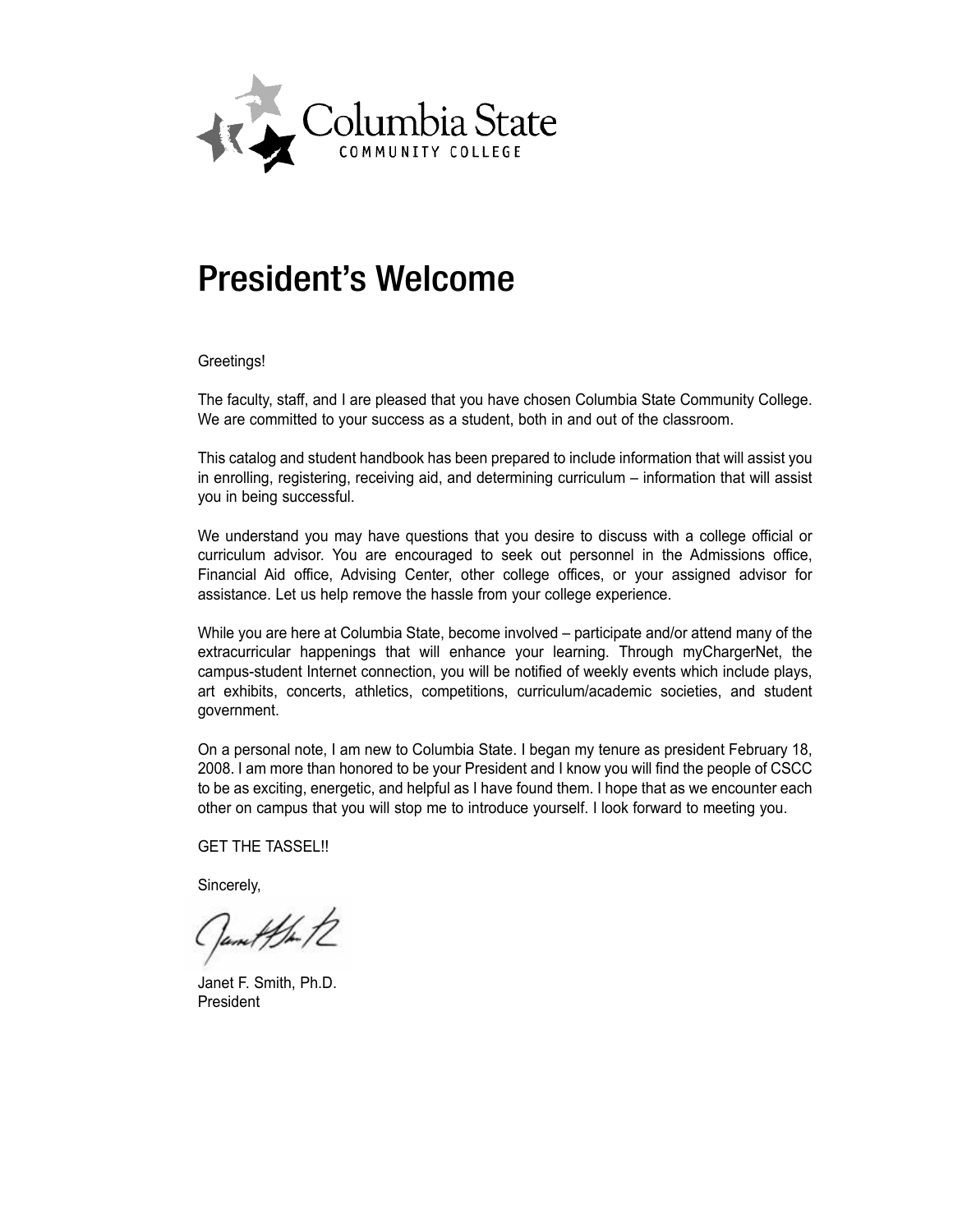# Board of Regents The State University and Community College System of Tennessee

Dr. Charles W. Manning, Chancellor

#### Members

The Honorable Phil Bredesen, Governor of the State of Tennessee, ex officio The Honorable Ken Givens, Commissioner of Agriculture, ex officio The Honorable Tim Webb, Commissioner of Education, ex officio

| Ms. Janice Donahue, Faculty Regent Walters State Community College |  |
|--------------------------------------------------------------------|--|
| Mr. Matthew Harris, Student Regent Austin Peay State University    |  |

# Tennessee Higher Education Commission

Dr. Richard G. Rhoda, Executive Director

#### Members

| Mr. Riley C. Darnell, Secretary of State Nashville                                 |  |
|------------------------------------------------------------------------------------|--|
|                                                                                    |  |
|                                                                                    |  |
|                                                                                    |  |
|                                                                                    |  |
|                                                                                    |  |
|                                                                                    |  |
| Ms. Sondra Wilson, voting ex-officio Tennessee Technological University            |  |
| Mr. David C. Holt, non-voting ex-officio UT Memphis                                |  |
| Dr. Gary Nixon, non-voting ex-officio, Executive Director State Board of Education |  |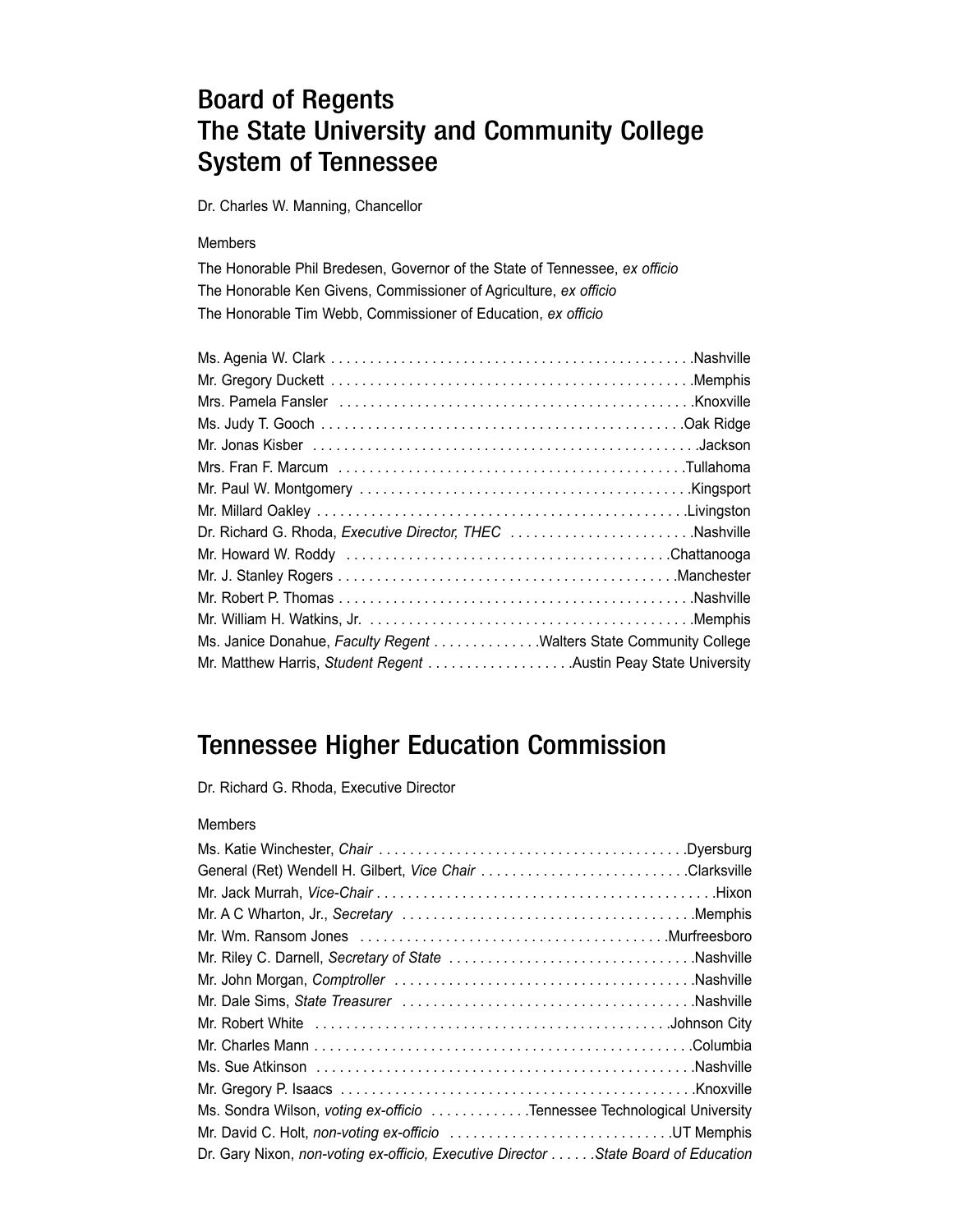# Table of Contents

| Associate of Arts and Associate of Science Degree Requirements 33           |
|-----------------------------------------------------------------------------|
|                                                                             |
|                                                                             |
|                                                                             |
| Programs of Study for Majors within the Associate of Applied Science degree |
|                                                                             |
|                                                                             |
|                                                                             |
|                                                                             |
|                                                                             |
|                                                                             |
|                                                                             |
|                                                                             |

Columbia State Community College is committed to the education of a non-racially identifiable student body. The College does not discriminate on the basis of race, color, religion, ethnic or national origin, sex, sexual orientation or gender identity, disability, age or status as a covered veteran in educational and employment opportunities. Inquiries or complaints should be directed to the Director of Human Resources, Room 113, Pryor Administration Building, 1665 Hampshire Pike, Columbia, TN 38401.

Individuals needing this material in an alternative format should contact the vice president for student services and enrollment management.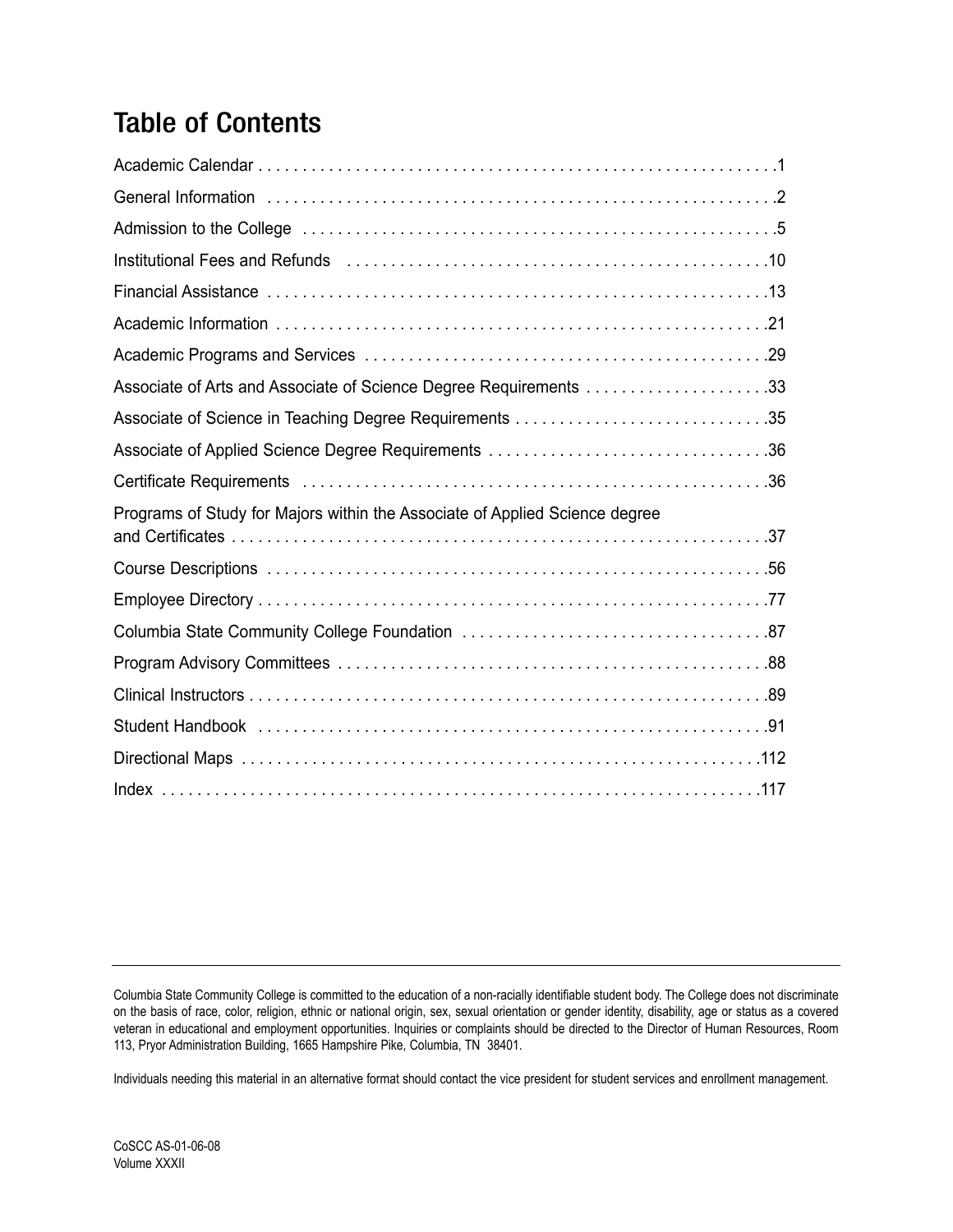# Academic Calendar

This calendar is subject to change at any time prior to or during an academic term due to emergencies or causes beyond the reasonable control of the institution, including severe weather, loss of utility services, or orders by federal or state agencies.

#### FALL SEMESTER 2008

August 18 . . . . . . . . . .Fall Convocation -- All offices at all campuses will be closed for faculty/staff professional development

- August 19 Tuition/Fee payment due before 6:00 p.m. for all registered students for Fall 2008. Students will be deleted from classes for non-payment of fees. Official Registration Day (Last Day to Register Without Incurring a Late Charge) -- Extended hours until 6:00 p.m. at all Campus locations. August 21 . . . . . . . . . Students check their schedules for cancelled classes on myChargerNet
- August 22 . . . . . . . . . .Last Day to Register and Submit Application for Admission
- August 23 . . . . . . . . . .Classes Begin (includes RODP)
- August 23-27 . . . . . .Adjustment Period for registered students Last days to modify (drop/add) a schedule
- August 24 . . . . . . . . . .100% Refund Ends for Regular Session & RODP Classes. Adjustment Period (drop/add) for RODP Classes Ends.
- September 1 . . . . . . . Holiday (Labor Day)
- September 5 . . . . . . .75% Refund Ends for Regular Session & RODP Classes
- September 6 . . . . . . .Drops or withdrawals on or after this date receive a "W" grade for regular session and RODP classes
- September 18 . . . . . . Deadline for submitting Spring 2009 Intent to Graduate
- September 19 . . . . . .25% Refund Ends for Regular Session & RODP Classes
- October 13-14 . . . . . . Fall Break
- November 5 . . . . . . . .Last Day to Drop, Withdraw or Change to Audit for regular session & RODP classes
- November 10 . . . . . . . Begin Spring 2009 Priority Registration for currently enrolled students
- November 17 . . . . . . .Open Registration for Spring 2009 begins for new/readmitted students who have completed admissions requirements
- November 26 . . . . . . . No evening classes
- November 27-29 . . . .Holiday (Thanksgiving)
- December 6 . . . . . . . Classes End
- December 8-13 . . . . . Final Exams
- December 15 . . . . . . . Grades Due
- December 19 . . . . . . . Grade available on myChargerNet

#### SPRING SEMESTER 2009

January 6 . . . . . . . . Tuition/Fee payment due before 4:00 p.m. for all registered students for Spring 2009. Students will be deleted from classes for non-payment of fees. January 7 . . . . . . . Spring Convocation -- All offices at all campuses will be closed for faculty/staff professional development. January 8 . . . . . . . Official Registration Day (Last Day to Register Without Incurring Late Charge) -- Extended hours until 6:00 p.m. at all Campus Locations January 12 Students check their schedules for cancelled classes on myChargerNet. Last Day to Register and Submit Applications for Admission January 14 . . . . . . .100% Refund Ends for Regular Session & RODP Classes January 15 . . . . . . .Classes Begin (includes RODP) January 15-21 . . . . .Adjustment Period for registered students -- Last days to modify (drop/add) a schedule January 19 . . . . . . . Holiday (Martin Luther King Day) January 28 . . . . . . .75% Refund Ends for Regular Session & RODP Classes January 29 . . . . . . . Drops or withdrawals on or after this date receive a "W" grade for regular session & RODP classes February 11 . . . . . . .25% Refund Ends for RODP classes February 12 . . . . . . 25% Refund Ends for Regular Session Classes. Deadline for submitting Summer 2009 Intent to Graduate March 9-14 . . . . . . . Spring Break April 1 . . . . . . . . . . . Last Day to Drop, Withdraw or Change to Audit for regular session and RODP classes April 6 . . . . . . . . . . Begin Summer 2009 and Fall 2009 Priority Registration for Current Students April 13 . . . . . . . . . .Open Registration for Summer 2009 and Fall 2009 begins for new/readmitted students who have completed admissions requirements April 16 . . . . . . . . . Deadline for Submitting Fall 2009 Intent to Graduate May 2 . . . . . . . . . . . CLASSES END May 4-9 . . . . . . . . . . Final Exams May 11 . . . . . . . . . . Grades Due May 12 . . . . . . . . . Graduation May 15 . . . . . . . . . . Grades available on myChargerNet

#### SUMMER SEMESTER 2009

- May 21 . . . . . . . . . Last Day to Register Without Incurring a Late Charge
- May 23 . . . . . . . . . . Students check schedules for cancelled classes on myChargerNet
- May 25 . . . . . . . . . . Holiday (Memorial Day)
- May 26 . . . . . . . . . . Classes Begin (First and Full Term)
- June 29 . . . . . . . . . .First Term Classes End
- June 30 . . . . . . . . . .Classes Begin (Second Term)
- July3-4 . . . . . . . . . . Holiday (Independence Day)
- August 3 . . . . . . . . .Second and Full Term Classes End
- August 5 . . . . . . . . .Grades Due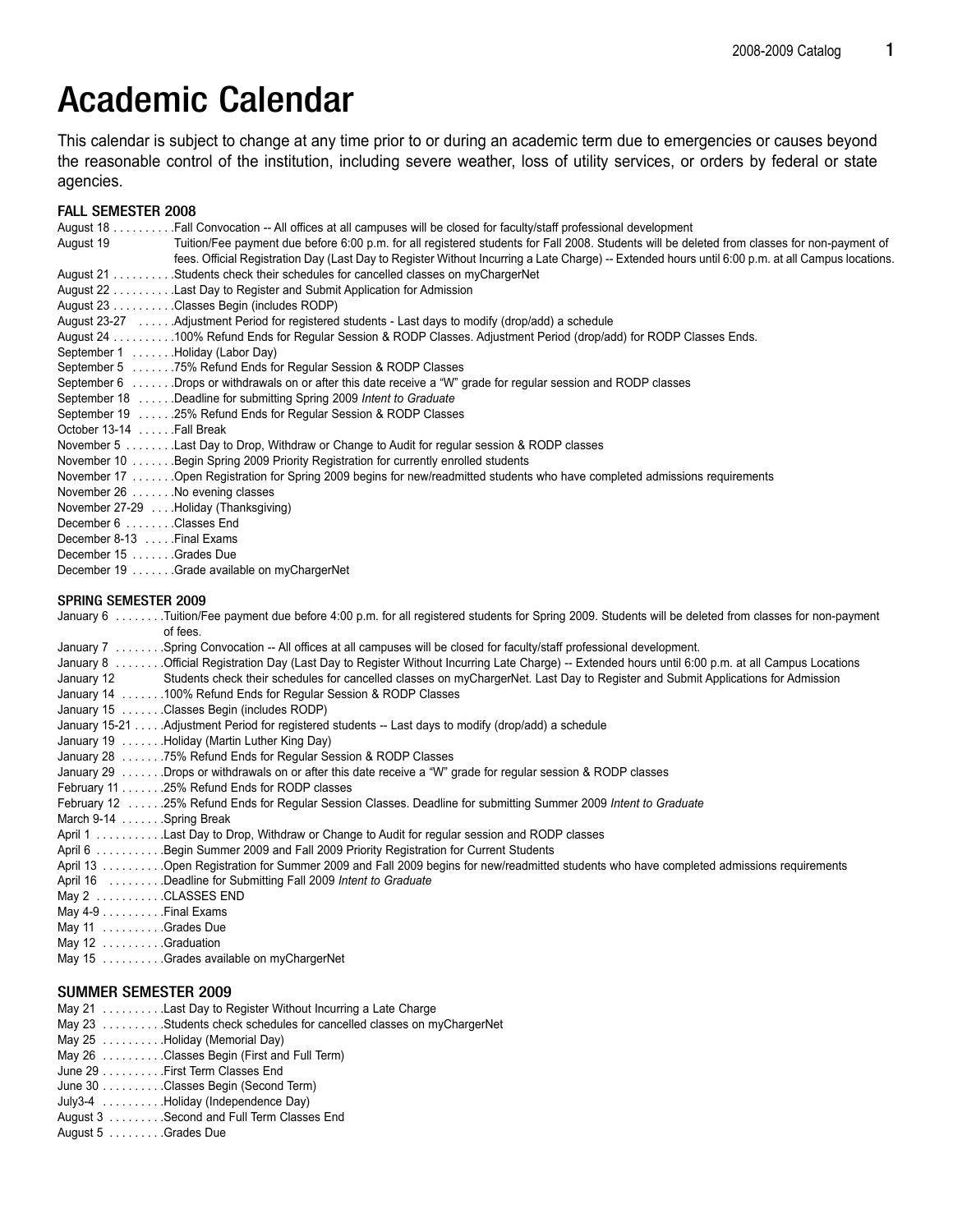# General Information

# Vision

A progressive student-oriented team committed to excellence in education and community service.

# Core Values

At Columbia State Community College we value …

- individual relationships with students
- student-centered learning
- excellence in instruction
- lifelong learning and personal development
- open access to college programs and facilities
- effective communication
- cooperative working relationships
- recognition of outstanding achievement
- commitment to community service and leadership
- a strong work ethic and personal accountability
- continuing professional development
- diversity

# Statement of Mission

Columbia State Community College, a Tennessee Board of Regents institution in southern Middle Tennessee, is dedicated to providing access to collegiate education, promoting lifelong learning and supporting community development.

In fulfilling its mission, Columbia State provides academic, student and administrative services to promote achievement of educational, professional and person goals. The College works with other institutions to develop and implement articulation agreements that facilitate student transfer. The College supports workforce development by delivering education and training responsive to business and industry needs.

Columbia State provides general transfer and career degrees, technical certificates, developmental studies and continuing education opportunities at locations throughout the College's service area and Online. The College promotes academic excellence with emphasis on student learning that builds knowledge, develops skills and broadens perspectives. In addition, Columbia State initiates partnerships in support of economic and community development and contributes to intellectual, cultural, physical and social advancement in its service area.

Columbia State recognizes the merits of employees and supports their professional development activities. The College encourages mutual respect in interactions among employees, students and communities it services, provides services in safe and secure environments, and is committed to maintaining a climate that promotes diversity and access without regard to race, gender, religion, national origin, age, disability, or veteran status.

# History

On June 22, 1965, the State Board of Education approved Columbia as the site of Tennessee's first community college. Once the Board of Education had approved the location of a college in Columbia, the Maury County Quarterly Court approved a resolution to purchase the two hundred four-acre Hickman farm and pledged \$250,000 to aid in the construction of the college.

Columbia State graduated its first class in June 1968. These students had enrolled in 1966, when the College was temporarily housed in the Education Building of the First Baptist Church and other facilities throughout the city. The Columbia campus was occupied in 1967. At that time the facilities were comprised of the administration, gymnasium, library, maintenance, student center, and science buildings.

The two-story Frank G. Clement Building was completed in 1969, and the maintenance building was remodeled and enlarged in 1970. In 1971, the Jones Student Center was enlarged and an athletic track was built. In February 1972, the new John W. Finney Memorial Library was completed. In the spring of 1976, the Health Sciences Building was completed. On August 10, 1989, the Natatorium, a mini-olympic indoor swimming pool, was dedicated. The most recent building, the Waymon L. Hickman Building, was completed in 2001.

In January 1988, Columbia State began offering courses in the Yates Vocational Center in Franklin. In 1994, the facility was transferred to the Tennessee Board of Regents, providing a permanent location for the College's Williamson County Center. Three additional semi-permanent sites have since been established in leased facilities: the Lawrence County Center, opened in 1988; the Lewisburg Site, opened in 1996; and the Clifton Site, opened in 1997.

# Campus Locations

#### Columbia Campus

The Columbia campus provides access to educational offerings for students from Maury County and surrounding areas. It also houses the president's office and the administrative offices for academic services, student services, and financial and administrative services. The campus is located at 1665 Hampshire Pike at the intersection of State Highway 412 and Cayce Lane. For more information, call (931) 540-2722 or email columbia@columbiastate.edu.

# Clifton Site

The Clifton Site, established to provide access to post-secondary education to the citizens of Wayne County and surrounding areas, is located at 795 Main Street at the intersection of Highway 114 and Main Street in Clifton, Tennessee. The site offers credit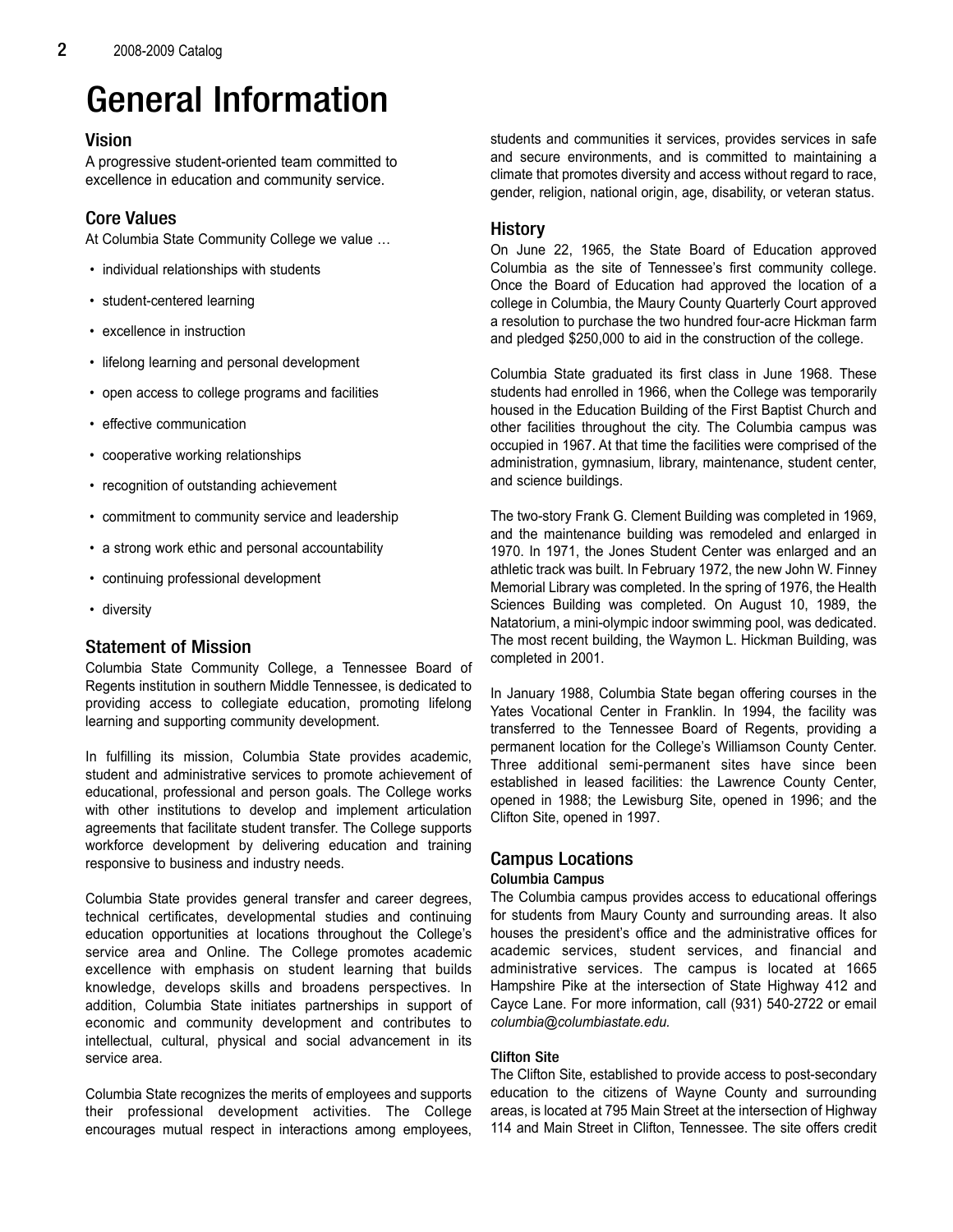classes and degree programs, business and industry training, personal enrichment courses, and other community services. For more information, call (888) 346-6581 or (931) 676-6966; fax (931) 676-6941; or email clifton@columbiastate.edu.

#### Lawrence County Center

The Lawrence County Center offers traditional and nontraditional educational opportunities for the citizens of Lawrence County and surrounding areas. Workforce development and person interest non-credit classes are also available throughout the year. The Center is located adjacent to the Lawrence County High School campus at 1620 Springer Road, Lawrenceburg, Tennessee. For more information, call (931) 766-1600; fax (931) 766-1602; or email lawrenceburg@columbiastate.edu.

#### Lewisburg Site

The Lewisburg Site, located at 980 South Ellington Parkway in Lewisburg, offers credit classes for students in Marshall and surrounding counties. Additional non-credit training programs, both general interest and employment-related, are conducted throughout the year. For more information, call (931) 359-0351; fax (931) 270-1358; or email lewisburg@columbiastate.edu.

#### Williamson County Center

The Williamson County Center provides both traditional and nontraditional educational opportunities for the citizens of Williamson County and surrounding areas. Additional non-credit programs, both general interest and employment related, are available throughout the year. The Center is located at 104 Claude Yates Drive, adjacent to Franklin High School, off Hillsboro Road in Franklin, Tennessee. For more information, call (615) 790-4400; fax (615) 790-4405; or email franklin@columbiastate.edu.

#### Evening Services

The Columbia campus Student Information Center, located in room 151 in the Jones Student Center, provides evening student services and information support after 4:15 p.m. until 6:30 p.m. on the Columbia campus. Evening services are also available at all of the College's campus locations.

#### Limitations and Reservations

The institution reserves the right to make changes as required in course offerings, curricula, academic policies and other rules and regulations affecting students. These changes will govern current and formerly enrolled students and will become effective whenever determined by the institution. Enrollment of all students is subject to these conditions.

The course offerings and requirements of this institution are continually under examination and revision. This catalog presents course offerings and requirements in effect at the time of publication but does not guarantee that they will not be changed or revoked. However, adequate and reasonable notice will be given to students affected by any changes. This catalog is not intended to state contractual terms and does not constitute a contract between the student and the institution.

Current information about offerings and requirements may be obtained from the following offices:

- Admission Requirements: Admission office.
- Course Offerings: Department or division offering the courses.
- Degree Requirements: Records and Registration office.
- Fees and tuition: Business Services office.

Columbia State provides the opportunity for students to increase their knowledge by providing programs of instruction in the various disciplines and programs through faculty who, in the opinion of the College, are trained and qualified for teaching at the college level. However, the acquisition of knowledge by any student is contingent upon the student's desire to learn and his or her application of appropriate study techniques to any course or program. The institution does not warrant or represent that any student who completes a course or program of study will necessarily acquire any specific skills or knowledge or will be able to successfully pass or complete any specific examination for any course, degree, or license.

#### Misrepresentation of Academic Credentials

It is a Class A misdemeanor to misrepresent academic credentials. A person commits the offense of misrepresentation of academic credentials. A person commits the offense of misrepresentation of academic credentials who, knowing that the statement is false and with the intent to secure employment at or admission to an institution of higher education in Tennessee, represents, orally or in writing that such person:

- 1. Has successfully completed the required course work for and has been awarded one or more degrees or diplomas from an accredited institution of higher education;
- 2. Has successfully completed the required course work for and has been awarded one or more degrees or diplomas from a particular institution of higher education; or
- 3. Has successfully completed the required course work for and has been awarded one or more degrees or diplomas in a particular field or specialty from an accredited institution of higher education.

# Nondiscrimination on the Basis of Gender in Education Programs and Activities

It is the policy of Columbia State that no person shall be excluded from participation in, be denied the benefits of, or be subjected to discrimination under any education program or activity on the basis of sex. Columbia State shall ensure that equal opportunity and nondiscrimination exist on the basis of sex for students in all education programs and activities, including but not limited to, the following: (1) recruitment and admission; (2) academic,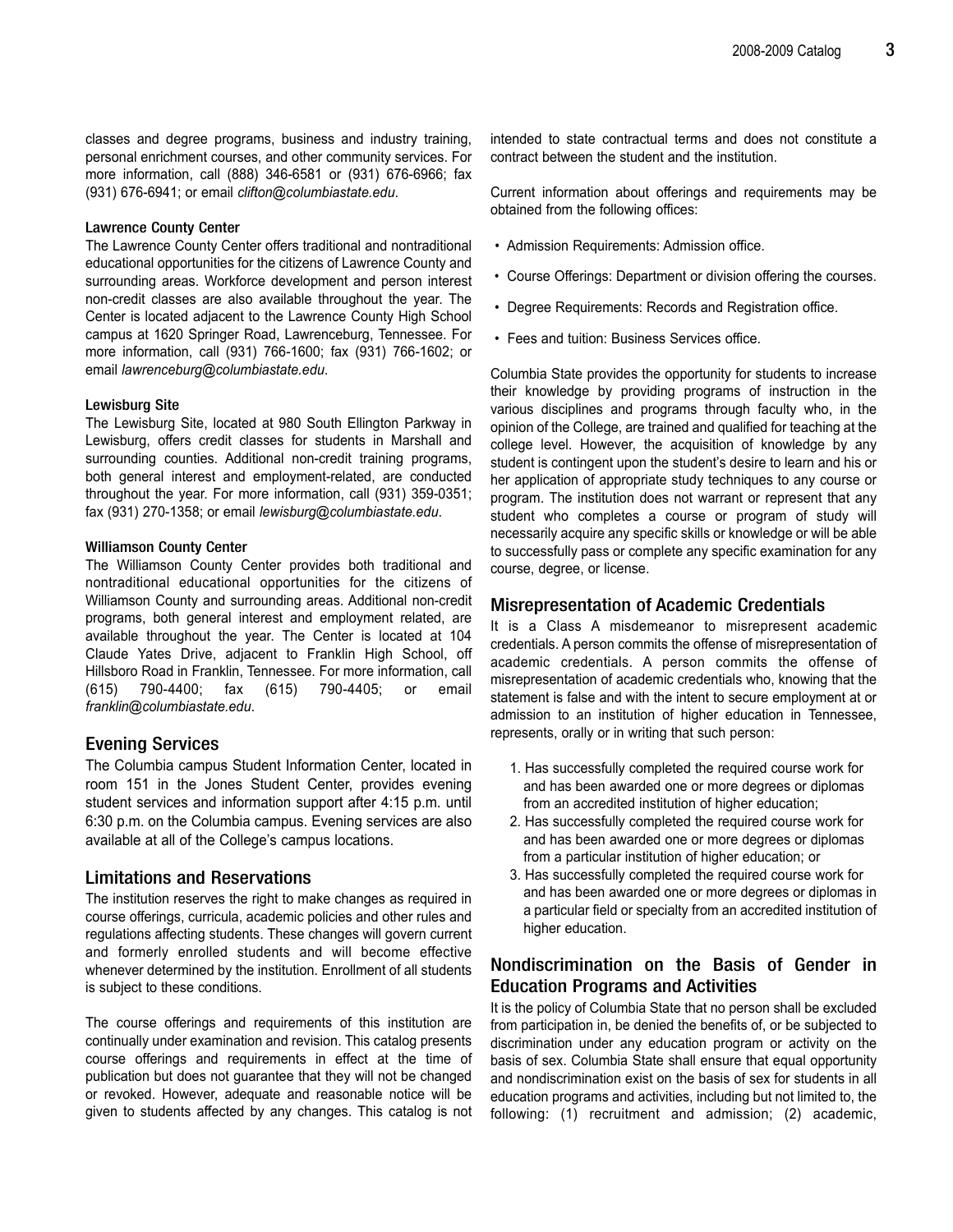# 4 2008-2009 Catalog

extracurricular, research, occupational training, health-related training, and other education programs; (3) rules on student life activities; (4) housing; (5) facilities; (6) access to course offerings; (7) counseling; (8) financial assistance; (9) employment assistance; (10) health and insurance benefits and services; (11) rules on marital or parental status; and (12) athletics.

Inquiries concerning this statement, its application to students, or any regulations subsequently developed should be directed to the Director of Human Resources, Pryor Administration Building, Columbia State Community College, 1665 Hampshire Pike, Columbia, TN 38401, (931) 540-2521.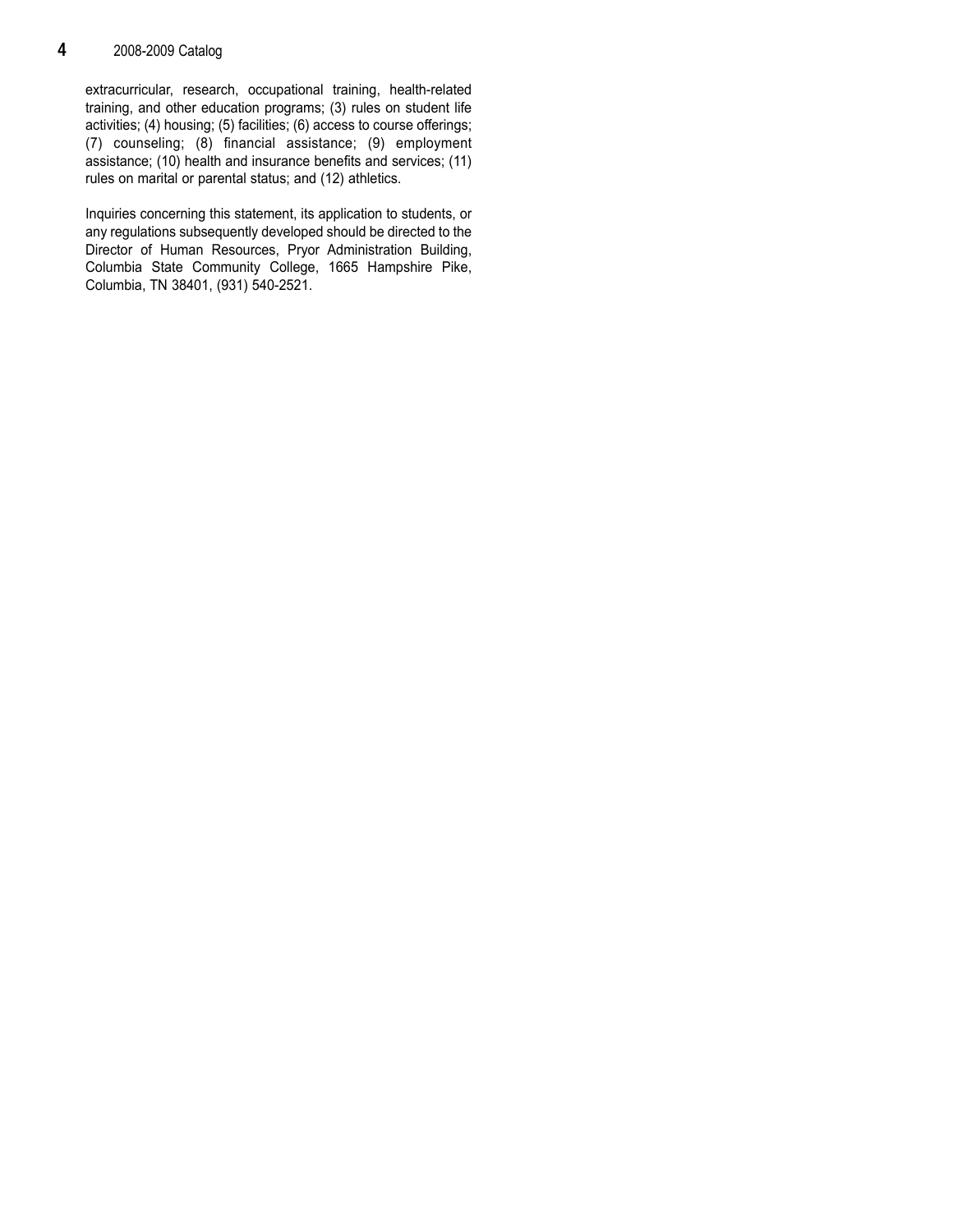# Admission to the College

Columbia State Community College offers many different opportunities for education. All individuals are encouraged to attend as either credit or non-credit students.

In order to be admitted as a credit student, individuals must meet the requirements of admission to the category in which they are applying. These requirements differ depending on the type of admission chosen. The requirements reflect the academic background and/or basic academic competencies required to succeed in the various courses and programs.

Some specialized programs have specific admission requirements in addition to the College's general admission requirements. Acceptance to the College does not constitute admission to these programs (see "Programs with Special Admission Requirements," p. 9).

Individuals wishing to take non-credit courses do not need to apply for admission but may enroll directly through the Center for Economic and Community Development (see "General Requirements for Admission to Non-Credit Courses").

Admission application forms and services are available in the Student Information Center on the Columbia campus or at the administrative offices at all of the College's campus locations.

All U.S. citizens and non-citizens 18 through 25 years of age residing in the United States must register with Selective Service prior to registering for classes at the College. This does not apply to those exempt by federal law including females, non-immigrant aliens on student, visitor, tourist or diplomatic visas, and active duty military. Contact the Admissions office for a detailed listing of Selective Service exemptions.

Effective May 1, 1999, proof of immunization with two doses of Measles, Mumps, and Rubella (MMR) vaccines administered on or after the first birthday is required for full-time students, defined as students taking 12 hours or more of academic credits, at all universities and colleges with an enrollment greater than two hundred students. Certain students are exempt from this requirement. Contact the Admissions office for a current list of exemptions.

By state law (Tennessee Code Annotated 49-6-5001), immunizations are not required if they "conflict with the parents' or guardians' (or individuals over 18) religious tenets and practices, affirmed under penalties of perjury." A Certificate of Immunization form, completed and signed by a licensed doctor of medicine or osteopathy, or an official copy of a State Health Department or military immunization record, must be returned to the Admissions office. Students who do not provide the properly completed certificate prior to registration for their second semester will not be allowed to register until acceptable documentation is on file.

The General Assembly of the State of Tennessee mandates that each public or private postsecondary institution in the state provide information concerning Hepatitis B infection to all first-time entering students. Tennessee law requires that such students complete a waiver form provided by the College that includes

detailed information about the disease. All entering first-time students must complete this waiver form before they will be allowed to enroll in classes.

# General Requirements for Admission to Credit Studies

The Admissions office is the unit responsible for administering admission policies of Columbia State Community College. The Admissions office coordinates both general and program-specific admission policies.

#### First-Time Applicants

To ensure adequate time for processing applications, the applicant should submit an application for admission and satisfactory scholastic credentials by the priority processing application deadline in each semester course schedule for the semester in which enrollment is planned. The applicant must include a list of all educational institutions attended beginning with high school. In general, admission to the College in credit studies is granted to qualified applicants only after all required documents are received by the Admissions office.

#### Former Columbia State Students

Students who have previously taken credit courses at Columbia State and who return to the College after being absent for one semester (excluding summer) must file an application for readmission with the Admissions office.

Students who have attended other institutions of higher education since last attending Columbia State must have all of these institutions send official transcripts to the Admissions office.

# Admission Requirements for Specific Credit Classifications

#### Undergraduate Degree Students

Students who have selected a program of study and are pursuing a degree or certificate are classified as undergraduate degree students. This classification includes beginning freshmen, transfer students, and former Columbia State students.

Freshmen, Beginning Students are students who enroll in college for the first time and are working toward an undergraduate degree or certificate.

- 1. High School Graduates must meet the academic assessment requirements and submit the following:
	- a. a completed application for admission. Applicants are required to submit a one-time nonrefundable fee of \$10 with their initial application for admission.
	- b. an official transcript reflecting graduation from high school. The high school must forward the transcript directly to the Admissions office. Tennessee public high school graduates' transcripts must include a notation indicating the student passed any required state proficiency examinations. The transcript of a home school student should be an official copy from an affiliated organization as defined by state law (T.C.A. 49-50-801). Transcripts from independent home school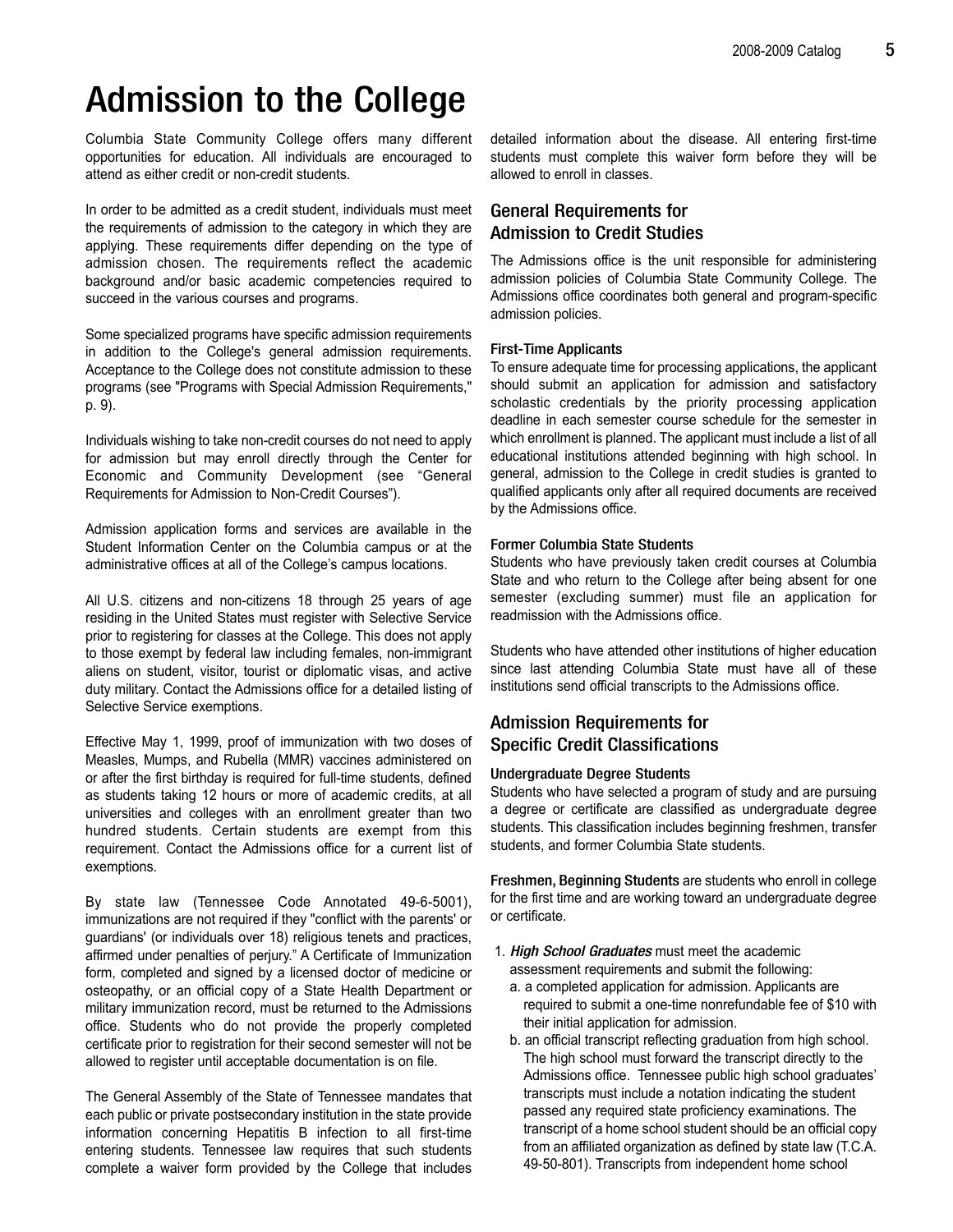students must be accompanied by certification of registration with the superintendent of the local education agency, which the student would otherwise attend. Students unable to provide a satisfactory secondary school credential may substitute acceptable GED scores.

- c. ACT or SAT test scores (required of those under 21 years of age and others seeking admission to selected programs). These scores are used only for advancement and placement.
- 2. Non-High School Graduates (students who have not graduated from high school) must comply with academic assessment requirements and must:
	- a. be at least 18 years old.
	- b. submit a completed application for admission. Applicants are required to submit a one-time nonrefundable fee of \$10 with their initial application for admission.
	- c. submit an official transcript of scores for the General Education Development (GED) test indicating a composite score of at least 450. Certified copies must be forwarded directly to the Admissions office at Columbia State from the issuing agency.
	- d. submit ACT or SAT scores (required of those under 21 years of age and others seeking admission to selected programs). These scores are used only for advancement and placement.

Transfer Students are students that have been previously enrolled in an institution of higher education other than Columbia State. Transfer students must be eligible to reenter the school from which they are transferring and have a grade point average equal to that required for retention at Columbia State (see "Retention Standards," p. 26). Students who do not meet the required grade point average may be admitted as a transfer student on probation.

After application is made to Columbia State and all supporting documentation is received, transfer credit evaluations are conducted (see "Acquiring Credit," p. 21).

All transfer students must:

- 1. submit a completed application for admission. Applicants are required to submit a one-time nonrefundable fee of \$10 with their initial application for admission.
- 2. submit official transcripts from all previously attended institutions of higher education. Certified copies must be forwarded directly to the Admissions office at Columbia State from the issuing institution. Transcripts carried by the student may be used for advising and course selection but are not acceptable for full admission and transfer of credit.
- 3. submit an official high school transcript showing graduation or official GED scores with a composite score of 450 or higher, if less than 60 semester credits have been transferred, or when deemed necessary for placement.
- 4. undergo assessment and placement if the student does not meet a stated course prerequisite or basic academic competencies.
- 5. students with ACT or SAT scores that are dated within three years of the first class day of the semester for which the student plans to enroll may choose to submit such scores for use in assessment of academic placement.

#### Non-Degree Students

Students who enter the College for professional development and personal enrichment and are not presently pursuing a degree are classified as non-degree students. This classification includes audit, undergraduate special students, adult special students, transient students, and high school students.

Non-degree students are required to undergo assessment and placement if they do not meet a stated course prerequisite or basic academic competencies.

Non-degree students cannot become candidates for a degree or certificate until they have changed their classification to undergraduate degree student. High school students admitted as non-degree students who wish to continue at Columbia State after graduation from high school must reapply for admission and be formally admitted to the College as degree students.

Non-degree students who have previously taken credit courses at Columbia State and who return to the College after being absent for one semester (excluding summer) must file an application for readmission and submit any required documentation.

Audit Students are students who wish to audit (sit in) a credit course without earning credit. Students who wish to audit a course(s) must obtain approval of the director of records and registration. Approval is granted on an individual class basis according to available space and is limited to unrestricted classes. Students are required to complete an application for admission. Applicants are required to submit a one-time nonrefundable fee of \$10 with their initial application for admission.

Prior to the last day to add a class a student may change from audit to credit; however, all admission requirements must be met. Credit students wishing to change to audit in lieu of dropping a course may do so by following the proper change of registration procedures.

Undergraduate Special Students are students who have graduated from high school or who have earned a GED equivalency with a composite score of at least 450 but do not wish to be admitted as undergraduate degree students. Students are required to complete an application for admission. Applicants are required to submit a one-time nonrefundable fee of \$10 with their initial application for admission.

Students who *have not attended* an institution of higher education must submit an official high school transcript or GED scores.

Students who *have attended* an institution of higher education must submit an official transcript from the last institution attended.

Undergraduate special students are not eligible for financial assistance. Additionally, undergraduate special students are not eligible for English or mathematics courses or for courses that have English or mathematics prerequisites unless appropriate test scores or prior college coursework is presented and evaluated.

Adult Special Students are students at least 21 years of age who have not graduated from high school, or have not earned a GED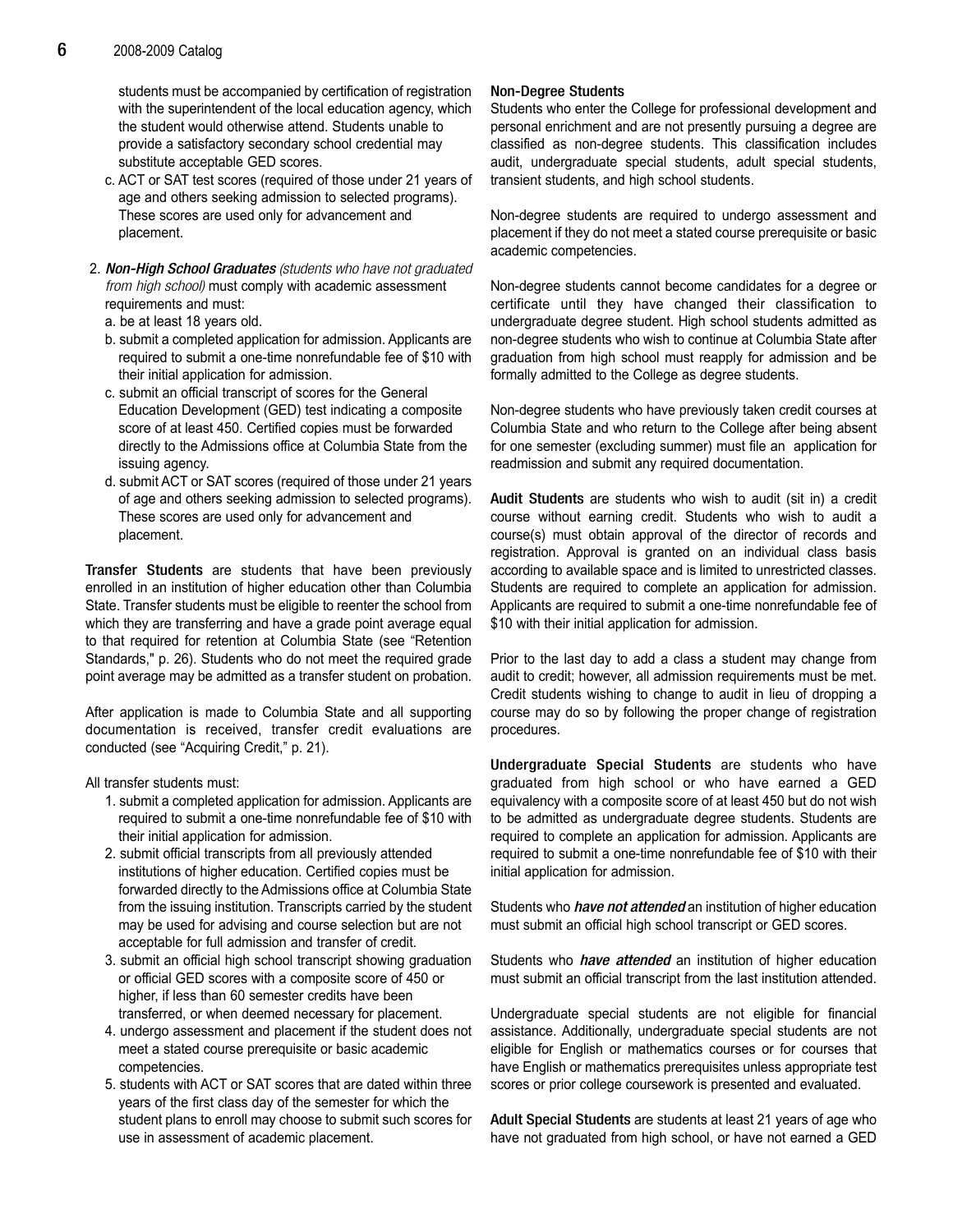equivalency with a composite score of at least 450 and who do not wish to be admitted as undergraduate degree students.

Adult special students must present realistic academic goals for the attainment of particular skills or knowledge through selected courses and:

- 1. schedule an interview with the assistant director of admissions or the director of the off-campus center/site where the student plans to attend.
- 2. submit a completed application for admission. Applicants are required to submit a one-time nonrefundable fee of \$10 with their initial application for admission.

Transient Students\* are degree students enrolled in good standing at another college or university who wish to attend Columbia State for one specific semester and transfer the work back to the parent institution. A student who has been accepted at a college or university but is to begin enrollment at a later semester may also qualify as a transient student.

An application for admission and a transcript from the parent institution must be submitted to the Admissions office to ensure that a transient student has the required background (prerequisites) and is eligible to enroll in a course or courses. Applicants are required to submit a one-time nonrefundable fee of \$10 with their initial application for admission.

\*Limitations: This classification may be used for only one semester unless special permission is given by the director of admissions and financial aid.

#### High School Students

High school students may be eligible to enroll in college courses as non-degree students while completing high school. They may take classes as approved by their high school and for which they meet the prerequisites as defined in the Columbia State catalog (see the "Course Descriptions" section, p. 56.)

Courses will not be expected to count toward the student's high school diploma *unless* the student has made prior arrangement with the high school and/or local board of education. Eligible students may take classes at any of Columbia State's locations.

Upon graduation from high school, students must reapply and be readmitted to the College.

High School Juniors and Seniors - To be eligible for college courses, students must:

- 1. have a cumulative high school GPA of at least 3.0.
- 2. have an ACT Reading score of 19 (or SAT composite of 900).
- 3. if wishing to enroll in math courses, math-related science courses, English or speech courses, meet ACT/SAT requirements as follows:

| <b>College Subject</b>                     | ACT | <b>SAT</b>                    |
|--------------------------------------------|-----|-------------------------------|
| Math & related Sciences $19 + \text{math}$ |     | $460 + \text{math}$           |
| English/Speech                             |     | $19 +$ English $460 +$ verbal |

4. submit a Dual Enrollment application complete with signatures of consent from the parent/guardian and high school principal/guidance counselor. Applicants are required to submit a one-time nonrefundable fee of \$10 with their initial application for admission.

- 5. submit an official high school transcript.
- 6. submit ACT/SAT scores (students who do not have an ACT 19 Reading score or an SAT 900 composite may be eligible for certain courses if their GPA is at least 3.2).

To continue in dual enrollment, students must maintain a 2.0 college GPA. Students who do not have an ACT 19 Reading score or an SAT 900 composite may be eligible for certain courses if their GPA is at least 3.2. Students admitted under this guideline must submit an ACT Reading score of at least 19 or SAT composite score of at least 900 before they will be allowed to continue for a second semester.

Other High School Students - High school students in grades 9 through 12 who are academically talented/gifted may qualify under Chapter 395 of the Public Acts of 1983 as follows:

"Academically talented/gifted students enrolled in grades 9, 10, 11, or 12 in public or private schools in Tennessee may with the recommendation and approval of the high school principal and appropriate higher education institution personnel, enroll in and receive regular college degree credit from a Tennessee postsecondary institution if such a student has a grade point average equivalent to 3.2 on a 4.0 maximum basis and if such placement is a part of the student's planned Individual Education Program (IEP) as established by the multi-disciplinary team process."

Academically talented/gifted students must submit the following:

- 1. completed application for admission. Applicants are required to submit a one-time nonrefundable fee of \$10 with their initial application for admission.
- 2. signed letter of consent from student's parent/guardian.
- 3. official high school transcript.
- 4. signed letter of recommendation/consent from the high school's principal which includes verification that coursework with Columbia State is required in the student's Individual Education Program (IEP).

#### International Students

Columbia State is authorized under federal law to enroll nonimmigrant alien students on "F-1" student visas. Students must submit the following before admission will be considered:

- 1. completed application for admission. Applicants are required to submit a one-time non-refundable fee of \$10 with their initial application for admission.
- 2. official copies of academic records from secondary schools, colleges, or universities accompanied by notarized or certified English translation of these documents. Minimum admission requires completion of the secondary school. A syllabus for each class to be considered for course substitution should accompany college transcripts.
- 3. all applicants whose native language is not English must submit Test of English as a Foreign Language (TOEFL) scores or its equivalent directly from the testing agency. Scores more than two years old are not acceptable. The minimum score of 500 is required on the TOEFL or 173 on the computer based TOEFL. Additional institutional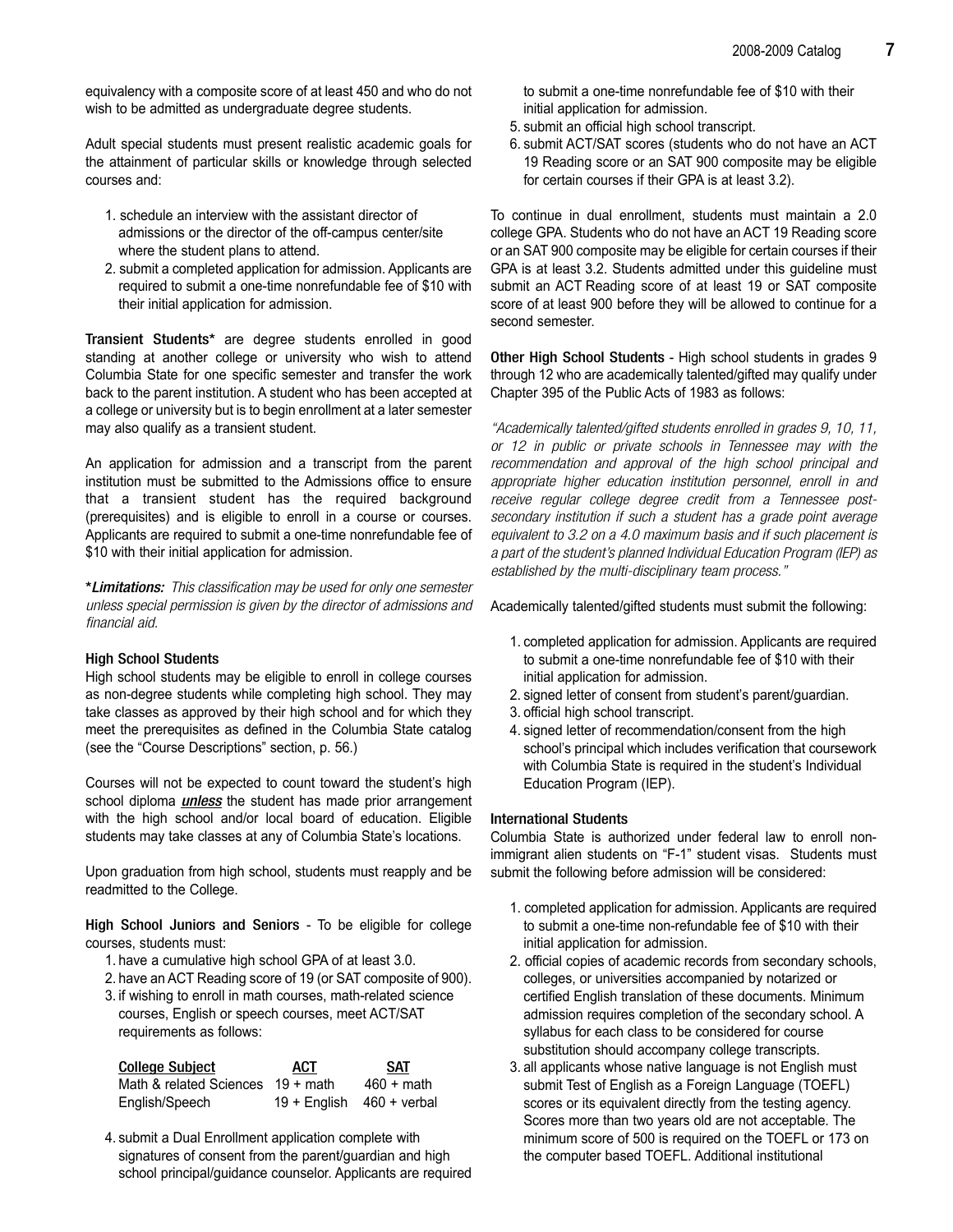placement assessment may be required of all international students.

- 4. financial support to show financial capability of first year fees of at least \$21,181. All tuition/fee amounts and expenses are estimates. Amounts typically increase each year. Expenses do not include tuition/fees for the optional summer term. Transportation to/from the College is not included. Additional funds are required for spouse and or dependents.
- 5. tuberculosis immunization certification from a licensed physician or other qualified medical authority; must be certified 30 days prior to registering. Failure to submit such certification shall result in denial of further enrollment or admission. In the event that a student either has tuberculosis or has potential tuberculosis requiring medical treatment, continued enrollment will be conditioned upon the determination by a licensed physician that further enrollment does not present a risk to others and upon the student's compliance with any prescribed medical treatment.
- 6. proof of two doses of Measles, Mumps, and Rubella (MMR) vaccine.
- 7. complete and sign a waiver form provided by the College that includes detailed information about Hepatitis B infection.
- 8. documentation substantiating official status with the US Citizenship and Immigration Service (Passport, Visa, I-20s, I-94, etc.).

Additional requirements for admission include:

- 1. as a condition of admission and continued enrollment, students must purchase health insurance through the TBR's Student/Scholar Health and Accident Insurance Plan.
- 2. students must become familiar with the regulations of the US Citizenship and Immigration Service and assume responsibility for complying with these regulations. Documents are due to the Admissions office by November 15 for the spring semester or July 15 for the fall semester.

Permanent Residents - International students who are permanent residents must submit a copy of the front and back of their permanent resident card and meet all applicable admission requirements stated for classification as undergraduate degree students or non-degree students.

# General Requirements for Admission to Non-Credit Courses

Individuals register for non-credit courses through the Center for Economic and Community Development. For more information, call (931) 540-2660. Admission to the College is not required. Admission is required, however, if a non-credit student wants to enroll in a credit course (see "Admission Requirements," p. 5). The Center for Economic and Community Development awards continuing education units to participants of qualifying non-credit courses.

# Policy and Procedures for Mandatory Placement of Students

All students seeking credit must meet mandatory assessment and placement requirements prior to registering for courses with placement requirements.

Students scoring 19 or above on the ACT reading (SAT 900 composite) with ACT English and mathematics subscores of 19 or above (SAT, 460 verbal, 460 math) are eligible to pursue collegelevel credit courses. Students that do not have scores sufficient to place into college-level courses will be placed into developmental studies courses accordingly. For placement purposes, ACT or SAT scores must be dated within three years prior to the first day of the first semester of enrollment.

Transfer students who have credit in college-level math have met math and reading placement requirements. Transfer students who have credit in college-level English have met English and reading placement requirements. Transfer credit in other subject areas also meets reading placement requirements.

Students who do not have appropriate scores are required to take either the ACT, SAT or COMPASS test.

Students will be allowed only one opportunity to challenge scores on the placement tests used by Columbia State for purposes of placement into college-level classes. Students may challenge the scores by taking a Columbia State administered placement test (currently the computer-generated COMPASS exam or, as needed, the pencil and paper version ASSET). The challenge exam cannot be completed on the same day as the initial placement testing. Fees for challenging placement are the responsibility of the student.

Students whose test results indicate no deficiencies in the basic academic competencies are permitted to enroll in college-level courses. Students will not be permitted to enroll in any course which has a stated prerequisite of one of the basic academic competencies until they have successfully completed the appropriate developmental studies course(s).

# Additional Admissions Requirements for Transfer Programs (A.A., A.S.)

#### Tennessee Board of Regents and University of Tennessee Admission Standards

Students admitted to community college transfer programs who do not have the required high school units and who graduated from high school spring 1989 or later or received the GED spring 1989 or later must take courses to remove these deficiencies prior to graduating from a Tennessee Board of Regents university. General education courses taken to complete a transfer degree program at Columbia State will remove all high school deficiencies except foreign language. Foreign languages courses taken at Columbia State will remove any foreign language deficiencies.

| <b>Mathematics</b><br>Geometry or other advanced math course<br>with Geometry as a major component 1 unit<br>or                                                |
|----------------------------------------------------------------------------------------------------------------------------------------------------------------|
| Integrated Math Sequence (I, II, III) 3 units<br>Natural/Physical Science 2 units<br>One unit must be a laboratory course<br>in biology, chemistry or physics. |
| Social Studies 1 unit                                                                                                                                          |
|                                                                                                                                                                |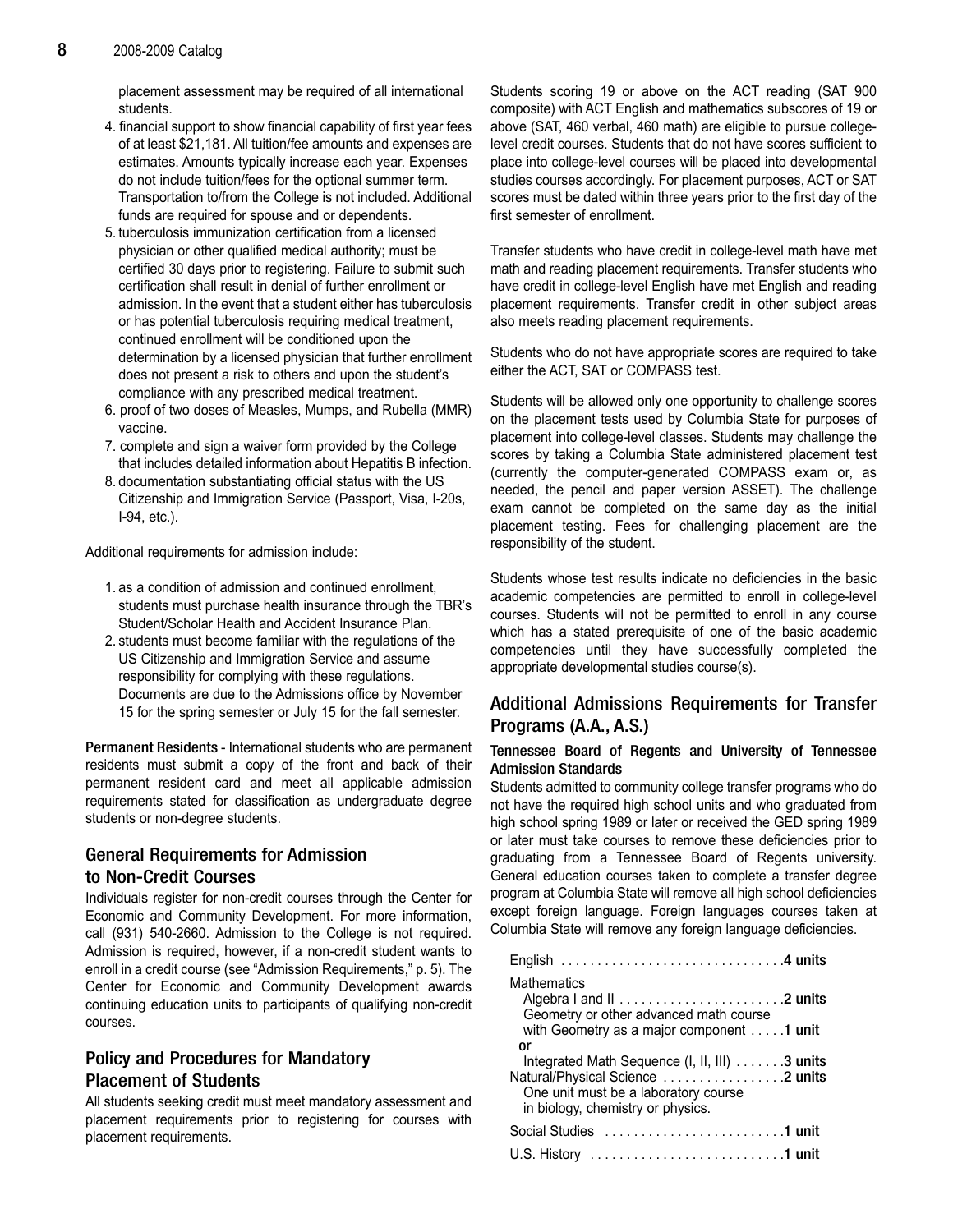Foreign Language ..........................2 units in the same language Visual/Performing Arts . . . . . . . . . . . . . . . . . . 1 unit

# Programs with Special Admission Requirements

#### Health Science Programs

The following health science programs require admission to the program after being admitted to the College:

- 1. Emergency Medical Technology Paramedic
- 2. Nursing
- 3. Radiologic Technology
- 4. Respiratory Care
- 5. Veterinary Technology

There is a deadline by which applicants must submit their applications to the appropriate health science program director. The deadline dates for each program are listed in the catalog section describing that program.

Students interested in gaining admission to a health science program should follow the procedures listed below:

- 1. Apply for admission to the College as outlined on page 5 of the catalog.
- 2. Apply for admission to the specific program as outlined by the specific program admission procedures in the catalog section describing that program.

After the student has completed all college and program admission requirements, the student's application will be reviewed by the program's admissions committee. The program director will notify all students in writing concerning the disposition of their application. Class size is limited by space availability. Acceptance is not automatic and continuation after admission is not guaranteed. Student progress is continually evaluated. (See the continuation policy in the catalog description of each health science program.)

Students enrolled in these programs are required to participate in clinical experiences at various hospitals, clinics, laboratories, professional offices and/or other types of facilities. Transportation to and from these clinical experiences is the sole responsibility of the student. Columbia State does not assume liability for personal injury or property damage incurred while en route to and from these facilities.

Students in Emergency Medical Technology-Paramedic, Nursing, Radiologic Technology, and Respiratory Care programs must have malpractice insurance. Students will be assessed malpractice insurance fees at the time of registration. The program director will provide information about such coverage.

Students may also be required to carry personal health insurance while enrolled in the health science programs.

Criminal background checks and routine drug screens are required by several clinical training sites as condition of participation in clinical education. Based on the results of the criminal background check, an affiliated clinical site may determine to not allow your presence at their facility. This could result in your inability to successful complete the requirements of a specific course and the program. Additionally, a criminal background may preclude licensure or employment. More information is available from your program director.

Health science programs may entail specific physical demands as required by the program's accrediting agency. For more information regarding these, please contact the appropriate program director.

#### Commercial Entertainment Program

Commercial Entertainment students must exhibit proficiency in at least one of three areas: dance, drama, or singing. Students must be physically able to participate in all three areas. Admissions requirements are listed with the Commercial Entertainment Certificate Programs.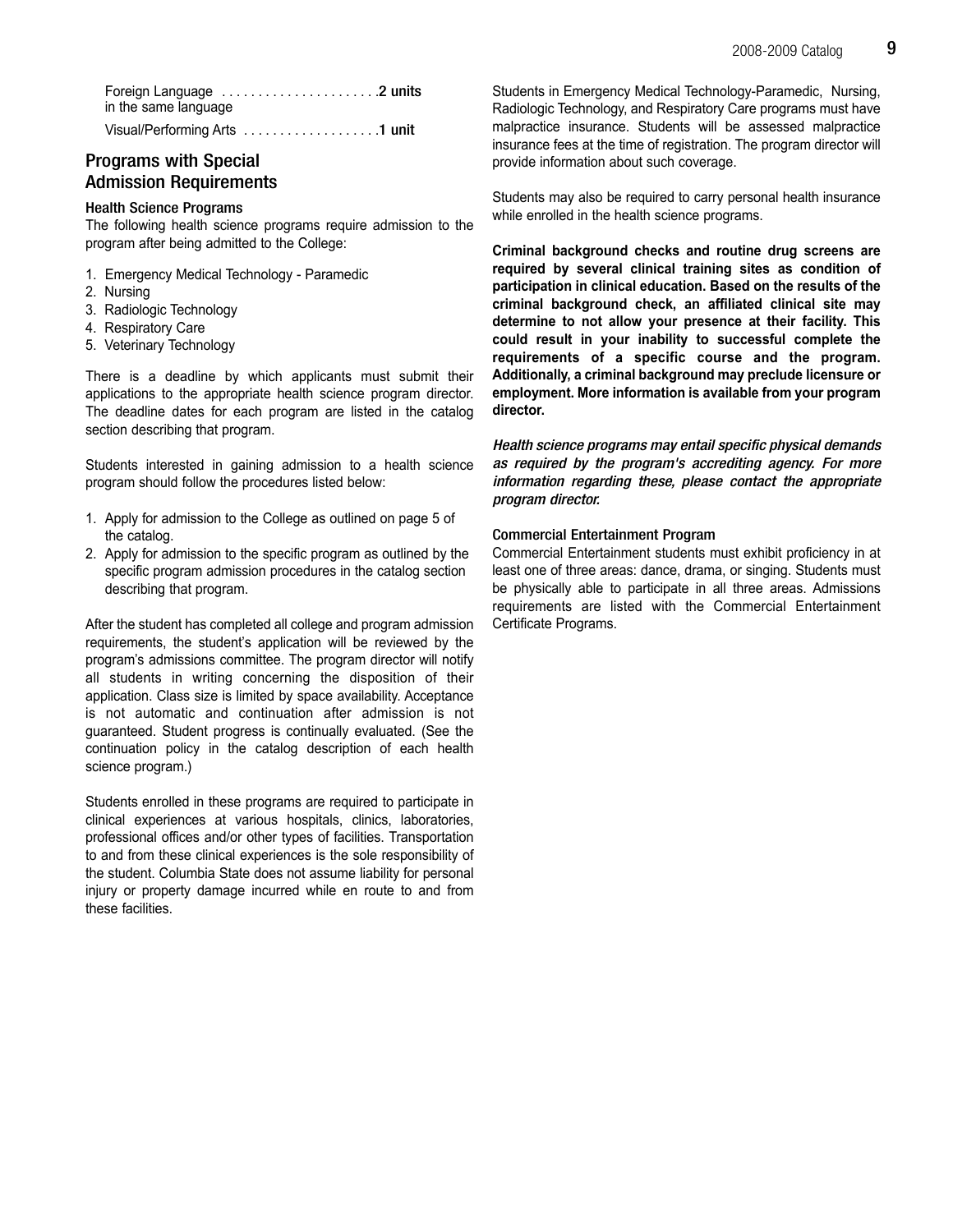# Institutional Fees and Refunds

# General Information

Fees listed in this catalog are subject to change without notice. The College, in conjunction with the Tennessee Board of Regents, reserves the right to add, delete, or change fees for admission to the College or for services rendered by the College at any time without prior notice to the public.

Expenses are assessed and payable by the semester since each semester is a separate unit of operation. A student may enroll at the beginning of any semester. Registration at the beginning of each semester is not complete until all fees have been paid (which means all checks have cleared the bank), and no student may be admitted to classes without having met his or her financial obligations. The Business Services office on the Columbia campus or the administrative office at any of the College's campus locations will accept payment by cash, check, MasterCard, Visa or Discover Card. There is a \$30 non-refundable charge for any returned check given to the College. No student may enroll, graduate, or receive a transcript until all accounts are settled. The term "account" includes any indebtedness to the College.

Student identification (ID) cards are issued to all students. This ID card is used for cashing checks and bookstore transactions, checking books out of the library, other identification, and admission to athletic events, social functions, and other college activities.

# Expenses

#### Registration Fees - Tennessee Residents

Maintenance fees are assessed on a per-semester-hour basis up to an established maximum. Hours in excess of 12 taken in any semester (excluding summer) are included in the maximum fee limitation and no charge is assigned to them. Maintenance fees are determined annually by the Tennessee Board of Regents. Maintenance fees for in-state students for 2008-2009 are \$107 per hour up to a maximum of \$1,253 per semester.

# Exceptions:

- 1. Certain statutory fee exceptions exist for dependents and spouses of military personnel who were killed, died as a direct result of injuries received, or were officially reported as being either a prisoner of war or missing in action while serving honorably as a member of the United States armed forces during a qualifying period of armed conflict. Contact the Admissions office if you qualify.
- 2. Persons who are totally disabled, persons 65 years of age or older, and persons reaching 65 during the semester who are domiciled in Tennessee are eligible to enroll in courses for credit at a reduced rate; however, all other special and incidental fees apply.
- 3. Totally disabled persons and persons 60 years of age or older who are domiciled in Tennessee are eligible to enroll in courses, subject to space available, as **audit** students without payment of tuition, maintenance, or registration fees. However, the application fee and access fee are required.
- 4. Maximum fees do not apply to special offerings between terms, concentrated courses during a term, and summer term courses.

#### Audit Students

Students enrolling in regular college classes on an audit basis are required to pay the same fees as those enrolling for credit, except those 60 years of age or older and/or totally disabled persons as noted above.

For purposes of 2 and 3 above, a totally disabled person is defined as a person "suffering from a permanent total disability which totally incapacitates such person from working at an occupation which brings him/her an income." This definition is established by law and cannot be modified by the Tennessee Board of Regents or the College. Persons who feel they qualify under this definition should contact the coordinator of disability services for more information.

#### Registration Fees - Non-residents of Tennessee

Maintenance fees for non-residents of Tennessee for 2008-2009 are \$431 per hour up to a maximum of \$5,003 per semester.

Residency Classification - Students are classified as in-state or out-of-state for the purpose of assessing fees and tuition based on regulations established by the Tennessee Board of Regents. These regulations state that: (1) students receiving support from their parents are residents of the same state as their parents, and (2) students independent of parental support establish Tennessee residency for fee purposes by producing evidence of domicile to the College's satisfaction and proving that they came to Tennessee for reasons other than obtaining an education for themselves or their spouses.

The responsibility for residency classification rests with the director of admissions and financial aid and all requests must be sent to the director. Residency classification may be appealed to the vice president for student services and enrollment management.

#### Non-Credit Courses

The Center for Economic and Community Development publishes course fees in its non-credit schedule each semester. The fee for a course is based on length, instructor payment, and other costrelated factors.

#### Summer Term Fees

Fees and expenses for the summer term are assessed on a persemester-hour basis with no maximum.

#### Books and Supplies

Since the cost of books and supplies varies from one program to another and from semester to semester, only an average cost can be included in the catalog. The average cost of books and supplies is approximately \$300 per semester. Books and supplies can be purchased from the Barnes & Noble college bookstore.

#### Application Fee (Non-refundable)

Applicants are required to submit a one-time non-refundable fee of \$10 with their initial application for admission. An application fee is not assessed for non-credit courses.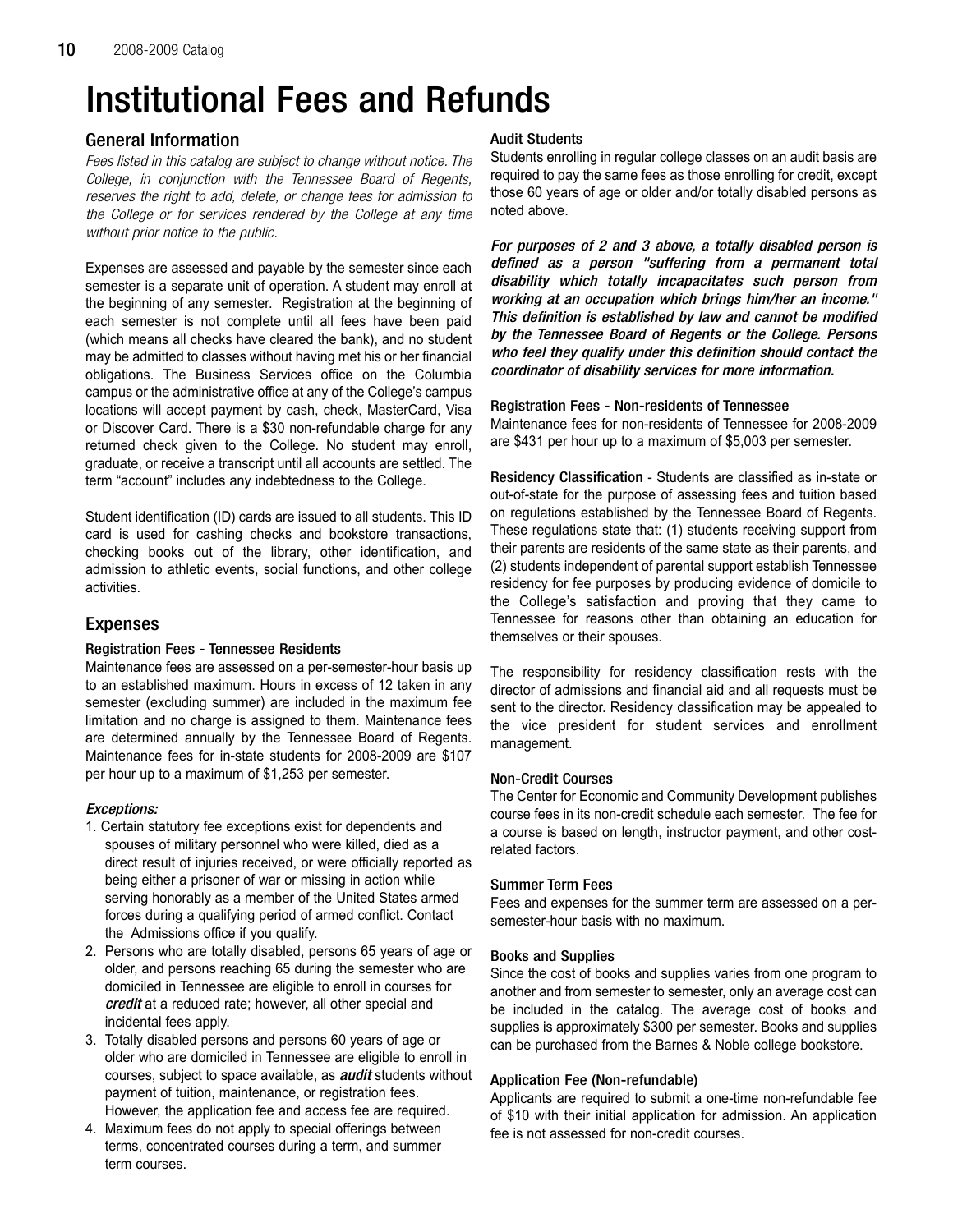#### Late Registration Fee (Non-refundable)

A non-refundable late registration fee of \$10 will be assessed for any student who does not complete registration within the period designated by the College.

#### Exceptions:

- 1. A late registration fee is not assessed when registering late in any non-credit course.
- 2. A late registration fee will not apply to classes where it is deemed necessary by the director of records and registration that further recruiting is required in order to develop the class.

#### Credit by Exam Fee (Non-refundable)

A fee of \$15 per credit hour is charged for each exam a student takes to obtain "Credit by Exam."

#### Credit for Prior Learning Fee (Non-refundable)

A fee of \$15 per credit hour is charged for any credit awarded for prior learning.

#### Technology Access Fee (Non-refundable)

A technology access fee of \$10 per credit hour up to a maximum of \$112.50 per semester is included in the registration fees. This fee is non-refundable except in situations where maintenance fees are refunded at 100%.

#### Replacement of Lost ID Card (Non-refundable)

A non-refundable fee of \$1 is charged to replace a lost ID card.

#### Individual Instruction in Music

A fee of \$60 per credit hour is charged for all individual instruction courses in music.

Music fees will be refunded on the same basis as maintenance fees.

#### Graduation Fee (Non-refundable)

All graduating students are assessed a \$25 non-refundable processing fee, which is due when the "Intent to Graduate" form is filed.

#### Internet Course Fee

A fee of \$25 per credit hour will be charged for each Columbia State Internet course.

#### Regents Online Degree Program (RODP) Course Fee

A fee of \$43 per credit hour will be charged for each RODP course.

For more information, go to "Tuition and Fees" at www.rodp.org or go to http://www.columbiastate.edu/financialaid/tuition\_fees.htm.

#### Nursing Fee (Non-refundable)

Achievement test fees are charged based on the cost of the tests taken and are payable over the course of study.

#### Parking Fines (Non-refundable)

Students who do not register vehicles driven on campus are subject to traffic fines (see "Student Parking," p. 101). All fines are payable in the Business Services office and double if not paid before the semester ends. Student records will be encumbered

until all fines are cleared. Appeals should be submitted to the vice president for student services and enrollment management in writing within five (5) days from the date of the citation.

#### Campus Access Fee (Non-refundable)

A campus access fee of \$5 per semester is included in the registration fees. This covers the cost of one parking decal. Additional decals may be purchased at a cost of \$1 per decal.

#### Student Activity Fee (Non-refundable)

A fee of \$3 per semester is charged to support student activities.

#### Returned Checks (Tuition, fees, etc.)

The Columbia State Business Services office will notify the student immediately upon receipt of returned or non-negotiable checks. The student will have 10 days to redeem returned checks.

In addition to all other unpaid tuition, fees, etc., the student will be required to pay: (1) the late registration fee and (2) the returned check fee. If the student does not pay the required fees within the time allotted, his or her registration will be voided.

Students are not officially registered until all tuition and fees, including any and all assessed fees outstanding from prior enrollment, are paid.

#### Other Fees (Non-refundable)

General Education Development Test. . . .\$ 75 American College Testing (Residual) . . . .\$ 29 Nursing Challenge Exam. . . . . . . . . . . . . \$390 Pre-Professional Skills Test. . .varies according to the test

# Institutional Refunds

- 1. Maintenance Fee Refunds and Adjustments
	- a. Refunds are 100% for courses canceled by the institution.
	- b. Changes in courses involving the adding and dropping of equal numbers of student credit hours for the same term at the same time require no refund or assessment of additional maintenance fees. The change of course fee would be applicable.
	- c. The fee adjustment for withdrawals or drops during regular terms (fall and spring) is 75% from the first day of classes through the fourteenth calendar day of classes and then reduced to 25% for a period of time which extends 25% of the length of the term. There is no fee adjustment after the 25% period ends. Students enrolling in more than a full-time course load receive the benefit of additional course work at no additional cost. Dropping or withdrawing from classes during either the 75% for the 25% fee adjustment period will result in a fee adjustment of assessed maintenance fees based on the total credit hours of the final student enrollment as described in item j below.
	- d. For summer sessions and other short terms, the 75% fee adjustment period and the 25% fee adjustment period will extend a length of time which is the same proportion of the term as the 75% and 25% periods are of the regular terms.
	- e. All fee adjustment periods will be rounded to whole days and the date on which each fee adjustment period ends will be included in publications. In calculating the 75% period for other than the fall and spring and in calculating the 25%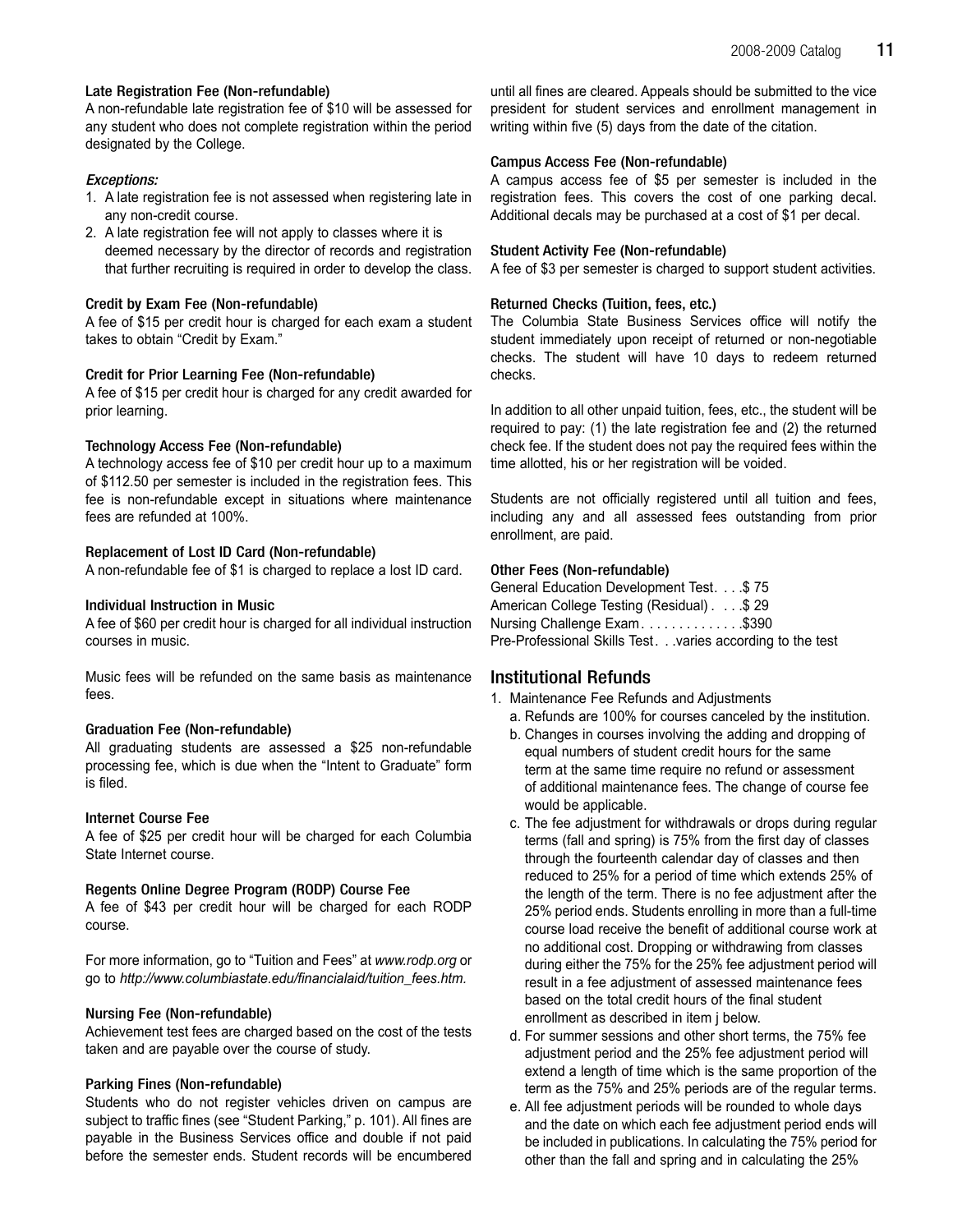length of term in all cases, the number of calendar days during the term will be considered. When the calculation produces a fractional day, rounding will be up or down to the nearest whole day.

- f. A full refund (100%) is provided on behalf of a student whose death occurs during the term. Any indebtedness should be offset against the refund.
- g. A 100% refund will be provided for students who enroll under an advance registration system but who drop a course or courses prior to the beginning of the first day of class.
- h. A 100% refund will be provided to students who are compelled by the institution to withdraw when it is determined through institutional error they were academically ineligible for enrollment or were not properly admitted to enroll for the course(s) being dropped. The director of records and registration must certify in writing that this provision is applicable in each case.
- i. When courses are included in a regular term's registration process for administrative convenience, but the course does not begin until later in the term, the 75% and 25% fee adjustment periods will be based on the particular course's beginning and ending dates. This provision does not apply to classes during the fall or spring terms which may meet only once per week. Those courses will follow the same refund dates as other regular courses for the term.
- j. The fee adjustments is calculated as the difference between (1) the cost of originally enrolled hours and (2) the per credit hour cost of the courses at final enrollment after adjustments have been applied for all courses dropped. Adjustments are calculated at the full per credit hour rate less the fee adjustment credit at the applicable fee adjustment percentage (regardless of the original number of hours enrolled) with total costs not to exceed full-time tuition. For students dropping courses resulting in a change from full-time status to part-time status, a fee adjustment in the tuition and fees will result only if the new calculated charges are less than the original charges. Not all drops/withdrawals will result in a fee adjustment.

2. Out-of-State Tuition Refunds and Fee Adjustments The fee adjustment provision for out-of-state tuition is the same as that for maintenance fees. A 75% fee adjustment period and the 25% fee adjustment period will follow the same dates as the fee adjustment periods for maintenance fees. When 100% of maintenance fees is refunded, 100% of out-ofstate tuition also is refunded. Calculation procedures are the same as those specified for maintenance fees.

The president of the College has the authority to determine, on an individual basis, the applicability of the above refund procedures in instances of unusual circumstances.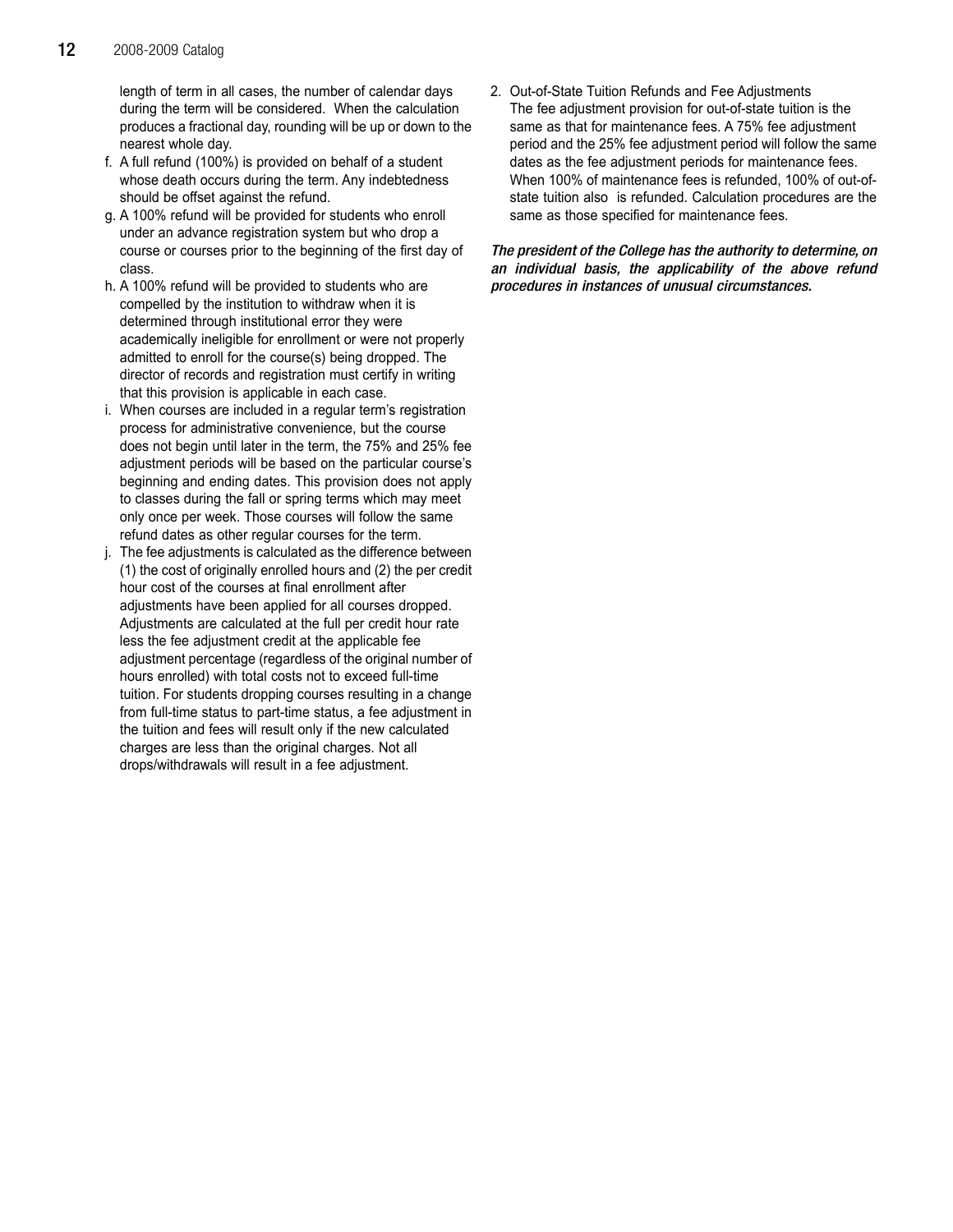# Financial Assistance

# General Information

The student financial assistance program at Columbia State Community College is designed to aid students who find it difficult or impossible to attend college without financial assistance. Columbia State offers a comprehensive program of financial assistance in the form of scholarships, grants, loans, and parttime work. Major emphasis is placed upon financial need and academic achievement.

To determine financial need, the College utilizes the results of the Free Application for Federal Student Aid (FAFSA) which takes into consideration certain factors related to the family status. Although the College endeavors to assist all qualified students as resources permit, this assistance should be viewed only as supplementary to the efforts of the student and student's family.

#### Regulations and funding for institutional-, state-, and federally-supported programs are subject to change. Columbia State reserves the right to administer the programs accordingly.

Financial aid applications and forms are available on the Web at www.columbiastate.edu, in the Financial Aid office on the Columbia campus or in the administrative office at any of the College's campus locations.

The College participates in the financial aid programs offered through the Department of Education. They include:

- Federal Pell Grant (PELL)
- Academic Competitive Grant (ACG)
- Federal Supplemental Educational Opportunity Grant (FSEOG)
- Federal Work-Study (FWS)
- Federal Stafford Loans (FSL)
- Federal Parent Loan for Undergraduate Students (PLUS)

Title IV programs are need-based. Financial need is calculated by a formula based on nationally determined standards. The following formula is a simplified explanation of financial need:

Educational Costs - Expected Family Contribution = Financial Need

Educational costs consists of school tuition and fees; books and supplies; room and board; transportation, personal and other school related expenses. The expected family contribution is what the student/spouse or student/parents should be able to contribute toward educational costs. The costs in this formula are determined by each school, and the expected family contribution is determined by standard calculations based on information from the Free Application for Federal Student Aid (FAFSA). A student may require additional money to attend school, but not have financial need as defined by the federal government.

Need analysis is determined by the U.S. Department of Education by using information provided on the FAFSA. The FAFSA is used to determine student eligibility for federal, state,

institutional, and private financial aid programs. The FAFSA may be filed after January 1 each year and at the very latest, must be received by June 30 of the following year.

Note: Students who already have a baccalaureate degree are not eligible to receive PELL, ACG, FSEOG or FWS at Columbia State Community College.

#### Application Procedures

To apply for federal financial aid, a student must:

- 1. Complete and submit the Free Application for Federal Student Aid (FAFSA) at www.fafsa.ed.gov using Columbia State's school code (003483) after January 1 of each year.
- 2. The FAFSA must be completed by April 15 to be considered for priority aid and processing.
- 3. Applications for Federal College Work Study and Federal Stafford Loans can be obtained from the Columbia State financial aid Web site or in the Financial Aid office.

#### **Eligibility**

To be eligible for federal student aid, a student must meet all of the following criteria:

- Have a high school diploma or a General Education Development (GED).
- Have a valid Social Security number.
- Have financial need.
- Be a U.S. citizen or eligible non-citizen.
- Be enrolled at an eligible institution, and in a program that leads to a degree or certificate (degree-seeking).
- Be registered with Selective Service, if required.
- Must certify that you will use federal financial aid only for educational purposes.
- Must not be in default on a federal student loan or must not owe money on a federal grant.
- Make satisfactory academic progress.

# Federally Funded Financial Aid Programs

Federal Pell Grants - These funds provide financial assistance to eligible students who are pursuing an Associate's degree or certificate. The Federal Pell Grant is awarded based on financial need and eligibility is determined by the U.S. Department of Education based on the information provided on the FAFSA. If the student is eligible for a Federal Pell Grant it will be included on the Award Notification. Your financial aid award is based on full-time enrollment. If your enrollment changes your award may be revised or cancelled. For less than full-time enrolled students, the Federal Pell Grant is prorated as follows:

| Full-time           | $(12 \text{ or more})$ |
|---------------------|------------------------|
| Three-Quarter Time  | $(9-11)$               |
| Half-Time           | $(6-8)$                |
| Less than Half-Time | $(1-5)$                |

Please note: Financial aid is not available for short term certificates (less than 24 credit hours).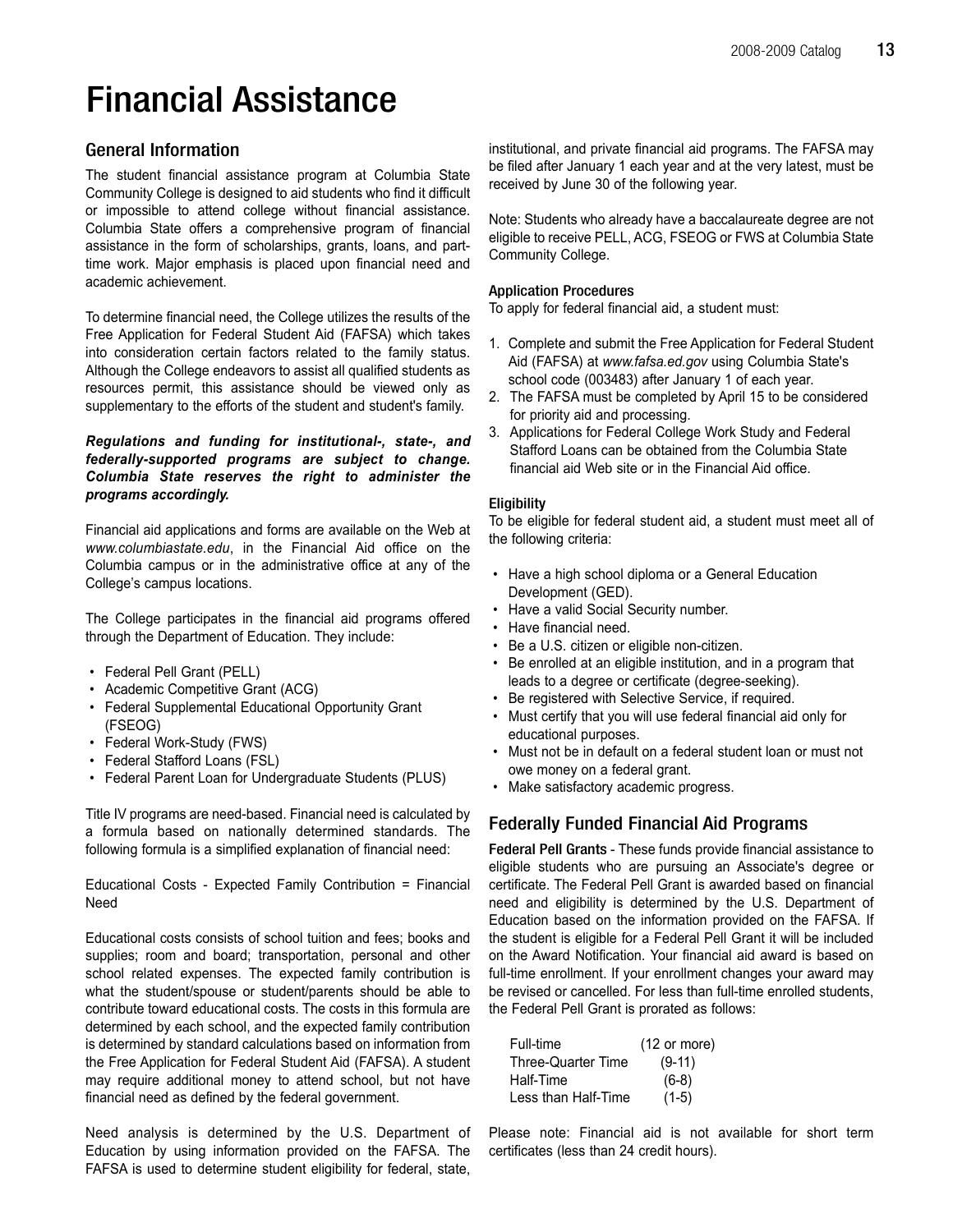Academic Competitive Grant (ACG) - These funds are made available to students who qualify and are in an eligible program that leads to an Associate's degree. Eligibility is determined by the Department of Education by evaluating the information provided on the FAFSA. These grants are awarded based on financial need.

Federal Supplemental Educational Opportunity Grant - Funds may be given to undergraduates with exceptional financial need. Eligibility is determined by the Financial Aid office based on financial need and available funds. Applications received by April 15 will be given priority.

Federal College Work Study - This program provides part-time employment for eligible students. Depending upon eligibility, students may work a maximum of fifteen hours per week during the fall and spring semesters. A limited number of jobs are available during the summer. To be eligible for a part-time job, a student must have a completed FAFSA on file, have financial need, and be in good academic standing. Students are paid an hourly rate (determined each award year). Federal work-study payroll is processed monthly. Timesheets are due in the Financial Aid office by the 15th of each month. Funds will be directly deposited into your bank account on the last working day of each month. Applications are available in the Financial Aid office or by going to the Columbia State financial aid Web site. All college work-study students are expected to work in accordance with the schedule set by their supervisor. Failure to do so or perform suitable work will result in loss of employment.

# Student Loans

Columbia State Community College participates in the Federal Stafford and Parent Plus Loan Programs.

Federal Stafford Loan (Subsidized) - Available to students who demonstrate financial need. Eligible students can borrow a subsidized Stafford Loan to cover some or all of their educational needs. For the subsidized loan, the U.S. Department of Education pays the interest, while the student is in school at least half-time, for the first six months after your leave school (referred to as a "grace period"), and during a period of deferment (a postponement of loan payment). The amount of the subsidized loan cannot exceed the student's financial need.

Federal Stafford Loan (Unsubsidized) - Does not require students to demonstrate financial need. The U.S. Department of Education does not pay interest on unsubsidized loans. The financial aid department will determine the amount of your unsubsidized loan based on your cost of attendance minus other financial assistance. For an unsubsidized loan the student is responsible for paying the interest that accrues on the loan from the time the loan is disbursed until it is paid in full.

Depending on the student's financial need, they may receive both the subsidized and unsubsidized loans for the same enrollment period, but the total amount of these loans may not exceed the annual loan limit.

#### Annual Loan Limits

| Year in School                      | <b>Dependent Student</b> |              |            | <b>Independent Student</b> |
|-------------------------------------|--------------------------|--------------|------------|----------------------------|
|                                     | Maximum                  | Maximum      | Maximum    | Maximum                    |
|                                     | Subsidized               | Unsubsidized | Subsidized | Total                      |
| Undergraduate                       | Amount                   | Amount       | Amount     | Amount                     |
| Freshman (0-29<br>collegiate hours) | \$3.500                  | \$2.000      | \$3.500    | \$9.500                    |
| Sophomore (30+<br>collegiate hours) | \$4.500                  | \$2,000      | \$4,500    | \$10,500                   |

Federal Parent Loan for Undergraduate Students (PLUS) - These loans are available to parents of dependent students regardless of income level if the parents have no adverse credit history. The annual loan limits are based on the cost of attendance minus other financial assistance. The loan will be made co-payable to the school and parents and repayment begins sixty (60) days after the disbursement by the lender.

#### How to Apply

Columbia State Community College does not automatically package loans. In order to apply for a Federal Stafford Loan (both Subsidized and Unsubsidized) you will need to:

- Complete a Columbia State Loan Request form.
- First-time borrowers to Columbia State must:
	- 1. Complete loan entrance counseling.
	- 2. Complete Master Promissory Note.

To apply for a Parent Plus Loan:

- Parent will need to complete a Columbia State Plus Loan Request form.
- Apply with the lender of their choice.
- Have approval or denial letter from the lender sent to the Financial Aid office.

Priority processing for fall loans is mid May and for a spring loan mid November.

#### **Eligibility**

In order to be eligible for a Federal Stafford Loan (Subsidized and Unsubsidized) student must:

- 1. Have a completed FAFSA on file with Columbia State.
- 2. Be enrolled in at least six credit hours.
- 3. Be making Satisfactory Academic Progress.
- 4. Completed Entrance Counseling.
- 5. Have electronically signed their Master Promissory Note.
- 6. Return Columbia State Student Loan Request to the Financial Aid office.

In order to be eligible for a Federal Parent Loan for Undergraduate Students (PLUS) student/parent must:

- 1. Student must have a completed FAFSA on file with Columbia State.
- 2. Be enrolled in at least six credit hours.
- 3. Be making Satisfactory Academic Progress.
- 4. Return Columbia State Parent Plus Loan application to the Financial Aid office.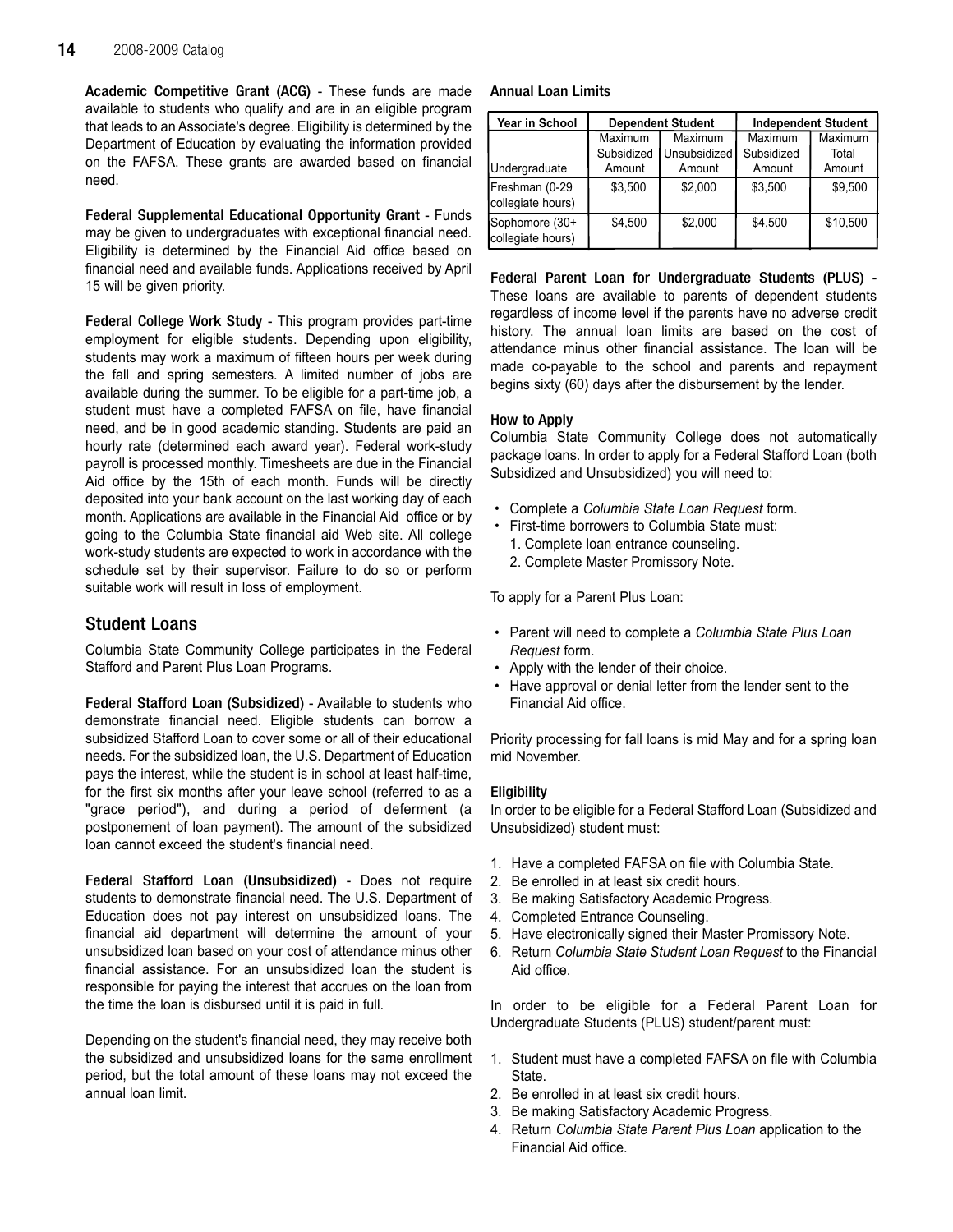- 5. Parent must have filed a Plus Loan application with their lender.
- 6. Have approval or denial letter from the lender sent to the Financial Aid office.

#### Delivery of Loan Proceeds

Lenders are required to disburse all loan proceeds in at least two payments to the school. The school will verify student is still enrolled at least half-time (6 hours) and making Satisfactory Academic Progress before funds are released. Columbia State Community College participates in the Electronic Funds Transfer (EFT) to expedite delivery of your loan money. Disbursement dates will be posted on the financial aid Web site.

If a student or parent wishes to cancel their loan and return the funds to lender, student or parent must notify the Financial Aid office in writing within 14 days of the date the funds are received. Please note that NO loan funds are available for delivery prior to the first day of classes for any semester.

### Veterans Information and Services

Columbia state cooperates with the Veterans Administration in providing educational opportunities for veterans and eligible persons desiring to attend Columbia State under appropriate federal legislation. Students receiving VA education benefits are required to meet the same standard of progress as all other students of the College. Veterans should also be aware of the following additional responsibilities:

- 1. All veterans are required to complete a Columbia State Veteran's Request for Certification each semester of attendance. Failure to do so will result in your enrollment not being certified for payment. Certification forms are available in the Financial Aid office or on the Financial Aid Web site.
- 2. Federal regulations require a student to be seeking a degree/certificate in order to be eligible for veteran's benefits. Students may only take classes that apply to the degree/certificate they are currently seeking at Columbia State. Any other classes taken will not be certified for payment. Please refer to the degree and certificate requirements listed in the catalog for information on eligible classes for your program.
- 3. You must notify the VA certifying official if you add or drop a course, change your degree program, change your address, or withdraw from classes.
- 4. The VA will not pay for the repeat of satisfactorily completed courses.
- 5. If you do not make satisfactory academic progress, you may be placed on probation or suspension from veteran's benefits.
- 6. The VA requires Columbia State to give prior credit for any previous education you may have received. Official academic transcripts from each previous college you have attended must be on file in the Columbia State Records office. Veteran's benefits can be certified for only one semester without official academic transcripts being on file. Any subsequent semesters of attendance will not be certified for payment until the required academic transcripts have been received and evaluated by the Records office.
- 7. Veterans may complete a Student Veteran/Certain Veteran's Dependent Tuition & Fees Payment Deferment request to defer tuition and fees at Columbia State. These forms are

available in the Financial Aid office or by contacting the VA certifying official.

The Financial Aid office will assist eligible individuals in the completion of necessary forms, program planning, and in making appropriate certifications to the Veterans Administration. Columbia State does not participate in advance payment of tuition for veterans.

Servicemembers, veterans, and dependents of veterans who are eligible beneficiaries of U.S. Department of Veterans Affairs education benefits or other governmentally funded educational assistance, subject to the conditions and guidelines set forth in Tennessee Code Annotated 49-7-104 as amended, may elect, upon formal application, to defer payment of required tuition and fees until the final day of their term for which the deferment has been requested. Application for the deferment must be made no later than 14 days prior to the beginning of the term, and the amount of the deferment shall not exceed the total monetary benefits to be received for the term. Students who have been granted deferments are expected to make timely payments on their outstanding tuition and fees balance once education benefits are being delivered, and eligibility for such deferment shall terminate if the student fails to abide by an applicable rule or regulation, or to act in good faith in making timely payments. This notice is published pursuant to Public Chapter 279, Acts of 2003, effective July 1, 2003.

Questions regarding your entitlement, eligibility, or payments from the Department of Veterans Affairs should be directed to 1-888- 442-4551. Information regarding the Veterans Benefits Administration or the GI Bill is available at www.vba.va.gov or www.gibill.va.gov.

For more information on VA benefits, contact Cindy Runnels at (931) 540-2543, runnels@columbiastate.edu or Jones Student Center, room 113.

#### Other Assistance Programs

Other financial assistance for students may be available through programs with:

- 1. Workforce Development
- 2. Vocational Rehabilitation

Contact the Financial Aid office for information regarding these programs.

# Satisfactory Progress Standards for Federal Financial Assistance

- 1. Semester Progress (Grade Point Average): A minimum academic average of 2.0 is required at the end of each semester. Satisfactory Grades include A, B, C, D, or Pass. Unsatisfactory Grades include PR, I, F, W, WD, Audit, Dropped, Non-Credit, or No-Pass.
- 2. Semester Progress (Hours Passed): The minimum number of hours each recipient must pass during the academic semester is stated below: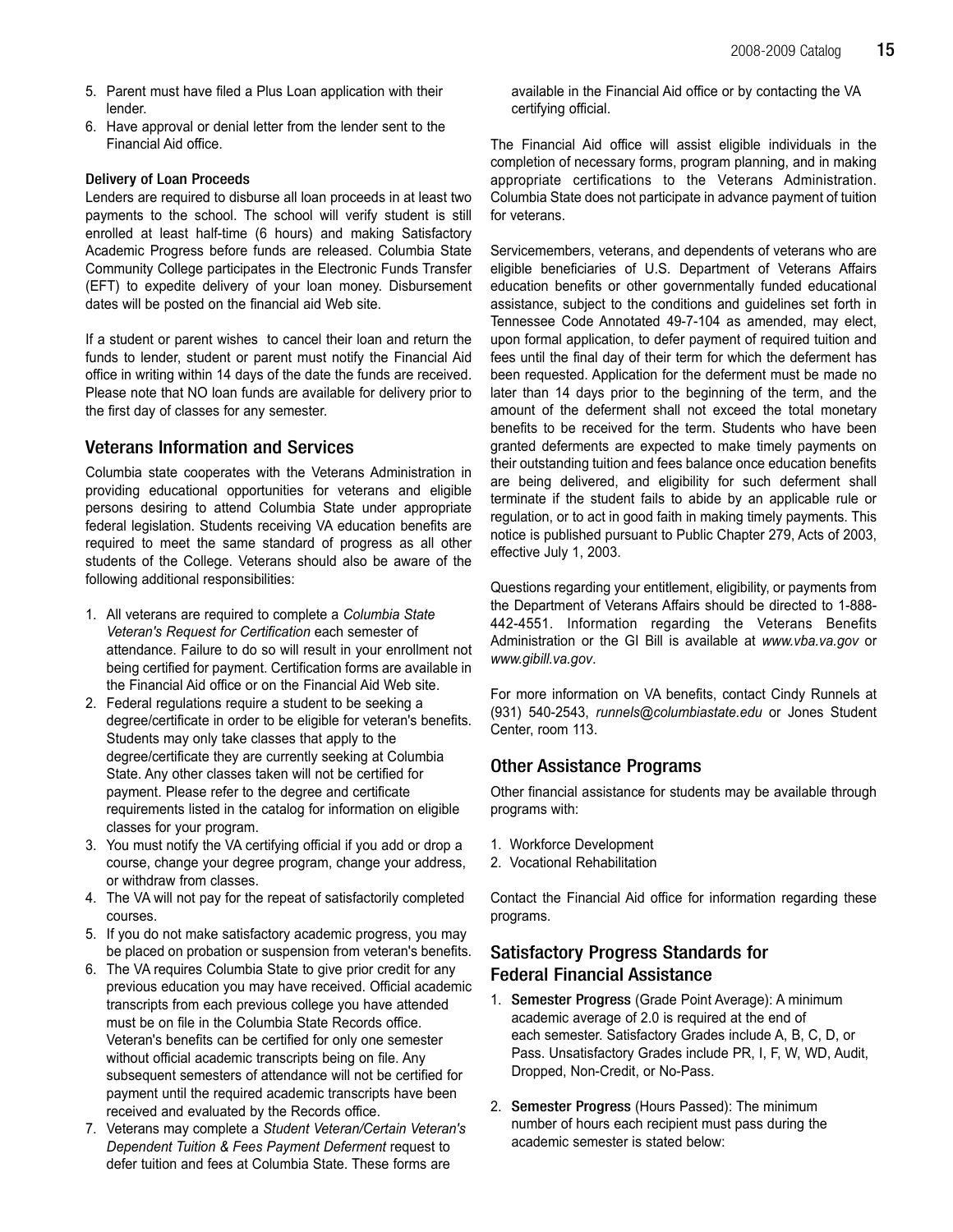| Student's F/A<br><b>Classification</b> | <b>Semester Hours</b><br><b>Attempted</b> | <b>Minimum Earned</b><br><b>Hours Per</b><br>Semester |
|----------------------------------------|-------------------------------------------|-------------------------------------------------------|
| Full-time                              | 12 or more                                | 8                                                     |
| Three-Quarter Time                     | $9 - 11$                                  |                                                       |
| Half-Time                              | 6-8                                       | 5                                                     |
| Less than Half-Time                    | $1 - 5$                                   | $1-5$ (all)                                           |

- 3. Cumulative Progress (Time Limit):
	- a. Degree Program Financial Assistance is available until a student graduates with a degree or for a maximum of 90 attempted semester hours.
	- b. Certificate Program Financial Assistance is available until a student completes the eligible program or for 150% of the required program hours.

Hours attempted for developmental studies courses are not considered in these time limits.

If a student is required to take developmental studies coursework, he/she can receive federal assistance for up to 30 hours of coursework. Eligibility beyond 30 hours attempted will be based on college-level courses only.

Transfer students will be governed by the same rules as other students in regard to satisfactory completion of courses. Transferable hours attained at previous institutions will be counted in regard to the maximum allowable time frame for graduation.

# Probation, Suspension and Appeals Process

#### Financial Aid Probation

First time students whose cumulative GPA is less than the required minimum 2.0 GPA and/or fails to complete 67 percent of the total hours attempted, will be placed on financial aid probation. Probation still allows the student to receive financial aid. If the student fails to meet satisfactory academic progress at the end of their probation term, they will be placed on financial aid suspension.

#### Financial Aid Suspension

Students whose cumulative GPA is less than the required minimum GPA for the number of hours attempted and/or who have failed to complete 67 percent of the total hours attempted at the end of their probation term will be suspended from receiving financial aid benefits. Once a student has completed necessary coursework at their own expense and achieved good academic standing, they may reapply for financial assistance.

Also, students whose cumulative attempted hours exceed the maximum time frame will be suspended from receiving financial aid benefits. Students who have already graduated with a certificate or degree and planning on pursuing an additional degree and use financial aid benefits must notify the Financial Aid office prior to enrolling each semester in order to receive any financial aid benefits.

#### Financial Aid Appeals Process

Students may appeal the denial of financial assistance by written request to the director of Financial Aid. Students should explain any mitigating circumstances concerning their failure to achieve the minimum GPA or why they failed to complete 67 percent of their coursework. In order for appeal to be considered, documentation of circumstances must be attached to the appeal (i.e. medical, work, transportation, legal, etc.).

Students who are suspended because of maximum time frame or previous degree must file an appeal in accordance with the over maximum time frame notification.

The Financial Aid Committee will review each appeal and provide a written response of approval or denial. Students must file appeals by published deadlines (dates are published on the Financial Aid Web site). No appeals will be considered after the last day of registration as published in the course schedule. If the committee denies a student's appeal, they will need to pay on their own until they regain eligibility. The decision of the committee is final.

# Financial Aid Attendance Policy

As recipients of Title IV aid (Federal Pell Grants, Federal Stafford Loans, Federal Parent Loans, Federal Supplemental Educational Opportunity Grants, State Grants, or Federal Work-Study), students are required to attend class.

The Financial Aid office monitors class attendance. Students not attending class may no longer be eligible to receive Federal Assistance. They may also be billed for any funds they have received.

Students who find it necessary to stop attending class must complete the official withdrawal process (see "Dropping a Class," p. 24 and "Withdrawal," p. 25).

# Return of Title IV Funds Policy

Students who receive Title IV funds are required to earn these funds by attending classes through at least 60% of an enrollment term. Students who withdraw from all classes prior to completing 60% of an enrollment term will have their aid recalculated based on the percent of the term they completed. The Financial Aid office encourages you to read this policy carefully. If you are thinking about withdrawing from all classes PRIOR to completing 60% of the semester, please CONTACT the Financial Aid office to determine how your withdrawal will affect your financial aid and your possible repayment.

"Title IV Funds" refers to federal aid programs authorized under the Higher Education Act of 1965 (as amended) and includes: Federal Subsidized and Unsubsidized Stafford Loans, Parent Loans to Undergraduate Students (PLUS), Federal Pell Grants, Academic Competitiveness Grant (ACG) and Federal Supplemental Education Opportunity Grant (FSEOG).

A student's withdrawal date is

- The date the student began the institution's withdrawal process (as described in Columbia State's class schedule) or officially notified the institution of intent to withdraw, or
- The midpoint of the period for a student who stops attending all classes without notifying the institution, or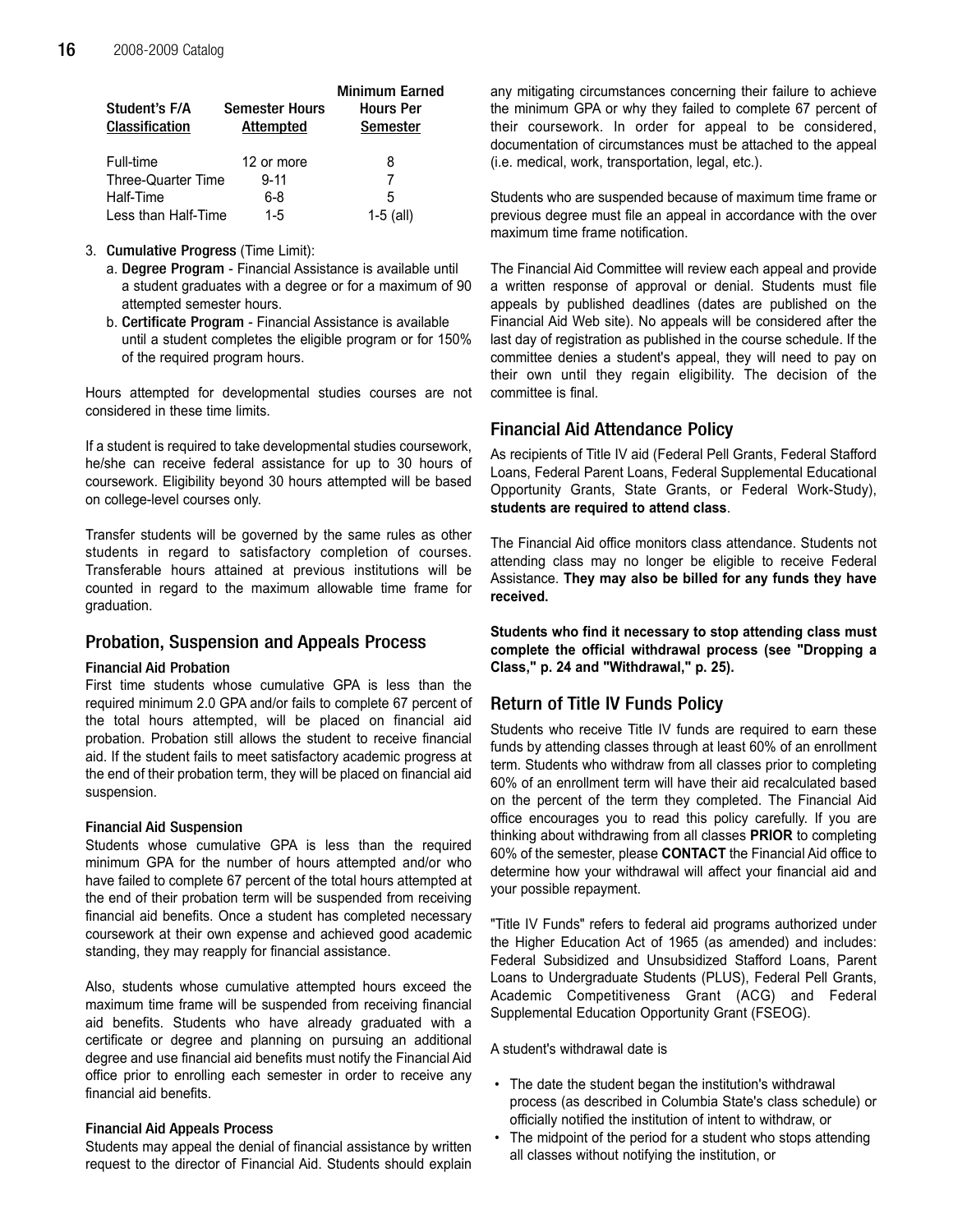• The student's last date of attendance at a documented academically-related activity.

Students may withdraw from all classes using self service.

Refunds on all institutional charges (tuition and fees) are calculated by using the refund policy published in Columbia State's class schedule. Refunds calculated by Columbia State as the result of students who drop classes but who do not totally withdraw from the institution will be refunded to the student.

The percentage of Title IV aid unearned to be returned to the appropriate program shall be 100% minus the percent earned. No program can receive a refund if the student did not receive aid from that program. Unearned aid shall be returned first by Columbia State from the student's account to the appropriate programs in the following order:

- 1. Unsubsidized Stafford Loan
- 2. Subsidized Stafford Loan
- 3. Parent Loans to Undergraduate Students (PLUS)
- 4. Federal Pell Grant
- 5. Academic Competitiveness Grant
- 6. Federal SEOG

When the total amount of unearned aid is greater than the amount returned by Columbia State from the student's account, the student is responsible for returning unearned aid to the appropriate program(s) as follows:

- 1. Unsubsidized Stafford Loan\*
- 2. Subsidized Stafford Loan\*
- 3. Parent Loans to Undergraduate Students (PLUS)\*
- 4. Federal Pell Grant\*\*
- 5. Academic Competitiveness Grant
- 6. Federal SEOG\*\*

\*Loan amounts are returned by the student according to the terms of the promissory note.

\*\*Amounts to be returned by the student to federal grant programs will be reduced by 50%. A student does not owe a repayment if the original grant overpayment is \$50 or less.

The Financial Aid office will notify the student of the amount of repayment within 30 days of determining the student's withdrawal. The student has 30 calendar days after notification to make a repayment in full or make satisfactory repayment arrangements with Columbia State's Financial Aid office.

If the student does not repay the entire amount or make satisfactory repayment arrangements within the time allotted, any repayment owed will be sent to the U.S. Department of Education for collection. The student then has the opportunity to repay or make satisfactory repayment arrangements with the U.S. Department of Education. STUDENTS WHO HAVE NOT REPAID OR MADE ARRANGEMENTS TO REPAY WILL BE INELIGIBLE FOR TITLE IV AID AT ANY COLLEGE/UNIVERSITY.

Note: Students are responsible for making any federal grant repayments. THEY MUST ALSO REPAY COLUMBIA STATE

FOR ANY FUNDS RETURNED TO THE BANK OR THE U.S. DEPARTMENT OF EDUCATION ON THEIR BEHALF. Students may submit a written appeal for a refund to the school's Business Services office for extenuating circumstances surrounding their withdrawal from school. For more information about the College's refund policy, please see the "Refunds" section of the College catalog.

Worksheets used to determine the amount of a refund or return of Title IV aid are available upon request in the Financial Aid office, as well as examples of how the policy is applied.

# State Funded Financial Aid Programs

#### Tennessee Lottery Scholarships and Grants

The Tennessee Lottery Scholarships are provided through the Tennessee Education Lottery Scholarship Program. The student must complete the Free Application for Federal Student Aid (FAFSA). The results are sent to the Tennessee Student Assistance Corporation (TSAC) to determine eligibility. Processing deadlines for these scholarships are September 1 for the fall semester and February 1 for the spring semester.

There are several types of Lottery Scholarships available. Following is a list of the different types and basic eligibility requirements.

HOPE Scholarship - Tennessee resident one (1) year prior to application deadline; must be admitted to and enroll in at least 6 hours within 16 months of graduation from an eligible high school, home school or GED program; minimum 21 ACT (Composite)/980 SAT on a national test date OR 3.0 final weighted GPA for entering freshmen graduating from eligible public or category 1, 2 or 3 private high schools; GED students must have the minimum ACT/Sat test scores as stated above AND meet additional eligibility requirements.

General Assembly Merit Scholarship (GAMS) - This is a supplement to the HOPE Scholarship; students may receive either Aspire Award or GAMS, but not both; minimum 29 ACT (Composite)/1280 SAT on national test date and 3.75 final weighted GPA for entering freshmen graduating from eligible public or category 1, 2, or 3 private high schools; contact the Financial Aid office for other eligibility requirements.

Aspire Award - This is a supplement to the HOPE Scholarship; students must be HOPE eligible; students may receive either Aspire Award or GAMS, but not both; parents' or independent students' (and spouse's) adjusted gross income must be \$36,000 or less on IRS tax form.

HOPE Access Grant - Tennessee resident one (1) year prior to application deadline; must be admitted to and enroll in at least 6 hours within 16 months of graduation from an eligible high school; must have an 18-20 ACT (Composite)/860-970 SAT on a national test date and 2.75-2.99 final weighted GPA for entering freshmen and parents' or independent student's (and spouse's) adjusted gross income must be \$36,000 or less on IRS tax form.

HOPE Scholarship for Non-Traditional Students - Tennessee resident one (1) year prior to application submission; minimum 25 years of age and student's (and spouse's) adjusted gross income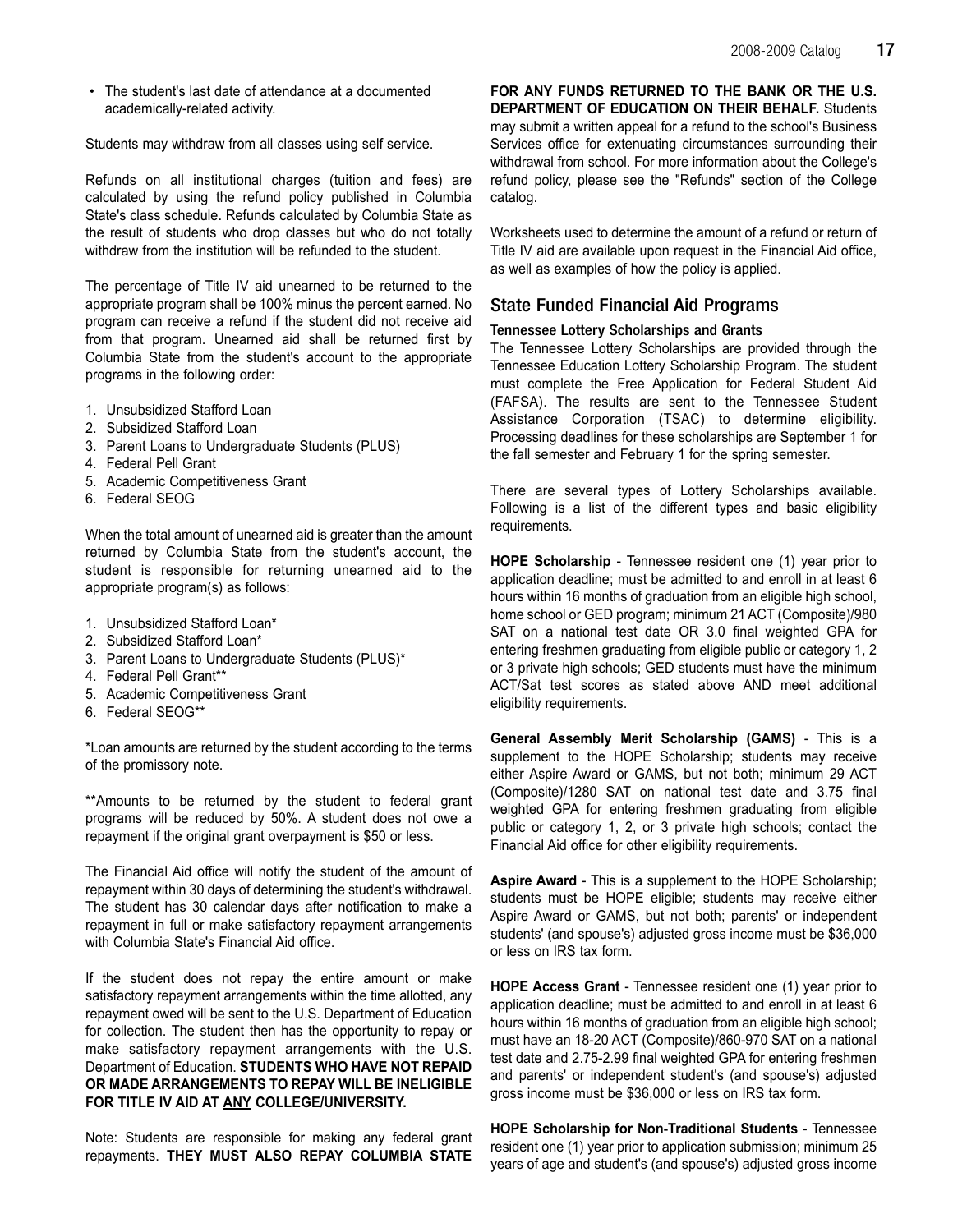must be \$36,000 or less on IRS tax form and cannot have attempted hours at any postsecondary institution after high school graduation; first-time entering freshmen must "earn their way into" the HOPE scholarship program by attempting 24 hours on their own (continuously enrolled and maintain satisfactory academic progress) and achieve a minimum 2.75 GPA.

HOPE Foster Child Tuition Grant - Students must be eligible for the HOPE Scholarship or HOPE access Grant; students who were in the custody of the Department of Children's Services for at least one year after their 14th birthday.

Tennessee Student Assistance Awards - These grants are made available to Tennessee residents who are attending a Tennessee college/university, Pell Grant eligible, and U.S. citizens. These grants are based on financial need but funds are limited. The priority deadline for fall semester is May 1.

For further information and eligibility requirements the Tennessee Lottery Scholarship Program or Tennessee Student Assistance Awards, please contact the Financial Aid office.

Tennessee Dual Enrollment Grant - To participate in the Tennessee Dual Enrollment Grant program, a student must meet the college admissions criteria for Dual Enrollment and be enrolled for college courses leading towards a degree for which they also earn high school credit. A student must also be a Tennessee resident, as defined by Chapter 0240-2-2, Classifying Students In-State and Out-of-State, as promulgated by the Board of Regents, for one year from the date of required grant submission which is September 1 for the fall semester, February 1 for the spring semester, and May 1 for the summer semester. The grant shall not be utilized for college-level course of study that does not meet high school requirements for graduation. For continued participation, a student must maintain a 2.75 cumulative college grade point average that shall be certified by an Enrollment Services representative each semester. Once the courses and minimum cumulative grade point average are certified, a representative of the Business Services office shall process the award. College courses taken under the restrictions of this grant do not count towards the Tennessee HOPE Scholarship college GPA and the attempted credit hours limitation.

For more information contact the assistant director of Admissions.

# Institutional Funded Financial Aid Programs

Institutional Work - This program is designed to assist students who do not qualify for Federal College Work Study. Eligibility and available funds determines the number of hours per week a student may work. To be eligible for this program, a student must have a completed FAFSA on file and be in good academic standing. Students are paid an hourly rate (determined each year). Institutional work payroll is processed monthly. Timesheets are due in the Financial Aid office by the 15th of each month. Funds will be directly deposited into your bank account on the last working day of each month. Applications are available in the Financial Aid office or by going to the Columbia State financial aid Web site. All institutional work students are expected to work in accordance with the schedule set by their supervisor. Failure to perform suitable work will result in loss of employment.

Scholarships - Columbia State Community College offers a variety of institutional, foundation and private scholarships through the generosity of the college community. Many scholarships are available to assist deserving students in obtaining their educational goals. Generally, the criteria for awarding scholarships are based on academic ability or financial need.

To be considered for a Columbia State scholarship a student must:

- 1. Have made admissions to Columbia State Community College.
- 2. Have a complete FAFSA on file for need based scholarships.
- 3. Have scholarship application turned in to the Financial Aid office by March 15.
- 4. Graduating seniors must have academic portion of the scholarship application completed by a high school guidance counselor and returned to the Financial Aid office by March 15.

The following scholarships are offered to students who demonstrate academic achievement, exceptional talent, or financial need. These scholarships are awarded by the College Financial Aid Scholarship Committee in the spring of each award year. Complete applications must be submitted to the Financial Aid office by March 15.

Academic Service Scholarships - Authorized by the Tennessee Board of Regents, these scholarships pay the tuition for full-time students per academic semester. Residents of Tennessee who are recent graduates of a Tennessee high school may apply. Applications must be submitted to the Financial Aid office by March 15. The scholarships are not applicable for the summer term.

Academic service scholarships are awarded on the basis of scholastic achievement. Students with a minimum high school grade point average of 2.9 or the equivalent, and an ACT composite score of 19 are eligible to apply. Recipients of academic service scholarships are required to work 75 hours each semester on campus.

Academic service scholarships are not automatically renewed. Recipients must maintain a minimum grade point average (GPA) of 3.0 each semester. Failure to maintain the required GPA or a satisfactory standard of conduct, or failure to fulfill the required work obligation will result in the automatic forfeiture of the scholarship.

Honor Scholarships - These scholarships are provided through the Columbia State Foundation. Applicants must have a composite score of 23 or above on the ACT. Recipients must maintain a 3.25 GPA to continue receiving the scholarship, which is awarded each fall and spring semester.

Opportunity Scholarships - The purpose of the Opportunity Scholarship is to provide opportunity for disadvantaged students and enhance institutional diversity. Scholarships will be awarded to cover tuition and mandatory fees for a limited number of parttime and full-time students based on the availability of funds. The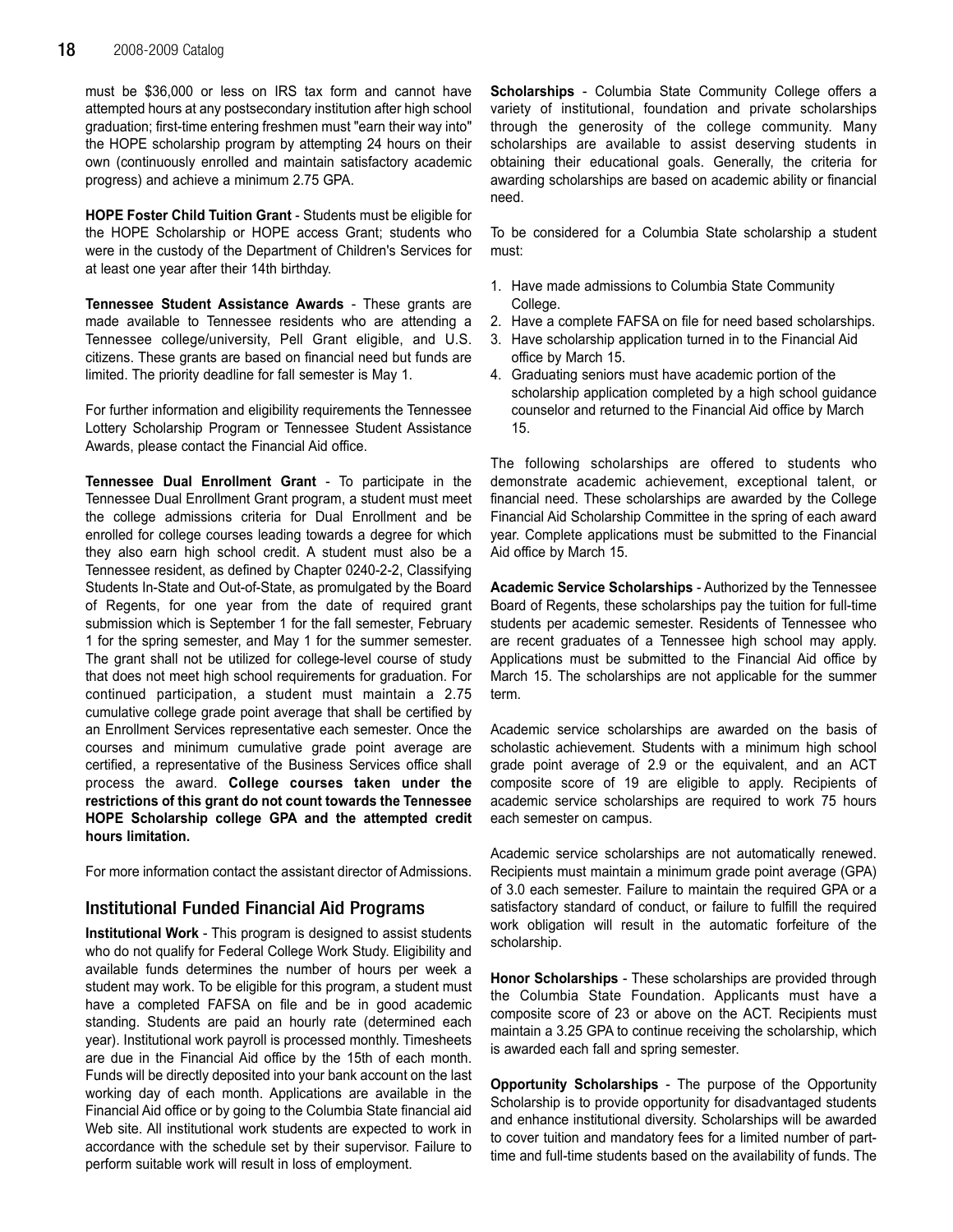scholarship is renewable contingent upon maintaining at least a 2.0 GPA for each semester attended.

Foundation Scholarships - These private scholarships, available through the Columbia State Foundation, are made possible through the generosity of individuals, businesses and organizations.

Persons interested in establishing a scholarship or supporting the College's educational endeavors are encouraged to contact the director of development at (931) 540-2512.

Private Scholarships - Recipients for these scholarships are determined by the organization. Examples are churches, places of employment and some civic organizations. Contact should be made directly with those organizations for information.

Athletic Scholarships - These scholarships are available to students who qualify to participate in intercollegiate athletics. These scholarships vary in amounts and eligibility is determined by the Athletic Department.

# Additional Financial Aid Information

#### Reporting Aid Received From Sources Other Than Columbia State

Students who receive outside aid such as loans, grants, or scholarships from private organizations or governmental agencies must report the source and amount of outside financial assistance. Federal regulations require the Financial Aid office to adjust a student's award package as to not exceed students' need. Students who knowingly withhold such information from the Financial Aid office are subject to termination of their financial aid and repayment of any excess aid back to the federal government.

#### **Verification**

In an effort to curb abuse and fraud with the federal aid programs and to ensure funds are being awarded to truly needy students, the federal government randomly selects students for a process called verification. If selected for verification, the Financial Aid office is required to request documents to substantiate information on the student's FAFSA. Items subject to verification include but are not limited to adjusted gross income, social security benefits, veteran's benefits, nontaxable income, interest income, asset amounts, number in household, and number in post-secondary institutions.

If selected, certain documents such as copies of student/spouse or student/parents signed federal tax forms, w2's and verification worksheet will be requested. Students selected for verification must complete all required procedures by the end of the academic year or end of their enrollment period or by June 30, whichever comes first. No financial aid funds will be disbursed until all verification requirements have been met.

#### Selective Service

Selective Service Registration is required to receive Title IV federal aid funds. Any student who is required to register with Selective Service and fails to do so will be ineligible for student financial aid provided through programs established under Title IV of the Higher Education Act.

#### Special Circumstances

If a family's financial circumstances change due to death, disability, long term unemployment, and/or excessive medical or dental expenses, the student may become eligible for more financial assistance. Students must contact the director of Admissions and Financial Aid to see if they qualify.

#### Dependency Override

Dependent students who do not live with parents due to extenuating circumstances may qualify as an independent student. Students must contact the Director of Admissions and Financial Aid to see if they quality.

#### Awarding of Financial Aid

Student financial aid awards vary depending upon the student's eligibility and financial need. The process of packaging the different forms of financial aid is based on the total need analysis and aid determination cycle. The entire financial aid program has been developed to ensure fair and equitable treatment of all financial aid students.

#### Payment of Awards and Refunds

Financial aid disbursements are credited to the student's account generally during the fourth week of classes and refund dates are posted each semester on the financial aid Web site.

#### Institutional Fees and Refunds

See "Institutional Fees and Refunds" section of the catalog.

#### Financial Aid is not available for students who:

- 1. Are pursuing a short-term or institutional certificate (less than 24 credit hours).
- 2. Are Non-degree seeking.
- 3. Are auditing classes.
- 4. Are undergraduate special students.
- 5. Are adult special students.
- 6. Are transient students.

#### Student Consumer Rights and Responsibilities

As a student financial aid consumer, you have the right to:

- Be informed about financial aid application procedures, cost of attendance, aid available and renewal requirements. Additional consumer information is available from the Financial Aid office upon request.
- Receive confidential protection of your financial aid records. The contents of your financial aid file are maintained in accordance with the Family Educational Rights and Privacy Act. Additional information is available in the Student Handbook.
- Seek and receive full information and counsel from the director of Admissions and Financial Aid in regard to any financial aid matter.

As a student financial aid consumer, you have the responsibility to:

- Complete applications correctly and on time.
- Read and understand all materials sent to you from the Financial Aid office and other financial aid agencies; keep copies of all forms and materials submitted.
- Know and comply with the rules governing your aid programs.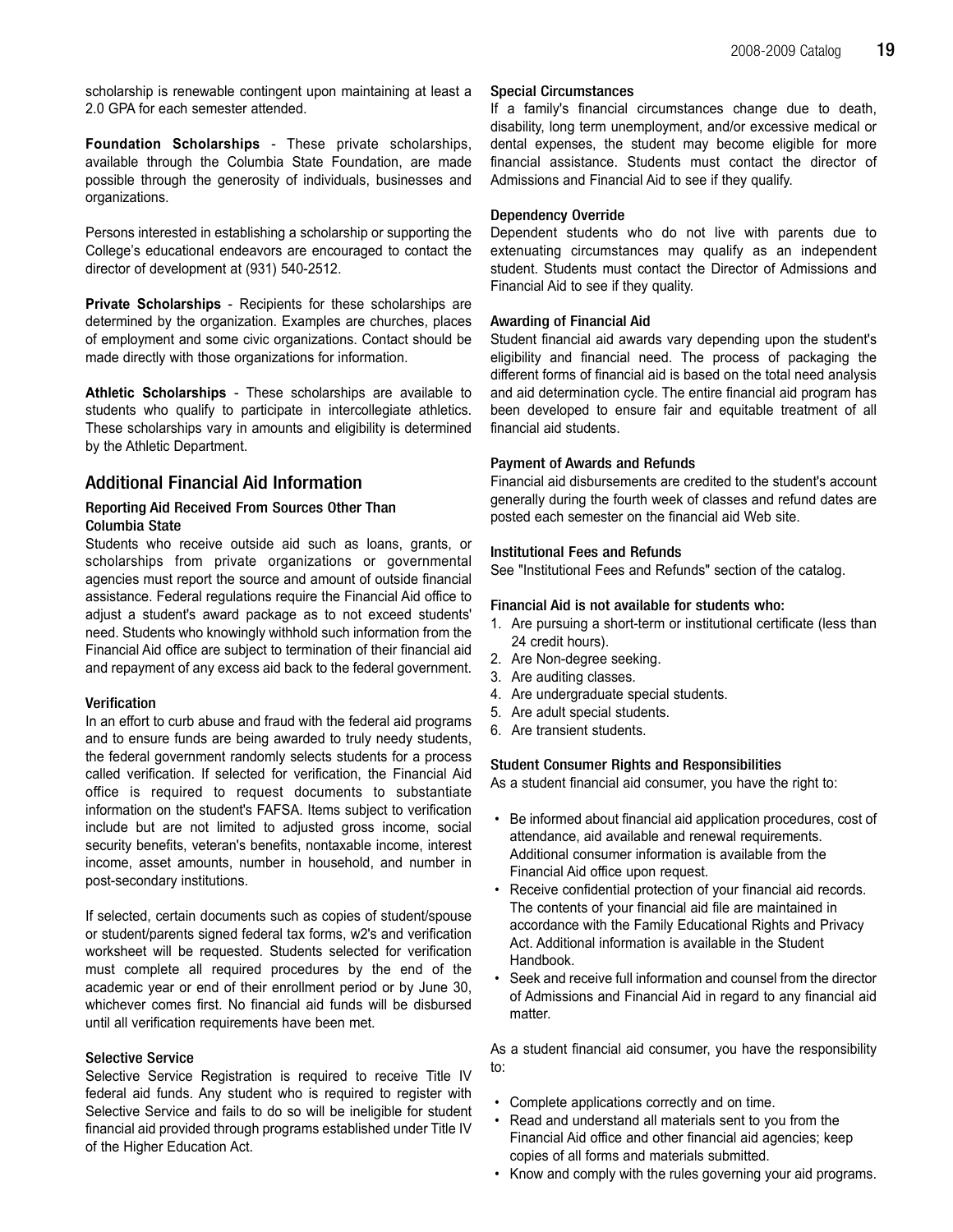- Comply with the provisions of any promissory note and all other agreements you sign.
- Register for the number of credit hours required and maintain satisfactory academic progress.
- Report any of the following changes: withdrawal from college; transfer to another college; name change; student address change or parents address change.
- Request personal assistance if you have questions or do not understand the information provided to you.

#### Consumer Information

Due to federal regulations pertaining to the Federal Student Right-to-Know and Campus Security Act, all currently enrolled students at Columbia State and perspective students have access to information regarding campus security, financial assistance, certain institutional information including our graduation rate and students under FERPA (Federal Educational Rights and Privacy Act). Additional information is available in the student handbook or can be obtained from the Student Services office.

#### How to Contact the Financial Aid Office

If you have questions or need assistance in applying for financial aid, please contact us: Financial Aid office, Jones Student Center Room 101 or by phone (931) 540-8267 or by emailing financialaid@columbiastate.edu.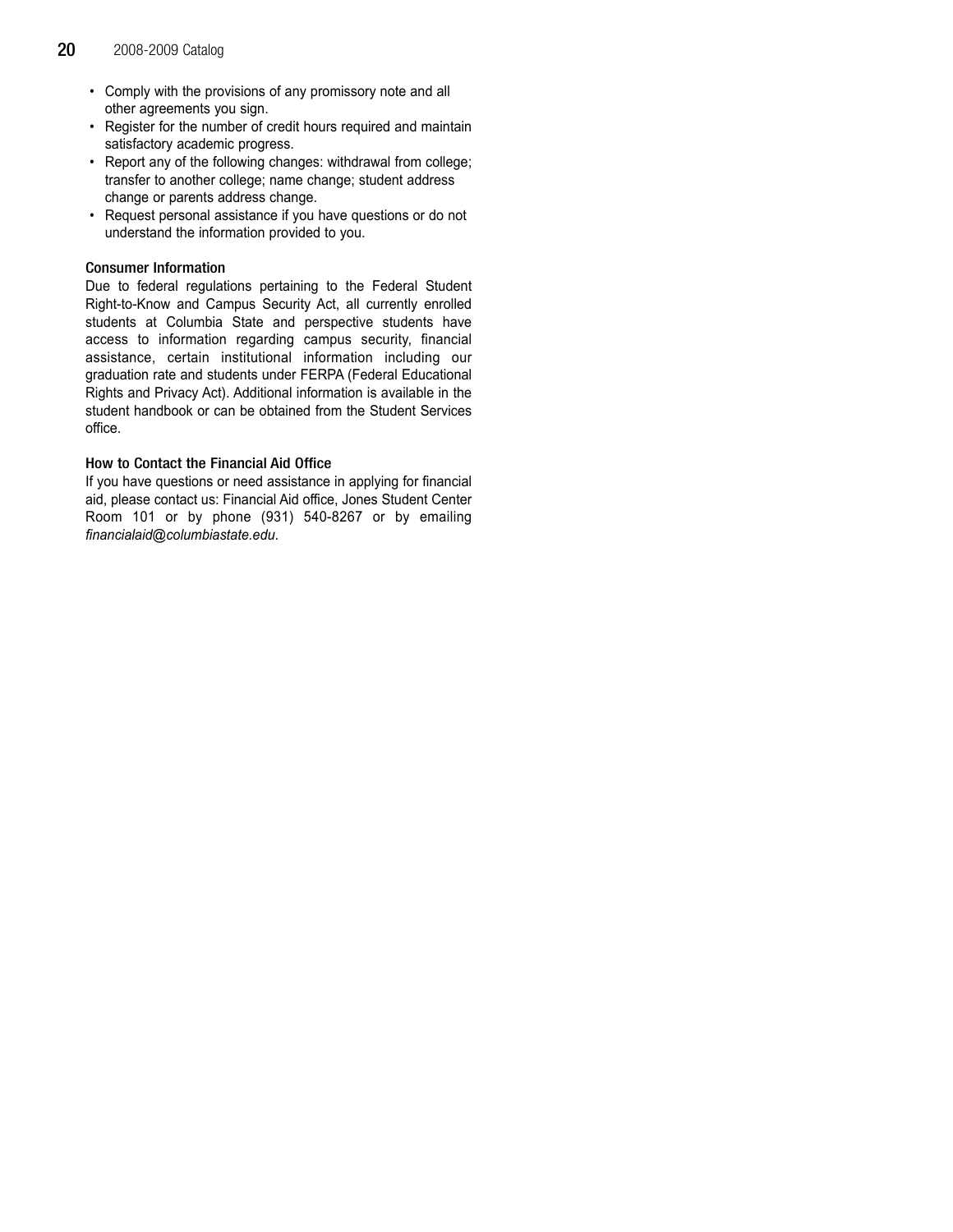# Academic Information

# Student Classifications

#### Undergraduate Degree Students

All undergraduate students who have been admitted as credit students and are pursuing a degree or certificate are classified as undergraduate degree students. These students are further classified at the freshman or sophomore level based on their level of progress or placement within a program of study.

- 1. Freshman: A student with less than 30 semester hours earned toward a degree.
- 2. Sophomore: A student with 30 or more semester hours earned toward a degree.

#### Non-Degree Students

Students earning credit but who are not presently pursuing a degree or certificate are classified as non-degree students. The classifications for these students are listed under Non-Degree Students on page 6.

#### Non-credit Students

Students enrolled in non-credit courses through the Center for Economic and Community Development are classified as noncredit students.

# Student Records

#### Permanent Student Records

The permanent record of a Columbia State Community College credit student shall consist of: student name, social security number or student identification number, courses enrolled each term, cumulative quality point average (qpa), term qpa, hours attempted, hours earned, grades, quality points earned, degrees and certificates earned, academic program(s), honors, academic status, and transfer credit. The permanent record will be maintained Online and will be available on campus in the Records and Registration office and viewed Online at various Columbia State locations by authorized personnel. Online processes are backed up nightly.

The permanent record of a Columbia State Community College non-credit, continuing education (CEU) student shall consist of: student name, student social security number or student identification number, courses enrolled in each term by course title, number and continuing education units.

#### Social Security Number Use

Columbia State requires assignment of an individual student number for internal identification of each student's record. The College began using the social security number as the student identification number prior to January 1, 1975 and the federal law allows continued use of this number. However, the primary internal identification for student records is a randomly selected number that has been created for students, faculty, and staff to protect an individual's social security number. A student is still required to disclose their social security number when they apply for admission on the application form. The social security number is then converted to the random number for privacy. If at the time of application, a student wishes not to disclose the social security number, the institution will assign a unique social security number

for the student's use. Please note that if the student expects to receive federal and/or state financial assistance, the student may be required to disclose their social security number. For prompt and accurate retrieval of records, students and alumni may be required to give their social security number. While in most cases, current students will be able to complete their business with the College through myChargerNet by use of a user id and password, there may be occasions when the social security number may be required. Student identification numbers, whether a social security number or an assigned number, are used administratively within the College and are not given to third parties without the express consent of the student.

# Acquiring Credit

#### Unit of Credit

The College offers instruction and awards credit on the semester hour basis, with the scholastic academic year consisting of two semesters, fall and spring. Semester hour credit is also awarded for classes offered during summer semesters. One semester hour of credit is based upon 750 minutes of class instruction per semester.

Prior to fall 1988, the College awarded credit on a quarter hour basis. In fall 1988, the quarter hours earned were converted to semester hours. One semester hour of credit is equivalent to one and one-half quarter hours.

#### Transfer Credit

Credit *may* be granted for courses completed at other institutions of higher education. Decisions concerning transfer work are based on (1) equivalence of course content and level of instruction to that provided by Columbia State and (2) appropriateness and applicability of credit to the student's program at Columbia State.

Once students are admitted to Columbia State, transcripts are evaluated and transfer credit is assigned. Once students receive their acceptance letter, information regarding the awarding of transfer credit can be accessed by logging into their myChargerNet account and clicking on "Academic Transcript."

Only grades of "C" or higher will be accepted for transfer credit. Credit is not awarded for grades of "D" or "S". Credit will only be given for grades of "P" if the course is comparable to a Columbia State course graded on a "pass/fail" basis such as co-ops and nursing clinicals.

Grades of transfer courses are **not** entered on the student's Columbia State permanent academic record. Transfer credit is not included in the calculation of the student's grade point average at Columbia State.

External credit received for advanced placement from a transfer institution for CLEP, CEEB, ACT, etc., may also be accepted and awarded for advanced placement at Columbia State upon receipt of official documentation (score reports, etc.) directly from the testing agency.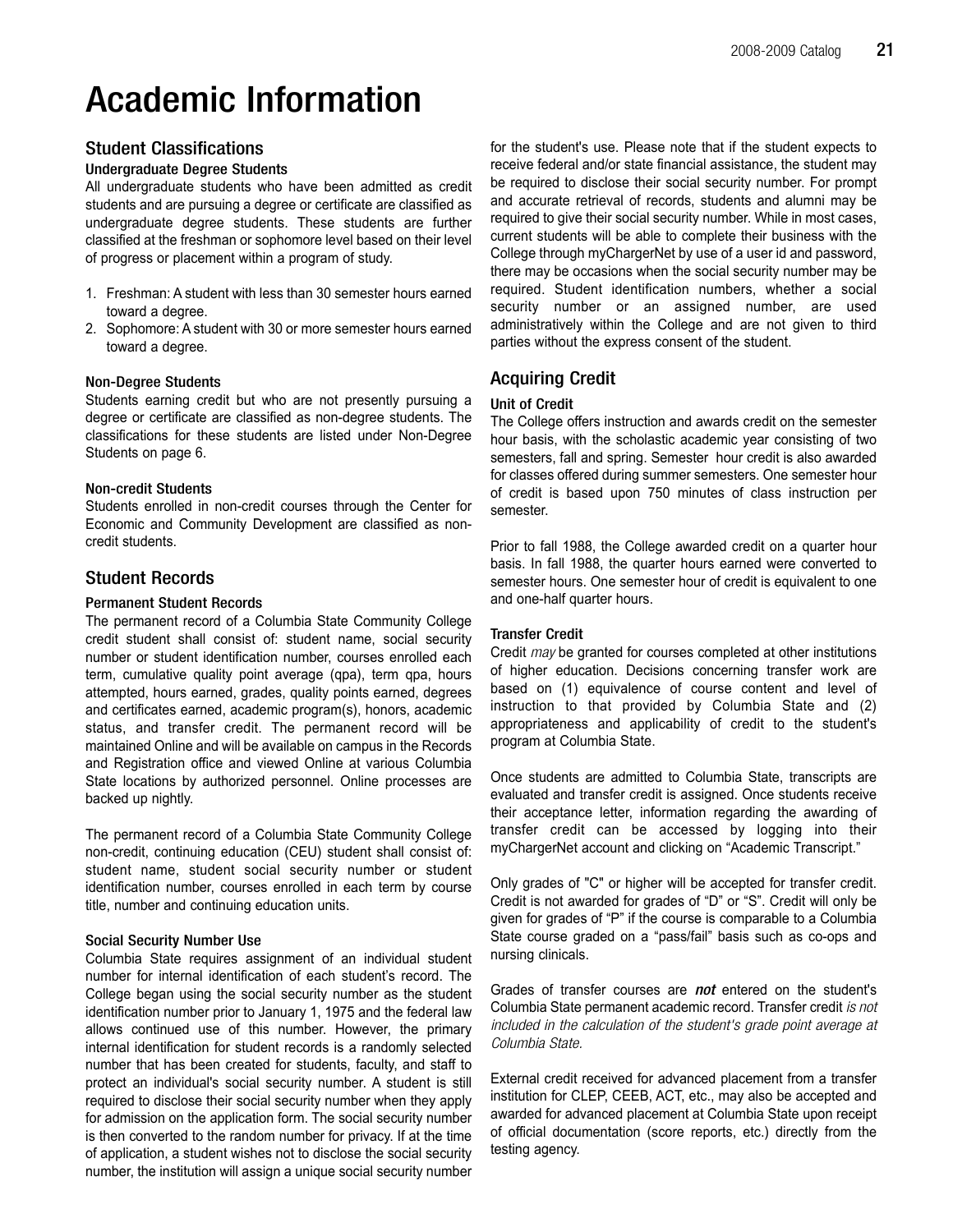The acceptance of credit for courses taken in religious subjects will be limited to courses taught through a historical or literary approach. Courses dealing with specific areas of church work which may vary from one church to another will not be accepted for credit. In some instances the student may be required to provide course descriptions for the purpose of transfer evaluations.

#### External Credit

A maximum of 42 semester hours credit earned through any combination of external credit may apply toward a degree. Possible sources of external credit include (1) credit by examination, (2) military service/armed services schools, (3) high school Tech Prep programs, (4) Tennessee Technology Centers and/or other non-collegiate institutions, and (5) prior learning.

To receive external credit, the following conditions must be met:

- 1. Applicants must not have received any grade, with the exception of a "W", in similar titled courses for which credit is awarded.
- 2. Credit is awarded only in areas offered within the current curriculum of the College and related to the student's educational program.
- 3. Credit is awarded only for those learning experiences in which it can be documented that all the outcomes for specific courses in an approved degree program have been met.

Semester hours of credit toward graduation are awarded on the basis of these conditions, but grades or quality points are not awarded. These credits will not affect the academic grade point average.

Transfer of external credit to other institutions is at the discretion of the receiving institution.

#### 1. External Credit by Examination

Students may earn college credit by examination for acceptable scores on College-Level Examination Program (CLEP) Subject Examinations, the College Entrance Examination Board (CEEB) Advanced Placement Examination, the Enhanced American College Testing Program (ACT), the Certified Professional Secretary's (CPS) Examination or comprehensive subject examinations. Official documentation must be received directly from the testing agency.

Requests for credit by examination are submitted to the director of records and registration after the student has made application for admission and registered for courses. The test results, except for the comprehensive examinations, are evaluated by the director of records and registration and, if credit is earned, recorded on the student's record. Comprehensive subject examinations are evaluated at the departmental level and with approval of the division chair are forwarded, with recommendations, to the Records and Registration office. However, these exams will not be administered until a student has earned 12 hours (excluding developmental studies courses) of resident credit at the College.

CLEP: Applications and information on the CLEP are available by writing the College Level Examination Program, Box 6600, Princeton, New Jersey 08541-6600, by calling (609) 771-7865, or by accessing www.collegeboard.com. Credit is awarded for acceptable scores received on subject examinations only.

CEEB (College Board): Columbia State participates in the Advanced Placement Program of CEEB and awards appropriate credit in selected courses to qualified freshmen students who present an official record of a grade of 3 or above on the examination. The Advanced Placement Program of CEEB is coordinated by the high schools.

ACT: Students whose standard score on the Enhanced ACT English test is 32 or above may receive credit for Composition I and II (ENGL 1010 and 1020).

Entering freshmen students whose standard score on the Enhanced ACT Mathematics test is 31 or above may receive credit for Precalculus Algebra (MATH 1710).

Certified Professional Secretary's (CPS) Examination: Persons having successfully passed sections of the Certified Professional Secretary's examination are eligible to receive 13 semester hours of credit at Columbia State as follows:

| <b>BUS 111 Business Writing</b>          | 3  |
|------------------------------------------|----|
| CIS 109 Computer Applications I          | 3  |
| <b>BUS 242 Principles of Supervision</b> | 3  |
| OFA 103 Keyboarding                      | 1. |
| OFA 132 Records Management               | 3  |

Award of credit for successful completion of the CPS examination is subject to change whenever (1) the content of the examination is changed so that it does not correspond to the content of the courses designated above or (2) content of the Columbia State courses designated above is revised to the degree that it does not correspond to the examination content.

Comprehensive Subject Examinations: Credit by institutional examination may be available for courses which the division chairs have determined can be passed by proficiency examination. Students who wish to take these exams must seek approval from the appropriate division chair prior to taking the exam. If an examination is available for the course, the student must see the instructor to discuss the course syllabus and text and decide whether to attempt the examination, and, if appropriate, schedule an appointment to take the examination.

Credit will be awarded provided:

- 1. performance on the test is at least a "C".
- 2. the student has earned 12 semester hours of resident credit at Columbia State (excluding developmental studies courses).

Prior to taking the examination, the student must complete an Application for Permission to Take Credit by Examination request (available in the division offices) and pay the Business Services office the fee established for "credit by examination." Upon offering the examination, the instructor must photocopy the receipt for payment of the fees and attach it to the Credit by Examination Grade Report. Upon evaluation of the examination, the instructor must submit the Credit by Examination Grade Report and the photocopy of the receipt to the appropriate division chair. Upon approval by the division chair, the Credit by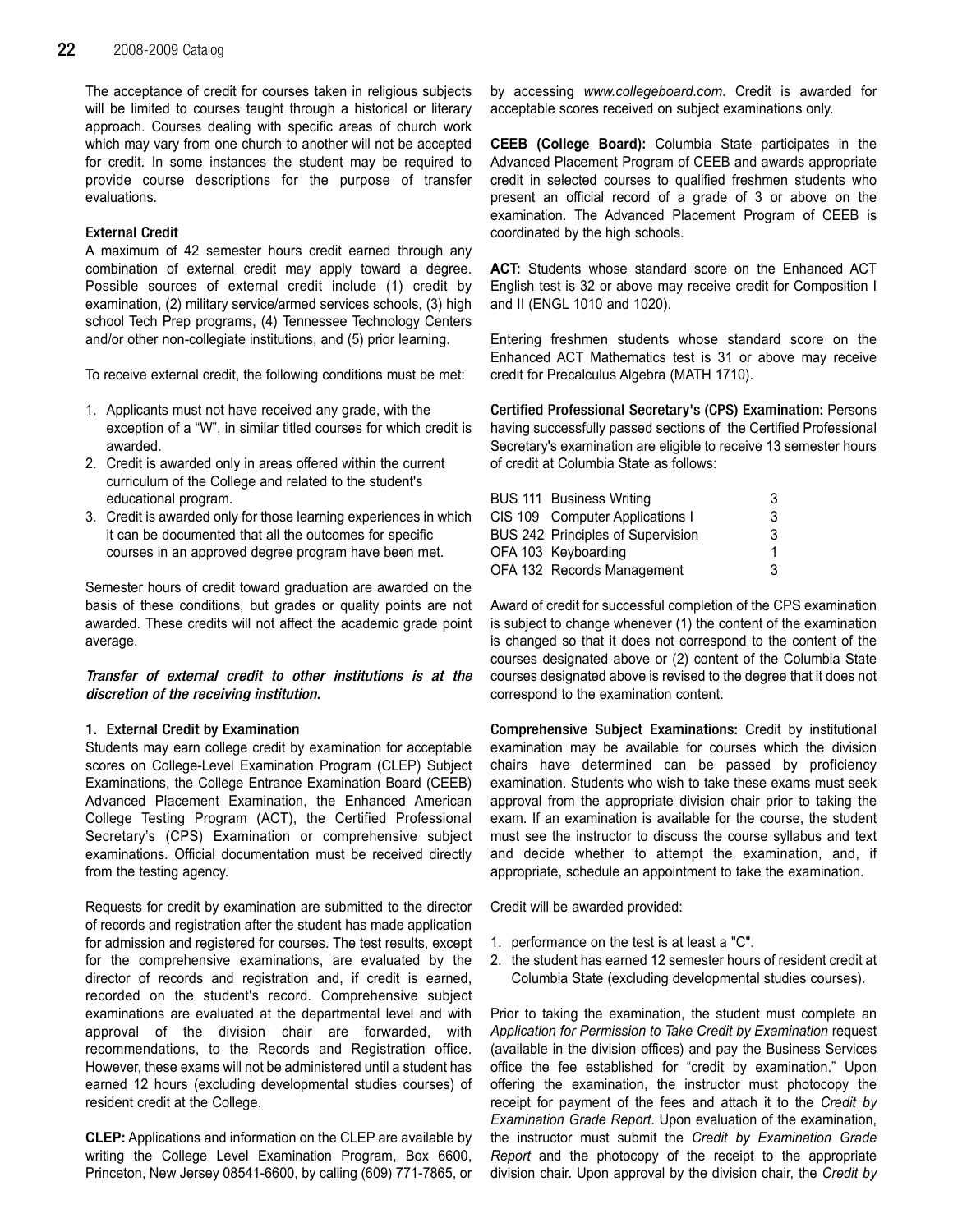Examination Grade Report and the photocopy of the receipt are submitted to the Records and Registration office.

Credit awarded prior to the last day of final exams will be posted in that semester. Credit awarded after the last day of final exams will be posted in the following semester.

#### 2. External Credit for Military Service/Schools

Up to two hours of physical education credit will be awarded for active military service provided that the DD-214 form is submitted to the Records and Registration office. The DD-214 must verify that a minimum of six months of active duty was served before one semester hour of physical education credit is awarded.

Credit may be awarded for attendance at military schools and job classifications based upon recommendations from the Office of Educational Credit of the American Council on Education. Military service credit is awarded provided that proper documentation supporting service-related educational experiences is presented to the director of records and registration before the end of the second term of enrollment and information is submitted to the Admissions office.

#### 3. External Credit for Specific High School Courses

A student who has completed a secondary course of study and has received a regular high school diploma, has enrolled in a postsecondary institution within two years of graduation, and who demonstrates attainment of equivalent learning outcomes for specified courses may receive credit for those courses through the Columbia State Community College articulation process as of spring 2008. This postsecondary credit will be granted upon successful completion of 12 semester hours of resident credit at Columbia State (excluding developmental studies courses).

Students wishing to participate in the articulation program must:

- 1. Meet specific performance requirements as outlined in the articulation agreements.
- 2. Attend the Columbia State Community College testing day and complete a comprehensive subject assessment for each credit requested or meet assessment requirements as stated.
- 3. Pass the assessment requirements for each course for which credit is requested.
- 4. Enroll at Columbia State within two (2) years of the date of graduation from high school and successfully complete 12 semester hours of resident credit (excluding developmental studies courses).
- 5. Contact the Business and Technology Division at Columbia State to request the credit.

For more information about the articulation program, consult a high school guidance counselor or the Business and Technology division chair at Columbia State.

#### 4. External Credit through Tennessee Technology Centers

Students who have completed a diploma program consisting of at least 900 contact hours at a Tennessee Technology Center within the last three (3) years may receive credit hours toward the General Technology Major, A.A.S. degree. This credit may count toward the A.A.S. degree but will carry no quality points and will not count in the calculation of the grade point average. Transfer of articulated credit from Columbia State to other institutions is at the discretion of the receiving institution.

Credit will not be awarded by Columbia State until students have successfully completed fifteen (15) hours of college-level work at Columbia State and all required developmental studies courses. Students should contact the Business and Technology division chair for more information.

#### 5. External Credit for Prior Learning

A currently enrolled student at Columbia State may request credit through documented work experience or life experience in the field in which a degree or certificate is being pursued. The credit may be granted for specific course credit in current Columbia State courses or as elective credit in a discipline taught at Columbia State. Credit will be granted only for documented prior learning experiences that demonstrate achievement of the student learning outcomes for the course(s) for which credit is sought. Credit will not be given for RODP courses. Credit for prior learning will not be given for credit that duplicates credit already awarded or for courses for which a CLEP exam is available. If courses for which prior learning credit has been granted are taken at the College at a later date, the credit for prior learning will be revoked.

The total amount of credit awarded cannot exceed 25% of the requirements for the degree or certificate. The credit will be identified as experiential credit on the transcript and may not be accepted for transfer by other institutions. Determination of transferability will be made by the receiving institution.

Students seeking prior learning credit should first contact the appropriate division chair to obtain a Request for Prior Learning Credit form. The completed request form will be reviewed by a faculty member in the discipline for which credit is sought and the division chair. If they agree that the prior learning experiences justify granting credit, the student will be asked to provide documentation of the experiences. After verifying the documentation, the faculty member will complete a Granting of Credit for Prior Learning form and forward it for approval by the division chair and vice president for academic services. Upon approval, the vice president will submit the form to the director of records and registration for posting of the credit into the student's academic record. The credit will be posted after the student has paid the applicable fees (see "Credit for Prior Learning Fee," p. 11) and has successfully completed twelve (12) semester credit hours at the College and will not apply toward meeting residency requirements for graduation.

#### Transcript of Credits

Students who attend Columbia State may request a copy of their permanent academic record (transcript). There is no charge for transcripts; however, the Records and Registration office may set a limit on a reasonable number of copies that may be processed at any time and may also establish a nonrefundable charge for the cost of producing transcripts in excess of that number. All transcript requests must be made in writing by mail or fax. Telephone and electronic mail requests are not accepted. Students may also call the transcript information line at (931) 540- 2550 for instructions on obtaining transcripts. No transcripts will be released for or to a student who has any financial obligations with the College or who has not completed all admissions requirements.

The Records and Registration office does not issue or reproduce transcripts from other institutions of higher or secondary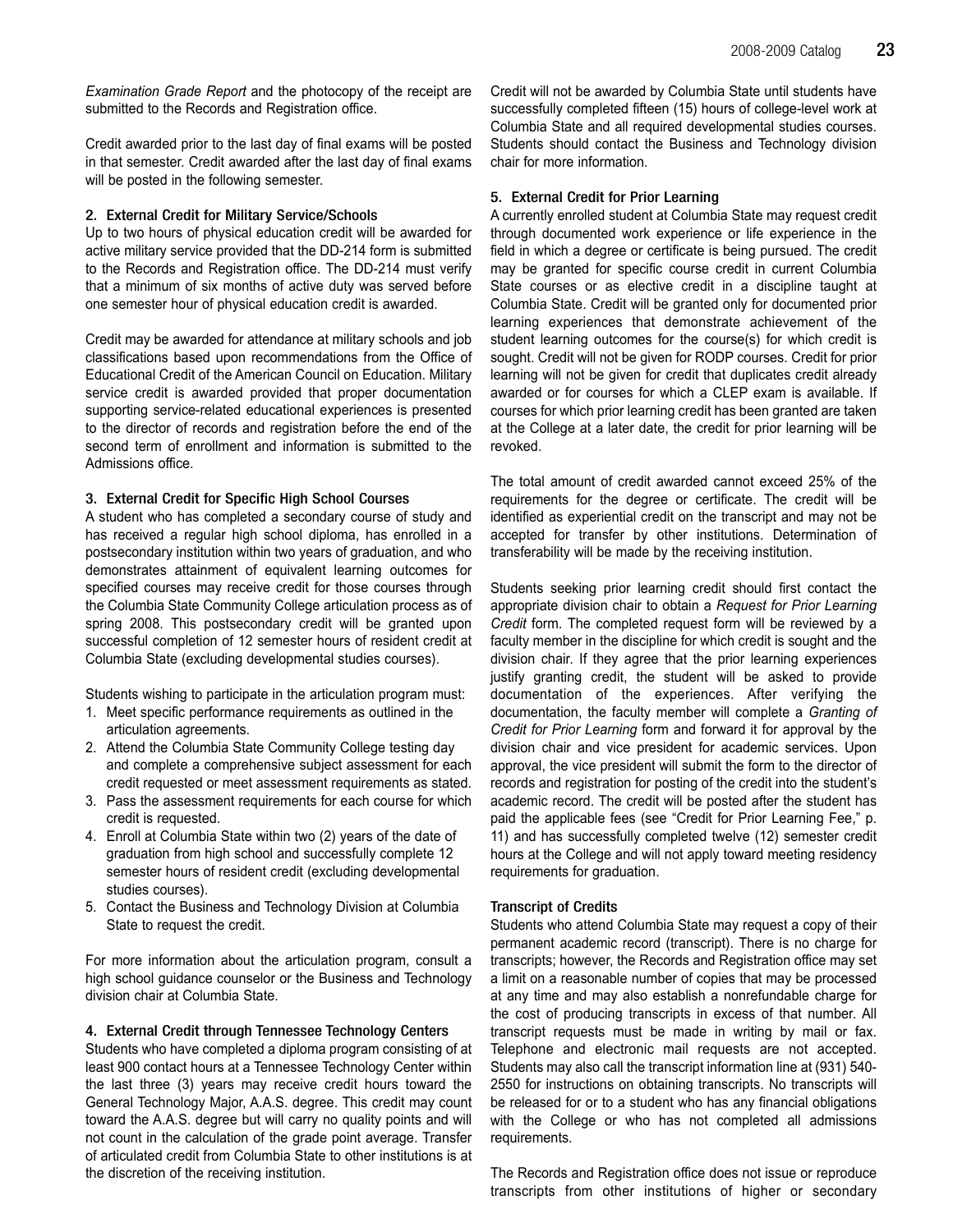education. Requests for transcripts or work taken at other colleges, universities, or high schools must be directed to the institution concerned.

# Registration for Courses

#### Full-time Student Semester Hour Load

To be classified as a full-time student, students must register for at least twelve (12) semester hours credit. Sixteen to eighteen (16-18) credit hours is the regular or normal load per semester. Nineteen (19) hours is the maximum load. Any student desiring to register for more than 19 credit hours must have:

- 1. completed all developmental studies course requirements, and
- 2. have earned a minimum cumulative grade point average (GPA) of 3.0.

An overload may be requested by completing the Registration and Overload Request form (available at all campus locations) and obtaining an advisor's signature and the approval of one of the following: an academic division chairperson, extended campus director, academic success center director or their designee, or the assistant vice president for faculty and programs.

#### Registration Procedures

Students whose applications were submitted by the priority processing application deadline for any given semester will receive, prior to registration, notification of registration procedures. The deadline is posted on the Columbia State Web page at www.columbiastate.edu each semester. Students must observe registration procedures and are expected to complete registration on the dates posted on the Columbia State Web page. Students will be assigned an advisor who will assist in course selection. Students must observe registration procedures and are expected to complete registration on the dates listed on the Columbia State Web page under the "Admissions/Register" section and "Academic Calendar" important date information. Students who register after the official registration period must pay a late registration fee. Registration following the period established as the last date to register and last day to add a class (adjustment period) is permitted only in exceptional cases and requires the approval of the instructor. Students are not officially enrolled until all the requirements of registration are completed and all fees are paid.

# Change of Registration Procedures

Students are advised to carefully read the following regulations and procedures which apply to either drop, add or withdrawal. Registration for courses implies that the student has entered into a contract to complete each course's requirements. Should conditions make it necessary for the student to leave any class or leave the College completely, the student is required to officially change his or her registration status. Failure to do so will result in a failing grade, "F," on the student's permanent record.

The "Dropping a Class" and "Adding a Class" procedures are used when a student wishes to change one or more class(es). If the student wishes to drop all classes, the "withdrawal" procedure is used. A student who only informs an instructor that he or she can no longer attend class without also completing the required procedure has not officially dropped or withdrawn.

#### Cancellation of Scheduled Classes

Columbia State reserves the right to cancel any scheduled class. When this occurs, it is the student's responsibility to check their schedule in Self-Service or the canceled class listing on myChargerNet.

#### Dropping a Class

Dropping a class is permitted through the "last day to drop a class or withdraw" (see "Academic Calendar," p. 1).

Students may drop most classes by using Self-Service. However, to drop under the following circumstances students must come in person to the Records and Registration office, Advising, the Evening Services office, or one of the College's campus locations:

- 1. to drop any developmental studies course (after the published deadline to add a class).
- 2. to drop any health science course.
- 3. to drop a course after the last official date to drop.
- 4. to drop any course which the student is auditing.
- 5. to drop when the student's account has a hold flag or encumbrance.

Students who need to drop any developmental studies or health science course or who need to drop any course after the last official date to drop are required to complete a form and must follow these procedures:

- 1. Obtain the Change of Registration form and enter required information. This form is available in Advising, the Student Information Center, at all College campus locations, and on the College's Web page.
- 2. Acquire applicable signatures:
	- a. instructor or division chair of developmental studies courses (this approval is not required during the first week of classes).
	- b. instructor or division chair of health science courses.
	- c. instructor if dropping after the last official date to drop.
- 3. Present form to the Records and Registration office.

#### Adding a Class

Adding a class is permitted through the "Adjustment Period for Registered Students," see "Academic Calendar," p. 1.

Students may add most classes by using Self-Service. However, to add a course under the following circumstances students must come in person to the Records and Registration office, Advising, or one of the College's campus locations:

- 1. to add a course when the student's account has a hold flag or encumbrance.
- 2. to add a course which the student wants to audit.

#### Change To or From Audit

Qualified credit students who register for audit may change to credit prior to the end of the adjustment period. This may be done on a Change of Registration form by marking "Change from Audit to Credit." Students cannot change from audit to credit after the adjustment period.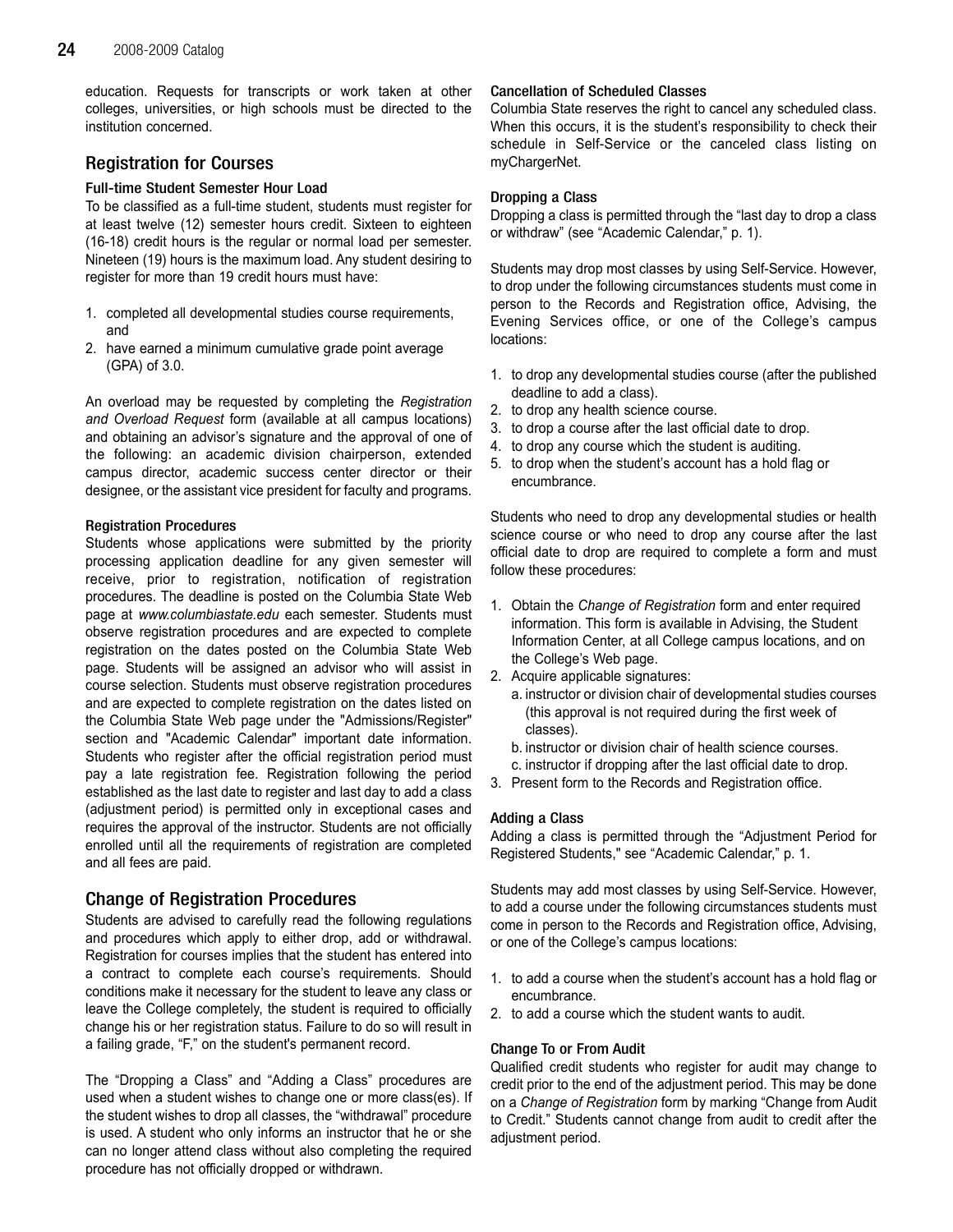Any time prior to the deadline for dropping or withdrawing, students may change from credit to audit in lieu of dropping a course. This may be done on a Change of Registration form by marking "Change from Credit to Audit."

#### **Withdrawal**

Students who stop attending all classes without officially dropping all courses have not withdrawn from the College and will receive a failing grade of "F" in each class. Withdrawal through the "last day to drop a class or withdraw" is permitted when the student has met all obligations to the College.

Most students may drop all classes (withdraw) by using Self-Service. However, to withdraw under the following circumstances students are required to complete a form and must come in person to the Records and Registration office, Advising, or one of the College's campus locations:

- 1. to withdraw when enrolled in any developmental studies courses (after the published deadline to add a class).
- 2. to withdraw when enrolled in any health science courses.
- 3. to withdraw after the last official date to drop.
- 4. to withdraw when enrolled in an audit course.
- 5. to withdraw when the student's account has a hold flag or encumbrance.

Students who need to drop all courses (withdraw) including developmental studies or health science courses or who need to withdraw after the last official date to drop are required to complete a form and must follow these procedures:

- 1. Obtain the Change of Registration form and enter required information.
- 2. Acquire applicable signatures:
	- a. instructor or division chair of developmental studies courses (this approval is not required during the first week of classes).
	- b. instructor or division chair of health science courses.
	- c. instructor if dropping after the last official date to drop.
- 3. Financial Aid.
- 4. Business Services.
- 5. Present form to the Records and Registration office.

Students who are unable to process their withdrawal in person may submit to the Records and Registration office a signed letter requesting withdrawal. In the event a student is incapacitated, their designee should provide proper documentation for withdrawal of the student.

#### Grades for Withdrawals and Drops

Following the last day of the registration adjustment period, and not later than two-thirds into the semester (see "Academic Calendar," p. 1), a student may officially drop a course(s) or withdraw from the College and receive a "W". A "W" means that no hours were completed and the grade point average will not be affected. Students who drop a course or who withdraw from the College after two-thirds of the semester is complete will receive a "W" in the course(s) they are passing. Students will receive a failing grade, "F", in the course(s) they are not passing unless it can be clearly demonstrated that an unusual circumstance or hardship exists. (See "Guidelines for Permitting Late Withdrawal.")

#### Guidelines for Permitting Late Withdrawal

Circumstances which directly hinder a student's pursuit of a course and which are judged to be out of the student's control may be a justifiable reason for permission for late withdrawal from the College.

Students who leave the College under mitigating circumstances without officially withdrawing may later appeal to the instructor for a late withdrawal. This will be permitted only if students can show that withdrawal was under conditions where they could not have been expected to officially withdraw and the student's records are free of any encumbrances.

Following are some general categories of mitigating circumstances (this list is not all inclusive):

- 1. Serious illness of the student.
- 2. Serious illness or death in the student's immediate family.
- 3. Immediate family or financial obligations which require a change in terms, hours or place of employment which prevents completion of a course.
- 4. Late withdrawal from a course due to unsatisfactory achievement may be considered a mitigating circumstance if (a) the student can demonstrate good faith effort in the course up to the point of withdrawal; (b) the student can submit evidence that tutoring was sought and a counselor, advisor, or the instructor of the course was consulted regarding an attempt to remedy the unsatisfactory work; (c) the student attempted to drop or withdraw prior to the deadline but was encouraged to continue or was denied approval for withdrawal; or (d) it is determined that the course will not be repeated by the student without successful remedial study to prepare for completion of the course.

#### Classroom Behavior

The faculty member teaching the class has the primary responsibility for control over classroom behavior in that class. Faculty are expected to maintain academic integrity and an environment conducive to learning within the classroom. In doing so, they are expected to adhere to College definitions for academic dishonesty and academic misconduct and with the procedures to be followed in the event a student is accused of either (see "Student Conduct and Discipline," p. 95).

# Class Attendance Policy

Records of attendance are maintained by the instructors beginning with the first class period. Unless prevented by circumstances beyond their control, students are required to attend all classes for which they are registered on a regular basis. Regardless of the cause or nature of an absence, students are responsible for all class work covered or assigned during the absence. Policy for evaluating attendance as a part of the course grade and the procedure for making up class work missed during an absence is developed by each instructor. Whenever possible, students should make arrangements in advance for scheduled examinations or class work that will be missed during an anticipated absence.

#### Institutional Absence

Students may be granted administrative or "institutional" absence when the student represents the College at a public event which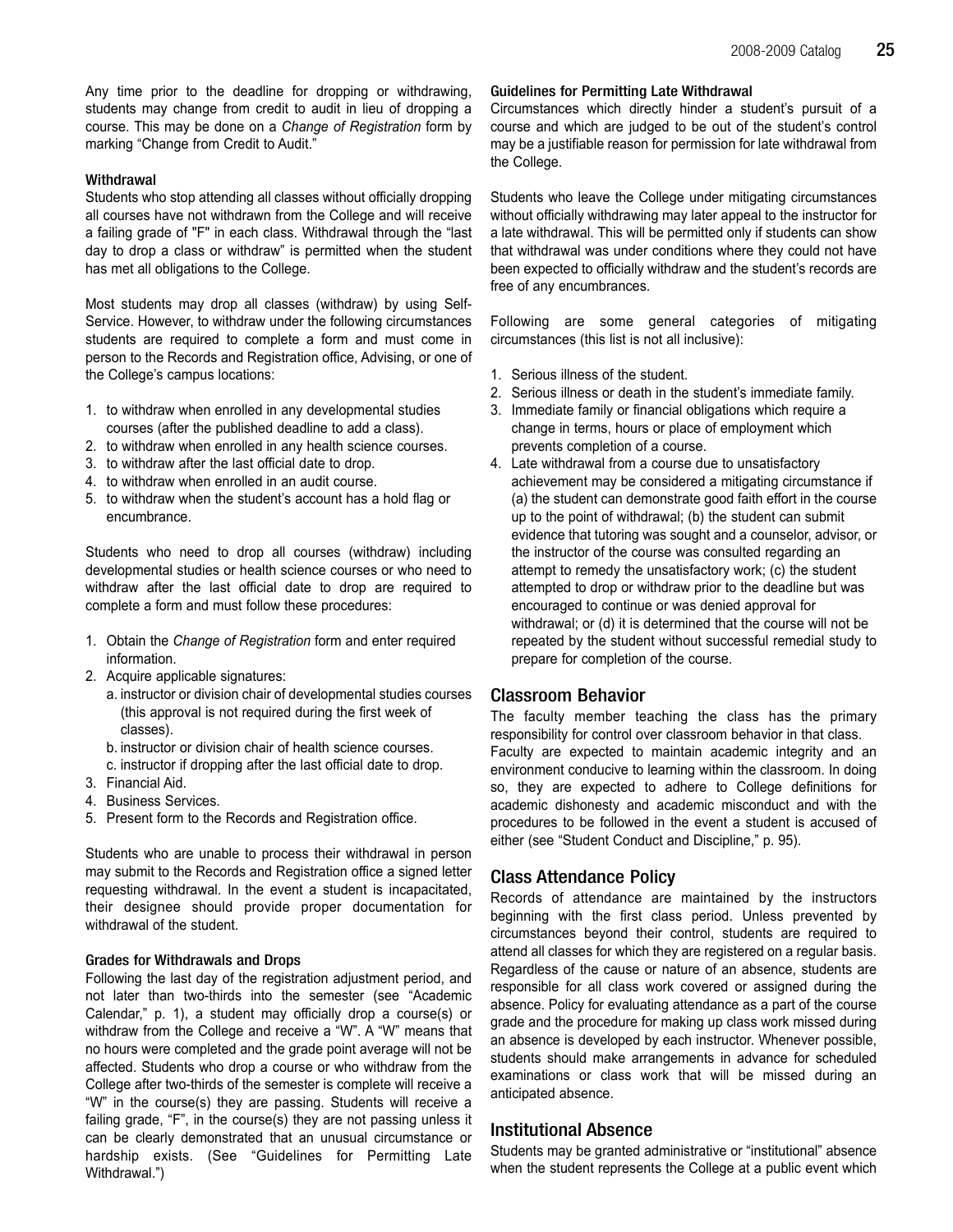is in the interest of the College or is engaged in an activity such as a field trip which contributes to the education of the student. In granting an administrative absence, the College disclaims any liability which may occur from the loss of instruction.

### Grades

#### Grading System

At the end of each semester the quality of students' work is evaluated by the instructor. Grades are indicated by letters and based on a four quality point system.

Interpretation and quality points for each letter grade are:

|           | <b>Grade Interpretation</b>                                                                                                                                                                                                              | <b>Quality Points Per</b><br><b>Semester Hour Credit</b> |
|-----------|------------------------------------------------------------------------------------------------------------------------------------------------------------------------------------------------------------------------------------------|----------------------------------------------------------|
| А         | Excellent                                                                                                                                                                                                                                | 4                                                        |
| В         | Good                                                                                                                                                                                                                                     | 3                                                        |
| C         | Average                                                                                                                                                                                                                                  | 2                                                        |
| D         | Inferior but passing                                                                                                                                                                                                                     | 1                                                        |
| F         | Failure                                                                                                                                                                                                                                  | 0                                                        |
| ı         | Incomplete                                                                                                                                                                                                                               | 0                                                        |
| P         | Pass (awarded only to COP classes<br>and nursing clinicals)                                                                                                                                                                              | 0                                                        |
| <b>PR</b> | Progress (not a grade).<br>Awarded only in developmental<br>studies courses.                                                                                                                                                             | 0                                                        |
| W         | Withdrew (not a grade).<br>Used when withdrawal is on or<br>prior to last day to drop or withdraw.<br>Withdrawal permitted after the<br>official drop period may reflect<br>a W only if the student is<br>passing at time of withdrawal. | 0                                                        |
| X         | Not a grade. Used only when<br>grades are turned in too late to<br>meet processing deadline. (Later<br>changed to reflect a grade.)                                                                                                      | 0                                                        |
| AU        | Not a grade. (Assigned to official<br>audit.)                                                                                                                                                                                            | 0                                                        |

The grade point average (GPA) is determined by dividing the total number of quality points acquired by the total number of grade point hours. Repeated courses are excluded from this calculation (see "Course Repeats," p. 27). Credit hours in courses from which a student officially withdraws in good standing (see "Change of Registration Procedures," p. 24) are not considered quality hours attempted.

#### Incomplete

An incomplete grade is given when a student fails, due to extenuating circumstances, to complete all of the requirements for a course. It is interpreted as an "F" until the "I" is replaced with a passing grade.

An incomplete must be removed during the following semester, excluding the summer term. If the incomplete is not removed, the "I" will continue to be computed as an "F". Students must request and complete the assignments required to change the "I" to a grade. Should this not occur in the following semester, the instructor is no longer obligated to accept the work. The instructor may, at his or her discretion, accept the work later and forward a grade change to the division chair for approval, but there is no obligation under policy to do so.

# Retention Standards

To remain in academic good standing, students must meet the following retention standards. Students not meeting the standards will be placed on academic probation.

- 1. attain a 2.0 grade point average (GPA) for the current semester (see "Grading System" for instruction on calculating GPA), or
- 2. meet minimum cumulative GPA as shown below:

| 0 - 14.0 quality hours attempted    | No minimum |
|-------------------------------------|------------|
| 14.1 - 26.0 quality hours attempted | 1.0        |
| 26.1 - 40.0 quality hours attempted | 14         |
| 40.1 - 48.0 quality hours attempted | 17         |
| 48.1 - 56.0 quality hours attempted | 1.9        |
| 56.1 and above                      | 20         |

Failure to meet one of the above retention standards for the semester following academic probation will result in academic dismissal from the College.

Transfer students must be eligible to reenter the school from which they are transferring. Any transfer student on active academic dismissal/suspension at another college must follow the same appeals process as current Columbia State students. Failure to meet retention standards after enrolling at Columbia State will result in automatic dismissal.

#### Dismissal from the College

Students placed on academic dismissal are suspended for one term (summer may not be counted as the suspension term) and are eligible to reenroll on probation as follows by completing an Application for Admission/Readmission:

- 1. suspension at the end of fall semester: eligible to reenroll the next summer semester
- 2. suspension at the end of spring semester: eligible to reenroll the next spring semester
- 3. suspension at the end of summer semester: eligible to reenroll the next spring semester

Students placed on academic dismissal for the second or subsequent times will be suspended for a period of one year (three terms including summer). Students who have served the designated terms of dismissal will be readmitted to the College on probation with no need to appeal.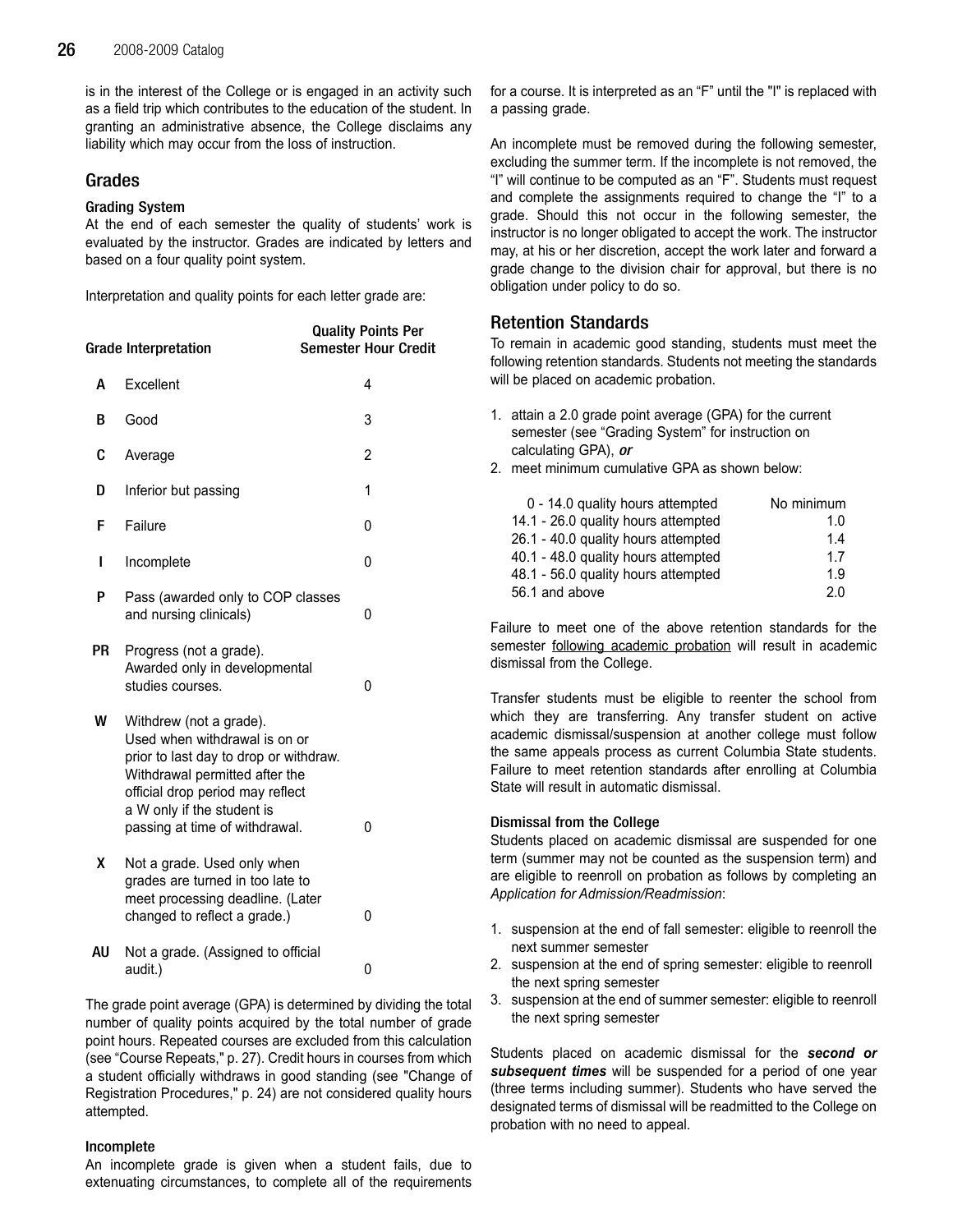#### Early Readmission for Those on Academic Dismissal

Students placed on academic dismissal may seek early readmission by appealing to the Admissions and Retention Committee. The committee may (1) sustain the dismissal, (2) reduce the terms of suspension, or (3) readmit the student with one or more of the following stipulations:

- 1. require the student to repeat courses in which he or she has earned a failing or below average grade,
- 2. limit the course load to twelve hours or less, and/or
- 3. require regular counseling sessions with a counselor or advisor

Readmission within three terms after a second or subsequent academic dismissal will be granted only under extraordinary circumstances.

All students admitted to the College after an academic dismissal are considered to be on probation. Failure to meet any retention standard during the next semester will result in further dismissal.

#### Appeal Procedure for Students on Dismissal

Students wishing to appeal for early readmission after any dismissal must submit a written appeal to the Admissions and Retention Committee. The appeal form must be submitted within 24 hours of the committee's final meeting.

At the discretion of the committee, a personal interview may be required before a decision is rendered. The student also may request an interview with the committee if he or she so desires.

All written appeals should explain any extenuating circumstances or unusual hardships that the student wishes the committee to consider in its deliberations. Any documentation that the student can provide will be helpful. The student should also outline the actions he or she will take to meet retention standards in the future. The committee's decision is final.

If the academic calendar is such that a student registers before the official dismissal lists are communicated to all concerned, the student's current registration will be canceled and all paid fees refunded.

# Course Repeats

Students are permitted to repeat courses in which their final grades are "C" or lower. Upon repeating a course the original credit earned and any quality points acquired are excluded from the cumulative totals on the next grade report. In the event that a student repeats a course two or more times, all grades received in the second and subsequent repeats will be included in the grade point average.

|                       | Grades                                                                                               |
|-----------------------|------------------------------------------------------------------------------------------------------|
| <b>Time in Course</b> | Included in Computation                                                                              |
| 1st                   | Original grade earned                                                                                |
| 2 <sub>nd</sub>       | Only the grade earned the 2nd time                                                                   |
| 3rd and subsequent    | Grades earned in the 3rd and all<br>subsequent times are calculated in<br>the quality point average. |

The student's record will continue to reflect all grades earned even if a course has been repeated and excluded from grade/hour totals.

# Official Audit of a Course

Students may register in a course for the purpose of audit. Permission to audit is given on the basis of space available and/or discretion of the instructor and can not be processed through Self-Service but requires entry by Records & Registration office personnel. Audit students may or may not be required to do all the work assigned; however, they do not take the final examination. Students auditing a course do not receive credit for the course, and a grade is not assigned. Grade reports will carry the symbol "AU" reflecting no credit attempted and no quality points earned. Fees for audit students will be assessed on the same basis as fees for credit students.

# Academic Fresh Start

Any person who has not been enrolled in a college or university for a period of four years may, upon reenrolling at Columbia State or transferring to Columbia State, but prior to the completion of 15 hours of degree coursework, petition to have grades on all prior Columbia State coursework disregarded in calculating his or her cumulative grade point average. Students choosing this option should be aware that all previous courses, both passed and failed, will be forfeited for degree or certificate purposes. However, previously satisfied developmental studies courses will not be forfeited.

If the request is granted, the earlier coursework will not count toward meeting requirements for graduation but would appear on the student's transcript. The student must maintain a 2.00 grade point average and complete 15 semester hours of degree credit coursework before the student's permanent record will be modified to indicate a "fresh start" was granted. A student will only be approved for the academic fresh start one time. For information on applying for a fresh start, contact Advising or the Records and Registration office.

A student who plans to transfer to another college or university should contact that institution to determine the impact of academic fresh start prior to implementing the program at Columbia State.

# Availability of Grades

Students may review their grades for a particular semester by accessing Self-Service on the Columbia State home page at www.columbiastate.edu.

#### **Honors**

President's List - 15 credit hours (excluding developmental studies) with 3.90 - 4.00 semester average.

Dean's List - 12 credit hours or more (excluding developmental studies) with 3.50 or higher semester average (not to include those on President's List).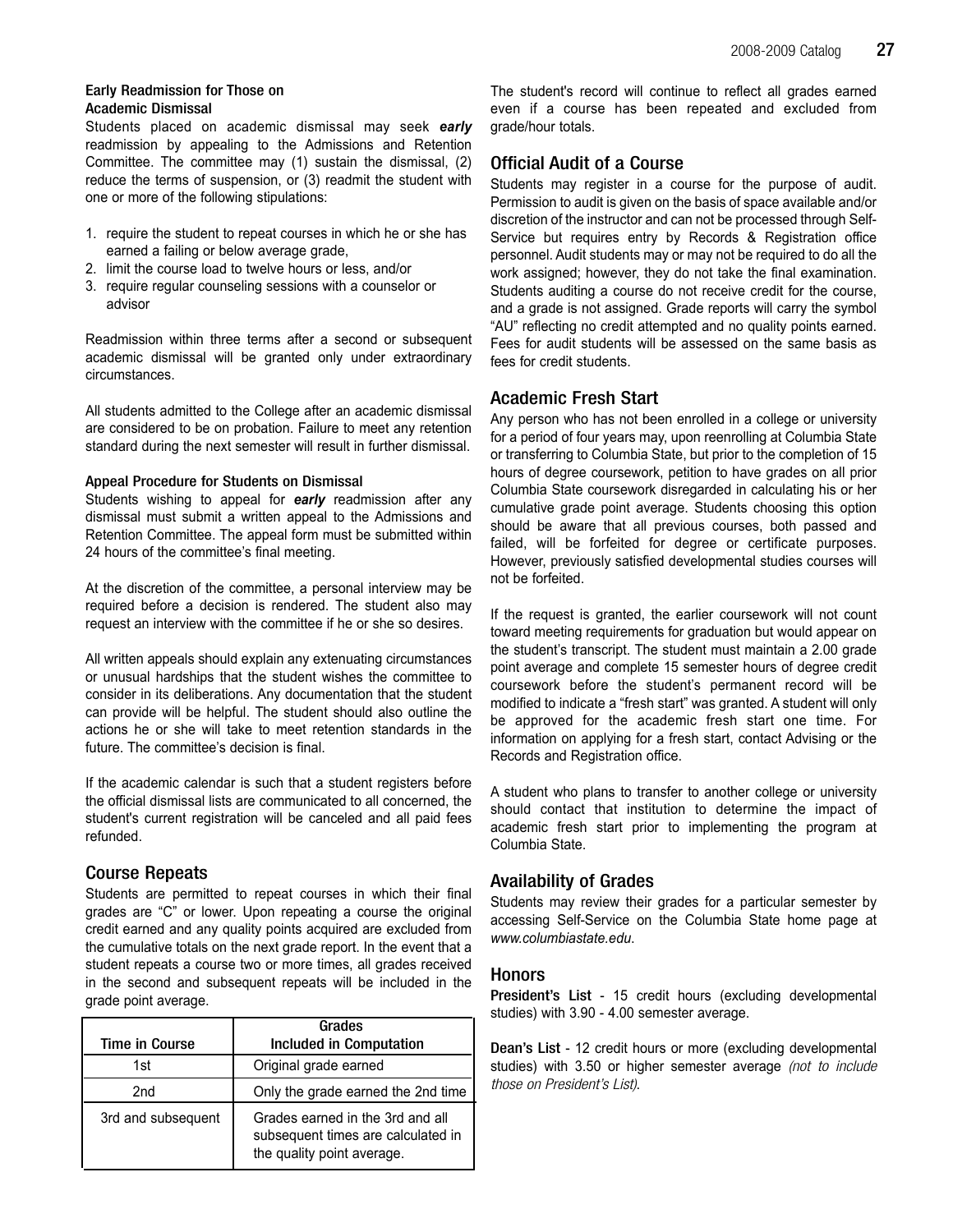Graduation - Degree students graduating with the following grade point averages will receive the corresponding honor designations on their diplomas:

| $3.90 - 4.00$ | Summa Cum Laude |
|---------------|-----------------|
| $3.70 - 3.89$ | Magna Cum Laude |
| $3.50 - 3.69$ | Cum Laude       |

Students who graduate Summa Cum Laude are awarded gold cords to wear at Commencement. Certificate students are not eligible for Summa, Magna, and Cum Laude honors.

Honors (President's List, Dean's List and Graduation) are based on degree credit courses only; however, the combined average that might include a developmental studies course must be equal or higher.

### Policy on the Awarding of Degrees

Columbia State awards four degrees: the Associate of Arts (A.A.), the Associate of Science (A.S.), the Associate of Science in Teaching (A.S.T.), and the Associate of Applied Science (A.A.S.).

Students may not graduate before completing all developmental studies course requirements as determined by their placement scores.

The College will not award the A.A. or A.S. degree to persons who already hold an A.A., A.S., A.S.T., baccalaureate, or higher degree. Students holding advanced degrees may be awarded the A.A.S. degree provided they meet the stated requirements. Eighteen (18) hours toward those requirements must be earned through instruction by Columbia State.

#### Multiple Degrees and Certificates

Students may earn an A.A., A.S. or A.S.T. degree (designed for transfer) and an A.A.S. degree (not designed for transfer) by completing the curriculum prescribed plus 16 semester hours over and above the total number of hours required for the first degree.

Students who have been awarded an A.A.S. degree who complete a different major which includes 16 semester hours over and above those required for the first A.A.S. degree will have reflected on their Columbia State transcript only that a second major was completed. Additional A.A.S. degrees/diplomas will not be awarded.

Students will not be awarded more than one degree that is designed for transfer (A.A., A.S. or A.S.T.).

Students will not awarded a second technical certificate.

#### Graduation

The certification of graduates and posting of degrees and certificates is the responsibility of the Records and Registration office.

Students are encouraged to monitor their progress towards graduation by consulting with an advisor and by accessing the degree audit on the College's Web page under Self-Service.

Students are allowed to graduate by the requirements of the catalog under which they entered or any subsequent catalog, provided the catalog containing the program being followed is not more than six years old based on the date of completion of graduation requirements. Students may not elect a catalog from years that they were not enrolled at least one term. Students who have been separated from the College for at least six years but wish to complete their degree by transfer credit or by reenrolling must follow the current catalog.

All students who plan to graduate with a degree must take a general education examination as well as any other examination required by the College or the Tennessee Board of Regents. Students who fail to do so may have their diplomas withheld.

Columbia State holds one graduation ceremony in May of each year. Students who plan to complete the requirements for graduation must file the Intent to Graduate form prior to the published deadline (See "Academic Calendar," p. 1). A \$25 processing fee is required at the time the Intent is filed.

Students who are enrolled spring semester in the courses they need for graduation will be permitted to participate in the graduation ceremony, but will not be awarded the degree until after grades are received and degree requirements have been confirmed as completed. Students who have registered for summer and who are scheduled to be enrolled in the final courses needed for graduation may also participate in the graduation ceremony. Even though these students participate in the ceremony, the degree will not be awarded until all courses are satisfactorily completed.

#### Faculty Award

The faculty award is given at the Student Awards Convocation to recognize the graduating student who, in the opinion of the faculty, has contributed most to the advancement and betterment of Columbia State. The Jo L. Hutton Prize and an appropriately inscribed plaque are awarded to the student.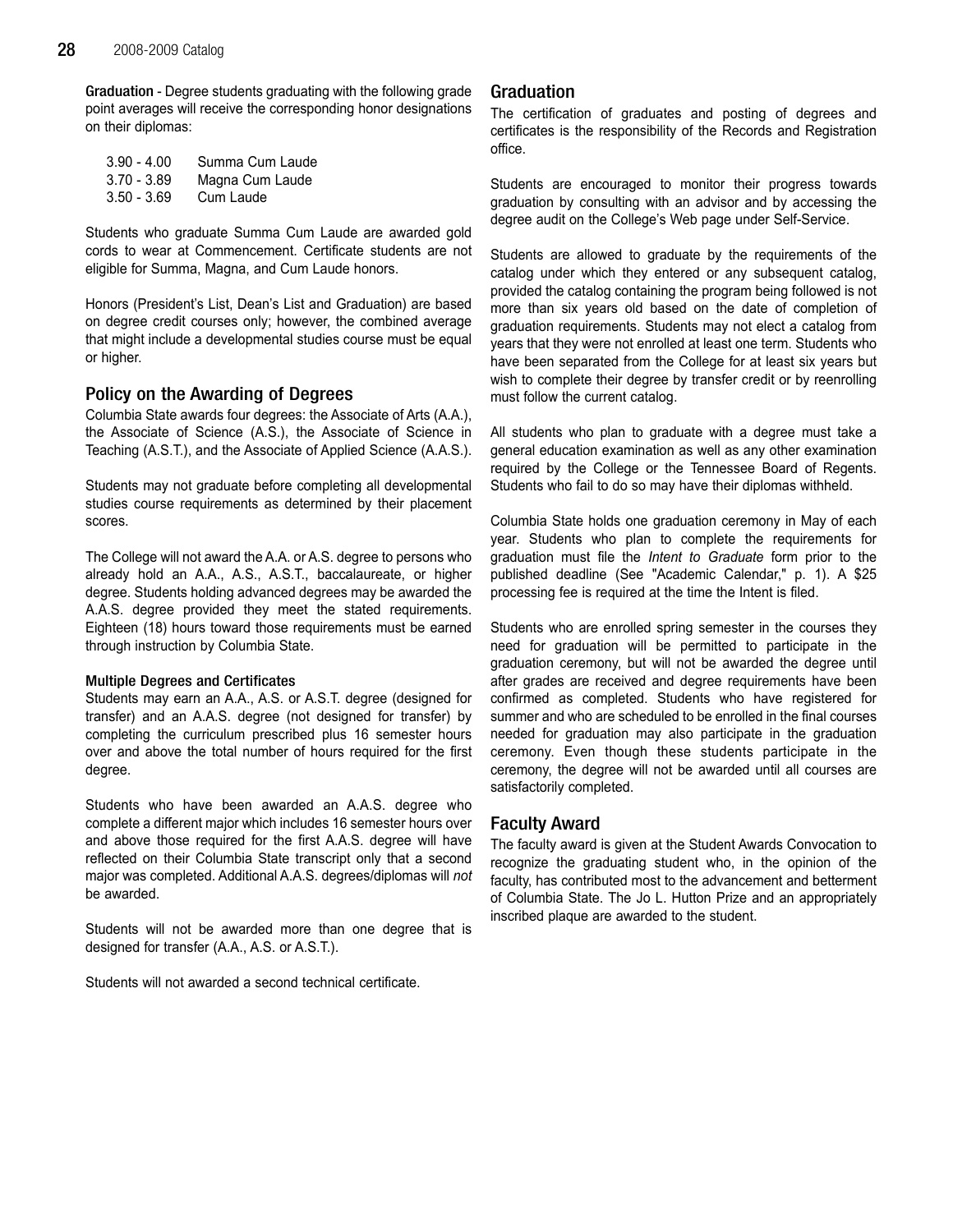# Academic Programs and Services

Academic programs and credit course offerings at Columbia State are provided through five academic divisions within the area of Instruction. The Extended Campuses and Programs office coordinates the delivery of these offerings to the College's extended campuses and temporary teaching sites. Non-credit offerings are provided through the Center for Economic and Community Development. The University Center coordinates with universities offering degree programs on the Columbia campus.

# Division of Business and Technology

For those students interested in the business area or in technology and industry-related fields, this division offers numerous options. Students may follow a university parallel track or seek a degree in business information technology with options in computer systems or office systems; business management or general technology. They may also enroll in certificate programs in business management.

### Division of Health Sciences

Students seeking to work in the health care field may choose from several programs which prepare them for entry-level positions in these fields. These include emergency medical technology, nursing, radiologic technology, respiratory care, and veterinary technology.

# Division of Humanities

The humanities disciplines serve the entire College by providing opportunities for artistic and intellectual development in classroom and co-curricular activities. Each discipline seeks to increase students' sensitivity to and understanding of language, literature, music, art, drama and philosophy. The required and elective courses offered are designed to teach students to think critically, to appreciate the record of cultural achievement of humankind, to write and speak effectively and creatively about human experience, and to examine and refine the individual's view of life. Transfer students may select an emphasis in art, commercial entertainment, communication studies, English, mass communications, music, performance studies, or public relations.

# Division of Science and Mathematics

Courses in mathematics and science are offered in support of a variety of transfer and applied sciences programs. These courses are aimed at helping students develop the mathematical and scientific skills necessary for job entry or to continue study in a technologic or pure-scientific field. University-parallel emphases are offered in agriculture, biology, chemistry, mathematics, and physics for students planning to transfer to a four-year institution. Moreover, pre-professional emphases are offered in dental hygiene, dentistry, engineering, medical technology, medicine, pharmacy, and physical therapy. A career-entry program is available in horticultural technology.

# Division of Social Sciences and Education

Social science courses attempt to acquaint students with the various aspects of human beings in their relations to culture, environment, behavioral patterns, heritage and political institutions. Social science courses also serve as supplemental areas of study in many of the health science programs. University-parallel emphases are offered in early childhood education, elementary education, geography, health and physical education, history, political science, psychology, and sociology. Career-entry programs are available in criminal justice and early childhood education. Certificate programs are also available in criminal justice and early childhood education.

# Developmental Studies Program

The developmental studies program, designed to serve the needs of students who are underprepared to enter the regular college curriculum, assists students in achieving a level of academic competence that will enable them to work successfully in collegelevel courses. Faculty and staff provide assistance to students to help them succeed.

Courses in both basic and/or developmental studies are offered in four areas: writing skills, reading skills, mathematical skills, and learning strategies.

# Center for Economic and Community Development

Columbia State plays an important role in the region's economic growth, community development and quality of life. The Center for Economic and Community Development (ECD) seeks to strengthen this role through business and industry services, economic development partnerships, cultural programs, and personal enrichment activities.

Business, industry, and government have unique education and training needs. ECD works closely with organizations throughout the Columbia State service area to identify these needs and develop appropriate services. Services include noncredit professional development and specialized contract training.

Economic development partnerships help communities maximize strengths and overcome weaknesses. ECD seeks opportunities for Columbia State to participate in partnerships with economic development agencies, education and training providers, and other organizations throughout the region. These efforts help communities gain access to vital education and training services.

ECD houses Columbia State's noncredit personal enrichment activities. These include a variety of courses for children, senior citizens and others seeking personal growth and lifelong learning. ECD also works with the Columbia State Foundation in presenting an annual performance series consisting of musical and theatrical performances.

Columbia State awards continuing education units to persons successfully completing many of its noncredit courses.

# University Center

For those students who desire a degree beyond an Associate degree, Columbia State partners with Middle Tennessee State University and Trevecca Nazarene University to bring baccalaureate degree programs to the Columbia State campus.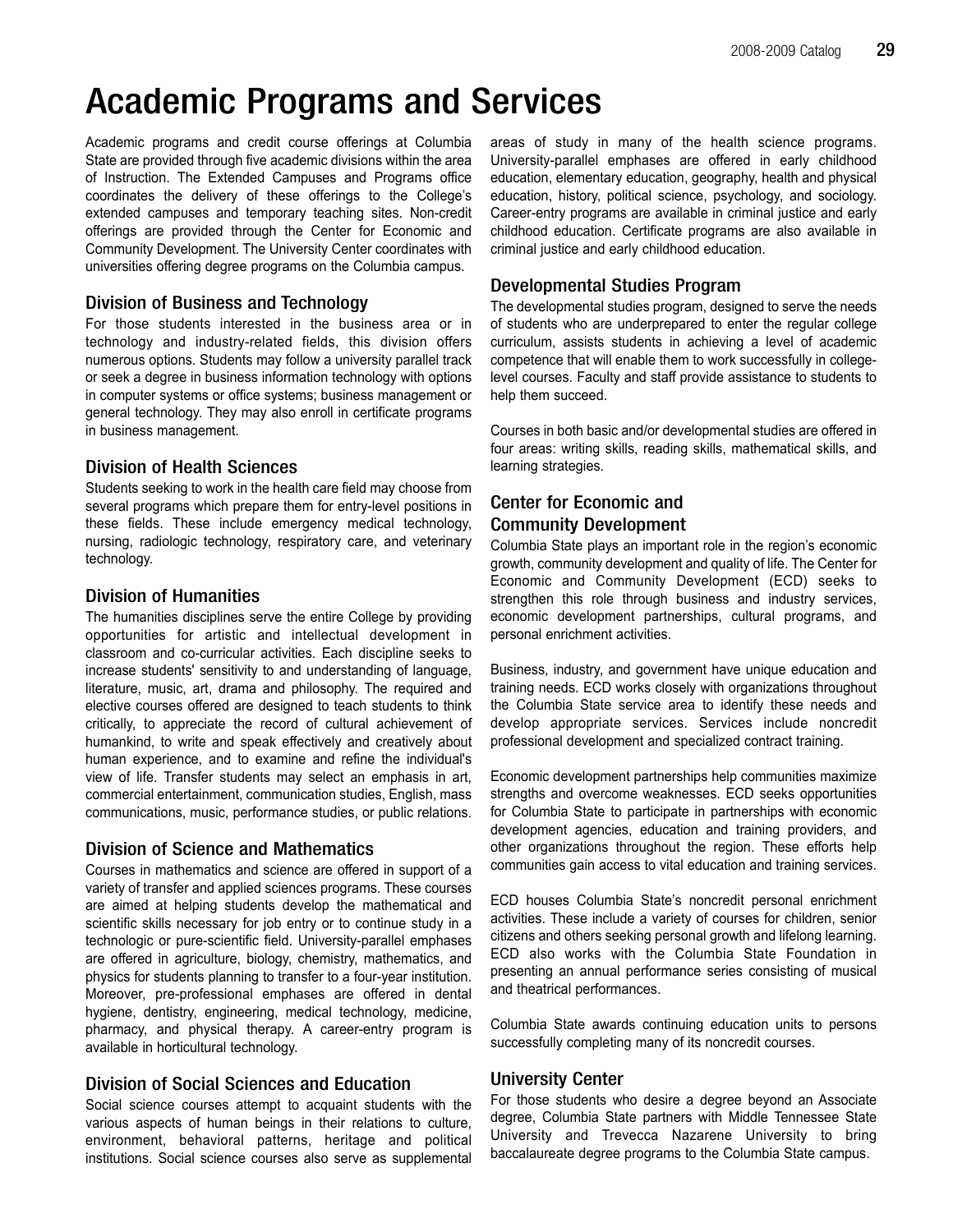Partnerships include:

Elementary Education (K-6) with Middle Tennessee State University (MTSU) - Students who have completed an Associate of Science in Teaching degree can complete a B.S. degree on the Columbia State campus. This degree is designed to meet the professional needs of students planning to teach kindergarten through sixth grade.

Management and Human Relations (MHR) with Trevecca Nazarene University - This B.A. degree program is designed for the working adult (age 23 or older) who has completed at least 60 semester hours of prior college work. Classes meet just one time per week, between 6:00 - 10:00 p.m. on Columbia State's campus in Columbia, or between 8:00 a.m. - Noon on Saturdays at Columbia State's campus in Franklin. The coursework is divided into three semesters, 12 credits per semester. The classes are taken one at a time, in sequence. Every five weeks the class and professor change, but the students remain together for the entire 13-month program. More information about the MHR program is available online at www.trevecca.edu/mhr.

For information concerning specific degree requirements, contact the University Center by calling (931) 540-2619 or by accessing www.columbiastate.edu/degrees/partnerships. The University Center is located in room 128 of the Warf Building on the Columbia campus.

Regents Online Degree Program - Columbia State, along with other Tennessee Board of Regents system institutions, participates in several online degree programs through the Regents Online Degree Program (RODP).

The online degrees offered by Columbia State include:

- Associate of Applied Science in Professional Studies Concentration: Information Technology
- Associate of Applied Science in Early Childhood Education
- Associate of Applied Science in Web Technology
- Web Page Authoring Technical Certificate
- Associate of Arts in General Studies (University Parallel)
- Associate of Science in General Studies (University Parallel)
- Updated: Associate of Science in General Studies: Elective Concentration for: Teacher Aides / Paraprofessional Preparation (University Parallel) Designed for teacher aides interested in completing their A.S. online. Elective courses customized to address the course credentialing of paraprofessionals for the "No Child Left Behind" requirements.

For more information on these degrees, access either the Columbia State Web site at www.columbiastate.edu or the Tennessee Board of Regents Web site at www.tn.regentsdegrees.org/campus/coscc.htm.

#### Extended Campuses and Programs

The Extended Campuses and Programs office at Columbia State is responsible for coordinating course offerings and services at the College's extended campuses and temporary instructional sites. The office also works with employers, students, and faculty in providing cooperative education opportunities and K-12 educational outreach programs.

#### Cooperative Education

Cooperative education (co-op) gives students the opportunity to integrate classroom study with related work experience in industry, business, or government. Columbia State Community College believes students may develop needed skills by engaging in challenging and interesting situations in the work place. This applied learning provides opportunities for students to demonstrate their abilities in real-world work environments. The program is flexible and is tailored to meet the needs of each individual student.

Cooperative education is similar to an independent study course. During periods of co-op employment, students are enrolled in a coop course, pay a registration fee, submit periodic reports, and comply with department requirements. In order to qualify for entry and continue participation in the program, students must meet criteria outlined in the most current program brochure, and must not have engaged in conduct that resulted in college disciplinary sanctions or academic penalties.

Although there is no guarantee of co-op placement, permanent work or any compensation, every effort is made to place students to their best educational and financial advantage. If remuneration is involved, the rate of pay is determined by agreement of the employer and the student. The employer pays wages directly to the student.

The co-op employer provides a supervisor and the College assigns a faculty sponsor for each student. Periodic reports from supervisors and communications by faculty assure that each student obtains maximum benefit from the program. Grading for co-op courses is on a pass/fail basis. Participation in cooperative education involves no obligation on the part of either the student or the employer with regard to permanent employment after graduation.

For more information on cooperative education, call (615) 790- 4409.

# Distance Education

Distance education is a method for extending educational opportunities beyond the boundaries of the traditional campus. Columbia State offers a number of courses each semester through non-traditional delivery formats including hybrid courses, interactive video, and Internet courses. These courses have the same course requirements, transferability, and general content as courses with the same designation which are taught through traditional classroom lecture.

Distance education courses are included in each semester's course schedule. For more information, access www.columbiastate.edu and click on "Distance Education."

#### Hybrid Courses

"Hybrid" is the name used to describe a course that combines inthe-classroom instruction with computer-based, online learning. In a hybrid course, half of the course is presented online and, as a result, the amount of on-campus classroom time is reduced by one-half.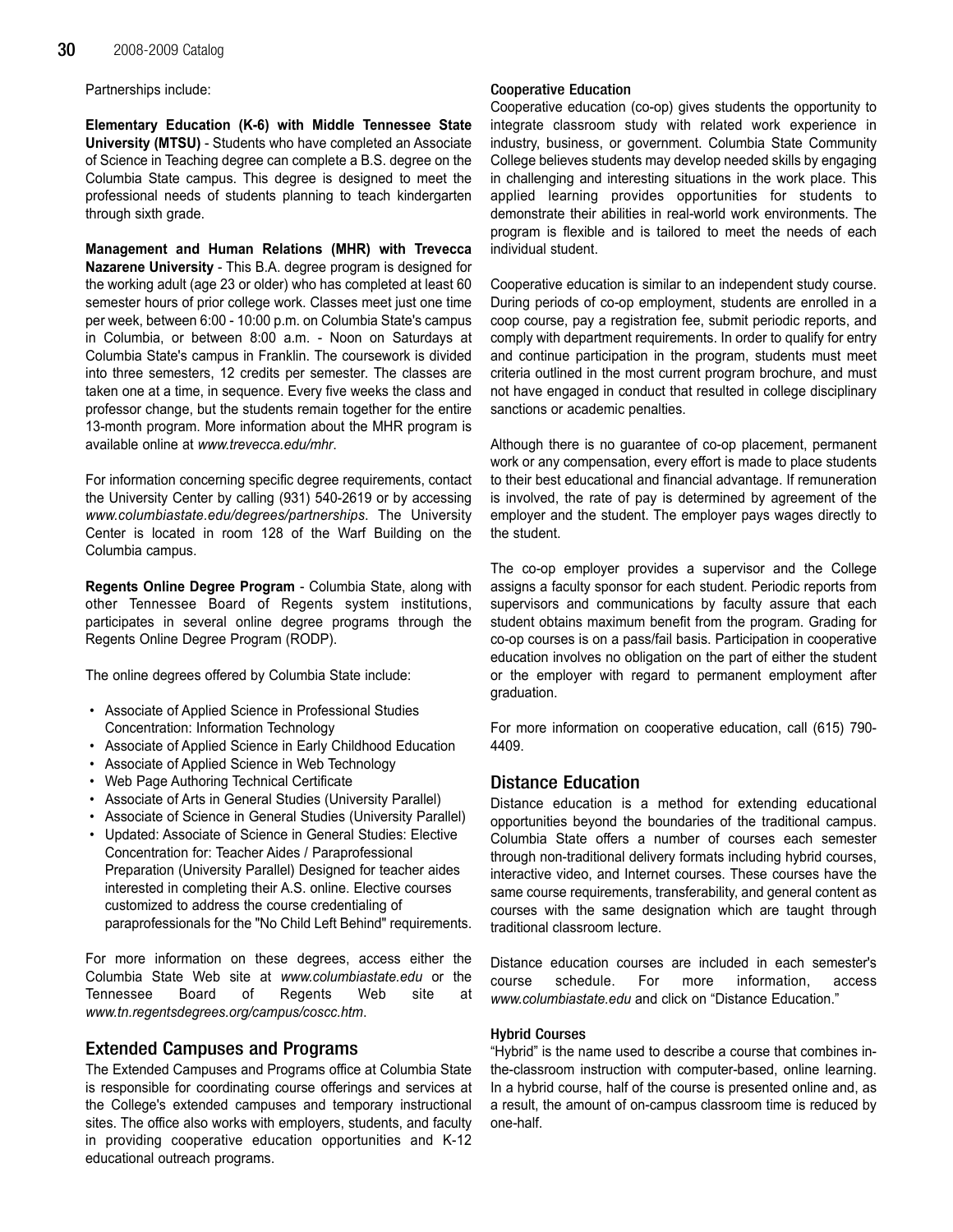# Interactive Video

Traditional courses are delivered via interactive compressed video which provides transmission of live two-way audio, video, and data to all five Columbia State campuses. Interactive video classes are listed in the appropriate subject section in the course schedule.

# Internet Courses

Internet courses are offered online. Students may use campus computer facilities or participate using a personal computer. Students should check the course schedule or the Distance Education Web site for computer system and program requirements and complete the "Am I A Good Candidate for Online Learning?" assessment prior to registering for Internet courses.

# Planning a Course of Study

### Academic Advising

Although educational decisions are ultimately the student's responsibility, it is important that every student receive academic advising to ensure the best possible choices are made. Advisors can be reached by calling (931) 540-2575 or e-mailing advising@columbiastate.edu. All full-time faculty are available to students for consultation and maintain regular office hours for this purpose. Students will be assigned advisors early in their educational programs. Students may print a CAPP degree audit by accessing their myChargerNet account or they may request copies from the Academic Success Center or any campus location by making an appointment. These printouts will indicate the courses remaining toward particular degrees or certificates.

Students are responsible for:

- knowing the graduation eligibility requirements for their major as stated in the catalog,
- obtaining an equivalency table and/or the requirements for graduation at the senior institution to which students plan to transfer,
- making an appointment with an advisor and keeping it,
- knowing important dates such as schedule change deadlines or the last date for drop/withdrawal/change to audit, and
- consulting with instructors and with an advisor for referral to college resources for help when experiencing academic difficulty.

# Placement in Courses

It is the responsibility of the advisor and the student to review the student's admissions and testing data and academic record to assure that all course and program prerequisites are met. Students should refer to the "Policy and Procedures for Mandatory Placement of Students" for guidelines regarding developmental studies courses. The College may deny registration in a course where the developmental studies prerequisite or any other prerequisite has not been met.

### Planning a Program of Study

The selection of a degree or certificate program is basic to planning a program of study since the general education and program-specific requirements vary considerably from program to program. Degree programs which may be selected include the Associate of Arts, Associate of Science, Associate of Science in Teaching, and the Associate of Applied Science. Other shorter programs of study may lead to a certificate. Information on specific programs can be accessed through the College Web site.

Career-Entry programs are designed primarily for immediate employment and require the selection of a program-specific major which leads to the Associate of Applied Science (A.A.S) degree.

These programs are not designed for transfer to a senior institution but some programs and courses may be transferable at the discretion of the receiving institution.

Technical Certificate programs consist of fewer than 33 semester hours and are used for skills upgrade or to prepare for licensure examinations. These courses may result in a technical certificate which is noted on the student's transcript. The courses in these certificates can be applied towards an Associate of Applied Science degree.

Career Advancement programs provide documentation for employment or professional development credit. The courses may be credit or non-credit and are focused on training for specific skills.

Pre-professional programs are transfer programs which lead to an Associate of Science or Associate of Arts degree and provide students with the first two years of preparation for entrance into a professional school such as medicine at a university. Since the course requirements for admission to these professional schools vary considerably, it is essential that students be familiar with the entrance requirements of the school to which they intend to apply and that they work closely with their pre-professional program advisor at Columbia State when designing their program of study. Generally, it is wise to select an emphasis in a field with similar requirements, for example biology or chemistry, and develop a program of study for that field that includes the professional school entrance requirements.

General Transfer Degree programs are designed to transfer into a baccalaureate program at a four-year college or university. Students in this program declare a major in general transfer. Since general education and major requirements vary from one transfer institution to another, it is essential that transfer students decide on a transfer institution as soon as possible and refer to the major requirements in that institution's catalog when planning a program of study. The student should then select an area of emphasis at Columbia State which corresponds to the transfer major selected. The requirements for the emphasis may be modified upon request to meet the requirements in that major at a specific transfer college or university. Degree checklists for the various emphases are available Online at www.columbiastate.edu/admissions/degree-audits.htm.

Students transferring to a Tennessee Board of Regents (TBR) institution must meet the general education requirements listed below under the "Tennessee Board of Regents' General Education Core Requirements for All Tennessee Board of Regents Institutions." TBR institutions are all state community colleges, Austin Peay State University, East Tennessee State University, Middle Tennessee State University, Tennessee State University, Tennessee Technological University, and the University of Memphis.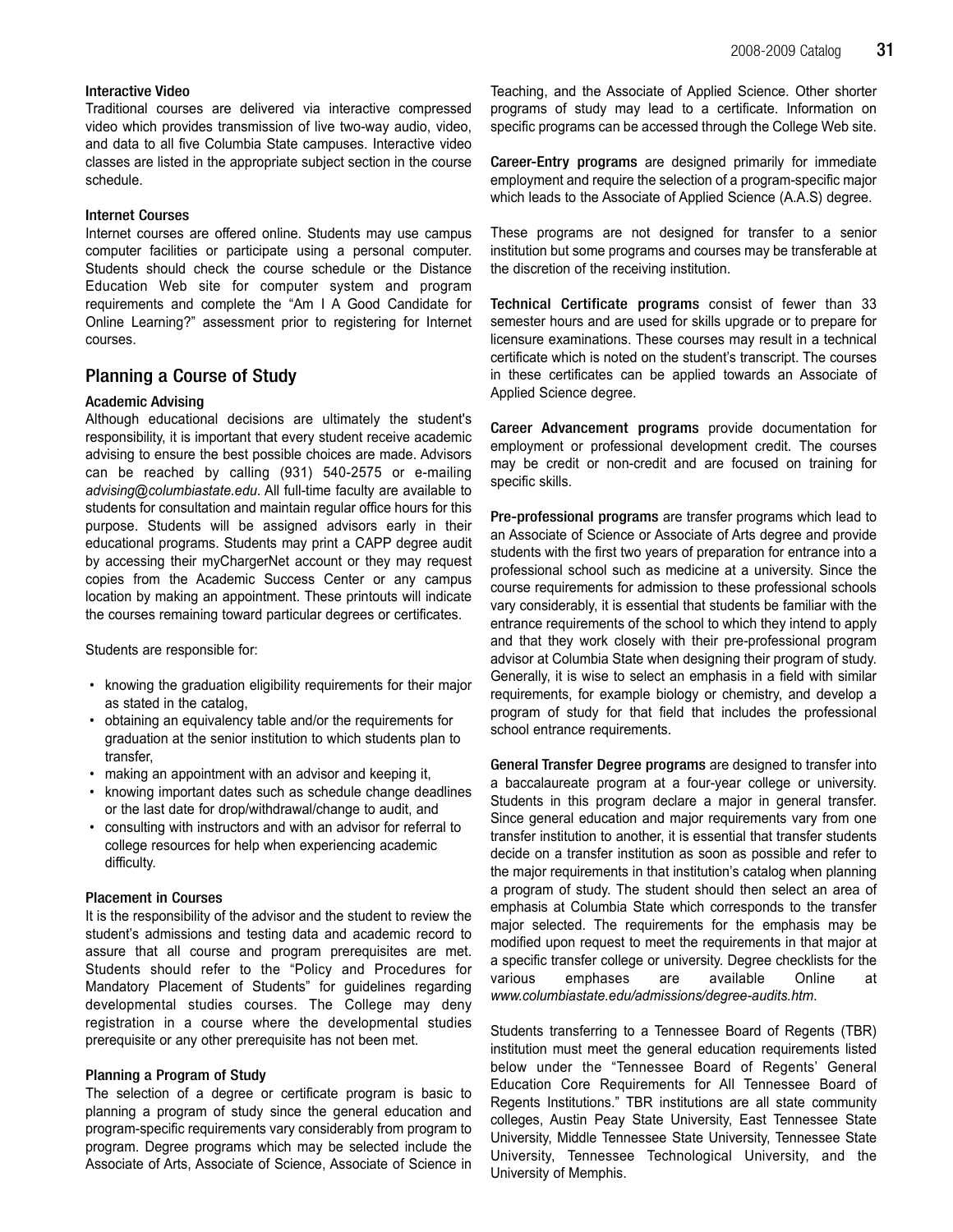# General Education Philosophy and Requirements

# ENGAGE. LEARN. SUCCEED. CONTRIBUTE.

According to its mission, Columbia State Community College "promotes academic excellence with emphasis on student learning that builds knowledge, develops skills and broadens perspectives." As a means of achieving its mission, Columbia State strives to engage the entire college community in a learning centered environment in which students acquire the essential skills needed to be successful in and contribute to their communities.

The general education core required of students in all degree programs is central to achievement of this goal. Within this core students will learn by reading, writing, speaking, and solving quantitative problems within the disciplines explored as part of a broad general education and within those specific to the students' major field. As a necessary corollary to application of the essential skills in learning, students will be required to think critically about their subjects, identify relevant sources of information, select and use technology effectively and work cooperatively with others.

Learning occurs within the context of an expanded core of knowledge which provides a broader context for understanding, appreciating and living in the modern world. Students will acquire this knowledge by surveying one or more disciplines within each of the following general areas of study:

- Social/Behavioral Sciences
- Humanities/Fine Arts
- Natural Sciences/Mathematics

For each of the selected disciplines, students will understand the central concepts defining the selected disciplines; appreciate the historical, political, and/or cultural impact of the disciplines; and understand how the disciplines apply to their life and the world at large.

# Tennessee Board of Regents' General Education Core Requirements for all Tennessee Board of Regents Institutions

Effective Fall Semester 2004, each institution in the State University and Community College System of Tennessee (The Tennessee Board of Regents System) will share a common lower-division general education core curriculum of forty-one (41) semester hours for baccalaureate degrees and the Associate of Arts and the Associate of Science degrees. Lower-division means freshman and sophomore courses. The courses comprising the general education curriculum are contained within the following subject categories:

# Baccalaureate Degrees and Associate of Arts and Associate of Science Degrees\*

| Communication               | 9 hours**                      |
|-----------------------------|--------------------------------|
| Humanities and/or Fine Arts | 9 hours (At least one          |
|                             | course must be in literature.) |
| Social/Behavioral Sciences  | 6 hours                        |
| History                     | 6 hours***                     |
| <b>Natural Sciences</b>     | 8 hours                        |
| Mathematics                 | 3 hours                        |
| Total                       | 41 hours                       |

\*Foreign language courses are an additional requirement for the Associate of Arts (A.A.) and Bachelor of Arts (B.A.) degrees. The B.A. degree requires proficiency in a foreign language equivalent to completion of two years of college-level work. The A.A. degree requires proficiency in a foreign language equivalent to completion of one year of college-level work.

\*\*Six hours of English Composition and three hours in English oral presentational communication are required.

\*\*\*Students who plan to transfer to Tennessee Board of Regents (TBR) universities should take six hours of United States History (three hours of Tennessee History may substitute). Students who plan to transfer to University of Tennessee System universities or to out-of-state or private universities should check requirements and take the appropriate courses.

Although the courses designated by the Tennessee Board of Regents (TBR) institutions to fulfill the requirements of the general education subject categories vary, transfer of the courses is assured through the following means:

# Conditions for Transfer of General Education Courses

- Upon completion of an A.A. or A.S. degree, the requirements of the lower-division general education core will be complete and accepted by a TBR university in the transfer process.
- If an A.A. or A.S. is not obtained, transfer of general education courses will be based upon fulfillment of complete subject categories. (Example: If all eight hours in the category of Natural Sciences are complete, then this "block" of the general education core is complete.) When a subject category is incomplete, course-by-course evaluation will be conducted. The provision of block fulfillment pertains also to students who transfer among TBR universities.
- Institutional/departmental requirements of the grade of "C" will be honored. Even if credit is granted for a course, any specific requirements for the grade of "C" by the receiving institution will be enforced.
- In certain majors, specific courses must be taken also in general education. It is important that students and advisors be aware of any major requirements that must be fulfilled under lower-division general education.

Courses designated to fulfill general education requirements by Columbia State Community College are listed on the Associate of Arts and Associate of Science Degree Requirements page. A complete listing of the courses fulfilling general education requirements for Tennessee Board of Regents institutions is available on their Web site at www.tbr.edu under Transfer and Articulation Information.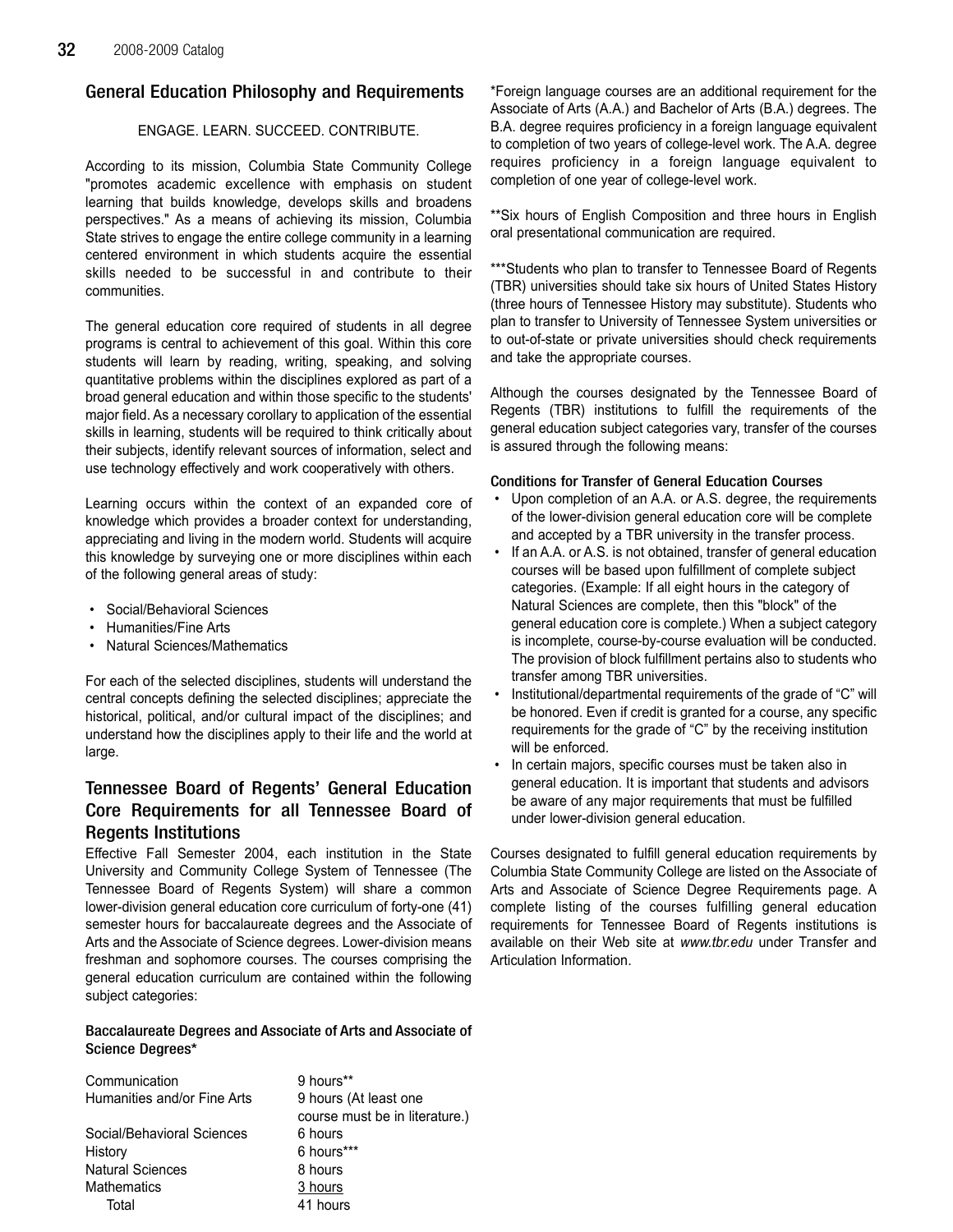# Associate of Arts & Associate of Science Degree Requirements

# Columbia State Community College General Degree Requirements

All associate degrees awarded by Columbia State Community College shall require 60 semester credit hours with an overall Grade Point Average (GPA) of at least 2.0. The GPA includes all classes taken including those not required for the degree. At least 18 of the credit hours must be earned in residence at Columbia State. Credit hours earned in developmental studies or other courses for institutional credit only are not applicable as credit hours required for the degree.

## Degree Requirements<sup>1</sup> for the Associate of Science (A.S.)

Communications:

| <b>English Composition:</b>              | 6 credit hours |
|------------------------------------------|----------------|
| ENGL 1010 - Composition I Credits: (3).  |                |
| ENGL 1020 - Composition II Credits: (3). |                |

| Speech:                                            | 3 credit hours |
|----------------------------------------------------|----------------|
| COMM 1120 - Intro to Communication Credits: (3).   |                |
| . or                                               |                |
| COMM 2100 - Argumentation and Debate Credits: (3). |                |

Humanities/Fine Arts: Literature: 3 credit hours

| <b>Courses selected from</b> |                |
|------------------------------|----------------|
| fine arts/humanities*:       | 6 credit hours |

History: 6 credit hours Selected in accordance with requirements of the college or university to which the student plans to transfer.<sup>2</sup>

| Social/Behavioral Sciences*: | 6 credit hours |
|------------------------------|----------------|
| Natural Sciences*:           | 8 credit hours |
| Mathematics*:                | 3 credit hours |

\*See "Courses Satisfying General Education Core Requirements" in the next column or degree checklists at www.columbiastate.edu/admissions/degree-audits.htm for specific courses meeting this requirement.

# Additional Courses: 19 credit hours Courses must be appropriate to the program in which the student plans to major upon transfer as listed under the program of study (see degree checklists at www.columbiastate.edu/admissions/degree-audits.htm). Substitutions or waivers require approval.

Total: 60 credit hours

# Courses Satisfying General Education Core Requirements

When core requirements are listed as electives in a program of study, the courses must be selected from the following:

Humanities/Fine Arts Elective - Choose from the following: ART 1030 - Introduction to the Visual Arts Credits: (3). ART 2010 - Art History Survey I Credits: (3). ART 2020 - Art History Survey II Credits: (3). ENGL 2010 - Introduction to Literary Genres Credits: (3). ENGL 2020 - Major Themes in Literature Credits: (3). HUM 1130 - Arts and Culture: An Intro to Humanities Credits: (3). HUM 2210 - Introduction to Film Studies Credits: (3). MUS 1030 - Music Appreciation Credits: (3). PHIL 1030 - Introduction to Philosophy Credits: (3) PHIL 2030 - Introduction Ethics Credits: (3) PHIL 2033 - Major World Religions Credits: (3). THEA 1030 - Intro to Theatre and Performance Credits: (3). Mathematics Elective - Choose from the following: MATH 1130 - College Algebra Credits: (3). MATH 1530 - Elementary Statistics Credits: (3). MATH 1710 - Precalculus Algebra Credits: (3). MATH 1720 - College Trigonometry Credits: (3). MATH 1830 - Applied Calculus Credits: (3). MATH 1910 - Calculus and Analytic Geometry I Credits: (4). Natural Sciences Elective - Choose from the following: ASTR 1030 - Astronomy Credits: (4). BIOL 1030 - Introduction to Biology Credits: (4). (Note: BIOL 1030 cannot be paired with BIOL 1010, BIOL 1020, BIOL 1110, BIOL 1120, BIOL 2010, or BIOL 2020 to fulfill the science general education requirement.) BIOL 1110 - General Biology I Credits: (4). BIOL 1120 - General Biology II Credits: (4). BIOL 2010 - Human Anatomy and Physiology I Credits: (4). BIOL 2020 - Human Anatomy and Physiology II Credits: (4). CHEM 1110 - General Chemistry I Credits: (4). CHEM 1120 - General Chemistry II Credits: (4). PHYS 2010 - Elements of Physics I Credits: (4). PHYS 2020 - Elements of Physics II Credits: (4). PHYS 2110 - Physics I Credits: (4). PHYS 2120 - Physics II Credits: (4). PSCI 1030 - Physical Science Credits: (4). Social/Behavioral Sciences Elective - Choose from the following: ECO 201 - Principles of Macroeconomics Credits: (3). ECO 202 - Principles of Microeconomics Credits: (3). GEOG 1010 - Physical Geography I Credits: (3). GEOG 1020 - Physical Geography II Credits: (3). GEOG 1210 - World Regional Geography I Credits: (3). GEOG 1220 - World Regional Geography II Credits: (3). PHED 2120 - Essential Lifetime Wellness Credits: (3). POL 111 - Essentials of American Government and Politics Credits: (3). POL 113 - State and Local Government Credits: (3). POL 201 - Introduction to Politics and Government Credits: (3). PSY 203 - Introduction to Psychology Credits: (3). PSY 206 - Developmental Psychology Credits: (3). SOC 201 - Introduction to Sociology Credits: (3). SOC 203 - Social Problems Credits: (3). SOC 210 - Cultural Anthropology Credits: (3).

SOC 212 - Marriage and Family Credits: (3).

<sup>1</sup> See "Tennessee Board of Regents' General Education Core Requirements for All Tennessee Board of Regents Institutions," p. 32.

<sup>&</sup>lt;sup>2</sup> Students transferring to a TBR university should take American History; students transferring to other universities should take the sequence required at the university to which they are transferring.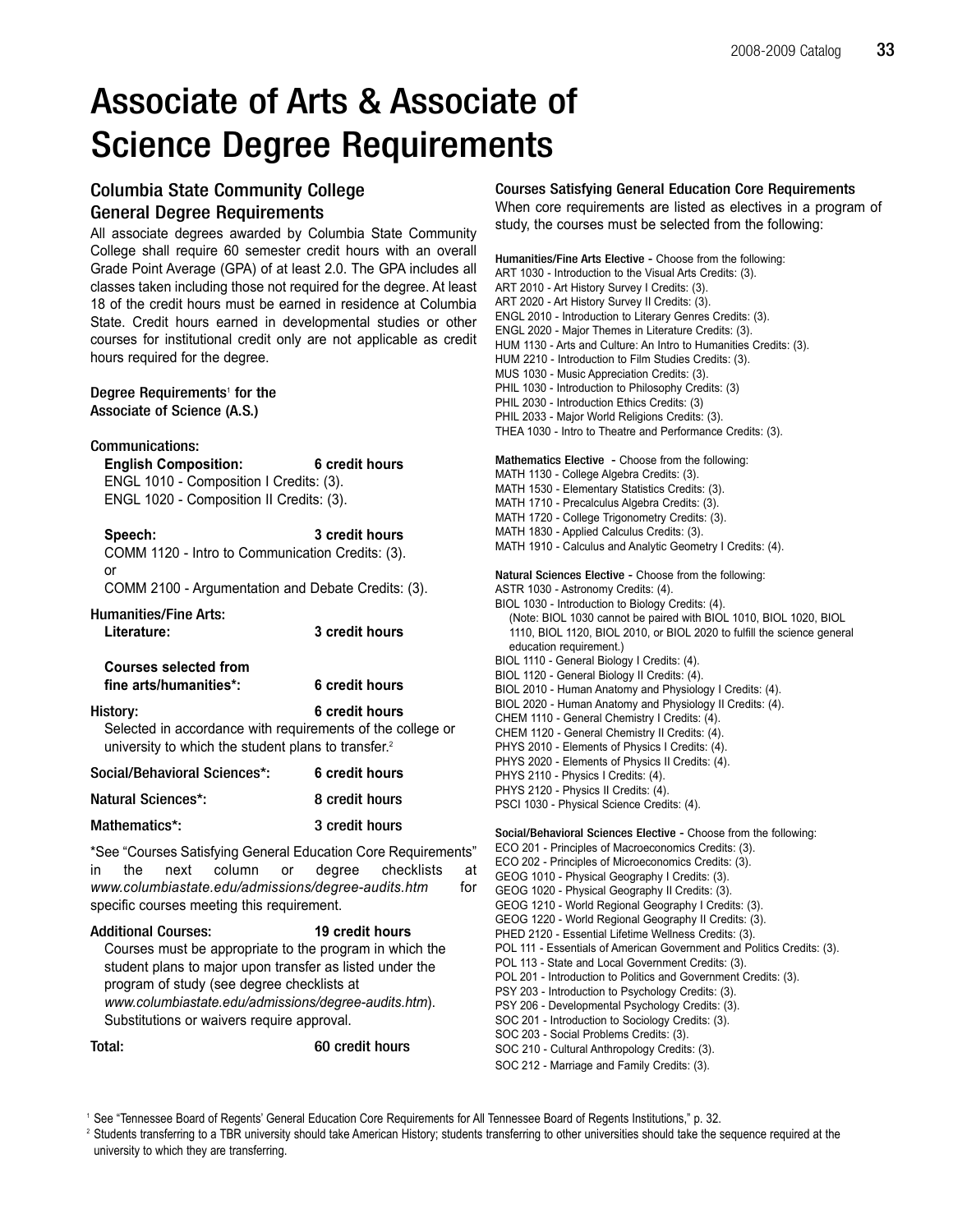# Degree Requirements for the Associate of Arts (A.A.)

General degree requirements for the Associate of Arts degree are the same as those listed for the Associate of Science. In addition, the Associate of Arts requires proficiency in a foreign language equivalent to completion of one year of college-level work. This requirement may be met by completion of six (6) hours of the same foreign language or through credit by exam.

# University Parallel Program (General Transfer Major)

The general transfer major at Columbia State allows students to take courses required in the first two years of most majors at senior institutions. Emphases in the general transfer major at Columbia State include but are not limited to those listed below.

A student intending to pursue a major not listed below may request that an emphasis corresponding to his/her major be developed.

# Business and Technology Division Emphases

| <b>Business</b>                     | <b>Computer Science</b> |
|-------------------------------------|-------------------------|
| <b>Computer Information Systems</b> | Economics               |

# Humanities Division Emphases

| Art                             | <b>Mass Communications</b> |
|---------------------------------|----------------------------|
| <b>Commercial Entertainment</b> | Music                      |
| <b>Communication Studies</b>    | <b>Performance Studies</b> |
| English                         | <b>Public Relations</b>    |
| Graphic Design                  |                            |

# Science and Mathematics Division Emphases

| Agriculture        | Pre-Dentistry          |
|--------------------|------------------------|
| Biology            | Pre-Engineering        |
| Chemistry          | Pre-Medical Technology |
| Mathematics        | Pre-Medicine           |
| Physics            | Pre-Pharmacy           |
| Pre-Dental Hygiene | Pre-Physical Therapy   |
|                    |                        |

# Social Sciences and Education

| Education, Early Childhood  | History                  |
|-----------------------------|--------------------------|
| Education, Elementary       | <b>Political Science</b> |
| Education, Secondary*       | Psychology               |
| Geography                   | Sociology                |
| Health & Physical Education |                          |

\*Students planning to pursue a degree in secondary education should major in general transfer with an emphasis in the subject that they plan to teach. Electives could include EDU 201 and EDU 221.

# General Transfer, No Emphasis

General transfer program for undecided students

# Programs of Study for Selected Emphases Within the General Transfer Major

Degree checksheets for programs of study for the emphases listed above are available on-line at www.columbiastate.edu/admissions/degree-audits.htm. The degree checklists specify graduation requirements for each emphasis. Students should consult the catalog of the institution to which they plan to transfer. If the program of study differs from the Columbia State requirements, students may request course substitutions.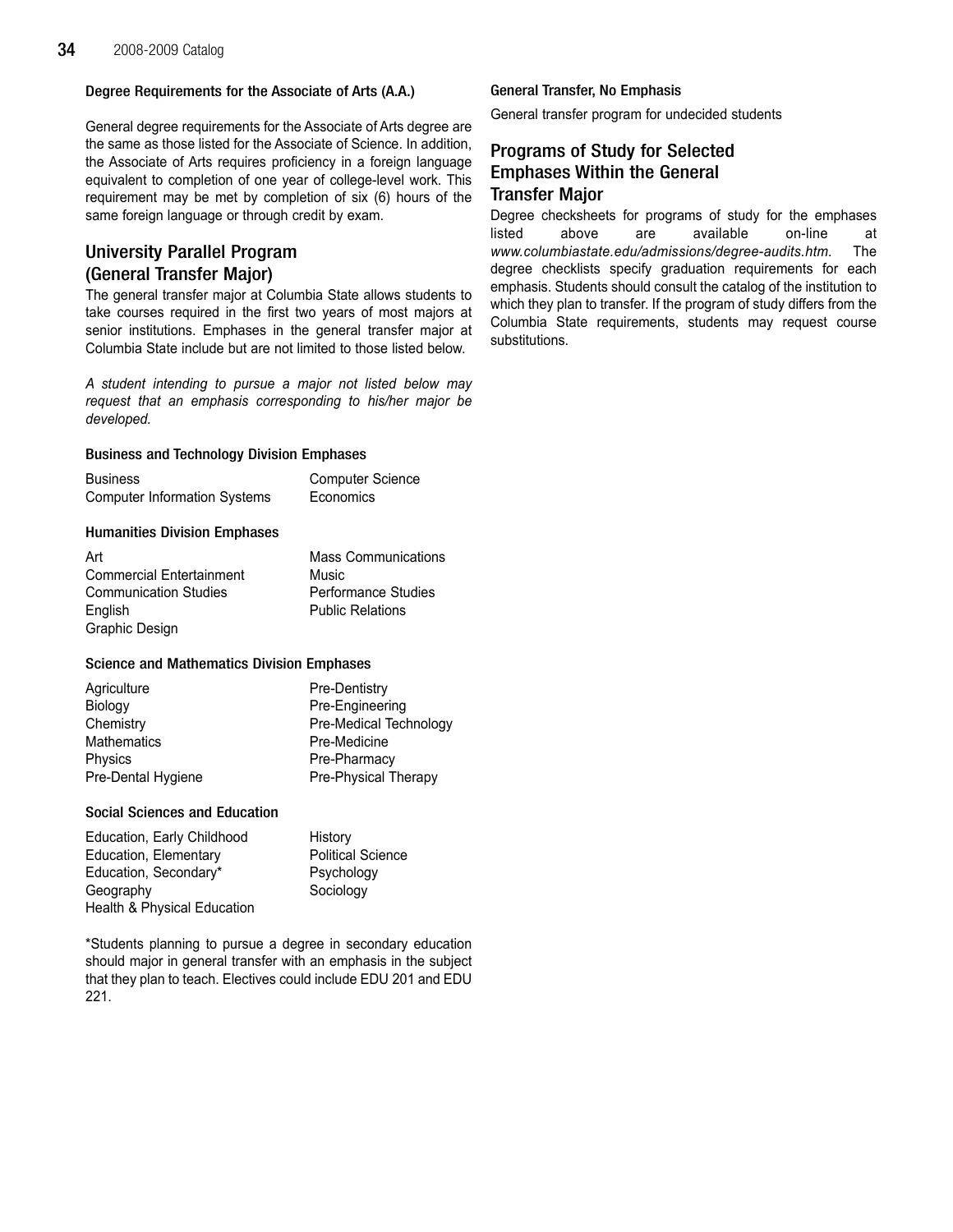# Associate of Science in Teaching Degree Requirements (A.S.T.) (K-6)

# Degree Requirements for the Associate of Science in Teaching (A.S.T.)

The A.S.T. degree shall require 60 semester credit hours with an overall Grade Point Average (GPA) of at least 2.75. The GPA includes all classes taken including those not required for the degree. At least 18 of the credit hours must be earned in residence at Columbia State. Credit hours earned in developmental studies or other courses for institutional credit only are not applicable as credit hours required for the degree. Additional requirements are successful completion of Praxis I and satisfactory ratings on the Disposition Assessment, an index of suitability for the teaching profession.

Students who want to be certified to teach kindergarten through sixth grade should satisfy the AST degree requirements, as it is the gateway to making a smooth transition to enrollment in all Tennessee Board of Regents University courses in Columbia should follow this program.

# Course Requirements for the A.S.T.

#### Communications: 9 credit hours

COMM 1120 - Intro to Communication Credits: (3). ENGL 1010 - Composition I Credits: (3). ENGL 1020 - Composition II Credits: (3).

### Humanities/Fine Arts: 9 credit hours

Literature Elective Credits: (3). Courses selected from Humanities/Fine Arts Elective Credits\*: (3). ART 1030 - Introduction to the Visual Arts Credits: (3). or

MUS 1030 - Music Appreciation Credits: (3).

### History: 6 credit hours

HIST 2010 - Survey of American History I Credits: (3). HIST 2020 - Survey or American History II Credits: (3). or

HIST 2030 - Tennessee History Credits: (3).

# Social/Behavioral Sciences: 6 credit hours

GEOG 1210 - World Regional Geography I Credits: (3). or

GEOG 1220 - World Regional Geography II Credits: (3). POL 111 - Essentials of American Government and Politics Credits: (3). or

SOC 201 - Introduction to Sociology Credits: (3).

# Natural/Physical Sciences: 8 credit hours

BIOL 1030 - Introduction to Biology Credits: (4). PSCI 1030 - Physical Science Credits: (4).

# Mathematics Elective\*: 3 credit hours

\*See "Courses Satisfying General Education Core Requirements" in the next column or degree checklists at www.columbiastate.edu/admissions/degree-audits.htm for specific courses meeting this requirement.

### Additional Courses: 19 credit hours

ASTR 1030 - Astronomy Credits: (4). EDU 201 - Introduction to Education Credits: (3). EDU 221 - Educational Psychology Credits: (3). EDU 222 - Education of Exceptional Learners Credits: (3). MATH 1410 - College Math Credits: (3). MATH 1420 - Concepts of Geometry Credits: (3).

### Total: 60 credit hours

Courses Satisfying General Education Core Requirements When core requirements are listed as electives in a program of study, the courses must be selected from the following:

Humanities/Fine Arts Elective - Choose from the following: ART 1030 - Introduction to the Visual Arts Credits: (3). ART 2010 - Art History Survey I Credits: (3). ART 2020 - Art History Survey II Credits: (3). ENGL 2010 - Introduction to Literary Genres Credits: (3). ENGL 2020 - Major Themes in Literature Credits: (3). HUM 1130 - Arts and Culture: An Intro to Humanities Credits: (3). HUM 2210 - Introduction to Film Studies Credits: (3). MUS 1030 - Music Appreciation Credits: (3). PHIL 1030 - Introduction to Philosophy Credits: (3) PHIL 2030 - Introduction Ethics Credits: (3) PHIL 2033 - Major World Religions Credits: (3). THEA 1030 - Intro to Theatre and Performance Credits: (3).

Mathematics Elective - Choose from the following:

- MATH 1130 College Algebra Credits: (3).
- MATH 1530 Elementary Statistics Credits: (3).
- MATH 1710 Precalculus Algebra Credits: (3).
- MATH 1720 College Trigonometry Credits: (3).
- MATH 1830 Applied Calculus Credits: (3).
- MATH 1910 Calculus and Analytic Geometry I Credits: (4).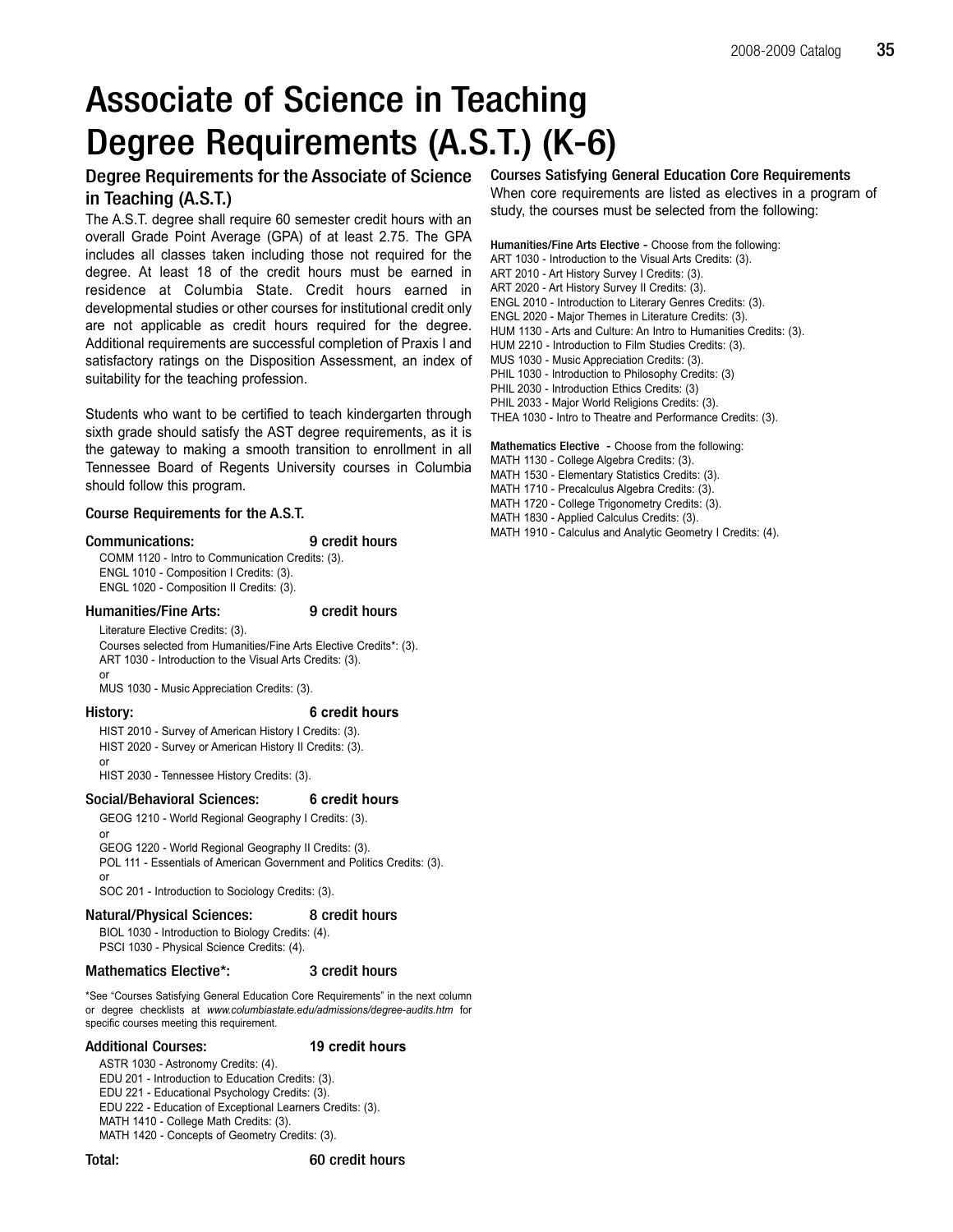# Associate of Applied Science Degree and Certificate Requirements

# Columbia State Community College General Degree Requirements

All associate degrees awarded by Columbia State Community College shall require a minimum of 60 semester credit hours with an overall Grade Point Average (GPA) of at least 2.0. The GPA includes all classes taken including those not required for the degree. At least 18 of the credit hours must be earned in residence at Columbia State. Credit hours earned in developmental studies or other courses for institutional credit only are not applicable as credit hours required for the degree.

# General Degree Requirements for the Associate of Applied Science (A.A.S.)

Total semester hours for the Associate of Applied Science degree vary from 60-74 hours with a GPA of at least 2.0 in program courses. Specific degree requirements for majors leading to the Associate of Applied Science degree are listed under each major.

General education course requirements for the A.A.S. are as follows:

| <b>Humanities/Fine Arts*:</b>                                          | 3 credit hours   |
|------------------------------------------------------------------------|------------------|
| Social/Behavioral Sciences*:                                           | 3 credit hours   |
| Natural Sciences/Mathematics*:                                         | 3 credit hours   |
| <b>Additional Course*:</b>                                             | 3-4 credit hours |
| <b>English Composition:</b><br>ENGL 1010 - Composition I Credits: (3). | 3 credit hours   |

Total: 15 or 16 credit hours

\*See A.A.S. major for specific courses meeting this requirement.

# Minimum Degree Requirements for Technical Certificates

Specific requirements for technical certificates vary. See specific requirements under each certificate. Students seeking a certificate must earn a minimum of 50% of the credits required for that certificate in residence at Columbia State with an overall grade point average of at least 2.0. This includes all classes taken even those not required for the certificate.

# Associate of Applied Science Degree (Career-Entry Programs)

The Associate of Applied Science degree is designed for the student who wishes to move directly into the job market after graduation.

# Business and Technology Division

Business Information Technology Option: Computer Systems Option: Office Systems Business Management General Technology

# Health Sciences Division

Nursing Radiologic Technology Respiratory Care Veterinary Technology

# Science and Mathematics Division

Horticultural Technology Concentration: Landscape Management Concentration: Turfgrass Management

# Social Sciences and Education Division

Criminal Justice Technology Option I: Law Enforcement Option II: Corrections Early Childhood Education

# Technical Certificate Programs

These certificates are designed to allow students to gain entrylevel proficiency in specific skills.

# Business and Technology Division

Business Management

# Health Sciences Division

EMT-Paramedic

# Humanities Division

Commercial Music - Multimedia for Songwriters Commercial Performance Film Crew Technology

Social Sciences and Education Division

Early Childhood Education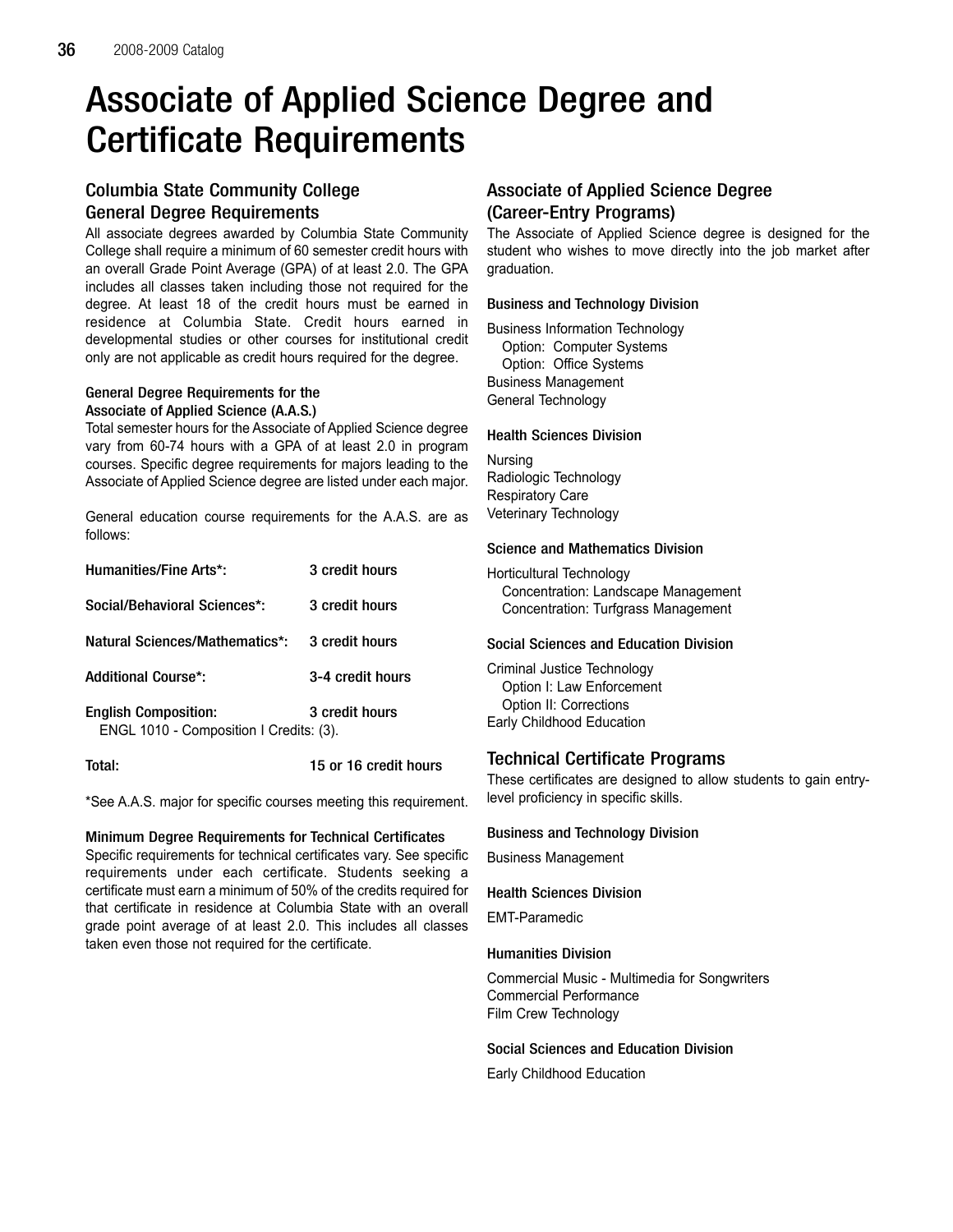# Selected Majors

The following programs of study are listed alphabetically and reflect the requirements for majors within the Associate of Applied Science degree and certificates.

# Business Information Technology

# Major in Business Information Technology (A.A.S.)

(Designed for the student who does not intend to transfer into a baccalaureate degree program.)

This program is designed to prepare students for employment or advancement in information technology or in an office setting. The program has a central core of courses with additional specialized courses in two options, computer systems and office systems. Skills obtained in the program may be applied in a variety of occupations including computer support, networking, programming, Web design, administrative assistance, office manager, software specialist, and project coordinator. It is specifically designed for the student who plans to enter the workforce after graduation.

The Business Information Technology degree may be completed during the day on the Columbia campus or in an accelerated format in the evening, available at each campus location. Students in the accelerated format may complete the required technical courses in 6-7 semesters as part of a cohort group.

# Computer Systems Option

#### Required Courses

#### Freshman Year

Fall

| rall             |                                            |                                       |
|------------------|--------------------------------------------|---------------------------------------|
|                  | Humanities/Fine Arts Elective*             | 3                                     |
| <b>MATH</b>      | <b>MATH Elective*</b>                      | 3                                     |
| <b>BUS 121</b>   | Principles of Accounting I                 | 3                                     |
| <b>CIS 109</b>   | <b>Computer Applications</b>               | 3                                     |
| <b>ENGL 1010</b> | Composition I                              | 3                                     |
|                  |                                            | 15                                    |
| Spring           |                                            |                                       |
| <b>BUS 111</b>   | <b>Business Writing</b>                    | 3                                     |
| <b>CIS 150</b>   | <b>Computer System Essentials</b>          | 3                                     |
| <b>CIS 209</b>   | <b>Database Applications</b>               | 3                                     |
| CIS 263          | Web Page Development and Design            | 3                                     |
|                  | COMM 1120 Intro to Communication, or       |                                       |
|                  | COMM 2100 Argumentation and Debate         | 3                                     |
|                  |                                            | 15                                    |
| Sophomore Year   |                                            |                                       |
| Fall             |                                            |                                       |
|                  |                                            |                                       |
| <b>BIT 120</b>   | Career Success                             | 3                                     |
| <b>BIT 240</b>   | <b>Spreadsheet Applications</b>            | 3                                     |
| <b>CIS 170</b>   | Programming I                              |                                       |
| <b>CIS 175</b>   | Computer Networking I                      | $\begin{array}{c} 3 \\ 3 \end{array}$ |
| <b>CIS 280</b>   | Database Development                       |                                       |
|                  |                                            | 15                                    |
| Spring           |                                            |                                       |
|                  | ART 2630, BIT, BUS, CIS, COP, OFA Elective | 3                                     |
| <b>BIT 299</b>   | <b>Project Integration Capstone</b>        | 3                                     |
| <b>CIS 270</b>   | Programming II                             | 3                                     |
| <b>CIS 275</b>   | <b>Computer Networking II</b>              | 3                                     |
| <b>ECO 201</b>   | Principles of Macroeconomics, or           |                                       |
| <b>ECO 202</b>   | Principles of Microeconomics               | 3                                     |
|                  |                                            | 15                                    |

### Total Credit Hours: 60

# Office Systems Option

#### Required Courses

|  |  | <b>Freshman Year</b> |  |
|--|--|----------------------|--|
|--|--|----------------------|--|

| .    |  |
|------|--|
| Fall |  |

| MATH             | <b>MATH Elective*</b>                      | 3           |
|------------------|--------------------------------------------|-------------|
| <b>BUS 121</b>   | Principles of Accounting I                 | 3           |
| <b>BUS 242</b>   | Principles of Supervision                  |             |
| <b>CIS 109</b>   | <b>Computer Applications</b>               | 3<br>3      |
| <b>ENGL 1010</b> | Composition I                              | 3           |
|                  |                                            |             |
|                  |                                            | 15          |
| Spring           |                                            |             |
| <b>BUS 111</b>   | <b>Business Writing</b>                    | 3           |
| <b>CIS 150</b>   | <b>Computer System Essentials</b>          | 3           |
| <b>CIS 209</b>   | <b>Database Applications</b>               | 3           |
| <b>CIS 263</b>   | Web Page Development and Design            | 3           |
|                  |                                            |             |
|                  | COMM 1120 Intro to Communication, or       |             |
|                  | COMM 2100 Argumentation and Debate         | 3           |
|                  |                                            | 15          |
| Sophomore Year   |                                            |             |
| Fall             |                                            |             |
| <b>BIT 120</b>   | <b>Career Success</b>                      | 3           |
| <b>BIT 240</b>   | <b>Spreadsheet Applications</b>            |             |
| <b>CIS 175</b>   |                                            | 3<br>3<br>3 |
|                  | <b>Computer Networking I</b>               |             |
| <b>OFA 132</b>   | Records Management                         |             |
| <b>OFA 205</b>   | <b>Business Documents and Publishing</b>   | 3           |
|                  |                                            | 15          |
| Spring           |                                            |             |
|                  | Humanities/Fine Arts Elective*             | 3           |
|                  | ART 2630, BIT, BUS, CIS, COP, OFA Elective |             |
| <b>BIT 210</b>   | <b>Event Management</b>                    | 3<br>3      |
| <b>BIT 299</b>   | <b>Project Integration Capstone</b>        | 3           |
| ECO 201          | Principles of Macroeconomics, or           |             |
| <b>ECO 202</b>   | Principles of Microeconomics               | 3           |
|                  |                                            | 15          |
|                  |                                            |             |

Total Credit Hours: 60

\*Elective options are listed on page 33.

# Business Management

Major in Business Management (A.A.S.)

# (Designed for the student who does not intend to transfer into a baccalaureate degree program.)

This degree is designed to prepare students for employment or advancement in the business community. Skills obtained in this program could be applied in a variety of settings, including retail, office, hospitality and operations management, as well as sales and customer service. It is specifically designed for the student who plans to enter the workforce after graduation. Students who plan to pursue a baccalaureate degree in business would follow the Business A.S. or A.A. program.

The Business Management degree may be completed during the day on the Columbia campus or in an accelerated format in the evening, available at each campus location. Students in the accelerated format may complete the required business courses in 5 semesters as part of a cohort group.

#### Required Courses

| Freshman Year  |                            |   |
|----------------|----------------------------|---|
| Fall           |                            |   |
| <b>BUS 111</b> | <b>Business Writing</b>    | 3 |
| <b>BUS 121</b> | Principles of Accounting I | 3 |
| <b>BUS 242</b> | Principles of Supervision  | 3 |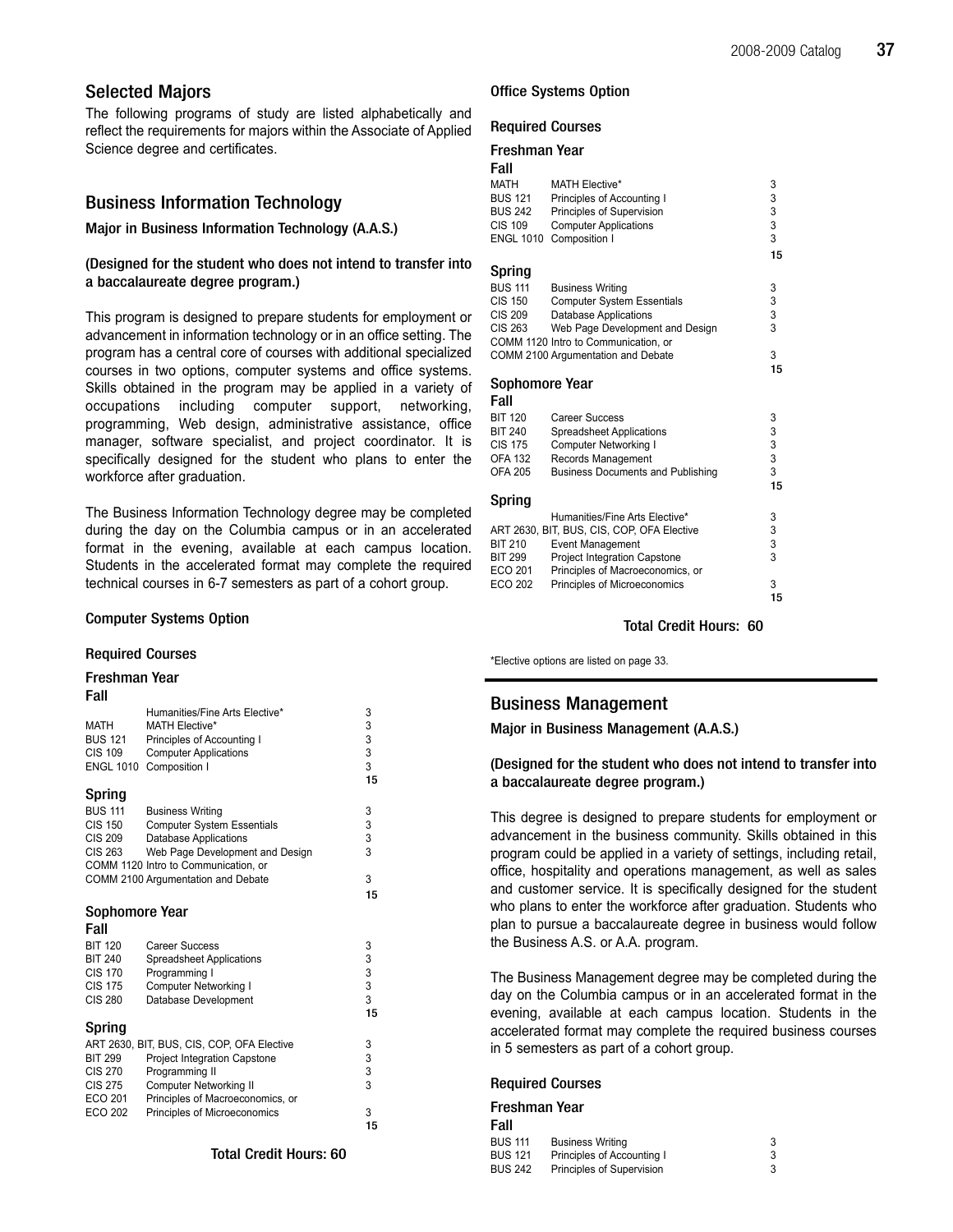| CIS 109<br><b>ENGL 1010</b>                                                                      | <b>Computer Applications</b><br>Composition I                                                                                                                   | 3<br>3<br>15                                          |
|--------------------------------------------------------------------------------------------------|-----------------------------------------------------------------------------------------------------------------------------------------------------------------|-------------------------------------------------------|
| Spring<br>MATH<br><b>BUS 122</b><br><b>BUS 241</b><br><b>CIS 209</b>                             | <b>MATH Elective*</b><br>BIT, BUS, COP, MKT or OFA Elective<br>Principles of Accounting II<br><b>Fundamentals of Sales and Service</b><br>Database Applications | 3<br>$\begin{array}{c} 3 \\ 3 \\ 3 \end{array}$<br>15 |
| Sophomore Year                                                                                   |                                                                                                                                                                 |                                                       |
| Fall                                                                                             |                                                                                                                                                                 |                                                       |
| <b>BIT 240</b><br><b>BUS 251</b>                                                                 | Humanities/Fine Arts Elective*<br><b>Spreadsheet Applications</b><br><b>Business Law</b><br>COMM 1120 Intro to Communication, or                                | 3<br>$\frac{3}{3}$                                    |
| <b>ECO 201</b>                                                                                   | COMM 2100 Argumentation and Debate<br>Principles of Macroeconomics, or                                                                                          | 3                                                     |
| <b>ECO 202</b>                                                                                   | Principles of Microeconomics                                                                                                                                    | 3<br>15                                               |
| Spring<br><b>BIT 120</b><br><b>BUS 185</b><br><b>BUS 243</b><br><b>BUS 250</b><br><b>BUS 299</b> | Career Success<br>E-Commerce<br>Entrepreneurship<br>Human Resource Management<br><b>Business Management Capstone</b>                                            | 3<br>$\begin{array}{c} 3 \\ 3 \\ 3 \end{array}$<br>15 |

# Total Credit Hours: 60

\*Elective options are listed on page 33.

# Business Management (Technical Certificate)

# (Designed for the student who does not intend to transfer into a baccalaureate degree program.)

This certificate is designed to prepare students for advancement in the business community with the knowledge and concepts gained from a formal study of current management principles and practices. Courses from this program may be applied to the Associate of Applied Science degree in Business Management or General Technology.

The business management certificate may be completed during the day on the Columbia campus or in an accelerated format in the evening, available at each campus. Students in the accelerated format may complete the certificate in one year as part of a cohort group.

## Required Courses

|                | BIT, BUS, CIS, COP, OFA, or MKT Elective | 3 |
|----------------|------------------------------------------|---|
| <b>BIT 120</b> | Career Success                           | 3 |
| <b>BUS 111</b> | <b>Business Writing</b>                  | 3 |
| <b>BUS 121</b> | Principles of Accounting I               | 3 |
| <b>BUS 185</b> | E-Commerce                               | 3 |
| <b>BUS 241</b> | <b>Fundamentals of Sales and Service</b> | 3 |
| <b>BUS 242</b> | Principles of Supervision                | 3 |
| <b>BUS 251</b> | <b>Business Law</b>                      | 3 |
| <b>CIS 109</b> | <b>Computer Applications</b>             | 3 |
|                |                                          |   |

Total Credit Hours: 27

# Commercial Entertainment Program Admissions Requirements

# (A.A., A.S. and Certificates listed below)

Program applicants are selected twice a year for fall and spring semesters. Students interested in applying to the Commercial Entertainment Program should follow the procedures listed below:

- 1. All applicants must meet the general requirements for admission to the College and apply for admission as stated in the College catalog.
- 2. Complete a Request for Admission to Commercial Entertainment Program form before the beginning of the semester in which the student plans to enroll in the program.
	- a. Forms are available in the Commercial Entertainment office at the Williamson County Center of Columbia State Community College. Prospective students may call (615) 790-5655 to request that the form be received through the mail.
	- b. Health Requirements
		- 1.Students must be physically able to participate in dance, drama, and singing.
		- 2.In order to participate in stagecraft class, evidence of immunity for Tetanus within the past five years must be presented at the orientation after admission is confirmed.
- 3. Commercial Entertainment students must exhibit proficiency in at least one of three areas: dance, drama, or singing. Upon receipt of the Request for Admission form, the program director will contact the student to set an appointment for an audition. Audition appointments will not be scheduled until a completed Request for Admission form is received. Due to limited enrollment, early applicants will receive first audition appointment options.
	- a. Appointments for in-person auditions may be scheduled any time before the official registration day for the beginning of the semester. This audition may be videotaped by the program director to be used to confer with faculty in the Commercial Entertainment program.
	- b. An applicant may elect to submit a videotaped audition. The deadline for videotaped auditions is August 1 for fall semester and December 1 for spring semester. Videotapes must be in standard VHS format.
- 4. The audition should showcase the applicant's skill in at least one of the following areas: dance, drama, and/or singing. The following table shows the requirements of the audition for each skill area.

| Skill Area | Timeframe     | Performance                                                                                                                                                                                            |
|------------|---------------|--------------------------------------------------------------------------------------------------------------------------------------------------------------------------------------------------------|
| Dance      | 1-1.5 minutes | Choreographed routine exhibiting<br>proficiency in jazz, tap, or ballet.<br>Dance attire required for the dance<br>audition.<br>Musical accompaniment on<br>$\bullet$<br>cassette tape or CD required. |
| Drama      | 1 minute each | Two contrasting monologues.<br>Do not bring props to the audition.                                                                                                                                     |
| Voice      | 1-2 minutes   | Pop, country, jazz, or musical theatre<br>selection.<br>Musical accompaniment on<br>cassette tape or CD required.                                                                                      |

#### Requirements for Audition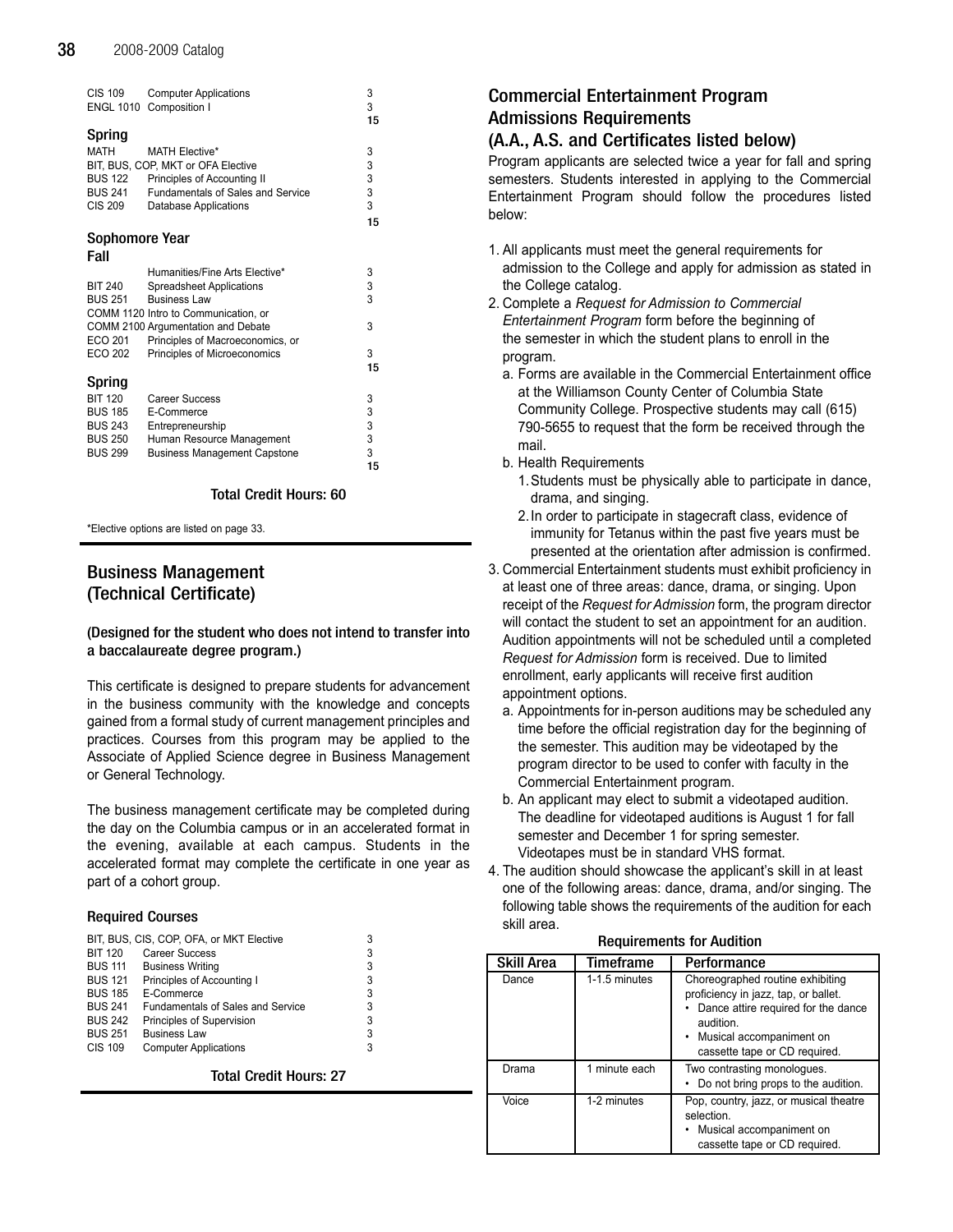- 5. The number of applicants admitted is determined by space available. Criteria for admissions are an acceptable level of proficiency in one or more of the three skill areas as determined by the program director. The program director will notify all students in writing concerning the disposition of their application within thirty days of their audition.
- 6. All students that are admitted into the program are required to attend an orientation from 10:00 a.m. until approximately 4:00 p.m. on the first day of classes for the semester. The orientation is held in the dance studio at the Williamson County Center. All Commercial Entertainment classes scheduled in conflict with this required orientation will not meet on this day.

A placement audition will be required during the orientation session for the voice and dance students. The purpose of this audition is to determine placement in groups within courses based on skill level. Vocal students should have a thirty second prepared selection with musical accompaniment on cassette tape or CD for this placement audition. Dancers are required to bring dance attire to the orientation for the placement audition.

# Commercial Music - Multimedia for Songwriters (Technical Certificate)

(Designed for the student who does not intend to transfer into a baccalaureate degree program.)

This program is designed to provide a student with the skills they will need to set-up a home studio, to compose, arrange, perform and print music using the computer and to create an Internet site or CD to market their productions.

# Required Courses

| <b>CEN 135</b>  | <b>Commercial Songwriting</b>   | 3 |
|-----------------|---------------------------------|---|
| <b>CEN 207</b>  | <b>Entertainment Business</b>   | 3 |
| <b>CEN 230</b>  | Digital Video Editing           | 3 |
| <b>MUS 1810</b> | Fundamentals of Music I*        | 3 |
| <b>MUS 1820</b> | Fundamentals of Music II*       | 3 |
| <b>MUS 1850</b> | Musical Keyboarding I*          |   |
| <b>MUS 1860</b> | Musical Keyboarding II*         |   |
| <b>MUS 2330</b> | Introduction to MIDI            | 3 |
| <b>MUS 2350</b> | Digital Audio Recording         | 3 |
| <b>MUS 2360</b> | <b>Digital Music Production</b> | 3 |
|                 |                                 |   |

### Total Credit Hours: 26

\*Course may be waived if student determined to be proficient as a result of the program's audition entrance requirements.

# Commercial Performance (Technical Certificate)

# (Designed for the student who does not intend to transfer into a baccalaureate degree program.)

This program is especially designed for students who want to enter the entertainment field as a performer (singer/dancer) and provides a balanced approach to the skills needed to seek employment in this field. Placement in dance classes will be through audition. Courses in the Commercial Performance certificate program may be applied toward the Commercial Entertainment associate degree program.

# Required Core Courses

| CEN 102  | Dance Performance and Production Lab         |         |
|----------|----------------------------------------------|---------|
| CEN 125  | Principles and Techniques of Dance Perf.     |         |
| CEN 200  | <b>Audition Techniques I</b>                 | 2       |
| CEN 205  | <b>Basic Construction/Stagecraft</b>         | 3       |
| CEN 216  | Professional Audition                        |         |
| MUS 1510 | Class Voice I                                |         |
| MUS 1520 | Class Voice II                               |         |
| MUS 1800 | Choral Lab (repeated for total of 2 credits) | 2       |
| MUS 1810 | <b>Fundamentals of Music I</b>               | 3       |
| MUS 1820 | <b>Fundamentals of Music II</b>              | 3       |
| MUS 2200 | <b>History of Musical Theatre</b>            | 3       |
|          | Dance Electives*                             | 4       |
| CEN      | Directed Sequence Electives**                | $5 - 7$ |
|          |                                              |         |

# Total Credit Hours: 30-32

\*Dance Electives -- CEN 101, CEN 107, CEN 109, CEN 111

\*\*CEN Directed Sequence Electives

| Dance Directed Sequence |                                                         |   |  |
|-------------------------|---------------------------------------------------------|---|--|
| <b>CEN 203</b>          | Choreography I                                          | 1 |  |
| <b>CEN 204</b>          | Choreography II                                         | 1 |  |
| <b>CEN 209</b>          | Dance Pedagogy                                          | 3 |  |
|                         |                                                         |   |  |
|                         |                                                         |   |  |
|                         | Voice Directed Sequence (select three of the following) |   |  |
| <b>CEN 207</b>          | <b>Entertainment Business</b>                           | 3 |  |
| <b>MUS 1850</b>         | Musical Keyboarding I                                   | 1 |  |
| <b>MUS 1860</b>         | Musical Keyboarding II                                  | 1 |  |
| <b>MUS 2330</b>         | Intro. to MIDI                                          | 3 |  |

# Criminal Justice Technology Major in Criminal Justice (A.A.S.)

(Designed for the student who does not intend to transfer into a baccalaureate degree program. Students may choose an option in Law Enforcement or Corrections.)

### Required Courses

### General Education

|         | Humanities/Fine Arts Elective*                    |    |
|---------|---------------------------------------------------|----|
|         | Natural Sciences Elective* (must include lab), or |    |
| MATH    | Math Elective*                                    | 3  |
|         | ENGL 1010 Composition I                           | 3  |
| PSY 203 | Introduction to Psychology                        | 3  |
| SOC 201 | Introduction to Sociology                         | 3  |
|         | Total General Education:                          | 15 |
|         |                                                   |    |

# Major Core

| Total Major Core: |                                  | g |
|-------------------|----------------------------------|---|
| CJT 106           | <b>Criminal Law</b>              | 3 |
| CJT 105           | Introduction to Criminology      | 3 |
| CJT 101           | Introduction to Criminal Justice | 3 |
|                   |                                  |   |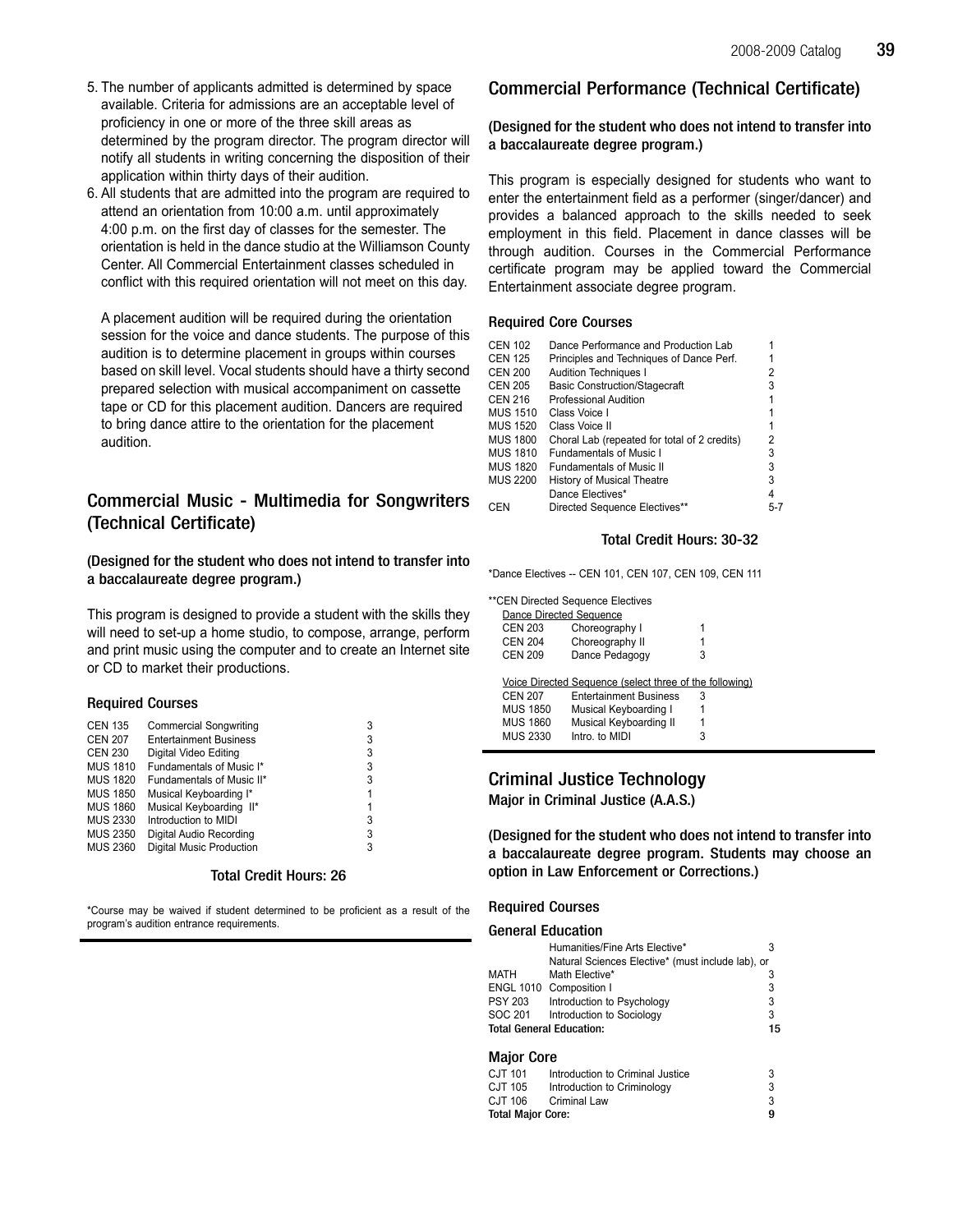#### Option I: Law Enforcement

|                         | Electives                                 | 11-12     |
|-------------------------|-------------------------------------------|-----------|
| CJT.                    | <b>CJT Electives</b>                      | 3         |
| CJT 110                 | <b>Investigation Procedures</b>           | 3         |
| CJT 120                 | Supervision and Mgmt. in Criminal Justice | 3         |
| CJT 200                 | Criminal Evidence                         | 3         |
| CJT 204                 | Juvenile Justice                          | 3         |
| CJT 206                 | Theory and Practice of Law Enforcement    | 3         |
| CJT 207                 | Laws of Arrest, Search and Seizure        | 3         |
| CJT 220                 | Special Problems: Law Enforcement         | 3         |
| Total Option I:         |                                           | 35-36     |
|                         |                                           |           |
|                         | <b>Option II: Corrections</b>             |           |
|                         |                                           |           |
|                         | Electives                                 | $11 - 12$ |
| <b>CJT</b>              | <b>CJT Electives</b>                      | 3         |
| <b>CJT 110</b>          | <b>Investigation Procedures</b>           | 3         |
| CJT 120                 | Supervision and Mgmt. in Criminal Justice | 3         |
| <b>CJT 200</b>          | Criminal Evidence                         | 3         |
| CJT 202                 | Correctional Security Administration      | 3         |
| CJT 204                 | Juvenile Justice                          | 3         |
| CJT 205                 | Introduction to Corrections               | 3         |
| CJT 230                 | Special problems: Corrections             | 3         |
| <b>Total Option II:</b> |                                           | 35-36     |

### Total Credit Hours: 60

\*Elective options are listed on page 33.

# Early Childhood Education

Major in Early Childhood Education (A.A.S.)

# (Designed for the student who does not intend to transfer into a baccalaureate degree program.)

This program is designed to meet the needs of private child-care teachers and directors, public school Educational Assistants, and other career fields of Early Childhood Education. The program emphasizes the professional knowledge and skills essential for a well-qualified childcare provider. Note: Teaching public school pre-kindergarten through third grade requires a baccalaureate degree and Early Childhood certification.

# Required Courses

### General Education

| Humanities/Fine Arts Elective*                    |    |
|---------------------------------------------------|----|
| Social/Behavioral Sciences Elective*              | 3  |
| Natural Sciences Elective* (must include lab), or |    |
| MATH<br><b>MATH Elective*</b>                     |    |
| COMM 1120 Intro to Communication, or              |    |
| COMM 2100 Argumentation and Debate                | 3  |
| ENGL 1010 Composition I                           | 3  |
| <b>Total General Education:</b>                   | 15 |

### ECED Required

|         | Electives                                           | 3-4 |
|---------|-----------------------------------------------------|-----|
|         | ECED 1010 Introduction to Early Childhood Education | 2   |
|         | ECED 2010 Safe, Healthy Learning Environments       | 3   |
|         | ECED 2015 Early Childhood Curriculum                | 3   |
|         | ECED 2020 Infant, Toddler, Child Development        | 3   |
|         | ECED 2040 Family Dynamics and Community Involvement | 3   |
|         | ECED 2060 Development of Exceptional Children       | 3   |
|         | ECED 2070 Developmental Assessment                  | 3   |
|         | ECED 2080 Language and Literacy in Early Childhood  | 3   |
|         | ECED 2085 Math and Science in Early Childhood       | 3   |
|         | ECED 2130 Clinical Practicum I                      | 2   |
|         | ECED 2140 Clinical Practicum II                     | 2   |
|         | <b>ECED 2150 Clinical Practicum III</b>             | 2   |
| EDU 225 | <b>Educational Technology for Teachers</b>          | 3   |

### ECED Elective Options: 6 credit hours

| Individual institutions will make decisions on which electives to offer |   |  |
|-------------------------------------------------------------------------|---|--|
| from the following:                                                     |   |  |
| ECED 2030 Infant and Toddler Care                                       | 3 |  |
| ECED 2050 Psychomotor Development                                       | 3 |  |
| ECED 2090 Creative Development                                          | 3 |  |
| ECED 2100 The Mentoring Teacher                                         | 3 |  |
| ECED 2110 Advanced Learning Environments                                | 3 |  |
| ECED 2120 Administration of Child Care Centers                          | 3 |  |
| <b>Total ECED Required:</b>                                             |   |  |

#### Total Credit Hours: 60

\*Elective options are listed on page 33.

# Early Childhood Education (Technical Certificate)

### (Designed for the student who does not intend to transfer into a baccalaureate degree program.)

This Early Childhood Development certificate program is designed to prepare individuals to work with children birth through third grade and their families in a variety of childcare settings. The program provides early childhood development instruction based upon the criteria developed by the National Association for the Education of Young Children (N.A.E.Y.C.). Graduates from the program should be prepared to individually successfully complete the National Child Development Associate (C.D.A.) credentialing process. The classes are part of the process meeting competency goals for the national certificate, but are designed for any Early Childhood college student. The certificate from Columbia State Community College is not the C.D.A. certificate.

All courses in the Early Childhood Development certificate program articulate into the Associate of Applied Science (A.A.S.) degree program in Early Childhood Education.

### Required Courses

ECED 2010 Safe, Healthy Learning Environments 3 ECED 2015 Early Childhood Curriculum 3 ECED 2040 Family Dynamics and Community Involvement 3 ECED 2130 Clinical Practicum I 2

Total Credit Hours: 11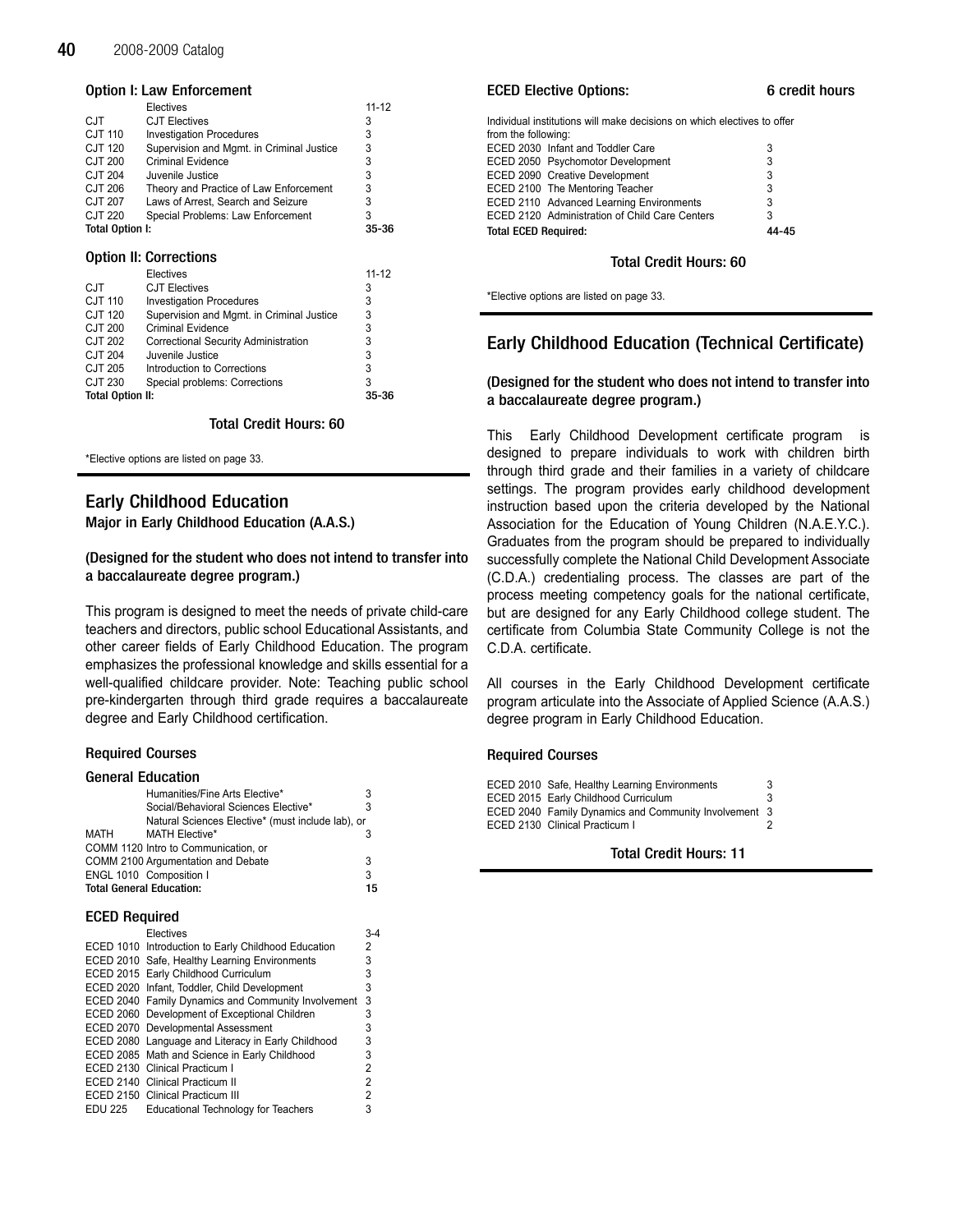# Emergency Medical Technology

# Emergency Medical Technician (Basic EMT/EMT-IV)

An EMT-Basic is a health care professional trained in the basic skills needed for rendering care to patients in need of emergency care and transport due to illness or injury.

Upon successful completion of the EMT-Basic/EMT-IV course, the candidate is eligible to challenge the National Registry exam to obtain National Certification as an EMT-Basic and Tennessee State licensure as an EMT-IV.

EMT-Basic classes are completed in one semester. Class size is limited and is filled on a first to qualify basis. The following requirements must be met in order to enroll in EMT classes.

- 1. Complete application for admission to the College by submitting the following to the Admissions office.
	- a. completed application for admission
	- b. official college transcripts
	- c. high school transcripts or GED
	- d. proof of immunization with two doses of Measles, Mumps, and Rubella (MMR) vaccines administered on or after the first birthday
- 2. Complete or be permanently waived from DSPM 0700, DSPR 0801 (formerly DSPR 0700), and DSPW 0801 and DSPW 0802 (formerly DSPW 0700).
- 3. Must be at least 18 years of age.
- 4. Complete criminal background check and drug screening.
	- a. Criminal background checks and drug screens are required by most clinical affiliates.
	- b. A clinical affiliate may choose to deny a student access to participate in clinical rotations at their facility based on the results o a student's background check or drug screen results.
	- c. If a student is denied access to any clinical affiliate site, the student will not be allowed to complete the clinical requirements of the program.
	- d. For more information about the background check and drug screening process, you may contact program faculty.

Once enrolled, students are required to submit documentation of a completed Physical Examination with all required health work. For a checklist of requirements and copies of forms to be submitted, visit www.ems.columbiastate.edu/Forms2.htm. All earthwork must be submitted before students will be allowed to schedule clinical rotations.

Applicants who have been convicted of a crime other than a minor traffic violation may be ineligible for licensure by the State of Tennessee. For more information, contact the State of Tennessee Department of Health Division of EMS at http://health.state.tn.us/ems.

# EMT-Paramedic (Technical Certificate)

National and State Accreditation through Committee on Accreditation of Educational Programs for the EMS Profession (CoAEMSP) & Tennessee Department of Health Division of Emergency Medical Services

An EMT-Paramedic is a health care professional trained in the advanced skills needed for rendering care to the critically ill or injured patient in the pre-hospital, industry or emergency room settings.

The EMT-Paramedic curriculum is designed to enhance the basic and interpersonal skills obtained through the EMT-Basic license. The program provides the scientific knowledge and advanced technical skills needed to recognize, assess and manage medical and/or trauma emergencies in the adult and pediatric patient, as well as obstetrical emergencies under the direction of a physician. Graduates of the program are eligible to take the examinations for the National Registry Certification and Tennessee EMT-Paramedic licensure.

The program is 12 months in length. All applicants must be licensed in Tennessee as a Basic Emergency Medical Technician (EMT-B) or Emergency Medical Technician-IV (EMT-IV) or eligible for state license prior to acceptance into the program. If eligible for licensure, the EMT-IV license must be obtained prior to starting the program.

Criminal background checks and routine drug screens are required by several affiliate clinical training sites as a condition of participation in clinical education. Based on the results of the criminal background check and drug screen, an affiliated clinical site may determine to not allow your presence at their facility. This could result in your inability to successfully complete the requirements of a specific course and your program. More information is available from your program director.

Applicants who have been convicted of a crime other than a minor traffic violation may be ineligible for licensure. For more information, your program director can refer you to the appropriate state office.

# Admission Requirements

- 1. Due to enrollment limitations, and the Tennessee Emergency Medical Services (EMS) regulations 1200-12-1-.13 governing admission requirements, applications are screened using established selection criteria as outlined below.
- 2. In compliance with the State of Tennessee EMS Regulation 1200-12-1-.13 and the Americans with Disabilities Act, all applicants and admitted students must, with reasonable accommodation, be able to:
	- a. lift a minimum of 125 lbs.
	- b. visually assess patients in the work environment to include detecting auditory and color changes, as well as unusual odors.
	- c. communicate both verbally and in writing using the English language.
	- d. make appropriate judgments in emergency situations.
	- e. demonstrate emotional stability.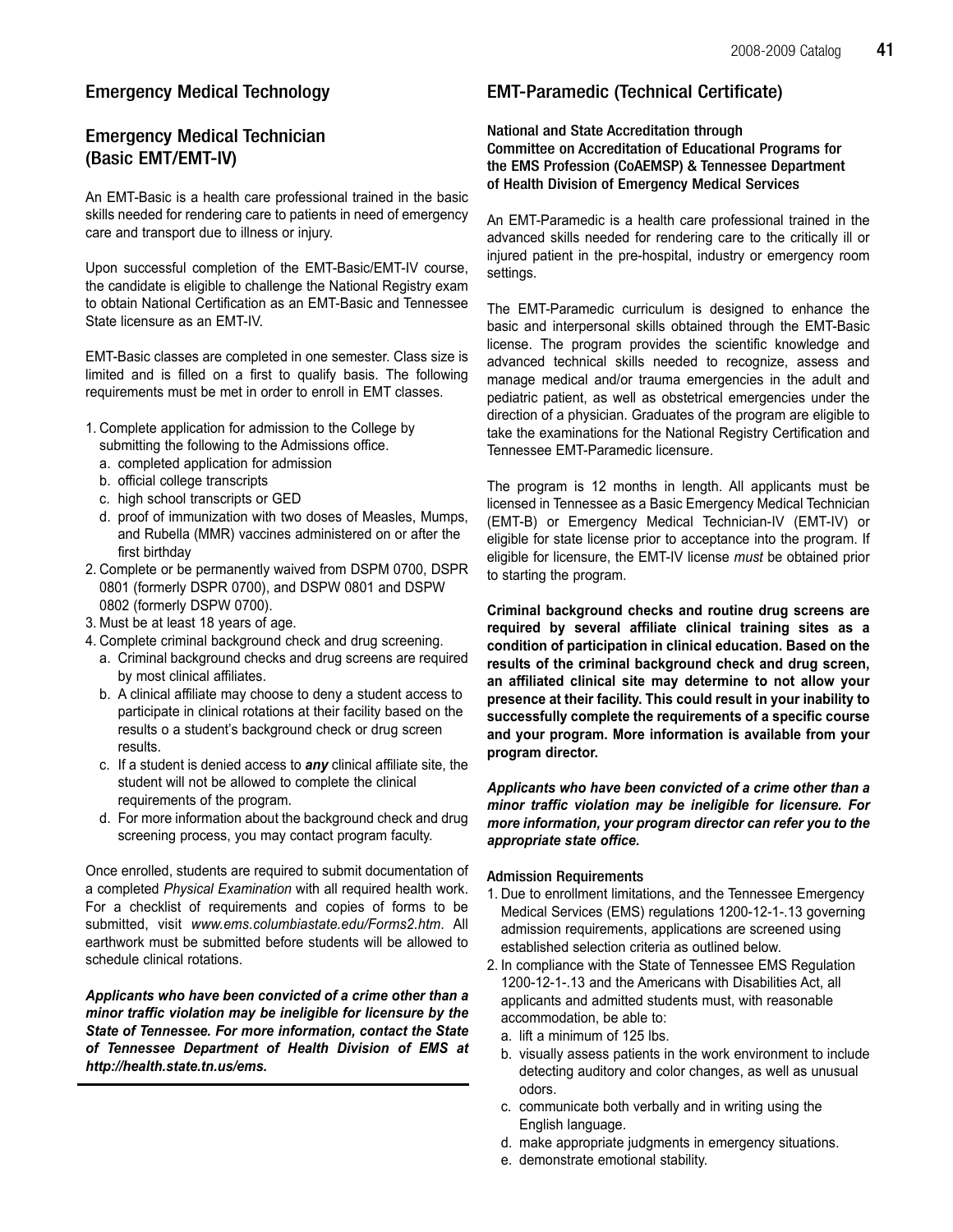- f. demonstrate psychological health in day-to-day interactions with patients, their family members and other personnel.
- 3. Applicants must have demonstrated basic reading, writing, and math competencies as defined in the Admission Process below.
- 4. Once admitted, students are required to submit documentation of the following entry requirements by August 1. If the documentation is not completed prior to the first day of fall classes, students will not be allowed in the clinical setting.
	- a. Completed Physical Examination form (the form will be provided by the program director).
	- b. Evidence of a current Basic Cardiac Life Support (BCLS) certification (must include two-person CPR) for the health care professional.
	- c. Evidence of personal health insurance coverage.
	- d. All necessary health records required by clinical affiliates.

# Admission Process

- 1. Applicants must meet the general requirements for admission to the College and apply for admission as stated in the College catalog.
- 2. Complete or be permanently waived from DSPM 0700, DSPR 0801 (formerly DSPR 0700) and DSPW 0801 and DSPW 0802 (formerly DSPW 0700).
- 3. All applicants must submit a completed application to the EMS department between January 1 and March 31.
- 4. Applicants must submit two letters of recommendation. One letter should be from the current employer. The second letter should be a character reference. Two letters of character reference may be used if currently unemployed.
- 5. Prior to admission, all applicants will take a Basic EMT examination.
- 6. Applicants must complete a psychological profile or personality index. A fee will be assessed for this testing. Arrangements for this test must be made through the program director.
- 7. Applicants will be interviewed by the EMT-Paramedic Program's selection committee.
- 8. Admission decisions will be made by July 1. Admitted students will begin the program in the fall semester.

# Selection Criteria

Applicants must obtain an overall average of 2.5 out of 5 points in the following areas of the application process: EMT Basic entrance examination, oral interview to be eligible for admission into the EMT Paramedic Program, and psychological profile or personality index.

1. EMT Basic entrance examination will be evaluated as follows:

| $96 - 100$ | Ξ   | 5 points |
|------------|-----|----------|
| $92 - 95$  | =   | 4 points |
| $88 - 91$  | =   | 3 points |
| 84 - 87    | =   | 2 points |
| $80 - 83$  | =   | 1 point  |
| Below 80   | $=$ | 0 points |

2. Oral Interviews: Each member of the selection committee will evaluate the applicant in the areas of interpersonal skills, knowledge, professional characteristics and experience. Each member will score the applicant overall using a scale of 1-5 points. The scores from each member will then be averaged to obtain an interview score.

3. Psychological Profile or Personality Index: Each applicant will be scored on a scale of 1-5 points based on the criteria set by the program and assessed by the examiner.

# Retention Requirements

After admission to the program, to remain eligible for continuation, a student must earn a grade of "C" or better in all EMT 200 level courses.

# Graduation Requirements

A technical certificate of achievement from Columbia State will be awarded to each student who completes the course requirements of the EMT-Paramedic Program with a minimum of a 2.0 cumulative grade point average.

Students who desire to pursue a degree may elect to follow the guidelines for the EMT-Paramedic directed sequence within the General Technology major for the Associate of Applied Science.

# Readmission Requirements

Readmission to the EMT-Paramedic Program after dismissal is not guaranteed, regardless of the reason for dismissal. A student who wishes to apply for readmission must do so in writing to the program director at least 90 days prior to the desired readmission date. Readmission decisions will be made on an individual basis. An interview with the program director is required before readmission. Regardless of the reason for dismissal, it is the sole responsibility of the student to request readmission in writing to the program director. Students who have been unsuccessful in completing the program after two attempts, will not be eligible for readmission.

# Required Courses

# Fall

| EMT 210<br>EMT 211<br>EMT 212<br>EMT 213<br>EMT 214 | Paramedic Theories I<br><b>Fundamentals of Paramedic Practice I</b><br>Pre-hospital Emergency Pharmacology<br><b>Advanced Cardiac Care</b><br>Clinical Practice I | 5<br>2<br>1<br>3<br>12 |
|-----------------------------------------------------|-------------------------------------------------------------------------------------------------------------------------------------------------------------------|------------------------|
| Spring                                              |                                                                                                                                                                   |                        |
| <b>EMT 215</b>                                      | Paramedic Theories II                                                                                                                                             | 5                      |
| EMT 216                                             | <b>Fundamentals of Paramedic Practice II</b>                                                                                                                      | 1                      |
| EMT 217                                             | Pediatric and OB Emergencies                                                                                                                                      | 2                      |
| EMT 218                                             | Advanced Trauma Life Support                                                                                                                                      | 1                      |
| EMT 219                                             | <b>Clinical Practice II</b>                                                                                                                                       | 3                      |
|                                                     |                                                                                                                                                                   | 12                     |
| Summer                                              |                                                                                                                                                                   |                        |
| <b>EMT 220</b>                                      | Field Internship                                                                                                                                                  | 4                      |
| EMT 221                                             | <b>Fundamentals of Paramedic Practice III</b>                                                                                                                     | 4                      |
|                                                     |                                                                                                                                                                   | 8                      |

# Total Credit Hours: 32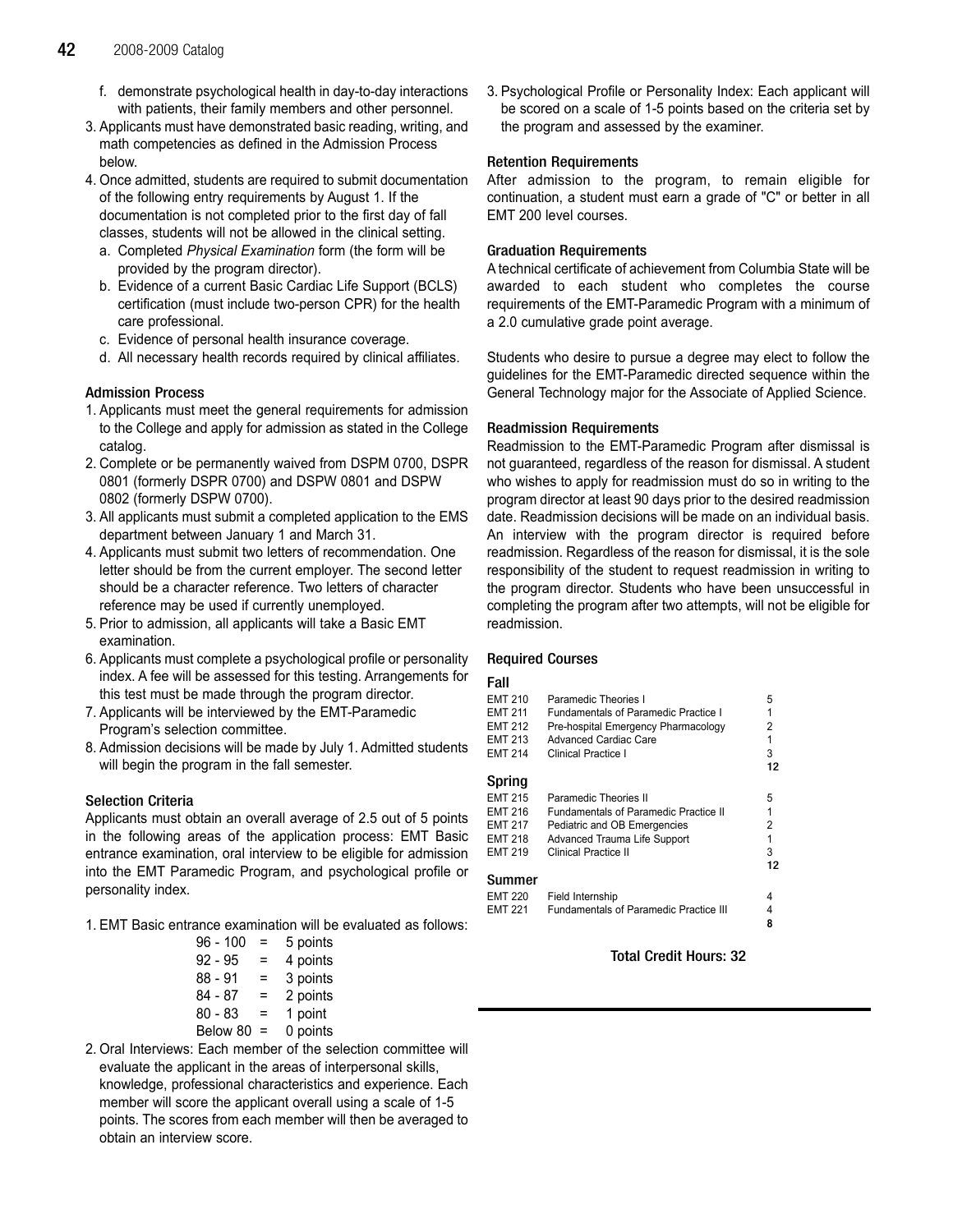# Film Crew Technology (Technical Certificate)

# (Designed for the student who does not intend to transfer into a baccalaureate degree program.)

This certificate program is designed to provide training for students who wish to work in the film industry as "below the line" technicians in positions as grip, electric and paint scenic crafts.

# Required Courses

| <b>CEN 205</b>  | <b>Basic Construction/Stagecraft</b>     | 3 |
|-----------------|------------------------------------------|---|
| <b>CEN 207</b>  | <b>Entertainment Business</b>            | 3 |
| <b>CEN 1012</b> | Introduction to Entertainment Technology | 2 |
| <b>CEN 1013</b> | Stage and Set Etiquette                  | 1 |
| <b>CEN 1014</b> | Stage and Set Safety                     | 2 |
| <b>CEN 1210</b> | Fundamentals of Lighting Technology      | 3 |
| <b>CEN 1211</b> | <b>Fundamentals of Electricity</b>       | 2 |
| FCT 1010        | Set Equipment and Machinery              | 3 |
| FCT 1020        | <b>Basic Grip</b>                        | 3 |
| FCT 2010        | Set Construction Laboratory, or          |   |
| FCT 2040        | <b>Advanced Electric</b>                 | 3 |
| FCT 2020        | <b>Advanced Grip</b>                     | 3 |
| <b>FCT 2030</b> | Film and Video Lighting                  | 3 |
| <b>FCT 2050</b> | Film Production Laboratory               | 4 |
|                 |                                          |   |

Total Credit Hours: 35

# General Technology

Major in General Technology (A.A.S.)

(Designed for the student who does not intend to transfer into a baccalaureate degree program.)

This cross disciplinary degree program provides an opportunity for students to select a combination of courses from programs that will allow them to meet specific career-related objectives and gain a strong background in general education, including effective communication and problem-solving skills.

If a student has successfully completed a recognized Department of Labor apprenticeship program, block credit for up to 15 hours may be awarded. See the Business and Technology division chair for more information. Credit will not be awarded by Columbia State until a student has successfully completed 15 hours of college level work at Columbia State and all required developmental studies courses.

Students who have earned a Tennessee Technology Center (TTC) diploma may be awarded 30 hours of block credit toward the General Technology degree (see "External Credit through Tennessee Technology Centers," p. 23).

### Required Courses

| General Education (12 cr. hrs.) |                                      |   |
|---------------------------------|--------------------------------------|---|
| MATH                            | Math Elective*                       | 3 |
|                                 | Humanities/Fine Arts Elective*       | 3 |
|                                 | COMM 1120 Intro to Communication, or |   |
|                                 | COMM 2100 Argumentation and Debate   | 3 |
|                                 | ENGL 1010 Composition I              | 3 |

### Business Directed Sequence Courses (48 cr. hrs.)

|                                         | Social/Behavioral Sciences Elective*           | 3  |
|-----------------------------------------|------------------------------------------------|----|
|                                         | bit, biol, bus, cis, chem, cop, eco, eet, erg, |    |
|                                         | INT, MATH, MKT, OFA, PHYS, PSCI Electives      | 29 |
| BIT 120                                 | Career Success                                 | 3  |
| BUS 111                                 | <b>Business Writing</b>                        | 3  |
| BUS 121                                 | Principles of Accounting I                     | 3  |
| BUS 242                                 | Principles of Supervision                      | 3  |
| CIS 109                                 | <b>Computer Applications</b>                   | 3  |
| <b>GENT 291</b>                         | General Technology Capstone                    | 1  |
| <b>EMT-Paramedic</b>                    |                                                |    |
| Directed Sequence Courses (48 cr. hrs.) |                                                |    |
| CIS Elective                            |                                                |    |

| UIJ EIEUIVE      |                                                 |    |
|------------------|-------------------------------------------------|----|
|                  | <b>EMT Certificate Courses**</b>                |    |
|                  | (students holding a current Tennessee Paramedic |    |
|                  | license may receive up to 32 hours credit)      | 32 |
| <b>BIOL 2010</b> | Human Anatomy and Physiology I                  | 4  |
| <b>BIOL 2020</b> | Human Anatomy and Physiology II                 | 4  |
| BUS 242          | Principles of Supervision                       | 3  |
| GENT 291         | General Technology Capstone                     | 1  |
| PSY 206          | Developmental Psychology: Lifespan              | 3  |
|                  |                                                 |    |

\*Elective options are listed on page 33.

\*\*See page 42 for courses.

Total Credit Hours: 60

# Horticultural Technology

Major in Horticultural Technology (A.A.S.)

(Designed for the student who does not intend to transfer into a baccalaureate degree program. Students may choose a concentration in Landscape Management or in Turfgrass Management.)

The Horticultural Technology program is designed to provide the knowledge and technical skills that are necessary to prepare students for careers within the landscape and turfgrass industry. Landscape Management will prepare students for management level positions with landscape maintenance and installation companies, and for positions as horticultural supervisors. Turfgrass Management will prepare students for management positions in the lawn care industry, golf courses, parks and recreational complexes.

# Required Courses

### General Education

|                                 | Humanities/Fine Arts Elective            | 3  |
|---------------------------------|------------------------------------------|----|
|                                 | Social/Behavioral Sciences Elective*     | 3  |
|                                 | Elective                                 | 1  |
|                                 | BIOL 1110 General Biology I              | 4  |
|                                 | COMM 1120 Intro to Communication, or     |    |
|                                 | COMM 2100 Argumentation and Debate       | 3  |
|                                 | ENGL 1010 Composition I                  | 3  |
|                                 | SPAN 1010 Beginning Spanish I            | 3  |
| <b>BUS 111</b>                  | Business Writing, or                     |    |
|                                 | ENGL 1020 Composition II                 | 3  |
| <b>Total General Education:</b> |                                          | 23 |
| <b>Major Core</b>               |                                          |    |
| AGT 101                         | Introduction to Agricultural Business    | 3  |
| AGT 121                         | Introduction to Plant Science            | 3  |
| AGT 141                         | Introduction to Agricultural Engineering | 3  |
| AGT 224                         | Introduction to Ornamental Horticulture  | 3  |
| AGT 226                         | Horticultural Pest Management            | 3  |
| AGT 227                         | Grounds Equipment Management             | 2  |
| AGT 228                         | <b>Irrigation Design</b>                 | 1  |
| AGT 231                         | Introduction to Soil Science             | 4  |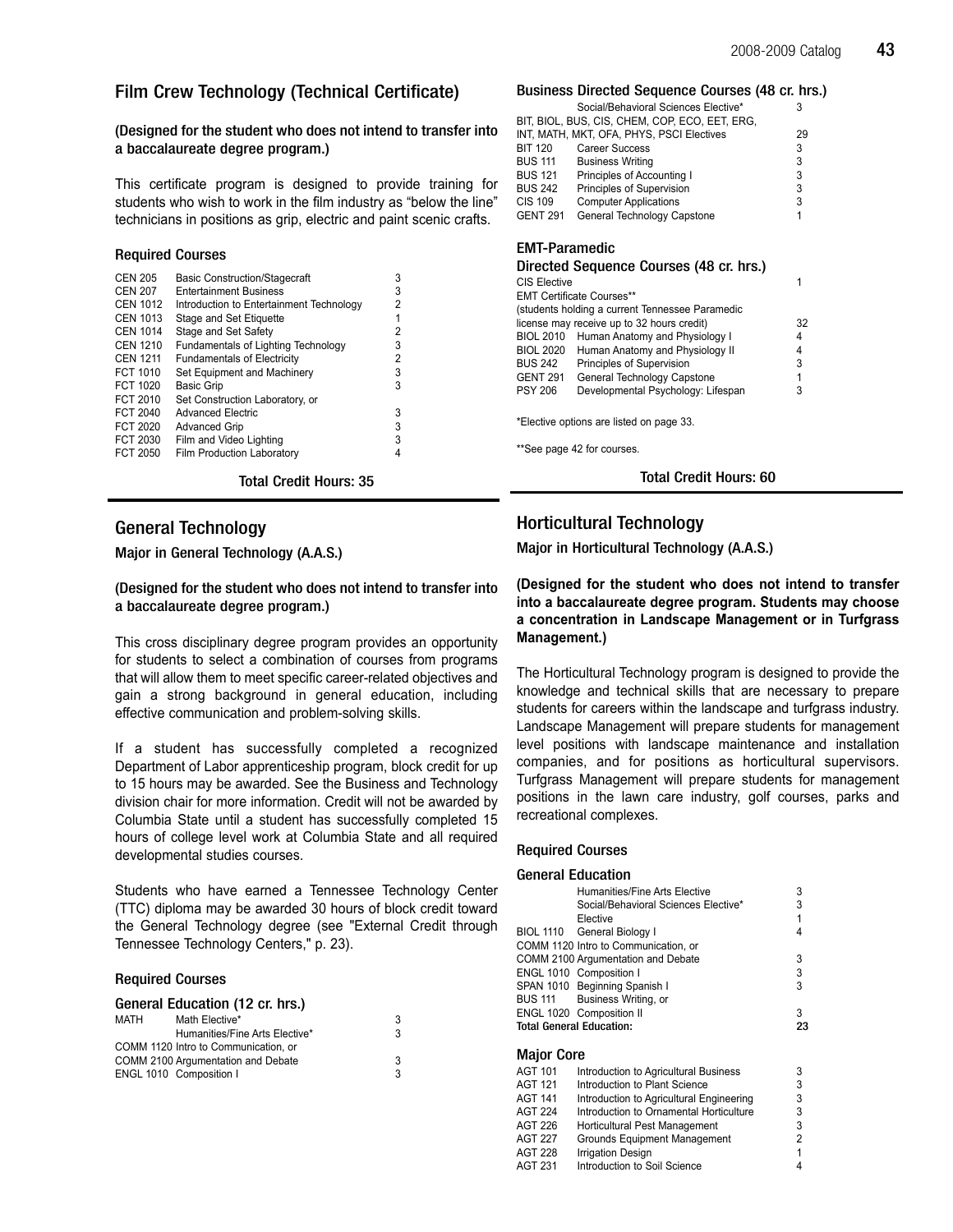| AGT 246<br><b>BUS 242</b>                        | Introduction to Turfgrass Management<br>Principles of Supervision | 3<br>3 |
|--------------------------------------------------|-------------------------------------------------------------------|--------|
| <b>Total Major Core:</b>                         |                                                                   | 28     |
|                                                  | <b>Landscape Management Concentration</b>                         |        |
| <b>AGT 202</b>                                   | Horticulture Technology Practicum I**                             | 4      |
| AGT 204                                          | Horticulture Technology Practicum II**                            | 2      |
| <b>AGT 248</b>                                   | Master Gardener                                                   | 3      |
| <b>Total Landscape Management Concentration:</b> |                                                                   | g      |
|                                                  |                                                                   |        |
|                                                  | Turfgrass Management Concentration                                |        |
| <b>AGT 202</b>                                   | Horticulture Technology Practicum I**                             | 4      |
| <b>AGT 204</b>                                   | Horticulture Technology Practicum II**                            | 2      |
| <b>AGT 247</b>                                   | Athletic Field and Golf Course Management                         | 3      |
| <b>Total Turfgrass Management Concentration:</b> |                                                                   | 9      |
|                                                  |                                                                   |        |

Total Credit Hours: 60

\*Elective options are listed on page 33.

\*\*Site of employment must be approved by the program director.

# Nursing

Major in Nursing (A.A.S.)

# (Designed for the student who does not intend to transfer into a baccalaureate degree program.)

Nursing is the application of knowledge and skills designed to assist people, sick or well, to cope with their health needs. The associate degree nurse is a generalist who gives direct nursing care to people with common health problems in a variety of health care settings. The associate degree nurse works within the framework of the health care system and is expected to adhere to professional codes of conduct and ethics.

The practice of the associate degree nurse encompasses the interrelated roles of provider of care, coordinator/manager of care and member within the discipline of nursing. The associate degree graduate of this program will demonstrate basic competencies necessary to assume the role of a beginning practitioner of nursing, as outlined by the National League for Nursing. The graduate will be eligible to write the National Council Licensure Examination-RN (NCLEX) for licensure as a Registered Nurse. This educational program can serve as a base for future formal study.

The faculty of the department of nursing are committed to achieving the following goals:

- 1. To prepare an associate degree graduate to practice within the three roles of the associate degree nurse as identified by the National League for Nursing.
- 2. To provide a curriculum which qualifies the student to receive the Associate of Applied Science degree and be eligible to write the NCLEX for registered nurses.

The nursing curriculum is a combination of general and nursing education courses designed to provide students with scientific knowledge and technical and interpersonal skills needed to function effectively as a professional nurse. In order to facilitate the achievement of the program goals, the following program outcomes have been identified. The Associate of Applied Science degree in Nursing is designed to provide a graduate who will:

- 1. Communicate with others using appropriate verbal and nonverbal methods.
- 2. Plan and revise nursing care using the nursing process.
- 3. Implement/facilitate nursing care with safety and skill.
- 4. Demonstrate acceptance of professional responsibility.
- 5. Function as a contributing member of the health care team.

All nursing clinical experiences/laboratories are under the supervision of the nursing faculty who select, guide, and evaluate the learning experiences of the students. Clinical facilities at health care agencies throughout the service and surrounding areas are utilized. Students are responsible for providing their own transportation to and from clinical agencies.

The Nursing Program has full approval from the Tennessee Board of Nursing. The program is accredited by the National League for Nursing Accrediting Commission (NLNAC).

National League for Nursing Accrediting Commission 61 Broadway, 33rd Floor New York, NY 10006 1-800-669-9656, Ext. 153

Once applications are screened, students will be notified of admission status. If an application is determined not to meet minimum admission criteria, the student will receive a "not eligible for admission" letter. Nursing applicants are admitted twice a year (during Fall and Spring terms) into the Nursing Program.

To remain eligible for admission, applicants must maintain a grade point average of 2.500 or better.

Criminal background checks and routine drug screens are required by several clinical affiliate sites as a condition of participation in clinical education. Based on the results of the criminal background check, a clinical affiliate may determine to not allow your presence at their facility. This could result in your inability to successfully complete the requirements of a specific course and the program. More information is available from the program director.

Applicants who have been convicted of a crime other than a minor traffic violation may be ineligible for licensure. For more information, contact the Nursing Program director. Any felony convictions must be reported to the Nursing Program director.

### Admissions Requirements

These requirements apply to all nursing applicants, including licensed practical nurses applying for the Career Mobility Ladder, Options A and B.

- 1. Meet all College general requirements for admission as a degree-seeking student as stated in the catalog.
- 2. Completion of all required developmental studies (DSP) course work prior to submitting an admission application to the Nursing Program.
- 3. Complete Anatomy and Physiology I (BIOL 2010) prior to submission of an admission application to the Nursing Program.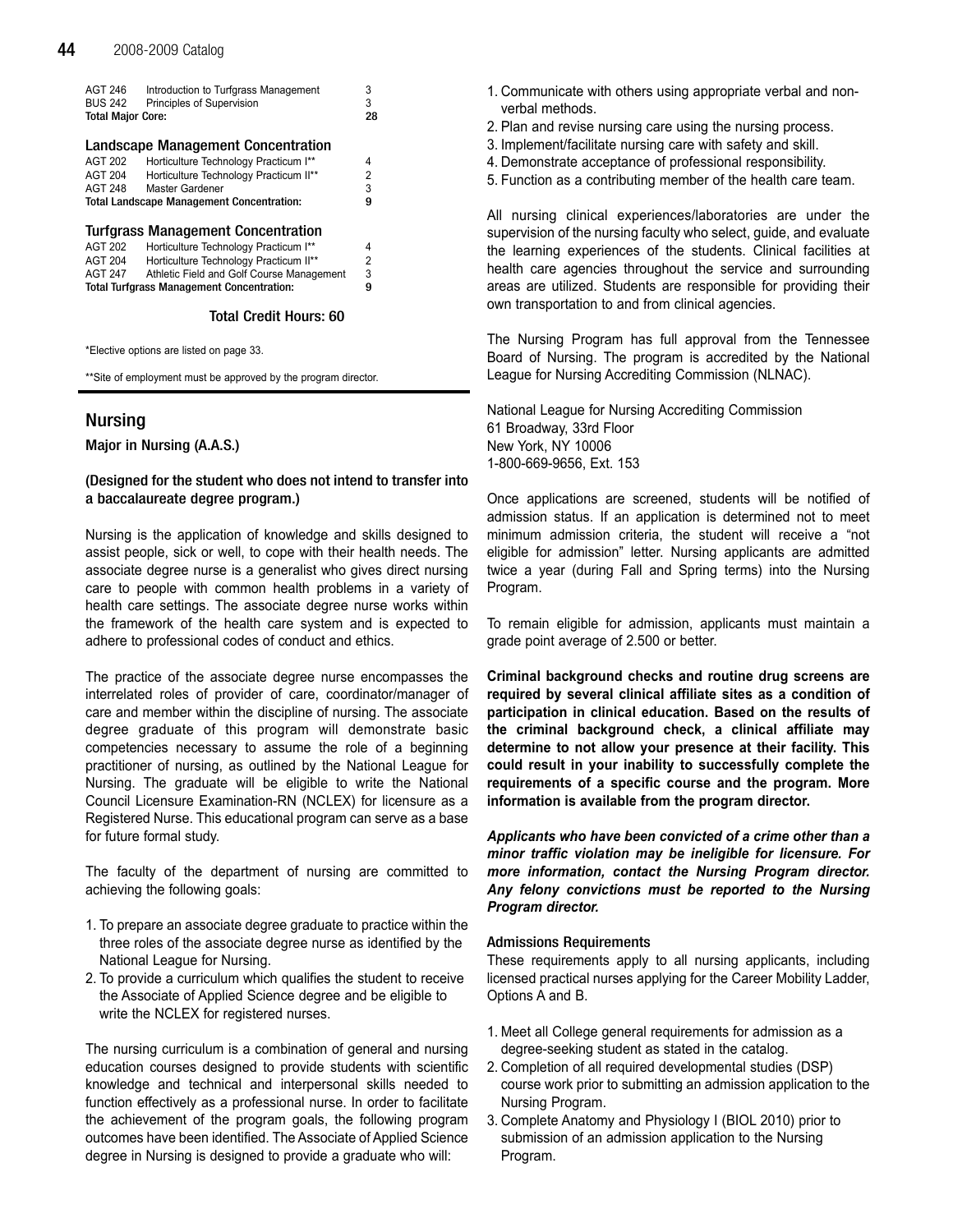- 4. ACT or SAT exam results are required of all applicants, regardless of educational experience or age. Exceptions to the ACT requirement may be made by the Nursing Program director when the applicant has an earned Bachelor's degree in a related field/major. Applicants should have a composite score of 19 or higher. A composite score below 19 will be considered for admission if all required remedial and developmental courses are completed.
- 5. Earned a cumulative grade point average of 2.5 or above on a 4.0 scale for academic subjects. High school grade point average is used for students who graduated from high school during the year previous to admission in the Nursing Program.
- 6. Students without previous college experience must have completed:
	- a. two years of high school mathematics; and
	- b. two years of high school science.
- 7. If the applicant has been enrolled in another Nursing Program, the nursing courses will be evaluated for transfer credit on an individual basis.
	- a. A grade of "C" or better is required for all transferred nursing courses.
- b. Transfer students are accepted on a space available basis.
- 8. If three or more years have elapsed since enrollment in a nursing program, the nursing courses must be repeated.
- 9. If five or more years have elapsed the following requirements apply:
	- a. Anatomy and Physiology courses must be repeated. b. All current application/enrollment requirements apply.
- 10. In compliance with the Americans with Disabilities Act, all applicants and admitted students must be, with reasonable accommodation, physically and mentally capable of performing the essential functions of the program outlined below in the Core Performance Standards of Admission and Progression developed by the Southern Council on Collegiate Education for Nursing and adopted by all Nursing Programs in the Tennessee Board of Regents system (TBR Policy 2:03:00:00 II B 6).
	- a. Communication abilities sufficient for interaction with others in verbal, nonverbal and written form.
	- b. Interpersonal abilities sufficient to interact with individuals, families, and groups from a variety of social, emotional, cultural, and intellectual backgrounds.
	- c. Critical thinking ability sufficient for appropriate clinical judgment and utilization of the nursing process.
	- d. Physical abilities sufficient to move from room to room and maneuver in small spaces.
	- e. Strength to perform patient care and assist with patient mobility.
	- f. Gross and fine motor abilities sufficient to provide safe and effective nursing care.
	- g. Auditory ability sufficient to monitor and assess health needs.
	- h. Visual ability sufficient for observation and assessment necessary to provide safe and effective nursing care.
	- i. Tactile ability sufficient for physical assessment and intervention.
	- j. Ability to be responsive within appropriate time periods.
- 11. Once admitted, students are required to submit documentation of the following entry requirements prior to the first day of nursing classes. If the documentation is not completed prior to the first day of classes, students will not be

permitted to start the Nursing Program.

- a. Health Requirements: All nursing students must submit evidence of good health by returning a completed Physical Examination form. Forms are given to the students once admitted into the Nursing Program. All students must have a:
	- 1. Documented negative TB Skin Test and/or Chest X-Ray yearly. TB Skin Tests must be within three months of the start of the Program. Some clinical facilities require a two-step TB Skin Test.
	- 2. Evidence of Immunity for:
		- a. Rubella (positive titer).
		- b. Hepatitis B (positive titer).
		- c. Varicella Zoster (chicken pox) (positive titer).
		- d. Rubeola titer (positive titer).
		- e. Tetanus/diphtheria booster within the past ten years.
		- f. Other vaccinations may be required by specific clinical affiliates (for example, Influenza).
- b. Basic Cardiac Life Support (BCLS) Requirements: All students must submit evidence of a current BCLS certification (must include two-person CPR) for the health care professional. BCLS certification classes are offered by Columbia State Community College or the American Heart Association.
- c. Malpractice Insurance: Malpractice insurance is required for all clinical nursing courses. A group policy is available. The fee is assessed annually as a part of registration.
- d. Health Insurance: Students are responsible for all costs incurred related to health problems, including injuries occurring during clinical experiences. Some clinical agencies require that students provide verification of health insurance. Students must show documentation that they are covered by health insurance OR sign a waiver that states they accept responsibility for health care costs should injury occur.
- e. Criminal Background Check and Routine Drug Screen results submitted per instructions provided. Clinical agencies may deny a student access to the facility based on the results of the background check or the drug screen. This could result in a student being unable to successfully complete the requirements of a course or the program.

# Admissions Procedure

- 1. Submit the following to the Admissions office:
	- a. Completed Application for Admission to the College
	- b. official college transcripts
	- c. high school transcripts or GED results
	- d. ACT or SAT exam results
- 2. Submit a completed Nursing Program application to the Health Sciences/Nursing office (William R. Walter Bldg., 112). Forms are available in the Health Sciences/Nursing office or on the Nursing Program Web page (www.columbiastate.edu/nursing). Applications are accepted in February and August. Applications must be received in the Health Sciences/Nursing office on the Columbia campus before 4:00 p.m. on the last day. Any application received after 4:00 p.m. on the last day will be returned to the person submitting the application.
- 3. If an applicant does not meet the admission criteria, he/she will be notified in writing. When the eligibility requirement is met,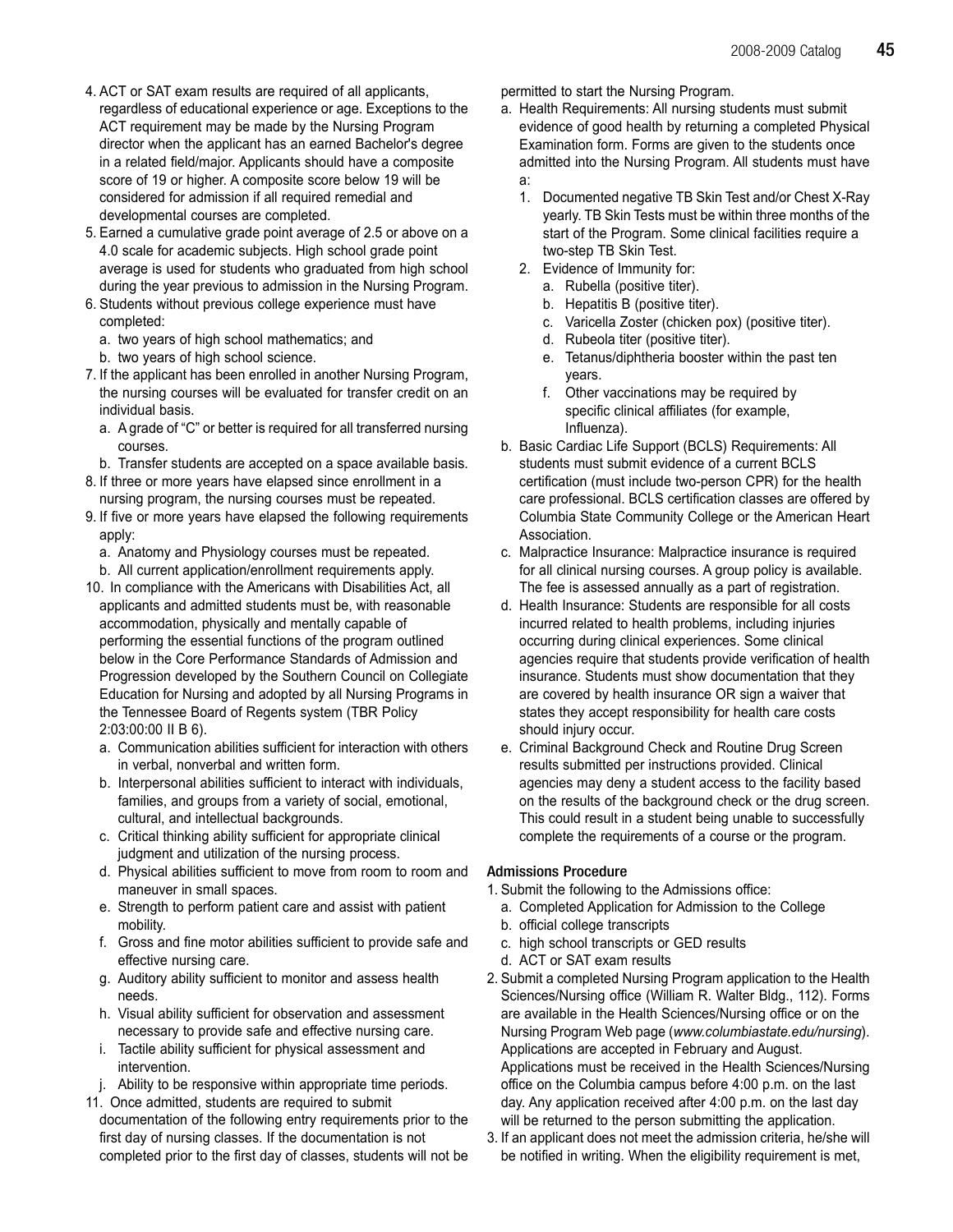the applicant will have to resubmit his/her application.

- 4. Applicants who are admitted will be notified in writing. Applicants are required to respond to the Nursing Program in writing of their desire to accept their position by the deadline date listed in their letter.
- 5. Applicants will be removed from consideration for admission if their responses are not received in the Health Sciences / Nursing office by the deadline date. Students are responsible for promptly notifying the Nursing Program office of any change in name, mailing address, phone number, etc., in order to facilitate contact during the application process.
- 6. If applicant has been enrolled in another Nursing Program, the following requirements also apply.
	- a. Submit a Nursing Program transfer request application in lieu of a Nursing Program application.
	- b. Submit official transcripts with appropriate course descriptions to the Nursing Program director.
	- c. Request a letter of recommendation from the dean/director of the previous Nursing Program, to be mailed to the Nursing Program director.

# Continuation Requirements

After admission to the program a student must meet the following conditions to remain eligible for continuation:

- 1. Maintain a passing grade of "C" or better in all nursing courses.
- 2. Maintain satisfactory performance in all clinical laboratory assignments.
- 3. Earn a grade of "C" or better in each required science course.
- 4. Maintain a minimum GPA of 2.00 for each semester.
- 5. Maintain professional conduct in the classroom and clinical laboratory.
- 6. Maintain BCLS certification.
- 7. Submit annual TB skin test results to the Health Sciences/Nursing office.

Note: If a theory or clinical course must be repeated, students will be required to register for both theory and clinical courses regardless of the grades previously earned.

Students who fail to meet these continuation requirements stated above will be dismissed from the Nursing Program. Students dropped from the program may be qualified to continue taking courses at Columbia State, but will not be permitted to register in nursing courses without readmission to the program.

# Readmission Requirements

Only one readmission into the Nursing Program is permitted. Readmission to the program is not guaranteed, regardless of the reason for dismissal. Students are readmitted on a space available basis for each nursing course. Students who seek readmission within a three year period may be readmitted into the course they were enrolled at the point of exit. If three years or more have elapsed since enrollment in nursing courses, all nursing courses must be repeated. An Exit Interview form must be on file to be eligible for readmission.

- 1. To be eligible for readmission, the student's overall collegelevel grade point average should be at least a 2.0 or higher. Students on academic probation are not eligible for readmission.
- 2. An exit interview should have been completed during the term the student withdrew or failed a course. Students who fail a

course or withdraw after completing the semester must complete the exit interview no later than 6 weeks following the end of the semester in which they were enrolled.

# Readmission Procedure

- 1. Complete a readmission application and return the form to the Health Sciences/Nursing office.
- 2. Provide written documentation to the Nursing Program director stating the reason(s) for withdrawal or failure and indicate the actions the student has followed to ensure success in the program if readmitted. This documentation must be submitted before a student will be considered for readmission.
- 3. The Nursing Department Admissions Committee or Nursing Program director may elect to interview students seeking readmission. Applicants will be notified by mail when and where the interviews will be held.
- 4. If eligible, students will be placed on a waiting list for an available seat in a specific nursing course.
- 5. Students who are readmitted may be asked to validate clinical skills and/or knowledge obtained from previous nursing courses as outlined by the faculty.
- 6. The Nursing Program director will notify students seeking readmission of their status.

# Required Courses

### Prerequisite:

| BIOL 2010        | Human Anatomy & Physiology I        | 4              |
|------------------|-------------------------------------|----------------|
| Freshman Year    |                                     |                |
| First Semester   |                                     |                |
| BIOL 2020        | Human Anatomy & Physiology II       | 4              |
| NUR 121          | Math Applications for Nursing       | 1              |
| NUR 1115         | <b>Nursing Foundations Practice</b> | 5              |
| NUR 1118         | Nursing I Clinical and Skills Lab   | 2              |
| PSY 203          | Introduction to Psychology          | 3              |
|                  |                                     | 15             |
|                  | Second Semester                     |                |
| <b>BIOL 2230</b> | Microbiology                        | 4              |
| NUR 122          | Pharmacology                        | 2              |
| NUR 1126         | Basic Medical-Surgical Nursing      | 3              |
| NUR 1127         | Health of Women and Infants         | 2              |
| NUR 1128         | <b>Nursing II Clinical</b>          | $\overline{2}$ |

PSY 206 Developmental Psychology: Lifespan 3 Sophomore Year

# Third Semester

| тни осново       |                                      |    |
|------------------|--------------------------------------|----|
|                  | Humanities/Fine Arts Elective*       | 3  |
| <b>ENGL 1010</b> | Composition I                        | 3  |
| NUR 2116         | Intermediate Med-Surg Nursing        | 4  |
| NUR 2117         | Psychiatric/Mental Health Nursing    | 2  |
| NUR 2118         | Nursing III Clinical                 | 3  |
| NUR 2188         | <b>Applying Surgical Concepts</b>    | 1  |
| NUR 2189         | Applying Psychiatric Concepts        | 1  |
|                  |                                      | 17 |
| Fourth Semester  |                                      |    |
|                  | COMM 1120 Intro to Communication, or |    |
|                  | COMM 2100 Argumentation and Debate   | 3  |
| NUR 2125         | Advanced Med-Surg Nursing            | 6  |
| NUR 2128         | Nursing IV Clinical                  | 3  |
| NUR 2198         | <b>Applying Pediatric Concepts</b>   |    |
| NUR 2199         | <b>Applying Medical Concepts</b>     |    |

# Total Credit Hours: 66

16

14

\*Elective options are listed on page 33.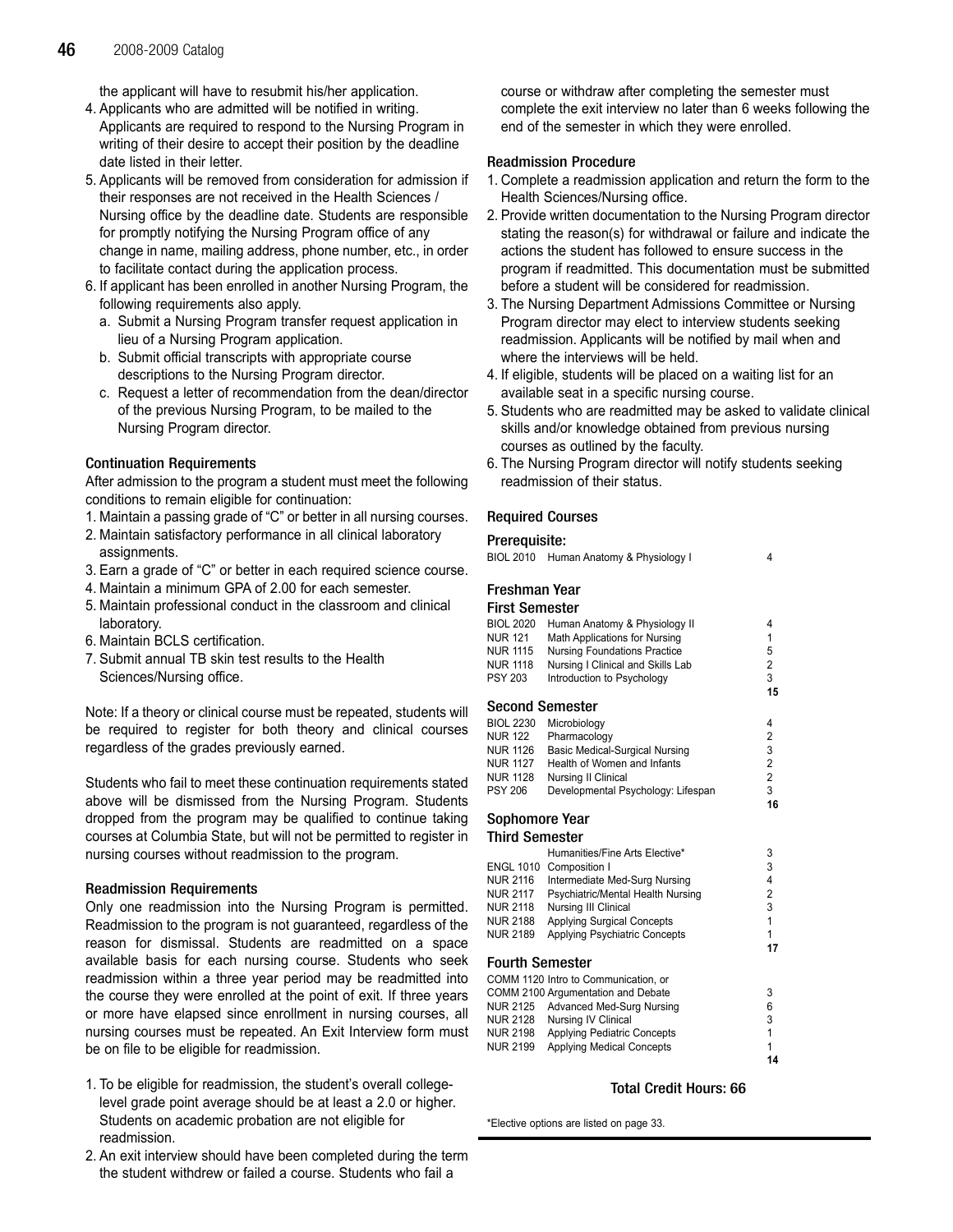# LPN Career Mobility Ladder (Option A)

# Major in Nursing (A.A.S.)

# (Designed for the student who does not intend to transfer into a baccalaureate degree program.)

The Career Mobility Ladder Option A is an articulation plan for the licensed practical nurse (LPN). Qualified LPNs can complete the Associate of Applied Science degree in nursing requirements in three semesters of full-time nursing study. LPNs are admitted on a space available basis.

# Admission Requirements

In addition to the admission requirements for the Major in Nursing, licensed practical nurses seeking admission through the Career Mobility Tract Option Amust meet the following admission requirements.

- 1. Meet all College general requirements for admission as a degree-seeking student as stated in the catalog.
- 2. Successfully pass the challenge examination for nursing (Foundations of Nursing) within three (3) years prior to the semester seeking entry.
- 3. Worked as an LPN in a health care setting.
- 4. Complete prerequisite course requirements prior to the semester requesting entry.
- 5. Earned a cumulative grade point average of 2.5 or above on a 4.0 scale for academic subjects.

# Admission Process

- 1. Submit the following to the Admissions office:
	- a. official college transcripts
	- b. high school transcripts or GED
	- c. ACT or SAT exam results (Applicants should have a composite score of 19 or higher. A composite score below 19 will be accepted if all required remedial and developmental courses are completed.)
- 2. Submit a completed Nursing Program LPN Mobility application to the Health Sciences/Nursing office (William R. Walter Bldg., 112). Forms are available in the Health Sciences/Nursing office or on the Nursing Program Web page (www.columbiastate.edu/nursing).
- 3. Submit documentation of work as an LPN in a health care setting.
- 4. Complete an interview with the Nursing Program director or designee, if requested.
- 5. Complete prerequisite courses with grades of "C" or better.
- 6. Once admitted, students are required to submit the same documentation for health and CPR requirements, malpractice insurance, and health insurance as other nursing students by the first day of nursing classes. If the documentation is not completed prior to the first day of classes, students will not be permitted to start the Nursing Program.

# Continuation Requirements

The same continuation requirements apply to all students in Nursing. These are stated under "Continuation Requirements" listed under the Major in Nursing (A.A.S.) section.

# Required Courses

### Prerequisites:

| BIOL 2010<br>BIOL 2020 | Human Anatomy & Physiology I<br>Human Anatomy & Physiology II                                          | 4<br>4  |
|------------------------|--------------------------------------------------------------------------------------------------------|---------|
| PSY 203                | Introduction to Psychology                                                                             | 3<br>11 |
| Block Credit:          |                                                                                                        |         |
|                        | Credit for NUR 1115, NUR 1118 and NUR 121 will be<br>awarded upon successfully passing the Foundations |         |

awarded upon successfully passing the Foundations Challenge Exam and NUR 1126, NUR 1127, NUR 1128 and NUR 122. Second Semester BIOL 2230 Microbiology 4 NUR 122 Pharmacology<br>NUR 1126 Basic Medical-Surgical Nursing 23 Basic Medical-Surgical Nursing<br>
Health of Women and Infants
2 NUR 1127 Health of Women and Infants 2<br>NUR 1128 Nursing II Clinical 2 NUR 1128 Nursing II CLinical<br>PSY 206 Developmental Ps Developmental Psychology: Lifespan 3 16 Third Semester Humanities/Fine Arts Elective\* 3 ENGL 1010 Composition I<br>NUR 2116 Intermediate Med-Surg Nursing 4 NUR 2116 Intermediate Med-Surg Nursing 4 NUR 2117 Psychiatric/Mental Health Nursing 2 NUR 2118 Nursing III Clinical 3 NUR 2188 Applying Surgical Concepts 1 NUR 2189 Applying Psychiatric Concepts 1 17

# Fourth Semester

|                 | COMM 1120 Intro to Communication, or |   |
|-----------------|--------------------------------------|---|
|                 | COMM 2100 Argumentation and Debate   | 3 |
|                 | NUR 2125 Advanced Med-Surg Nursing   | 6 |
| NUR 2128        | Nursing IV Clinical                  | 3 |
| <b>NUR 2198</b> | <b>Applying Pediatric Concepts</b>   | 1 |
| NUR 2199        | <b>Applying Medical Concepts</b>     | 1 |
|                 |                                      |   |

# Total Credit Hours: 66

14

\*Elective options are listed on page 33.

# LPN Career Mobility Ladder (Option B)

# Major in Nursing (A.A.S.)

# (Designed for the student who does not intend to transfer into a baccalaureate degree program.)

The career mobility ladder option B is an articulation plan for the licensed practical nurse (LPN). Qualified LPNs can complete the Associate of Applied Science degree in nursing requirements in two semesters of full-time nursing study. LPNs are admitted on a space available basis.

# Admission Requirements

In addition to the admission requirements for the Major in Nursing, licensed practical nurses seeking admission through the Career Mobility Tract Option B must meet the following admission requirements.

- 1. Meet all College general requirements for admission as a degree-seeking student as stated in the catalog.
- 2. Successfully pass the challenge examinations for nursing (Foundations of Nursing and Nursing Care During Childbearing) within three (3) years prior to the semester seeking entry.
- 3. Worked as an LPN in a health care setting.
- 4. Complete prerequisite course requirements prior to the semester requesting entry.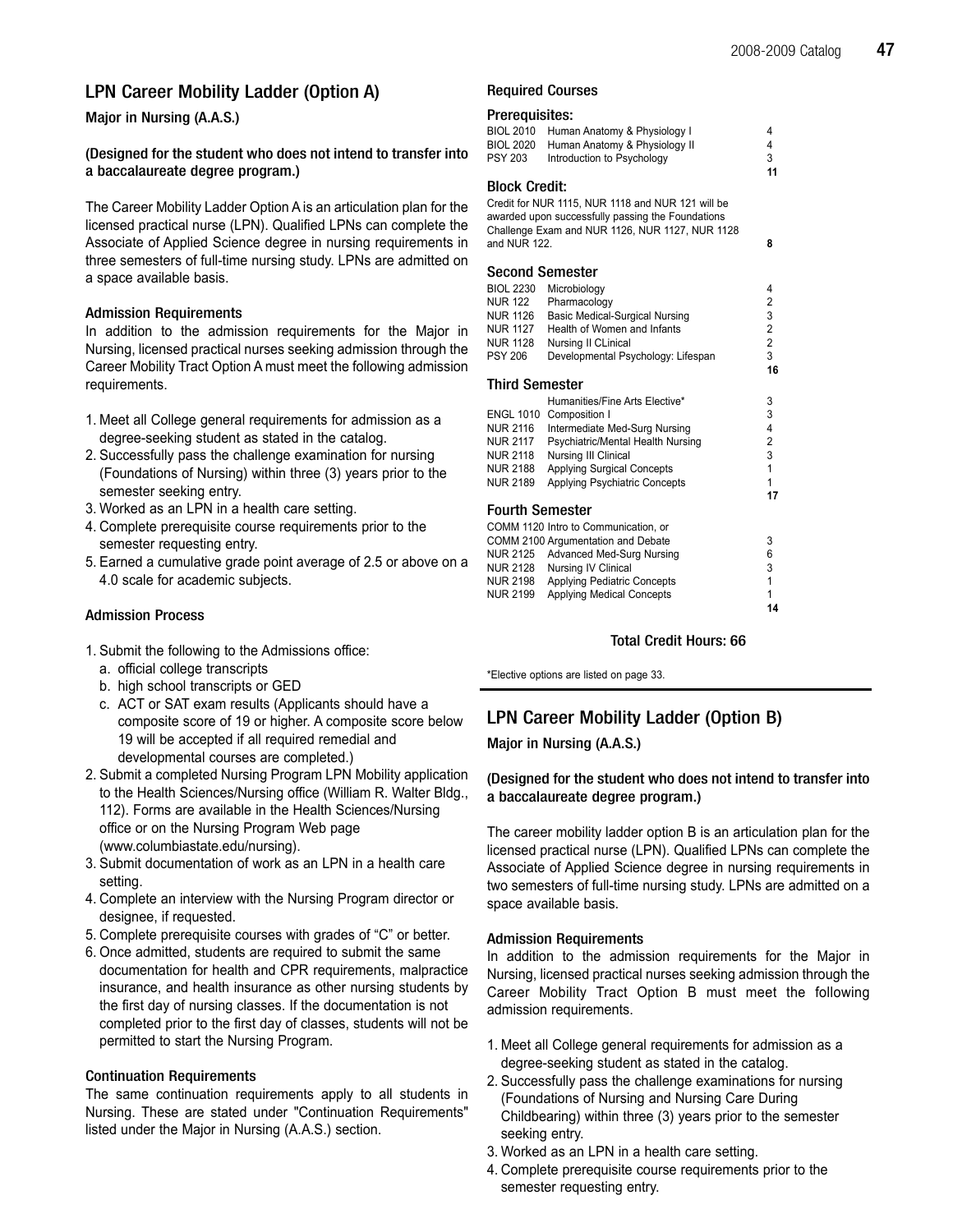5. Earned a cumulative grade point average of 2.5 or above on a Fourth Semester 4.0 scale for academic subjects.

# Admission Process

- 1. Submit the following to the Admissions office:
	- a. official college transcripts
	- b. high school transcripts or GED
	- c. ACT or SAT exam results (Applicants should have a composite score of 19 or higher. A composite score below 19 will be accepted if all required remedial and developmental courses are completed.)
- 2. Submit a completed Nursing Program LPN Mobility application to the Health Sciences/Nursing office (William R. Walter Bldg., 112). Forms are available in the Health Sciences/Nursing office or on the Nursing Program Web page (www.columbiastate.edu/nursing).
- 3. Submit documentation of work as an LPN in a health care setting.
- 4. Complete an interview with the Nursing Program director or designee, if requested.
- 5. Complete prerequisite requirements prior to beginning the ADN Role Transition and Pharmacology courses with grades of "C" or better.
- 6. Once admitted, students are required to submit the same documentation for the health and CPR requirements, malpractice insurance and health insurance as other nursing students by the first day of nursing classes. If the documentation is not completed prior to the first day of classes, students will not be permitted to start the Nursing Program.

# Continuation Requirements

The same continuation requirements apply to all students in Nursing. These are stated under "Continuation Requirements" listed under the Major in Nursing (A.A.S.) section.

# Required Courses

# Prerequisites:

| <b>BIOL 2010</b> | Human Anatomy & Physiology I       |    |
|------------------|------------------------------------|----|
| <b>BIOL 2020</b> | Human Anatomy & Physiology II      | 4  |
| <b>BIOL 2230</b> | Microbiology                       | 4  |
| <b>PSY 203</b>   | Introduction to Psychology         | 3  |
| <b>PSY 206</b>   | Developmental Psychology: Lifespan | 3  |
|                  |                                    | 18 |

# Block Credit:

Credit for NUR 1115, NUR 1118, NUR 121, NUR 1126, NUR 1127, and NUR 1128 will be awarded upon successfully passing both the Foundations and Childbearing Challenge Exams and NUR 2116, NUR 2117, NUR 2118, NUR 2188, NUR 2189, NUR 122 and NUR 101. 14

### Transition Semester

| <b>NUR 101</b>        | <b>ADN Role Transition</b>           | 3 |
|-----------------------|--------------------------------------|---|
| <b>NUR 122</b>        | Pharmacology                         | 2 |
|                       |                                      | 5 |
| <b>Third Semester</b> |                                      |   |
|                       | Humanities/Fine Arts Elective*       | 3 |
|                       | ENGL 1010 Composition I              | 3 |
| <b>NUR 2116</b>       | Intermediate Med-Surg Nursing        | 4 |
| <b>NUR 2117</b>       | Psychiatric/Mental Health Nursing    | 2 |
| <b>NUR 2118</b>       | Nursing III Clinical                 | 3 |
| <b>NUR 2188</b>       | <b>Applying Surgical Concepts</b>    | 1 |
| <b>NUR 2189</b>       | <b>Applying Psychiatric Concepts</b> | 1 |
|                       |                                      |   |

|                 | COMM 1120 Intro to communication, or |    |
|-----------------|--------------------------------------|----|
|                 | COMM 2100 Argumentation and Debate   | 3  |
|                 | NUR 2125 Advanced Med-Surg Nursing   | 6  |
| <b>NUR 2128</b> | Nursing IV Clinical                  | 3  |
| <b>NUR 2198</b> | <b>Applying Pediatric Concepts</b>   | 1  |
| <b>NUR 2199</b> | <b>Applying Medical Concepts</b>     | 1  |
|                 |                                      | 14 |

# Total Credit Hours: 66

\*Elective options are listed on page 33.

# Radiologic Technology

Major in Radiologic Technology (A.A.S.)

(Designed for the student who does not intend to transfer into a baccalaureate degree program. Many B.S. Radiologic Science programs do accept the A.A.S. degree along with certification by the ARRT as part of their academic entry requirements.)

Radiologic technology is an art and a science combining advanced imaging technology and human compassion.

A radiographer is a health care professional who is educated, trained and certified to use x-rays and other forms of radiation to make images of patients' internal structures. The radiographer is responsible for the safe and proper operation of equipment. He or she frequently works independently, exercising care and judgment while producing the best possible images for interpretation by the radiologist. As a professional, the radiographer is required to observe the ethical and professional standards expected of all persons involved in caring for patients in healthcare settings. In addition, these team members adhere to the American Registry of Radiologic Technologists (ARRT) Standards of Ethics and the American Society of Radiologic Technologists (ASRT) Radiography Practice Standards.

Upon successful completion of the 22-month full scope of practice program, students are eligible to apply for the American Registry of Radiologic Technologists (ARRT) certification exam in radiography. Registry-eligible graduates have the opportunity for employment in hospitals, doctors' offices, outpatient centers or other healthcare facilities. Our graduates experience excellent career mobility. Areas of advancement include radiation therapy, ultrasound, mammography, nuclear medicine, computed tomography, magnetic resonance imaging and angiography. Some graduates have chosen to pursue careers as technical sales representatives, educators, managers/administrators, or instructors with equipment manufacturers and physicians.

Whatever path is chosen, radiography provides many opportunities for professional growth. Technologically, it is the fastest growing area of all allied health careers. Starting salaries can range from approximately \$32,000 to \$38,000, depending on the geographic area, the specialty, and the shift worked.

The Radiologic Technology Program is fully accredited by the Joint Review Committee on Education in Radiologic Technology (JRCERT).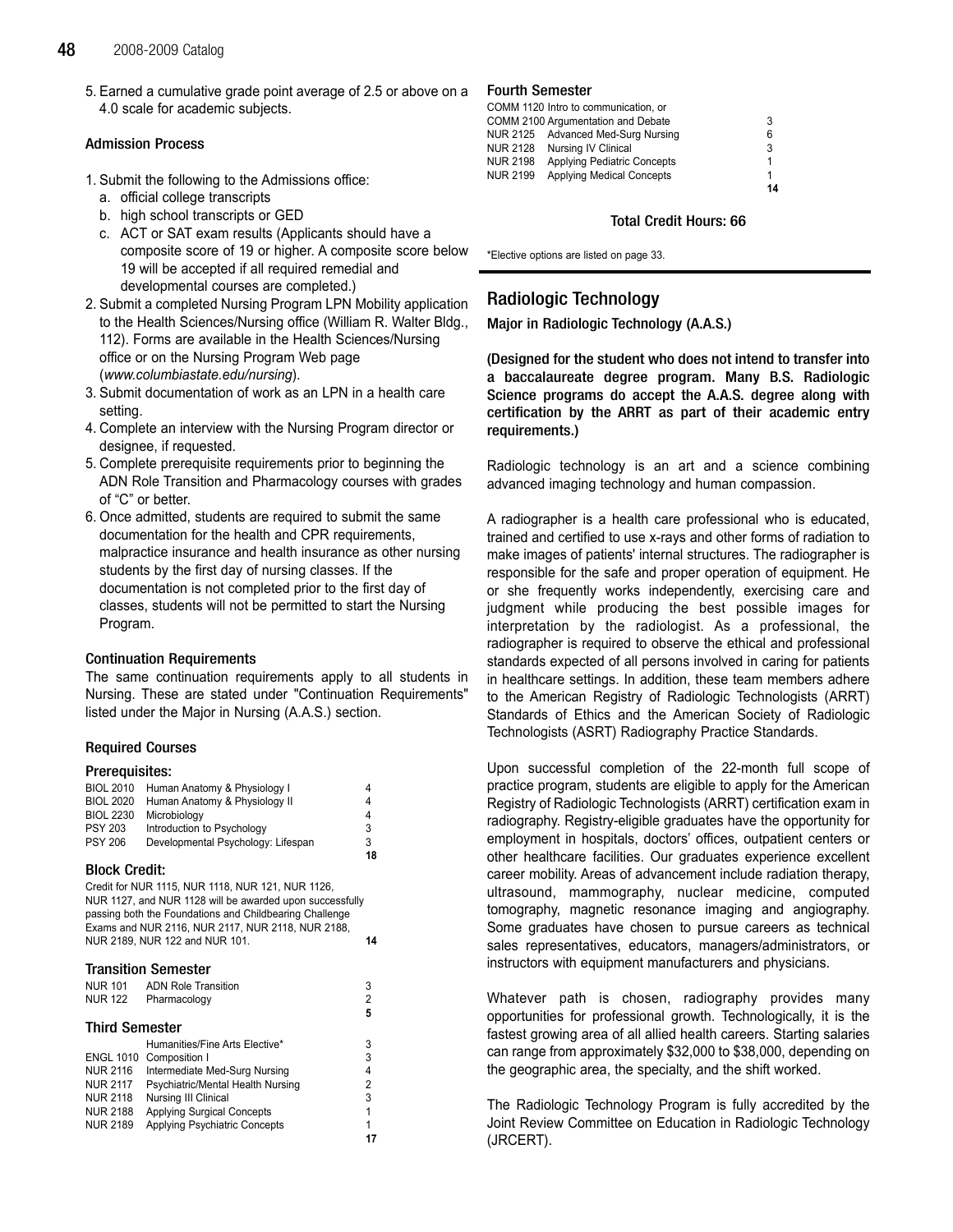Joint Review Committee on Education in Radiologic Technology 20 N. Wacker Dr., Suite 2850 Chicago, IL 60606-3182 312-704-5300 www.jrcert.org

The total program is 22 months in length and requires clinical and didactic competency as outlined in the curriculum. Clinical competency is obtained through completion of practicum objectives in approved clinical education settings throughout middle Tennessee. Transportation to and from clinical education settings is the sole responsibility of each individual student.

Program enrollment is limited by clinical education setting capacities and admission is not guaranteed. Formal interviews with the Radiologic Technology Advisory Committee are held in the spring of each year. New classes begin the second session of the summer term. Applicants should schedule an orientation in the summer or fall to allow sufficient time for completion of all required forms prior to February 1 of the next year. Only applicants who have completed all admission requirements will be considered for interviews with the committee. More information regarding the program is now available online at www.columbiastate.edu/radiology and may be more current than the catalog.

Following the formal interviews, applicants will be notified of their admission status by the Radiologic Technology department.

Criminal background checks and routine drug screening are requirements at most affiliated clinical training sites. Based on the results of the criminal background check or drug screen, an affiliated clinical site may determine to not allow your presence at their facility. This could result in your inability to successfully complete the requirements of a specific course and your program. More information is available from your program director.

### Notice of Felony or Misdemeanor Convictions

The American Registry of Radiologic Technologists (ARRT) has stringent rules regarding misconduct and eligibility to take the national registry exam. If you have been convicted of any felony or misdemeanor offense(s), you may complete the pre-application review process with the ARRT prior to program enrollment to avoid delays and uncertainty regarding certification eligibility. The pre-application review form is downloadable from the Ethics section of ARRT's Web site at www.arrt.org or by phoning ARRT at (651) 687- 0048.

# In the event that a student or graduate of the Radiologic Technology Program is concerned about ARRT eligibility, it is the sole responsibility of the student or graduate to certify eligibility with the ARRT.

Upon satisfactory completion of the program, students are awarded the Associate of Applied Science degree and are eligible to apply for the certification exam by the American Registry of Radiologic Technologists (ARRT).

Accreditation guidelines concerning program requirements, standards, general information, etc., are contained in the Standards for an Accredited Educational Program in Radiologic Sciences published by the Joint Review Committee on Education in Radiologic Technology (JRCERT) and available in faculty offices and accessible via the JRCERT Web site at www.jrcert.org. The Standards and additional program information are available in the Radiologic Technology Applicant Handbook located online at www.columbiastate.edu/radiology.

# Mission Statement

We endeavor to provide educational experiences leading to success, professionalism, and opportunity in the radiologic sciences.

Fulfillment of the program's mission is assessed by the degree to which the program achieves the following goals:

- Ensure that each graduate has attained a level of didactic and clinical competence that provides successful entry into the profession;
- Promote and maintain high academic and professional standards; and
- Provide a foundation for advanced study in the radiologic sciences.
- Maintains program effectiveness in compliance with program and accreditation standards.

Achievement of the goals are measured by the program's Outcomes Assessment plan completed annually.

### Admission Requirements

- 1. Meet all college general requirements for admission as a degree-seeking student as stated in the catalog and be admitted to the college.
- 2. Review "Programs with Special Admissions Requirements," in the current college catalog.
- 3. Completion of all required developmental studies (DSP) course work by the end of the fall semester prior to the year in which admission is sought.
- 4. ACT or SAT exam results are required of all applicants. Applicants must have an ACT composite score of 19 or higher (equivalent to an SAT score of 900 or higher).
- 5. Have earned a cumulative grade point average (GPA) of 2.5 or above on a 4.0 scale for academic subjects. The high school GPA is used for students who have earned less than 12 college credit hours. An applicant who has not earned 12 credit hours of college-level credit that has no high school GPA must have an average standard score of at least 530 on the GED.
- 6. Schedule, attend, and complete an orientation session by going to www.columbiastate.edu/radiology and selecting "Sign Up For Orientation." Orientations are conducted approximately every 10-14 days from mid-July to early January. Be sure to write down the date, time, and location before clicking "submit." Applicants will receive all paperwork and a full explanation of the program and profession. Attend orientation at the earliest possible date, giving yourself ample time to submit required materials by the February 1 deadline.
- 7. Program application requirements listed above must be completed before February 1. This includes the two Letter of Recommendation forms provided at the orientation, completion of both portions of the clinical observation assignment (scheduled at orientation), and review of the Radiologic Technology Applicant Handbook available online at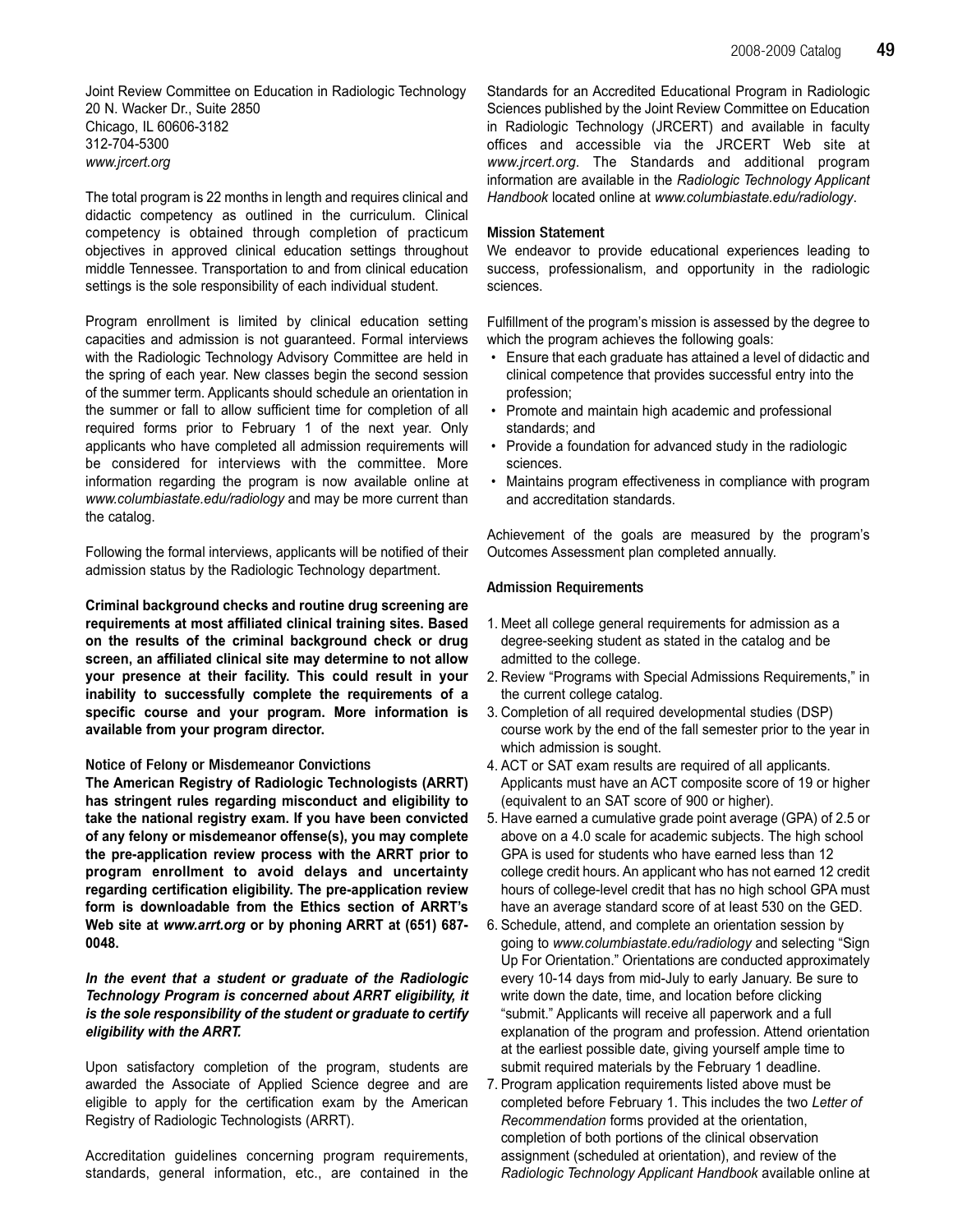# **50** 2008-2009 Catalog

www.columbiastate.edu/radiology. The handbook contains the Radiologic Technology Student Policy Manual, a copy of the Standards adopted by the JRCERT, the Radiography Practice Standards, the ARRT's Standard of Ethics, and an estimated cost sheet. The applicant must also return the observation documentation.

- 8. Applicants must be able to physically manipulate and operate equipment, manipulate patients, and visually assess patients, test results, and the working environment. They must be able to clearly communicate, both verbally and in writing, make appropriate judgment decisions in emergency or other situations, and demonstrate emotional stability and psychological health in day-to-day interaction with patients, their family members, and personnel.
- 9. In compliance with the Americans with Disabilities Act, students are encouraged to register with the Office of Counseling/Disability Services for possible assistance with accommodations. It is the student's responsibility to voluntarily and confidentially provide appropriate documentation regarding the nature and extent of a disability. Students requesting accommodation are (strongly) encouraged to contact the office of Disability Services at (931) 540-2857 at the beginning of the semester.
- 10. College credit for Human Anatomy & Physiology I & II and College Algebra or Pre-calculus Algebra must be within the past five years to count toward the Radiologic Technology degree or the course(s) must be repeated.

# Completion of the items listed above denotes consideration for an interview but in no way implies or guarantees admission to the program.

- 11. Once admitted, students are required to submit documentation of the following entry requirements prior to the first day of clinical assignment. If the documentation is not completed prior to the first day of clinical assignment, students will not be permitted to go to clinical.
	- a. Health Requirements: All radiologic technology students must submit evidence of good health by returning a completed Physical Examination form. Forms are given to the student upon acceptance into the program. All students must have a:
		- 1. Documented negative TB skin test and/or chest x-ray yearly. TB skin tests must be within three months of the start of the program.
		- 2. Evidence of Immunity for:
			- a. Rubella (positive titer).
			- b. Varicella zoster (chicken pox) (positive titer).
			- c. Rubeola titer (positive titer).
			- d. Tetanus/diphtheria booster within the past ten years.
	- b. Basic Cardiac Life Support (BCLS) Requirements: All students must submit evidence of a current BCLS certification (must include two-person CPR) for the healthcare professional. BCLS certification classes are offered by Columbia State Community College, healthcare organizations, or the American Heart Association.
	- c. Malpractice insurance is required for all radiology clinical practicum courses. A group policy is available. The fee is assessed annually as a part of the registration fees.
	- d. Health insurance is required. Students must provide evidence of health insurance coverage before clinical assignments may begin.
	- e. Criminal background checks and routine drug screens are

required by several affiliate clinical training sites as a condition of participation in clinical education. Based on the results of these tests, an affiliated clinical site may determine to not allow your presence at their facility. This could result in your inability to successfully complete the requirements of a specific course and your program. More information is available from your program director.

f. Attend an educational session related to the benefits of the Hepatitis B vaccine and submit the accept/decline form. Students who have already been immunized or elect to participate in the Hepatitis B vaccination program are required to obtain a titer once immunization is complete and submit the results to program or institutional officials.

# Admission Procedure

- 1. Submit the following to the Admissions office.
	- a. Completed Application for Admission to the College.
	- b. Official college transcripts from all colleges previously attended.
	- c. High school transcripts or GED results.
	- d. ACT or SAT exam results.
- 2. Schedule and attend an orientation listed at www.columbiastate.edu/radiology.
- 3. Submit completed program application forms received at orientation.
- 4. If an applicant does not meet the admission criteria, he/she will be notified in writing. If the applicant wishes to complete his/her file and application to establish eligibility for consideration the following year, remaining requirements must be submitted and the program director must be notified of the intent in writing.

# Continuation Requirements

In order to continue in the Radiologic Technology Program, students must meet the following academic requirements:

- 1. Earn a "C" or higher in each radiologic technology course and each required math and science course.
- 2. Maintain a minimum GPA of 2.0 each term of enrollment in the program.
- 3. Maintain professional conduct as outlined in the Radiologic Technology Student Policy Manual.
- 4. Enroll in all required general education courses during (or before) the semester listed in the curriculum outline.
- 5. Submit annual TB skin test results to the Health Sciences/Nursing office in the Warf Building, room 109.
- 6. Maintain evidence of uninterrupted medical insurance
	- coverage in designated program/institutional offices.

Students who do not meet the continuation requirements will be dismissed from the Radiologic Technology Program. Students who have been dismissed from the program may be qualified to continue courses in the College, but will not be permitted to register in radiology courses without readmission to the program.

# Readmission Requirements

Only one readmission into the Radiologic Technology Program is permitted. Readmission into the Radiologic Technology Program after dismissal is not guaranteed, regardless of the reason for dismissal. A student who wishes to apply for readmission must do so, in writing, within 90 days of dismissal from the program. Regardless of the reason for dismissal, it is the sole responsibility of the student to request readmission in writing to the program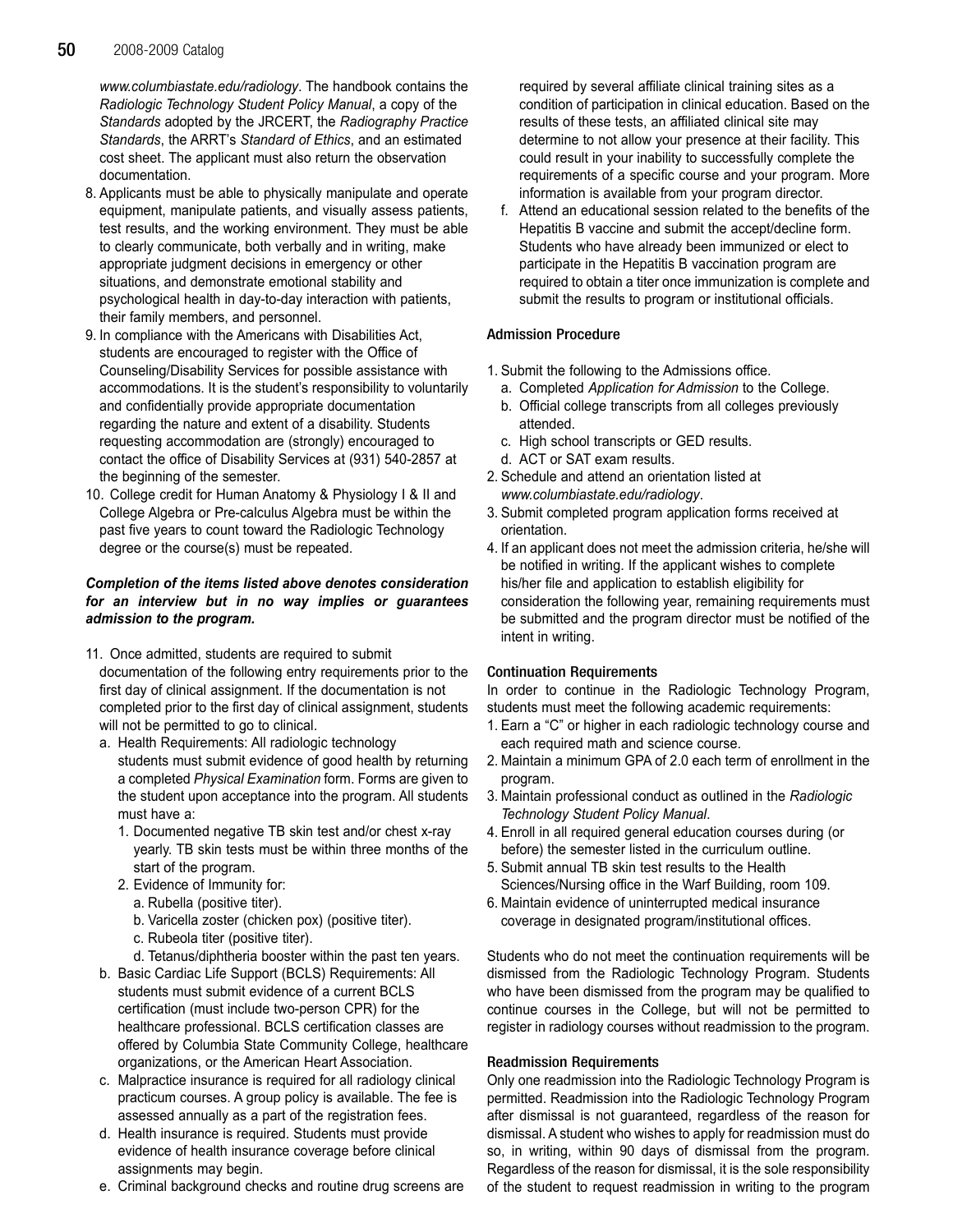director. The advisory committee for the Radiologic Technology Program will make a readmission decision after reviewing all student records and interviewing the student.

Due to the rapid change of technology in the field of radiology:

- 1. If three or more years has elapsed since enrollment in the program, the radiology courses must be repeated.
- 2. If five or more years have elapsed since previous college enrollment or completion of the following courses, these requirements apply:
	- a. Anatomy and Physiology courses must be repeated.
	- b. College Algebra or Precalculus Algebra must be repeated.
	- c. All current application/enrollment requirements will apply and must be met.
- 3. A Conference Record form completed upon the student's dismissal from the program must be on file to be eligible for readmission.

### Readmission Procedure

- 1. Submit a written readmission request to the program director within 90 days of dismissal from the program.
- 2. Provide written documentation to the Radiologic Technology Program director stating the reason(s) for withdrawal or failure and indicate actions the student has followed to ensure success in the program if readmitted. This documentation must be submitted before a student's application for readmission will be considered.
- 3. The Radiologic Technology Program director will notify the student by mail when and where the interview will be held.
- 4. The Radiologic Technology Program director will notify the student by mail of his/her readmission status once the readmission process has been completed.

Program enrollment is limited by clinical education settings capacity and readmission will be considered only if there are positions available within the class.

# Required Courses

| Freshman Year                                                                                                                      |                                                                                                                                                                                            |                                               |  |  |
|------------------------------------------------------------------------------------------------------------------------------------|--------------------------------------------------------------------------------------------------------------------------------------------------------------------------------------------|-----------------------------------------------|--|--|
|                                                                                                                                    | Summer - Second Term                                                                                                                                                                       |                                               |  |  |
| <b>RAD 101</b><br><b>RAD 112</b>                                                                                                   | Social/Behavioral Sciences Elective*<br>Introduction to Radiography<br>Image Production I                                                                                                  | 3<br>$\frac{2}{2}$<br>$\overline{7}$          |  |  |
| Fall                                                                                                                               |                                                                                                                                                                                            |                                               |  |  |
| <b>BIOL 2010</b><br><b>CIS 109</b><br><b>ENGL 1010</b><br><b>MATH 1130</b><br><b>MATH 1710</b><br><b>RAD 113</b><br><b>RAD 121</b> | Human Anatomy and Physiology I<br><b>Computer Applications</b><br>Composition I<br>College Algebra, or<br>Precalculus Algebra<br>Image Production II<br>Radiographic Positioning I         | 4<br>3<br>3<br>3<br>$\overline{c}$<br>3<br>18 |  |  |
| Spring                                                                                                                             |                                                                                                                                                                                            |                                               |  |  |
| <b>BIOL 2020</b><br><b>RAD 106</b><br><b>RAD 122</b><br><b>RAD 123</b><br><b>RAD 190</b>                                           | Humanities/Fine Arts Elective*<br>Human Anatomy and Physiology II<br><b>Radiation Physics</b><br>Radiographic Positioning II<br><b>Contrast Media Procedures</b><br>Radiologic Practicum I | 3<br>4<br>2<br>2<br>$\overline{2}$<br>3<br>16 |  |  |
|                                                                                                                                    |                                                                                                                                                                                            |                                               |  |  |

# Sophomore Year

| Summer         |                         |  |
|----------------|-------------------------|--|
| <b>RAD 291</b> | Radiologic Practicum II |  |

# Fall

|                | COMM 1120 Intro to Communication, or        |    |
|----------------|---------------------------------------------|----|
|                | COMM 2100 Argumentation and Debate          | 3  |
| <b>RAD 241</b> | Radiographic Special Procedures             | 2  |
| <b>RAD 292</b> | Adv. Radiation Physics and Radiobiology     | 2  |
| <b>RAD 294</b> | Radiologic Practicum III                    | 8  |
|                |                                             | 15 |
| <b>Spring</b>  |                                             |    |
| <b>RAD 251</b> | Survey of Medical and Surgical Diseases     | 2  |
| <b>RAD 281</b> | Radiation Protection and Radiologic Seminar | 2  |
| <b>RAD 295</b> | Radiologic Practicum IV                     | 8  |
|                |                                             |    |

### Total Credit Hours: 74

\*Elective options are listed on page 33.

# Respiratory Care

Major in Respiratory Care (A.A.S.)

# (Designed for the student who does not intend to transfer into a baccalaureate degree program.)

The five-semester Respiratory Care Program offered at Columbia State is designed to prepare students to function as registered respiratory therapists. Registered respiratory therapists assist physicians in the diagnosis, evaluation, monitoring, treatment and rehabilitation of patients with disorders affecting the cardio-respiratory system. Registered respiratory therapists also educate patients, families and communities on topics relating to the cardio-respiratory system.

In addition to lecture and lab courses, the program provides clinical experiences at several middle Tennessee health care facilities. These experiences include working with newborns, children, adults and geriatric patients. Clinical experiences are obtained in such areas as general care, intensive care, emergency room and pulmonary diagnostics. Transportation to and from clinical sites is the responsibility of the student.

The graduate is eligible to take the national credentialing examinations to become a registered respiratory therapist (RRT). Those desiring to work in Tennessee upon graduation are required to obtain a Respiratory Care License to practice.

Criminal background checks are a requirement at most affiliated clinical training sites. Based on the results of the criminal background check, an affiliated clinical site may determine to not allow your presence at their facility. This could result in your inability to successfully complete the requirements of a specific course and your program. More information is available from your program director.

Applicants who have been convicted of a crime other than a minor traffic violation may be ineligible for licensure as a registered respiratory therapist. For more information, contact the respiratory care program director for details.

Multiple clinical affiliates require satisfactory results from a drug screen prior to the start of clinical training. A positive drug screen will result in the student being excluded from clinical attendance. In this case the student will be counseled to withdraw or will ultimately earn a failing grade based on inability to complete the clinical requirements of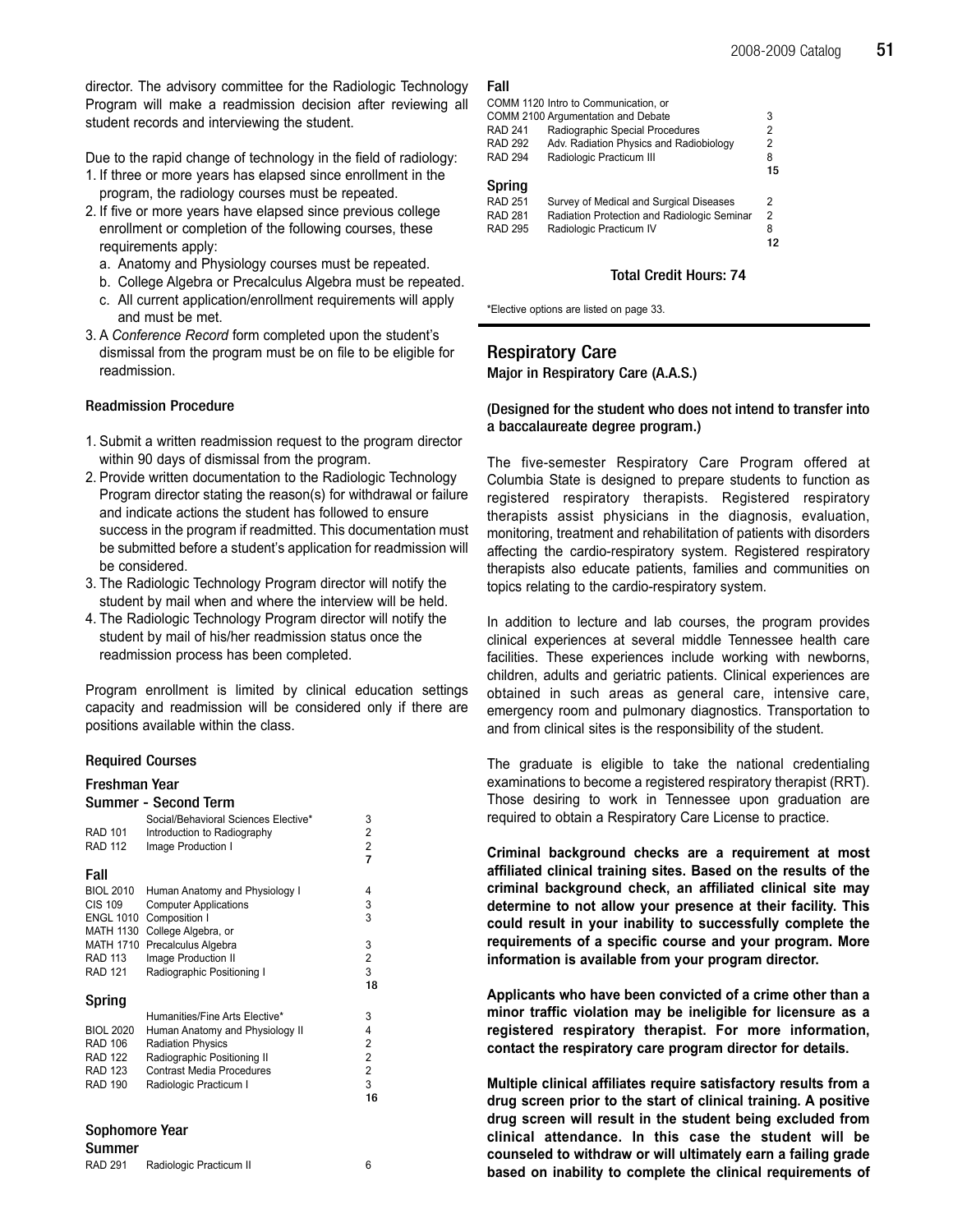# **52** 2008-2009 Catalog

the program. Students are also subject to random drug screening throughout the program.

The respiratory care program at Columbia State Community College is accredited by the Commission on Accreditation of Allied Health Education Programs (www.caahep.org) upon recommendation of the Committee on Accreditation for Respiratory Care (CoARC).

Commission on Accreditation of Allied Health Education Programs 1361 Park Street Clearwater, FL 33756 727-210-2350 www.caahep.org

Committee on Accreditation for Respiratory Care 1248 Harwood Road Bedford, TX 76021-4244 817-283-2835 www.coarc.com

# Program outcomes include:

- 1. Students will pass a multi-part comprehensive examination similar to the national credentialing examinations prior to graduation.
- 2. Graduates will pass the credentialing examinations at or above the national rate.
- 3. Graduates will receive satisfactory performance evaluations from their employers within the first year after graduation.

A new class is admitted each fall. Applications are accepted from January 1 to May 1. Applicants will be notified by the first week in June concerning acceptance into the fall class. Applications received after May 1, but before the beginning of the fall semester, may be considered on a space available basis. Class size is limited by laboratory and clinical space. Therefore, entrance into the program is competitive. Those not selected may reapply for subsequent classes.

# Admission Requirements

All applicants must complete the following requirements by the application deadline to be considered for entrance into the program.

- 1. Meet all College admission requirements.
- 2. Complete all entrance examinations such as the ACT/SAT or placement exam as required by the College prior to the application deadline.
- 3. Complete all developmental courses as determined by the ACT/SAT or placement exam or obtain a permanent waiver from the exam or course prior to the application deadline.
- 4. Possess a cumulative grade point average of 2.0 or above on a 4.0 scale for academic subjects. Developmental studies courses are not included as part of the GPA.
- 5. The Respiratory Care Program complies with all Americans with Disabilities Act requirements. All students will be provided reasonable accommodations regarding physical and mental limitations. In keeping with the accreditation standards outlined by CoARC, all students must possess the physical and emotional abilities required of a respiratory therapist. These

abilities include, but are not limited to, the following:

- a. Physical strength necessary to carry common objects, push or move common equipment, move and reposition patients in bed, perform CPR, etc.
- b. Manual dexterity required to assemble common equipment, perform skills such as intubation, arterial puncture, etc.
- c. Auditory ability to hear alarms, listen to breath sounds, measure blood pressure, etc.
- d. Visual acuity necessary to differentiate colored alarms, read information from various types of electronic monitors, record data onto electronic and print media, etc.
- e. Possess a command of the English language necessary to effectively communicate verbally and in writing with patients, families and other health care workers. An English proficiency test may be required of those who use English as a second language.
- f. Perform the duties of a respiratory therapist under the stress of medical emergencies, death and dying, natural disasters, etc.

# Admission Procedures

- 1. Submit the following to the Admissions office:
	- a. Completed College application for admission.
	- b. Official college transcripts.
	- c. High school transcripts or GED.
	- d. ACT/SAT or placement exam results as required by the College.
- 2. Submit program application to the Respiratory Care Program director.
- 3. Attend an interview, by appointment, with program faculty once all other application requirements have been completed.

# Continuation Requirements

In order to remain in the program, students must meet the following requirements:

- 1. Earn a "C" or higher in each respiratory care course.
- 2. Satisfactorily complete each clinical skill evaluation.
- 3. Complete the required math and science courses no later than the semester listed on the program of study.
- 4. Earn a "C" or better in each math and science course.
- 5. Maintain a cumulative 2.0 GPA or better, excluding developmental studies courses.
- 6. Maintain professional conduct as outlined in the program's student handbook.
- 7. Prior to the start of clinical rotations each student must provide documentation regarding a physical exam, current immunization, proof of health insurance, possession of malpractice insurance, criminal background check and drug screening. See the program's student handbook for details.
	- a. Health Requirements: All students must submit evidence of good health by returning a completed Physical Examination form. Forms are given to the students once admitted into the Respiratory Care program.
	- b. All students must have:
		- 1. Documented initial negative TB skin test and chest x-ray. TB skin tests must be repeated annually.
		- 2. Evidence of Immunity for:
			- a. Rubella (German measles or 3 day measles), (positive titer).
			- b. Varicella zoster (chicken pox) (positive titer).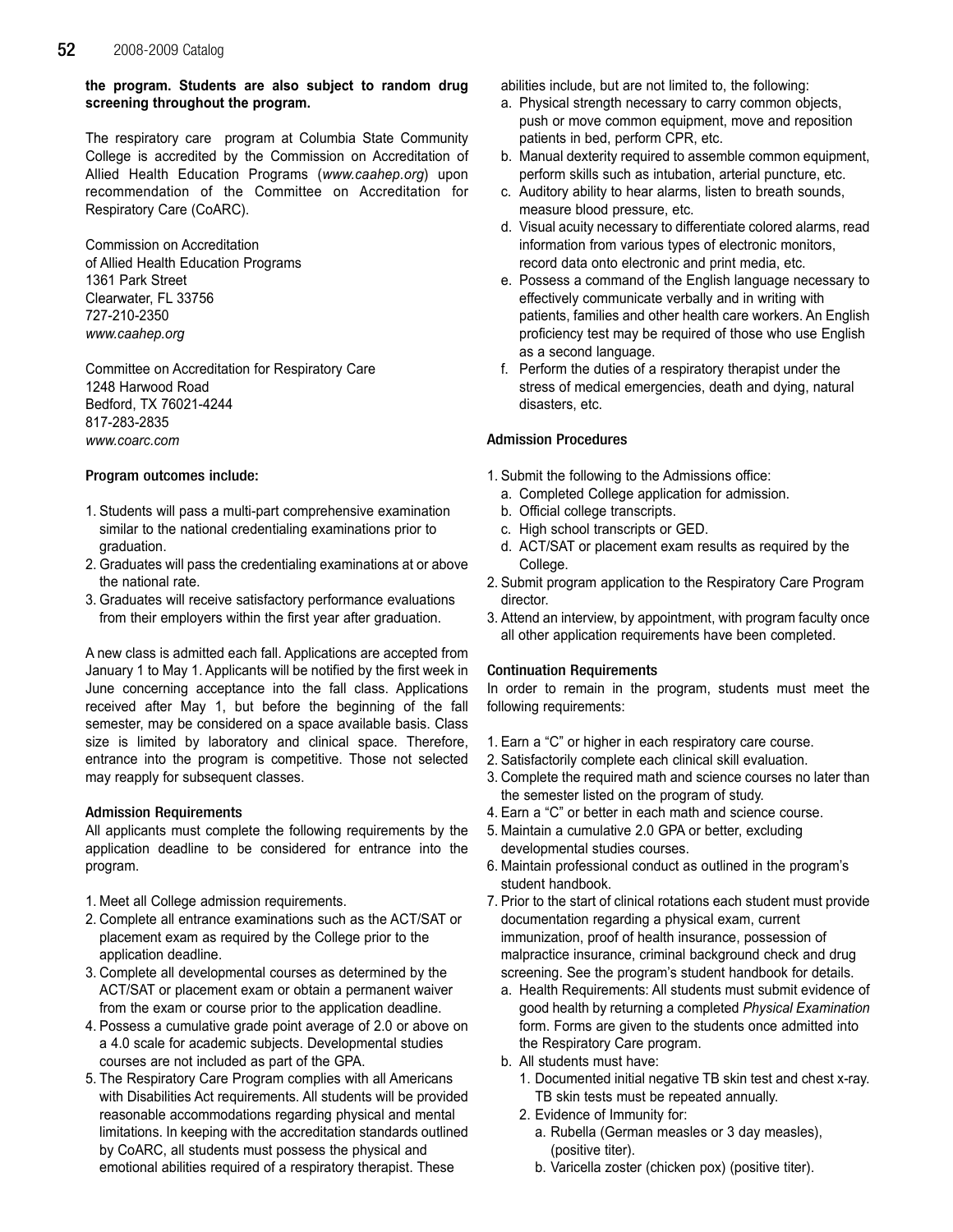- c. Rubeola titer (measles), (positive titer).
- d. Tetanus/diphtheria booster within the past ten years. e. Mumps (positive titer).

The complete list of requirements is given on the Physical Examination form.

- c. CPR Requirements: All students must submit evidence of a current Basic Life Support (BLS) certification for the health care professional which does not expire until after graduation.
- d. Malpractice Insurance: Malpractice insurance is required for all clinical courses. A group policy is provided with the fee assessed with tuition each fall.
- e. Health Insurance: Students are responsible for all costs incurred related to health problems, including injuries occurring during clinical experiences. Students are required to maintain health insurance while in the program and provide verification prior to the start of clinical training.
- f. Criminal background check: All students must have a criminal background check performed within 90 days prior to the start of clinical training. Depending on the finding of the background check a student may not be allowed to start or finish clinical training requiring the student to withdraw from the program.
- g. Drug screening: All students must have a drug screen performed within 90 days prior to the start of clinical training. Depending on the results of the drug screen a student may not be allowed to continue in the program.
- 8. Meet/comply with the requirements of clinical affiliates regarding students.

Students who do not meet the continuation requirements will be dismissed from the program. Those dismissed may still be eligible to continue as students of the College. Depending on the circumstances of the dismissal, those dismissed from the program may apply for readmission into the program at a later date. A student who is dismissed from the program two (2) times will not be readmitted.

### Readmission into the Program

Readmission into the program will be based on available space and the circumstances for withdrawal or dismissal. Readmission is not guaranteed. Students seeking readmission must apply in writing to the program director at least 60 days prior to the beginning of the semester they desire to enroll. Didactic and clinical skills may be tested in order to determine placement.

Students must have completed, with a "C" or better, all required math and science courses no later than the semester listed in the program of study and possess a GPA of 2.0 or higher, excluding developmental studies courses. Due to the rapid technological changes in respiratory care, those having sat out three or more years must repeat all Respiratory Care courses, and both Anatomy & Physiology courses.

### Advanced Standing (transfer into the program & CRT-to-RRT)

# **Transfer**

Students wanting to transfer into the program must follow the admission requirements outlined above. Additionally, the program director or the director of clinical education from the previous program must provide a letter of recommendation. Transfer into the program will be based on space availability and

the circumstances of the transfer. Admission into the program based on transfer is not guaranteed. Students must make application to the program at least 60 days prior to the beginning of the semester they desire to enroll.

Students may be tested over previous Respiratory Care course material and clinical skills. A minimum of 75% must be obtained in all areas in order to be accepted. Placement will be based, in part, on didactic and skill evaluations.

Students must have completed, with a "C" or better, all required math and science courses as outlined in this catalog. Those having a three or more year gap in their respiratory care education must repeat all Respiratory Care courses and Anatomy & Physiology I & II.

Transfer students will take at least the last two semesters of Respiratory Care courses at Columbia State.

# CRT-to-RRT

Those with the CRT credential wanting to continue their education and become registry eligible must follow the admission requirements outlined above. Admission into the program is not guaranteed. Students must make application to the program at least 60 days prior to the beginning of the fall semester. Specific requirements include:

- 1. Satisfy the "Admission Requirements" and "Continuation Requirements" of the program as listed above.
- 2. Provide documentation of current ACLS provider training that does not expire prior to the anticipated graduation date.

The CRT-to-RRT applicant must complete the last two semesters of Respiratory Care courses at Columbia State Community College. The applicant may request to test out of Clinical Practice III.

### Required Courses

#### Freshman Year

| Fall             |                                     |                |
|------------------|-------------------------------------|----------------|
| <b>BIOL 2010</b> | Human Anatomy and Physiology I      | 4              |
| <b>ENGL 1010</b> | Composition I                       | 3              |
| MATH 1130        | College Algebra, or                 |                |
| <b>MATH 1530</b> | Elementary Statistics, or           |                |
| <b>MATH 1710</b> | Precalculus Algebra                 | 3              |
| <b>PSY 203</b>   | Introduction to Psychology, or      |                |
| <b>PSY 206</b>   | Developmental Psychology: Lifespan  | 3              |
| <b>RCT 101</b>   | Fundamentals of Respiratory Care I  | 4              |
|                  |                                     | 17             |
| Spring           |                                     |                |
| <b>BIOL 2020</b> | Human Anatomy and Physiology II     | 4              |
| <b>BIOL 2230</b> | Microbiology                        | 4              |
| <b>RCT 102</b>   | Fundamentals of Respiratory Care II | 4              |
| <b>RCT 120</b>   | Respiratory Care Pharmacology       | 2              |
| <b>RCT 191</b>   | Clinical Practice I                 | $\overline{1}$ |
|                  |                                     | 15             |
| Summer           |                                     |                |
| <b>RCT 130</b>   | Intensive Care Monitoring           | 4              |
| <b>RCT 150</b>   | Arterial Blood Gases                | 4              |
| <b>RCT 192</b>   | Clinical Practice II                | 3              |
|                  |                                     | 11             |
| Sophomore Year   |                                     |                |
| Fall             |                                     |                |

|         | Humanities/Fine Arts Elective* | 3  |
|---------|--------------------------------|----|
| RCT 221 | <b>Mechanical Ventilation</b>  | 4  |
| RCT 242 | Respiratory Pathophysiology    | 3  |
| RCT 293 | <b>Clinical Practice III</b>   | 4  |
|         |                                | 14 |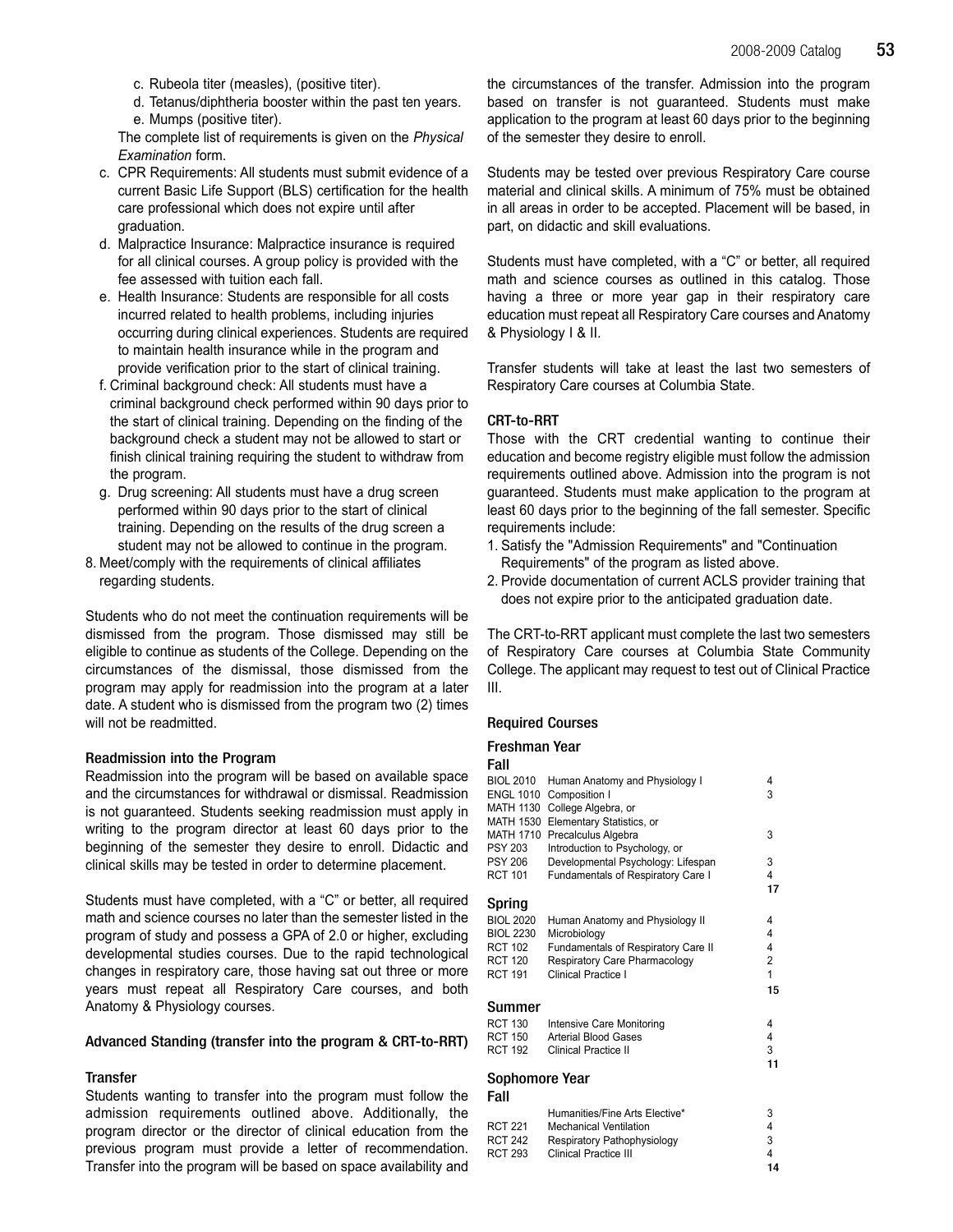# **54** 2008-2009 Catalog

# Spring

|                | COMM 1120 Intro to Communication, or |    |
|----------------|--------------------------------------|----|
|                | COMM 2100 Argumentation and Debate   | 3  |
| RCT 212        | <b>Pulmonary Functions/Seminar</b>   | 4  |
| <b>RCT 252</b> | Neonatal/Pediatric Respiratory Care  | 4  |
| <b>RCT 294</b> | <b>Clinical Practice IV</b>          | 4  |
|                |                                      | 15 |

# Total Credit Hours: 72

\*Elective options are listed on page 33.

# Veterinary Technology

Major in Veterinary Technology (A.A.S.)

# (Designed for the student who does not intend to transfer into a baccalaureate degree program.)

Veterinary technicians are important members of the veterinary health care team, work in veterinary medicine throughout the nation, and are extremely important in the effort to provide quality animal health care to ensure the humane treatment of all animals.

The first job for about 85% of graduate veterinary technicians is in private practice, with companion animal practice leading the list. However, the demand for veterinary technicians in other fields is rapidly growing. Opportunities exist in the following areas: teaching, pharmaceutical sales, the military, humane societies, livestock health manager on farms or ranches, biomedical research, diagnostic laboratories, zoo/wildlife medicine, veterinary supplies sales and industry.

The Veterinary Technology Program at Columbia State provides intensive study of the skills and knowledge needed to work competently as a veterinary technician including anatomy, physiology, microbiology, clinical techniques, pharmacology, anesthesiology, surgical and medical nursing, radiology, and clinical pathology training.

Program enrollment is limited due to facility constraints and admission is not guaranteed. New classes begin only in the fall semester. Applicants should contact program faculty early in the year to allow adequate time for completion of all required forms. Applications received after May 15 will be considered on a space available basis.

Clinical skills in veterinary technology are obtained through completion of practicum objectives at affiliated veterinary facilities throughout middle Tennessee. Over 500 hours of supervised clinical experience are required and students must provide their own transportation to and from these facilities. Clinical sites will be assigned to the student by program faculty to provide exposure to a variety of animal species. Assignment locations will not be based solely on proximity to the student's place of residence.

Clinical background checks are a requirement at most affiliated clinical training sites. Based on the results of the criminal background check, an affiliated clinical site may determine to not allow your presence at their facility. This could result in your inability to successfully complete the requirements of a specific course and your program. More information is available from your program director.

Upon successful completion of the program students are awarded the Associate of Applied Science degree and are eligible for licensure by the State Board of Veterinary Medical Examiners as a Licensed Veterinary Medical Technician.

# Accreditation Information

American Veterinary Medical Association 1931 N. Meacham Road, Suite 100 Schaumburg, IL 60173-4360 1-847-925-8070

# Admission Requirements

Candidates for admission must have a high school diploma or GED and must be admitted to the College before being considered for admission to the program.

As early as possible, the student should contact a member of the program faculty to schedule an appointment for a preliminary interview. The interview gives the applicant an opportunity to learn about admission and program requirements.

The following items must be on file in the Admissions office:

- 1. Columbia State application.
- 2. Official transcripts from:
	- a. High school (A partial transcript is acceptable for high school seniors prior to graduation.)
	- b. All colleges attended.
- 3. Completion of testing and test results sent to Columbia State. a. American College Testing (ACT) or SAT, if under age 21.
	- b. Placement test scores, if required.

The following are requirements of the Veterinary Technology Program:

- 1. Complete all Veterinary Technology Program application forms.
- 2. Complete a formal personal interview with the program director of Veterinary Technology and/or the selection committee.
- 3. Complete an eight-hour observation of the activities and duties of a licensed veterinary technician.
- 4. Report, in writing, any felony convictions.
- 5. Thoroughly review the Veterinary Technology Program Student Policy Manual, available on the Columbia State Web site and in the Library, prior to being admitted into the Veterinary Technology Program. This action must be documented by signing a verification form provided by the Veterinary Technology Program.
- 6. Complete all developmental course work as required by the placement test prior to enrolling in Veterinary Technology courses.
- 7. Complete a "Success Plan" interview prior to enrolling in classes.

# Completion of these requirements certifies eligibility, but in no way implies or guarantees admission to the program.

The deadline for applying for the Veterinary Technology Program is May 15. Applicants completing the requirements after May 15, but before the beginning of the fall semester, may be considered at a later admission session if the enrollment limit for the program has not been reached.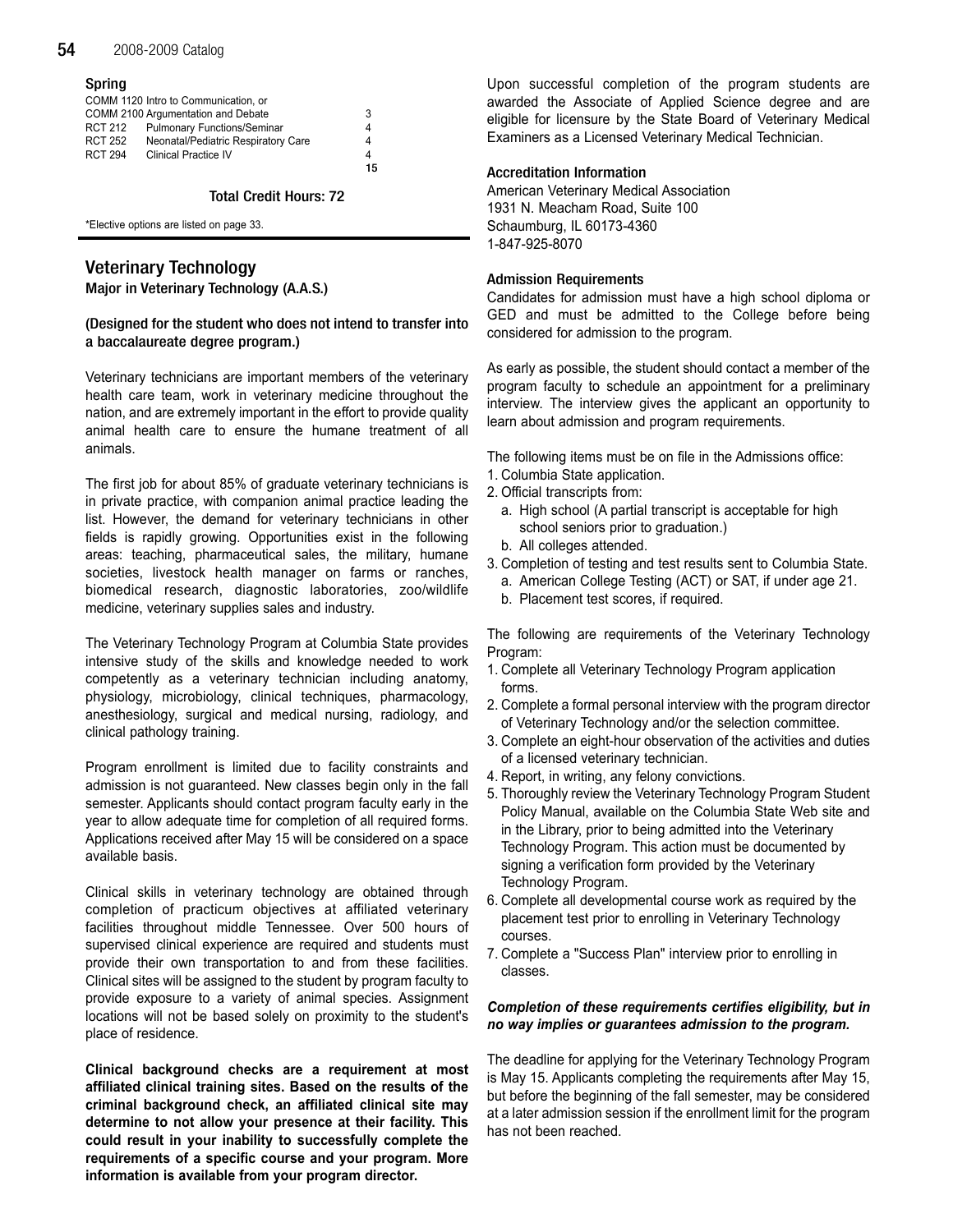Following the class selection, all applicants will be officially notified by the Veterinary Technology Program director of their admission status.

# Continuation Requirements

In order to continue in the Veterinary Technology Program, students must meet the following academic requirements:

- 1. Earn a "C" or higher in each Veterinary Technology course.
- 2. Earn a "C" or higher in clinical practice, which is considered satisfactory performance in clinical assignment.
- 3. Maintain a GPA of 2.0 or higher.
- 4. Maintain professional conduct as outlined in the Veterinary Technology statement of policy.

Students who do not meet the continuation requirements will be dismissed from the Veterinary Technology Program. Students who have been dismissed from the program may be qualified to continue courses in the College, but will not be permitted to register in a Veterinary Technology course without readmission to the program.

# Readmission to the Program

Readmission to the Veterinary Technology Program after dismissal is not guaranteed, regardless of the reason for dismissal. A student who wishes to apply for readmission must do so, in writing, at least 60 days prior to the beginning of the semester in which the student would like to reenroll. After reviewing all student records, the Veterinary Technology faculty will determine whether the student will be readmitted to the program. Students dismissed from the program a second time will not be readmitted.

Due to the rapid change of technology in the field of veterinary medicine, an elapsed time period of five years or more shall necessitate repeating all Veterinary Technology courses.

Program enrollment is limited by accreditation, and readmission will be considered only if there are positions available within the class.

# Required Courses

# Freshman Year

# Fall

| ι αιι            |                                              |                         |
|------------------|----------------------------------------------|-------------------------|
| <b>AGT 111</b>   | Introduction to the Animal Sciences          | 3                       |
| <b>BIOL 1110</b> | General Biology I                            | 4                       |
| <b>ENGL1010</b>  | Composition I                                | 3                       |
| <b>VET 112</b>   | Veterinary Technology Orientation I          | $\overline{\mathbf{4}}$ |
|                  |                                              | 14                      |
| Spring           |                                              |                         |
| <b>BIOL 2230</b> | Microbiology                                 | 4                       |
|                  | COMM 1120 Intro to Communication, or         |                         |
|                  | COMM 2100 Argumentation and Debate           | 3                       |
|                  | ENGL 1020 Composition II                     | 3                       |
| <b>VET 113</b>   | Veterinary Technology Orientation II         | $\overline{4}$          |
|                  |                                              | 14                      |
| Summer           |                                              |                         |
| <b>VET 102</b>   | Animal Anatomy                               | 4                       |
| <b>VET 191</b>   | Clinical Practicum I                         | $\overline{\mathbf{c}}$ |
| <b>VET 201</b>   | Veterinary Lab Procedures I                  | 5                       |
|                  |                                              | 11                      |
| Sophomore Year   |                                              |                         |
| Fall             |                                              |                         |
| <b>AGT 214</b>   | Livestock Management                         | 3                       |
| <b>VET 192</b>   | <b>Clinical Practicum II</b>                 | 5                       |
| <b>VET 202</b>   |                                              | 5                       |
| <b>VET 251</b>   | Veterinary Lab Procedures II<br>Pharmacology | 3                       |
|                  |                                              | 16                      |
|                  |                                              |                         |
| <b>Spring</b>    |                                              |                         |
|                  | Humanities/Fine Arts Elective*               | 3                       |
|                  | Social/Behavioral Sciences Elective*         | 3                       |
| <b>VET 193</b>   | Clinical Practicum III                       | 5                       |
| <b>VET 203</b>   | Veterinary Lab Procedures III                | 5                       |

# Total Credit Hours: 71

16

\*Elective options are listed on page 33.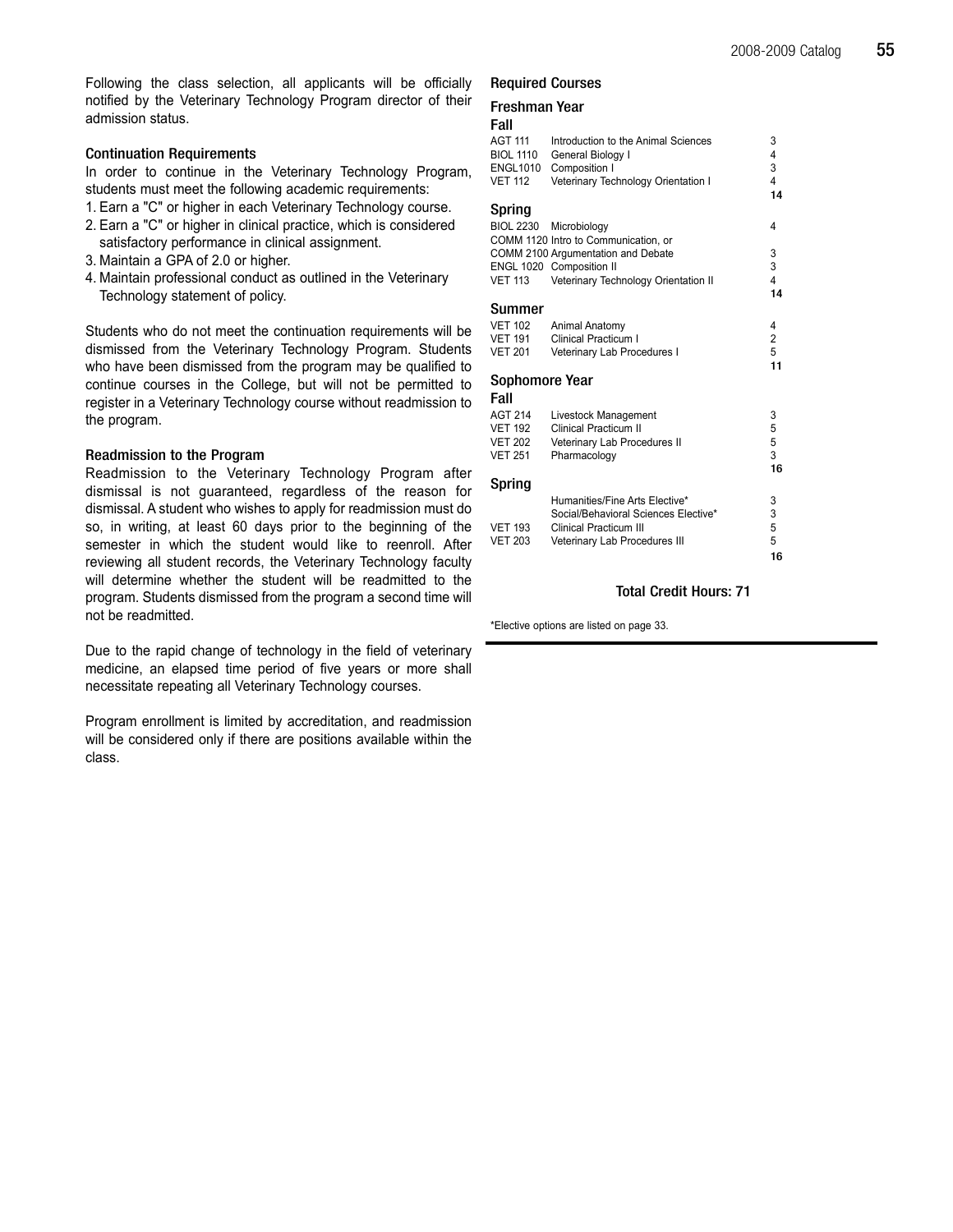# Course Descriptions

# **Agriculture**

# AGT 101 Introduction to Agricultural Business (3)

Scope, importance, and relationship of agribusiness to the general economics as well as practical applications of agribusiness, and an introduction to the theories of agricultural economics. 2 hrs. lecture, 2 hrs. lab.

### AGT 111 Introduction to the Animal Sciences (3)

A basic study of the anatomy and physiology of farm animals. The fundamentals of feeding, genetics, marketing, animal health, and meat production will be discussed, as well as the scope of the animal industry in today's society. 2 hrs. lecture, 2 hrs. lab.

### AGT 121 Introduction to Plant Science (3)

A study of the anatomy and physiology of cultivated plants used in agriculture. The factors affecting plant growth such as insects, weeds, diseases, and fertility will also be included. 2 hrs. lecture, 2 hrs. lab.

#### AGT 141 Introduction to Agricultural Engineering (3)

A general study of the field of agricultural engineering. Areas of study include farm buildings and related structures, fundamentals of electricity, farm power and machinery, and the principles of soil and water conservation. 2 hrs. lecture, 2 hrs. lab.

#### AGT 202 Horticulture Technology Practicum I (4)

Students will work at a business concerned with horticulture for the semester and will be expected to perform the duties involved with the day to day activities of that business. Students will complete a minimum of 240 hours at their assigned location. (Prerequisite: permission of the instructor required.)

#### AGT 204 Horticulture Technology Practicum II (2)

Students will work at a business concerned with horticulture for the semester and will be expected to perform the duties involved with the day to day activities of that business. Students will complete a minimum of 120 hours at their assigned location. (Prerequisite: permission of the instructor required.)

### AGT 214 Livestock Management (3)

The management practices involved in the production of swine, beef cattle, and sheep. Topics include crossbreeding, breeding, feeding, dehorning, castration, vaccinating, diseases, internal and external parasite control, marketing and the facilities needed. Students are assigned animals to care for and manage throughout the semester. 2 hrs. lecture, 2 hrs. lab.

### AGT 224 Introduction to Ornamental Horticulture (3)

Introduction to landform, landscape materials, ornamental plants, turfgrass, and planting design. Awareness and sensitivity to the landscape; basic graphic skills and design theory with an emphasis on residential landscape planning and implementation. 2 hrs. lecture, 2 hrs. lab.

### AGT 226 Horticultural Pest Management (3)

Identification of horticultural pests as well as an introduction to pesticides, manufacture regulations, marketing and use of pesticides, structure, mode of action, toxicity, degradation, safety, and environmental impact of commonly used pesticides. Biological, chemical and non-chemical approaches and their effectiveness in controlling pests. (This course is not designed for transfer.) 3 hrs. lecture/lab.

AGT 227 Grounds Equipment Management (2)

Introduction to the types and functions of various equipment used in commercial and residential grounds maintenance. Management practices including maintenance and proper usage. (This course is not designed for transfer.) 3 hrs. lecture/lab.

### AGT 228 Irrigation Design

An introduction to irrigation design and maintenance for commercial and residential grounds. (This course is not designed for transfer.) 3 hrs. lecture/lab.

#### AGT 231 Introduction to Soil Science

A study of the properties of soil--its origin, classification, and physical and chemical composition. Lab exercises deal with soil minerals, soil structure, and soil moisture; the effects of liming and fertilizing and their influence on plant growth. 2 hrs. lecture, 2 hrs. lab.

### AGT 246 Introduction to Turfgrass Management (3)

An introductory course in the study of turfgrass management as it relates to residential, commercial, recreational, golf course, and athletic field turfgrass. The course includes species identification, maintenance practices, and establishment procedures. 2 hrs. lecture, 2 hrs. lab.

### AGT 247 Athletic Field and Golf Course Management (3)

An in-depth study of the best management practices for athletic fields and golf courses, including maintenance practices, design, and construction. (This course is not designed for transfer.) 3 hrs. lecture, 2 hrs. lab.

### AGT 248 Master Gardener (4)

The Master Gardener Program is a nationally recognized course that covers all areas of basic horticulture in great detail, including fertility, planning, pest control, and variety selection. This course will be taught in conjunction with the University of Tennessee Extension Service. (This course is not designed for transfer.) 4 hrs. lecture/lab.

# Art

# ART 1030 Introduction to the Visual Arts (3)

A course designed to enable students to analyze and criticize their environment through the visual arts. A lecture course, illustrated with slides and videos.

#### ART 1110 Basic Design I (3)

A structured studio course that investigates the two-dimensional design elements of form, line, shape, value, and texture. Studio problems and class critiques are used to encourage professional and self-directed concepts. 2 hrs. lecture, 4 hrs. studio.

### ART 1120 Basic Design II (3)

An emphasis on color theory, space, and three-dimensional problems. 2 hrs. lecture, 4 hrs. studio.

#### ART 2010 Art History Survey I (3)

A survey of architecture, painting and sculpture from prehistoric times to the Renaissance.

### ART 2020 Art History Survey II (3)

A survey of art events leading up to and including the art of the present.

# ART 2110 Drawing I (3)

An introduction to the materials and techniques of drawing. 2 hrs. lecture, 4 hrs. studio.

# ART 2120 Drawing II (3)

Emphasis on drawing as a means of artistic expression.(Prerequisite: ART 2110.) 2 hrs. lecture, 4 hrs. studio.

# ART 2220 Art Activities and Appreciation (3)

A studio course designed to provide the student with exposure to basic art materials, processes and concepts related to the visual arts. This course is designed to meet the needs of students majoring in elementary education.

# ART 2510 Painting I (3)

An introduction to the techniques, materials and tools used in oil and acrylic polymer painting. (Prerequisites: ART 1110, 1120, 2110, and 2120.) 2 hrs. lecture, 4 hrs. studio.

# ART 2520 Painting II (3)

An emphasis on individual experimentation in oil and acrylic polymer painting. (Prerequisite: ART 2510.) 2 hrs. lecture, 4 hrs. studio.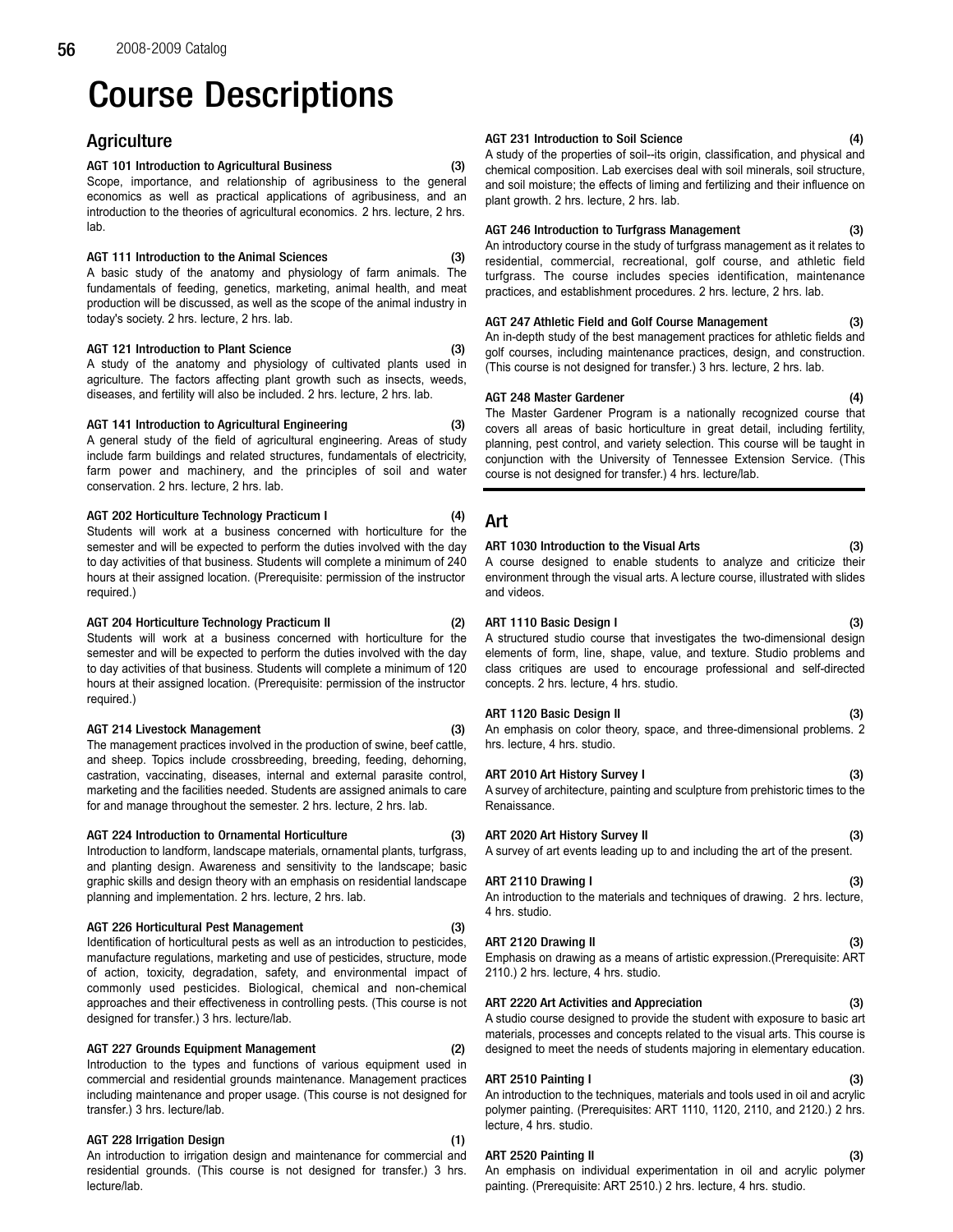#### ART 2610 Photography I (3)

Basic techniques and processes of black and white still photography. Emphasis on artistic composition, exposure, lenses, lighting, films, and indoor and outdoor subject matter. Studio time is available for students.

#### ART 2620 Photography II (3)

An emphasis on individual camera techniques, accessories, and specific problems. Individual projects and assignments will be critiqued. Studio time is available for students. (Prerequisite: ART 2610.)

#### ART 2630 Introduction to Digital Graphic Arts (3)

An introduction to computer graphics software and techniques. Students will learn fundamental skills in graphic design, digital imaging and illustration using industry standard graphics software.

#### ART 2710 Printmaking I (3)

An introduction to the printmaking processes; concentrating on wood cuts, linoleum cuts, monoprints, and collographs. 2 hrs. lecture, 4 hrs. studio.

#### ART 2720 Printmaking II – Intaglio (3)

An emphasis on metal engraving, dry point, etching, and individual experimentation. (Prerequisite: ART 2710.) 2 hrs. lecture, 4 hrs. studio.

# Astronomy

#### ASTR 1030 Astronomy (4)

This is a survey course in Astronomy, covering the history of astronomy, the solar system and its formation, the Sun and stars, and galaxies. (Prerequisites: DSPR 0800 or college-level reading proficiency, 2 years of high school algebra and satisfactory placement test scores or DSPM 0850.) 3 hrs. lecture, 3 hrs. lab.

# Biology

#### BIOL 1030 Introduction to Biology (4)

A survey course in biology. This course provides an introduction to the biological sciences, including the scientific method, structure and function of cells, metabolism, genetics, diversity of life, and ecology. Primarily designed for students whose program of study requires one semester of biological science combined with a semester of chemistry or physics. Credit may not be earned in both BIOL 1030 and 1110. 3 hrs. lecture, 2 hrs. lab.

#### BIOL 1110 General Biology I (4)

An introductory course devoted to the study of the methods of science, molecular biology, and the dynamics of the living cell. A beginning study of the structure and function of living organisms is also included. 3 hrs. lecture, 2 hrs. lab.

#### BIOL 1120 General Biology II (4)

A continuation of the study of the structure and function of living organisms. Genetics and ecology are also included. 3 hrs. lecture, 2 hrs. lab.

### BIOL 2010 Human Anatomy and Physiology I (4)

Fundamentals of cellular biology are introduced to the student in preparation for later emphasis on the human integument, skeletal, muscular, digestive, and respiratory systems. 3 hrs. lecture, 2 hrs. lab.

#### BIOL 2020 Human Anatomy and Physiology II (4)

A study of the structure and function of the human excretory, reproductive, endocrine, circulatory, and nervous systems with final emphasis on the interrelationships of the various systems. (Prerequisite: Successful completion of BIOL 2010.) 3 hrs. lecture, 2 hrs. lab.

#### BIOL 2230 Microbiology (4)

An introductory study of the morphology, physiology, pathogenicity, and control of bacteria. Also included are vertebrate immunology with particular emphasis on the components of the immune system and antigen-antibody interactions. The laboratory emphasizes the isolation and culture of bacteria using quantitative and diagnostic techniques. (Prerequisite: Completion of one of the following: BIOL 1110, 1120, 2010 or 2020.) 3 hrs. lecture, 2 hrs. lab.

# Business

#### BUS 101 Introduction to Business (3)

An introductory course which surveys the field of business. Aspects of management, finance, production, marketing, ownership, insurance, and the stock market are examined as they relate to business internally and as an economic unit in society.

# BUS 110 Business Ethics (3)

This course will examine the basic ethical issues involved in the conduct of business. The course will promote critical thinking about business as a social, ethical, and moral activity. Students will consider commerce and the role of character in ethical decision-making and behavior. A goal of the course will be to encourage and facilitate ethical leadership through a practical study of ethics, as applied to business, healthcare and non-profit environments and to enhance the student's ability to make responsible ethical decisions.

#### BUS 111 Business Writing (3)

This course is a study of the principles of business communications and skills necessary to communicate effectively in the complex and everchanging contemporary business environment. Emphasis is placed on the mechanics of writing and English grammar, spelling, and punctuation as used in letters, memoranda, reports, executive summaries, proposals, and other correspondence.

#### BUS 121 Principles of Accounting I (3)

This course includes a study of basic accounting principles, accrual accounting, the accounting cycle, equipment accounting, financial statements for sole proprietors, and an introduction to corporations.

#### BUS 122 Principles of Accounting II

An expansion of BUS 121 with an emphasis on corporations. Topics include corporate accounting, bonds, statement of cash flows, managerial and cost accounting, financial statement analysis, and capital investment analysis. (Prerequisite: BUS 121.)

### BUS 185 E-Commerce

E-Commerce focuses on standards, technologies and practices for both business-to-business and business-to-consumer e-commerce models. Individuals will understand and facilitate relationships among marketing, promotion, customer service, user interaction, and purchasing methods.

#### BUS 205 Business Statistics (3)

Identification, interpretation, and use of statistical data. Topics include measures of central tendency, variation, probability theory, point and interval estimation, and hypothesis testing. (Prerequisite: MATH 1710 or MATH 1130.)

# BUS 231 Federal Income Tax (3)

Addressed to a determination of taxable income for individuals, federal income tax returns, and research methods.

### BUS 235 Cost Accounting (3)

Accounting data for managerial planning and control decisions; cost calculations, cost allocations, and behavior in manufacturing; systems and budgets. (Prerequisite: BUS 121.)

### BUS 240 Legal Issues in the Workplace (3)

A study of current legal issues of importance to employers and employees. Course includes current law and interpretations in such areas as the Americans with Disabilities Act (ADA), harassment, and discrimination.

### BUS 241 Fundamentals of Sales and Service

The course will provide students with comprehensive coverage of contemporary and professional selling in an interesting and challenging manner. Students will study methods to maintain and improve customer relations in the workplace. Students will understand the fundamentals of personal selling.

### BUS 242 Principles of Supervision (3)

This course provides for the development of supervisory ability and judgment through a presentation of the principles and techniques of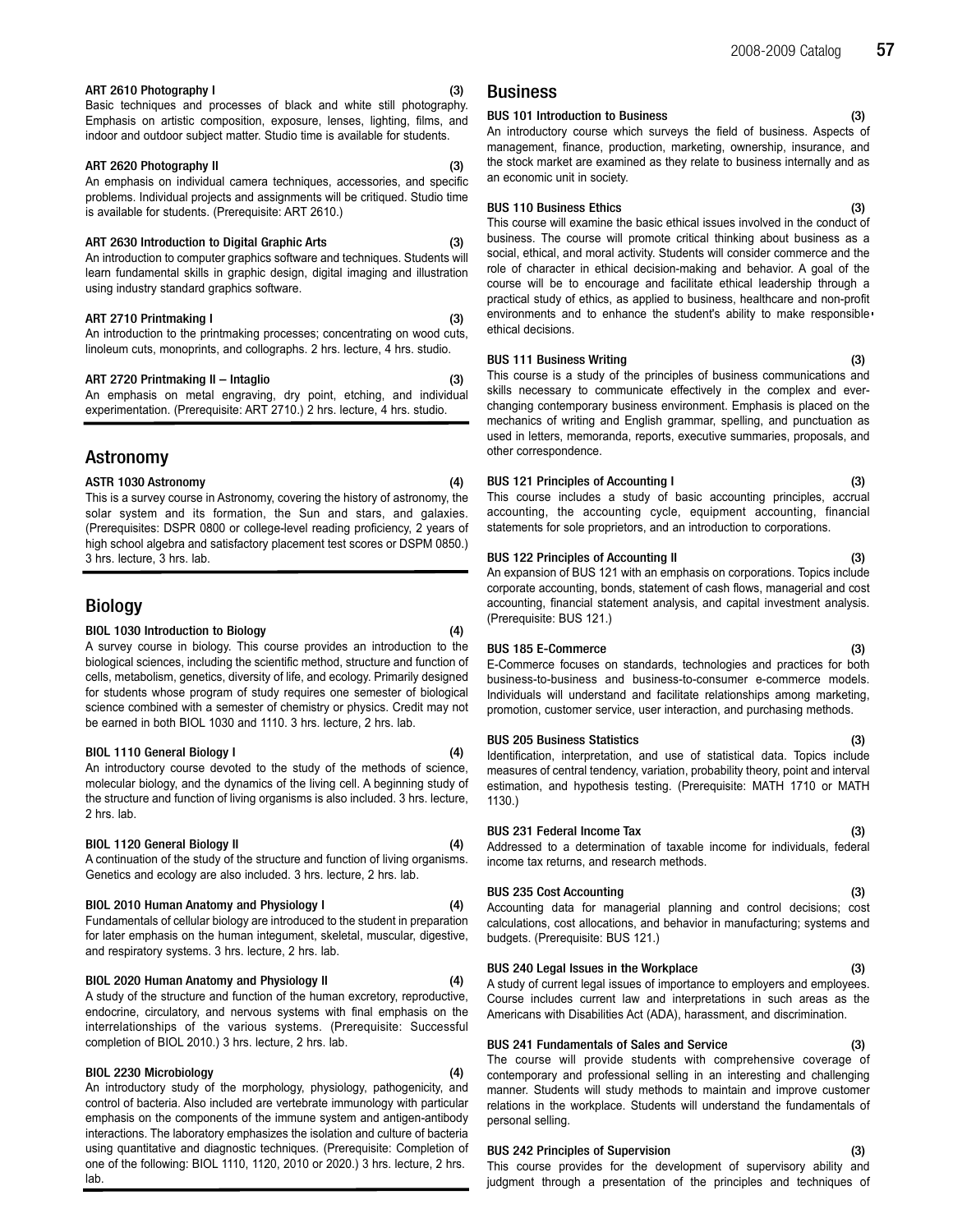effective supervision. Topics include communication, motivation, training, and counseling.

#### BUS 243 Entrepreneurship (3)

This course offers an overview of small business management, including aspects of starting the business as well as managing the ongoing venture. Emphasis is also placed on the ethical, social, and technological issues that affect today's small businesses. (Prerequisite: BUS 121 or BIT 123.)

#### BUS 250 Human Resource Management (3)

The course will cover the basic concepts, principles, and practices involved in the acquisition of human resources, and the role of human resource development in organizations including needs analysis. The course will also teach students to design, develop, and implement programs in training and development; career development; management development; and executive development.

### BUS 251 Business Law (3)

A study of the legal rights and potential liabilities of business persons. Course includes an introduction to the development and nature of the legal system, the basic law of contracts, the Uniform Commercial Code, sales and consumer and debtor protection, real and personal property, and agency and employment law.

#### BUS 263 Current Topics in Business Management (1)

This course deals with a specific topic of special interest in business management. Course content and credit will be determined by academic departments and announced in the printed course schedule. This course may be repeated for credit only if a different topic is covered. (This course is not designed for transfer.)

#### BUS 264 Current Topics in Business Management (2)

This course deals with a specific topic of special interest in business management. Course content and credits will be determined by academic departments and announced in the printed course schedule. This course may be repeated for credit only if a different topic is covered. (This course is not designed for transfer.)

#### BUS 265 Current Topics in Business Management (3)

This course deals with a specific topic of special interest in business management. Course content and credits will be determined by academic departments and announced in the printed course schedule. This course may be repeated for credit only if a different topic is covered. (This course is not designed for transfer.)

#### BUS 271 Personal Finance (3)

An introductory course to help students define and reach personal financial goals. Topics include planning, budgeting, taxes, credit, housing, insurance, and investing.

#### BUS 299 Business Management Capstone

This course reintroduces students to management skills essential in today's competitive business world. Teamwork, oral and written communication skills will be emphasized. A business simulation will be an integral part of the course. The course will be one of the final business classes in the student's curriculum and will apply every aspect of the student's previous coursework. (Prerequisites: BUS 122 and BIT 240.)

# Business Information Technology

#### BIT 120 Career Success (3)

This course is a study of concepts, traits, and skills needed to be successful in the workplace. Positive self-image, professional image, business etiquette, interpersonal skills, and career plans will be addressed. Interview, resume, and job search skills will also be covered.

#### BIT 210 Event Management (3)

An introductory course which surveys the field of business. Aspects of management, finance, production, marketing, ownership, insurance, and the stock market are examined as they relate to business internally and as an economic unit in society.

### BIT 223 Accounting Applications Software (3)

Application of basic accounting concepts utilizing software packages for general ledger accounting including payroll, income tax and specialized spreadsheet applications. (This course is not designed for transfer.) (Prerequisites: CIS 109 and BUS 121.)

BIT 240 Spreadsheet Applications (3)

A study of advanced features of spreadsheets and various advanced techniques for analyzing and manipulating data in spreadsheets. Emphasis will be placed on business math topics such as: the time value of money and the related topics of compound interest, annuities, bonds, and loans. (Prerequisites: CIS 109 and DSPM 0800 or 17 Math ACT.)

#### BIT 291 Current Topics in Business Information Tech. (3)

This course is a study of current developments in the field of Business Information Technology and special topics not covered in other courses. This course may be repeated one time for credit with permission of the instructor and only if a different topic is covered. (Prerequisite: Sophomore standing or permission of the instructor.)

### BIT 299 Project Integration Capstone

This is the capstone course for business information technology majors. Students will research and develop a major project that integrates the concepts and knowledge from prior courses. Students will pursue further selected study on topics in order to complete a personal portfolio, make presentations to the faculty, and demonstrate their overall understanding of program competencies. Students will participate on team projects and present current developments in their area of study. (Prerequisite: Sophomore standing and permission of the instructor.)

# **Chemistry**

#### CHEM 1110 General Chemistry I (4)

The study of matter, nomenclature of inorganic compounds, stoichiometric calculations, structure of atoms, bonding, the gaseous state, solutions, thermochemistry, and chemical kinetics. (Prerequisite: MATH 1130 or MATH 1710 or higher number than MATH 1710.) 3 hrs. lecture, 3 hrs. lab.

#### CHEM 1120 General Chemistry II (4)

The study of chemical equilibrium including ionic equilibria, acids, bases and salts, solubility product principle, redox reactions, electrochemistry, nuclear chemistry, introduction to organic chemistry. Qualitative analysis is presented in laboratory. (Prerequisite: CHEM 1110.) 3 hrs. lecture, 3 hrs. lab.

#### CHEM 2010 Organic Chemistry I (4)

The study of properties of aliphatic and alicyclic hydrocarbons, stereochemistry alkylhalides, alkenes, alkynes, alcohols, ethers, and benzene. (Prerequisite: CHEM 1120.) 3 hrs. lecture, 3 hrs. lab.

#### CHEM 2020 Organic Chemistry II (4)

The study of spectroscopy, aldehydes and ketones, carboxylic acids and their derivatives, condensation reactions, amines, phenols, fats, carbohydrates, amino acids, and proteins. (Prerequisite: CHEM 2010.) 3 hrs. lecture, 3 hrs. lab.

# Commercial Entertainment

Students must be admitted into the Commercial Entertainment Program before they can register for CEN courses.

#### CEN 101 Dance Combination (1)

Basic techniques of classical ballet, tap and jazz. Emphasis placed on fundamentals, alignment, integration, terminology, vocabulary, combinations, and style. Course may be repeated for a maximum of four credits.

### CEN 102 Dance Performance and Production Lab (1)

A structured laboratory course giving credit to students for their experiences in the production areas and performance of dance as an art form. The course is fourfold in content, including auditions, rehearsals, performances,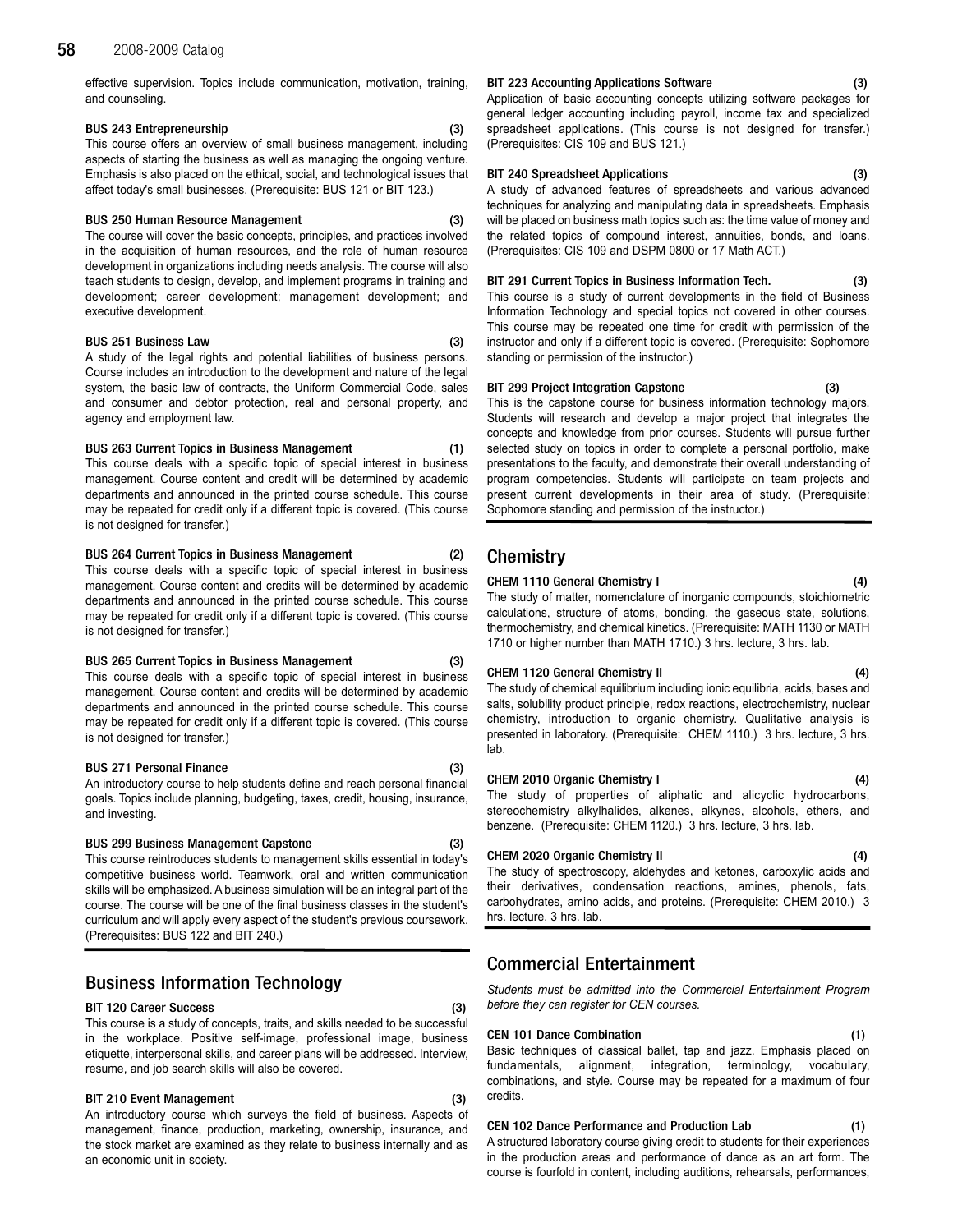and all facets of production. All students in the course are provided the opportunity to be involved in a dance production in the capacities of auditions, performance and/or production each semester. Forty-five laboratory hours per semester. Course may be repeated for a maximum of four credits.

#### CEN 107 Ballet Technique (1)

Basic techniques of classical ballet. Emphasis placed on fundamentals of alignment, integration, terminology, and simple ballet movement vocabulary. Course may be repeated for a maximum of four credits.

#### CEN 109 Tap Technique (1) (1)

Basic technique of tap dance designed for the performing student. Fundamentals of body placement, terminology, tap combinations, elements of performance quality, and tap dance composition. Course may be repeated for a maximum of four credits.

### CEN 111 Jazz Technique (1)

Introduction to jazz dance through a study of its vocabulary, style, and technique. Course may be repeated for a maximum of four credits.

#### CEN 125 Prin. and Techniques of Dance Performance (1)

Study of principles and techniques of dance performance through practical application of performing skills. In-depth work in body awareness, development of mental discipline, and understanding the psychological aspects involved in nonverbal communication. Experience in working with a choreographer and performing in both laboratory and concert settings. One hour weekly lecture and movement plus a minimum of sixty clock hours in a movement laboratory. Course may be repeated for a maximum of four credits.

#### CEN 135 Commercial Songwriting (3)

The study and composition of song forms, lyrics, and musical styles, and their application to country, pop, and other trends in commercial music. (Prerequisites: Students expected to sing or play guitar or piano. This course is only open to CEN Department majors or permission of instructor.)

#### CEN 200 Audition Techniques

A course designed to prepare students for competitive auditions. Topics include selection of songs and dances which will best showcase the student's individual talents, resume development, publicity photos, strategies, and job opportunities. Students will participate in auditions and will prepare a video audition tape suitable for submission to prospective employers. (Prerequisite: permission of the instructor.)

### CEN 203 Choreography I (1)

Rendering of movement improvisation, compositional elements, music, and production to achieve the total choreographic offering. Lectures and discussions on the creative process leading to the student's selection of thematic material for choreographic exploration and development.

### CEN 204 Choreography II (1)

A continuation of CEN 203 with emphasis on form, content, music costumes and props. The student will develop an original group dance and execute plans for costumes, lighting, and makeup. (Prerequisite: CEN 203)

#### CEN 205 Basic Construction/Stagecraft (3)

Introduction to the principles and techniques of scenic construction required to build and install props, scenery and other physical supports for sets from blueprints, photographs, or drawings. Topics include tool use, material selection, appropriate construction techniques, site maintenance/ restoration, safety and personal tool kits. The course emphases the skills required for collaborative efforts in set and prop construction and includes work assignments in a supervised environment outside of class to complement lectures. Upon completion, students should be able to demonstrate skills necessary to assist in constructing and painting sets and props. 1 hr. lecture, 3 hrs. lab/practical work experience.

#### CEN 207 Entertainment Business (3)

Survey of the business practices in the entertainment industry as they relate to employees. Topics include implications of different types of employment, making the deal and contracts, issues related to freelancing, self-marketing and working with agents. The course also explores the role of professional organizations, unions, and performing rights organizations and their influence on standard practices in the entertainment industry. Upon completion, students will be able to demonstrate a working vocabulary and knowledge of basic employee practices in the industry as they relate to the various crafts and venues.

#### CEN 209 Dance Pedagogy (3)

Principles and methods of the teaching of dance and the management of a dance studio. Teaching methods for diverse ages and skill levels are covered. Management topics include site selection, employee selection and supervision, performance rights organization and customer service.

#### CEN 216 Professional Audition (1)

Independent preparation and presentation of a professional audition to include solo vocal, dance and monologue presentations. Student will be responsible for all aspects of the audition. This course serves as a capstone experience for the Commercial Entertainment Program and should be taken in the final semester.

#### CEN 217 Dance Studio Practicum (3)

Examination of and experience in a functioning dance school, including teaching, choreographing, auditioning, and counseling students. (Prerequisite: permission of the instructor.)

#### CEN 230 Digital Video Editing (3)

The study and practical application of editing music videos using Final Cut Pro for the songwriter, vocalist, and instrumentalist. Students should expect to spend at least two additional hours per week on team-based assignments. (Prerequisite: MUS 2330.) (Corequisite: MUS 2350.)

#### CEN 1012 Introduction to Entertainment Technology (2)

Overview of the entertainment production industry and discussion of current trends, technical terminology, working methods, and processes associated with a variety of venues. The course explores career opportunities in the stage and film industry with special emphasis on relationships between various job categories, and roles of "below the line" production crews. Upon completion, students should be able to demonstrate knowledge of working conditions in the industry and define and appropriately use industry specific terms. Students must be admitted into the Commercial Entertainment Program before they can register for CEN courses. (This does not apply to students seeking the Film/Stage Crew Technology Certificate.)

#### CEN 1013 Stage and Set Etiquette (1)

Introduction to proper behavior, dress, and etiquette in the workplace. The course emphasizes situation-appropriate behavior, conflict resolution, working effectively in teams, and applicable regulations/laws regarding workplace behavior.

#### CEN 1014 Stage and Set Safety

Survey of health and safety issues, practices and regulations associated with working in entertainment venues. The course emphasizes safe uses and behaviors for working on stages and in sets/studios. The course also addresses use of hazardous materials and the identification and mitigation of hazards and unsafe practices. Topics include HVAC issues, ventilation, shop conditions, electrical system safety, fire safety equipment and procedures, current OSHA and EPA standards and other hazards associated with entertainment productions. Upon completion, students should be able to demonstrate working knowledge of safety issues, practices, and regulations applicable to entertainment venues.

#### CEN 1210 Fundamentals of Lighting Technology

Introduction to lighting techniques, practices and equipment. This course covers the basic principles of lighting theory and how variables in lighting can be used to control the production environment. Topics include basic physics of lighting, lighting combinations, lighting effect, forms of color correction, different lighting situations, and lighting safety. Upon completion, students should be able to demonstrate an understanding of technical lighting terms, principles of light, lighting crew protocol, and lighting manipulation. (2 hrs. lecture, 3 hrs. lab).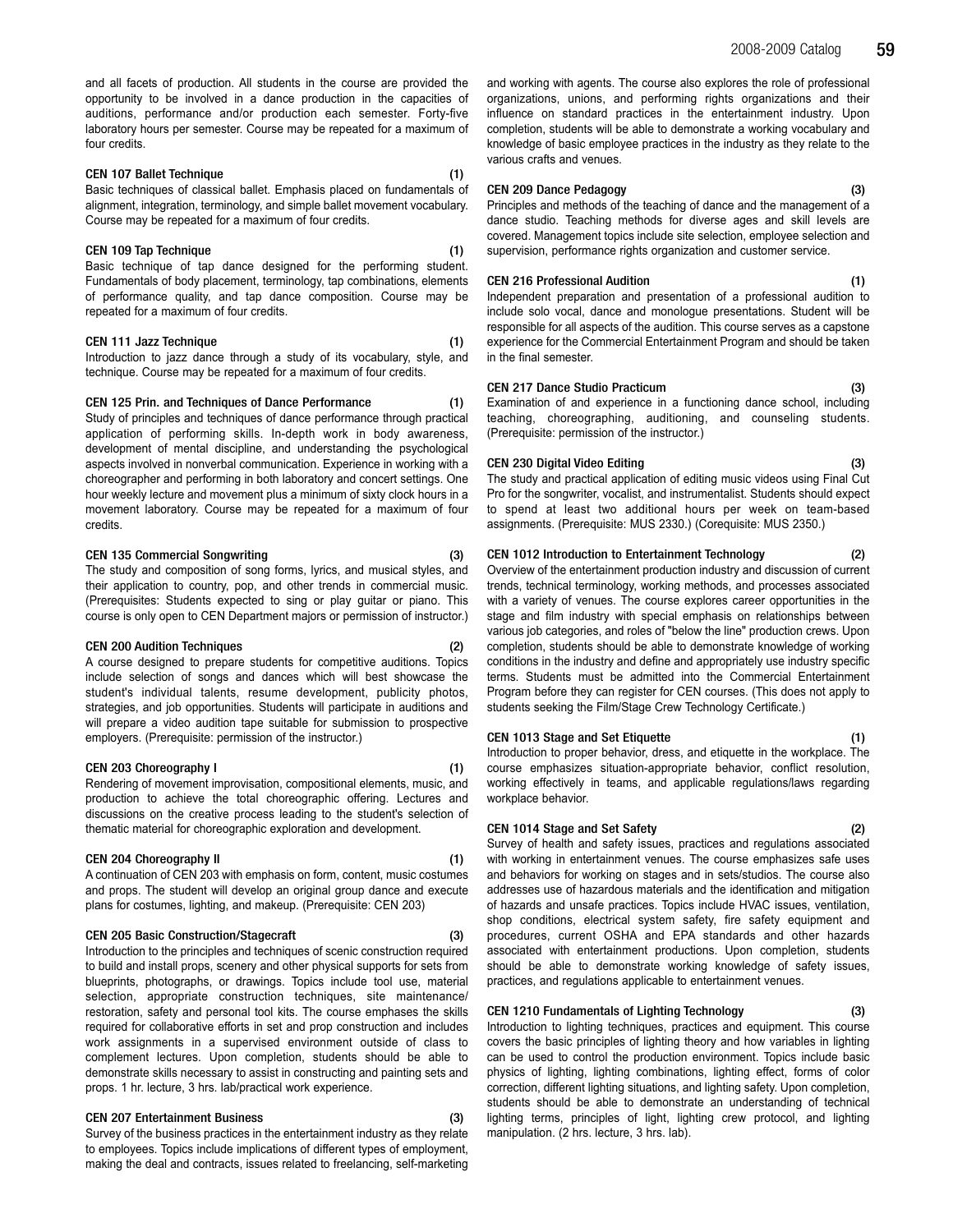#### CEN 1211 Fundamentals of Electricity (2)

Introduction to DC and AC circuits, electromagnetic devices, electronic components, and analog and digital circuits. Upon completion, the student will be able to demonstrate a working knowledge of electricity, wiring, distribution systems and safety. (1 hr. lecture, 2 hrs. lab).

# Communications

# COMM 1100 Interpersonal Communication (3)

The study and practice of dynamic interactions amongst individuals and groups. Foci include transactions at work, tasks, and committees to achieve meaningful results: activities, outcomes, recommendations and decisions.

#### COMM 1120 Intro to Communication (3)

A course in interpersonal/intrapersonal aspects of communication focusing on public speaking (persuasive, informative, media, and small group) presentations. Also covers communication history, critical thinking, multicultural and mass media communication styles. (Prerequisite: satisfactory ACT, placement test scores, or permission of the instructor.)

#### COMM 1210 Intro to Mass Communication (3)

General orientation to the field of mass communications. Survey of basic journalism, broadcasting, public relations, advertising, photography, film and recording. (Prerequisite: satisfactory ACT or placement test scores.)

#### COMM 1240 Intro to Broadcasting (3)

General orientation to the field of broadcasting, including the structure, function, social and historical aspects of broadcasting. (Prerequisites: COMM 1210 and COMM 1230.)

#### COMM 1250 Survey of New Media Communication (3)

This course examines the organization, structure, development, function, social aspects and history of new media. Developing and emerging new systems and methods of video and audio communication are studied including contemporary texts, articles, and breaking news regarding new technology, new regulation, new methods, and new uses of these emerging media formats. Emphasis will be placed on Internet, cable, satellite and other formats.

#### COMM 2100 Argumentation and Debate (3)

This course introduces students to logical and rhetorical analyses of speech, writing, and thinking. The greatest emphasis will be in understanding the nature of logical proof, although ethical proof must be considered as well.

#### COMM 2230 Media Writing (3)

Theory and practices of writing for print and electronic media according to the techniques, styles, and formats of various media.(Prerequisite: COMM 1210 or permission of the instructor.)

#### COMM 2450 Intro to Public Relations (3)

This course introduces the principles, theories and common practices in the field of public relations. The history and the roles public relations play in our society will be examined.

# Computer Information Systems

#### CIS 109 Computer Applications (3)

This course provides hands-on experience using commercial software packages for business applications. Topics include microcomputer system components, operating systems, word processing, spreadsheets, and presentation software. Keyboarding skills are highly recommended.

### CIS 116 Introduction to the Internet (1)

This course is designed to introduce the student to the use of the Internet. Major topics include electronic mail, file transfer protocol, and accessing and searching remote systems via Telnet, Gopher, and World Wide Web. Students will utilize both text-based and graphics-based systems. Students will be given access to Internet for the duration of the class. One hour lecture plus one to two hours lab work outside of class time. (Prerequisite: CIS 109 or permission of the instructor.)

#### CIS 131 Commercial Software Applications (1)

This course deals with special commercial software packages. The software packages will be determined by academic departments and announced in the printed schedule. Credit hours will be determined by the software difficulty.

#### CIS 132 Commercial Software Applications (2)

This course deals with special commercial software packages. The software packages will be determined by academic departments and announced in the printed schedule. Credit hours will be determined by the software difficulty.

#### CIS 150 Computer System Essentials (3)

This course introduces the student to the essentials of assembling, repairing, and upgrading personal computer systems. Topics include PC hardware and software installation, configuration, and troubleshooting; basic networking concepts, and standard security concerns. Students will complete various hands-on labs including computer assembly, installation of a current PC operating system, and construction of a simple local area network.

#### CIS 170 Programming I (3)

This course provides an introduction to computer programming in a contemporary high-level language. Both concepts and applications of actual programming in an event-driven, Graphical User Interface environment will be addressed. Emphasis is placed on problem analysis, use of structured programming techniques, data types, variable declaration, functions, and data files. (Prerequisites: DSPM 0850 or 19 Math ACT, and OFA 103.)

#### CIS 175 Computer Networking I (3)

This course introduces the student to networking essentials and Local Area Networks including major networking protocols, topologies, hardware and software. Topics include OSI model, local area network standards and protocols, network routing, server configuration, and basic network security. Students will complete hands-on lab exercises including construction of a simple wireless local area network and installation and configuration of a current server operating system. (Prerequisite: CIS 150.)

#### CIS 209 Database Applications (3)

An introduction to the concepts and syntax of relational database management systems for microcomputers. Topics include data modeling, database design concepts including normalization, and their application through the creation of tables, queries, forms and reports using the tools provided in a relational DBMS. (Prerequisite: CIS 109.)

#### CIS 263 Web Page Development and Design (3)

This course will cover the fundamental concepts of Web page design and creation, Web graphics, and how the Internet and World Wide Web works. Students will design and develop Web pages using Web page editing/publishing software and optimize images for Web pages. Basic Web pages containing scripts and simple Java applets will be created using Web page editing software. (Prerequisite: CIS 109.)

### CIS 270 Programming II (3)

This course provides advanced development of concepts and skills introduced in CIS 170. Attention will be directed to object oriented programming techniques, enhanced programming logic skills, design of effective interfaces for a GUI application in an event-driven environment and use of advanced data file concepts. (Prerequisite: CIS 170.)

#### CIS 275 Computer Networking II (3)

This course introduces the student to advanced networking skills and installation, maintenance, and troubleshooting of Wide Area Networks (WANs). The course will address topics including telecommunication basics, wide area network topologies and protocols, commercial and personal network access technologies, WAN security and network directory services. The students will complete hands-on labs, including configuration of a Virtual Private Network (VPN) and hardware firewall, installation and configuration of a current Windows Server operating system with Active Directory, DHCP and DNS. Each student will also research and present a current or future networking technology not addressed in the instructor's lectures. (Prerequisite: CIS 175.)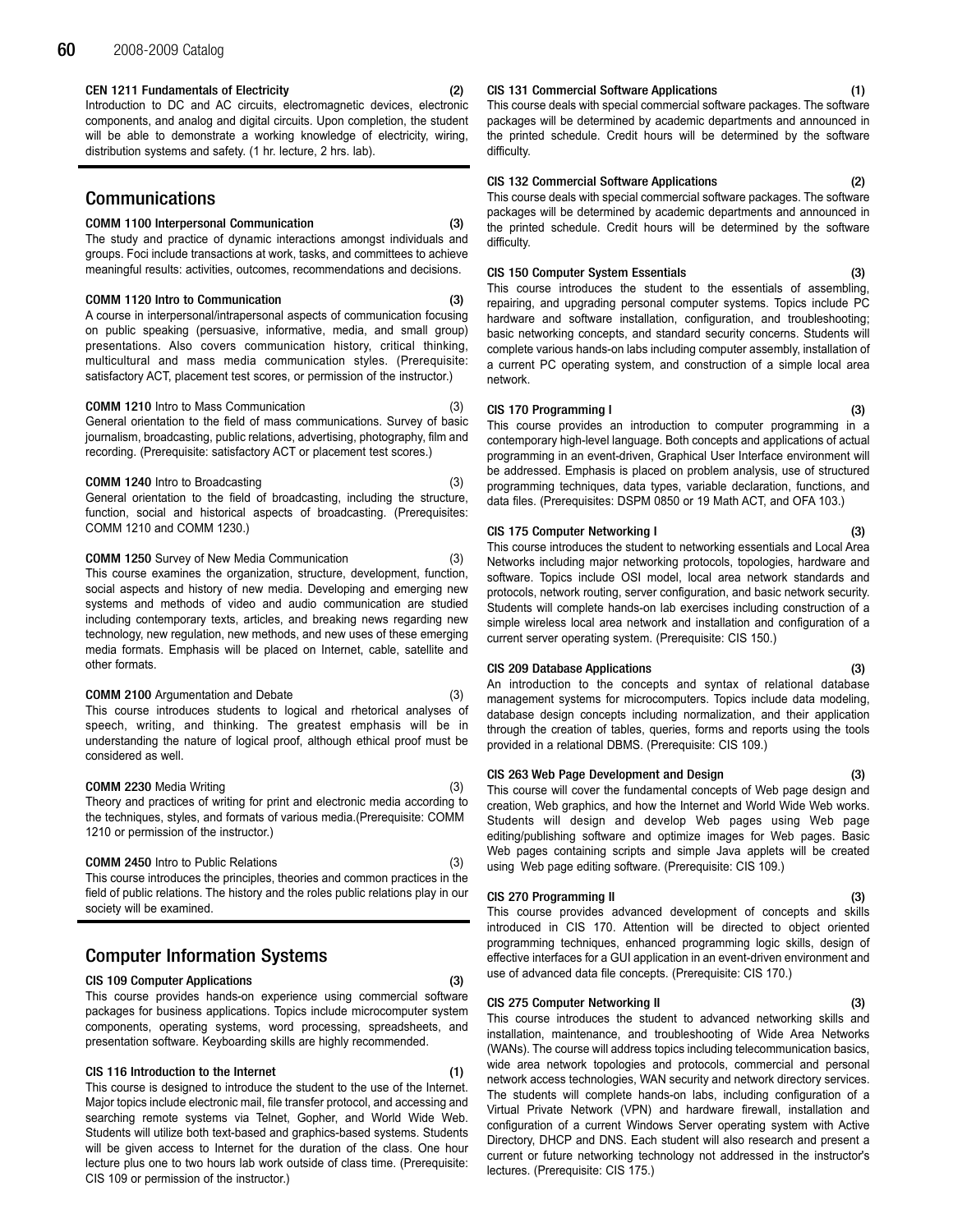#### CIS 280 Database Development

This course introduces students to data management using Relational Database Management Systems (RDBMS). Course covers data modeling techniques used to design databases. Students will create, modify, and update databases using Structured Query Language (SQL). (Prerequisite: CIS 209.) (Corequisite: CIS 170.)

#### CIS 281 Computer Security

This course covers the theory and practice of computer security. Security in operating systems, networks, and data systems will be covered, with an emphasis on data protection. Cryptographic techniques and tools are surveyed and applied to security problems, including shared key, public key, key exchange, and digital signature (RSA, DSS, etc.). An organizational or process view of security is applied throughout the course, separating policy from organizational procedure. From this course, students can expect to gain an understanding of applying basic computer security theory to common problems found in the business world today. (Prerequisites: CIS 175 and (CIS 170 or MATH 1130 or higher level math).

#### CIS 285 Computer Networking III (3)

This is the Networking capstone course which will address various topics relating to more sophisticated networks and additional network operating system software. This course will include major networking projects to be completed during the course. The course will address high level topics such as routers, router configuration and gateways, advanced TCP/IP topics, Internet Information server (Web server) configuration, and troubleshooting and optimization of multi-operating system networks. (Prerequisites: CIS 275.)

# Cooperative Education

#### COP 201-206 Cooperative Education (1-6)

This course is a practical work experience in an industry or business related to the student's major field of study. Close liaison is maintained between employer and co-op staff to ensure maximum benefit to the student. This course should allow students to explore the field in which they feel their vocational interests lie and determine whether it is suitable for them. This course may be used as a general elective upon advisor's approval. Students will be required to work a minimum of 60 hours for each credit hour earned. Students may repeat co-op courses to a maximum total of six credit hours. GRADING OF CO-OP COURSES IS ON A PASS/NO PASS BASIS. (Prerequisite: permission of the instructor required.

| COP 201 Cooperative Education (60 hours minimum)  | (1) |
|---------------------------------------------------|-----|
| COP 202 Cooperative Education (120 hours minimum) | (2) |
| COP 203 Cooperative Education (180 hours minimum) | (3) |
| COP 204 Cooperative Education (240 hours minimum) | (4) |
| COP 205 Cooperative Education (300 hours minimum) | (5) |
| COP 206 Cooperative Education (360 hours minimum) | (6) |

# Criminal Justice Technology

### CJT 101 Introduction to Criminal Justice (3)

This study is an introductory course designed to familiarize students with the criminal justice system. Emphasis is placed on understanding the nature, functions, and limits of law. Special attention will be given to the criminal justice process, from arrest to final disposition. The course will prepare students for succeeding courses in the criminal justice program.

### CJT 105 Introduction to Criminology (3)

A study of the factors involved in crime and criminal behavior. Social, cultural, and economic variables will be used as the basis of study.

#### CJT 106 Criminal Law (3)

This course will introduce students to the history and development of the criminal law, elements essential to criminal law, types of criminal offenses and types of criminal defenses. The Tennessee State Code will be utilized extensively.

#### CJT 110 Investigation Procedures (3)

Investigation Procedures is a study of the fundamentals of criminal investigation. Learners will examine the methods and techniques law enforcement officers utilize in the detection and investigation of crime.

### CJT 120 Supervision and Management in Criminal Justice (3)

A study of the organizational structure and management procedures of criminal justice agencies. Special emphasis will be placed on personnel procedures, supervision, training, and relationships with associated organizations.

#### **CJT 200 Criminal Evidence**

Students will learn the basic rules governing the admissibility of criminal evidence including classification of evidence. The rules applied to privileged communications, hearsay and exceptions to the hearsay rule, as well as the application of criminal evidence rules to the criminal justice process are included. This course will emphasize the study of pertinent case law.

#### CJT 201 Constitutional Rights of Prisoners (3)

This course focuses on the legal rights of prisoners. Some of the topics include civil rights, criminal liabilities, and disciplinary proceedings.

### CJT 202 Correctional Security Administration (3)

Security within the prison and jail environment is closely examined. This course explains the role of the security manager in the prison and jail environments, the application of management techniques and the operation of the security division in prison and jail environments.

#### CJT 204 Juvenile Justice (3)

A study of youth crimes. This course will familiarize students with the historical development of juvenile justice, Tennessee juvenile code, and prevention programs. (This course is not designed for transfer.)

### CJT 205 Introduction to Corrections (3)

A survey of the historical development of corrections in the United States with a look at the intervening and underlying methods of corrections, and generally both institutional and community-based correctional programs. An in-depth study of probation and parole is also included.

### CJT 206 Theory and Practice of Law Enforcement (3)

History, philosophy and practices of American Law Enforcement, including the development and objectives of the American Police System with an emphasis on organization of local, state and federal law enforcement agencies. This course will also survey career opportunities and qualifications required for entry level positions.

### CJT 207 Laws of Arrest, Search and Seizure (3)

This course endeavors to help students understand decisions of the United States Supreme Court that have had an impact upon federal, state and local criminal justice agencies. These cases and decisions are studied in order that the students might have an opportunity to understand the Supreme Court's approach to analyzing search and seizure issues. Such understanding is essential for persons who are or will become engaged in criminal justice professions. It is important that these individuals be aware of the content and significance of new decisions to those previously rendered.

### CJT 210 Corrections Counseling (3)

Principles and methods of counseling for inmates will be covered. Special emphasis will be placed on behavior change techniques. (Prerequisite: CJT 205.)

### CJT 220 Special Problems: Law Enforcement (3)

Course is designed to permit the student to study and/or experience a particular problem in the field of law enforcement.

### CJT 230 Special Problems: Corrections (3)

Course is designed to permit the student to study and/or experience a particular problem in the field of corrections.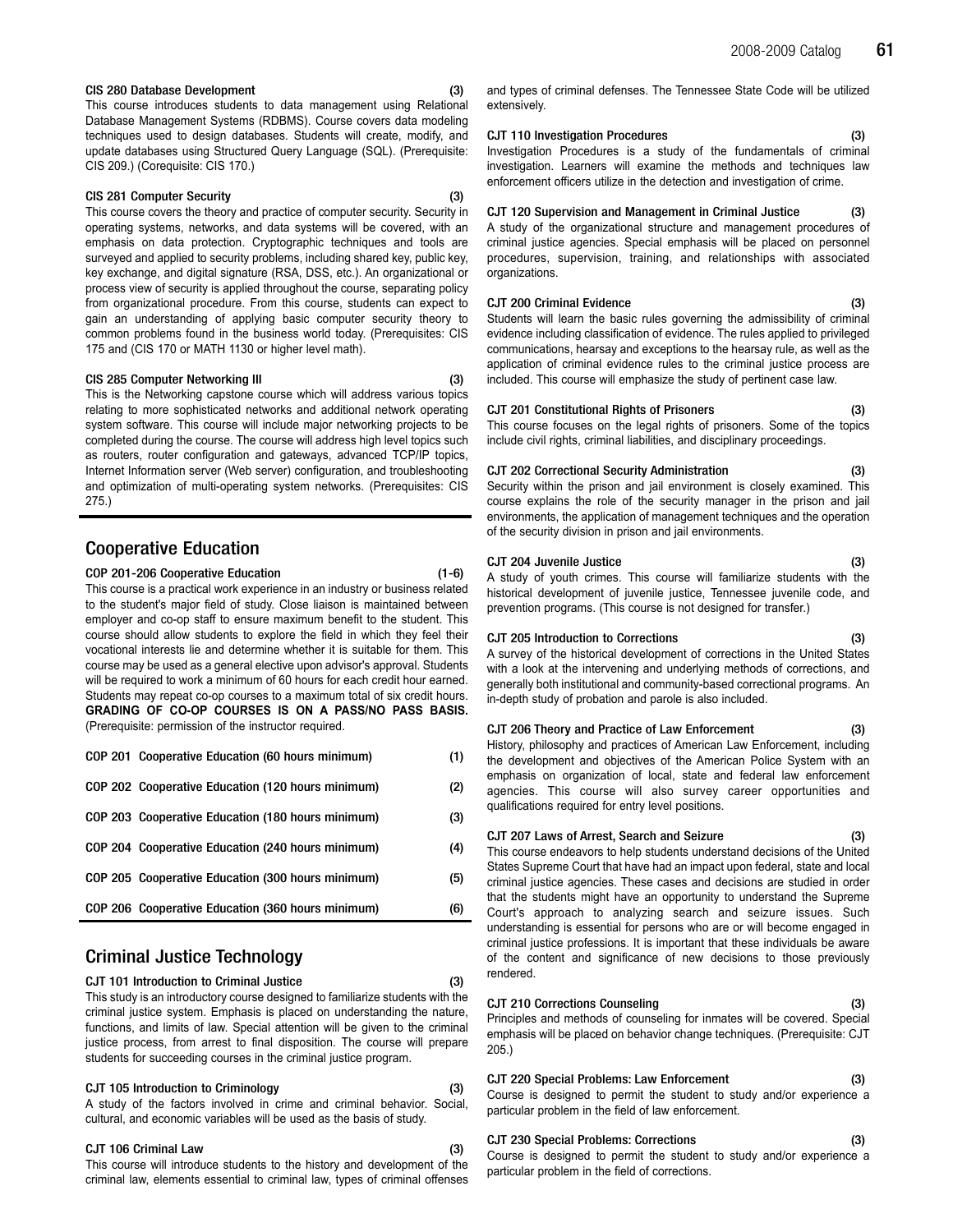#### CJT 241 Introduction to Cyber Security (3)

This is an introductory course designed to familiarize students with the concepts of cyber security. The course will prepare students for succeeding courses in cyber security and forensics.

# Developmental Studies

#### DSPM 0700 Basic Mathematics (Institutional Credit) (3)

Topics for instruction include operations involving fractions, decimals, and integers; and problems involving percent, ratio and proportion, graphs, basic geometry, systems of measurement, and basic statistics. Algebra is introduced through evaluation of expressions and solutions of equations. Methods for solving real-world applications are integrated throughout the course content. Upon earning a grade of "C" or better, the student advances to Elementary Algebra, DSPM 0800.

#### DSPM 0800 Elementary Algebra (Institutional Credit) (3)

Topics for instruction include integers, algebraic operations, linear equations, inequalities, functions, graphing techniques, and systems of equations. Methods for solving real-world applications are integrated throughout the course content. Upon earning a grade of "C" or better, the student advances to Intermediate Algebra, DSPM 0850. (Prerequisite: DSPM 0700 or entry assessment.)

#### DSPM 0850 Intermediate Algebra (Institutional Credit) (3)

Topics for instruction include rules for exponents, polynomials, rational expressions, rational equations, quadratic equations and functions, conics, and radicals. Methods for solving real-world applications are integrated throughout the course content. Upon earning a grade of "C" or better, the student becomes eligible to enter first year college-level mathematics courses. (Prerequisite: DSPM 0800 or entry assessment.)

#### DSPR 0700 Basic Reading (Institutional Credit) (3)

A course which concentrates on basic comprehension and vocabulary skills. Topics offered include words in context, structural analysis, main idea, and supporting details. Upon earning a grade of "C" or better, the student advances to Developmental Reading (DSPR 0800). The class meets three hours per week.

#### DSPR 0800 Developmental Reading (Institutional Credit) (3)

A course which focuses on comprehension and vocabulary skills needed for general college reading and reading expository text. Majors topics include vocabulary development, main idea and details, critical reading, flexible rate and strategies for organizing textbook information. (Prerequisite: DSPR 0700 or entry assessment.) 3 hrs. lecture, with additional individual and group conferences.

### DSPR 0801 Vocabulary (Institutional Credit) (1)

This module concentrates on vocabulary development utilizing context and word structure clues. The module also includes interpreting figurative language. On-line exercises supplement classroom instruction.

### DSPR 0802 Comprehension (Institutional Credit) (1)

This module focuses on the following reading skills: identifying topic, main idea and supporting details; patterns of organization; transitions; and reading rate. On-line exercises supplement classroom instruction. (Prerequisite or Corequisite: DSPR 0801 or entry assessment.)

### DSPR 0803 Advanced Comprehension (Institutional Credit) (1)

Major topics include: logical inferences, fact and opinion, author's purpose and tone, argument and reading in the content areas. On-line exercises will supplement classroom instruction. (Prerequisites: DSPR 0802 or entry assessment.)

# DSPS 0800 Learning Strategies (Institutional Credit)

This course focuses on assisting students to adjust to the challenges of college life by adopting methods which promote academic success. Through didactic and experiential learning, students will give attention to self-concept enhancement, goal setting and time management, concentrating and remembering, creative and critical thinking, note-taking, test-taking, communication, and career planning. The course meets three hours per week with additional consultations.

#### DSPW 0700 Basic Writing (Institutional Credit) (3)

Addresses clear, concise writing skills. Topics included in the course are basic grammar, spelling, and sentence patterns. Heavy emphasis is placed on correcting students' persistent writing errors. Upon earning a grade of "C" or better, the student advances to Developmental Writing (DSPW 0800).

DSPW 0725 Basic Reading/Basic Writing (Institutional Credit) (4) A combined course that pairs basic levels of reading and writing. Basic Reading/Basic Writing is a computer-assisted course that focuses on basic comprehension and vocabulary skills, as well as the development of clear, concise writing skills. Reading topics include words in context, organizational patterns, main idea, and supporting details; writing topics include grammar, spelling, and sentence patterns. Upon earning a grade of "C" or better, the student advances to Developmental Reading (DSPR 0800) and Developmental Writing (DSPW 0800). Students spend 3 hours in active classroom instruction and one additional hour per week on computergenerated lab assignments.

DSPW 0800 Developmental Writing (Institutional Credit) (3) Focuses on writing competencies necessary for successfully completing Composition I. Topics include conceiving ideas, organizing, proofreading, revising, rewriting, and determining the most effective writing style for different readers and purposes. Microsoft Word is utilized for some word processing. Upon earning a grade of "C" or better, the student advances to college-level English courses. (Prerequisite: DSPW 0700 or entry assessment.)

DSPW 0801 Punctuation and Mechanics (Institutional Credit) This course addresses common usage errors in writing. Depending upon individual assessment, students will complete modules which review rules for punctuation, abbreviations, numbers, italics, capitalization, and spelling. The course of study includes both lecture and on-line instruction.

# DSPW 0802 Grammar and Usage (Institutional Credit) (1)

This course is designed to assist students with the basic principles and understanding of English grammar and language including parts of speech, semantics, syntax, and morphology. The course of study includes both lecture and on-line instruction.

DSPW 0803 Paragraph Writing (Institutional Credit) (1) This course focuses on unity, coherence, and development in writing paragraphs with attention to the writing process and rhetorical strategies. (Prerequisites or Corequisites: DSPW 0801 and DSPW 0802 or entry assessment.)

DSPW 0804 Introduction to Essay Writing (Institutional Credit) (1) This course focuses on thesis, organization and development in writing expository essays with attention to the writing process. Designed to prepare students for successful essay writing in Composition I. (Prerequisites: DSPW 0801, DSPW 0802, and DSPW 0803 or entry assessment.)

# Early Childhood Education

# ECED 1010 Introduction to Early Childhood Education (2)

An Introduction to the early childhood profession including an emphasis on professionalism and developmentally appropriate practice. Includes an overview of history of early education, theoretical program models, different types of early childhood programs, community resources, professional organizations, and contemporary trends and issues in programs for children ages birth to nine. Field experiences required.

### ECED 2010 Safe, Healthy Learning Environments (3)

A study of the basic principles and practices of safety, health and nutrition as they relate to the early childhood setting, home, and community for children ages birth to nine. Also included is a study of principles of creating appropriate learning environments for young children. Field experiences required.

### ECED 2015 Early Childhood Curriculum (3)

A study of developmentally appropriate practices and the teacher's role in supporting development of young children ages birth to nine. An emphasis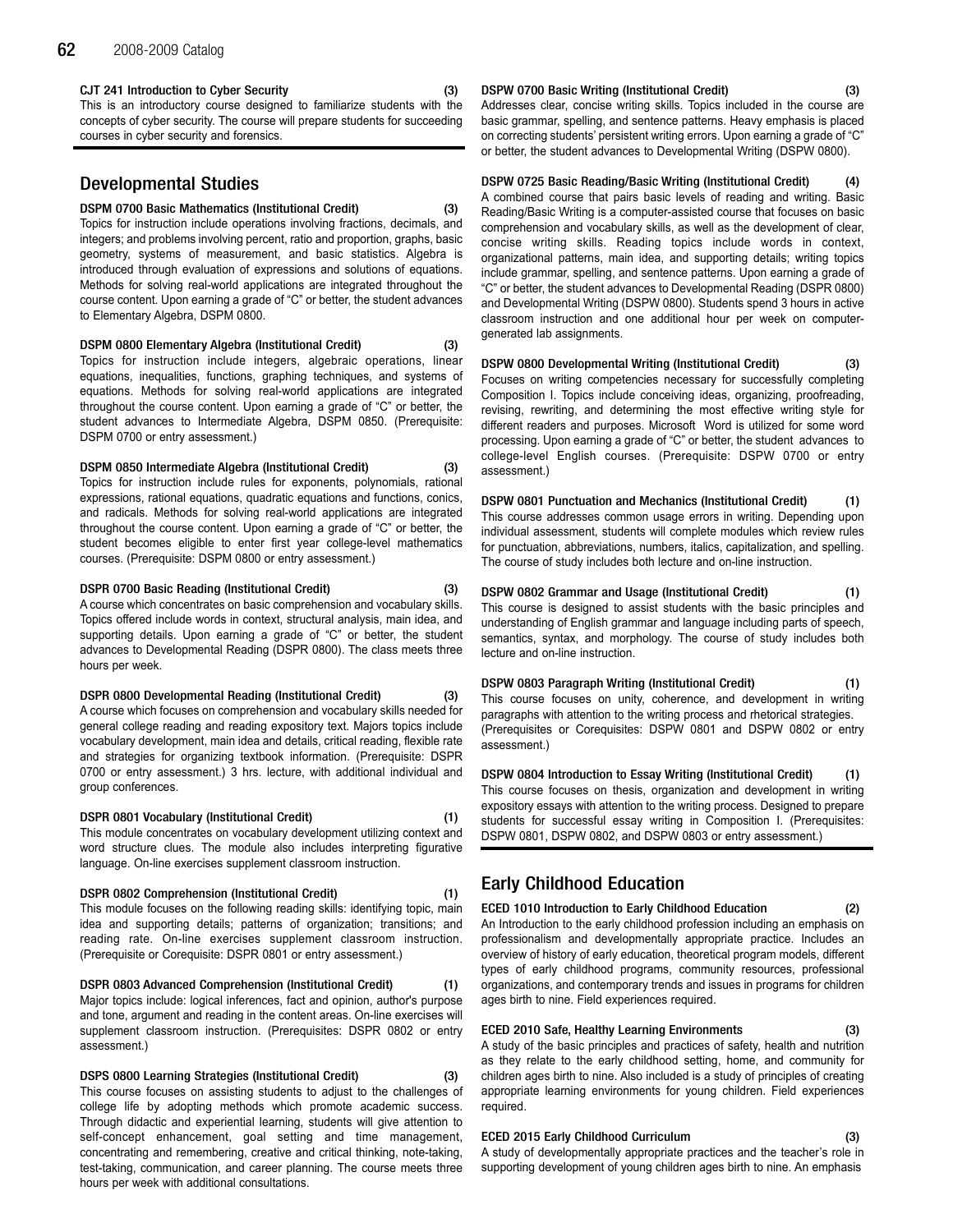on curriculum planning including goals, environment, roles of teachers and parents, materials, and settings. Field experiences required.

### ECED 2020 Infant, Toddler, Child Development (3)

The study of the physical, cognitive, social, and emotional aspects of young children and their application to the care, guidance, and development of the child, birth to nine. Laboratory observation and interaction. (Prerequisite: ECED 1010, 2010 and completion of all DSP requirements for reading, writing, and learning strategies.)

#### ECED 2030 Infant and Toddler Care (3)

A course on the care and education of infants and toddlers, birth to age three in group settings (i.e. child care centers, family child care homes, Early Head Start). Includes rationales and strategies for supporting the whole child including cognitive, language, social-emotional, and physical development in a safe, responsive environment. Emphasis is on relationship-based care and education with special attention to the unique environmental aspects of programs for the child under three.

#### ECED 2040 Family Dynamics and Community Involvement (3)

The role of the family and community in the physical, cognitive, social, and emotional growth of the child in a diverse society. Includes benefits of and strategies for developing positive, reciprocal relationships with families in an early childhood setting ages birth to age nine. Field experiences required.

#### ECED 2050 Psychomotor Development (3)

This course discusses the major theories of psychomotor development and the application to the development of the young child ages birth to nine. Particular emphasis is placed on the positive development of motor skills. Field experiences required. (Prerequisite: ECED 2020.)

#### ECED 2060 Development of Exceptional Children (3)

Explores practices that early childhood professionals can apply to develop a more inclusive and accessible environment for all children ages birth to nine. Provides students with skills to include children of all abilities through appropriate arrangement of the environment. Includes strategies for developing strong relationships with families and other community agencies. Field experiences required. (Prerequisite: ECED 2020 and 2040.)

#### ECED 2070 Developmental Assessment (3)

This course will cover assessment for children from birth to nine years of age. Both formal and informal instruments will be discussed with the emphasis on tools that can be used by teachers of young children. Considerations in choosing, administering, and reporting results of assessments will also be addressed. Field experiences required. (Prerequisite: ECED 2020.)

### ECED 2080 Language and Literacy in Early Childhood (3)

The research-based principles for providing young children ages birth to nine a strong foundation in language and literacy within a developmentally appropriate approach. Field experiences required. (Prerequisite: ECED 2015 and 2020.)

#### ECED 2085 Math and Science in Early Childhood (3)

A course on the standards, principles, and practices in teaching mathematics and science to young children ages birth to nine. An emphasis will be placed on developing an integrated math and science curriculum that includes appropriate content, processes, environment and materials, and child-centered choices. Field experiences required. (Prerequisite: ECED 2015 and 2020.)

#### ECED 2090 Creative Development (3)

This course provides strategies for promoting creative development of the child ages birth to nine. Students will gain an understanding of the concept of creativity: what it is, why it is important, and how the development of creativity in young children can be encouraged. Emphasis is on the development of creativity in relation to art, music, language, movement, and dramatic arts. Field experiences required.

#### ECED 2100 The Mentoring Teacher

A study of the philosophy, principles, and methods of mentoring adults who have varying levels of training. Emphasis will be on the role of mentors as facilitators of adult learning while simultaneously addressing the needs of children, parents, and other staff. (Prerequisite: Department Approval.)

#### ECED 2110 Advanced Learning Environments (3)

This course focuses on the skill, knowledge, and materials development that are necessary in the provision of a developmentally appropriate environment for young children ages birth to nine. Field experiences required.

#### ECED 2120 Administration of Child Care Centers (3)

A study of organization and administration practices applicable to the child care center. Topics of special consideration will include leadership, enrollment and public relations, staff management, financial management, facilities, regulations, parent relations, and program development. Field experiences required.

#### ECED 2130 Clinical Practicum I (2)

Supervised practicum with a minimum of 15 clock hours in seminar and 45 clock hours in early childhood practical experiences. Course includes a study of the physical and human qualities that combine to create an environment that is safe and healthy, and promotes optimum learning for young children ages birth to nine. (Prerequisite: ECED 2010.)

#### ECED 2140 Clinical Practicum II (2)

Supervised clinical experience with a minimum of 15 clock hours in seminar and 45 clock hours in an approved Clinical Site (NAEYC, NAFCC or NSACA accredited agency or department approved site). Course includes emphasis on using reflective practice to examine components of quality, set goals, and design a plan for professional growth for the early childhood educator of children ages birth to nine. (Prerequisite: ECED 1010, 2010, 2015, 2040 and 2130.)

#### ECED 2150 Clinical Practicum III (2)

Supervised practicum experience with a minimum of 15 clock hours in seminar and 45 clock hours of approved early childhood practical experiences. This course focuses on the student's demonstration of competencies that produce positive developmental outcomes for young children ages birth to nine. (This course serves as a capstone experience and should be taken in the final semester.)

# **Economics**

#### ECO 201 Principles of Macroeconomics (3)

Provides basic understanding of modern economic society; fundamental economic concepts; measurement, determination and growth of national income; determination of employment and price level; principles of money and banking; monetary and fiscal policies; economics of less developed countries; comparative economic systems.

#### ECO 202 Principles of Microeconomics

Provides basic understanding of modern economic society; fundamental microeconomics concepts; consumer and firm behavior; market structure and allocation of resources; pricing of productive resources; antitrust economics, labor economics; public economics and international economics.

# Education

#### EDU 201 Introduction to Education (3)

Introduction to Education is a general survey course in which students explore the historical, philosophical, sociological, and psychological foundations of education. Students will also use technology tools, including basic computer skills--Windows, Internet, word processing, and presentation skills--in ways that are integrated in contemporary learning environments. Students are required to complete a 12-hour field study in an approved classroom. (Prerequisites: DSPR 0800 and DSPW 0800 or satisfactory placement scores.)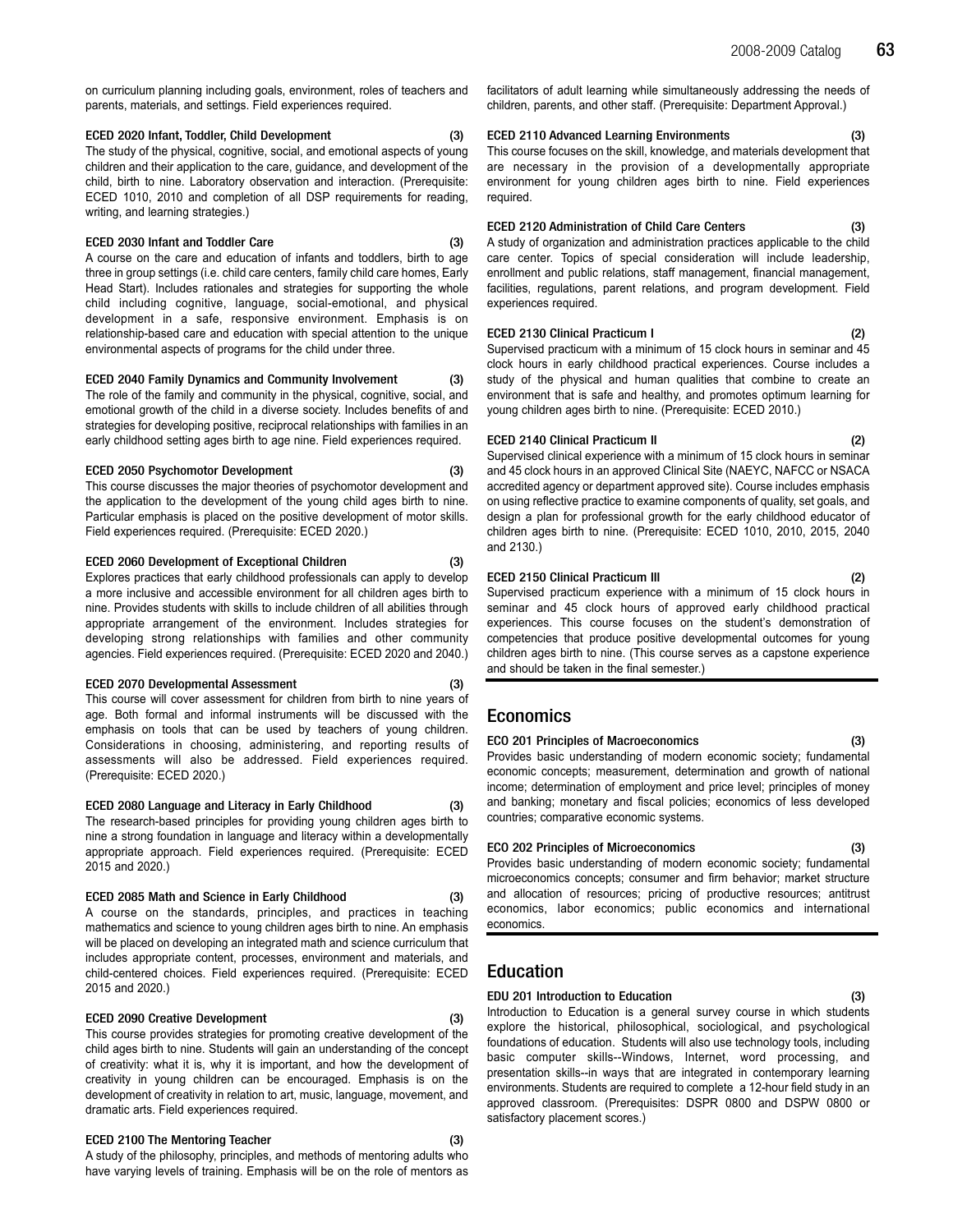#### EDU 221 Educational Psychology (3)

Educational Psychology is a study and application of the principles of growth and development, learning theory, and assessment techniques in the classroom setting. Pre-service teachers will use integrative technology, including computer word processing, databases, spreadsheets, and presentation tools, so that they will be acquainted with its use to improve student learning, as well as to help teachers become more productive. Students are required to complete a 6-hour field study in an approved classroom. (Prerequisites: DSPR 0800 and DSPW 0800 or satisfactory placement scores.)

#### EDU 222 Education of Exceptional Learners (3)

Education of Exceptional Learners is designed to increase the student's understanding of the psychology and education of the exceptional child. This course is not a methodology course, but it will provide an overview of the range of exceptional characteristics that exist and the effects of these on learning. The physical, mental, emotional, behavioral and social traits of children and adolescents will be discussed. Students will gain an understanding of pertinent federal and state legislation (Individuals with Disabilities in Education Act, Section 504 of the Rehabilitation Act) by which some children and adolescents are considered exceptional and identified as such. Other topics will include legal issues, giftedness, as well as diversity of culture and language. Pre-service teachers will also apply computers and related technologies to support instruction in appropriate grade levels and subject areas for exceptional learners. They will also complete an 8-hour field study in an approved inclusive or special education classroom. (Prerequisites: DSPR 0800 and DSPW 0800 or satisfactory placement scores.)

#### EDU 225 Educational Technology for Teachers (3)

This course is designed for students pursuing a career in education, 21st century classroom training, teachers who are novice users of the current technology found in most 21st century classrooms, and current teachers who want to improve their knowledge of how to use technology in the classroom. Additional lab work required.

# Electronics Technology

#### **EET 120 DC Circuit Analysis**

This course addresses the essential topics needed for a fundamental understanding of Direct Current (DC) circuits. Topics include voltage, current, resistance, and power; Ohm's law and Kirchhoff's laws; series, parallel and series parallel circuits; network transforms, multisource circuits, and network theorems; and capacitance, inductance, and DC transients. (Corequisite: MATH 1710.) 3 hrs. lecture, 3 hrs. lab.

#### EET 121 Electronics I (4)

This is the first course in a two-course sequence aimed at the study of electronic devices and circuits. Topics include semiconductor theory, the diode, diode circuits, bipolar junction transistors (BJTs), field-effect transistors (FETs), bias circuits, small-signal amplifiers, and amplifier frequency response. (Prerequisites: EET 120 and 130.) 3 hrs. lecture, 3 hrs. lab.

#### EET 122 Electronics II (4)

This is the second course in a two-course sequence aimed at the study of electronic devices and circuits. Topics include operational amplifiers and applications, oscillators, linear integrated circuits, power amplifiers, power supplies, and voltage regulation. (Prerequisites: EET 120, 121 and 130.) 3 hrs. lecture, 3 hrs. lab.

#### EET 130 AC Circuit Analysis (4)

This course addresses the essential topics needed for a fundamental understanding of alternating current (AC) circuits. Topics include AC fundamentals; complex algebra; phasors; series, parallel, and seriesparallel AC circuits; filters; resonant circuits; transformers; and polyphase systems. (Prerequisite: EET 120.) (Corequisite: MATH 1720.) 3 hrs. lecture, 3 hrs. lab.

#### EET 150 National Electrical Code (3)

An introduction to the National Electrical Code. Topics include general wiring; outlets, lighting, appliances, and heating; services and feeders; grounding and bonding; and overcurrent protection. Designed for individuals with little or no knowledge of the code.

#### EET 180 Digital Logic Fundamentals (3)

An introduction to digital logic as related to digital computers and other digital electronic systems. Topics include number systems, Boolean algebra, logic gates, Karnaugh maps, combinational logic, sequential logic, counters, registers, and integrated circuit logic devices. (Prerequisite: 1 year of high school algebra, or satisfactory ACT or placement test scores, or DSPM 0800.) 2 hrs. lecture, 2 hrs. lab.

## EET 214 Principles of Programmable Controllers (3)

A study of Programmable Logic Controllers (PLCs) and their use in programmable industrial process control. Topics include ladder logic diagrams, PLC programming, installation, wiring, and interfacing. (Prerequisites: EET 120, 130 and 231.) 2 hrs. lecture, 2 hrs. lab.

#### EET 231 Microprocessors (3)

This course is developed around the microprocessor and the peripheral chips necessary for microcomputer operation. Waveforms are studied as well as timing diagrams. Emphasis will be given to machine language and assembly language. Applications to industrial equipment are also addressed. (Prerequisite: EET 180.) 2 hrs. lecture, 2 hrs. lab.

EET 241 Introduction to Telecommunications Technology (3) This course addresses the essential topics needed for a fundamental understanding of analog and digital communications. Topics include amplitude, frequency, and phase modulation; analog-to-digital and digitaltoanalog conversion; pulse code and delta modulation; frequency and phase shift keying; space, frequency, and time division multiplexing; and fiber optic systems. (Prerequisite: EET 180.) (Corequisite: EET 121.) 2 hrs. lecture, 2 hrs. lab.

### EET 242 Telecommunications Systems Analysis

A study of telecommunications systems in common use today. Topics include TV/video and facsimile; the telephone system; the RS-232 interface standard and modems; networks; satellite communications; and cellular telephone systems. (Prerequisite: EET 241.) 2 hrs. lecture, 2 hrs. lab.

#### EET 251 Industrial Electronics (3)

A study of electronic circuits and systems applicable to the control of industrial machinery and processes. Topics include operational amplifier and linear integrated circuits for industrial application, motors and generators, transducers, control devices, power control circuits, process control, and industrial telemetry and data communication. (Prerequisites: EET 130 and MATH 1710.) (Corequisite: EET 122.) 2 hrs. lecture, 2 hrs. lab.

#### EET 252 Introduction to Robotics (3)

This course introduces the fundamentals of robotics, including the history, classification, functional components, manipulator configurations, operational characteristics, programming, and applications of industrial robots. An industrial robot is programmed using the industry standard Manufacturing Control Language (MCL) to perform a variety of tasks in the laboratory. Both a teach pendant and a personal computer are used to program the robot. (Prerequisite: EET 231.) 2 hrs. lecture, 2 hrs. lab.

# EET 291 Adv. Topics in Electronics Engineering Technology (3)

A study of advanced topics and current developments in electronics engineering technology.(Prerequisite: Sophomore standing or permission of the instructor.)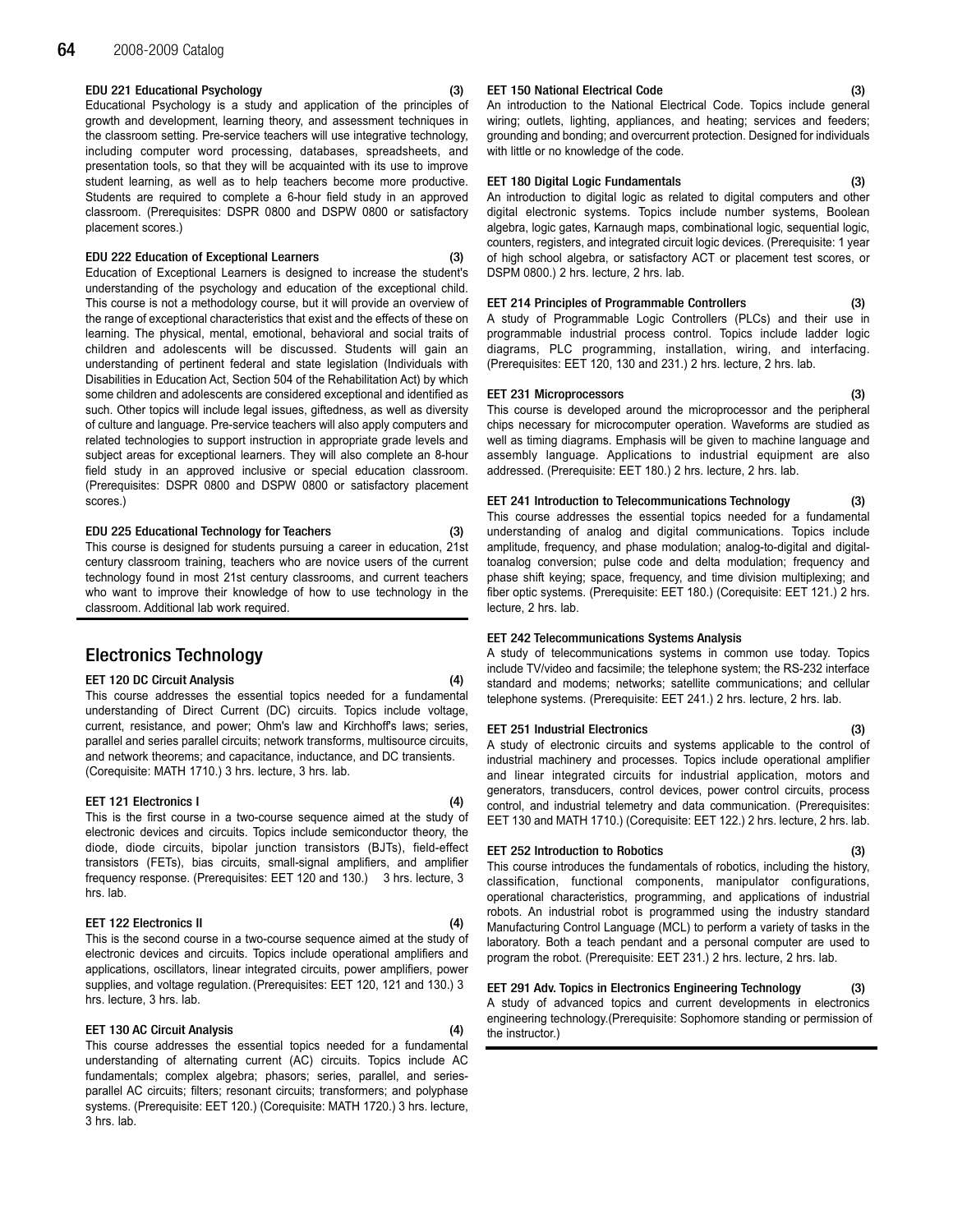# Emergency Medical Technology

Students must be admitted into the Emergency Medical Technology (EMT) Program before they can register for EMT courses.

### EMT 116 Basic EMT-IV Clinical Practice (Institutional Credit) (1)

Supervised clinical application of knowledge and skills developed in EMT 118. Emphasis is on initiation of intravenous therapy, patient assessment, basic airway management, communication, and treatments used to treat trauma emergencies. (Prerequisite: Currently holds Tennessee licensure as an EMT Basic.) (Corequisite: EMT 108.) Minimum of 48 clinical hours a semester.

EMT 118 Basic EMT Intravenous (IV) Therapy (Institutional Credit) (3) This course provides EMT Basics who seek EMT IV licensure the knowledge, skills, and competencies consistent with the state of Tennessee EMS regulations. This course emphasizes the acquisition of principles, techniques and skills related to intravenous therapy including fluid and electrolytes and acid-base balance. Other topics include but not limited to review of EMT roles and responsibilities, EMS systems, medical legal considerations, patient assessment, telecommunications, and assessment and treatment of the trauma patient. (Prerequisite: Current Tennessee EMT-Basic License.) (Corequisite: EMT 116.) 2 hrs. lecture, 2 hrs. lab.

#### Students must be admitted into the Paramedic Program before they can register for any 200 level courses.

#### EMT 210 Paramedic Theories I (5)

This course focuses on anatomy and physiology, the normal pathophysiology of human systems, and how these systems are related during medical emergencies. This course emphasizes the pathophysiologic changes that occur during common medical emergencies and treatment modalities based on these changes. It also includes math applications associated with prehospital pharmacology and medial terminology. (Corequisites: EMT 211, 212, 213 and 214.) 5 hrs. lecture.

#### EMT 211 Fundamentals of Paramedic Practice I (1)

Study of skills necessary to perform advanced pre-hospital care and practical applications of those advanced skills required to perform safely in the clinical settings. Emphasis on skills needed to treat medical emergencies taught in Paramedic Theories I and Advanced Cardiac Care. (Corequisites: EMT 210, 212, 213 and 214.) 3 hrs. lab per week.

#### EMT 212 Pre-hospital Emergency Pharmacology (2)

A study of the fundamentals of drug therapy, drug administration, legalities, dosage calculations, and detailed discussion of specific drug actions, indications, contraindications, dosages, routes, and other essential information. The course also discusses specific drug selections for specific medical emergencies. (Corequisites: EMT 210, 211, 213 and 214.) 2 hrs. lecture.

#### EMT 213 Advanced Cardiac Care (1)

A study of the management of common cardiac emergencies in accordance with American Heart Association (AHA) guidelines and the recognition of stable and unstable dysrhythmias, their hemodynamic effects and the advanced treatment of patients suffering catastrophic cardiac insufficiencies and arrest. (Corequisites: EMT 210, 211, 212 and 214.) 3 hrs. lab per week.

### EMT 214 Clinical Practice I (3)

Supervised clinical application of skills developed in EMT 211. Emphasis is on patient assessment and treatment modalities of common medical emergencies. (Corequisites: EMT 210, 211, 212 and 213.) 150 clinical hrs. per semester.

# **EMT 215 Paramedic Theories II**

This course focuses on anatomy and physiology, the normal pathophysiology of human systems, and how these systems are related during common trauma, behavioral and geriatric emergencies. This course emphasizes the pathophysiologic changes that occur during these emergencies and treatment modalities based on these changes. It also includes math applications associated with prehospital pharmacology and medical terminology. (Prerequisite: EMT 210.) (Corequisites: EMT 216, 217, 218 and 219.) 5 hrs. lecture.

### EMT 216 Fundamentals of Paramedic Practice II (1)

Study of skills necessary to perform advanced pre-hospital care and practical applications of those advanced skills required to perform safely in the clinical settings. Emphasis on skills needed to treat trauma, geriatric, pediatric, behavioral and obstetrical emergencies taught in Paramedic Theories II, Pediatric and OB Emergencies, and Advanced Trauma Life support courses. (Prerequisite: EMT 210.) (Corequisites: EMT 215, 217, 218 and 219.) 3 hrs. lab per week.

#### EMT 217 Pediatric and OB Emergencies (2)

This course focuses on the pediatric medical and trauma emergencies with emphasis on growth and development of the child as it relates to approach and treatment. The course also discusses normal and complicated pregnancies with an emphasis on childbirth and emergencies associated with childbirth in the pre-hospital setting. (Prerequisite: EMT 210.) (Corequisites: 215, 216, 218 and 219.) 2 hrs. lecture.

### EMT 218 Advanced Trauma Life Support (1)

This course focuses on the recognition of potential problems related to mechanism and kinetic of injury. This course also includes the management of common traumatic emergencies in accordance with Prehospital Trauma Life Support guidelines. (Prerequisite: EMT 210.) (Corequisites: EMT 215, 216, 217 and 219.) 3 hrs. lab per week.

#### EMT 219 Clinical Practice II (3)

Supervised clinical application of skills developed in EMT 216. Emphasis is on patient assessment and treatment modalities of common trauma, geriatric, pediatric, behavioral, and obstetrical emergencies. (Prerequisite: EMT 214.) (Corequisites: EMT 215, 216, 217 and 218.) 150 clinical hrs. per semester.

#### EMT 220 Field Internship (4)

Final one-on-one supervised application of paramedic skills developed in the paramedic courses, with an emphasis on leadership and interpersonal skills. This internship is completed with an Advanced Life Support service. Selection of preceptors will be made and approved by the program director. (Prerequisite: EMT 215.) (Corequisite: EMT 221.) 240 practicum/precepted hrs. per semester.

### EMT 221 Fundamentals of Paramedic Practice III (4)

This course focuses on the complete assessment and management techniques of medical and trauma emergencies. It also includes treatment modalities, math applications associated with prehospital pharmacology, and medical terminology. Emphasis is on National Registry skills to include IV initiation, medication administration, endotracheal intubation, and all EMT-B and EMT-P skills competencies. It also places emphasis in leadership, interpersonal skills, and critical thinking in the prehospital emergency environment. (Prerequisite: EMT 215.) (Corequisite: EMT 220.) 2 hrs. lecture, 6 hrs. lab per week.

EMT 1010 Basic EMT Intravenous Therapy (Institutional Credit) (13) This is the entry-level course to Emergency Medical Service (EMS) profession. This course provides instruction in the skills necessary to perform the administration of basic life support and care of the sick and injured patient as set forth by the American Heart Association, the United States Department of Transportation, and the State of Tennessee. Areas of instruction and skills include, but are not limited to EMT roles and responsibilities, patient assessment, airway management, intravenous therapy, acid/base balances, dosage calculations, and medical, trauma, childbirth, pediatric and geriatric emergencies. Students must be concurrently enrolled in EMT 1010 and EMT 1050. Upon successful completion of EMT 1010 and EMT 1050, the student will be eligible to take the licensure exam approved by the State of Tennessee for licensure as an Emergency Medical Technician-Intravenous Therapy. (Prerequisites: High school diploma or minimum score of 45 on the GED, eighteen (18) years of age, and completion of or permanent waiver from DSPM 0700, DSPR 0801 (formerly DSPR 0700), and DSPW 0801 and DSPW 0802 (formerly DSPW 0700). (Corequisite: EMT 1050.) 11 hrs. lecture and 4 hrs. lab per week.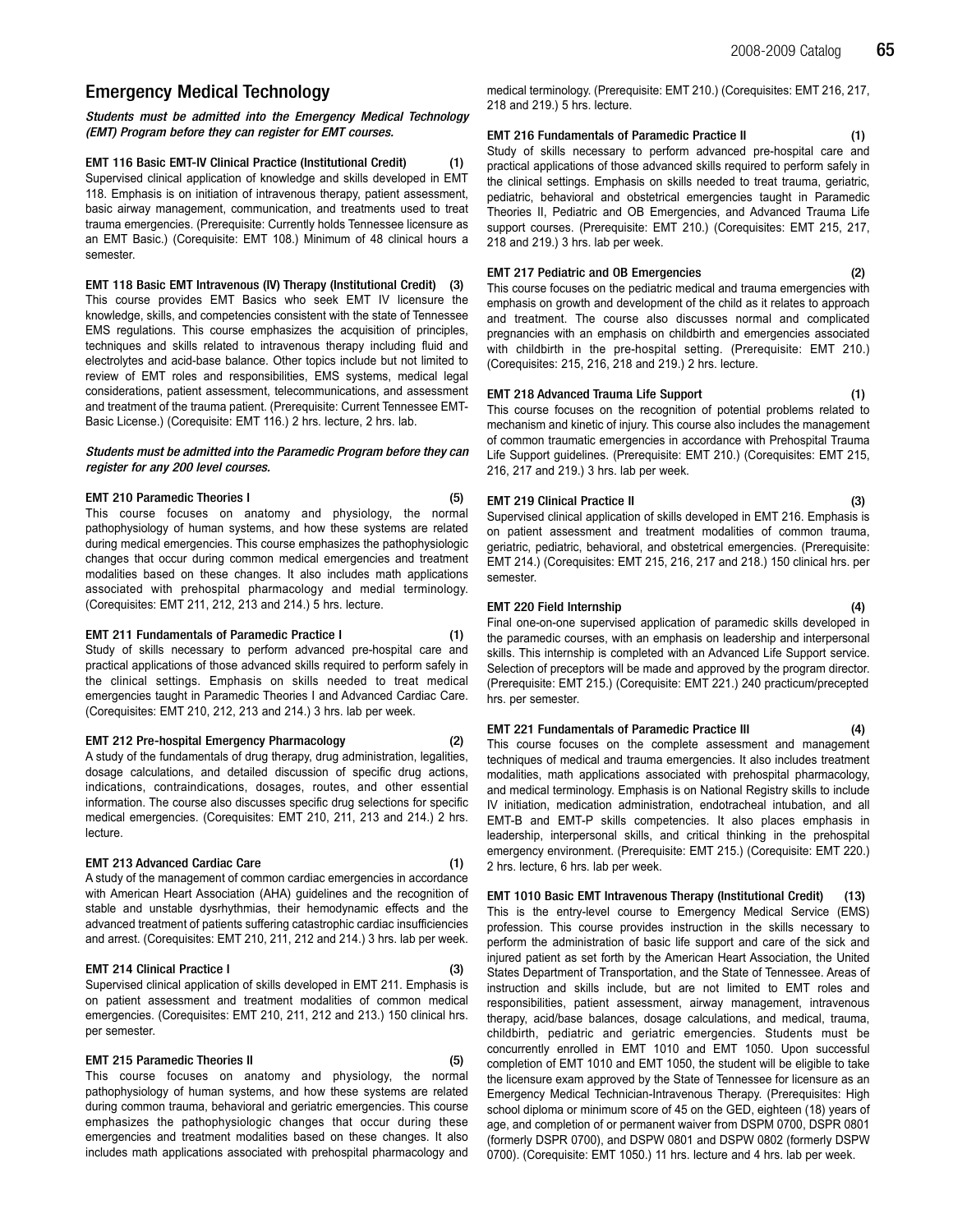EMT 1050 Basic EMT Clinical Practice (Institutional Credit) (2) Supervised clinical application of skills developed in EMT 1010. Emphasis on roles and responsibilities of the EMT, patient assessment, basic airway management, initiation of intravenous therapy, communication skills, and treatments used to treat medical emergencies. (Corequisite: EMT 1010.) Minimum of 90 hours per semester.

# Engineering Graphics

# ERG 101 Engineering Graphics (3)

This course introduces the student to graphics communication. Visualization, projection techniques, standards, and conventions will be learned through freehand sketches and the use of a computer. 2 hrs. lecture, 2 hrs. lab.

### ERG 103 Solid Modeling with CAD (2)

This course is designed to introduce the student to computerized threedimensional (3D) drafting or solid modeling. This course may not be taken for credit if a student has completed ERG 101 using the equivalent software. (Prerequisite: Drafting experience.) 1 hr. lecture, 2 hrs. lab.

### ERG 127 Geometric Dimensioning and Tolerancing (2)

A study of principles and applications of the latest techniques in geometric dimensioning and tolerancing using the national standards ANSI Y14.5M. Concepts of shape and size description of machine parts with several types of fits and tolerances using geometric symbols will be studied. Students will gain an appreciation of national standards in relationship to the production of a quality product.

### ERG 151 Computer Assisted Design/Drafting (3)

This course is designed to introduce the student to computereized twodimensional (2D) drafting. This course may not be taken for credit if a student has completed ERG 101 using the equivalent software. (Prerequisite: Drafting experience.) 3 hrs. lecture/lab.

# English

### ENGL 1010 Composition I (3)

Development of essays by various rhetorical patterns; reading and discussion of selected essays; introduction to basic research and documentation. (Prerequisite: satisfactory ACT or placement test scores.)

### ENGL 1020 Composition II (3)

Writing and evaluating argumentative essays; developing awareness of rhetorical techniques used in persuasive writing; applying argumentative techniques in a research paper. (Prerequisite: ENGL 1010.)

# ENGL 1070 Technical Writing (3)

The principles of effective technical communication are applied to a broad variety of assignments from brief memos and summaries to detailed formal reports and proposals. (Prerequisite: satisfactory ACT or placement test scores.)

# ENGL 2010 Introduction to Literary Genres (3)

Selected readings in world literature, including major literary genres; critical analyses of representative works. (Prerequisite: ENGL 1020.)

### ENGL 2020 Major Themes in Literature (3)

Selected readings in world literature with attention to major themes; critical analyses of representative works. (Prerequisite: ENGL 1020.)

### **ENGL 2910 Creative Writing**

Theory and practice of the creation of fiction, drama, and poetry by the analysis of models and student manuscripts. (Prerequisite: satisfactory ACT or placement test scores.)

# Film Crew Technology

FCT 1010 Set Equipment and Machinery (3)

Introduction to equipment and machinery generally used on sets. The course emphasizes working familarity equipment and machinery and for each, explores safe use and behavior, safety issues and common unsafe practices. Upon completion, students should be able to recognize generally used equipment and machinery on sight and specify their general usage and safety. 6 hrs. lab.

# FCT 1020 Basic Grip (3)

Study of gripping terminology, behaviors, skills and equipment as related to film production. The course covers various grip/support packages used in different environments for studio and location. Students will learn to set up, operate and break down grip equipment and rigging, erect and dismantle scaffolding; load, unload, position, and strike scenery, settings, and scenic equipment; support and move cameras during shooting. Upon completion, student should be able to execute basic grip directions given by the kay grip and/or gaffer. 1 hr. lecture, 4 hrs. lab.

### FCT 2010 Set Construction Laboratory

Advanced construction techniques with an emphasis on set construction, scheduling, problems and budgeting. Work on productions outside of class is required. Upon completion, the student should be able to assist in all fields related to the fabrication and decoration of sets and props. (Prerequisite: CEN 1014 and CEN 205 or permission of the instructor.) 6 hrs. lab.

# FCT 2020 Advanced Grip (3)

Advanced coverage of grip/support packages used in studio work and on location. The course emphasizes strategies necessary to anticipate shooting needs and problem solving. Topics include advanced coverage of lighting and camera dollies, control and management of undesirable sound, and rigging with emphasis on safety issues. Upon completion, students should be able to execute grip directions given by the key grip, gaffer, cinematographer and/or director of photography. (Prerequisite: CEN 205 and FCT 1020 or permission of the instructor.) 1 hr. lecture, 3 hrs. lab.

# FCT 2030 Film and Video Lighting (3)

Application of lighting principles to film and video formats. Emphasis is placed on terminology, color theory and correction, film lighting techniques, practices, and equipment. The course requires students to set up, move, operate, and break down lighting equipment. Students are required to work as a lighting technician on approved film sets. Upon completion, students should be able to demonstrate an understanding of camera terms and equipment, lighting crew protocol, applications of lighting theory to film, and assist on studio and location shoots. (Prerequisite: CEN 1210 and CEN 1211 or permission of the instructor.) 1 hr. lecture, 4 hrs. lab.

# FCT 2040 Advanced Electric (3)

Study of electrical equipment and distribution techniques. The course covers terminology, equipment, power distribution, safety, execution of lighting diagrams, and other aspects of providing electrical capabilities on location and in the studio. Upon completion, the student should be able to assist with electric needs on location or in a studio. (Prerequisite: CEN 1211.) 1 hr. lecture, 3 hrs. lab.

### FCT 2050 Film Production Laboratory (4)

Practical experience in a variety of crew positions with student and/or professional film productions. This production-based capstone experience will require that the student assist in a crew role on 1-2 college or professional film productions for a minimum of 120 hours. Upon completion, students should be able to demonstrate professional skills needed to pursue careers as technical crew members in the film and video industry. (Prerequisite: Permission of the instructor.) Minimum of 120 hours a semester.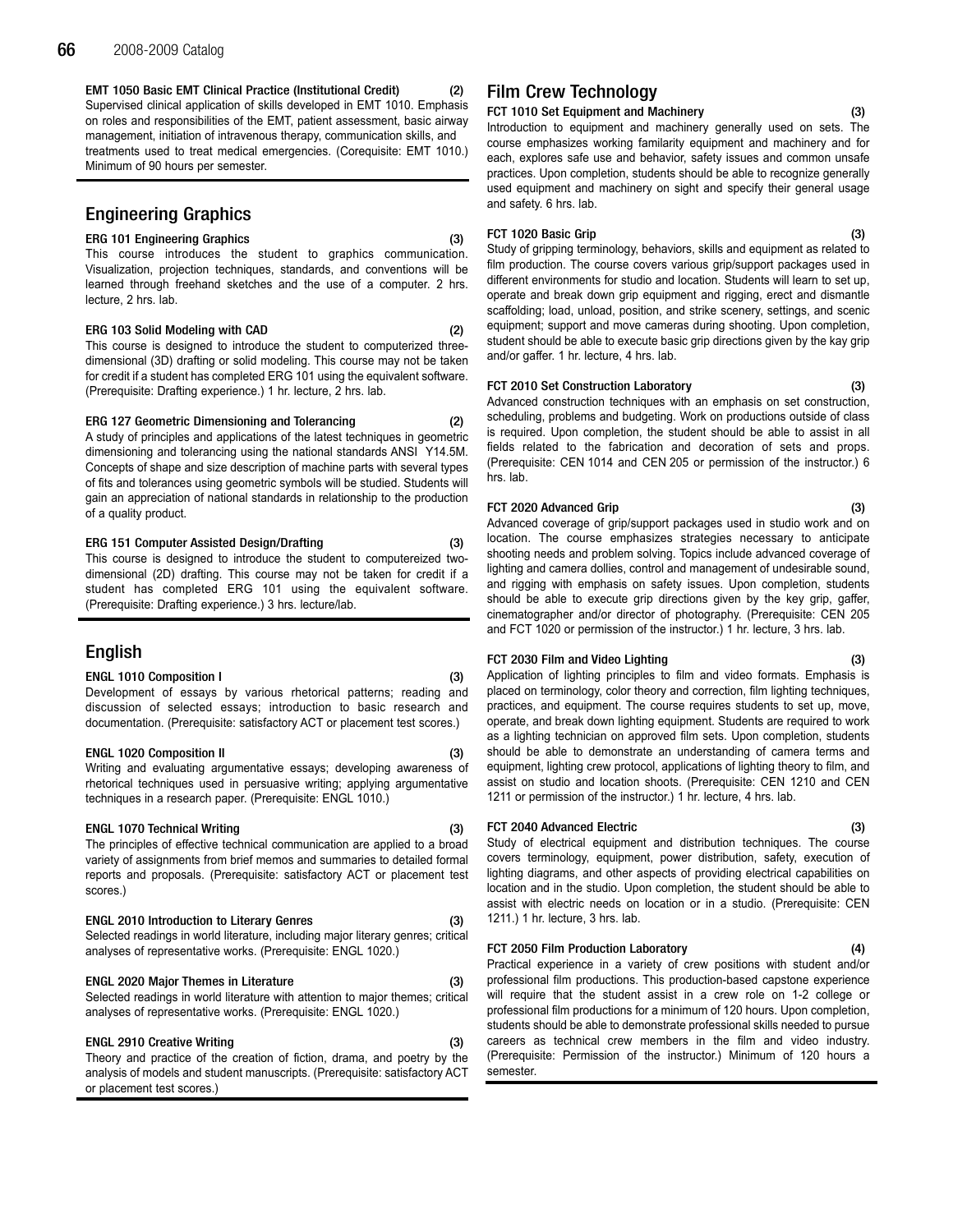# French

#### FREN 1010 Beginning French I (3)

Essentials of French elementary grammar, pronunciation, conversation, and simple readings. Laboratory required.

## FREN 1020 Beginning French II (3)

Continuation of Beginning French I. (Prerequisite: FREN 1010 or permission of the instructor.) Laboratory required.

## FREN 2010 Intermediate French I (3)

Reading intermediate French texts, grammar review, and oral practice. (Prerequisite: FREN 1020 or permission of the instructor.) Laboratory required.

#### FREN 2020 Intermediate French II (3)

A continuation of intermediate French I, with emphasis on French readings and oral practice. (Prerequisite: FREN 2010 or permission of the instructor.) Laboratory required.

# General Technology

#### GENT 291 General Technology Capstone (1)

This is the capstone course for general technology majors. Students will research and develop a major project that integrates the concepts and knowledge from prior courses. Students will pursue further selected study on topics in order to complete a personal portfolio, make presentations to the faculty, and demonstrate their overall understanding of program competencies. (Prerequisite: Sophomore Standing.)

# Geography

#### GEOG 1010 Physical Geography I (3)

An introduction to the natural features of the earth and their relationship to man. The course concentrates on the solar system, map reading and weather, climate analysis, and the forces shaping the earth's surface, including erosion, volcanism, and diastrophism.

#### GEOG 1020 Physical Geography II (3)

A detailed analysis of the worldwide crises of overpopulation and the resulting demands on food and environment. A study of earth resources is included. Air, water, waste, and noise pollution are also examined.

#### GEOG 1210 World Regional Geography I (3)

A survey of the economic, cultural, and physical traits characteristic of developing nations. This course focuses on the geographic problems of Third World nations in Latin America, Africa, and Asia.

#### GEOG 1220 World Regional Geography II (3)

A survey of the economic, cultural, and physical traits characteristic of industrialized nations. This course focuses on the geographic aspects of North America, Europe, Japan, Australia, and the former Soviet Union republics.

# Health

## HED 221 Personal Health (2)

## A study of personal health problems including communicable diseases, nutrition, degenerative diseases, and fitness.

#### HED 231 Safety and First Aid (3)

Focuses on the development of a safety attitude and understanding of individual responsibility in personal and community programs for accident prevention and control. Students are expected to acquire knowledge and skills for the emergency care of individuals. Successful completion entitles student to the American Red Cross certification.

#### HED 241 Principles of Nutrition (3)

Focuses on the nutritive value and function of food in the body, including personal and family nutritive requirements.

# History

HIST 1110 Survey of World Civilization I (3) Survey of World Civilization IFoundations of the modern world from the first civilizations through the seventeenth century. Topics include western and non-western classical civilizations, the Middle Ages, and the age of absolutism.

### HIST 1120 Survey of World Civilization II (3)

Major world events from the age of revolution to the present. Topics include the French Revolution, the "ism's" of the nineteenth century, the world wars of the twentieth century, and the world today.

## HIST 2010 Survey of American History I (3)

The colonial period, winning independence, constitutional development, physical expansion, growing sectionalism, Civil War and reconstruction.

#### HIST 2020 Survey of American History II (3)

Industrialization, populism and progressivism, imperialism, World War I, the depression and the New Deal, World War II, the post-war period and contemporary issues.

#### HIST 2030 Tennessee History (3)

A survey of Tennessee history and its people from the 18th century with an emphasis on political, economic, and social developments in a regional and national context.

# **Humanities**

## HUM 1130 Arts and Culture: An Introduction to Humanities (3)

A survey course on Arts and Culture from ancient civilizations to the present with emphasis on the interaction of architecture, art, culture, literature, and daily life. (Prerequisite: 19 English ACT or satisfactory placement test scores.)

## HUM 2210 Introduction to Film Studies (3)

The study of world cinema focusing on terminology, analyses and understanding of cinema techniques, world cinema genres, historical periods, and the basics of narrative cinema. Writing and speaking assignments.

# Industrial Technology

#### INT 122 Fundamentals of Work Teams (3) A study of the concepts and procedures used in developing efficient work teams. Topics covered include team organization and selection, setting and achieving team goals, and creative problem solving. The benefits of the team concept in increasing individual and group productivity will also be addressed.

## INT 124 Hydraulic and Pneumatic Systems (3)

Introduces the theory of fluid power and basic circuits using cylinders, valves, accumulators, filters, pumps, motors, etc. as they are used in the current industrial applications. Hands-on experience will be given using cutaways, standard components, and test stands. 2 hrs. lecture, 2 hrs. lab.

#### INT 126 Numerical Control Concepts (3)

An introduction to the use of numerical control machines for manufacturing processes. Computer controlled devices will also be included.

## INT 127 Vibration Analysis and Predictive Maintenance (3)

An introduction to the basic theory, tools, and application of vibration analysis, oil analysis, thermography, and ultrasonic analysis. The use of equipment and hands-on experiences are included. 2 hrs. lecture, 2 hrs. lab.

## INT 128 Advanced Hydraulics/Pneumatics (3)

An advanced course in the theory and design of practical hydraulics and pneumatics circuits. Hands-on experience using test stands and commercial components is included. (Prerequisite: INT 124.) 2 hrs. lecture, 2 hrs. lab.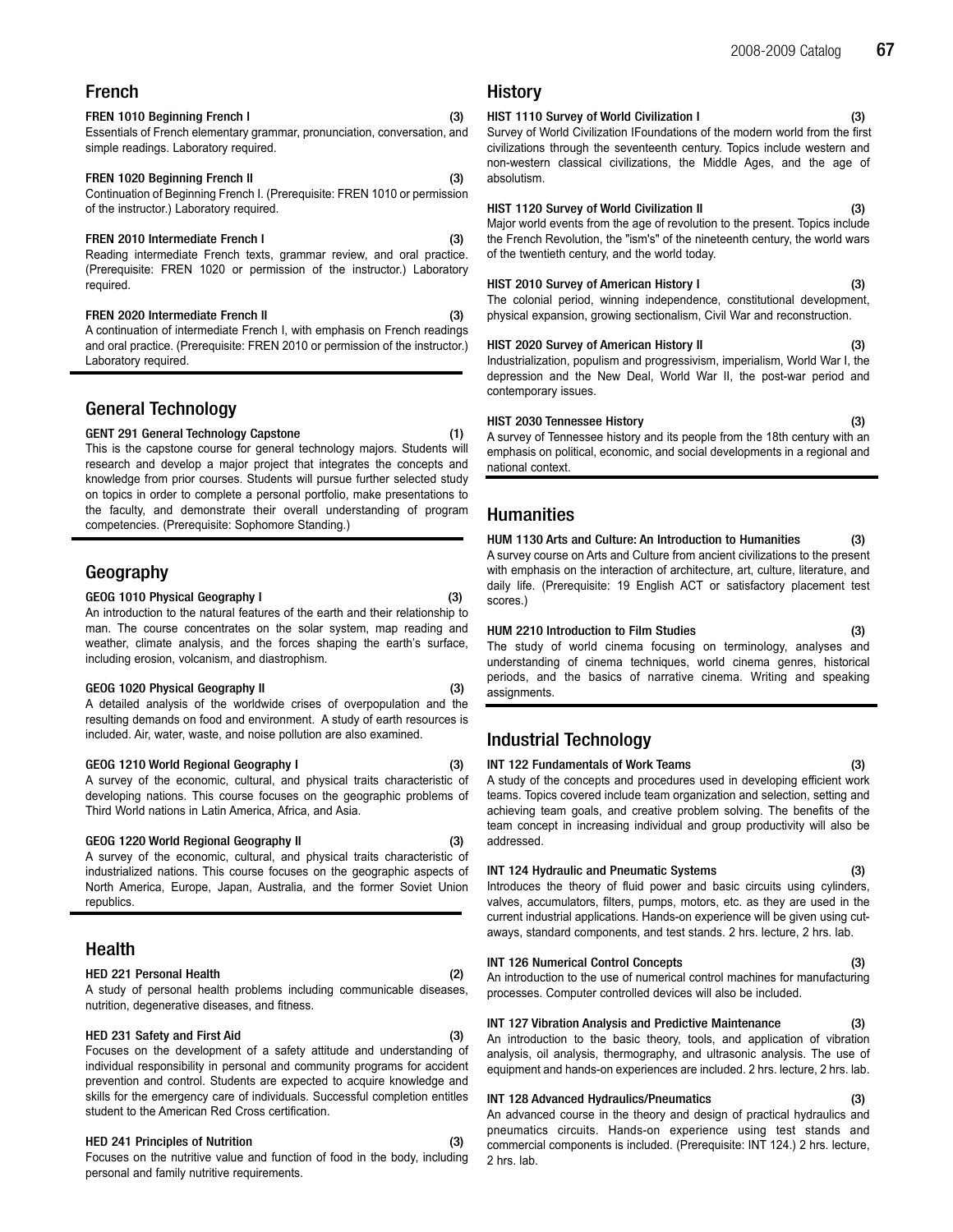## INT 134 Machinery Handbook (2)

Introduces the student to the reference handbook used in manufacturing processes. Topics covered include locating specific items in the manual, different types of manufacturing processes, industry standards for manufacturing, and the metric system.

# INT 135 Tool and Die Design (3)

Covers theory in the design of metal cutting tools. The course is designed to give students the basic knowledge of the principles, tools, and commercial standards of single point, fixture, and design.

# INT 136 Tool and Die Technology (3)

A study of the technology of the different manufacturing processes, including drills, lathes, and milling machines. (Prerequisite: INT 135.)

# INT 137 Mechanical Power Transmission (3)

A study of the different mechanical means by which power is transmitted from one location to another. Topics discussed will include gears, motors, chain and belt drives, and applications.

# INT 141 Blueprint Reading (3)

Interpretations of various prints found in a manufacturing environment. This includes projection theory, dimensioning, shape description and representation of fabrication methods.

# INT 152 Process Control (1)

This course introduces the concepts and techniques of process control used in the manufacturing environment. Production processes will be analyzed based on the interpretation of control charts for variables and attributes. Charts, such as X bar, R, and fraction defective charts, will be studied. Control charts will be used to identify the causes of variation in a production process.

# INT 210 Engineering Economy (3)

Economic evaluation of alternatives, industrial and personal. Interest, time value of investments, depreciation and income taxes, break-even cost analysis and replacement analysis. (Prerequisite: MATH 1710.)

# INT 212 Plant Layout and Materials Handling (3)

Materials handling classification and procedures, selection of equipment, receiving and shipping areas, plant layout problems, and techniques, such as line balancing and plant location factors.

## INT 213 Operations Management (3)

Operations Management is a study of the management of systems or processes that create goods and/or provide services. Topics to be covered include quality management, forecasting, facility location, capacity and layout, human resources, project management, inventory systems, and any other current and relevant topics. The topics will be taught using both quantitative and qualitative methods. (Prerequisite: DSPM 0800 or satisfactory ACT score and 1 year of high school algebra or satisfactory placement test scores.)

# INT 226 Numerical Control Concepts II (3)

This course introduces the student to advanced levels of CNC programming used in manufacturing processes. Topics included are G-Code programming, computer aided manufacturing (CAM), conversational machining programming languages and familiarity with CNC machining utilizing both the CAM and conversational programming languages and how they apply relative to G-Code programming. (Prerequisite: ERG 101 and INT 126.) 3 hrs. lecture/lab.

# INT 231 Time and Motion Study (3)

Design of work methods, including analysis and improvement. Determination of time standards by stopwatch technique, work sampling technique and standard data technique.

# INT 251 Statistical Quality Control

Statistical quality analysis of processes utilizing control chart techniques, process capability, and other "tools of quality." (Prerequisite: MATH 1710.)

# **Marketing**

### MKT 101 Principles of Marketing (3)

A study of the basic marketing system which includes a survey of the functions, processes, and institutions involved in the marketing of consumer goods and services. The marketing management process, including the selection of target markets and the development of the marketing mix.

## MKT 204 Principles of Retail Management (3)

A study of the retail management decision areas, known as the retail mix: physical facilities, pricing, merchandise, promotion, and service. Methods used by a retail manager in organizing, controlling, and leading the organization toward its objectives are also covered.

# **Mathematics**

MATH 0900 Elementary Geometry (Institutional Credit) (3) A study of deductive and inductive reasoning, properties of two and three dimensional figures, and congruence, similarity, and symmetry of geometric figures. This course meets the 1989 high school admissions requirement in geometry.

## MATH 1130 College Algebra (3)

A college algebra course containing topics of a review of selected concepts of Intermediate Algebra; solving linear and quadratic equations; properties and graphs of functions; exponential and logarithmic functions and equations; and solving systems of equations. Applications of algebraic concepts will be emphasized throughout the course and various technologies will be integrated into the course. (Prerequisite: 19 Math ACT or other satisfactory placement test scores, or DSPM 0850 with a "C" or better.)

## MATH 1410 College Math (3)

A study of the concepts and methods of arithmetic, set theory, number theory, numeration systems, and logic. This course is primarily designed for elementary education majors. (Prerequisite: 19 Math ACT or other satisfactory placement test scores, or DSPM 0850.)

## MATH 1420 Concepts of Geometry (3)

This course will cover topics in measurement, congruence, similarity, translations, graphing, curves in a plane, angles, three dimensional geometry, networks, constructions, translations and rotation, and coordinate geometry. (Prerequisite: MATH 1410.)

## MATH 1530 Elementary Statistics (3)

An introduction to elementary statistical methods. Topics covered include mean, standard deviation, standard scores, probability of events, binomial and normal distribution, linear correlations, sampling, hypothesis testing, goodness of fit, analysis of variance. (Prerequisite: 19 Math ACT or other satisfactory placement test scores, or DSPM 0850.)

## MATH 1710 Precalculus Algebra (3)

A precalculus course containing a review of selected algebraic topics; properties and graphs of polynomial, rational, and other algebraic functions; properties, functions, and graphs of logarithmic and exponential functions; solving systems of equations and matrices and determinants; conic sections; and mathematical induction, sequences, and series. (Prerequisite: 19 Math ACT or other satisfactory placement test scores, or DSPM 0850.)

## MATH 1720 College Trigonometry (3)

A study of trigonometric functions with applications. Topics covered include trigonometric graphs, identities, inverse functions, vectors, complex numbers, exponential and logarithmic functions, right and oblique triangle with applications. (Prerequisite: MATH 1710 or four years of high school math which includes precalculus and 19 Math ACT.)

## MATH 1830 Applied Calculus (3)

A survey of differential and integral calculus with applications. Topics include limits, the derivative, differentiation techniques, exponential and logarithmic functions, integration, applications of differentiation and integration. For students not planning to major in engineering or mathematics. (Prerequisite: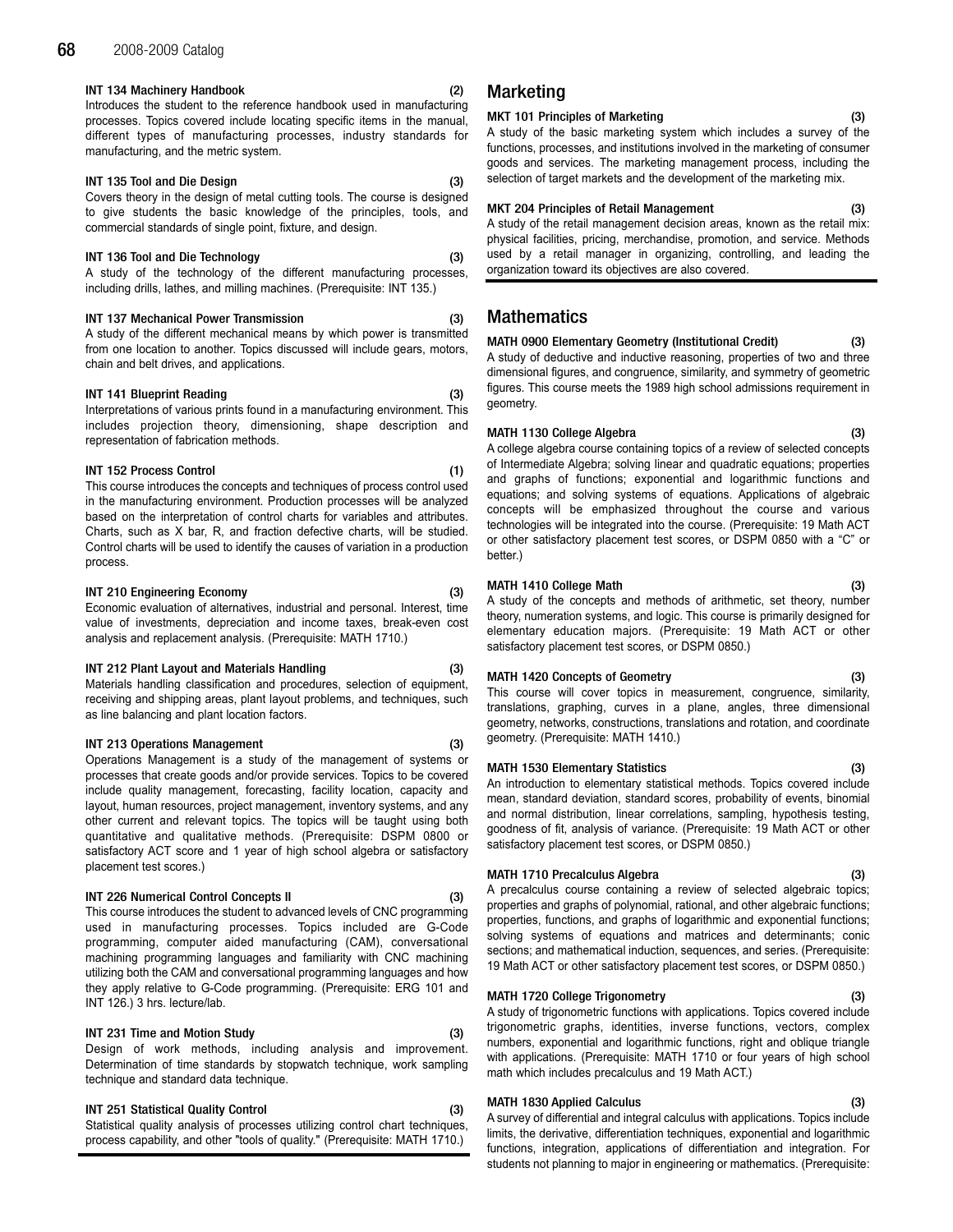## MATH 1910 Calculus and Analytic Geometry I (4)

Limits, derivatives of algebraic, trigonometric, logarithmic, and exponential functions, applications of derivatives, antiderivatives and indefinite integrals. (Prerequisite: MATH 1710 and MATH 1720 or four years of high school mathematics including precalculus and 19 Math ACT.)

## MATH 1920 Calculus and Analytic Geometry II (4)

Definite integral, applications of the definite integral, techniques of integration, indeterminate forms, infinite sequences and series, and parametric equations and polar coordinates. (Prerequisite: MATH 1910.)

# MATH 2110 Calculus and Analytic Geometry III (4)

Three dimensional analytic geometry and vectors, partial derivatives, multiple integrals, vector calculus. (Prerequisite: MATH 1920.)

## MATH 2120 Differential Equations (4)

Methods of solving linear differential equations, applications, series solutions, systems of linear differential equations, graphical and numerical methods, and Laplace transforms. (Prerequisite: MATH 2110.)

# Music

#### MUS 1030 Music Appreciation (3)

An introduction to music with emphasis on developing listening skills. A broad spectrum of musical styles is covered including contemporary trends and a synopsis of Western music history.

#### MUS 1110 Beginning Theory I (3)

A study of basic materials in music theory, such as notation, rhythms, intervals, scales, triads, and key signatures. Students also receive training in aural skills.

#### MUS 1120 Beginning Theory II (3)

A study of harmony and melody including chord symbols and types; basic harmonic progressions; four-voice texture; non-chord tones; harmonic progressions and inversions. Continued instruction in aural skills. (Prerequisite: MUS 1110.)

#### MUS 1130 Performance Ensemble (2)

Performance Ensemble is designed to allow students the opportunity to advance their musical skills by performing classical, popular, and jazz music at various college functions. Course may be repeated for a maximum of 8 credit hours. (Audition required prior to registration.)

#### MUS 1410 College Chorus (1)

A vocal ensemble that rehearses and performs choral literature representative of various historical periods and styles. Open to all students. Course may be repeated for a maximum of 4 credits. Meets 3 hours per week.

### MUS 1510 Class Voice I (1)

Small group instruction in basic vocal techniques of commercial music. These techniques include posture, breath control, tone quality and diction. Some music-reading skills expected. Course may be repeated for a maximum of two credits. (Prerequisite: Admission into Commercial Entertainment Program.) 1 hr. lecture/lab.

#### MUS 1520 Class Voice II (1)

Continuation of vocal techniques in Class Voice I, with additional study of vocal flexibility, uniform tone quality, repertoire, and extending the vocal range. Course may be repeated for a maximum of two credits. (Prerequisite: MUS 1510.) 1 hr. lecture/lab.

#### MUS 1610 Class Piano I (2)

Instruction in the rudiments of piano playing including such skills as notereading, basic chord progressions, coordination exercises, pentascales and diatonic scales, and simple keyboard repertoire. Recommended for students with no prior training. Daily practice required. 3 hrs. lecture/lab.

#### MUS 1620 Class Piano II (2)

Keyboard skills include harmonization of melodies; transposition; sightreading; basic chord progression; scales and arpeggios in both major and minor keys; and more advanced keyboard repertoire. 3 hrs. lecture/lab.

#### MUS 1800 Choral Lab (1)

Ensemble performance of commercial selections. Practice in sight reading will be given. Actual performance presentations will be included in the course. Class meets 3 hours per week. Course may be repeated for a maximum of 4 credits.

#### MUS 1810 Fundamentals of Music I (3)

Provides the student with basic knowledge of notation, scales, keys, rhythm and intervals. Practice in sight singing, dictation and part-writing will be given.

#### MUS 1820 Fundamentals of Music II (3)

A continuation of Fundamentals of Music I. Triads and their inversion, voice leading, part writing and musical analysis will be studied along with further practice in sight singing and dictation. (Prerequisite: MUS 1810.)

#### MUS 1850 Musical Keyboarding I (1)

Acquaints beginning piano students with the keyboard. Includes such skills as note reading, basic chords for harmonization of melodies, improvisation and basic exercises for development of coordination and technique.

#### MUS 1860 Musical Keyboarding II (1)

A continuation of MUS 1850 with exercises for development of coordination and technique, transposition, repertory and sight reading.

#### MUS 1910 Individual Piano I (1)

Keyboard instruction. Only offered for music majors. One half-hour lesson per week. Daily practice required. Course may be repeated for a maximum of 2 credits.

#### MUS 1920 Individual Piano II (1)

Continuation of MUS 1910. Only offered for music majors. Course may be repeated for a maximum of 2 credits. (Prerequisite: MUS 1910 or permission of the instructor.)

#### MUS 1930 Individual Voice I (1)

Vocal instruction. Only offered for music majors. One half-hour lesson per week. Daily practice required and jury examination given each semester. Course may be repeated for a maximum of 2 credits.

#### MUS 1940 Individual Voice II (1)

Continuation of MUS 1930. Only offered for music majors. Course may be repeated for a maximum of 2 credits.Prerequisite: MUS 1930 or permission of the instructor.)

### MUS 1950 Individual Guitar I (1)

Private instruction in guitar beginning at the student's level of proficiency. Only offered for music majors. Course may be repeated for a maximum of 2 credits.

#### MUS 1960 Individual Guitar II (1)

Continuation of MUS 1950. Only offered for music majors. Course may be repeated for a maximum of 2 credits. (Prerequisite: MUS 1950 or permission of the instructor.)

#### MUS 2110 Advanced Theory I (3)

A study of harmony and melody in chromatic styles; Neapolitan and augmented sixth chords; modulation; harmonic and species counterpoint; ninth chords; structural analysis; eleventh and thirteenth chords. (Prerequisite: MUS 1120.)

#### MUS 2120 Advanced Theory II (3)

A study of the final expansion of the major-minor tonality system; added tones; quartal harmony; synthetic scales; polytonality; pandiatonicism; form and style analysis; serial composition; avant-garde styles; electronic music. (Prerequisite: MUS 2110.)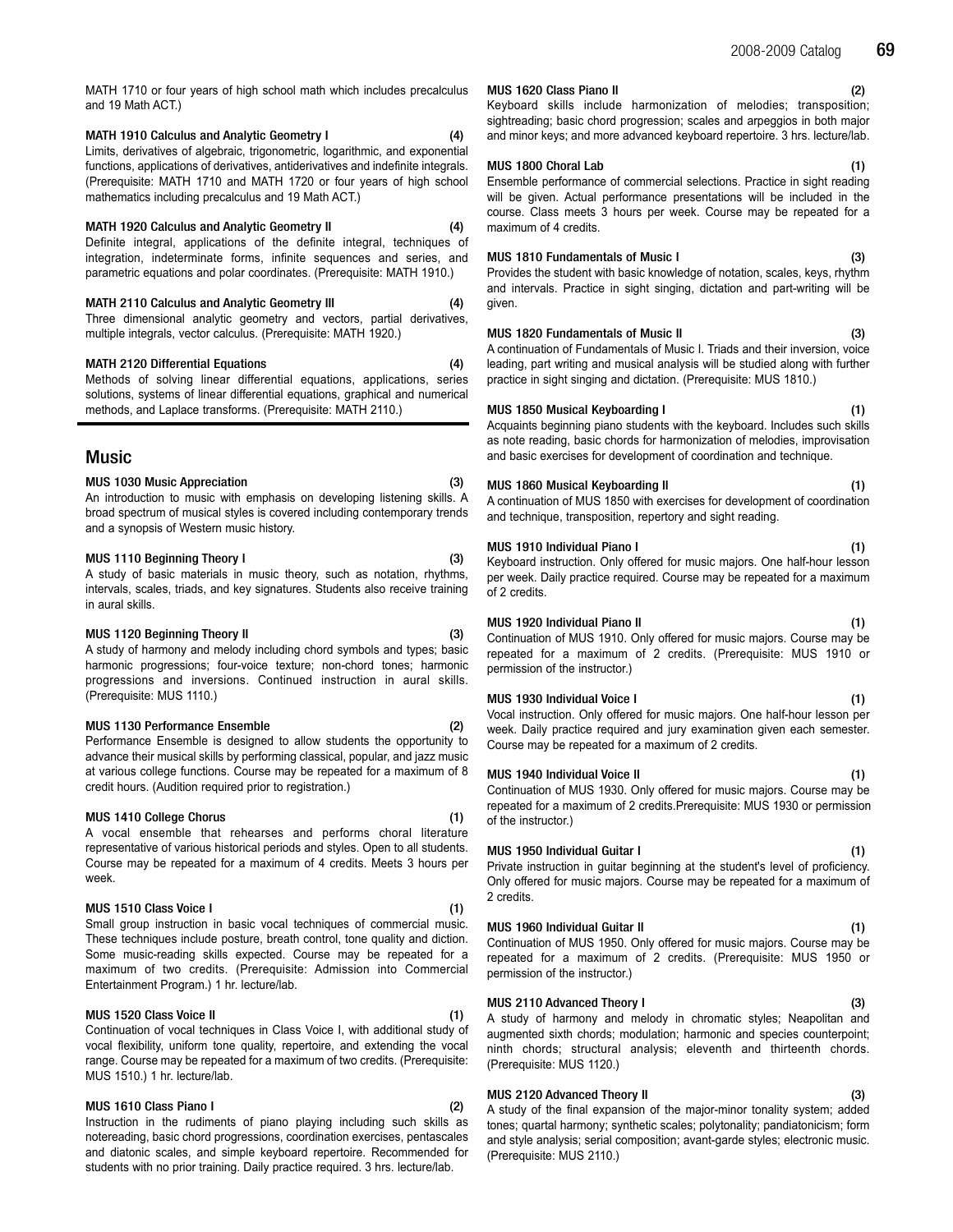#### MUS 2140 Advanced Private Instruction (2)

For students who wish to continue studying an instrument on which they have received prior instruction. Course may be repeated for a maximum of 4 credits. (Prerequisite: permission of the division chair of humanities.)

#### MUS 2200 History of Musical Theatre (3)

A study of the history of style and techniques of dance for musical, comedy, opera, television, and stage plus choreography for these forms.

#### MUS 2210 Survey of Music Literature (3)

A comprehensive course exploring significant composers and their compositions. The course begins with works from the 14th century and extends through the 20th century. An extensive amount of listening will be required.

#### MUS 2330 Intro. to MIDI (Musical Instrument Digital Interface) (3) Principles of electronic digital sound synthesis, programming the digital synthesizer, use of computer music program, electronic composition and contemporary trends in digital music. (Prerequisite: permission of the

#### MUS 2350 Digital Audio Recording (3)

instructor.)

This course is designed to further develop MIDI sequencing skills as well as introduce the concepts of digital audio recording. Development is encouraged in the qualities necessary to obtain professional work in the commercial music industry. Along with development, special attention is given to selecting material appropriate to the student's skill level. Students should expect to spend at least two additional hours per week on teambased lab assignments. (Prerequisites: MUS 2330. This course is only open to CEN Department majors or permission of instructor.)

#### MUS 2360 Digital Music Production (3)

The study and practical application of producing music compositions for the songwriter, vocalist, and instrumentalist. This course gives an overview of the pre-production, in-production, and post-production aspects of recording music and original material. Course topics include: demo budgeting for musicians, proper protocol for working with session musicians, digital audio mixing and mastering techniques, and conversion of audio files to multiple formats. Student should expect to spend at least two additional hours per week on team-based lab assignments. (Prerequisite: MUS 2330.)

#### MUS 2910 Individual Piano III

Keyboard instruction includes repertoire to develop technical and artistic skills. Only offered for music majors. Daily practice required. Jury examinations given each semester. Course may be repeated for a maximum of 4 credits. (Prerequisite: MUS 1920 or permission of the instructor.)

#### MUS 2920 Individual Piano IV

Continuation of MUS 2910. Only offered for music majors. Course may be repeated for a maximum of 4 credits. (Prerequisite: MUS 2910 or permission of the instructor.)

## MUS 2930 Individual Voice III (2)

Vocal instruction includes repertoire to develop technical and artistic skills. Only offered for music majors. Daily practice required. Jury examinations given each semester. Course may be repeated for a maximum of 4 credits. (Prerequisite: MUS 1940 or permission of the instructor.)

## MUS 2940 Individual Voice IV (2)

Continuation of MUS 2930. For music majors and minors. Course may be repeated for a maximum of 4 credits.

## MUS 2950 Individual Guitar III (2)

Private instruction in guitar for the intermediate level student. Only offered for music majors. Course may be repeated for a maximum of 4 credits. (Prerequisite: MUS 1960 or permission of the instructor.)

#### MUS 2960 Individual Guitar IV

Private instruction in guitar for the intermediate level student. Only offered for music majors. Course may be repeated for a maximum of 4 credits. (Prerequisite: MUS 2950 or permission of the instructor.)

# Nursing

Students must be accepted into the Nursing Program before they can register for basic nursing courses (NUR 101-212, NUR 291).

#### NUR 101 ADN Role Transition (3)

This course is designed to serve as an essential component to the nursing program for the student enrolled in the LPN-ADN option B. Included in this course are the concepts of professional roles, basic needs of man, stress adaptation, nursing process, communication, growth and development, management, sociocultural influences, pharmacology, legal and ethical influences, and current trends in nursing practice. 45 hrs. lecture total.

#### NUR 121 Math Applications for Nursing (1)

This course focuses on the arithmetic of dosages and solutions used by the practicing nurse. Topics include the metric, apothecary, and household systems, dosages in units and milliequivalents, dry powdered drugs and calculations of IV flow rates. (Corequisites: NUR 1115 and NUR 1118 or permission of the Nursing Program director.) 1 hr. per week.

#### NUR 122 Pharmacology (2)

This is a hybrid Internet course that combines in-the-classroom instruction with computer-based, online learning. This course is not designed to be a self-paced study. Pharmacology introduces major classifications of drugs. The study of each classification will include general characteristics, mechanism(s) of action, expected results, side effects, and nursing implications. Application of the nursing process will be included throughout this course. Representative drugs for each category will be identified. (Prerequisite: Completion of NUR 1115, NUR 1118, NUR 121 or permission of the Nursing Program director.) (Corequisites: NUR 1125 and NUR 1128.) 2 hrs. lecture per week; 30 hrs. total.

#### NUR 294 Coordinated Cooperative Student Externship (6)

An elective clinical practicum of planned and supervised clinical experiences will be given in association with an R.N. mentor. Seminar and independent research study will be utilized to meet course requirements for work-study experience. Students will spend approximately 300 hours in a clinical affiliate on day, evening, or weekend shifts. Enrollment is limited to qualified students (see Nursing Program director). (Prerequisite: Aminimum of a "C" average in NUR 1115, 1125, 121 and 122. Students are required to file an application and will be interviewed and selected for admission.)

#### NUR 1115 Nursing Foundations Practice (5)

This course, the first of a series of four courses, introduces students to knowledge, processes and skills needed to plan and give nursing care to patients. The concepts on which the nursing curriculum is developed are introduced and will be integrated throughout successive courses. These include stress-adaptations, basic needs, nursing process, growth and development, communication, history and trends, pharmacology, management, and legal and ethical issues. Course content focuses on basic human needs for elimination, circulation, oxygen, temperature control, comfort, sleep, stimulation, activity-exercise, salt-water balance, and biological safety. Alterations in basic needs are included. Successful completion of NUR 1115, NUR 1118, and NUR 121 are necessary in order to move to the next semester. (Prerequisites: Admission to the Nursing Program [see College Catalog]; BIOL 2010.) (Corequisites: NUR 1118, NUR 121, BIOL 2020 and PSY 203.) 5 hrs. lecture per week.

#### NUR 1118 Nursing I Clinical and Skills Lab (2)

This course, the first of a series of four clinical courses, introduces students to knowledge, processes and skills needed to plan and give nursing care to patients. All basic nursing skills except IV therapy are introduced. Campus laboratory experiences are designed to assist the student to develop assessment, cognitive and psychomotor skills related to basic needs and alterations in basic needs. Clinical experiences are designed to assist the students in applying the nursing process to the healthcare of adults in meeting altered basic needs in long term and acute care facilities. (Prerequisite: Successful completion of BIOL 2010.) (Corequisites: NUR 1115, NUR 121, BIOL 2020 and PSY 203.) 4 hrs. clinical, 2 hrs. campus lab, 2 hrs. practice lab per week.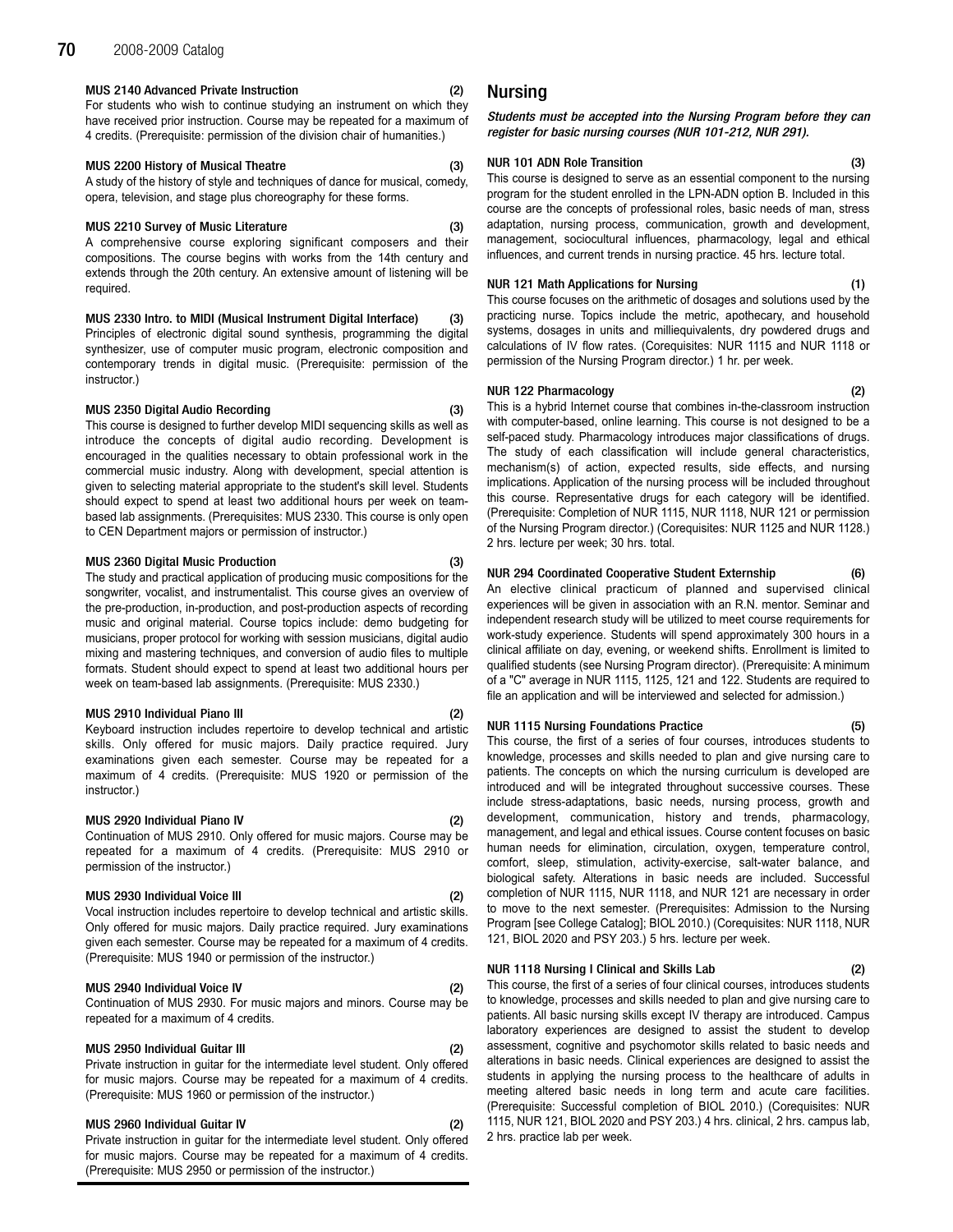#### NUR 1126 Basic Medical-Surgical Nursing (3)

This course continues to focus on patients' basic needs with emphasis on the nursing process to establish and maintain a safe environment. Students are introduced to basic concepts of medical-surgical nursing including: fluid and electrolytes, nutritional support, and nursing care of patients with neoplasms. The course covers alterations in health related to special sensory disorders and men's reproductive health. All units contain physical, cultural and psychological stressors which are considered as cocontributors to the development of various disease processes. Development stages, pharmacology, nutrition, communication, history, trends, community and legal/ethical are integrated throughout the course. Specific stressors interfering with regulation, nutrition, homeostasis, elimination and adaptive coping patterns are examined in terms of the nursing process. Specific patient problems and the influence on other basic needs, as described by Maslow, are identified. (Prerequisites: Successful completion of NUR 1115, NUR 1118, NUR 121, BIOL 2010, BIOL 2020, and PSY 203.) (Corequisite: NUR 1128, NUR 122, NUR 1127, BIOL 2230, and PSY 206.

#### NUR 1127 Health of Women and Infants (2)

This course continues to focus on patients' basic needs with emphasis on the nursing process to establish and maintain a safe environment. Students are introduced to the childbearing patient and family, and issues affecting women's and infant's health. All units contain physical and cultural factors that may contribute to the development and treatment of disease processes. Childbearing content will focus on basic needs of the childbearing patient and family, with the main focus on the nursing process throughout the antepartal, intrapartal, post-partal and neonatal period. Common complications of all phases of the childbearing cycle are included. Coexisting conditions that influence pregnancy are introduced and considered in depth in succeeding courses. Pharmacology, nutrition, community resources, legal/ethical issues, communication and cultural factors are integrated throughout the course. (Prerequisites: Successful completion of NUR 1115, NUR 1118, NUR 121, BIOL 2010, BIOL 2020, and PSY 203.) (Corequisites: NUR 1128, NUR 122, NUR 1126, BIOL 2230, and PSY 206.)

#### NUR 1128 Nursing II Clinical (2)

This is the second clinical course that continues to focus on basic needs with emphasis on nursing interventions to establish and maintain a biologically and chemically safe environment. All IV therapy nursing skills are covered. Clinical laboratory provides experiences in applying the nursing process to meeting selected basic needs of patients in the general hospital setting and to childbearing families. The main focus of the childbearing clinical experiences will be on nursing interventions utilized during the normal antepartal, intrapartal, post-partal and neonatal period. Common complications of all phases of the childbearing cycle are included. (Prerequisites: Successful completion of NUR 1115, NUR 1118, NUR 121, BIOL 2020 and PSY 203.) (Corequisites: NUR 1126, NUR 1127, NUR 122, BIOL 2230 and PSY 206.) 6 hrs. clinical per week.

#### NUR 2116 Intermediate Med-Surg Nursing (4)

This course introduces the student to nursing care for patients of all ages. The course is divided into two modules. Module A covers alterations in health related to autoimmune disorders, neoplasms, hematopoietic function, and endocrine disorders. Module B covers alterations in gastrointestinal, hepatic, pancreatic, biliary disorders and renal/urinary disorders. All units contain physical, cultural and psychological stressors which are considered as co-contributors to the development of various disease processes. Development stages, pharmacology, nutrition, communication, history, trends, community and legal/ethical are integrated throughout the course. Specific stressors interfering with regulation, nutrition, homeostasis, elimination and adaptive coping patterns are examined in terms of the nursing process. Specific patient problems and the influence on other basic needs, as described by Maslow, are identified. Each student must successfully complete both sections in order to pass this course. (Prerequisites: Successful completion of NUR 1126, NUR 1127, NUR 1128, NUR 122, all science classes and PSY 206.) (Corequisites: NUR 2117, NUR 2118, NUR 2188 and NUR 2189.)

#### NUR 2118 Nursing III Clinical (3)

This clinical course introduces the students to nursing care for patients of all ages with stressors affecting: alterations in mental health and behavior, autoimmune disorders, neoplasms, endocrine, hepatic, biliary, gastrointestinal, urinary/renal, hematopoietic and gynecological functioning. Specific alterations in health interfering with regulation, nutrition, homeostasis, elimination and adaptive coping patterns are examined in terms of the nursing process. Clinical experiences provide opportunities for the application of the nursing process to the care of the child and adult populations in medical centers, mental health facilities and other clinical agencies. The student is guided in the application of management principles in organization and providing nursing care for greater numbers of patients and/or patients with higher acuity needs. In addition, various outpatient clinical facilities are utilized to augment clinical laboratory experiences. (Prerequisites: Successful completion of NUR 1126, NUR 1127, NUR 1128, NUR 122, all science classes and PSY 206.) (Corequisites: NUR 2116, NUR 2117, NUR 2188 and NUR 2189.) 9 hrs. clinical per week.

#### NUR 2125 Advanced Med-Surg Nursing (6)

This course is the final course in the program of study. It provides learning experiences in caring for patients of all ages with stressors of respiratory, cardiovascular, musculoskeletal, neurosensory and special sensory function. Concepts and principles of management, as well as various methods of delivery of nursing care, are included. The nursing process is the framework for theory and clinical practice. Specific alterations in health and their influence on basic needs, as described by Maslow, are identified. Attention is given to psychological, social, cultural and physical contributions to the development of these alterations in health. Since alterations in health of each of these systems may result in life crisis and require changes in lifestyle patterns, attention is given to crisis intervention, coping with chronic illness, body image changes, and altered family patterns in illness. Developmental stages, life-span concepts, pharmacology, nutrition, communication, history trends, legal/ethical aspects and community resources are integrated. (Prerequisites: Completion of NUR 2116, NUR 2117, and NUR 2118.) (Corequisite: NUR 2128, NUR 2198, and NUR 2199. 6 hrs. lecture per week.

#### NUR 2128 Nursing IV Clinical (3)

This is the final clinical course in the program of study. It provides learning experiences in caring for patients of all ages with stressors of respiratory, cardiovascular, musculoskeletal, neurosensory, and special sensory function. Concepts and principles of management, as well as various methods of delivery of nursing care, are included. The nursing process is the framework for clinical practice. Developmental stages, life-span concepts, pharmacology, nutrition, communication, history trends, legal/ethical aspects and community resources are integrated. Clinical experiences are provided to assist students in applying the nursing process and Maslow's hierarchy of needs in the care of individuals and groups of patients in general hospitals, and other clinical agencies. Application of management principles to groups of patients is implemented during the semester. (Prerequisites: Successful completion of NUR 2116, NUR 2117, NUR 2118, NUR 2188 and NUR 2189.) (Corequisites: NUR 2125, NUR 2198 and NUR 2199.) 9 hrs. clinical per week.

#### NUR 2188 Applying Surgical Concepts (1)

This course focuses on the integration of all theory and clinical objectives, including the transition from student nurse to graduate nurse. The major emphasis will be on surgical clinical scenarios. Topics to be covered will include care of the perioperative patient, pain management in adults, dosage calculations, and the application of intravenous therapy principles. (Prerequisites: Completion of NUR 1126, NUR 1127 and NUR 1128.) (Corequisites: NUR 2116, NUR 2117, NUR 2118, and NUR 2189.)

#### NUR 2189 Applying Psychiatric Concepts (1)

This course focuses on the integration of all theory and clinical objectives, including the transition from student nurse to graduate nurse. The major emphasis will be on psychiatric/mental health nursing clinical scenarios. Topics to be covered will include bipolar disorder, suicide, schizophrenia, Alzheimer's, nursing research, resume writing, communication, professionalism, licensure and continuing education. (Prerequisite: Completion of NUR 1126, NUR 1127 and NUR 1128.) (Corequisites: NUR 2116, NUR 2117, NUR 2118, and NUR 2188.)

#### NUR 2198 Applying Pediatric Concepts (1)

This course focuses on the integration of all theory and clinical objectives, including the transition from student nurse to graduate nurse. The major emphasis will be on pediatric nursing clinical scenarios. Topics to be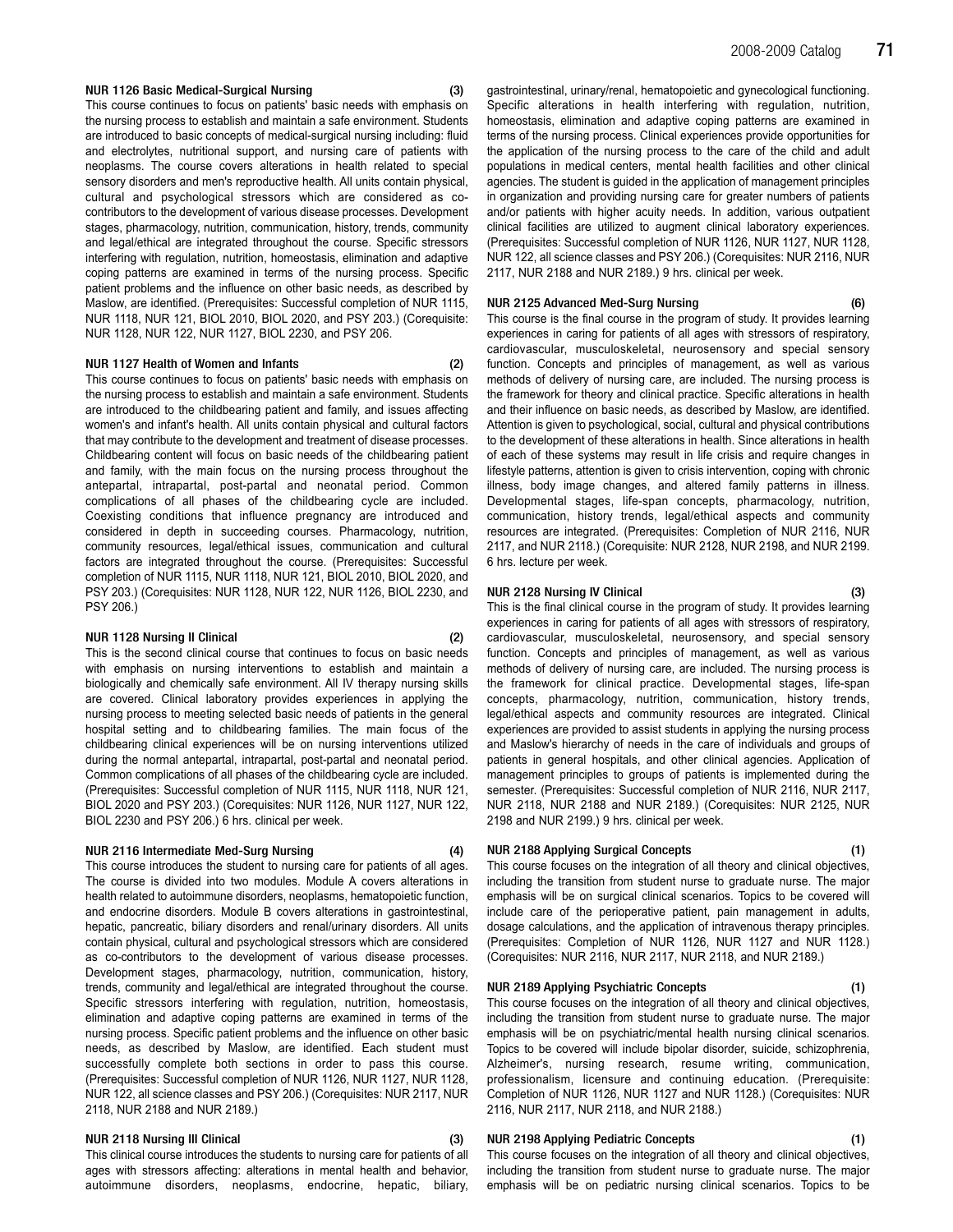covered will include end of life, pain, IV calculations, dosage calculations, pediatric medication administration and immunizations. (Prerequisites: Completion of NUR 2116, NUR 2117, NUR 2118, NUR 2188, and NUR 2189.) (Corequisites: NUR 2125, NUR 2128 and NUR 2199.)

#### NUR 2199 Applying Medical Concepts (1)

This course focuses on the integration of all theory and clinical objectives, including the transition from student nurse to graduate nurse. The major emphasis will be on medical nursing clinical scenarios. Topics to be covered will include end of life, time management/delegation and medical economics. (Prerequisites: Completion of NUR 2116, NUR 2117, NUR 2118, NUR 2188, and NUR 2189.) (Corequisites: NUR 2125, NUR 2128 and NUR 2198.)

# Office Administration

#### OFA 103 Keyboarding (1)

#### This course introduces the student to touch keyboarding with an emphasis on developing correct techniques, building speed and accuracy. (Course may be waived if 1/2 unit of high school keyboarding credit has been earned.)

#### OFA 132 Records Management (3)

This course is a study of the proper management, storage, retrieval, and disposal of records. Application of filing classification skills using the Association of Records Managers and Administrators' filing rules is covered. Procedures for electronic storage and retrieval are also introduced. (Prerequisite: CIS 109.)

#### OFA 205 Business Documents and Publishing (3)

This course is a study of the various types of business documents and the methods used to publish the documents. Course topics include offset printing, creating brochures, forms, newsletters, document merging and linking, Internet formatted documents, and formatting and manipulating large corporate documents. Word processing and desktop publishing software will be used in the course. (Prerequisite: CIS 109.) (Keyboarding skills are highly recommended.)

#### OFA 240 Medical Terminology (3)

A study of the language of the allied health sciences and medicine with emphasis on body systems, prefixes, suffixes, root terms, pronunciation and spelling.

#### OFA 242 Medical Transcription (3)

Medical documents are transcribed from dictated material with emphasis on productivity and accuracy. (Prerequisites: OFA 240 and CIS 109.)

#### OFA 245 Legal Terminology (3)

An introduction to legal terminology through the study of definitions and application of terms within the context of relevant, up-to-date subject matter.

#### OFA 246 Legal Transcription (3)

Students will transcribe legal documents from voice dictation using computer and transcribers. (Prerequisites: OFA 245 and CIS 109.)

#### OFA 281 Medical Office Assistant (3)

A study of the career of a medical office assistant including medical ethics, communications, billing and collections, and insurance in the medical office. (Prerequisite: CIS 109.)

# Philosophy

#### PHIL 1030 Introduction to Philosophy (3)

An introduction to the basic problems of philosophy and a consideration of representative types of philosophical thought concerning people, nature, knowledge, and values. (Prerequisite: satisfactory ACT, placement test scores or permission of the instructor.)

PHIL 1033 Introduction to Logic and Critical Thinking (3)

This course presents a basic introduction to the various forms of reasoning used to make and to analyze the validity and soundness of arguments. This course focuses both on informal and formal logical processes.

#### PHIL 2030 Introduction to Ethics (3)

This course is designed to introduce the student to various ethical theories and to show how they apply in both personal and social situations. Emphasis will also be placed on different types of professional problems involving ethical concerns.

### PHIL 2033 Major World Religions (3)

This course presents a survey of the five major world religions today- including, their historical development, their basic tenets, their rituals and practices and their cultural influences.

# Physical Education

| PHED 1010 Golf                                                                | (1) |
|-------------------------------------------------------------------------------|-----|
| Acquaints the beginning player with correct swing, selection and use of       |     |
| various clubs, and basic skills with practice application on the golf course. |     |

# PHED 1110 Tennis I (1)

Emphasis on basic strokes, movement, rules, terminology and play techniques for the beginner.

#### PHED 1120 Tennis II (1)

Improvement and refinement of strokes and serve. Strategy, tactics, and game procedures for competition. (Prerequisite: PHED 1110 or permission of the instructor.)

#### PHED 1210 Physical Conditioning (1)

Instruction and practice in maintaining personal physical fitness through exercise and aerobic activity.

#### PHED 1310 Racquetball (1)

Instruction and actual practice in the fundamentals of play, essential rules, basic etiquette, and safety for play.

#### PHED 1510 Softball (1) (1)

Provides an overview of fundamental skills (catching, hitting and throwing), rules and safety of the game.

#### PHED 1610 Volleyball (1) (1)

Emphasis on fundamental skills and techniques used in volleyball. Limited tournament play.

## PHED 1710 Badminton (1)

Emphasis on fundamental skills, basic strategies, rules, and etiquette for play. Exposure to playing tournaments.

#### PHED 1810 Soccer (1)

Introduces basic fundamentals and techniques for play. Little or no experience is necessary.

#### PHED 1910 Touch Football (1) (1)

Development of skills in basic fundamentals and techniques through team play.

#### PHED 2010 Weight Training (1) (1)

Various training programs are presented. Emphasis on warm-ups, stretching, individual exercises, running, and use of weight machines. Encourages continuation and self-discipline of exercise.

PHED 2020 Intro. to Physical Educ., Recreation and Sport Mgmt. (3) A study of the scope of opportunities the sport and recreation industry presents; the historical, psychological, sociological, and philosophical foundations of sport; and management and organizational concepts and their application in sport and recreation enterprises. Ideal for students majoring in sports management, recreation, exercise, fitness management, physical education or athletic training.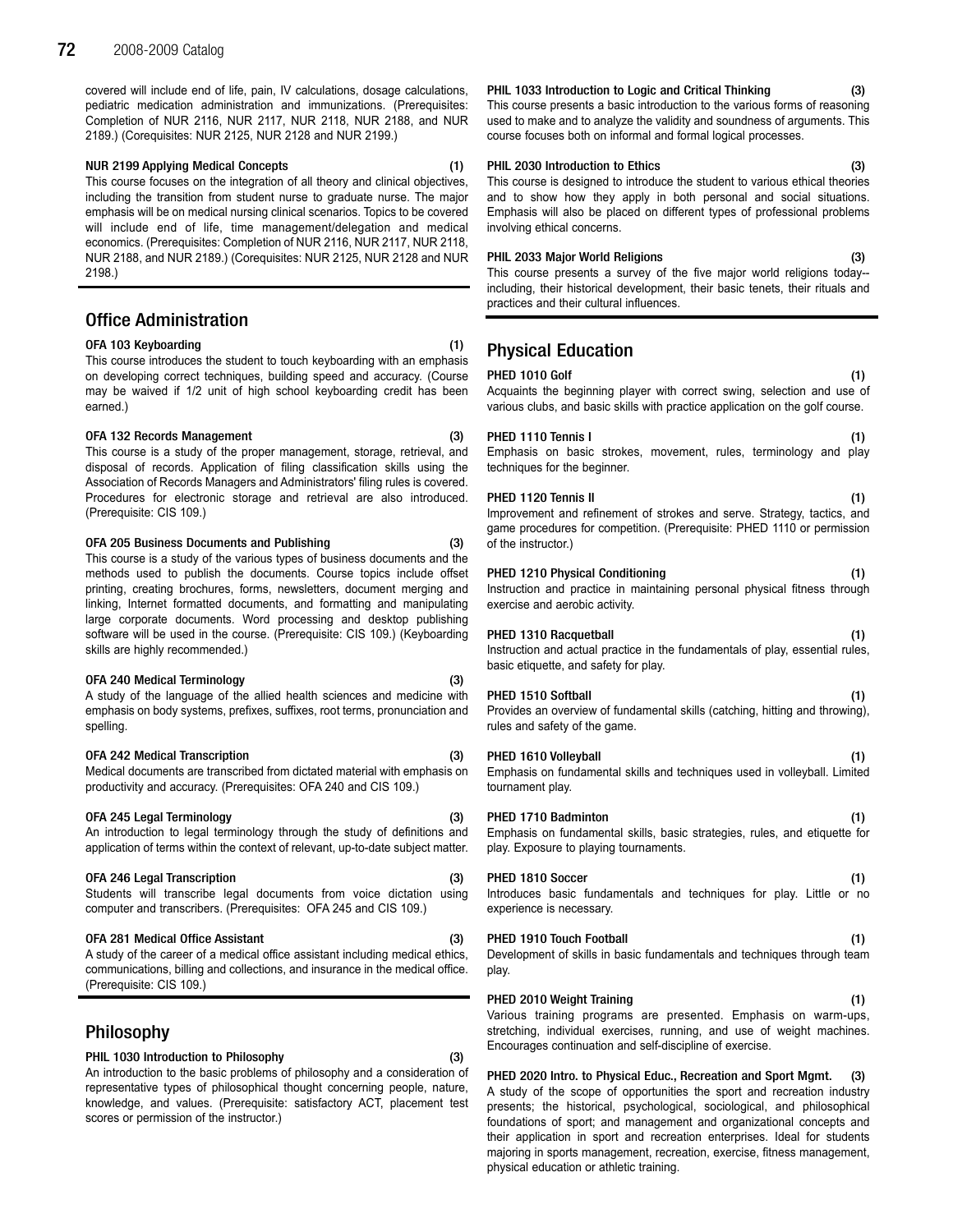#### PHED 2120 Essential Lifetime Wellness (3)

Students will discover their fitness levels and will learn how to maintain fitness levels. Students will be evaluated for strength, flexibility, aerobic fitness, body fat and lung capacity. An exercise and nutrition program will be developed to meet the needs of the individual. Participants in the course will also learn how to reduce personal health risk factors, improve nutrition, control stress, and learn about cultural differences and its impact on health and wellness.

# PHED 2520 Contemporary Dance (1) Introduces dances which are currently popular in this country. PHED 2610 Archery (1) Basic skills (stance, drawing, aiming, releasing) with strategy of shooting. Correct and safe handling of tackle are emphasized. PHED 2710 Basketball (1) (1)

# Fundamental skills, rules, and strategies of play.

Physical Science

PSCI 1030 Physical Science (4) An introductory course on selected topics in chemistry and physics.

(Prerequisite: 2 years of high school algebra and satisfactory placement test scores, or DSPM 0850.) 3 hrs. lecture, 2 hrs. lab.

# Physics

#### PHYS 2010 Elements of Physics I (4)

The study of the fundamental laws of mechanics, fluids, sound, and heat. (Prerequisite: MATH 1710, MATH 1130, or permission of the instructor.) 3 hrs. lecture, 3 hrs. lab.

#### PHYS 2020 Elements of Physics II (4)

The study of the fundamental laws of electricity and magnetism, optics, and modern physics. (Prerequisite: PHYS 2010.) 3 hrs. lecture, 3 hrs. lab.

### PHYS 2110 Physics I (4)

The study of mechanics and heat. (NOTE: Credit cannot be given for both Physics I and Elements of Physics I or II.) (Prerequisite: MATH 1830 and Corequisite: MATH 1910, or Prerequisite: MATH 1910.) 3 hrs. lecture, 3 hrs. lab.

## PHYS 2120 Physics II (4)

The study of electricity and magnetism, waves, optics and modern physics. (Prerequisite: PHYS 2110; Prerequisite or Corequisite: MATH 1920.) 3 hrs. lecture, 3 hrs. lab.

#### PHYS 2550 Engineering Statics (3)

A study of vector algebra, resultants, centroids, equilibrium, moments of inertia, and virtual work. (Corequisite or Prerequisite: MATH 1910.)

#### PHYS 2560 Engineering Dynamics (3)

A study of kinematics, kinetics, Newton's laws, work-energy principle, impulse-momentum principle, vibrations. (Corequisite or Prerequisite: MATH 1920.)

# Political Science

#### POL 111 Essentials of American Government and Politics (3)

A study of democratic theory, the Constitution, federalism, free speech, interest groups, political parties, voting behavior, the presidency, Congress and the Supreme Court.

#### POL 113 State and Local Government (3)

A study of state and local government in Tennessee with a general survey of state and local government in the United States.

POL 201 Introduction to Politics and Government (3) An examination of the nature of political activity, the concept of the nationstate, comparative political systems (democratic and authoritarian), world politics and the discipline of political science.

# Psychology

#### PSY 203 Introduction to Psychology (3)

One-semester survey course that provides an introduction to the scientific study of behavior and mental processes. Topics include history and research methods, biological aspects of psychology, variations of consciousness, cognitive processes, human development and personality, motivation, social psychology, and psychological disorders and therapies. Credit may not be earned in both PSY 203 and PSY 101 or PSY 102.

### PSY 204 Social Psychology (3)

An introduction to social psychology including interpersonal attraction, interaction between people, person perception, aggression, prosocial behavior, conformity, obedience, attitudes, prejudice, and group processes.

#### PSY 205 Psychology of Adjustment (3)

The study of personal and social adjustment as it relates to coping with the demands of everyday life. Topics include self-awareness, healthy management of stress and emotions, interpersonal relationships, the grieving process, and communication techniques. Methods to cultivate personal growth and effective adjustment will be presented.

## PSY 206 Developmental Psychology: Lifespan (3)

Psychological and physiological growth and development of the human organism beginning with conception and continuing through aging and death.

# Radiologic Technology

Students must be admitted into the Radiologic Technology Program before they can register for RAD courses.

## RAD 101 Introduction to Radiography (2)

Provides students with an introduction to radiologic technology. Acquaints students with ethical principles involved in relationships with patients, radiologists, attending physicians, and members of the hospital staff. Medical terminology will be covered as it applies to the specialty of radiology. Emphasizes nursing procedures and techniques used in the radiology department.

#### RAD 106 Radiation Physics (2)

An in-depth study of the concepts of radiation physics. Emphasis will be placed on the X-ray machine, circuitry, the X-ray tube and photon production, X-ray interaction with matter, X-ray emission, beam restriction, grids, radiographic film, and image quality.

#### RAD 112 Image Production I (2)

Provides students with the basic principles of formulating radiographic techniques, image production, and exposure. Darkroom procedures include chemistry, processing, and quality control. An introduction to computed radiography is included.

#### RAD 113 Image Production II (2)

Provides details of the principles of radiographic exposure techniques. It is a continuation of RAD 112, Image Production I, and includes analyzing the image, comparing exposure systems, special imaging systems, PACS, computed radiography, and the imaging modalities. (Prerequisite: RAD 112.)

#### RAD 121 Radiographic Positioning I (3)

Instruction in the anatomy and positioning of the structures and organs of the body, supplemented with practical application in the energized lab and clinical education setting. Precise and detailed information on the various positions will be provided. 3 hrs. lecture, 1 hr. lab and 7.5 hrs. clinical per week.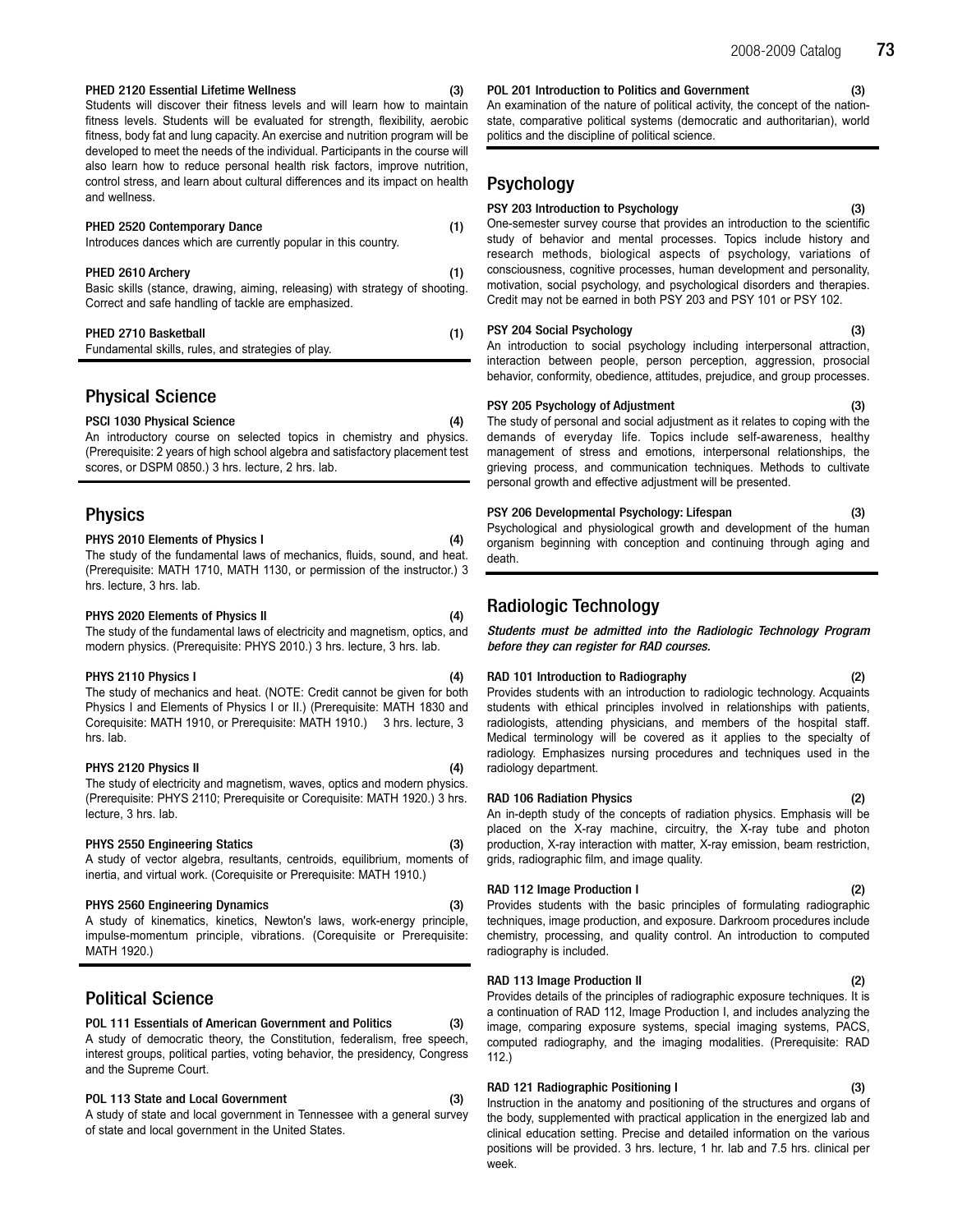# 74 2008-2009 Catalog

#### RAD 122 Radiographic Positioning II (2)

Instruction in the anatomy and positioning of the additional structures of the human body. Classroom instruction is supplemented by practical application in the radiographic lab. 2 hrs. lecture and 1 hr. lab per week.

#### RAD 123 Contrast Media Procedures (2)

Anatomy and positioning of the upper and lower gastrointestinal tract, biliary system, and urinary system. Contrast media reactions and cultural diversity are also covered.

#### RAD 190 Radiologic Practicum I (3)

Provides practical clinical experience in diagnostic radiology. Students will be given the opportunity to achieve competency in specific procedures by performing the assigned procedures under direct supervision. Students will be assigned approximately 15 hours per week in a clinical education setting on day and evening shifts.

#### RAD 241 Radiographic Special Procedures (2)

Acquaints students with more advanced imaging procedures using contrast media, including biliary, urinary, reproductive, circulatory, and central nervous systems. Also included are studies using computed tomography, magnetic resonance imaging, and computed radiography. Quality assurance is also covered.

#### RAD 251 Survey of Medical and Surgical Diseases (2)

Designed to familiarize students with pathology, injuries, and diseases of the human body commonly encountered in a variety of imaging modalities. Research and team skills are enhanced through group projects. Includes review of the radiologic technologist's role in modification of routines in imaging and treatment of the patient with pathologic conditions.

#### RAD 281 Radiation Protection and Radiologic Seminar (2)

An in-depth study of radiation protection and the biological effects of radiation exposure. A re-emphasis of radiation safety for the patient and personnel. Also included is registry preparation through comprehensive reviews.

#### RAD 291 Radiologic Practicum II (6)

Provides additional experience in a clinical education setting. Under indirect supervision, students will continue to perform and document exams in which competency has already been achieved. Demonstration of competency will be required in additional procedures performed under direct supervision. Students will be assigned approximately 37.5 hours per week in a clinical education setting on day and evening shifts.

#### RAD 292 Advanced Radiation Physics and Radiobiology (2)

An in-depth study of radiation concepts and radiobiology. An overview of special X-ray equipment and mammography will be included. The effects of radiation on the human body will be explored including personnel and patient exposure and the minimization of both.

#### RAD 294 Radiologic Practicum III (8)

Provides additional opportunities for practical experience in a clinical education setting. Students continue to perform competencies obtained through Practicums I and II under indirect supervision, focusing on proficiency. Students will be given the opportunity to achieve competency in more difficult procedures performed routinely in medical imaging, under direct supervision. Clinical assignments total approximately 30 hours per week on day and evening shifts and may include modality rotations.

#### RAD 295 Radiologic Practicum IV (8)

Provides students with practical experience in diagnostic radiology and special modalities within medical imaging. Students will continue to perform all previously achieved competencies under indirect supervision, and will complete remaining required competencies under direct supervision. Successful completion of this course, as well as RAD 251 and 281, will ensure that the student has been given the opportunity to meet or exceed entry-level technologist requirements. Clinical assignments total approximately 30 hours per week on day and evening shifts and will include modality rotations.

# Respiratory Care

Students must be admitted into the Respiratory Care Program before they can register for RCT courses.

#### RCT 101 Fundamentals of Respiratory Care I (4)

Fundamentals of Respiratory Care I provides an introduction to respiratory care as a profession, credentialing and licensure. Basic respiratory care procedures, medical terminology, communication, legal and ethical aspects of patient care, patient's rights, vital signs, body mechanics, isolation, disinfection, and sterilization will be presented. The course will also review the production, storage, and safety of medical gases and piping systems. Gas laws and gas physics will be discussed as they relate to respiratory care. Oxygen, hyperbaric, helium-oxygen, and carbon dioxide-oxygen therapies will be presented as well as humidity and aerosolized medication therapies, basic patient assessment, the effects of altitude on patient care and the effects of smoking. 3 hrs. lecture, 3 hrs. lab per week.

#### RCT 102 Fundamentals of Respiratory Care II

Fundamentals of Respiratory Care II presents basic respiratory care modalities such as hyperinflation and bronchial hygiene therapies, and the equipment needed to perform the procedures. Additionally, sputum collection and the effects of aging on patient care will be reviewed. Common laboratory values, thoracic imaging and airway devices will be reviewed. (Prerequisites: A "C" or better must have been achieved in RCT 101, BIOL 2010 and MATH 1130 or MATH 1530 or MATH 1710.) 3 hrs. lecture, 3 hrs. lab per week.

#### RCT 120 Respiratory Care Pharmacology (2)

The Respiratory Care Pharmacology course involves the study of different classes of drugs that affect the cardio-respiratory system. Pharmacodynamics, routes of administration, and drug calculations are included. Indications, mode of action, adverse reactions, and assessment of effectiveness will be reviewed for each drug class. (Prerequisites: RCT 101, BIOL 2010, and MATH 1130 or MATH 1530 or MATH 1710.)

#### RCT 130 Intensive Care Monitoring (4)

Intensive Care Monitoring involves the study of basic dysrhythmias and their effects on the body and includes hemodynamic assessment and advanced cardiac life support (ACLS) provider training will be provided. (Prerequisites: BIOL 2020 and 2230; RCT 102, 120 and 191.) 3 hrs. lecture, 3 hrs. lab per week.

#### RCT 150 Arterial Blood Gases (4)

The Arterial Blood Gas course provides an in-depth study of the basic physiology of oxygen and carbon dioxide transport. Blood sampling and analysis techniques will be developed. Interpretation of arterial blood gas values and their application to patient care will be presented. (Prerequisites: RCT 102, 191 and 120.) 3 hrs. lecture, 3 hrs. lab.

#### RCT 191 Clinical Practice I

Clinical Practice I provides an introduction to respiratory care in the acute care hospital. Competence is to be obtained in medical gas therapy, incentive spirometry, humidity and aerosol therapy, and aerosolized drug therapy. (Prerequisite: RCT 101.) 8 hrs. supervised clinical experience per week.

#### RCT 192 Clinical Practice II (3)

Clinical Practice II is an application of topics discussed in previous and current respiratory care courses in the healthcare setting. Competence is to be obtained in arterial blood sampling, IPPB and CPPD. Clinical experience will be obtained in blood gas analysis and machine maintenance and QC. (Prerequisite: RCT 102, 120 and 191.) 24 hrs. supervised clinical experience per week.

# RCT 212 Pulmonary Functions/Seminar

The Pulmonary Functions/Seminar course studies the application, performance, and interpretation of complete pulmonary function studies and exercise testing. Other topics presented include metabolic assessment, bronchoscopy, and pulmonary rehabilitation. The student's overall respiratory care knowledge will be assessed using comprehensive exams. Preparation for national credentialing exams will also be provided.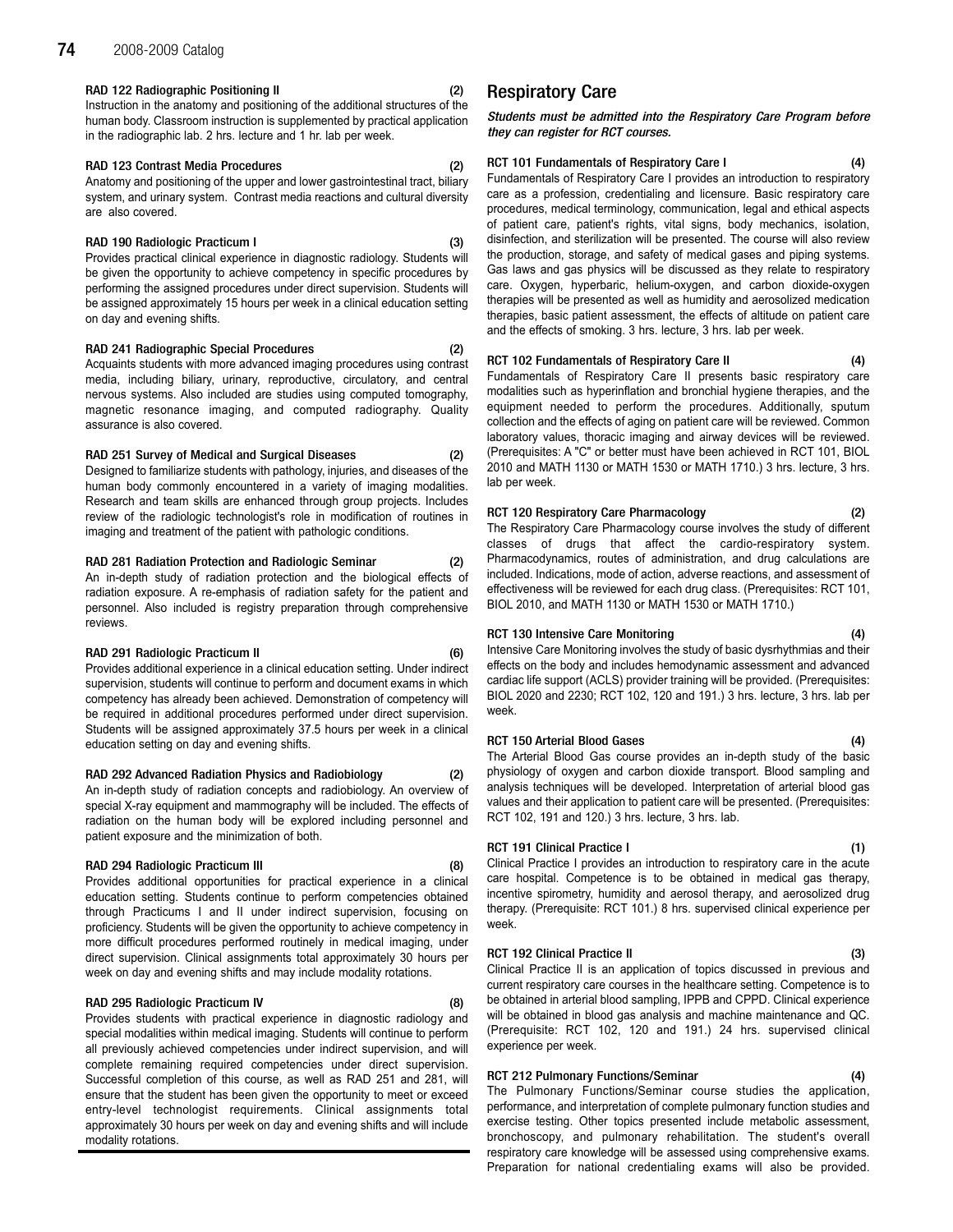Successful completion of this course requires passing a comprehensive exam styled after the national written registry exam. (Prerequisites: RCT 221, 242 and 293.) 3 hrs. lecture, 3 hrs. lab.

#### RCT 221 Mechanical Ventilation (4)

Mechanical ventilation discusses the techniques of mechanical ventilation including initiation, management and weaning, airway care, chest tube systems, ventilator graphic analysis, extubation and end of life issues. (Prerequisites: RCT 130, 150 and 192.) 3 hrs. lecture, 3 hrs. lab.

#### RCT 242 Respiratory Pathophysiology (3)

The Respiratory Pathophysiology course studies the etiology, pathophysiology, presentation and treatment of common pulmonary diseases and sleep disorders. Disease presentation and treatment will in part be presented, practiced and assessed by using various computer training programs. (Prerequisites: RCT 130, 150 and 192.) 3 hrs. lecture.

#### RCT 252 Neonatal/Pediatric Respiratory Care (4)

The Neonatal/Pediatric Respiratory Care course studies the etiology, pathophysiology, presentation and treatment of common neonatal and pediatric pulmonary diseases. Fetal lung development and the birth process will be reviewed giving special emphasis to pulmonary changes, complications, and newborn assessment. Disease presentation and treatment will in part be presented, practiced and assessed by various computer training programs. Neonatal mechanical ventilation techniques will be discussed. Pediatric advanced life support (PALS) provider training will be provided. (Prerequisites: RCT 221, 242 and 293.) 3 hrs. lecture, 3 hrs. lab.

#### RCT 293 Clinical Practice III (4)

Clinical Practice III is an application of topics discussed in previous and current respiratory care courses in the healthcare setting. Competence is to be obtained in the initiation, maintenance, weaning, extubation of patients being mechanically ventilated and suctioning. Sleep testing will also be presented. (Prerequisites: RCT 130, 150 and 192.) 24 hrs. supervised clinical experience per week.

#### RCT 294 Clinical Practice IV (4)

Clinical Practice IV is an application of topics discussed in previous and current respiratory care courses in the healthcare setting. Clinical experience will be gained in neonatal and pediatric mechanical ventilation techniques, pulmonary function testing, intubation and bronchoscopy. 24 hrs. supervised clinical experience per week.

## Sociology

#### SOC 201 Introduction to Sociology (3)

Sociology is the systematic study of human society. This introductory course will provide an assessment of how social forces, institutions, and inequality influence human interaction. Topics of study include: culture, crime, economy, government, media, family, religion, education, health care, race, ethnicity, poverty, and gender.

#### SOC 203 Social Problems (3)

This sociology course examines quality of life issues and contributing factors to social problems with a focus on deviance and inequality. Topics of study include sexual deviance, crime and violence, substance abuse, poverty, and inequality of gender, race, and ethnicity. Problems in government and the economy, along with global social problems, such as war, terrorism, and environmental issues will also be covered. (Prerequisite: Students are strongly encouraged to take SOC 201 prior to taking SOC 203.)

### SOC 208 Introduction to Social Work (3)

This course provides an introduction to the social work profession. Because the field of social work draws on the academic disciplines of sociology and psychology, students will gain insight into the social and environmental factors that influence individual lives. Students will become acquainted with the challenges and rewards of social work. Social service agencies, as well as current social policies, will also be discussed. Other topics will include social work practice in family and children's services, health care, schools, criminal justice, substance abuse, and workplace settings.

#### SOC 210 Cultural Anthropology

Cultural Anthropology is the study of human cultural and biological adaptation and diversity. This course involves a global look at human cultures and across time and space and will introduce students to history, methods, and theories of anthropology. Primary attention will be given to the concept of culture as an analytical tool.

#### SOC 212 Marriage and Family

This course examines the family as a social institution with an emphasis on both men's and women's changing roles in the American family. Topics will include: family background, mate selection, sexuality, family finances, effective relationship communication, parenthood, marital conflict, and issues concerning stepfamilies.

## Spanish

## SPAN 1010 Beginning Spanish I (3)

Essentials of Spanish elementary grammar, pronunciation, conversation, and simple readings. Laboratory required.

#### SPAN 1020 Beginning Spanish II (3)

Continuation of Beginning Spanish I. (Prerequisite: SPAN 1010 or permission of the instructor.) Laboratory required.

#### SPAN 2010 Intermediate Spanish I (3)

Reading intermediate Spanish texts, grammar review, and oral practice. (Prerequisite: SPAN 1020 or permission of the instructor.) Laboratory required.

#### SPAN 2020 Intermediate Spanish II (3)

A continuation of Intermediate Spanish I with emphasis on Spanish readings and oral practice. (Prerequisite: SPAN 2010 or permission of the instructor.) Laboratory required.

# Stage Crew Technology

SCT 1010 Rigging and Fly Systems (3) Advanced instruction in the principles and practices of the stage technician. The student will practice the installation of temporary and permanent stages, safe operation of ladders, lifts, scaffolds, stage equipment, hardware and tools for installation and operation of scenery and stage drapery. Topics include traps, wagons, settings for overhead rigging, hardware, knots, roping, counterweights and motorized flying systems for scenery and curtains, and winches, chain hoists and trusses. Upon completion, the student will be able to assist with installation and operation of stages and associated rigging and fly systems. (Prerequisite: CEN 205 and CEN 1014 or permission of the instructor.) (1 hr. lecture, 3 hrs. lab).

#### SCT 1030 Sound for Stage Productions

Introduction to the use of sound in entertainment, sound theory, methods and equipment for stage and live events. Emphasis is placed on terminology, protocol, cabling, troubleshooting, mixing skills, and the use and maintenance of sound equipment. The course requires work outside of the classroom applying the principles learned in the practical application of theater sound for production. Upon completion, the student will be able to assist with sound production in theater and stage venues. (1 hr. lecture, 4 hrs. lab).

#### SCT 2010 Advanced Stagecraft Laboratory (3)

Advanced construction techniques with an emphasis on stage construction, scheduling, problems and budgeting. Work on productions outside of class is required. Upon completion, the student should be able to assist in all fields related to the fabrication and decoration of sets and props. (Prerequisite: CEN 205 and CEN 1014 or permission of the instructor.) (6 hrs. lab)

these are used in various entertainment venues including theater and film.

### SCT 2020 Scenic Techniques Laboratory (3)

Advanced coverage of techniques, materials and tools used to paint scenery. The course explores color theory, various media, proper preparation of surfaces, and painting techniques and examines the ways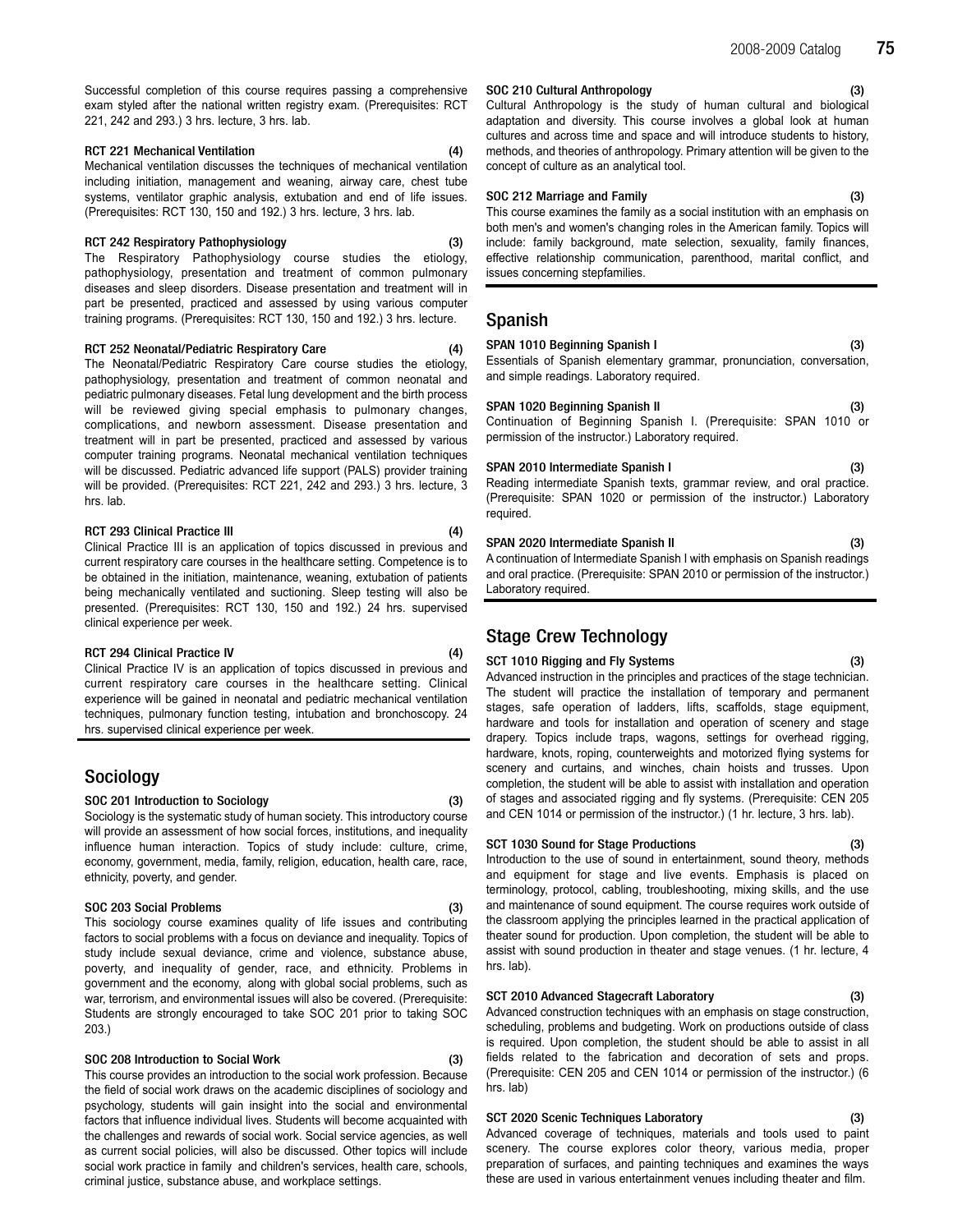Assigned practical work in supervised production activities outside of class is required. Upon completion, students should be able to assist with painting of props and sets for a variety of entertainment venues. (Prerequisite: CEN 205 or permission of the instructor.) (6 hrs. lab)

#### SCT 2030 Stage Lighting (3)

Application of lighting principles to theater and event venues. Topics include hanging, alignment, focusing, maintenance, and operation of various types of stage lighting fixtures, robotic lighting and computerized control of lights. Students are required to work as a lighting technician at approved venues. Upon completion, students should be able to demonstrate an understanding of stage lighting theory and applications, and assist with theatrical and event productions. (Prerequisite: CEN 1210 and CEN 1211 or permission of the instructor.) (1 hr. lecture, 4 hrs. lab).

#### SCT 2040 Stage Production Laboratory (4)

Practical experience in the machinations of backstage operations of a theater as a crew member for a minimum of 120 hours. The concentration of the course will vary depending on the skills of the student and the needs of the theater production. (Prerequisite: Permission of the instructor.) Minimum of 120 hours a semester.

# **Theatre**

#### THEA 1020 Acting (3)

An introduction to basic acting techniques fundamental to performance in theatre and media. Emphasizes improvisation, scene study, script analysis, character study (introducing English, Stanislavskian and Brechtian technique) and the history of acting/performance art. Students engage in laboratory exercises as well as public performance. (Prerequisite: satisfactory ACT or placement test scores.)

#### THEA 1030 Intro to Theatre and Performance (3)

An introduction to the theatre arts including acting, directing, playwriting with a brief overview of technical theatre, theatrical history, allied media (film/television), and performance. Students study plays from theatre history, write reviews of actual productions, and experience lab work in theatre.

#### THEA 1430 Acting II (3)

A study of the classic primary texts, performance art works, and methodologies of performance to evaluate performance works. Study and skill building in acting, performance methods, new art formats, video and stage media. Students will explore western and non-western approaches to performance through critical analysis and will develop a greater awareness of the expressive forms of humanistic performance.

#### THEA 2430 Musical Drama and Speech (3)

Principles and practices governing the actor's use of voice, body, and imagination for musical performances. Scene work. (Prerequisite: Must meet placement test requirements prior to enrolling.)

# Veterinary Technology

Students must be admitted into the Veterinary Technology Program before they can register for VET courses.

#### VET 102 Animal Anatomy (4)

An introduction to the fundamentals of cellular structure and functions in preparation for a later focus on the organ systems of domestic animal species. 3 hrs. lecture, 3 hrs. lab.

VET 112 Veterinary Technology Orientation I (4)

Introduces the terminology associated with veterinary medicine, the restraint and handling of animals, obtaining a medical history and performing a physical examination, diagnostic sampling, wound healing, basic necropsy techniques, clinical pathology, parasitology, clinical microbiology, diagnostic imaging, and provides an overview of the job responsibilities and ethics most veterinary technicians will face during employment. Lab time includes specimen collection, restraint, an introduction to lab procedures, equipment identification, and administration of medications. 3 hrs. lecture, 2 hrs. lab.

#### VET 113 Veterinary Technology Orientation II

Introduces more terminology and the acronyms of veterinary medicine, oncology, preventive health programs, neonatal care, animal behavior, companion animal clinical nutrition, concepts in livestock nutrition, animal reproduction, birds, reptiles, and small mammals, zoonoses and public health, euthanasia, client bereavement and the human-animal bond. Lab time will include additional procedures in hematology, urinalysis, and blood chemistry. 3 hrs. lecture, 2 hrs. lab.

### VET 191 Clinical Practicum I (2)

Practical experience in veterinary clinics and/or related facilities. Students complete an average of approximately 12 hours of clinical practicum per week.

### VET 192 Clinical Practicum II (5)

Practical experience in veterinary clinics and/or related facilities. 16 hrs. clinical practicum per week.

#### VET 193 Clinical Practicum III (5)

Practical experience in veterinary clinics and/or related facilities. 16 hrs. clinical practicum per week.

#### VET 201 Veterinary Lab Procedures I (5)

An introduction to the principles involved in the clinical care of companion and farm animals. Restraint, nursing, and diagnostic procedures with an emphasis on problem solving. Introduction to the problem-oriented medical record. 3 hrs. lecture, 6 hrs. lab.

#### VET 202 Veterinary Lab Procedures II (5)

A continuation of VET 201. An introduction to surgical nursing, anesthetic techniques, and radiography. Includes a study of the course, development, treatment, prevention, and control of infectious and non-infectious diseases. 3 hrs. lecture, 6 hrs. lab.

#### VET 203 Veterinary Lab Procedures III (5)

A continuation of VET 202. Emphasis upon laboratory animal care, advanced radiographic techniques, exotic animal care, microbiology techniques, and clinical pathology. Skills introduced in previous courses will be refined. Field trips will be used when appropriate. 3 hrs. lecture, 6 hrs. lab.

#### VET 251 Pharmacology

Introduction to the major drug classifications. Use and control of, measurements and conversion factors, and methods of drug action and interaction used in small and large animal practice.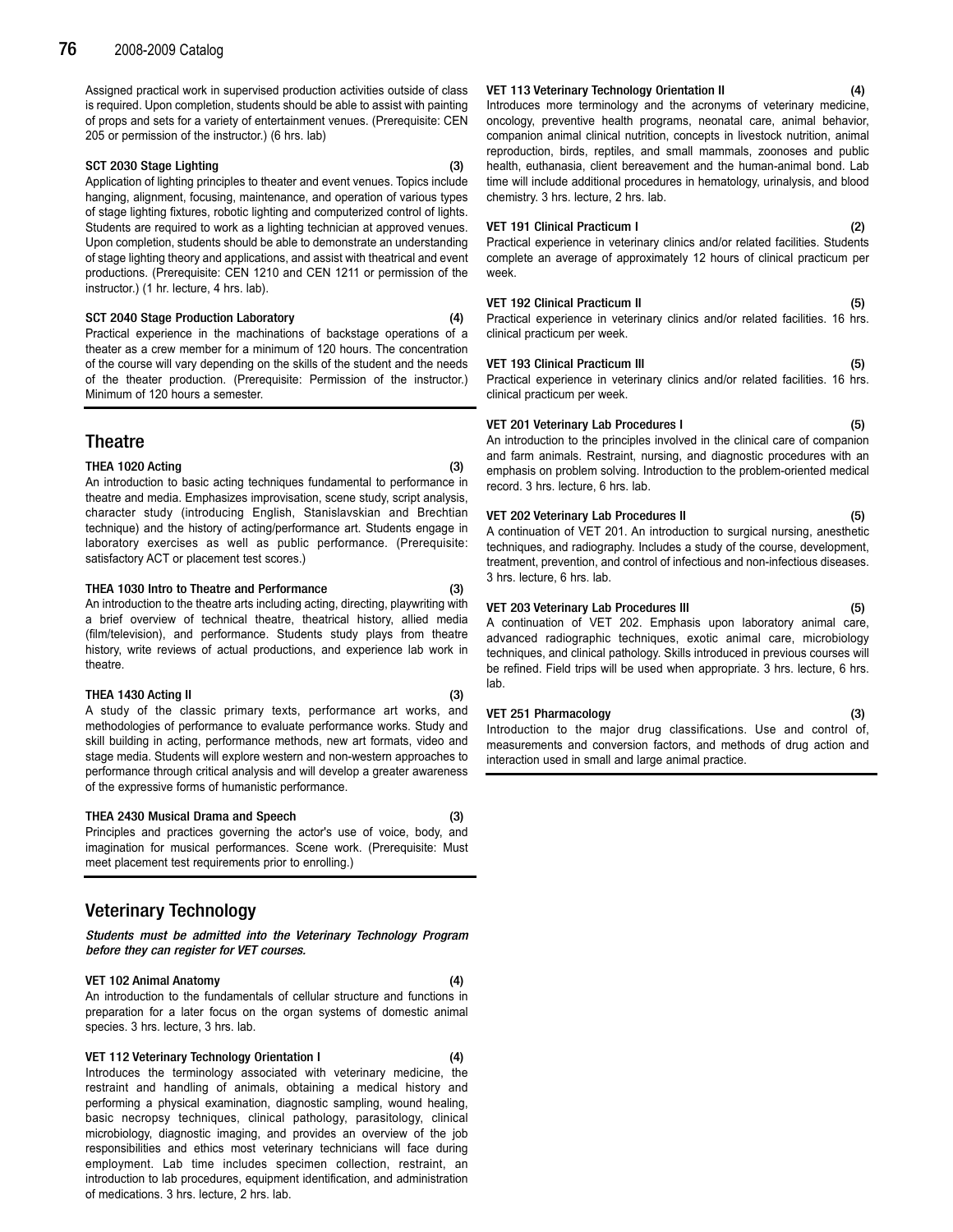# Employee Directory

# Faculty

ALLRED-WINNETT, CAROLYN (1966) Associate Professor of Mathematics B.S., Middle Tennessee State University - Mathematics (1964) M.A., George Peabody College - Mathematics (1966) Ed.S., George Peabody College - Mathematics (1973)

ANDREWS, WILLIAM XAVIER (1984) Professor of History B.A., St. Louis University - Political Science (1970) M.A., St. Louis University - European History (1971) D.A., Middle Tennessee State University - History (1991)

BAKER, MARY LOUISE (1993) Associate Professor of Mathematics A.S., Motlow State Community College - Mathematics (1988) B.S., Middle Tennessee State University - Mathematics (1990) M.S.T., Middle Tennessee State University - Mathematics (1993)

BASOA-McMILLAN, ANA (1998) Associate Professor of English/Spanish B.A., University of Santiago, Spain - English (1986) M.A.T., Middle Tennessee State University - Spanish (1994) A.B.D., University of Santiago, Spain - English

BAYLESS, H. MONTGOMERY (1966) Associate Professor of Biology B.S., University of Tennessee, Martin - Biology (1960) M.A., George Peabody College - Biology (1964)

BEHRENS, FREDERICK (1966) Professor of Art B.A., Southern Illinois University - Art (1963) M.F.A., Southern Illinois University - Art (1965)

BENNS, LACEY (2001) Assistant Professor of Speech A.A., Rendlake College - Liberal Arts (1996) B.S., Southern Illinois University - Speech Communications (1998) M.S., Southern Illinois University - Speech Communications (2000)

BLUM, BARBARA (2003) Interim Program Director and Assistant Professor of Nursing R.N., St. Joseph Mercy School - Nursing (1974) B.S.N., University of Michigan - Nursing (1990) M.S.N., University of Phoenix - Nursing (2005)

BORREN, TAMMY (1995) Associate Professor of Mathematics B.S., Belmont College - Mathematics (1991) M.S.T., Middle Tennessee State University - Mathematics (1994) M.S., Middle Tennessee State University - Accounting (2004) BREW, HOLLY (2004)

Assistant Professor of Business B.A., Central Washington University - Family and Consumer Studies (1997) M.B.A., Lipscomb University - General Business (2003)

BREWER, MARISSA (2008)

Instructor of Radiologic Technology A.A.S., Columbia State Community College - Radiologic Technology (1998)

# BROCK, BABETTE (2008)

Instructor of Nursing

A.S., Columbia State Community College - Nursing (1973) B.S.N., University of Alabama, Huntsville - Nursing (1999) M.S.N., University of Alabama, Huntsville - Nursing (2007)

# BRUNTON, LINDA L. (1981)

Professor of Psychology B.S., Eastern Kentucky University - Psychology (1979) M.A., Eastern Kentucky University - Psychology (1981) Ed.D., Tennessee State University - Psychology (1992)

# CAMPBELL, JANE P. (1990)

Professor of English and Mass Communications B.A., University of Tennessee - English (1970) M.A., Middle Tennessee State University - English (1982) D.A., Middle Tennessee State University - English (1998)

CARROLL, LAURA (2008) Instructor of Commercial Entertainment B.F.A., York University - Dance (1990)

CARTER-LOWE, MANDY (2000) Associate Professor of Biology B.S., Murray State University - Biology and Chemistry (1996) M.S., Middle Tennessee State University - Biology (1999)

# CAUTHEN, DAVID (2007)

Instructor of Emergency Medical Technology EMT-Paramedic Certificate, Manatee County Vocational Technical School (1983) B.A., Trevecca Nazarene University - Theology (1997) M.A., Trevecca Nazarene University - Theology (2001) M.A., California Coast University - Psychology (2002)

COBB, HERBERT (2003)

Assistant Professor of Art B.F.A., University of Tennessee, Knoxville - Studio Art (1991) M.F.A., University of Memphis - Art (1995)

COLEMAN, BRENDA M. (1982)

Program Director and Associate Professor of Radiologic **Technology** 

A.A.S., Columbia State Community College - Radiologic Technology (1977)

R.T.(R), American Registry of Radiologic Technologists (1978) B.S., University of Tennessee Center for Health Sciences – Radiologic Technology (1979)

M.S., Midwestern State University - Radiologic Sciences (1998)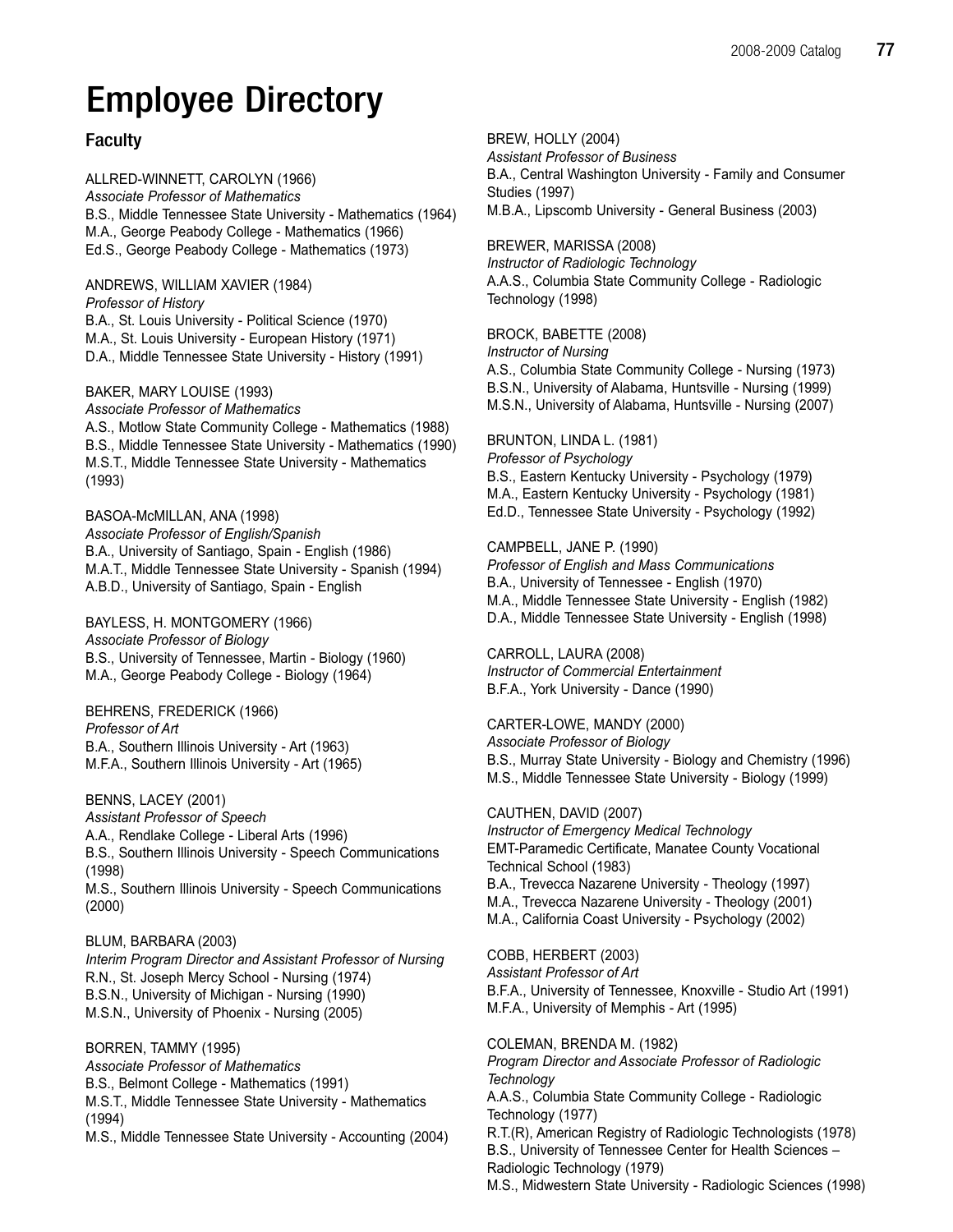CONNER, LOUIS M. (1988)

Director of Athletics and Instructor of Physical Education A.S., Columbia State Community College - Health and Physical Education (1971) B.S., University of North Alabama - Health and Physical Education (1974) M.S.S., United States Sports Academy - Sports Management (1999)

# CRABTREE, TIMOTHY (2007)

Instructor of Emergency Medical Technology EMT-Paramedic Technical Certificate, Georgia Paramedic Training Center (1998) B.S., Andrew Jackson University - Emergency Medical Services (2006)

DARRELL, MICHAEL (2004)

Assistant Professor of Mathematics B.S, Middle Tennessee State University - Mathematics (1992) M.S., Middle Tennessee State University - Mathematics (2003)

# DEVERS, DANIEL (2007)

Instructor of Computer Information Systems B.S., East Tennessee State University - Biology (2004) M.S., East Tennessee State University - Computer Science (2006)

DOWLEN, SPENCE (2004) Assistant Professor of Biology B.S., University of Arizona - Nuclear Engineering (1985)

M.S., Middle Tennessee State University - Biology (2002)

# FAWCETT, DAVID (1997)

Associate Professor of Physics and Mathematics B.S., University of Louisville - Physics (1988) M.S., University of Louisville - Physics (1994) M.S., Middle Tennessee State University - Mathematics (2003)

FLAGEL, THOMAS (2008)

Instructor of History B.A., Loras College - History (1989) M.A., Kansas State University - European History (1992) M.A., Creighton University - Industrial Relations (1993)

FLAGG, AUBREY W. (1971) Associate Professor of Geography B.S., Austin Peay State University - Geography, History (1968) M.S., University of Tennessee - Geography (1971)

# FLEMING, KAE B. (1988)

Division Chair, Health Sciences and Associate Professor of Radiologic Technology A.A.S., Columbia State Community College - Radiologic Technology (1986) R.T. (R), American Registry of Radiologic Technologists (1986) B.S., College of St. Francis - Health Arts (1991) M.B.A., Middle Tennessee State University - Business Administration (1998)

GANTER, EMILIE (1993) Associate Professor of English B.A., Cornell University - History (1979) M.A., Syracuse University - Creative Writing (1989)

# GARDNER, HOYT (2000)

Assistant Professor of History and Political Science B.A., Kentucky Wesleyan College - Political Science (1969) M.A.T., University of Louisville - Social Studies (1992) M.A., University of Louisville - Political Science (1993) M.A., University of Louisville - History (1996)

# GASKILL, EMILY (2006)

Instructor of Music

B.S., University of Alabama - Occupational Therapy (1975)

B.M.E., Mississippi University for Women - Music Education (1980)

M.M.E., Belmont University - Music Education (1995)

# GAY, VICTORIA (1993)

Associate Professor of English and Director of Developmental **Studies** 

B.A., Middle Tennessee State University - Foreign Language (1982)

M.A., Middle Tennessee State University - English (1995)

# GIDCOMB, BARRY D. (1985)

Professor of History

A.S., Columbia State Community College - History (1978)

B.S., Middle Tennessee State University - History (1981)

- M.A., Middle Tennessee State University History (1985)
- D.A., Illinois State University History (2000)

# GLENN, SARAH (2006)

Program Director and Instructor of Emergency Medical **Technology** 

EMT-Paramedic Technical Certificate, Columbia State Community College (2001)

B.A., Trevecca Nazarene University - Management and Human Relations (2006)

GOODPASTURE, DAVID (1983)

Associate Professor of Computer Information Systems A.S., Jackson State Community College - Data Processing (1983)

B.A., Wichita State University - Journalism (1972) M.S., University of Tennessee - HRD Technical Training (1997)

# GRUBB, ROBERT (2006)

Program Director and Associate Professor of Criminal Justice A.A.S., Virginia Western Community College - Administration of Justice (1982)

B.A., Roanoke College - Criminal Justice (1985) M.S., Radford University - Criminal Justice (1990) Ph.D., University of Southern Mississippi - Adult Education (1995)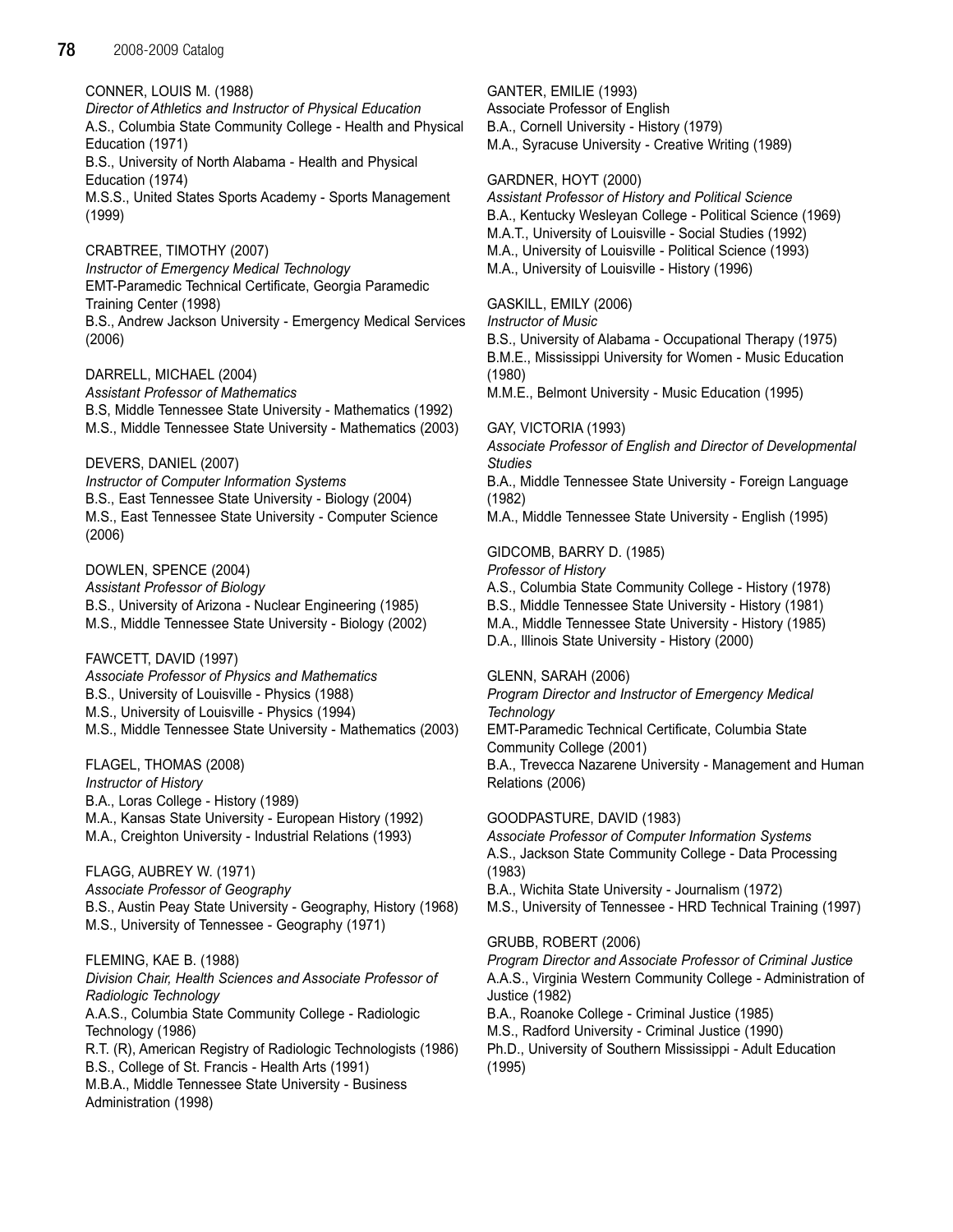HARDIN, JEFF (1994) Associate Professor of English B.S., Austin Peay State University - English (1990) M.F.A., University of Alabama, Tuscaloosa - Creative Writing (1993)

HARDISON, RICHARD (1999) Associate Professor of Mathematics B.S., Tennessee Technological University - Civil Engineering (1989)

M.A., Tennessee Technological University - Curriculum and Instruction (1994)

# HART, MARILYN (1998)

Associate Professor of Nursing A.D.N., University of Tennessee - Nursing (1970) B.A., George Peabody College - Sociology (1974) M.S.N., Vanderbilt University - Nursing (1980) Ed.S., Middle Tennessee State University - Education (1985)

# HARVEY, JOHN MICHAEL (1990)

Assistant Professor of Accounting

A.S., Motlow State Community College - General Business (1980)

B.S., Tennessee Technological University - Accounting (1981) M.B.A., Middle Tennessee State University - Business Administration (1986) C.P.A. (Inactive), State of Tennessee - (1987)

# HATHAWAY, KARRY (2008)

Division Chair, Humanities and Associate Professor of English A.A., Gordon College - Journalism (1989) B.A., University of Georgia - English (1991) M.Ed., University of Georgia - English Education (1997) Ph.D., Georgia State University - Educational Policy Studies (2007)

HOLMES, SUSANNA (1990) Associate Professor of English B.A., Western Kentucky University - English (1974) M.A., Western Kentucky University - English (1976)

HOPPER, NANCY JOHNSON (1993) Clinical Coordinator and Assistant Professor of Radiologic **Technology** 

A.A.S., Columbia State Community College - Radiologic Technology (1989)

R.T. (R), American Registry of Radiologic Technologists (1989) B.S., Saint Joseph's College of Maine - Radiologic Science (2000)

# HORNER, LINDA (2003)

Division Chair, Science and Mathematics and Professor of **Mathematics** 

B.A., Rhodes College - Mathematics (1964)

M.S., Middle Tennessee State University - Mathematics (1974) Ed.S., Florida Atlantic University - Educational Leadership (1996)

Ed.D., Florida Atlantic University - Educational Leadership (1996)

HUDNALL, CATHY (1996)

Program Director and Assistant Professor of Commercial **Entertainment** B.A., Dominican College of SanRafael - Music (1989) M.A., Middle Tennessee State University - Music (1998)

# HUDSON, CHARLES GLENN (2007)

Assistant Professor of Mathematics B.S., Georgia College - Physics (1973) M.S., Auburn University - Physics (1975) Ph.D., Auburn University - Physics/Math (1977)

# HULSEY, RITA JOAN (2001)

Associate Professor of English and Education B.S.Ed., University of North Alabama - Physical Education (1993)

B.S., University of North Alabama - English (1994)

M.A., University of North Alabama - English (1998)

# HUMPHRYS, GENE (2003)

Assistant Professor of Sociology B.S.., Middle Tennessee State University - Sociology (1973) M.A., Middle Tennessee State University - Sociology (1979) M.S., Trevecca Nazarene University - Marriage and Family Therapy (1999)

# JACKSON, De'MARCUS I. (2006)

Instructor of Psychology

A.A., Hopkinsville Community College - General Studies (1998) B.S., Austin Peay State University - Psychology and Philosophy (2001)

M.S., Capella University - Educational Psychology and Developmental Psychology (2003)

# JOHNSON, CECELIA H. (1988)

Division Chair, Social Sciences and Education and Associate Professor of Developmental Studies B.S., Austin Peay State University - English (1971) M.Ed., Middle Tennessee State University - Guidance and Counseling (1979) Ed.S., Middle Tennessee State University - Curriculum and Instruction (1996)

# JOHNSON, DANIEL (2004)

Assistant Professor of Speech B.F.A., University of Southern Mississippi - Theatre (1976) M.A., Southwestern Baptist Theological Seminary - Communication (1985)

# JOHNSON, R. DAVID (2000)

Program Director and Associate Professor of Respiratory Care A.S., Aquinas Junior College - Respiratory Care (1978) B.S., Tennessee State University - Respiratory Care (1984)

# KATZ, LOUISE (1992)

Professor of Psychology

B.S., University of the State of New York - Liberal Arts (1990) M.S., Tennessee State University - Guidance and Counseling (1991)

Ph.D., Tennessee State University - Psychology (1999) Licensed Psychologist/HSP (Tennessee) (2000)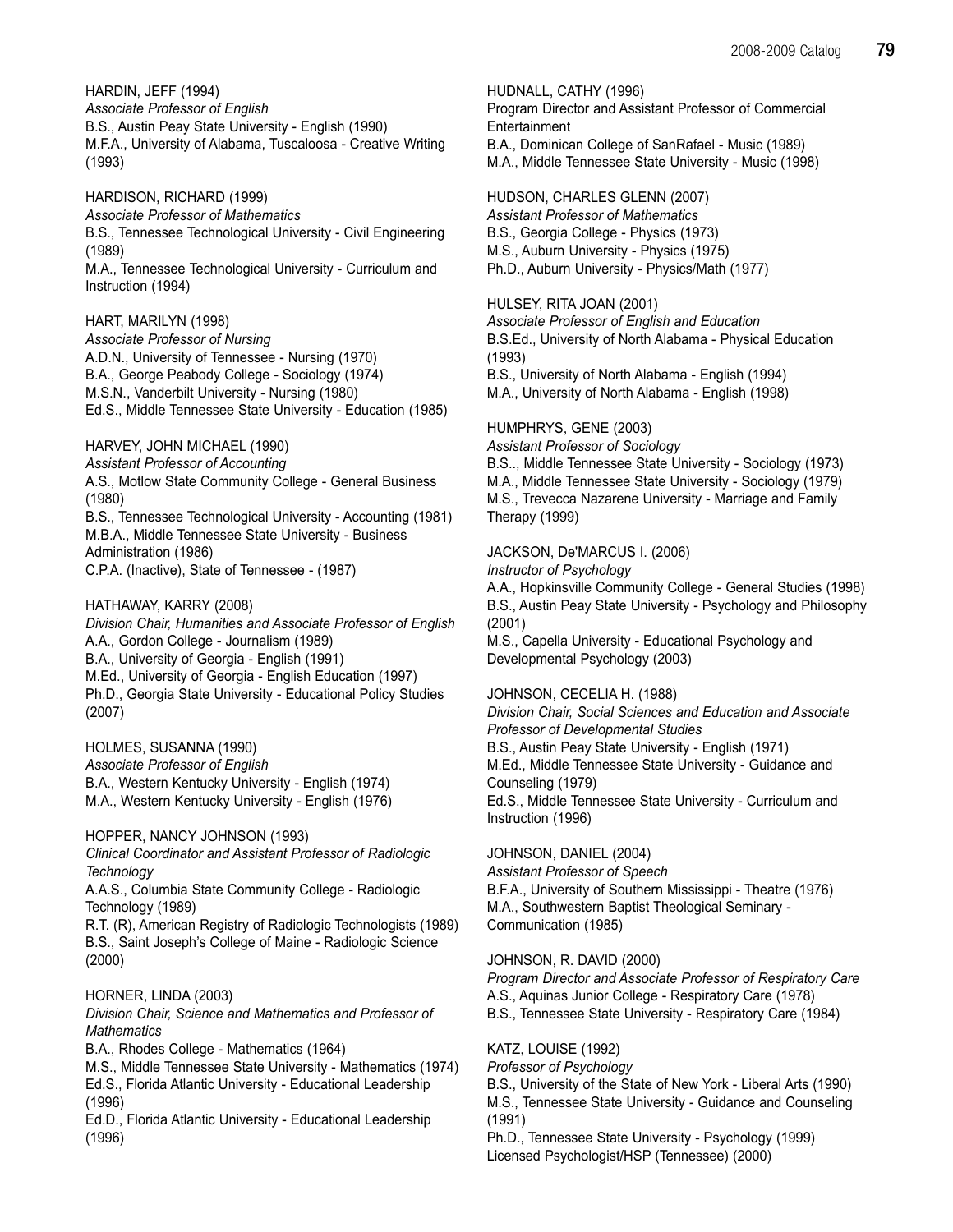KENDALL-FITE, KAREN (1996) Associate Professor of Biology Medical Technology (ASCP), Vanderbilt University Medical Center School of Allied Health (1978) B.S., Middle Tennessee State University - Biology (1975) M.S., Middle Tennessee State University - Biology (1993)

KENNEDY, MARY SUSAN (1981) Professor of Marketing B.A., Vanderbilt University - French (1978) M.B.A., Southern Methodist University - Business Administration (1979) Ph.D., University of Memphis - Business Administration (1994)

## KITTELL, DEBORAH (2008)

Assistant Professor of Learning Strategies and Reading A.G.S., Mott Community College - General Studies (1992) B.A., University of Michigan - Business Administration (1995) M.A., Tennessee Technological University - Curriculum and Instruction (2001)

Ph.D., Tennessee Technological University - Exceptional Learning (2007)

KRICHBAUM, PERI (2008) Instructor of Health and Physical Education B.S., Montclair State University - Physical Education (1987) M.S., Indiana State University - Physical Education (1998)

LAMPLEY, DEARL (1998) Associate Professor of Agriculture B.S., University of Tennessee, Knoxville - Agriculture (1979) M.S., University of Tennessee, Knoxville - Agriculture (1981)

## LEE, MARK (1993)

Associate Professor of Music B.M., Florida State University - Music (1983) M.M., Memphis State University - Music (1986) M.A., Vanderbilt University - Music (2000) Ph.D., Vanderbilt University - German (2007)

LENIG, STUART (1992) Professor of Speech and Drama B.A., Northern Arizona University - Humanities (1975) M.A., Arizona State University - English (1977) M.A., Occidental College - Theatre Arts and Rhetoric (1983) M.F.A., University of Virginia - Drama (1989) Ph.D., Tulane University - English (2006)

LOKEY, CAROLYN (2006) Instructor of Nursing B.S.N., University of Alabama - Nursing (1999) M.S.N., University of Alabama, Huntsville - Nursing (2000)

LONG, BRYAN H. (1982) Professor of Physics B.S., Middle Tennessee State University - Mathematics (1973) M.S., Middle Tennessee State University - Mathematics (1976) M.A., Fisk University - Physics (1992) D.A., Middle Tennessee State University - Chemistry (1999)

MAJOR, ROGER (1999) Clinical Director and Assistant Professor of Respiratory Care B.A., Oakwood College - Biology (1979) Certificate in Respiratory, University of South Alabama (1984)

MALONE, ANGELA (2008) Instructor of Biology B.S., University of Tennessee, Martin - Biology (1998) M.S., Middle Tennessee State University - Biology (2002)

MANNS, SHELLEY (2002) Assistant Professor of English B.A., Tennessee State University - English (1998) M.A., Tennessee State University - English (2000)

MATLOCK, PHILLIP C. (1984) Associate Professor of Education and Developmental Studies A.S., Columbia State Community College - General Transfer (1969) B.S., Belmont College - Elementary Education (1972) M.Ed., Middle Tennessee State University - Reading (1978)

McCORD-ACKLIN, CHERYL (1989) Assistant Professor of Psychology B.A., Spellman College - Psychology (1979) M.A., Fisk-Meharry University - Psychology (1982)

McCOY, MEREDETH (1993) Instructor of Mathematics B.S., Oakwood College - Mathematics (1991)

MEREDITH, ANETTIA L. (1986) Associate Professor of Nursing Diploma, Baptist Memorial School of Nursing - Nursing (1970) B.S.N., University of Alabama, Huntsville - Nursing (1982) M.S.N., University of Alabama, Huntsville - Nursing (1989) F.N.P., University of Alabama, Huntsville (1995)

MITCHELL, BEVERLY (1990) Associate Professor of English B.A., Hendrix College - Languages (1976) M.F.A., University of Arkansas - Literary Translation (1982)

MUGLER, JOHN L. (2006) Instructor of Computer Information Systems B.S., Western Kentucky University - Business Management (1990) M.S., Middle Tennessee State University - Computer Science (2001)

NADDY, B.I. (1967) Professor of Chemistry B.S., American University of Beirut - Agricultural Sciences (1957) M.S., Kansas State University - Soil Chemistry (1960) Ph.D., Kansas State University - Soil Chemistry (1963)

OETTEL, LAURA (2008) Assistant Professor of Nursing

B.S.N., University of Tennessee, Knoxville - Nursing (1985) M.S.N., Bellarmine University - Nursing (2003)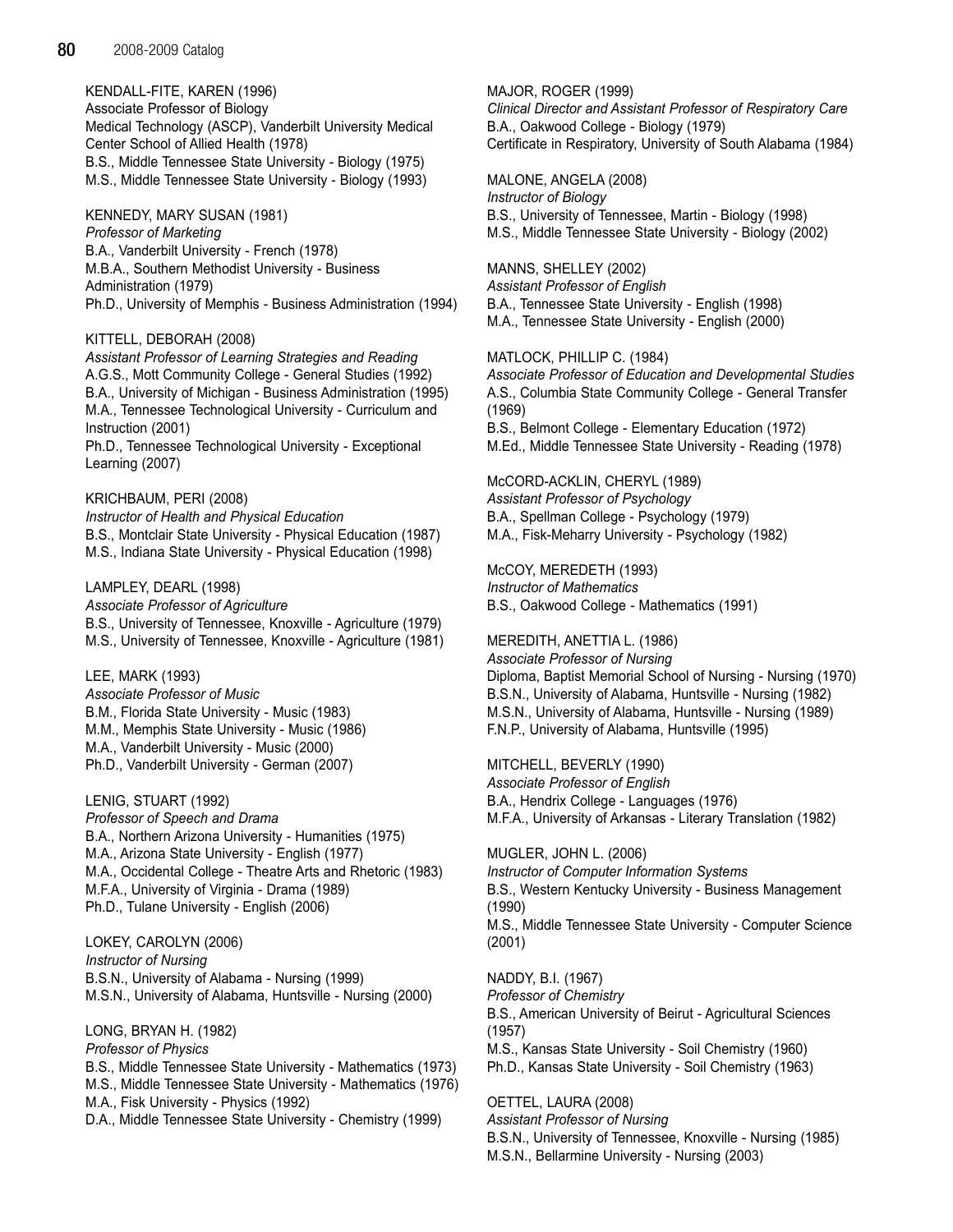PERLEY, SANDRA W. (1993) Associate Professor of Nursing A.A.S., Columbia State Community College - Medical Laboratory Technology (1980) M.S.N., Vanderbilt University - Nursing (1991) C.S., American Nursing Credentialing Center - Medical Surgical Nursing (1997)

PETERSEN, ANN (1982) Associate Professor of Mathematics B.A., University of Mississippi - Mathematics (1964) M.A., University of Mississippi - Mathematics (1968)

PEWITT, LAURIE (2004) Assistant Professor of Computer Information Systems B.S., Middle Tennessee State University - Information Systems (2000) M.S., Middle Tennessee State University - Accounting Information Systems (2002)

POOLE, JON ALLENE (2008) Instructor of Nursing B.S.N., University of Alabama-Birmingham - Nursing (1977) M.S.N., Boston University - Nursing (1980)

RIDLEY, READ (2008) Program Director and Instructor of Film/Stage Crew Technology B.S., Middle Tennessee State University - Mass Communications (1993)

ROBERTSON, DIANE H. (1987) Associate Professor of Reading A.S., Columbia State Community College - English (1983) B.S., Middle Tennessee State University - English (1984) M.Ed., Peabody College of Vanderbilt University - Reading (1985)

RUSSELL, SUSAN M. (1992) Associate Professor of Nursing A.A., University of South Florida - General Education (1973) A.B., Indiana University - Psychology (1975) B.S.N., Indiana University - Nursing (1979) M.S.N., University of Illinois - Psychiatric Nursing (1982) Ph.D., Tennessee State University - Curriculum and Instruction (2008)

## SANDERS, JUDY (2004)

Assistant Professor of Nursing A.S., Columbia State Community College - Liberal Arts (1975) A.A.S., Columbia State Community College - Nursing (1981) B.S., Middle Tennessee State University - Psychology (1991) B.S.N., Middle Tennessee State University - Nursing (1994) M.S.N., University of Alabama, Huntsville - Nursing (1998)

SANTEE, KIM (2005) Instructor of Biology B.S., Austin Peay State University - Biology (1998) M.A.T., Belmont University - Secondary Education (2004) SASSER, ANEALIA (2006) Assistant Professor of Business B.S., Tusculum College - Applied Organizational Management (1989) M.B.A., Middle Tennessee State University - Business Administration (1996) E.D.S., Middle Tennessee State University - Education (1998) D.A., Middle Tennessee State University - Economics (2004)

SENEFELD, JAMES L. (1985) Professor of English B.S., Ball State University - English, History (1968) M.A., Ball State University - English (1971) Ph.D., Ball State University - English (1977)

SERKOWNEK, SANDRA B. (1988) Division Chair, Business and Technology and Associate Professor of Industrial Technology A.S., Columbia State Community College - Pre-Engineering (1983) B.S., Tennessee Technological University - Mechanical Engineering (1985) M.S., University of Tennessee - Industrial Engineering (1994)

# SISKA, KAREN A. (1978)

Professor of Education B.A., David Lipscomb College - Speech (1972) M.Ed., Middle Tennessee State University - Guidance and Counseling (1973) N.C.C., National Board for Certified Counselors (1983) Ph.D., Peabody College of Vanderbilt University - Higher Education Administration (1984)

## SKORA, ADRIENNE (2008)

Instructor of History B.A., Franklin Pierce College - History (2004) M.A., American Public University - History (2007)

SMITH, JAMES (1998) Associate Professor of Mathematics B.S., Troy State University - Mathematics (1994) M.S., University of South Alabama - Mathematics (1996)

SMITH, JUDY B. (1988) Associate Professor of Nursing B.S.N., University of North Carolina - Nursing (1977) M.S.N., University of Alabama, Huntsville - Adult Acute Care, Nursing Education (1988)

STENSON, LATASHA (1998)

Assistant Professor of English B.S., Tennessee State University - Arts and Sciences (1993) M.S., Tennessee State University - English (1996)

STROPES, STEPHEN L. (1983) Professor of Biology B.S., San Diego State University - Biology (1969) M.S., San Diego State University - Biology (1971) Ph.D., University of Arizona - Zoology (1975)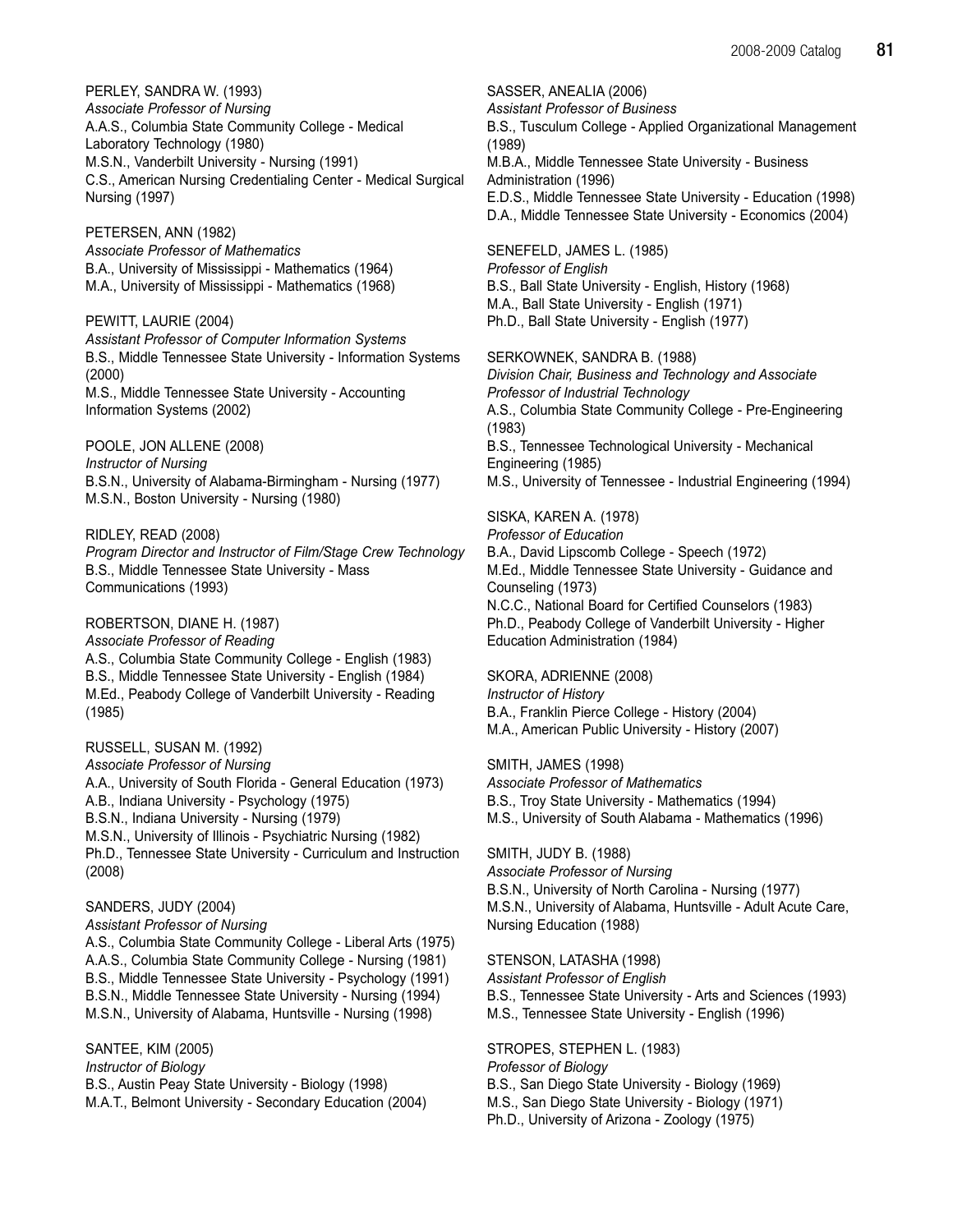TALELE, CHAITRAM J. (1967) Professor of Economics B.A., University of Poona, India - Economics (1960) M.A., University of Poona, India - Economics (1962) M.S., University of Wisconsin - Economics (1968) Ph.D., University of Tennessee - Economics (1981)

WANAMAKER, BOYCE (1977) Program Director and Professor of Veterinary Technology B.S., University of Tennessee - Animal Husbandry (1970) M.S., University of Tennessee - Animal Husbandry (1971) D.V.M., Auburn University - Veterinary Medicine (1975)

WARNER, CANDACE (2003) Assistant Professor of Sociology B.A., Mississippi University for Women - Music Commercial (1999) M.S., Valdosta State University - Sociology (2001)

WARREN, MARIAN (2000) Program Director and Assistant Professor of Early Childhood Development B.S., Drake University - Education (1970) M.S., Pacific University - Education (1972) E.C.H. Certification, Western Illinois University (1994)

WHITLEY, JANICE E. (1986) Associate Professor of Biology B.S., Middle Tennessee State University - Biology (1969) M.A., George Peabody College - Biology (1972)

WILLIFORD, SUSAN W. (1984) Associate Professor of Mathematics B.S., University of Tennessee, Martin - Mathematics Education (1974) M.A.T., Murray State University - Mathematics (1980)

WOOD, GREG (1992) Associate Professor of English B.A., Tennessee Temple University - English (1980) M.A., Middle Tennessee State University - English (1985)

YORK, WENDY (2008) Instructor of Office Administration A.S., Volunteer State Community College - Business Education (1990) B.S., Middle Tennessee State University - Business Education (1992) M.A., Middle Tennessee State University - Business Education (1999)

YOUNG, JAMES (1992) Assistant Professor of Nursing A.S., University of Tennessee - Nursing (1975) B.S., Canisius College - Biology (1959) M.S., Fordham University - Biology (1962) Ph.D., University of Rochester - Anatomy (1968)

# Presidents Emeriti

Harold S. Pryor, February 1968-September 1984

- L. Paul Sands, October 1984-November 1996
- O. Rebecca Hawkins, December 1996-February 2008

# Professional Staff

ANDERSON, CHARLES V. (2007) Training Specialist, GM/UAW Skill Center

BASS, NANCY (1993) Coordinator, Student Services

BAYLESS, CAROLYN (1974) Librarian I, Library

BECK, RON (2004) Executive Director, Economic and Community Development

BOLLINGER, KENNETH (2001) Coordinator of Theater and Event Services, Planning and Development

BOWEN, SHARON JOYCE (1981) Director, Records and Registration

BRADLEY, JOAN (1988) Computer Programmer Analyst, Information Technology

BRATTON, KELLY (2007) Head Baseball Coach

BREEDEN, KATHY (2000) Director, Library

BREWER, DORIS J. (1991) Payroll Supervisor/Accountant I, Business Services

BULLOCK, CHIQUITA (1989) Lead Academic Advisor, Academic Success Center

BURNS, PAULETTA (2006) Director, Admissions and Financial Aid

COMBS, DIANA LEE (1992) Counselor, Student Development

CURTIS, BARBARA ELAINE (1975) Business Manager, Business Services

DEMPSEY, TIMOTHY (2007) Coordinator, Prospect Research

DODDRIDGE, JOHN W. (1991) Director, Student Development

EGOLF, JACKLYN (2003) Librarian I, Library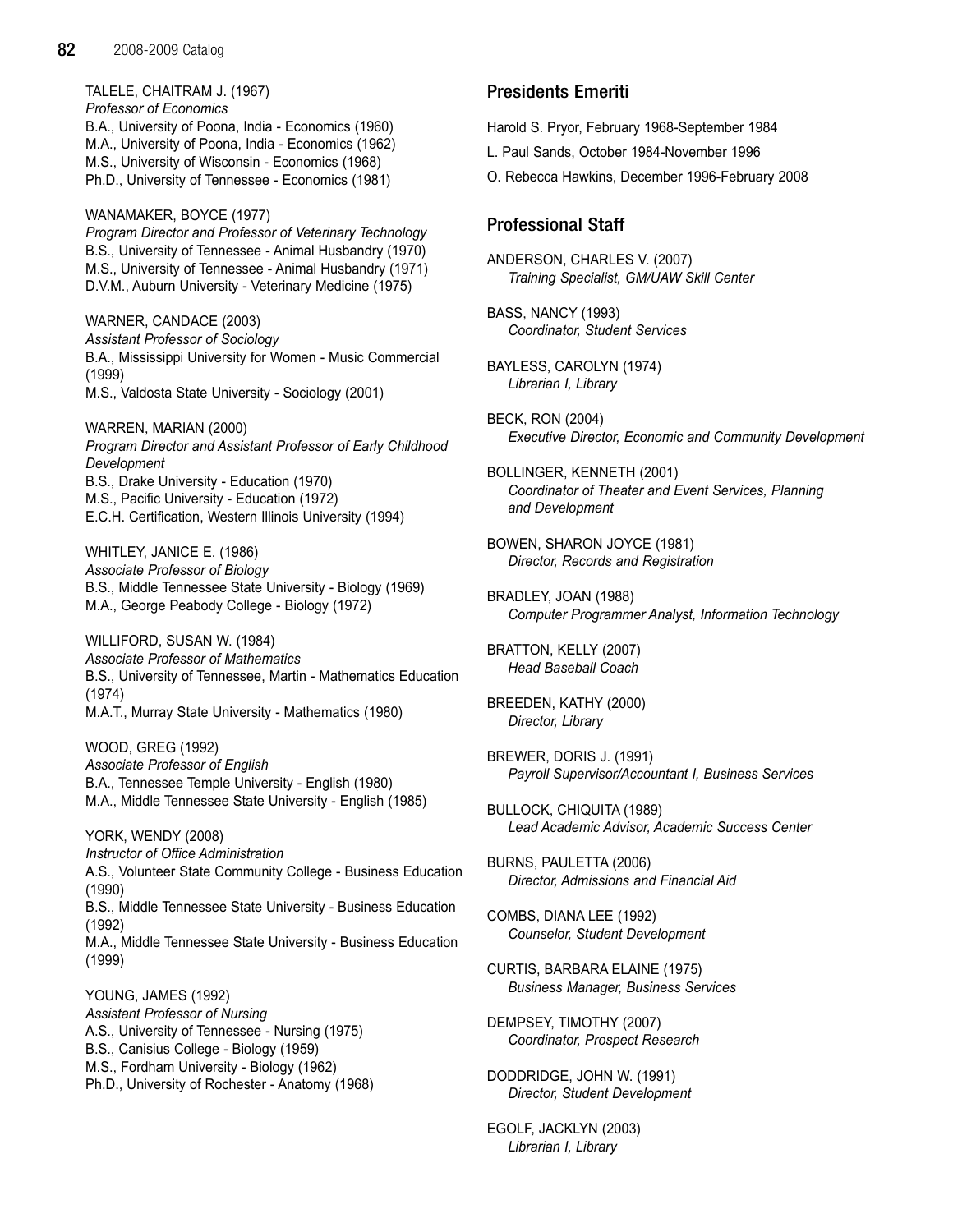ELLIOTT, JEFFREY M. (2006) Director, Academic Success Center

ELSTON, RANDY (2008) Director, Human Resources

FERGUSON, KEITH (2007) Director, Major Gifts, Columbia Campus

FLEMING, BRENT (2004) Database Administrator, Information Technology

GERGES, MARILIA (1992) Director, University Center

GROOMS, JERRI (1984) Coordinator of Purchasing/Financial Analyst

HALL, LAUREN F. (1986) Assistant Business Manager, Business Services

HARLAN, PATRICIA W. (1982) Coordinator, Testing Services

HICKEY, PAUL (2007) Director, Marketing and Public Relations

HOLT, RUTH ANN (1993) Director, Lawrence County Center

HORNER, KENNETH R. (1977) Vice President, Financial and Administrative Services

HURTE, BRIDGETTE (2008) Academic Advisor, Academic Success Center

JENNINGS, PAUL H. (1998) Vice President, Planning and Development

JOHNSON, GINA (2001) Academic Advisor, Academic Success Center

KELSEY, ELAINE (2003) Executive Director, Columbia State Foundation

KING, MARSHA (2008) Clinical Laboratory Technician, Nursing

KIRBY, MARY H. (1978) Technician, Veterinary Technology

LENIG, JONI (1987) Assistant Vice President for Faculty and Programs

LEWIS, MATT (2007) Assistant Director, Admissions

LOCKRIDGE, NICOLE (2004) Women's Basketball Coach

LONG, DEBBIE (2006) Analyst, Human Resources LUTTRELL, KAY G. (1987) Computer Programmer Analyst, Information Technology

MARTIN, CHRISTA F. (1979) Assistant to the President for Access and Diversity

MASSEY, KATHY (1999) Technician, Veterinary Technology

McCORMICK, SONJA (1993) Assistant Director, Records and Registration

McDONALD, CATHRYN A. (1997) Vice President, Academic Services

McDOW, ELIZABETH (1987) Director, Lewisburg Site

MEADE, ELLEN B. (1986) Network Systems Analyst, Information Technology

MILLIGAN, STEPHEN (1997) Director, Clifton Site

MONTGOMERY, MALCOLM (2005) Men's Basketball Coach

MOORE, MONTEIA (2007) Coordinator, Continuing Education

NEALE, JAMES P. (1997) Director, Facility Services

OGDEN, WILLIAM DAVID (1990) Director, Enrollment Management

OGILVIE, YOLANDA (2007) Academic Mapping Coach, Access and Diversity

OPALEWSKI, DAN A. (1999) Vice President, Student Services and Enrollment **Management** 

PETTY-WARD, PAULA (1992) Coordinator, Student Success Counseling

PIEPER, KEVIN R. (2006) Web Designer and Manager, Marketing and Public Relations

RAMSEY, NANCY (2000) Director, Grants and Planning Management

RAY, REGINA (2000) Foundation Accountant, Business Services

RIDDLE, DAWN L. (2008) Director, Tennessee Criminal Justice Language Academy

ROLEN, CATHERINE (2007) Assistant Director, Academic Success Center-Williamson **County**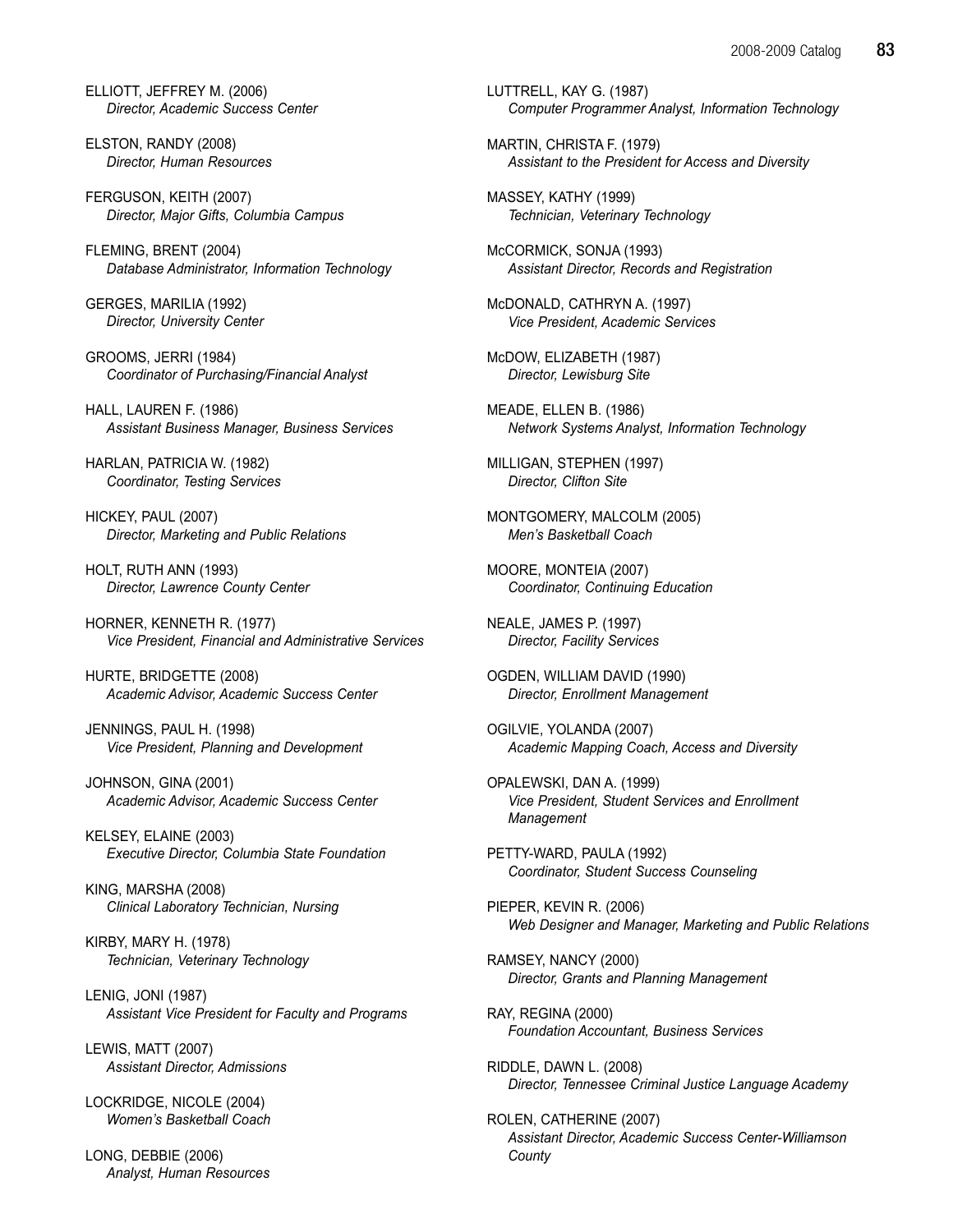ROSE, ANGELA (2008) Enrollment Services Counselor, Enrollment Services

SCOTT, ANNE (2005) Librarian I, Library

SHULER, MIKE (1995) Dean, Williamson county Center and Extended Campuses and Programs

SICIENSKY, EMILY (2004) Associate Vice President, Information Technology

SMITH, JANET F. (2008) President

SPEARS, AMY (2008) Executive Assistant to the President

STATES, KEVIN (2007) Coordinator, Disability Services and Wellness

STONE, BARBARA LOIS (2003) Assistant to the Dean of the Williamson County Center and Extended Campuses and Programs

SZTAPKA, MICHAEL (2007) Coordinator, Student Information Center

TRYBALSKI, ROBERT (2003) Coordinator, Instructional Technology Support Services

TURCHETTA, TOM (2006) Director, Alumni Relations and Community Events

WALKER, RALPH (1992) Director, Williamson County Center

WALTERS, BILLY (1992) Director, Academic Support Services and Distance Education

WASIELEWSKI, ROBERT (2007) Director, Major Gifts, Franklin Campus

WILSON, ED (2007) Director, Daily Operations, Information Technology

WINTERS, GLENNA (2000) Instructional Technology Specialist, Academic Support Services

WINTERS, TOM (2000) Network Administrator, Information Technology

# Support Staff

ALEXANDER, WILLIAM (2000) Security Guard I, Facility Services

ANDERSON, MARGARET W. (1995) Secretary II, Library

ARMSTRONG, DEBORAH (1987) Secretary II, Records and Registration

ARNOLD, JON (2007) Account Clerk II, Business Services

BAGGETT, DEBORAH (2001) Custodian, Facility Services

BERRY, RORY (2004) Library Assistant III, Library

BOBO, EUGENIA (1995) Secretary II, University Center

BOOKER, CHARLES A. (1992) Custodial Lead Worker, Williamson County Center

BOOTH, JUSTIN (2008) Desktop Support Technician, Information Technology

BOSHERS, LINDA (1988) Secretary II, Social Sciences and Education Division

BOWMAN, PATRICIA (1974) Secretary II, Health Sciences Division

BROWN, WILLIAM LARRY (1998) Custodial Lead Worker, Clifton Site

BULLOCK, WARNELLA (1994) Account Clerk III, Purchasing

CARDIN, JOE THOMAS (2006) Maintenance Mechanic, Facility Services

CATHEY, LAURA A. (1988) Secretary III, Economic and Community Development

COOPER, DAVID (2006) Maintenance Mechanic, Facility Services

COTHRON, SUSAN (1973) Account Clerk II, Accounts Payable

CRAWFORD, JACKIE (2006) Admissions Clerk, Admissions

DAVENPORT, LINDA (2008) Admissions Clerk, Admissions

DERRYBERRY, LIVIA (1980) Secretary II, Academic Support Services and Distance Education

DUNCAN, JENNIFER (2008) Testing Technician I, Testing Services

ESTES, DEBBORA (2004) Custodian, Facility Services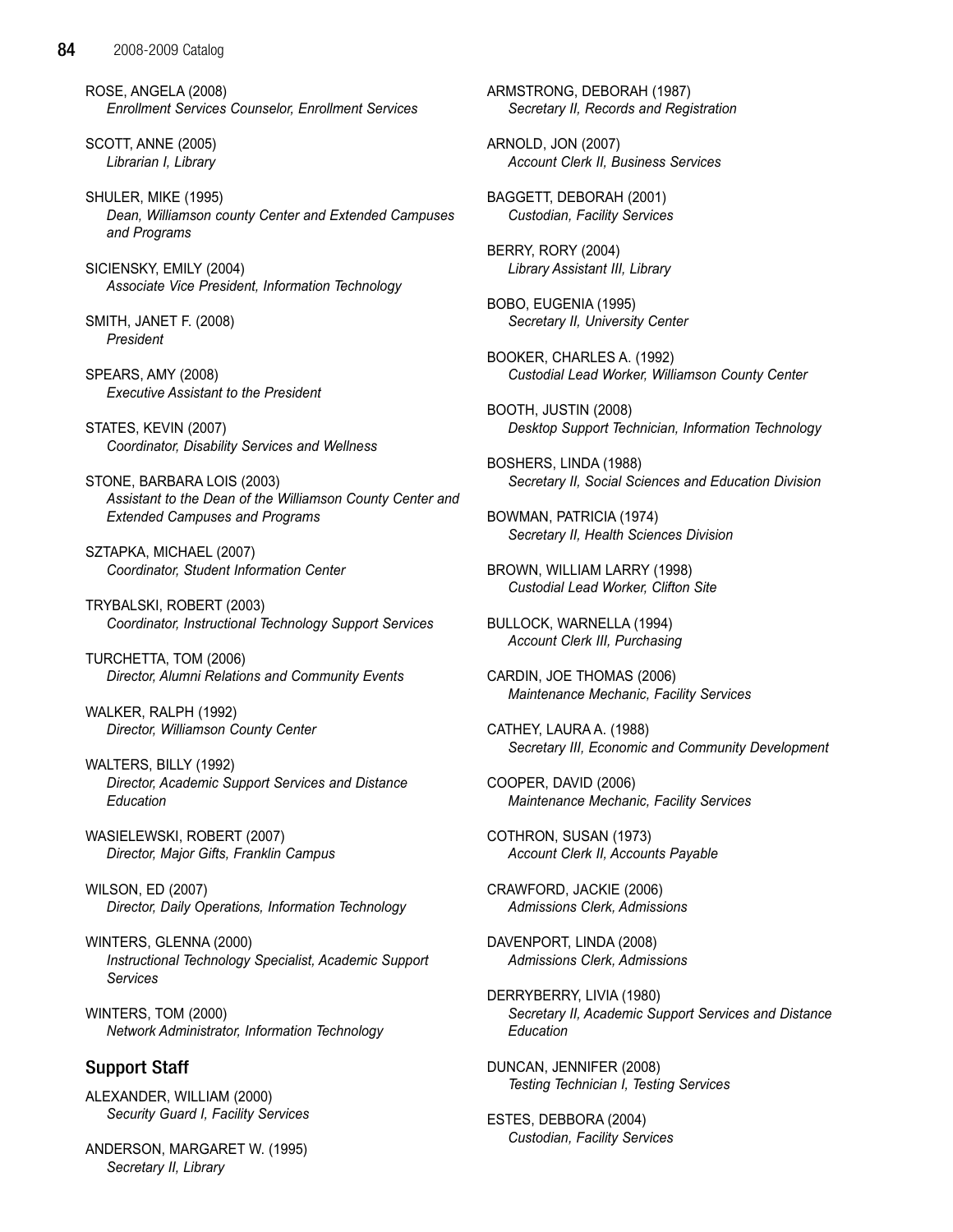GALLOWAY, RON (1996) Computer Lab Technician, Information Technology

GREEN, JOANNE (1995) Learning Center Specialist, Lawrence County Center

GUM, KATHRYN (2000) Administrative Secretary, Student Services and Enrollment Management

GWIN, KELLIE (2000) Financial Aid Assistant, Financial Assistance

HAISLIP, ROY (2007) Custodial Lead Worker, Lewisburg Site

HALTER, JAYNE (2005) Information Systems Records Clerk, Information Technology

HARDY, NANCY (1999) Secretary II, Humanities Division and Developmental **Studies** 

HARPER, SHIRLEY (1999) Secretary II, Williamson County Center

HAYES, LILLIAN (1989) Custodial Lead Worker, Lawrence County Center

HEIDLEBAUGH, DEBRA (2002) Records Clerk, Health Sciences Division

HICKMAN, PAT L. (1998) Security Guard I, Facility Services

HUMPHREY, JAMES (1998) Maintenance Utility Worker, Facility Services

JAMES, PAMELA (1999) Learning Center Specialist, Clifton Site

KEETON, CRYSTAL (2005) Secretary III, Development and Alumni Relations

KEETON, PATRICIA (2001) Custodian, Facility Services

KEETON, RITA (2005) Secretary II, Financial Assistance

KELLMAN, PENELOPE (2003) Secretary II, Human Resources

MARSTON, MELANIE LYNNE (2006) Account Clerk III, Business Services

MARSTON, STEWART (2005) Electronic Media Technician, Instructional Technology Support Services

MAXWELL, LAUREN (2003) Account Clerk II/Lead Cashier, Business Services McCLAIN, FREDA (1993) Secretary II, Science and Mathematics Division

McGREW, M. HELEN (1994) Maintenance Mechanic, Facility Services

McLUEN, MARY (2003) Learning Center Specialist, Williamson County Center

MITCHELL, WALTER (1993) Personnel Records Supervisor, Human Resources

MOORE, RODNEY (2004) Custodian, Facility Services

MOORE, WANDA K. (1980) Lead Worker, Records and Registration

NEAL, YOLANDA C. (1997) Learning Center Specialist, Academic Success Center

NELSON, MICHELLE (2005) Secretary II, Student Development

NOLAN, JAMES W. (2001) Security Guard Supervisor, Facility Services

NOLAN, JOHN (1995) Custodial Lead Worker, Facility Services

OWEN, REVA (2007) Account Clerk II, Business Services

POE, RENEE (2008) Library Assistant II, Library

POLK, RICKY (1989) Custodian, Facility Services

REEVES, ANNE (2007) Student Academic Support Specialist II, Academic Success **Center** 

RICHARDS, ANITA KAYE (2007) Student Academic Support Specialist II, Academic Success **Center** 

ROGERS, TIM (2008) Learning Center Specialist, Lewisburg Site

RUNNELS, CINDY (1997) Financial Aid Assistant, Financial Assistance

SANTANA, WILLIAM (1987) Grounds Foreman, Facility Services

SCOTT, DEBBIE (1999) Stock Clerk II, Facility Services

SEALY-MOSLEY, BONNIE SUE (1981) Custodian, Facility Services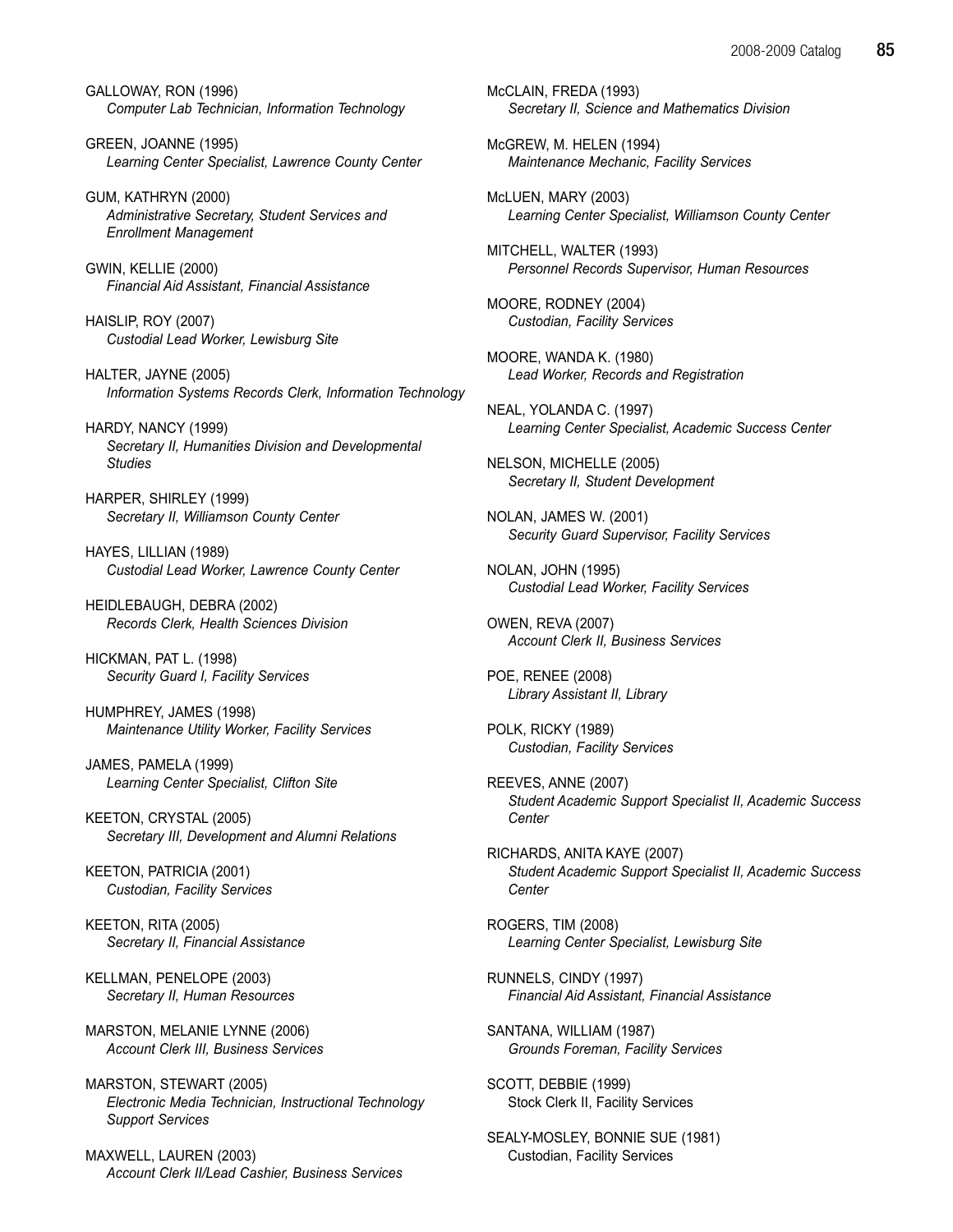SHOUSE, JIMMY P. (1973) Maintenance Lead Worker, Facility Services

SKINNER, DOUGLAS (1988) Custodian, Facility Services

SLAUGHTER, WILLIAM (1999) Security Guard I, Facility Services

SNOVER, DORIS (2008) Security Guard I, Facility Services

SPARKMAN, FRANK (1991) Grounds Worker I, Facility Services

SPENCER, BARBARA (1993) Secretary II, Economic and Community Development

STINNETT, KELLY (1992) Secretary III, Assistant Vice President's Office

SZOSTAK, JR., JOSEPH (1998) Grounds Worker I, Facility Services

THURSTON, SANDRA (1998) Administrative Assistant, Planning and Development

TKACZYK, HOLLY (2006) Library Assistant III, Library

TOMLIN, LLOYD (1999) Computer Lab Technician, Information Technology VENTURI-COLE, CRYSTAL (1997) Public Relations Specialist, Marketing and Public Relations

WATT, LAURA (2007) Division Pool Secretary II, Academic Services

WATTS, BILLIE H. (1975) Secretary II, Business and Technology Division

WESTMORELAND, MAX (2002) Mail Courier, Facility Services

WILLIAMS, PEGGY (2005) Custodian, Facility Services

WORKMAN, NIETA (2000) Custodian, Facility Services

YATES, BETTY (1988) Administrative Secretary, Academic Services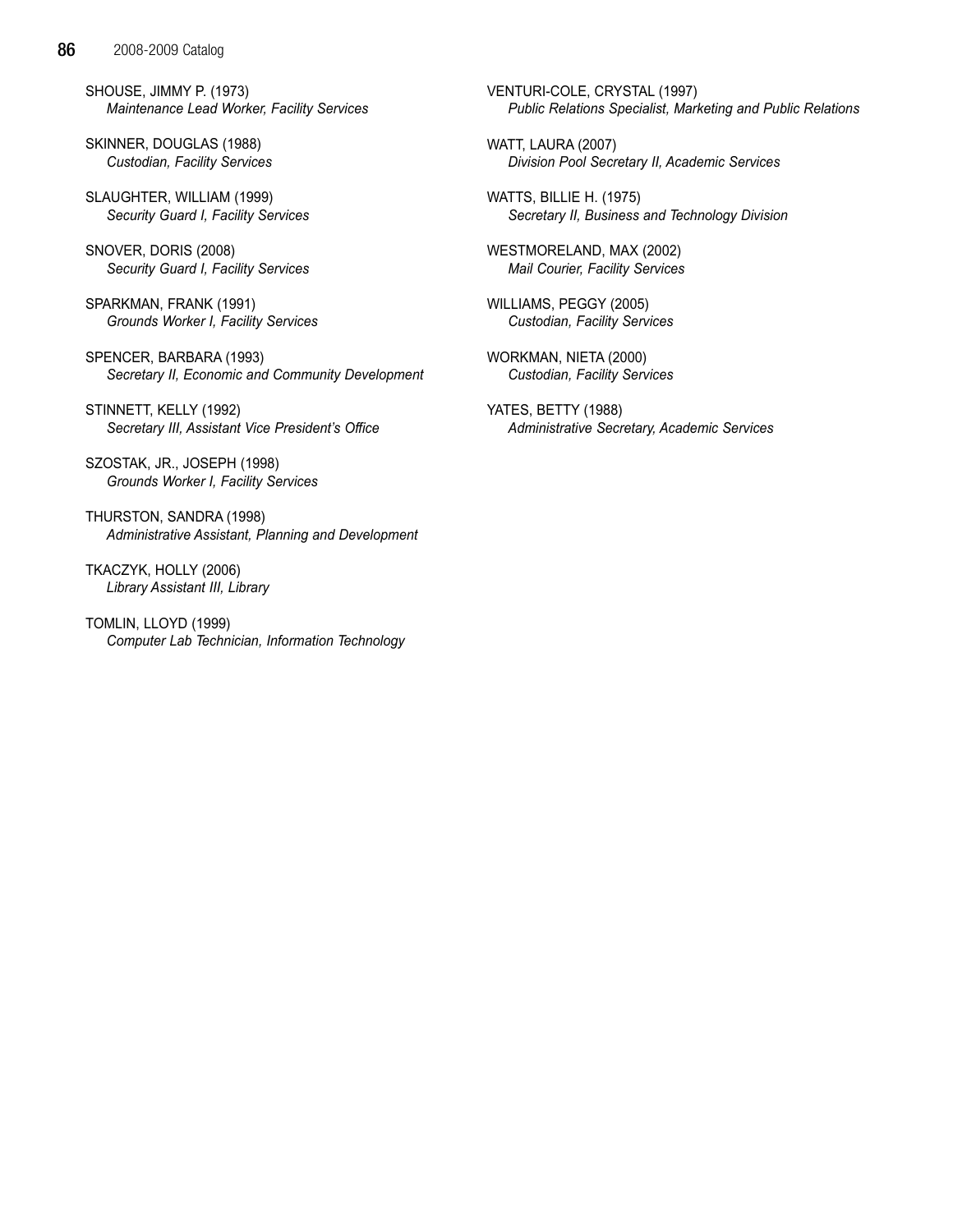# Columbia State Foundation

On June 22, 1965, the State board of Education approved Columbia as the site of Tennessee's first community college. At last, a college education would be more accessible for the residents of South Central Tennessee.

To help meet the scholarship and financial needs of Columbia State students, the Columbia State Foundation was organized in March of 1971 as a non-profit corporation. Its purposes, as specified in the charter are "to receive, hold, care for, invest, use, and distribute income for the promotion of educational activities at Columbia State." Since its beginning, the Foundation has provided over \$8 million dollars in additional funds for scholarships and special needs at Columbia State.

# Mission

The Columbia State Foundation encourages alumni, friends, economic partners and others to invest their time and resources toward the improvement of education at Columbia State and to making higher education accessible to students in the College's service area.

# 2007-2008 Executive Board

- Mr. Tim Pettus, Chair
- Ms. Sydney McClain, Immediate Past Chair
- Mr. Lonnie Roberts, Vice Chair
- Mr. Kenneth R. Horner, ex-officio, Treasurer
- Ms. Elaine Kelsey, ex-officio, Secretary
- Dr. Janet Smith, ex-officio
- Dr. Ken Moore, Development Committee Chair
- Mr. Waymon Hickman, Trustees Committee Chair
- Mr. Doug Venable, Community Relations/Grants Committee Chair
- Dr. Ronnie Erwin, Investment Committee Chair
- Mr. Barry White, Development Committee Vice-Chair
- Mr. Steve Bates, Investment Committee Vice-Chair

# Mr. Jim York

# Foundation Board

Brent Allred Blake Lay Victor Beck, Jr., DDS Betsye Ledford Judith Carre-Strickland Bill Marbet Caroline Cross Christa Martin Barry Doss Larry McKnight Elizabeth Eubanks Edward Moore Nell Evers Trent Ogilvie Tiby Ferguson Robert Otwell Barry Gidcomb Lonnie Roberts Ronald Griffeth, Ed.D. Mary Ann Roberts Kellie Gwin Danny Rochelle Richard Herrington J. Frank Thompson Craig Holland **John Tomlinson**<br>
Sam Kennedy **Con Vrailas** Sam Kennedy Steve Konz Bill Walter Bethany Lay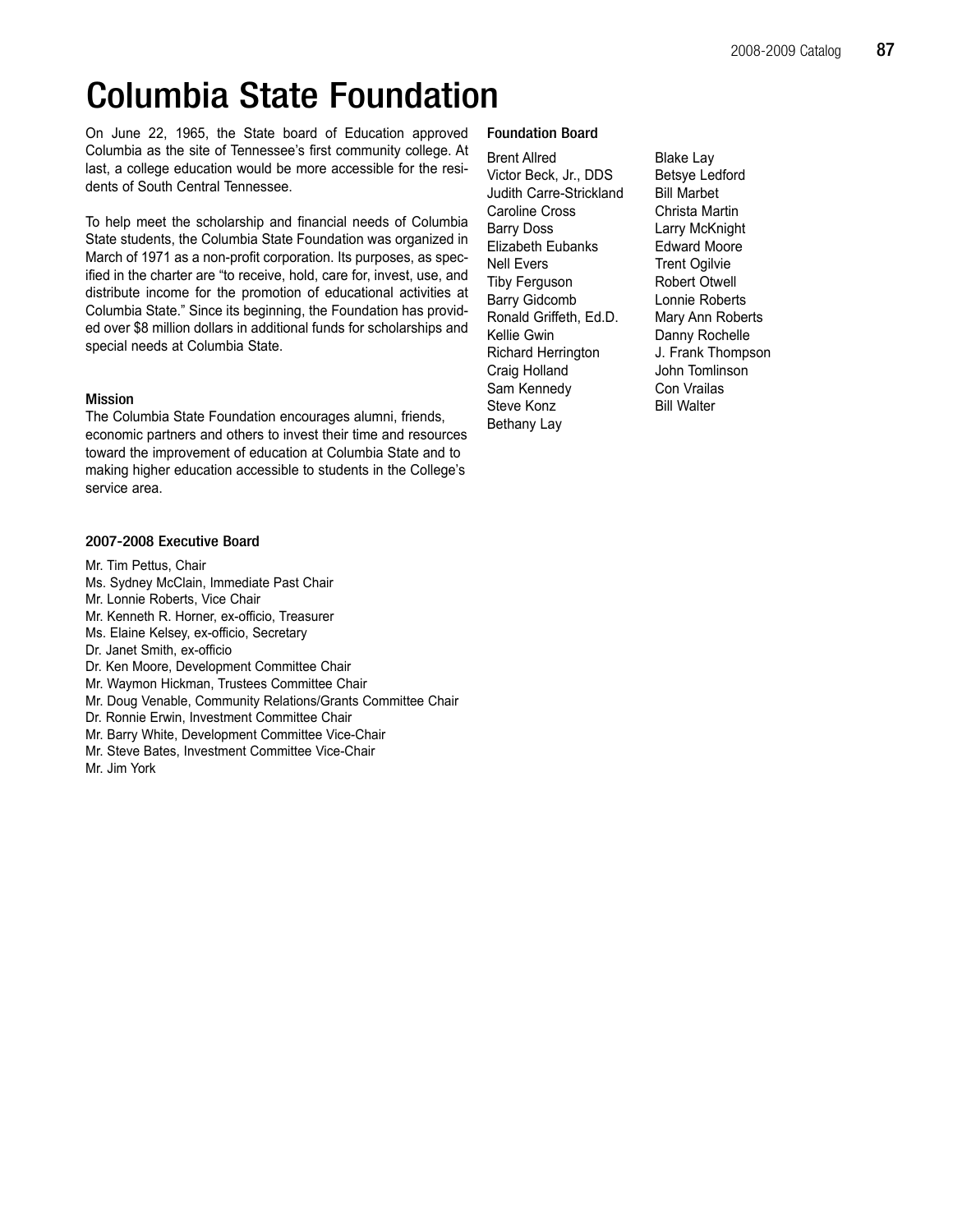# Advisory Committees and Clinical Instructors

# Advisory Committees

# Business Management

Tony Beyer, Entrepreneur Donna Clarkin, Medvance John Copeland, Crockett Hospital Mike Delk, Tennessee Farm Bureau Jeanine Denney, Heritage Trust Bank John Hatfield, Economic and Community Development Courtney Rudy, SunTrust Bank

# Business Technology

J. Douglas Turner, Maury Regional Hospital Jeff Franks, NetTech Terry Pope, Local Government Data Processing Corporation John Boutwell, Teledyne Bruce Beckman, Randstadt Sandy Calvert, SPi-Cymed Lynn Moriarity, Jack C. Massey Foundation

# Commercial Entertainment

David Kenyon, TBA Entertainment Tom Lawrence, WAKM Radio Tom McBryde, Dollywood Mary Mills, County Commissioner Ron Shuff, Shuff's Music Store

# Criminal Justice

Bruce Bateman, Deputy Chief, Franklin Police Department Jim Bentley, Captain, Lawrenceburg Police Department Mike Bottoms, District Attorney, Lawrenceburg Barry Crotzer, Chief of Police, Columbia Police Department John Dickey, Chief of Police, Pulaski Police Department Enoch George, Sheriff, Maury County Sheriff's Department Kyle Helton, Sheriff, Giles County Sheriff's Department Les Helton, Sheriff, Marshall County Sheriff's Department Dwayne Kilpatrick, Sheriff, Lewis County Sheriff's Department Rebecca Mitchell, Lieutenant, Lewisburg Police Department Dave Rahinsky, Deputy Chief, Franklin Police Department Terry R. Shay, Chief of Police, Lawrenceburg Police Department John Smith, Chief of Police, Spring Hill Police Department Kenneth Taylor, Sheriff, Lawrence County Sheriff's Department Ric Wilson, Sheriff, Wayne County Sheriff's Department

# Early Childhood Education

Angie Cathey, Franklin High School, Franklin Chris Berry, Head Start and Early Head Start, Fayetteville Janie Kelley, Hospi-Tots, Columbia Susan Mastrianni, District SACC Office, Franklin Mary Lou Ott, Technical Assistance Resource Center, Fayetteville Debbie Simpson, MTSU/T.E.C.T.A., Murfreesboro Angie Sims, Tennessee Technology Center Childcare, Hohenwald Marilynn Sowell, D.H.S. District Office, Columbia

# Emergency Medical Technology - Paramedic

Lee Anne Boeringer, EMS Consultant, South Central Regional Health Office Terry Cloud, Director, Hickman County Ambulance Service Jimmy Edwards, EMS Consultant, Mid-Cumberland Regional Health Office Steve Fuston, Director, Maury Regional EMS Larry Glass, Director, Lawrence Co. Ambulance Service Steve Manley, Director, Dickson County Ambulance Service Greta Woodall, RN, Southern Hills Medical Center, Department of Emergency

# Film Crew Technology

Wes Craven, Midnight Entertainment, California Perry Gibson, Tennessee Film and Music Commission, Nashville Sandy King, Storm King Productions, California Steve Womack, Watkins Film School, Nashville

# **Horticulture**

Bill Hewitt, Hewitt Garden and Design Center, Franklin Joe Kennedy, Legends Club, Franklin Bill Marbet, Southern Athletic Field, Columbia Bill Randles, Vanderbilt University, Nashville Al Ray, Maury County Parks, Columbia Stan Tinin, Lawrence County High School, Lawrenceburg John Tomlinson, The Outsiders Landscaping, Columbia Randy Whitworth, Henry Horton State Park, Chapel Hill

# Nursing

Pam Browning, Regional Nursing Director, Tennessee Department of Health, South Central Region Dr. Ken Burns, Dean, College of Health Sciences and School of Nursing, Martin Methodist College Kay Casteel, Director of Nursing, Wayne Medical Center John Dawson, Vice President, Clinical Services, Maury Regional Hospital Shirley Derryberry, Director of Nursing, NHC Lewisburg Lori Orme, Director of Nursing, Williamson Medical Center Ann Patton, Unit Educator, Baptist Hospital Tammy Peter, Director of Nursing, NHC Franklin Helen Smith, Inservice Coordinator, Crockett Hospital Joel Southern, Chief Nursing Officer, Crockett Hospital Deborah Sutton, Director of Nursing, Maury Regional Hospital Nanette Todd, Director of Nursing, Marshall Medical Center

# Radiologic Technology

Kevin Ambrose, RN, Maury Regional Hospital, Columbia Carrie Belew, R.T.(R), Crockett Hospital, Lawrenceburg Barbara Brown, M.S.N., A.P.R.N.-B.C., The Heart Group, Brentwood Franklin Cole, R.T.(R)(CT), Wayne Medical Center, Waynesboro Pat O. Coleman, B.S., R.T.(R), Maury Regional Hospital, Columbia James Grippo, M.D., Maury Regional Hospital, Columbia John Henderson, R.T.(R), Horizon Medical Center, Dickson Mike Johnson, R.T.(R), Horizon Medical Center, Dickson Kelly King, R.T.(R), Marshall Medical Center, Lewisburg Sarah Pierce, B.S., R.T.(R) RDMS, RVT, Hillside Hospital, Pulaski Gary T. Podgorski, M.D., Maury Regional Hospital, Columbia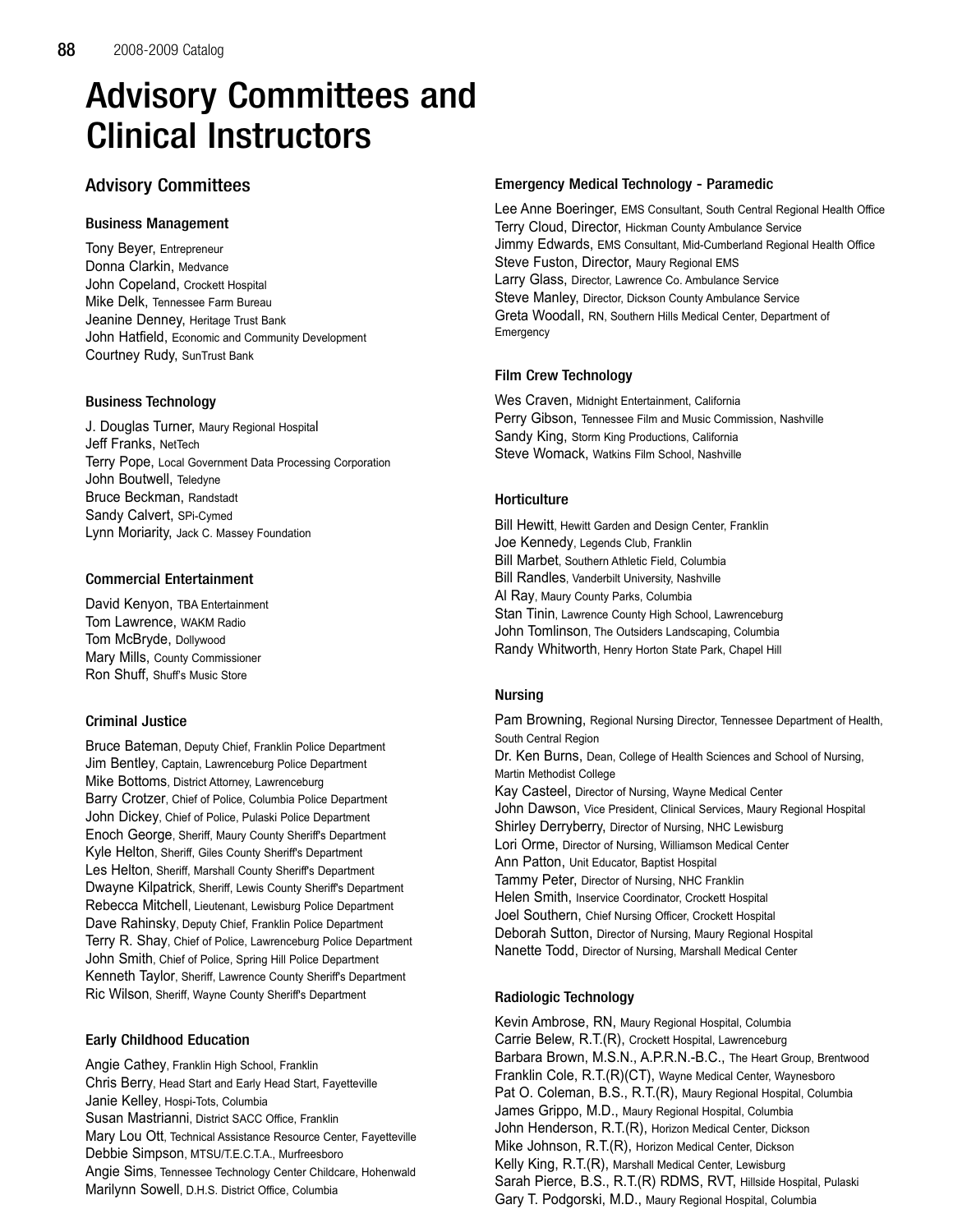Joey Riddle, R.T.(R), Maury Regional Hospital, Columbia, Committee Chair

Karla Roman, R.T.(R), The Bone and Joint Clinic, Franklin

Kristy Watkins, R.T.(R)(M), Bedford County Medical Center, Shelbyville Gwen Wright, R.T.(R), Middle Tennessee Bone and Joint Clinic, Columbia Radiologic Technology Sophomore Class Rep., Columbia State Radiologic Technology Freshman Class Rep., Columbia State

# Respiratory Care

Anna Ambrose, R.R.T., Director of Respiratory Care, Vanderbilt University Medical Center, Nashville

Cheryl Burney-Jones, R.R.T., Director of Respiratory Care, Monroe Carell Jr. Children's Hospital at Vanderbilt University Medical Center, Nashville Bob Holcomb, R.R.T., Director of Respiratory Care, Southern Hills Hospital, Nashville

Erik J. Iversen, M.D., Columbia

Twan Lansden, R.R.T., Director of Respiratory Care, Williamson Medical Center, Franklin

Phyllis McElroy, R.R.T., Director of Respiratory Care, St. Thomas Health Services, Nashville

Rick Speitel, R.R.T., Director of Respiratory Care, Baptist Hospital, Nashville

Dana Townsend, R.R.T., Director of Respiratory Care, Crockett hospital, Lawrenceburg

Christi Wright, R.R.T., Director of Respiratory Care, Maury Regional Hospital, Columbia

Respiratory Care Freshman Class Representative, Columbia State Respiratory Care Sophomore Class Representative, Columbia **State** 

## Veterinary Technology

Deanna Bayless, LVMT, Ardmore, Tennessee Dr. Warren Gill, Middle Tennessee State University Phillip Gordon, DVM, Tennessee Department of Agriculture Fred Hopkins, DVM, University of Tennessee College of Veterinary Medicine Julius Johnson, CAO, Tennessee Farm Bureau Federation Steve Ladd, DVM, Hillsboro Animal Hospital Herbert McCollum, DVM, Priest Lake Veterinary Hospital Amy Nunally, LVMT, Vanderbilt University Dr. Dennis Onks, Middle Tennessee Agricultural Research and Educational **Center** Reita Parham, Butler Animal Health Ray Wakefield, DVM, Lewisburg, Tennessee Carolyn Whitsett, LVMT

Veterinary Technology Sophomore Class Representative, Columbia State

# Clinical Instructors

# Radiologic Technology

Amy Allen, R.T.(R), Middle Tennessee Bone and Joint Clinic Jaimie Anderson, R.T.(R), Maury Regional Hospital Carrie Belew, R.T.(R), Crockett Hospital Larry Buchanan, R.T.(R)(CT), Maury Regional Hospital David Campbell, R.T.(R), Maury Regional Hospital Franklin Cole, R.T.(R)(CT), Wayne Medical Center Denny Edney, R.T.(R), Horizon Medical Center Tabatha Emerson, R.T.(R), Maury Regional Hospital

Candy Giles, R.T.(R), Maury Regional Hospital Trint Hagan, R.T.(R), Crockett Hospital Tara Hammond, R.T.(R), Crockett Hospital John Henderson, R.T.(R), Columbia Horizon Medical Center Amanda Hendrix, R.T.(R), Hillside Hospital Robin Hensley, R.T.(R), Maury Regional Hospital Tina Holt, R.T.(R)(T), Crockett Hospital Cheryl S. Jaco, R.T.(R)(CT), Horizon Medical Center Fleecy Martin Johnson, R.T.(R), Hillside Hospital Kelly King, R.T.(R), Marshall Medical Center John Kirk, R.T.(R)(CT), Maury Regional Hospital and Horizon Medical **Center** Angie G. Levi, R.T.(R)(MR), Marshall Medical Center Beth Methvin, R.T.(R), Marshall Medical Center Gail F. Owens, R.T.(R), The Bone and Joint Clinic Sarah Pierce, B.S., R.T.(R) ARDMS, RVT, Hillside Hospital Tedra Polk, R.T.(R), Maury Regional Hospital Tonya Prater, R.T.(R), Crockett Hospital Joey Riddle, R.T.(R), Maury Regional Hospital Karla Roman, R.T.(R), The Bone and Joint Clinic Beverly Sisk, B.S.R.T.(R)(CT)(MR), Maury Regional Hospital Christy Thompson, R.T.(R)(M), Wayne Medical Center Shannon Walker, R.T.(R), Bedford County Medical Center Kristy Watkins, R.T.(R)(M), Bedford County Medical Center Sandra Winn, R.T.(R), Bedford County Medical Center Gwen Wright, R.T.(R), Middle Tennessee Bone and Joint Clinic

# Veterinary Technology

Dr. Angela Aymett, Giles County Animal Hospital Holly Baker, LVMT, Mobley Veterinary Clinic Dr. Michelle Barrett, Spring Hill Veterinary Clinic Michelle Beckman, CVT, Pet Emergency Treatment Services Dr. Robert Blaylock, Animal Care Veterinary Hospital Dr. Jill Burgess, Animal Hospital of West Nashville Paula Casteel, LVMT, Giles County Animal Hospital Wendy Coleman, LVMT, Maury County Veterinary Hospital Dr. John Collier, Eastside Animal Hospital Elaine Condra, LVMT, Animal Hospital of West Nashville Latisha Cooper, LVMT, Crossroads Pet Professionals Amanda Crouch, LVMT, Belle Meade Animal Hospital Dr. Dorthy Dively, Metro Animal Services Dr. David Edwards, Belle Meade Animal Hospital Dr. Mike Fenwick, Hermitage Animal Clinic Lisa Franklin, LVMT, Crossroads Pet Professionals Dr. Mark Girone, PetMed Dr. W. O. Greene, Animal Hospital of West Nashville Theresa Hannah, LVMT, PAWS of Maury County Dr. Donald Headrick, Williamson County Animal Hospital David Johnson, Middle Tennessee Agriculture Experiment Station Gina Johnson, LVMT, Crossroads Pet Professionals Dr. Richard Jones, Cool Springs Veterinary Hospital Dr. Steve Ladd, Hillsboro Animal Hospital Ken Lamar, Middle Tennessee Agricultural Research and Education Center Dr. Louis Laratta, Veterinary Ophthalmology Services Judy Laudebauche, Metro Animal Services Dr. Louis Lembo, Animal Emergency Clinic Wendy Leverette, LVMT, Animal Care Veterinary Hospital Dr. Frankie Locklar, Maury County Veterinary Hospital Dr. Herbert McCollum, Priest Lake Veterinary Clinic Dr. Robert McCullough, Equine Medical Associates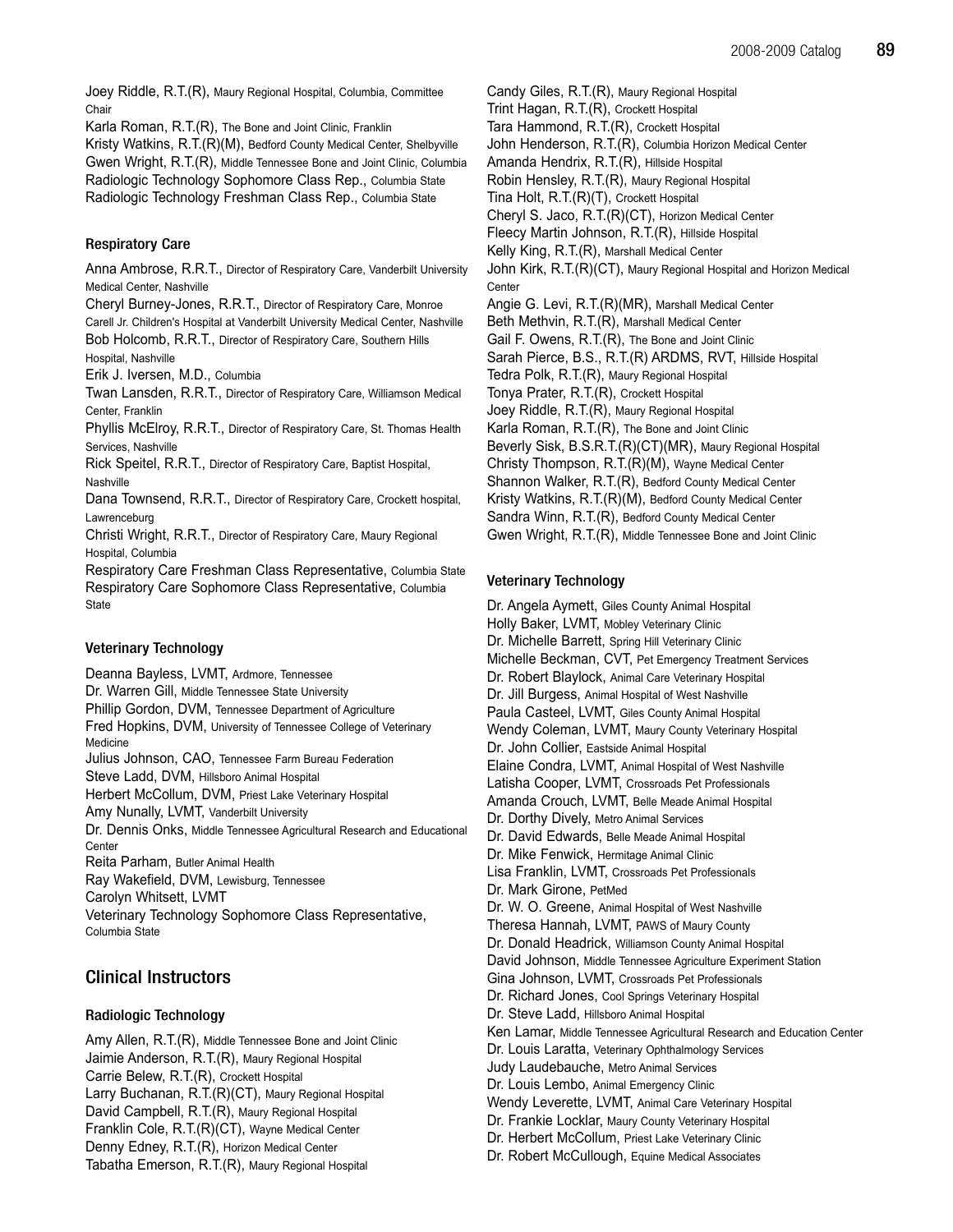Dr. Johnny McGee, Shoal Creek Animal Hospital Teresa Milner, LVMT, Nashville Pet Emergency Clinic Dr. Montgomery McInturff, Equine Medical Associates Hugh Moorehead, University of Tennessee Dairy Research and Education Center Dr. R.D. Myers, Maury County Veterinary Hospital Amy Nunally, LVMT, Vanderbilt University Angie Overstreet, LVMT, Shoal Creek Animal Hospital Dr. Kent Pardon, Eastside Animal Hospital Dr. Jim Phillips, Southside Animal Hospital Lauren Pugh, LVMT, Companion Animal Hospital Dr. Donald Ragland, Ragland and Riley Veterinary Hospital Dr. Thomas Riley, Ragland and Riley Veterinary Hospital Kelley Rogers, LVMT, Belle Meade Animal Hospital Betinna Bowers Schwan, Walden's Puddle Wildlife Rehabilitation Center Marla Shell, LVMT, Ragland and Riley Veterinary Hospital Laura Sigler, LVMT, PetMed Desiree' Stevens, LVMT, Williamson County Animal Hospital Dr. Roger Story, Companion Animal Hospital Autumn Trainor, LVMT, Crossroads Pet Professionals Martha Troutman, LVMT, Mobley Veterinary Clinic Sherri Valoris, LVMT, Priest Lake Veterinary Clinic Dr. Mark Wooten, Nolensville Veterinary Clinic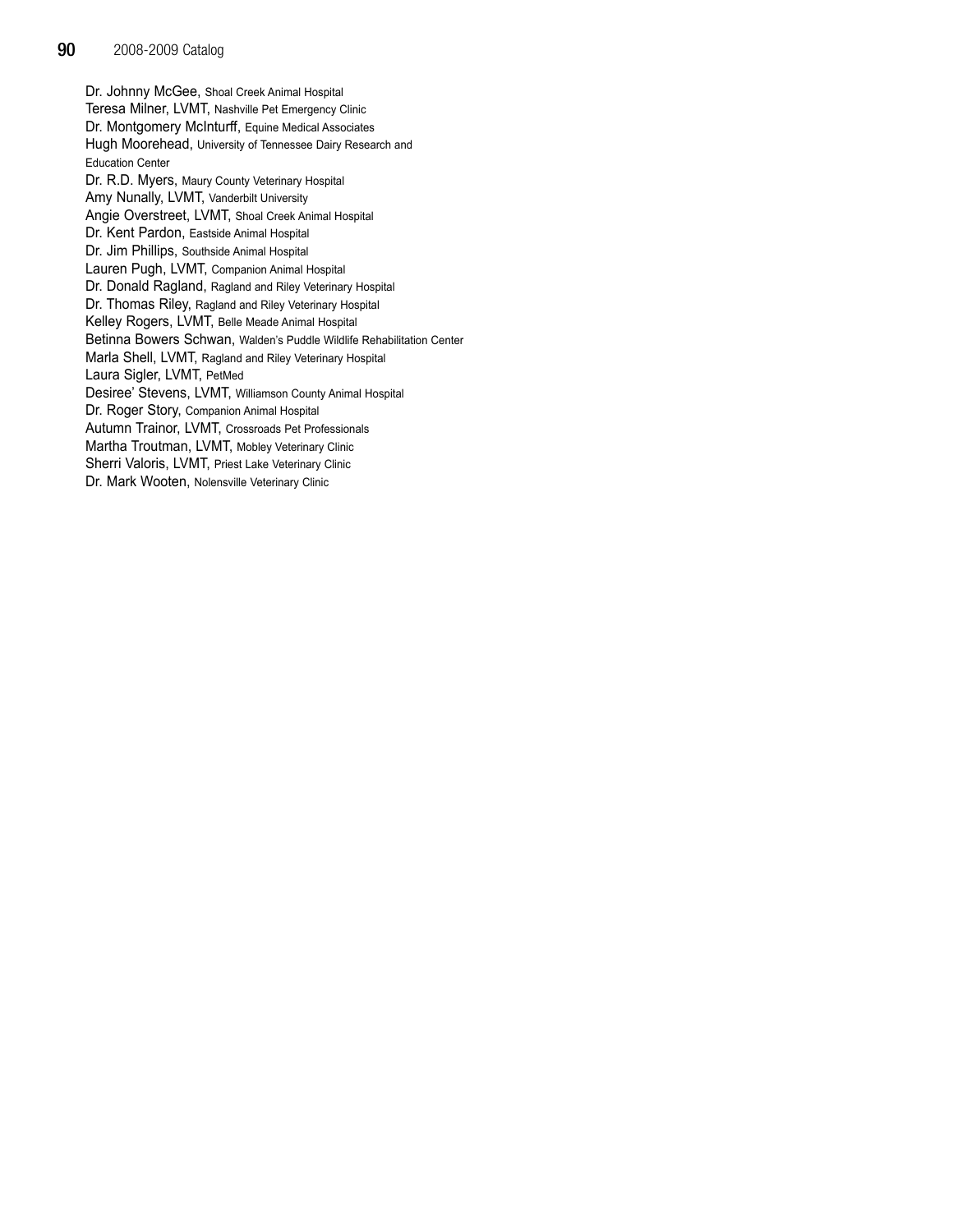

# Student Handbook 2008-2009

Office of Student Services and Enrollment Management (931) 540-2570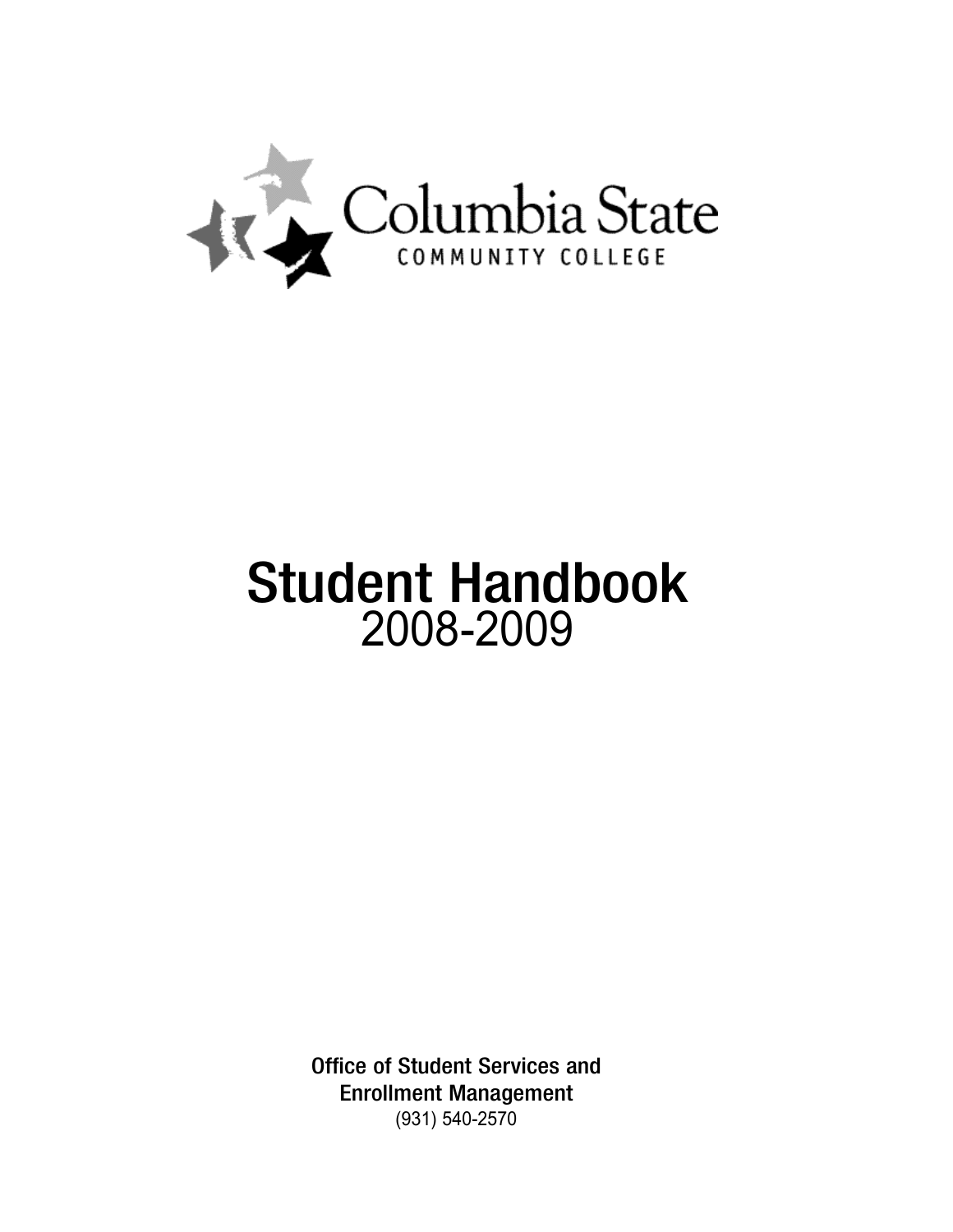# Table of Contents

| Student Services - Introduction and Directory of Available Services  93                                                                                                          |
|----------------------------------------------------------------------------------------------------------------------------------------------------------------------------------|
| <b>Student Rights and Responsibilities</b><br>Student Right-to-Know and Campus Security Act (etc.) contain a control of the Student Right-to-Know and Campus Security Act (etc.) |
|                                                                                                                                                                                  |
| <b>Student Life</b>                                                                                                                                                              |
|                                                                                                                                                                                  |
|                                                                                                                                                                                  |
| <b>Counseling, Career and Academic Support Services</b>                                                                                                                          |
| <b>General College Policies and Guidelines</b>                                                                                                                                   |
| <b>General Policies</b><br><b>Directional Maps</b>                                                                                                                               |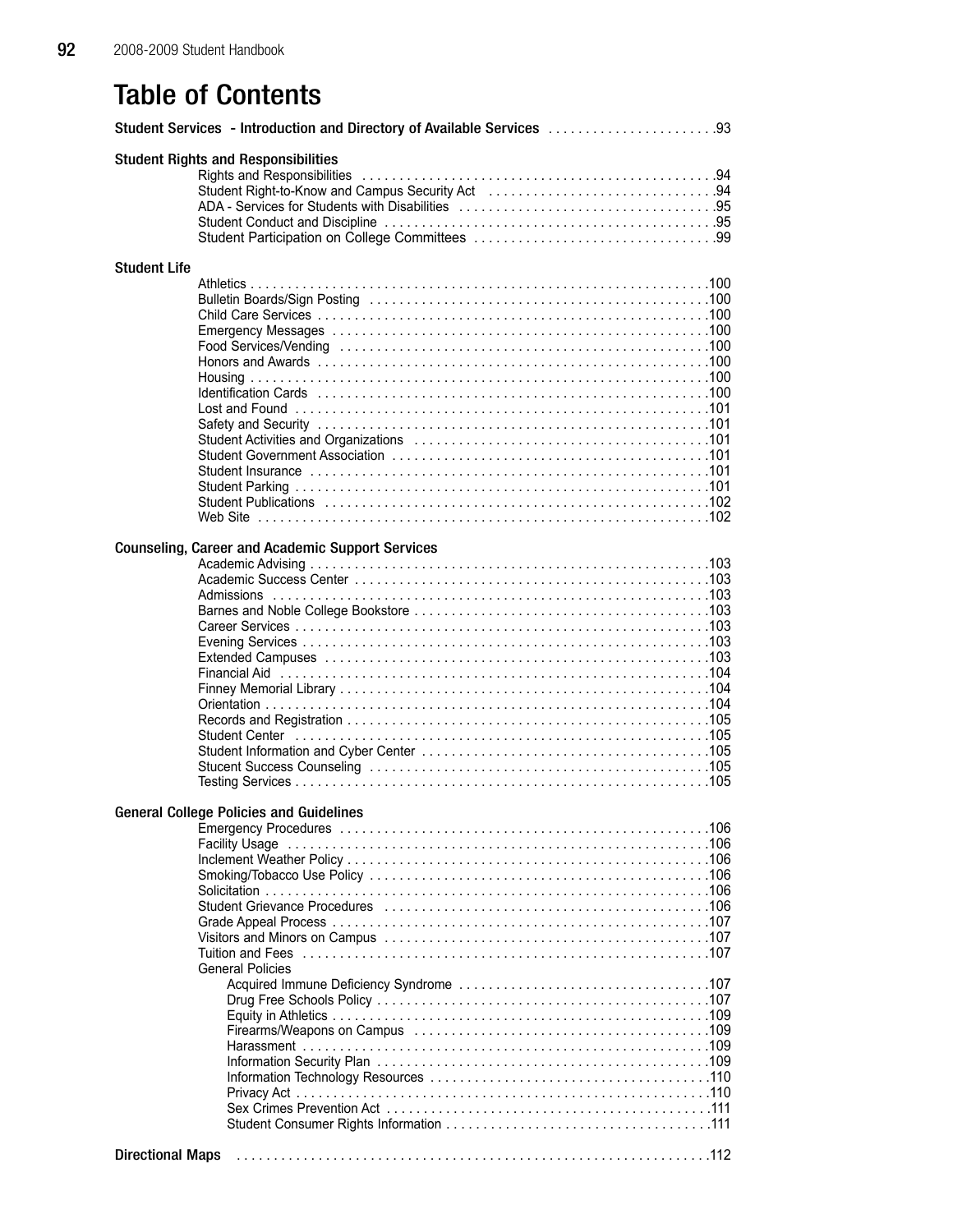# Student Services

The Student Services program at Columbia State is an integral part of the College program with the development of the student as the central theme. Emphasis is placed on the needs and concerns of the individual and his/her progress toward personal, educational, and occupational goals. Services provided include entry services, support services, and student transition services. Entry services assist students in obtaining access to the College. Support services include personal, educational, and developmental services while students are enrolled at Columbia State. Transition services assist students in moving from Columbia State to senior colleges and universities or to employment. College activities are provided to assist students in developing culturally, socially, and educationally.

# Directory of Available Services

| Academic Advising                                                                                                               |  |
|---------------------------------------------------------------------------------------------------------------------------------|--|
| Academic Issues                                                                                                                 |  |
| Application for Admission<br><b>Dual Enrollment</b><br>International Application                                                |  |
| General Information<br>Campus Tours<br><b>Identification Cards</b><br>Vehicle Registration<br><b>Evening Services</b>           |  |
| Changing of Major<br>Registration<br>Web Registration<br>Drop/Add<br>Withdrawal from College                                    |  |
| Organizations and Clubs<br><b>Student Government Association</b><br><b>Scheduling Activities</b>                                |  |
| Grants<br>Scholarships<br>Work Study<br>Loans                                                                                   |  |
| Paying Tuition<br>Paying Parking Fines<br>Financial Aid Check Disbursement Business Services, Pryor Administration Building 114 |  |
|                                                                                                                                 |  |
|                                                                                                                                 |  |
| <b>Career Counseling</b><br>Job Search Assistance                                                                               |  |
| <b>ACT</b><br><b>GED</b>                                                                                                        |  |
| Textbooks and Supplies Barnes and Noble College Bookstore, Jones Student Center 165                                             |  |
| <b>Campus Security</b>                                                                                                          |  |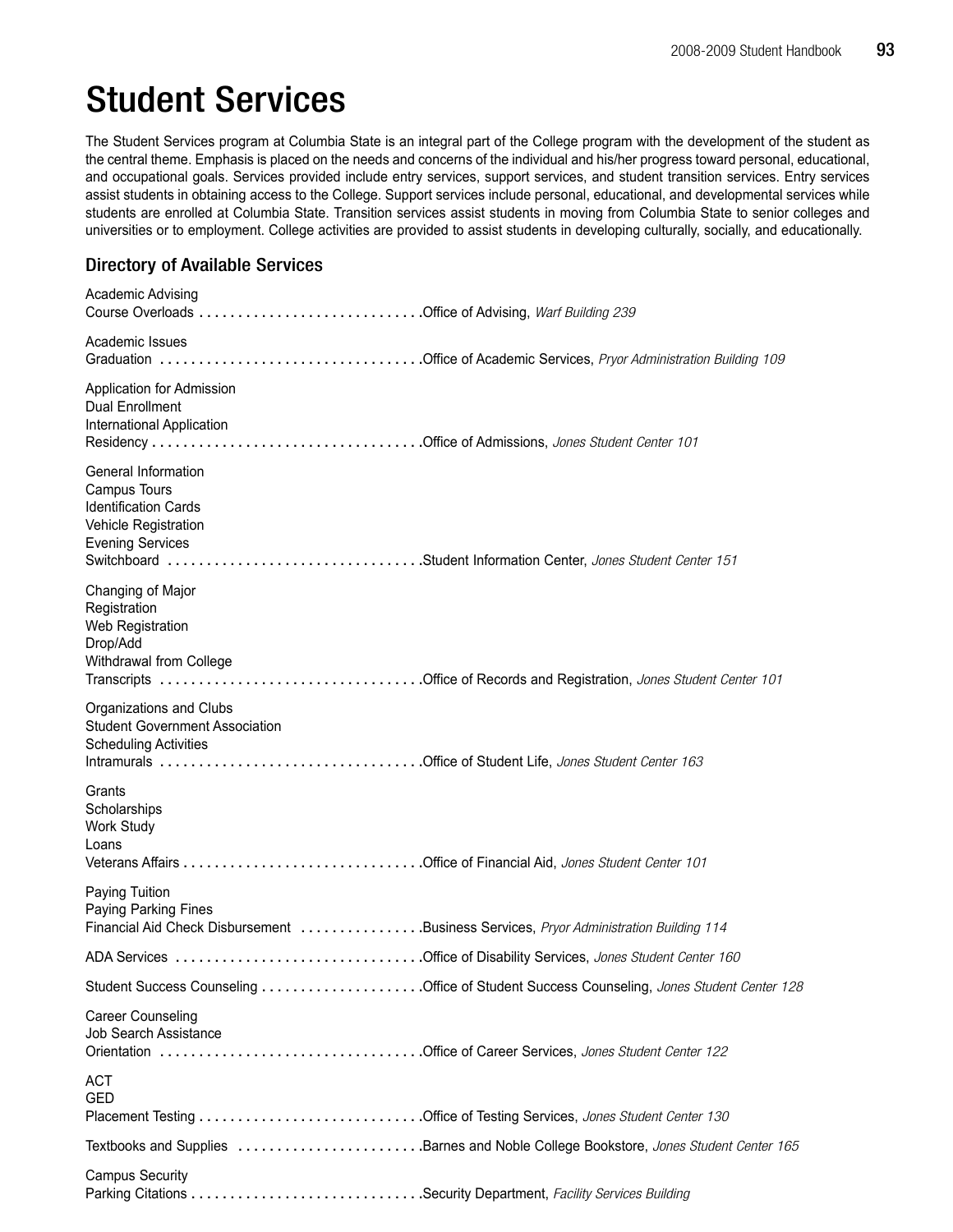# Student Rights and Responsibilities

# Rights and Responsibilities

As a student at Columbia State, you possess basic freedoms, privileges and rights guaranteed to all persons by the law. You are also subject to the same rules of accountability and the same limitations imposed by law on all persons.

There are a number of established policies and regulations and student-right-to-know information, developed by the College, as well as the Tennessee Board of Regents, that exist for the welfare of both students and the College. This information is detailed in this Columbia State Community College Catalog and Student Handbook.

Although the College provides this information to the student, it is the student's responsibility to become familiar with the policies and regulations outlined in this publication. Students needing clarification on any of these policies or regulations should contact the vice president for student services and enrollment management at (931) 540-2570.

# Student Right-to-Know and Campus Security Act

The Student Right-to-Know and Campus Security Act of 1990, as amended in 1991, requires colleges and universities to disclose certain information to current and prospective students.

# Student Right-to-Know

Institutions are required to make the persistence, completion or graduation rates of certificate and degree-seeking, full-time students available.

# Crime Statistics

Pursuant to the provisions of Tennessee Public Chapter No. 317, an act known and cited as the "College and University Security Information Act," the following information is available on our Web site (www.columbiastate.edu) or will be provided to you upon request from the Office of Student Services and Enrollment Management (Jones Student Center 164):

- Annual crime statistics and crime rates for crimes occurring on the Columbia State campuses as reported to and compiled by the Tennessee Bureau of Investigation for each of the most recent three (3) years.
- Copies of the Board of Regents policies and procedures on campus security.

This information is not designed to serve as an agreement of contractual arrangement for providing security services to the members of the campus community, nor to guarantee an individual's personal safety when utilizing campus facilities or grounds.

# Student Rights and Freedoms

The Tennessee Board of Regents Policy 3:02:04:00 defines the institution's responsibility in the academic rights and freedoms of the student.

# Preamble

Academic institutions exist for the transmission of knowledge, the pursuit of truth, the development of students, and the general well-being of society. Free inquiry and free expression are indispensable to the attainment of these goals. As members of the academic community, students should be encouraged to develop the capacity for critical judgment and to engage in a sustained and independent search for truth. Institutional procedures for achieving these purposes may vary from campus to campus, but the minimal standards of academic freedom of students outlined below are essential to any community of scholars.

Freedom to teach and freedom to learn are inseparable facets of academic freedom. The freedom to learn depends upon appropriate opportunities and conditions in the classroom, on the campus, and in the larger community. Students should exercise their freedom with responsibility.

The responsibility to secure and to respect general conditions conducive to the freedom to learn is shared by all members of the academic community. Tennessee Board of Regents institutions have developed policies and procedures which provide and safeguard this freedom. The purpose of this statement is to enumerate the essential provisions for students' freedom to learn.

# Freedom of Access to Higher Education

The admissions policies of each Tennessee Board of Regents institution are a matter of institutional choice, provided that each institution makes clear the characteristics and expectations of students which it considers relevant to success in the institution's program. Under no circumstances should a student be barred from admission to a particular institution on the basis of race. Thus, within the limits of its facilities, each institution should be open to all students who are qualified according to its admissions standards. The facilities and services of a Tennessee Board of Regents institution should be open to all of its enrolled students.

# In the Classroom

The professor in the classroom and in conference should encourage free discussion, inquiry, and expression. Student performance should be evaluated solely on an academic basis, not on opinions or conduct in matters unrelated to academic standards.

- 1. Protection of Freedom of Expression Students should be free to take reasoned exception to the data or views offered in any course of study and to reserve judgment about matters of opinion, but they are responsible for learning the content of any course of study for which they are enrolled.
- 2. Protection Against Improper Academic Evaluation Students should have protection through orderly procedures against prejudiced or capricious academic evaluation. At the same time, they are responsible for maintaining standards of academic performance established for each course in which they are enrolled.
- 3. Protection Against Improper Disclosure Certain information about students is protected from public disclosure by federal and state laws. Protection against improper disclosure is a serious professional obligation. Judgments of ability and character may be provided under appropriate circumstances.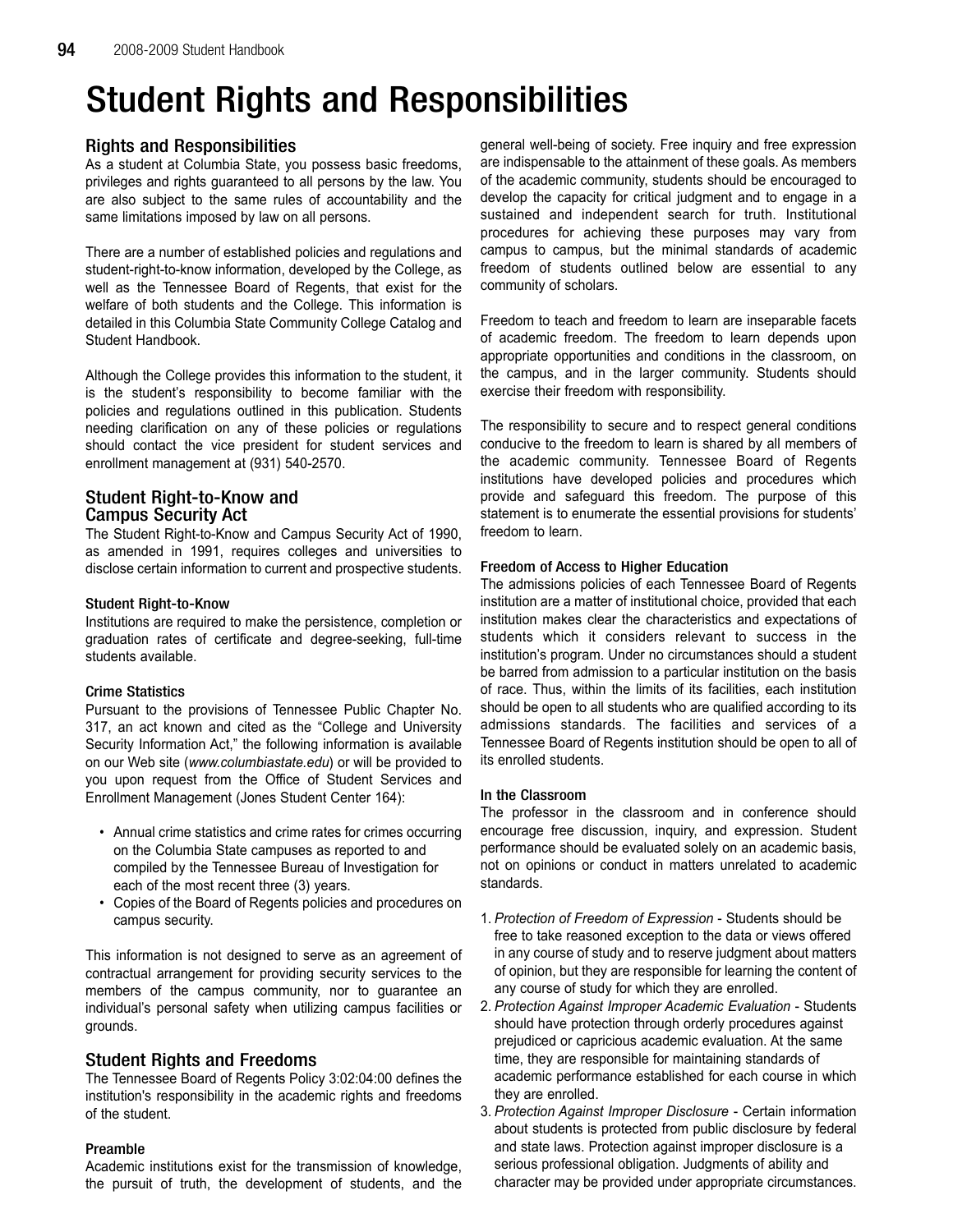# ADA - Services for Students with Disabilities

Disability Services provides support services especially designed to meet the needs of students with disabilities, and provides reasonable accommodations enabling qualified disabled students to participate fully in campus life. To qualify for services, students must provide the department with official documentation of the disability and discuss their specific needs for each class. A determination is then made to ensure equal educational opportunity within the academic and/or technical requirements of the program, based on an individual's specific disability.

Columbia State provides disability support services in a variety of ways. Examples of these services include, but are not limited to, providing supportive counseling, coordinating community resources, providing information for faculty regarding disabilities, serving as an advocate for students, securing special adaptive equipment and aids, providing individuals to assist with taking notes, tutoring, and other special testing and classroom accommodations. These services are offered to assist disabled students in realizing their goals. Students needing accommodations are urged to contact Disability Services several weeks before a semester begins to allow time for special services to be arranged. More information about our services is available by contacting the Office of Disability Services at (931) 540-2857.

# Student Conduct & Discipline

## Institution Policy Statement

College students are citizens of the state, local, and national governments, and of the academic community, and are expected to conduct themselves as law-abiding members of each community at all times. Admission to an institution of higher education carries with it special privileges and imposes special responsibilities apart from those rights and duties enjoyed by nonstudents. In recognition of a special relationship that exists between the institution and the academic community which it seeks to serve, the Tennessee Board of Regents has authorized the president for the College to take such action as may be necessary to maintain campus conditions and preserve the integrity of the institution and its educational environment.

Pursuant to this authorization, the College has developed the following regulations which are intended to govern student conduct on the campus. In addition, students are subject to all national, state, and local laws and ordinances. If a student's violation of such laws or ordinances also adversely affects the institution's pursuit of its educational objectives, the institution may enforce its own regulations regardless of any proceedings instituted by other authorities. Conversely, violation of any section of these regulations may subject a student to disciplinary measures by the institution whether or not such conduct is simultaneously violative of state, local, or national laws.

## Disciplinary Offenses

1. Generally, through appropriate due process procedures, institutional disciplinary measures shall be imposed for conduct which adversely affects the institution's pursuit of its educational objectives, which violates or shows a disregard for the rights of other members of the academic community, or

which endangers property or persons on institution or institution-controlled property.

- 2. Individual or organizational misconduct which is subject to disciplinary sanction shall include, but not be limited to, the following examples:
	- a. Conduct Dangerous to Others Any conduct which constitutes a serious danger to any person's health, safety or personal well-being, including any physical abuse or immediate threat of abuse.
	- b. Hazing Hazing means any intentional or reckless act in Tennessee, on or off the property of any higher education institution, by a student acting alone, or with others, which is directed against any other student that endangers the mental or physical health or safety of that student, or which induces or coerces a student to endanger such student's mental or physical health or safety. Hazing does not include customary athletic events or similar contests or competitions, and is limited to those actions taken and situations created in connection with initiation into, or affiliation with, any organization.
	- c. Disorderly Conduct Any individual or group behavior which is abusive, obscene, lewd, indecent, violent, excessively noisy, disorderly, or which unreasonably disturbs other groups or individuals.
	- d. Obstruction or Interference with Institutional Activities or Facilities - Any intentional interference with or obstruction of any institutional activity, program, event or facilities, including the following:
		- 1. Any unauthorized occupancy of institution or institutionally-controlled facilities or blockage of access to or from such facilities.
		- 2. Interference with the right of any institutional member or other authorized person to gain access to any institution or institutionally-controlled activity, program, event or facilities.
		- 3. Any obstruction or delay of a campus security officer, fireman, or any institutional official in the performance of his/her duty.
	- e. Misuse of or Damage to Property Any act of misuse, vandalism, malicious or unwarranted damage or destruction, defacing, disfiguring or unauthorized use of property belonging to the institution including, but not limited to, fire alarms, fire equipment, elevators, telephones, institution keys, library materials, weight room equipment, computers, athletic equipment and/or safety devices; and any such act against a member of the institutional community or a guest of the institution.
	- f. Theft, Misappropriation or Unauthorized Sale Any act of theft, misappropriation, or unauthorized possession of institutional property or any such act against a member of the institutional community or a guest of the institution.
	- g. Misuse of Documents or Identification Cards Any forgery, alteration of or unauthorized use of institutional documents, forms, records or identification cards, including the giving of any false information, or withholding of necessary information, in connection with a student's admission, enrollment or status in the institution.
	- h. Firearms and Other Dangerous Weapons Any possession of or use of firearms or dangerous weapons of any kind.
	- i. Explosives, Fireworks, and Flammable Materials The unauthorized possession, ignition or detonation of any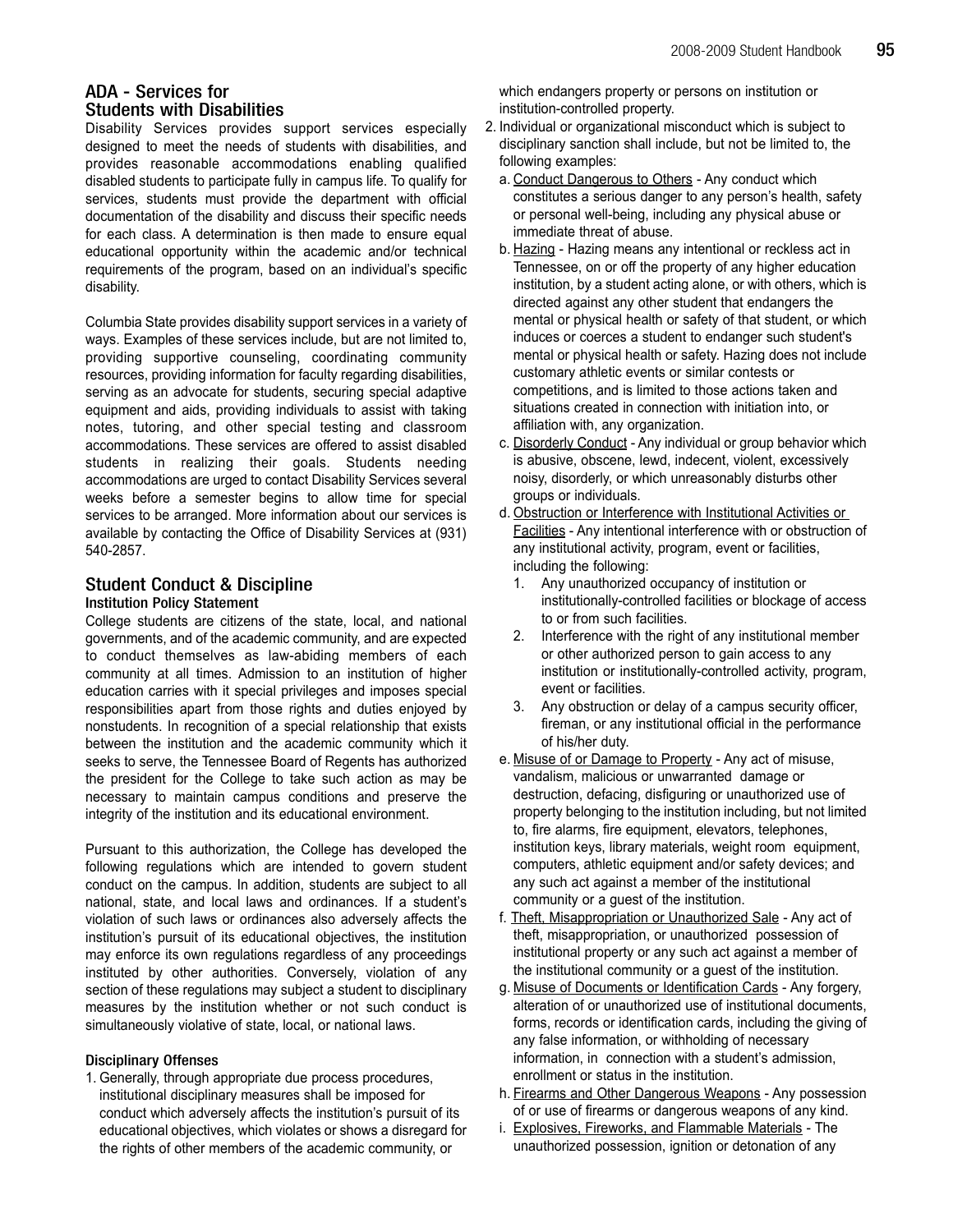object or article which would cause damage by fire or other means to persons or property or possession of any substance which could be considered to be and used as fireworks.

- j. Alcoholic Beverages The use and/or possession of alcoholic beverages on College-owned or controlled property.
- k. Drugs The unlawful possession or use of any drug or controlled substance (including any stimulant, depressant, narcotic, or hallucinogenic drug or substance, or marijuana), or sale or distribution of any such drug or controlled substance.
- l. Gambling Gambling in any form.
- m.Financial Irresponsibility Failure to meet financial responsibilities to the institution promptly including, but not limited to, knowingly passing a worthless check or money order in payment to the institution or to a member of the institutional community acting in an official capacity.
- n. Unacceptable Conduct in Hearings Any conduct at an institutional hearing involving contemptuous, disrespectful, or disorderly behavior, or the giving of false testimony or other evidence at any hearing.
- o. Failure to Cooperate with Institutional Officials Failure to comply with directions of institutional officials acting in the performance of their duties.
- p. Violation of General Rules and Regulations Any violation of the general rules and regulations of the institution as published in an official institutional publication, including the intentional failure to perform any required action or the intentional performance of any prohibited action.
- q. Attempts or Aiding and Abetting the Commission of Offenses - Any attempt to commit any of the foregoing offenses, or the aiding and abetting of the commission of any of the foregoing offenses. An attempt to commit an offense is defined as the intention to commit the offense coupled with the taking of some action toward its commission.
- r. Violations of State or Federal Laws Any violation of state or federal laws or regulations proscribing conduct or establishing offenses, which laws and regulations are incorporated herein by reference.
- s. Violation of Imposed Disciplinary Sanctions Intentional or unintentional violation of a disciplinary sanction officially imposed by a College official or a constituted body including, but not limited to, sanctions contained herein.
- t. Academic Dishonesty A student may be guilty of academic dishonesty if:
	- 1. In connection with the taking of, or in contemplation of the taking of any examination, the student:
		- Knowingly discovers or attempts to discover the contents of an examination before the contents are revealed by the instructor;
		- Obtains, uses, attempts to obtain or use, supplies or attempts to supply to any person, any unauthorized material or device;
		- Attempts to use, supplies or attempts to supply to any person material or device dishonestly;
		- Willfully gives or receives any aid not authorized by the instructor; or
	- 2. Academic work is misrepresented as the product of a student's sole academic effort, for the purpose of affecting the student's grade, credit, or status in the College; or
- 3. Sources beyond those authorized by the instructor in writing papers, preparing reports, solving problems, or carrying out other assignments are used.
- u. Harassment Any form of harassment including, but not limited to, racial harassment, sexual harassment or stalking, is prohibited.
- 3. Disciplinary action may be taken against a student for violations of the foregoing regulations which occur on institutionally owned, leased, or otherwise controlled property, or which occur off campus when the conduct impairs, interferes with, or obstructs any institutional activity or the missions, processes, and functions of the institution. In addition, disciplinary action may be taken on the basis of any conduct, on or off campus, which poses a substantial threat to persons or property within the institutional community.
- 4. For the purpose of these regulations, a "student" shall mean any person who is registered for study at the College for any academic period. A person shall be considered a student during any period which follows the end of an academic period which the student has completed until the last day for registration for the next succeeding regular academic period, and during any period while the student is under suspension from the institution.

# Disciplinary Procedures

# Preliminary Conference

Misconduct involving the violation of College regulations shall be reported to the vice president for student services and enrollment management or appropriate designee. The vice president for student services and enrollment management or appropriate designee shall call the accused student to a preliminary conference where the student shall be informed of the charges against him/her and apprised of his/her basic rights as stated in these rules. The vice president for student services and enrollment management or appropriate designee shall investigate the validity of the alleged misconduct.

Following completion of the informal investigation, the vice president for student services and enrollment management or appropriate designee may: (a) determine that there is an insufficient basis, in fact, and dismiss the matter; (b) conclude that there is a sufficient factual basis for discipline and that discipline less than suspension or expulsion or removal of the college privileges would be appropriate; or (c) conclude that there is a sufficient factual basis for discipline and that discipline, including the possibility of suspension or expulsion or removal of college privileges, would be appropriate.

If discipline less that suspension or expulsion or removal of college privileges is contemplated, the vice president for student services and enrollment management or appropriate designee may, after an informal hearing, impose such discipline specified in Disciplinary Sanctions, except suspension or expulsion or removal of college privileges, as he/she believes appropriate. As used herein, informal hearing means the opportunity for the student to be informed of the basis for the conclusion of the vice president for student services and enrollment management or appropriate designee, and to present argument and evidence on his/her behalf. The student shall be informed of his/her right to appeal the vice president's decision.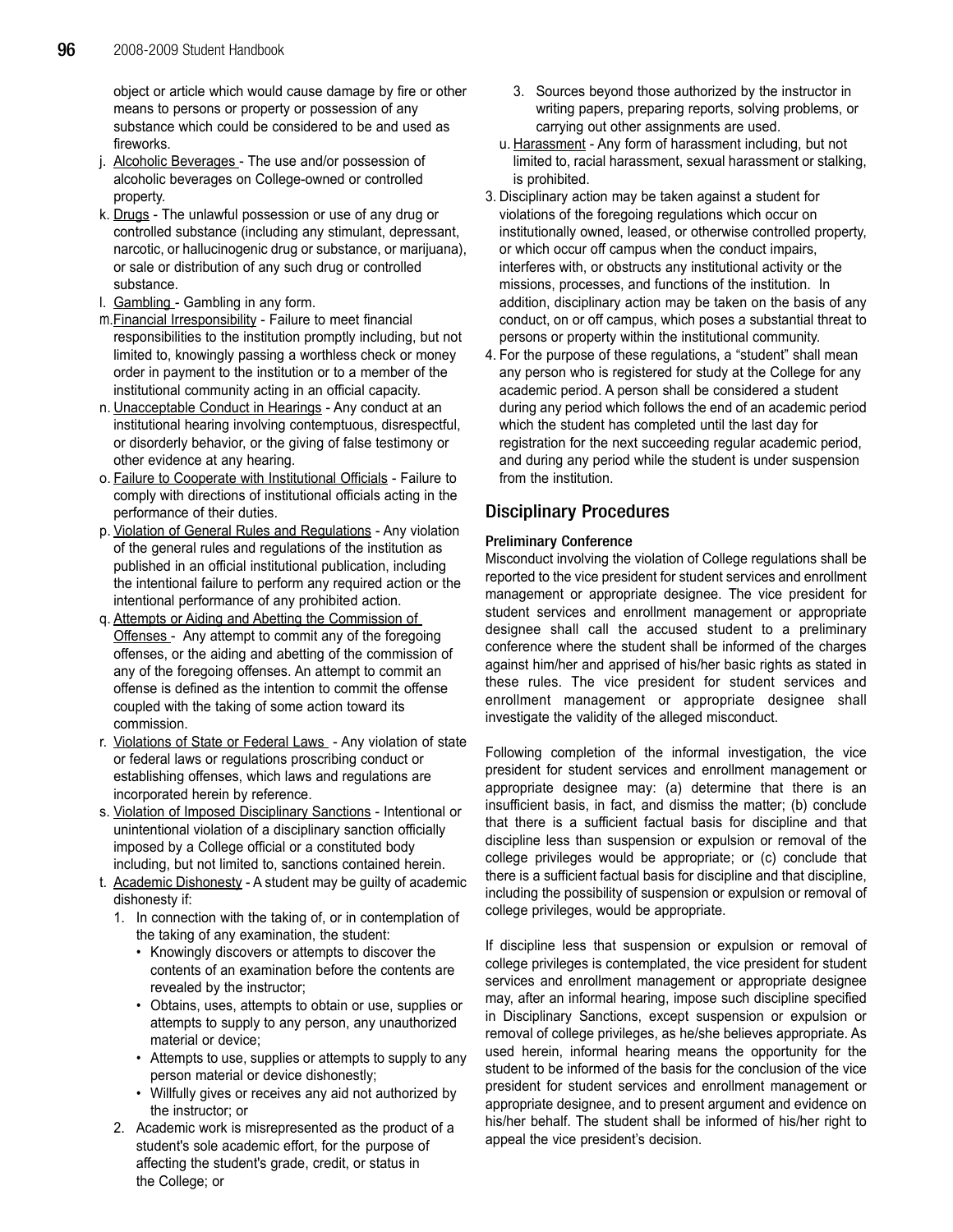If discipline including suspension or expulsion or removal of college privileges is contemplated, the student shall be afforded an opportunity to contest the charge(s) through procedures initiated by and coordinated with the vice president for student services and enrollment management or appropriate designee. The student shall be informed of the right to elect the procedure he/she wishes to pursue toward the disposition of a proposed action against him/her. The student shall indicate his/her selection in writing from the procedures listed below:

- 1. Tennessee Uniform Administrative Procedures Act All cases which may result in: (i.) suspension or expulsion of a student from the institution for disciplinary reasons, or, (ii.) revocation of registration of a student organization during the term of the registration are subject to the contested case provisions of the Tennessee Uniform Administrative Procedures Act and shall be processed in accordance with the contested case procedures adopted by the Tennessee Board of Regents unless the student waives those procedures in writing and elects to have his/her case disposed of in accordance with College procedures established by these rules.
- 2.Disposition by the Vice President for Student Services and Enrollment Management

In discipline cases other than academic dishonesty, a student may request that the vice president for student services and enrollment management adjudicate the case. If such a decision is made, the following procedures apply:

- a. The vice president for student services and enrollment management or appropriate designee shall inform the student, in person if possible, of the charges against him/her and proceed to gather information concerning the case including, but not limited to, interviews with all relevant parties (accused, accuser, and possible witnesses).
- b. The vice president for student services and enrollment management or appropriate designee shall review the evidence, determine whether there appears to have been a violation of the College regulations and, if so, decide upon a proper disciplinary sanction within five (5) class days. The student will be informed, in writing, of the specific disciplinary offenses and sanctions at this time.
- c. The accused student and the vice president for student services and enrollment management or appropriate designee shall meet and discuss the vice president's findings and recommended disciplinary sanction(s). The student shall be informed of his/her right to appeal the vice president's decision.
- d. If the student disagrees with the vice president for student services and enrollment management's disposition of the case, he/she may request a hearing by the Student Discipline Committee. The request must be made in writing to the chairperson of the Student Discipline Committee within three (3) class days.

## 3.Hearing by the Student Discipline Committee

A student may choose to have the case heard by the Student Discipline Committee. If such a hearing is initiated, the following procedures shall apply:

- a. The Student Discipline Committee is a College standing committee composed of student(s), faculty, and student services representatives.
- b. The accused student shall be informed in writing of the date, time, and place of the hearing, not less than five (5) working days prior to the day of the hearing.
- c. All hearings shall be closed unless the student requests an open hearing in writing.
- d. The vice president for student services and enrollment management or appropriate designee shall read the charges and present the results of the investigation.
- e. The student shall be given an opportunity to respond to the evidence against him/her. He/she shall have an opportunity to present his/her position, make such admissions, denials, or explanations as he/she thinks appropriate and testify or present such other evidence as is available to him/her. The technical rules of evidence normally followed in civil and criminal trial shall not apply.
- f. The student may be accompanied by an advisor whose participation shall be limited to advising the student and shall not include representing the student.
- g. The student shall have the right to call witnesses on his/her behalf and the right to hear and question the witnesses against him/her.
- h. Members of the committee shall have the right to ask questions.
- i. All evidence upon which the decision is made shall be presented at the proceedings before the committee.
- j. After all the presentations of evidence and testimony, the committee shall retire to discuss the case and render a decision.
- k. The student shall be notified of the decision, in writing, within five (5) days of the hearing and shall be advised of his/her right to appeal the decision of the Student Discipline Committee to the president for the College.

A student may be summarily suspended from the College if, in the judgment of College officials, the student's continued presence represents an immediate threat to himself/herself, other students and/or college employees, or will result in the destruction of property or substantial disruption of campus activities. In any case of summary suspension, the student shall be provided a hearing on the suspension as soon as possible.

# Appeal Procedures

1. Appeal of Decision of a Hearing held Pursuant to Tennessee Uniform Administrative Procedures Act

A student's right to appeal a decision resulting from a hearing held pursuant to the Tennessee Uniform Administrative Procedures Act (TUAPA) shall be governed by the provisions of TUAPA.

2. Appeal of Decision of the Vice President for Student Services and Enrollment Management

A student who wishes to challenge the disciplinary sanctions(s) imposed by the vice president must file an appeal, in writing, with the chairperson of the Student Discipline Committee within three (3) class days after sanction(s) are imposed.

- a. The committee will consider the following in hearing the appeal:
	- 1. was the hearing process followed;
	- 2. was the evidence in the case substantial enough to justify a decision against the student;
	- 3. has new and substantial evidence been discovered to justify a new hearing;
	- 4. was the sanction imposed by the vice president for student services and enrollment management in keeping with the gravity of the offense.
- b. The committee may affirm, or reverse in whole or in part, or remand the matter for a new hearing.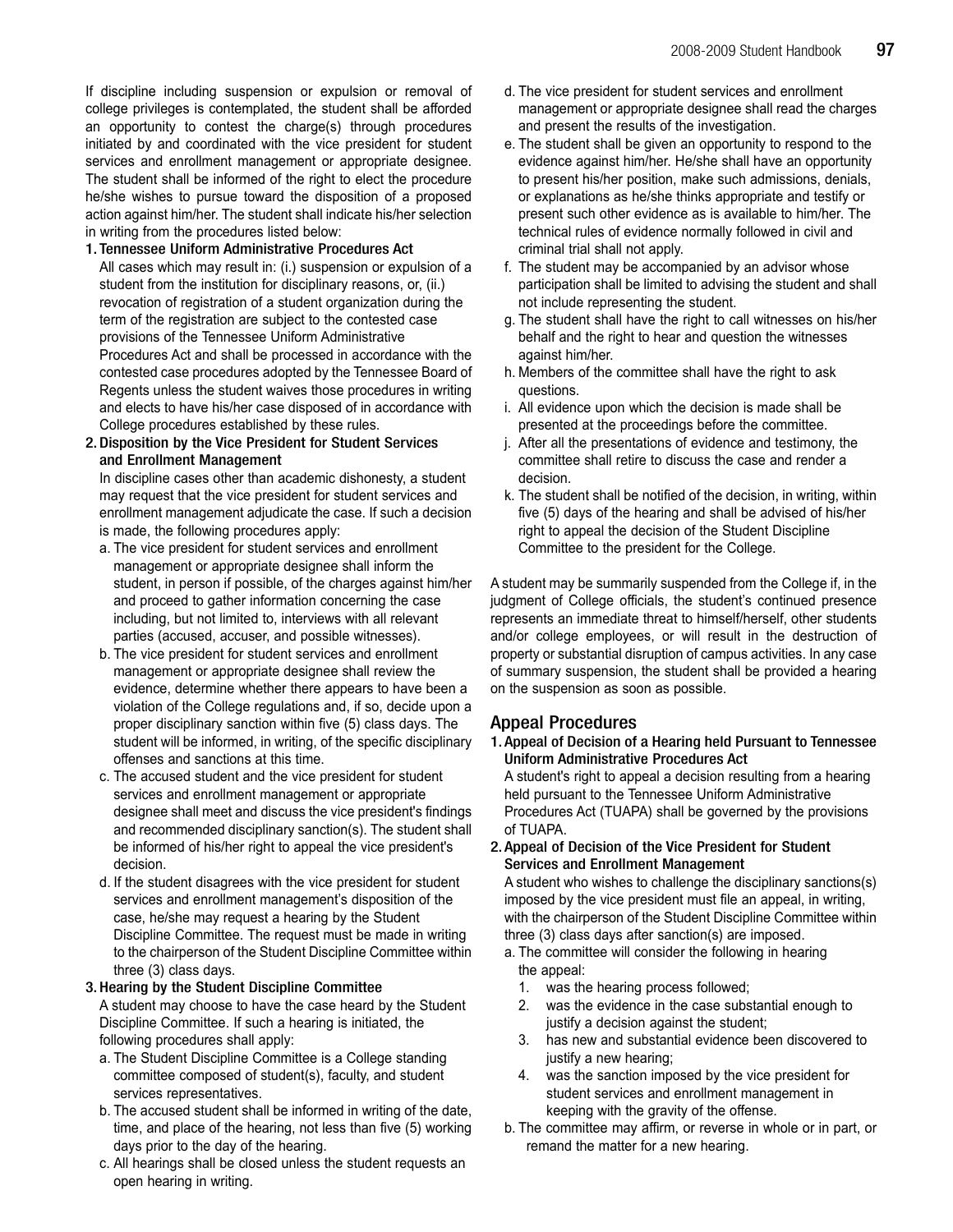3. Appeal of Decision of Student Discipline Committee A student may appeal a decision of the Student Discipline Committee to the president for the College. Such appeal must be filed within three (3) class days of receipt of the committee's decision.

In cases of alleged sexual assault, regardless of the method chosen by the student for disposition of the disciplinary matter, both the accused and the accuser shall be informed of the following:

- Both the accuser and the accused are entitled to the same opportunity to have others present during a disciplinary proceeding; and,
- Both the accuser and the accused shall be informed of the outcome of any disciplinary proceeding involving allegations of sexual assault within five (5) days of the decision.

# Disciplinary Sanctions

Upon a determination that a student or organization has violated any of the rules or regulations or has committed any disciplinary offense set forth in these regulations, the following disciplinary sanctions may be imposed, either singly or in combination, by the appropriate institutional officials.

# **Restitution**

A student who has committed an offense against property may be required to reimburse the institution or other owner for damage to or misappropriation of such property. Any such payment in restitution shall be limited to actual cost of repair or replacement.

# Warning

The appropriate institutional official may notify the student that continuation or repetition of specified conduct may be cause for other disciplinary action.

## Reprimand

A written reprimand, or censure, may be given any student or organization whose conduct violates any part of these regulations. Such a reprimand does not restrict the student in any way, but does have important consequences. It signifies to the student that he/she is in effect being given another chance to conduct himself/herself as a proper member of the institutional community, but that any further violation may result in more serious penalties.

# Restriction

A restriction upon a student's or organization's privileges for a period of time may be imposed. This restriction may include, for example, denial of the right to represent the institution in any way, denial of use of facilities, parking privileges, participation in extracurricular activities or restriction of organizational privileges.

## Probation

Continued enrollment of a student on probation may be conditioned upon adherence to these regulations. Any student placed on probation will be notified of such in writing and will also be notified of the terms and length of the probation. Probation may include restrictions upon the extracurricular activities of a student. Any conduct in violation of these regulations while on probationary status may result in the imposition of a more serious disciplinary sanction.

# Suspension

If a student is suspended, he/she is separated from the institution for a stated period of time with conditions of readmission stated in the notice of suspension.

# Expulsion

Expulsion entails a permanent separation from the institution. The imposition of this sanction is a permanent bar to the student's readmission to the institution.

# Service to the College

A student may be required to donate a specified number of service hours to the College, by way of performing reasonable tasks for the appropriate College office or official. This service shall be commensurate to the offense the student is guilty of violating (i.e., service to maintenance staff for defacing College property).

# Special Educational Program

A student may be required to participate in any special educational program relevant to the offense (i.e., alcohol education program for alcohol-related offense; conflict resolution program for violent misconduct; etc.), to attend special seminars or educational programs, or to prepare a project or report concerning a relevant topic.

The president for the College is authorized, at his/her discretion, to subsequently convert any sanction imposed to a lesser sanction, or to rescind any previous sanction, in appropriate cases.

# Student Academic & Classroom Misconduct

The instructor has the primary responsibility for control over classroom behavior and maintenance of academic integrity, and can order the temporary removal or exclusion from the classroom of any student engaged in disruptive conduct or conduct violative of the general rules and regulations of the institution. Extended or permanent exclusion from the classroom or further disciplinary action can be effected only through appropriate procedures of the institution.

Plagiarism, cheating and other forms of academic dishonesty are prohibited. Students guilty of academic misconduct, either directly or indirectly through participation or assistance, are immediately responsible to the instructor of the class. In addition to other possible disciplinary sanctions which may be imposed through the regular institutional procedures as a result of academic misconduct, the instructor has the authority to assign an "F" or "zero" for the exercise or examination, or to assign an "F" in the course.

If the student believes that he/she has been erroneously accused of academic misconduct, and if his/her final grade has been lowered as a result, the student may appeal the case through the appropriate institutional procedures.

Disruptive behavior in the classroom may be defined as, but is not limited to, behavior that obstructs or disrupts the learning environment (e.g., offensive language, harassment of students and professors, repeated outbursts from a student which disrupt the flow of instruction or prevent concentration on the subject taught, failure to cooperate in maintaining classroom decorum, etc.), the continued use of any electronic or other noise or light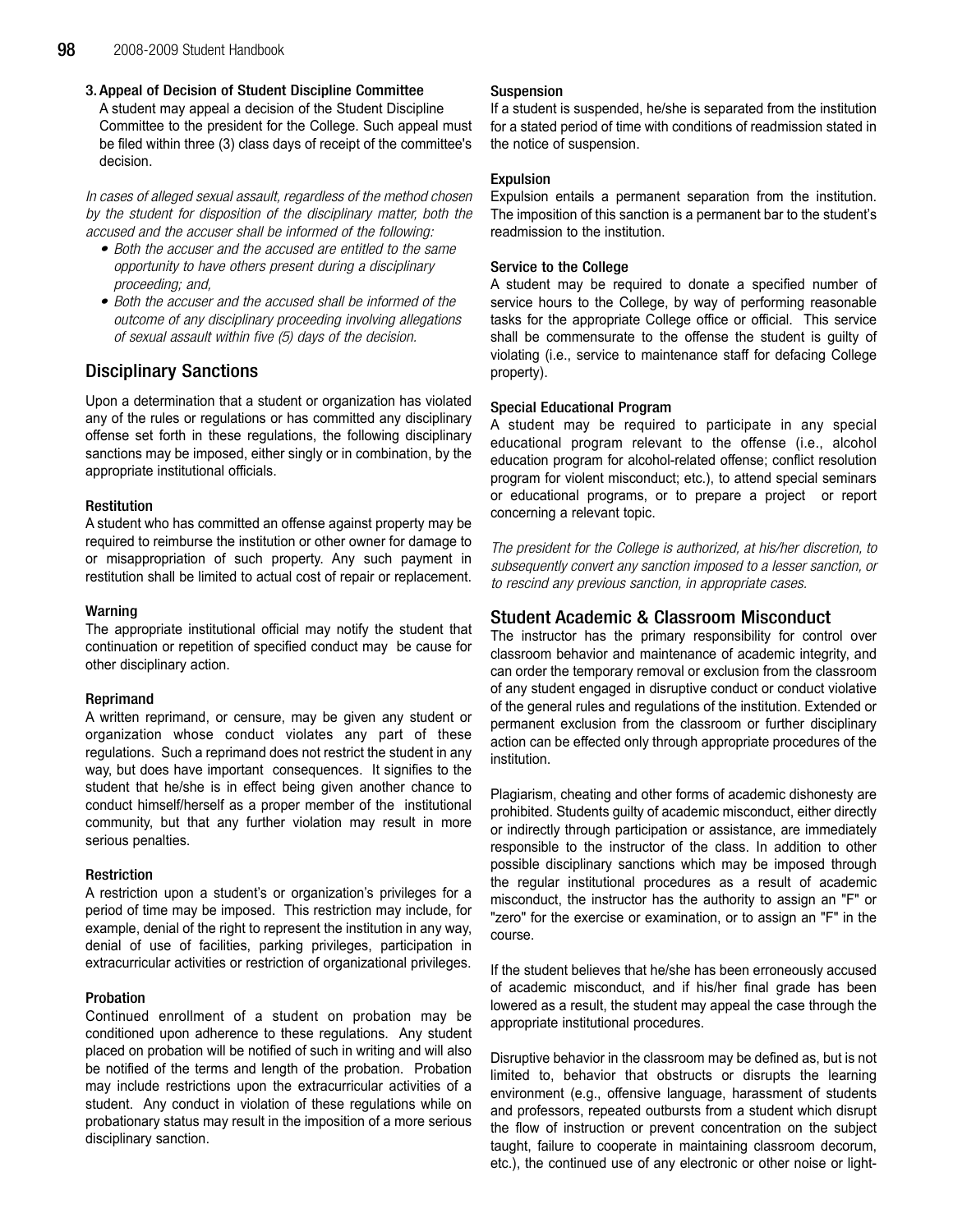emitting device which disrupts others (e.g., disturbing noises from beepers, cell phones, palm pilots, laptop computers, games, etc.).

Class attendance and punctuality requirements are contracted between the faculty and the students, through specific expectations for attendance and punctuality and specific consequences that are outlined by individual faculty members in the printed syllabus for each course.

Students are expected to attend classes regularly and on time and are responsible for giving explanations/rationale for absences and lateness directly to the faculty member for each course in which they are enrolled.

In cases where student absences are the result of emergency circumstances (e.g., death in the family, a student's serious injury, or incapacitating illness), for which students are unable to make immediate contact with faculty, the student may contact the Office of Student Services and Enrollment Management for assistance in providing such immediate notification to faculty. However, the student remains responsible for verifying the emergency circumstances to faculty and for discussing arrangements with faculty for completion of course work requirements.

Any student who is found guilty of an act of misconduct may be subjected to one or more of the following penalties:

- his/her grade in the course or courses or on the examination affected by the misconduct may be reduced to an extent, including a reduction to failure;
- he/she may be suspended from the College for a specific or an indefinite period, the suspension to begin at any time;
- he/she may be dismissed from the College immediately, at the end of any session ending in the future, or retroactively as of the end of any session during which the act of misconduct was committed.

In cases of academic misconduct, the student may appeal the action of the instructor to: the division chair and finally to the vice president for academic services. The vice president may appoint a committee to review and resolve the issue. These procedures should be followed within thirty (30) days of a specific incident(s) or issuance of a final grade. All appeals must be in writing.

# Student Conduct & Health Sciences Programs

Students at Columbia State Community College who have chosen to prepare for a career in one of the health sciences programs have placed themselves into a relationship where there is a special concern relative to the possession or use of drugs or controlled substances. In addition, clinical affiliate institutions require that students enrolled in several of the health sciences programs participate in routine drug screening and criminal background checks prior to attending clinical assignments. In these career fields there are major problems relative to employability, licensure, and professional ethics for anyone involved in the possession or use of controlled substances.

In the event of such alleged misconduct by a student(s) in any health sciences program, the following procedure may be used:

If a student(s) enrolled in a health sciences program is:

• arrested by duly authorized law enforcement officers and charged with unlawful possession or use of drugs or controlled substances, or the sale or distribution of any such drug or controlled substances; or

• if there is other substantive evidence that a student enrolled in a health sciences program is unlawfully in possession of or using any drug or controlled substance; then the program director shall inform the division chairperson in writing as soon as possible. Such written communication shall convey the specific nature of alleged involvement with drugs or controlled substances by the student, including any supportive facts or documentation: time, places, circumstances, witnesses or other persons who possess knowledge of the alleged student involvement.

The division chairperson shall evaluate the substance of such information presented and shall:

- arrange a conference with the student and the program director as soon as possible after having reviewed the report;
- the student shall be informed of the alleged charges and shall be provided an opportunity to respond to such charges;
- based upon the conference proceedings, the division chairperson shall recommend to the vice president for academic services an appropriate action. Sanctions which may be recommended are listed under Disciplinary Sanctions in these rules and may be limited in applicability to the program status of the student.

The vice president for academic services shall review the charges and proceedings and shall take such action as is deemed appropriate.

Any student charged with misconduct may be required to appear before the vice president for student services and enrollment management or the Student Discipline Committee. Such action may be in lieu of, or in addition to, action taken by the health sciences program.

All cases which may result in suspension or expulsion of a student from the College, or a health sciences program, for disciplinary reasons are subject to the contested-case provisions of the Tennessee Uniform Administrative Procedures Act and shall be processed in accordance with the uniform-contested case procedures adopted by the Tennessee Board of Regents unless the student waives those procedures in writing and elects to have his/her case disposed of in accordance with College procedures established by these rules. The vice president for student services and enrollment management shall provide information to students relative to the uniform-contested case procedures.

In each case, every effort will be made to assure that appropriate due process procedures are followed.

# Student Participation on Campus Committees

Students participate in the governance of Columbia State through service on college standing committees. The president of the Student Government Association recommends the appointment of students to all standing committees at the beginning of each academic year. Additionally, students have the opportunity to effect change at the state level through service on Tennessee Board of Regents subcommittees or as a regent on the full board. These appointments are made by the president for the College and are rotated among the colleges, universities, and technology centers in the system.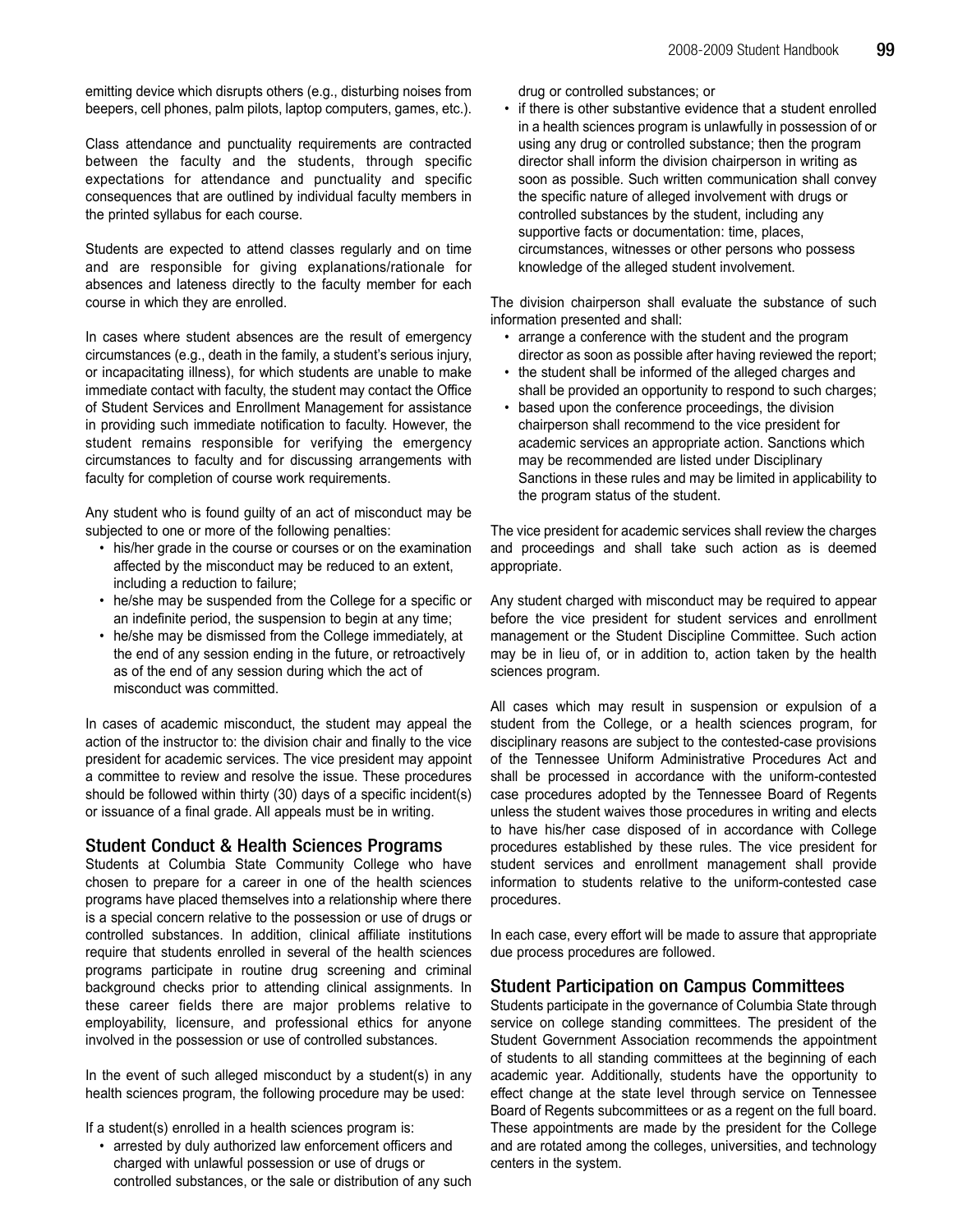# Student Life

# Athletics

Columbia State Community College is a member of the National Junior College Athletic Association and the Tennessee Junior and Community College Athletic Association and maintains a strong program of intercollegiate sports. Team sports include men's basketball, women's basketball, baseball, and women's softball.

All athletic offices are located in the Webster Athletic Center, on the Columbia campus.

# Bulletin Boards/Sign Posting

# Posters

Posters to be distributed on campus must be approved by the Office of Student Life (Jones Student Center 163), or by the campus director on all extended campuses. Posters must include the name of the sponsoring organization, time, date, and location of the event.

All notices should be on bulletin boards; not on doors, windows, or walls. It is the responsibility of the person or group to take down posters after the event has taken place.

# Bulletin Boards

The use of campus bulletin boards is limited to affiliated individuals and groups and to official use by the institution.

Bulletin boards may be designated for use by specific individuals or groups, such as faculty, students, student organizations, etc. Persons authorized to use a bulletin board, the types of materials which may be posted on a board, the maximum size and duration of any notice, and any other special conditions on use should be approved prior to the use of the board.

Approval for bulletin board use is obtained in the Office of Student Life (Jones Student Center 163), or in the director's office at all extended campuses.

# Child Care Services

Columbia State Community College does not provide child care services; however, in an effort to aid our students in locating child care assistance, the Office of Student Services and Enrollment Management has prepared a list of individual licensed providers. The list includes child care agencies near each of the Columbia State campus locations. This information may be obtained in the Student Information Center (Jones Student Center 151), or in the director's office on all extended campuses.

The prospective student should be aware that these listings are not college-supervised nor college-inspected facilities. Students should plan to investigate the child care agencies to determine which one most adequately meets his/her individual needs.

# Emergency Messages

Students may not receive phone calls at the College. In the event of an emergency a student will be contacted in class to return a phone call. The caller will be asked the nature of the emergency in order to determine if the call warrants the student being removed from class. At the Columbia campus, all emergency messages should be directed to the Student Information Center (931) 540-2540. At the extended campuses, emergency messages should be forwarded to the office of the director, or to the administrative offices.

# Food Services/Vending

A private contractor, whose purpose is to provide students with a quality food program, operates the cafeteria and the snack grille, on the Columbia campus. While classes are in session, the snack grille is open from 7:30 a.m. until 2:30 p.m., Monday-Thursday, and from 8:00 a.m. until 1:00 p.m. on Friday. The cafeteria is open from 10:30 a.m. until 1:30 p.m., Monday-Thursday only.

Vending machines are operated for the benefit of students, and are located in various facilities on all campuses. The cashiers at all campus locations are responsible for vending machine reimbursement.

# Honors and Awards

Students who excel in academics and service are honored at annual award ceremonies during the spring semester.

# Housing

Under Tennessee Board of Regents policy, Columbia State Community College assumes no responsibility for student housing. This institution is a commuter college and has no dormitories, fraternity, or sorority housing.

Even though the College is unable to assume responsibility for student housing, the College is vitally concerned with the welfare and well-being of all students, and desires they have accommodations commensurate with their needs. A housing referral list, which includes apartments in the Columbia area, is available in the Student Information Center (Jones Student Center 151).

The prospective student and parents should be aware that these listings are not college-supervised nor college-inspected accommodations. Students should plan to arrive in the community in advance of final registration dates to find suitable housing.

# Identification Cards

All students taking credit courses must obtain a student identification card. Identification cards are available at no charge from the Student Information Center (Jones Student Center 151), or from the administrative office on any of the extended campuses. Misplaced cards can be replaced at a cost of \$1. Identification cards should be retained for every semester of attendance; however, they must be revalidated each academic year. This card is required of students for identification, computer lab use, and checking out library materials. Additionally, it allows a student to attend all College activities open to the student body at no charge or at student rates.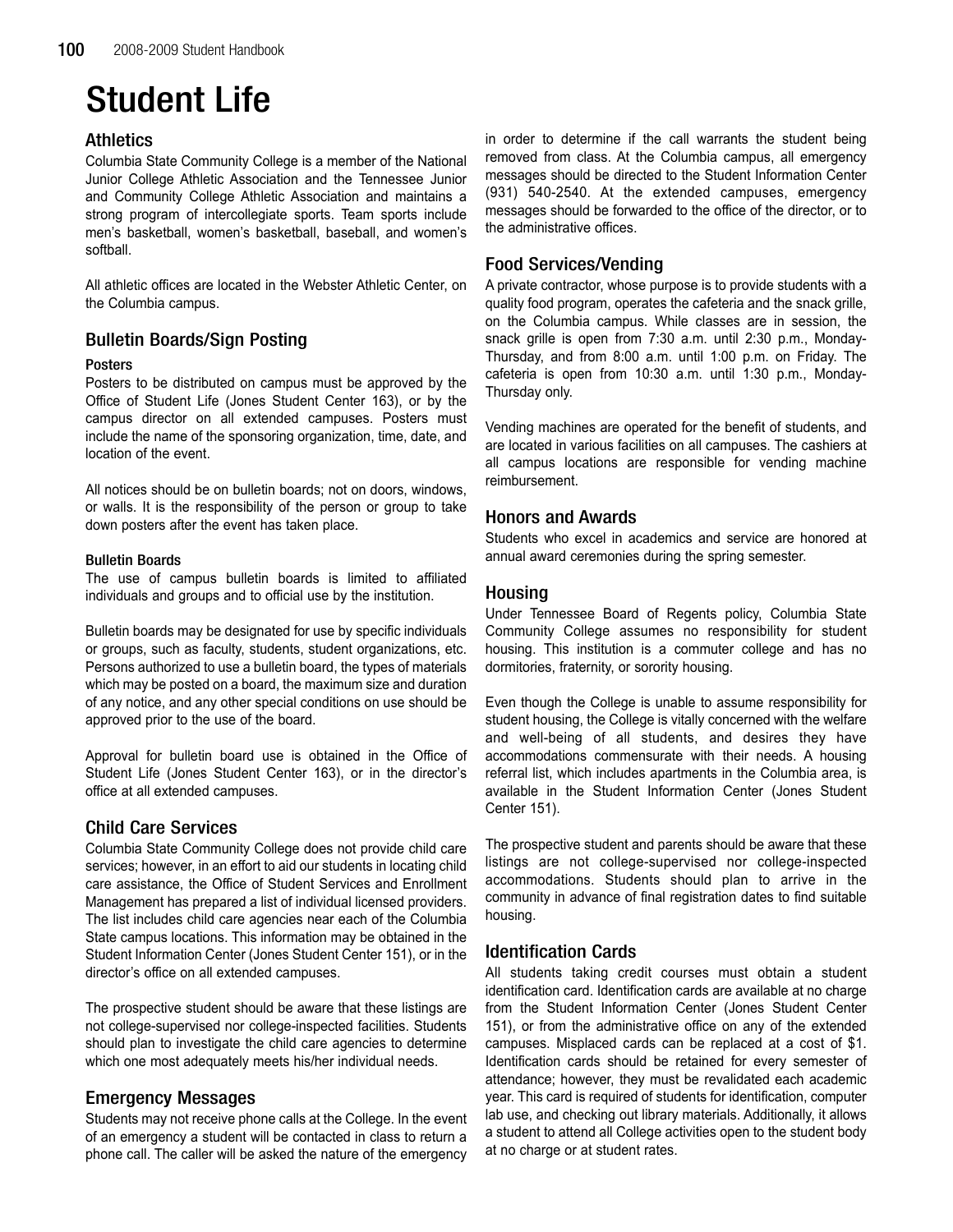# Lost and Found

All lost articles should be reported to the Student Information Center (Jones Student Center 151), or to the administrative office at any of the extended campuses as soon as possible. A complete description of the lost item is required prior to being returned. All found articles will be dated and held for claim for three months. Any items not claimed within three months will be discarded.

# Safety and Security

The Department of Safety and Security at Columbia State Community College is committed to preserving a safe and secure environment for students of the College. The Columbia campus has security personnel on duty 24 hours a day, seven days a week.

Students on all Columbia State campuses are expected to assume reasonable responsibility for personal safety. By using common sense, safety practices such as walking in groups, reporting suspicious activities, keeping money, books and other personal items protected, locking car doors when leaving, wearing safety belts, observing speed limits, and generally being alert to personal welfare will ensure personal safety.

# Student Activities and Organizations

The College is dedicated to scheduling extracurricular activities and sponsoring student organizations which promote the development of the total individual.

## Student Activities

Each academic year, the Office of Student Life sponsors a variety of social, cultural, and leadership programs for the enrichment of the College community.

Additionally, this office offers a wide-range of intramural activities. Intramurals allow for physical or nonphysical involvement with activities ranging from pool and ping-pong tournaments to flag football and volleyball.

It is the goal of Student Life to get students involved and to assist them in meeting their peers in a more casual setting. If you would like to be involved in student activities, please contact the Office of Student Life (Jones Student Center 163), at least 48 hours prior to the date of the event, for approval forms and procedures. Additional approval time may be required for activities which involve: college funding, fund-raising, distribution of literature, demonstrations, or rallies.

## Student Activity Fee

Students at Columbia State pay a required student activity fee which provides compensation for scheduled activities. Additionally, the fee allows for students to receive admission to athletic events at a discounted student rate (Columbia State student identification card required).

# Student Organizations

Student organizations should promote social and academic development and must abide by policies set forth by the Office of Student Services and Enrollment Management. All student organizations must be open to all students of the institution who

qualify for membership. No student(s) shall be denied access to or membership in any student activity or organization by reason of race, religion, creed, color, sex, age, handicap, veteran status, or national origin.

No organization will be registered whose purposes or goals imply race, religion, or national discrimination.

Student organizations not meeting the approved guidelines may have their applications revoked.

Any group of students who desires to become a registered organization must submit a formal application to the Office of Student Life (Jones Student Center 163).

Columbia State registered organizations are as follows: Charger Student Radiographer Organization Christians at Columbia State NAVTA (Student Chapter of the North American Veterinary Technician Association Phi Theta Kappa (International Honor Society) Pulmonary Pit Crew Student Nursing Association - Columbia and Franklin STEA (Student Tennessee Education Association)

Visit www.columbiastate.edu/studentsvcs/student\_orgs.htm for more information regarding registered student organizations.

# Student Government Association

Members of the Student Government Association (SGA) are the student-elected representatives for the overall student body. The SGA meets biweekly to discuss issues of importance to Columbia State students. The SGA is responsible for making recommendations concerning student policies and activities to the director of student life. Because the SGA meetings are open to the public, students are encouraged to voice their concerns and opinions.

The SGA consists of a president, vice president, secretary/treasurer, and senators. Any student at Columbia State is eligible to run for an office in the SGA. Students interested in participating in the SGA election process must contact the director of student life for complete information on eligibility.

# Student Insurance

Student health insurance is available through an independent company. Students interested in receiving information should contact the Student Information Center (Jones Student Center 151).

# Student Parking

All vehicles driven by students, on the Columbia campus, must be registered with the Student Information Center (Jones Student Center 151), or with the administrative office at any of the extended campuses. All students are assessed a \$5 campus access fee per semester. The fee includes a vehicle registration decal that is valid from September 1 through August 31 of the following year.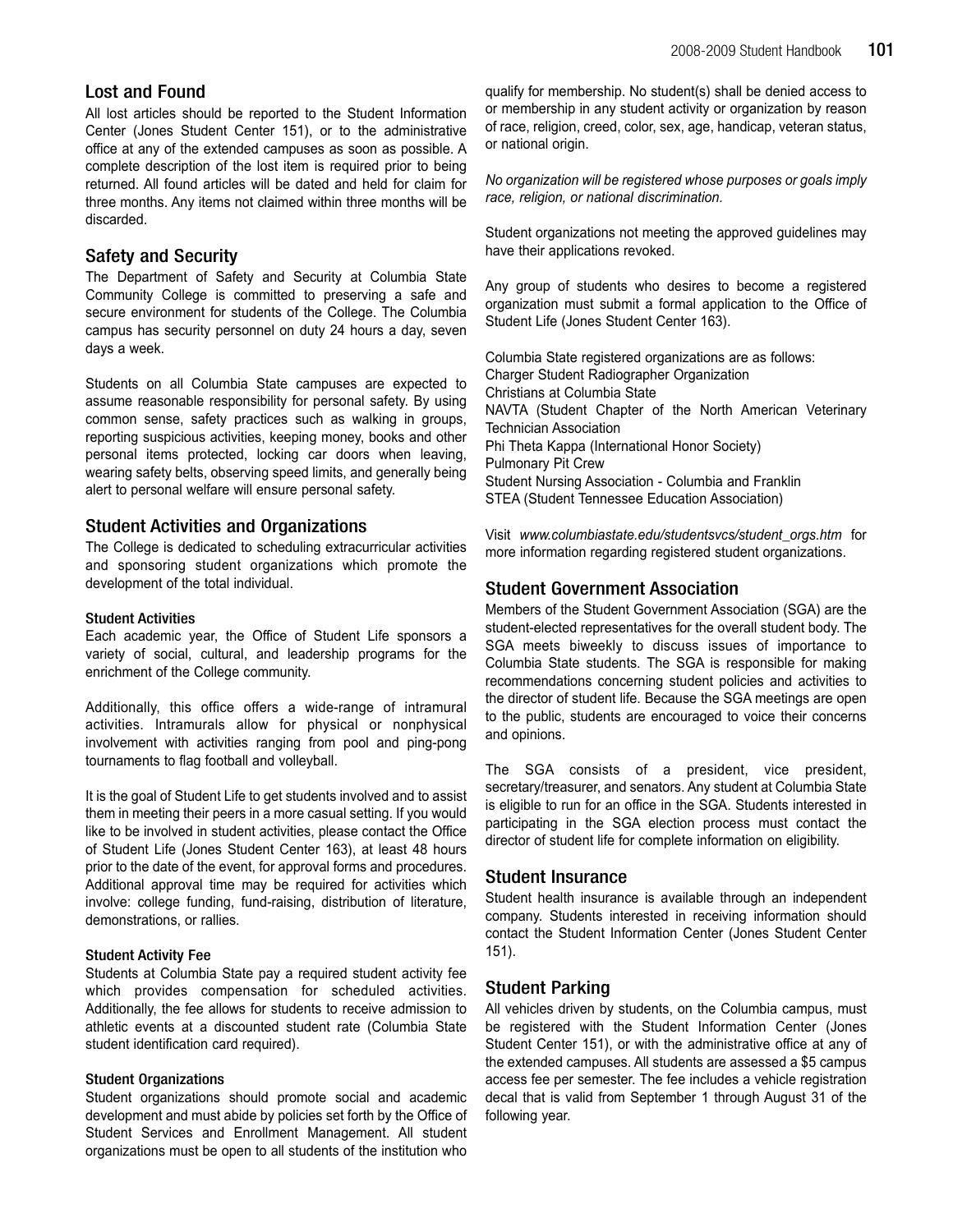Students who do not register their vehicles are subject to traffic fines:

| No Decal                     | \$25.00  |
|------------------------------|----------|
| No Parking Area              | \$15.00  |
| <b>Visitor Parking Area</b>  | \$10.00  |
| <b>Faculty/Staff Parking</b> | \$10.00  |
| Disabled Student Parking     | \$100.00 |
| (State Law - No Exceptions)  |          |

All fines are payable to the cashier(s) at all campus locations. All fines will be doubled if not paid before the semester ends. Student records will be encumbered until all fines are cleared.

All traffic-fine appeals should be directed to the vice president for student services and enrollment management (Jones Student Center 164) within five (5) working days.

A copy of campus traffic regulations is distributed during vehicle registration and is available in the Student Information Center (Jones Student Center 151). Students are expected to be familiar with these regulations.

# Student Publications

All student publications at Columbia State Community College are approved and coordinated through the Office of Marketing and Public Relations (Pryor Administration Building 107) and the Office of Student Services and Enrollment Management (Jones Student Center 164).

# Web Site

Information on Columbia State policies, student services, and class schedules may be obtained by visiting our Web site at www.columbiastate.edu.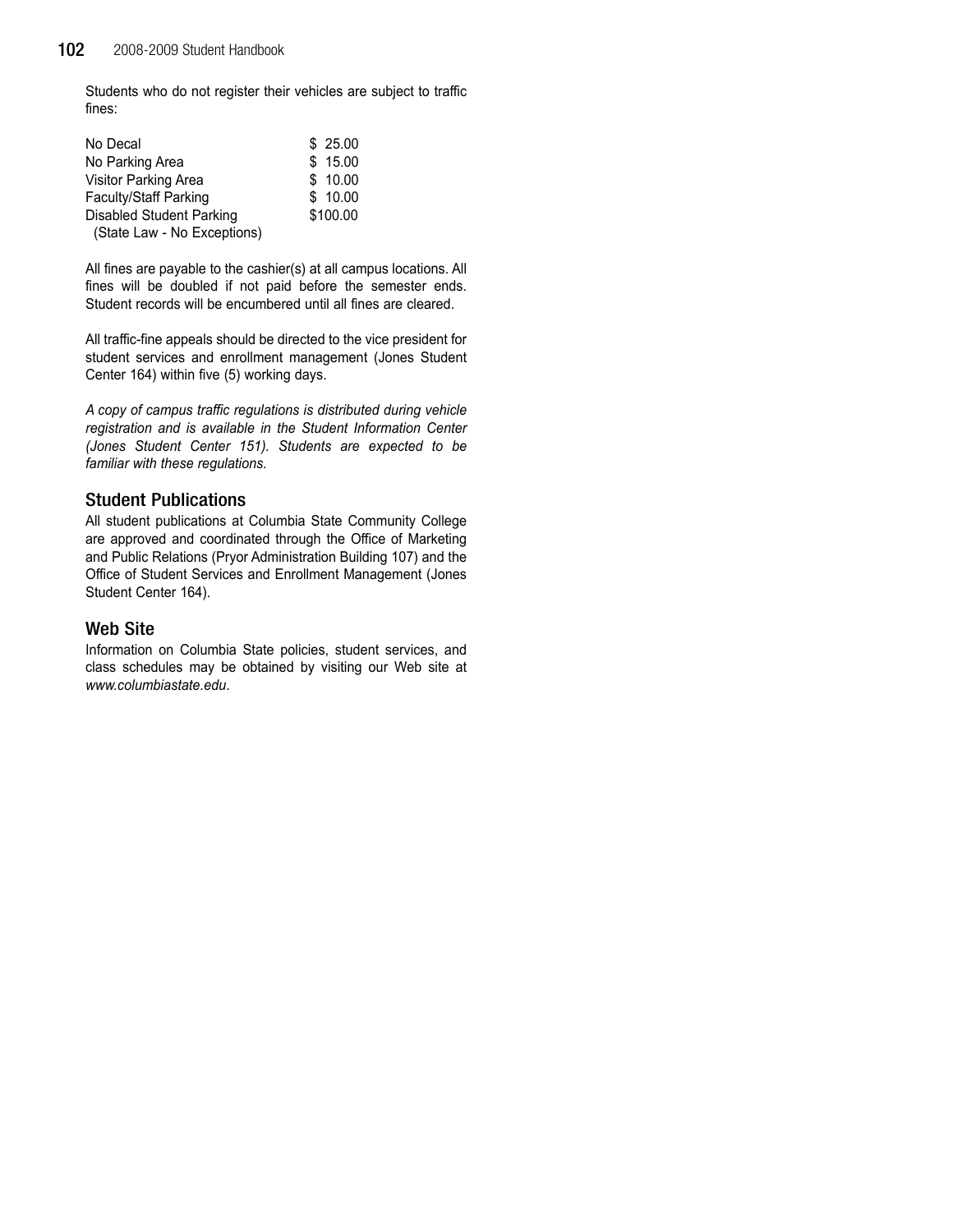# Counseling, Career and Academic Support Services

# Academic Advising

Full-time advisors are available in Advising (Warf 239). Students are requested to schedule appointments for advising; however, walk-ins are accepted. Advising questions may be emailed to advising@columbiastate.edu.

Incoming freshmen and reenrolling students may be advised by advisors in Advising, at the extended campuses, or in the Academic Success Center, as soon as their admissions files are complete. Returning students who have been assigned faculty advisors must make appointments with those advisors. Any questions regarding advisor assignments can be answered by contacting Advising.

Students seeking advising on the Columbia campus during evening hours (after 6:30 p.m.), may contact the Academic Success Center (Warf 237).

Students seeking advising at Columbia State's extended campuses should see the director, evening administrative assistant, or a faculty member at that location.

# Academic Success Center

The Academic Success Center at the Columbia campus is located in Warf 237 (931) 540-2766, and the Academic Success Center at the Franklin campus is located in Yates 104 (615) 790- 2557. The Academic Success Center is an academic tutoring and computer services facility designed to support the academic needs of students. The Academic Success Center provides both professional and peer tutoring, as well as professional online tutoring, free of charge to all Columbia State students. Tutors help students to help themselves by stimulating active learning and by building confidence in their own abilities. Drop-in tutoring is available during scheduled times. Questions regarding tutoring services should be emailed to tutoring@columbiastate.edu.

Also available in the Academic Success Center are many online tutorials and instructional programs, word processing, Internet access, email, and much more. For more information on the availability of tutors, software programs, and hours of operation, visit the Academic Success Center Web site at http://asc.columbiastate.edu, or go to Student Services on Columbia State's Web site.

# Admissions

The Office of Admissions serves individuals who are interested in enrolling at Columbia State by providing general enrollment information and admissions counseling. Additionally, this office is responsible for processing admissions, international, and residency applications. For complete details on admissions requirements, consult the current College catalog. The Office of Admissions is located in the Student Information Center (Jones

Student Center 101). For more information on enrollment, call (931) 540-2540.

# Barnes and Noble College Bookstore

The Barnes & Noble College Bookstore (Jones Student Center 165) is open at hours convenient to day and evening students. In addition to selling textbooks, manuals, and supplies for college courses, the bookstore offers Columbia State clothing, the buyback of used books and manuals, as well as gift items.

# Career Services

The Office of Career Services offers a wide variety of services and resources to assist Columbia State students with any issue related to career planning or job search. With the Career Resource Center, students have access to the latest technology and information tools.

In the Career Resource Center (Jones Student Center 122), students can access the Internet and utilize other printed media for career-planning and job-search needs. Career-planning tools are available which match students to various careers and majors. Over 150 current books are available on entrepreneurship, career planning and job search. Students have access to the Career Services Web site with links to over 200 Web sites which provide an easy reference to an infinite amount of career information.

Students are given individual assistance with these and other issues upon request:

- choosing/changing a major
- developing a career plan
- job-search planning
- resume writing
- interviewing
- networking
- utilizing the Internet for career planning and job search
- salary and employment projections

Students may work independently within the Career Resource Center.

For more information on career services, call (931) 540-2821.

# Evening Services

Evening services are provided at every Columbia State campus location. For hours and available services, contact the Student Information Center at (931) 540-2540.

# Extended Campuses

Unless otherwise stated, students attending Columbia State extended campuses should contact the director or office personnel at that respective campus for student service needs.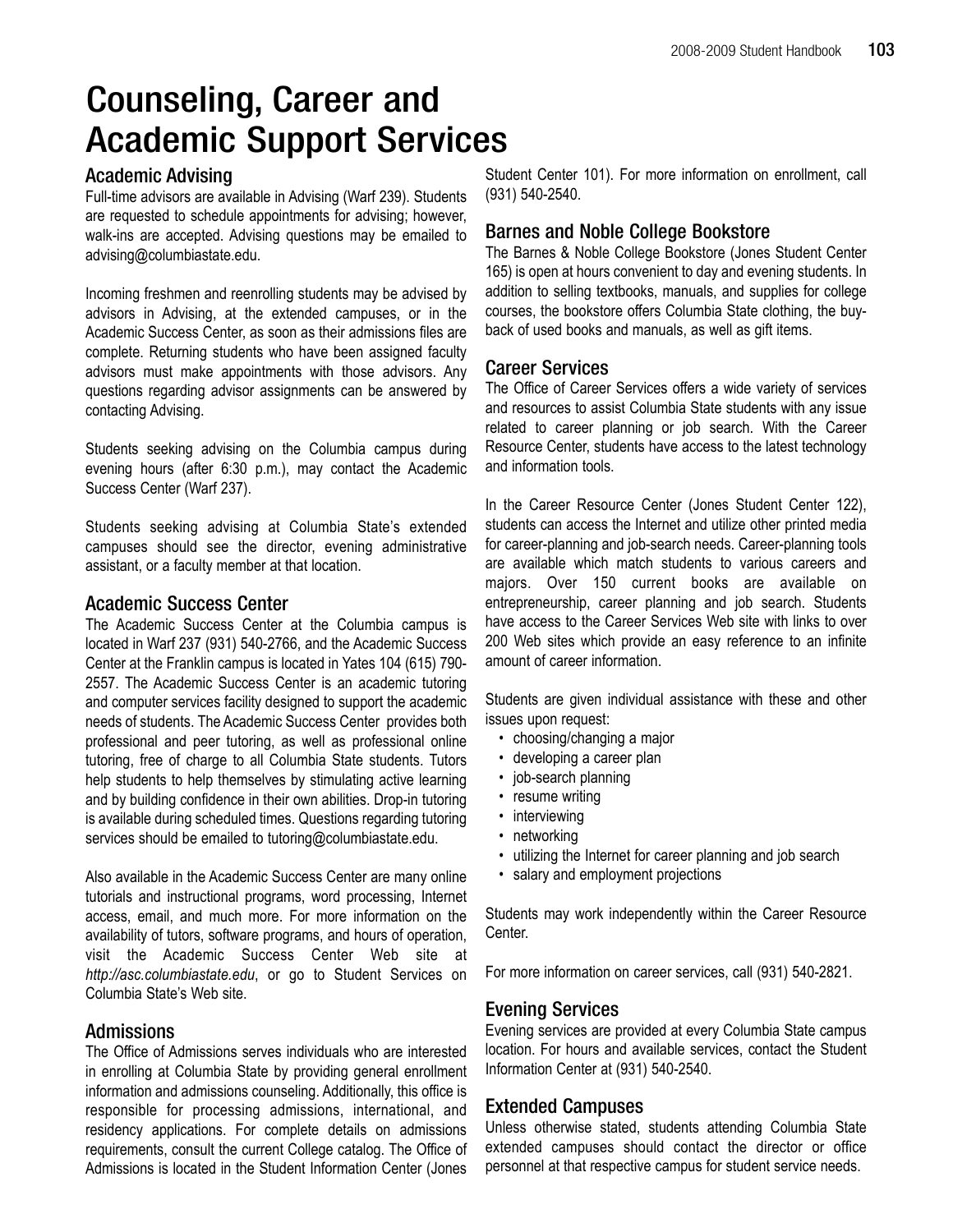# Financial Aid

The Financial Aid program is designed to aid students who would find it difficult or impossible to attend Columbia State without financial assistance. The College offers a comprehensive program of financial aid in the form of scholarships, part-time employment on campus, grants, loans, and Veterans benefits. Columbia State places major emphasis upon financial need, academic achievement, character, and promise of future success.

Although Columbia State will assist all qualified students as resources permit, this aid should be viewed only as supplementary to the efforts of the family and student. Primary responsibility for financing an education lies with the student.

Information regarding who should apply for financial aid, the application process and types of financial aid can be obtained in the Office of Financial Aid (Jones Student Center 101), or in the administrative office at any of the Columbia State extended campuses. For complete details on applying for financial aid, consult the current College catalog.

A Veterans Affairs representative is available to assist eligible Veterans in the completion of necessary forms, program planning, and in making appropriate certifications to the Veterans Administration. For complete details about Veteran's benefits, please contact the current College catalog.

# Finney Memorial Library

The John W. Finney Memorial Library provides access to the books, journals, newspapers, electronic resources, and other materials that support the curriculum and fulfill the information and research needs of the students, faculty, and staff of the College. The library provides access to a range of information resources appropriate to the curriculum and other aspects of the College's mission, offers appropriate reference and instructional services related to the library's materials and networks, and shares information resources reciprocally with other libraries and institutions in the area, state, region, and nation.

The 23,900 square-foot Columbia facility, opened in 1972, is named for the late John Wesley Finney, a Columbia resident and member of the State Board of Education, whose leadership was instrumental in establishing a community college for this area. The library provides seating for 200 students on two floors. In addition to a microform reading room and a special collections room, the first floor of the library has a reference collection, a current periodicals reading area, an audiovisual lab, and a computer lab for accessing electronic information. The second floor has a conference room, a library-instruction room and computer lab, and stacks for the library's circulating book collection.

The library print collection has some 70,000 volumes, with strong holdings in history, literature, the social sciences, nursing, and allied health technology. Over 300 periodical titles are received

including scholarly journals, general interest magazines, and local, state, and national newspapers.

To enhance access to journals, newspapers, books, and reference materials, the library subscribes to over 40 research databases including:

- ArtStor
- Biography Resource Center
- CINAHL with full text
- Encyclopedia Britannica Online
- Expanded Academic Index
- FACTS.com
- Gale Virtual Reference Library
- General Business File ASAP
- General Reference Center Gold
- Health Reference Center Academic
- Health and Wellness Resource Center
- Informe!
- InfoTrac OneFile
- LexisNexis Academic
- Literature Resource Center
- LitFinder
- Magill On Literature Plus
- National Newspaper Index
- netLibrary
- New York Times Newspaper
- Nursing & Allied Health Collection: Comprehensive
- Oxford English Dictionary
- Oxford Reference e-Books
- Safari Tech Books
- SIRS Knowledge Source
- Tennessean Newspaper
- Wilson OmniFile Full Text Mega Edition

The library offers individualized research assistance, as well as instructional classes and orientations. Through the interlibrary loan service, books and other materials may be obtained from other libraries. During fall and spring semesters, library hours are 7:45 a.m. to 8:00 p.m., Monday through Thursday; 7:45 a.m. to 4:15 p.m., on Friday. Check postings for Saturday hours, summer hours, and holiday closings.

In addition to the library on the Columbia campus, libraries are also maintained at Clifton, Lawrence County, Lewisburg, and Williamson County. These locations have basic reference collections, a browsing collection of journals and newspapers, and computer access to electronic databases. Hours at these locations may vary; check with extended campuses individually for hours of operation.

# Orientation

All new students are encouraged to participate in the new student orientation program. Sessions are held throughout the year at each Columbia State location. This program provides students with information about registration, student services, student activities, and College policies. Additionally, for those students who are unable to attend an orientation, a virtual orientation, containing all of the same information, is available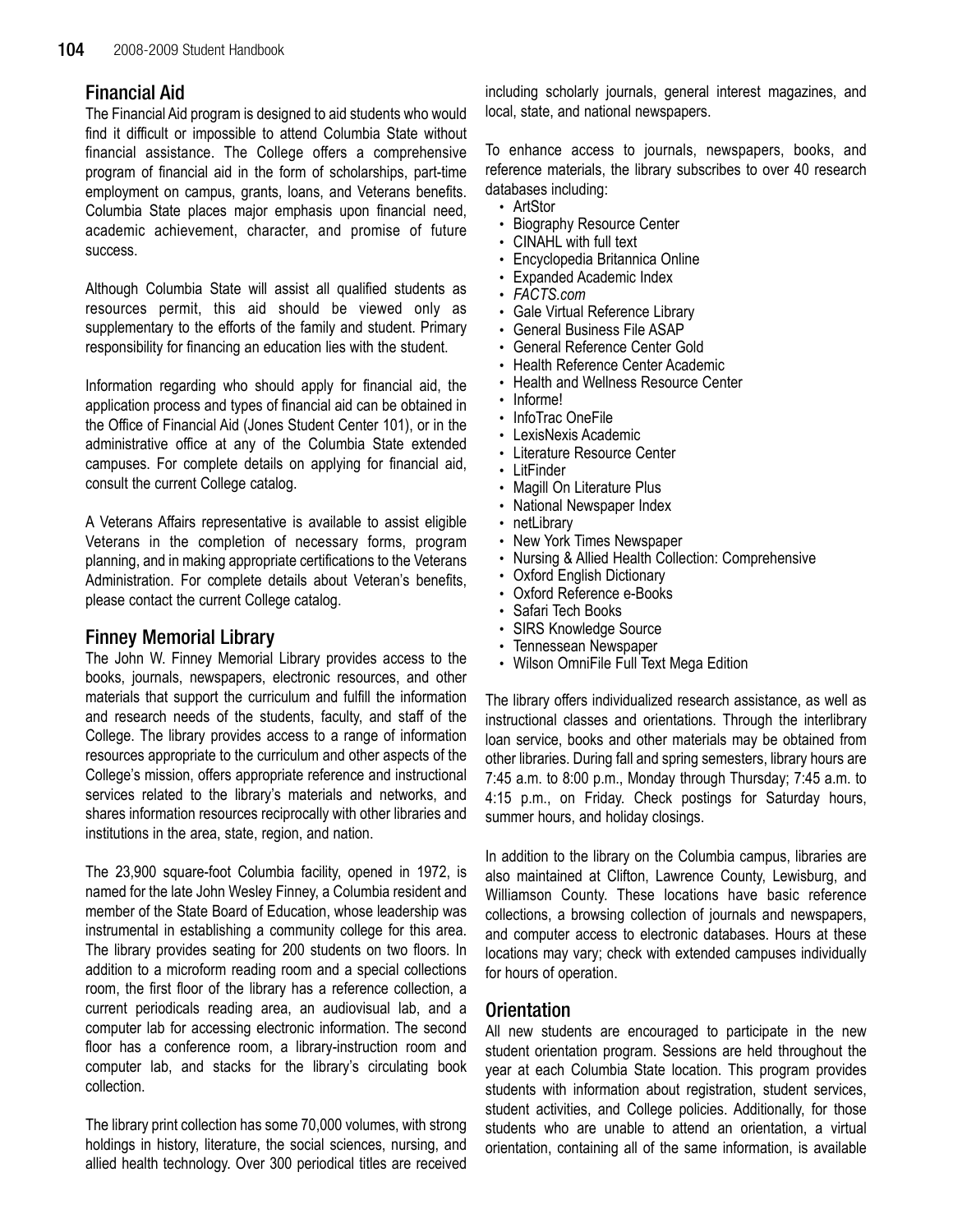via the Columbia State Web site. For more information on new student orientation, call (931) 540-2821.

## Records and Registration

The Department of Enrollment Services Records and Registration (Jones Student Center 101) is responsible for student name change, social security number changes, change of registration forms, change of major forms, transcript requests, enrollment verifications, and final graduation evaluation and certification (including academic/technical certificates). Additionally, this department is responsible for the evaluation of college transcripts for transfer credit and external credit by exam evaluations (CLEP, CEEB-Advanced Placement, ACT, CPS, and Military Service/Schools). Self Service student registration related problems maybe reported to this department.

# Student Center

The Jones Student Center is open on class days and evenings for the enjoyment of students. The facilities include the cafeteria, bookstore, meeting rooms, TV lounge and game room, cyber center, and an ATM machine. Additionally, the Student Center houses the following offices: Student Services and Enrollment Management, Admissions, Career Services, Disability Services, Financial Aid, Records and Registration, Student Government Association, Student Life, Student Success Counseling, and Testing Services.

The Jones Student Center is open from 7:45 a.m. to 6:30 p.m., Monday through Thursday and 7:45 a.m. to 4:15 p.m. on Friday, during regularly scheduled semesters.

Arrangements for the use of meeting rooms in the Center are scheduled through the Office of Student Services and Enrollment Management (931) 540-2570.

# Student Information and Cyber Center

The Student Information Center (Jones Student Center 151) provides educational support, general information, campus tours, identification cards, vehicle registration, evening services, and assistance to Columbia State students in an environment that encourages independence and personal responsibility. Additionally, the Center houses the Office of Admissions.

For the convenience of students, a Cyber Center (Jones Student Center 149) is located adjacent to the Student Information Center. The Cyber Center is available for students to check their campus email, research information via the Columbia State Web site, as well as view and process academic information through Web for Students.

## Student Success Counseling

The Student Success Counseling program offers students assistance with setting goals, stress management, time management, making the transition to college, test anxiety, campus and community referrals, and making connections to peer support. For more information on Student Success Counseling, call (931) 540-2821.

# Testing Services

The staff in the Office of Testing Services is responsible for the administration of the ACT, Compass, and various other group tests which assist the student in planning his/her program of study. Testing Services also provides proctoring services on the Columbia campus to support Distance Education, the Regents Online Degree Program, and ADA proctoring needs.

Additionally, Columbia State is an official testing center for the GED (General Educational Development) assessment. Persons who have not received a high school diploma and wish to apply for a certificate of equivalency may take the GED. Satisfactory scores on the test enable the individual to apply to his/her high school for an equivalency diploma.

For more information on Testing Services, call (931) 540-2821.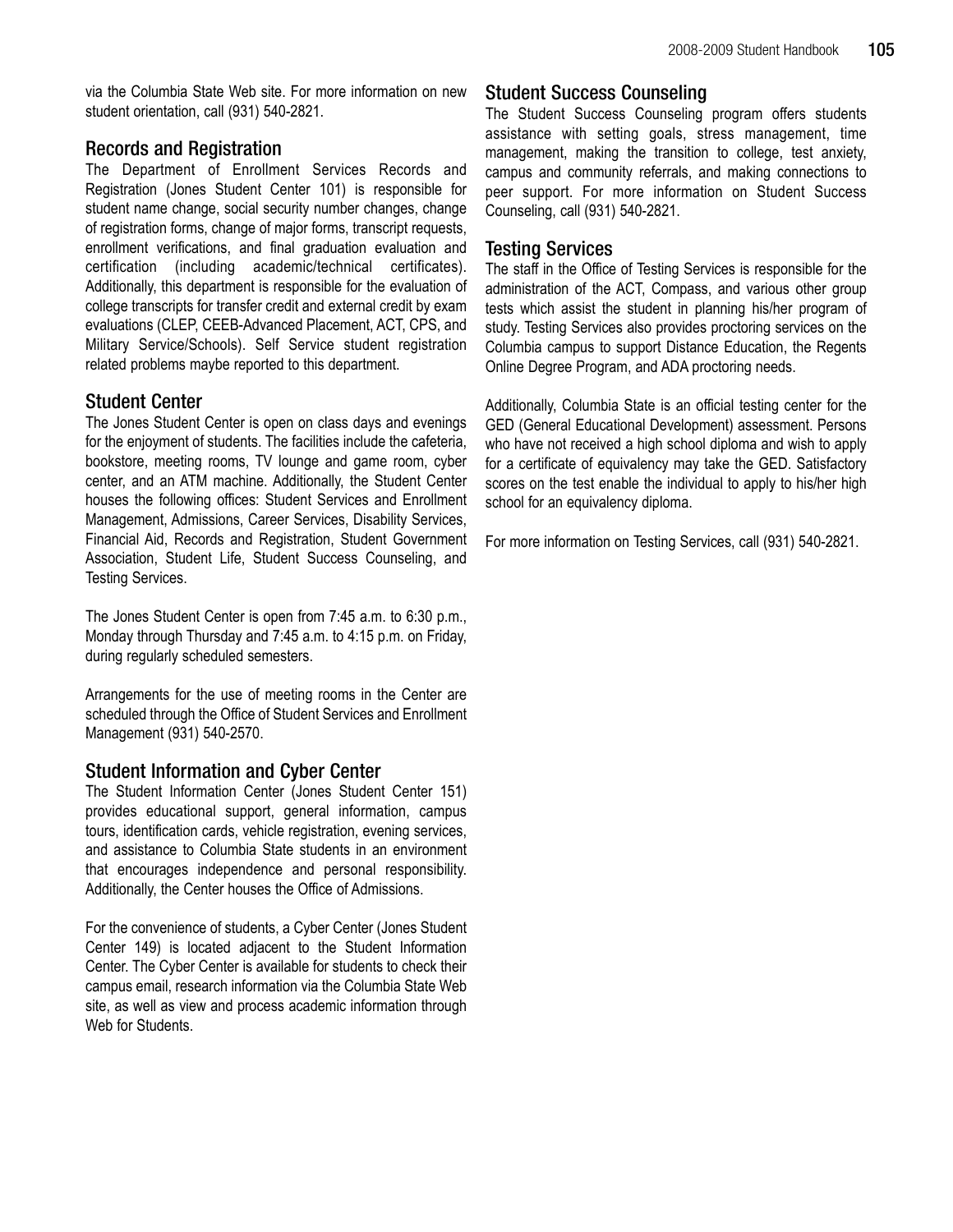# General College Policies and Guidelines

## Emergency Procedures

Emergency procedures are posted in all facilities, at all Columbia State locations. During emergency situations, students are expected to stay calm, listen for instructions, and follow the designated procedures.

For a complete listing of policies related to this area, please contact the Office of Student Services and Enrollment Management (931) 540-2570.

## Facility Usage

Columbia State Community College policy number 03-07 provides the guidelines for use of campus property and/or facilities by affiliated and nonaffiliated groups, organizations, and individuals. The policy adheres to Tennessee Board of Regents (TBR) policy number 3:02:02:00, relative to Use of Campus Property and Facilities. Both the Columbia State policy and the TBR policy are on file and available for review in the Office of Student Services and Enrollment Management (931) 540-2570.

## Inclement Weather Policy

In the event that classes are dismissed, cancelled, or otherwise closed due to weather conditions, appropriate notification will be given to local television and radio stations, and on the college Web site at www.columbiastate.edu. Additionally, this information will be posted on the campus weather line at (931) 540-2515. Postings for extended campuses will be made available at the specific campus location. Students attending noncredit classes should contact the Center for Economic and Community Development at (931) 540-2660 for class cancellations.

In cases where Columbia State continues operations, students are encouraged to use their own discretion. If students are absent due to such conditions, they will be provided a reasonable opportunity to make up missed assignments.

# Smoking/Tobacco Use Policy

The following policy has been established relative to smoking/tobacco use in College facilities and vehicles:

## College Buildings

Smoking and the use of tobacco products are prohibited in all buildings on the Columbia campus.

## College Grounds

Smoking is permitted outside of buildings in designated locations. Areas where smoking is permitted will be designated by appropriate signage and ash urns will be provided in these locations. Generally, smoking is not permitted within ten (10) feet of any building entrance.

All students are expected to observe and respect "No Smoking" areas.

## College Vehicles

Smoking is prohibited in all College-owned vehicles.

## Extended Campuses

Smoking at all extended campuses is regulated by the organization(s) controlling those individual facilities.

### Enforcement Policy

Smoking regulations will be enforced under the provisions of TBR Policy 3:02:00:01. This policy requires adherence to College and TBR regulations designed to protect the rights of all students from any conduct which constitutes a danger to any person's health or well-being.

Violation of smoking regulations will be enforced through normal administrative student conduct policies.

## Solicitation

No solicitation and/or sales related to or affecting students are permitted on the campus without securing prior approval from the vice president for student services and enrollment management or his/her designee.

## Student Grievance Procedures

## **Definitions**

## Academic Grievances

An academic grievance is a difference of opinion or dispute between a student and a faculty member about learning activities as they affect the student. This may include grading, instructional procedures, attendance, instructional quality, and situations where the student believes he/she is being treated unfairly.

## Non-Academic Grievances

A nonacademic grievance is a difference of opinion or dispute between a student and instructor, administrator, staff member, or another Columbia State Community College student pertaining to the interpretation and/or application of the policies and procedures of the College and the Tennessee Board of Regents. In addition to the interpretation and application of policies and procedures, nonacademic grievances shall include all grievances except those pertaining to instruction and classroom management. They may pertain to student governance issues, student activities, arbitrary and capricious management decisions, or other concerns that students might present for redress.

## Procedures

### Academic Grievances

The student should first discuss the matter with his/her instructor. If the matter is not resolved by this discussion, the student should bring the complaint, in writing, to the appropriate division chairperson. If the student is still not satisfied, the student may appeal in writing to the vice president for academic services. The vice president for academic services will investigate and notify the student in writing of the outcome of the appeal. The vice president may appoint a committee to review and resolve the issue.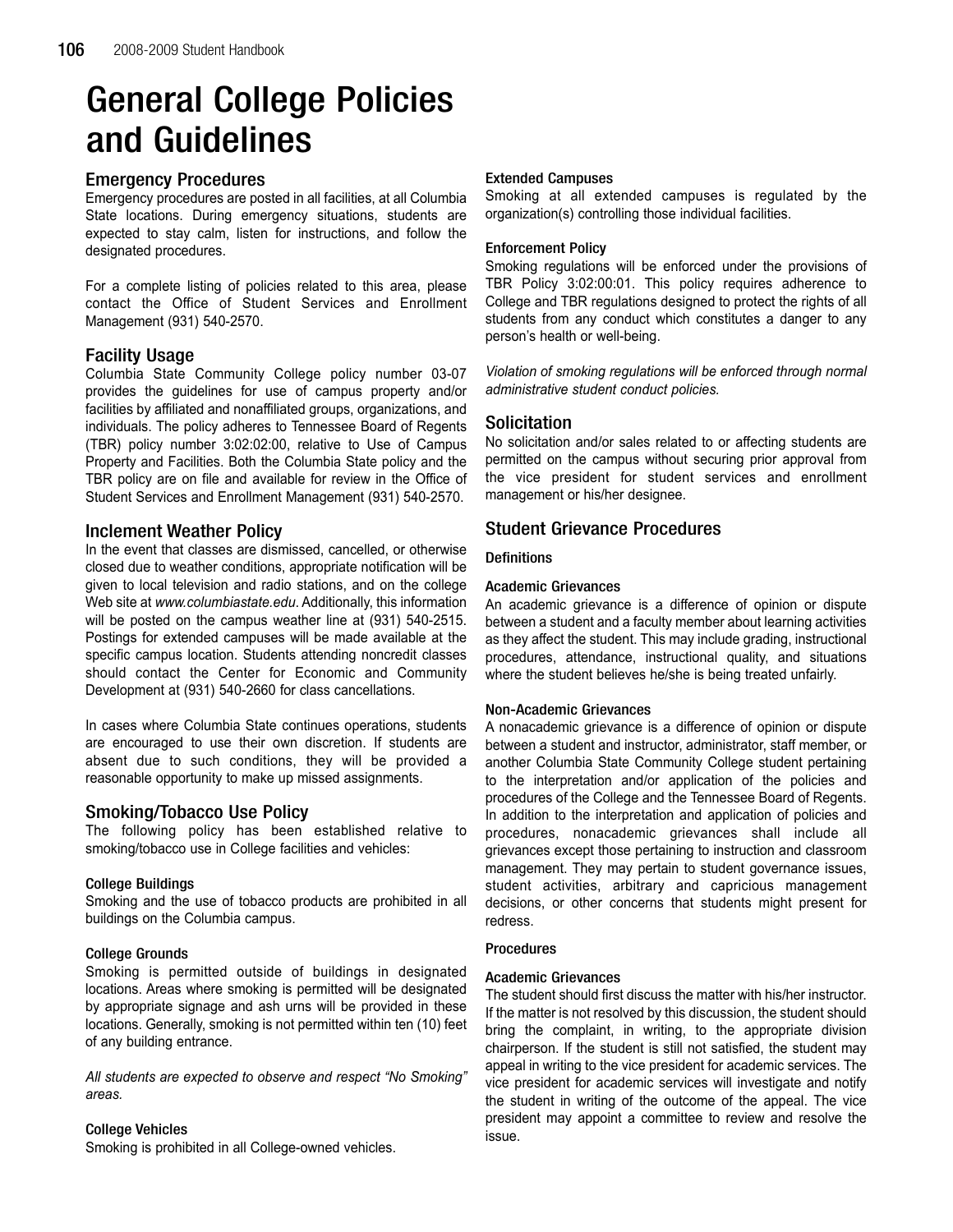### Non-Academic Matters

The student should first address his/her concern to the staff member directly. If the student is not satisfied, the matter should be brought in writing to the staff member's supervisor. If the student is still not satisfied, he/she should present the grievance in writing to the vice president for student services and enrollment management. If the grievance is not satisfactorily resolved, the vice president for student services and enrollment management may appoint a committee to resolve the matter. The committee's decision may be appealed to the president. The president's decision is final.

It is the policy of Columbia State Community College that substantive and procedural due process shall be applied in all matters pertaining to the rights of students. Substantive due process addresses the constitutional rights of the individual and procedural due process is an affirmation of this protection. Every effort will be exhausted to resolve student grievances in an amicable and due process manner.

## Grade Appeal Process

If a student believes the assignment of a course grade was based on discrimination, arbitrary or capricious action, or any reason not related to academic performance, a procedure exists whereby a student may appeal the grade.

The appeal must be initiated within one (1) semester following the term during which the grade was received. The appeal process includes the following steps that must be initiated by the student:

- 1. Contact the instructor to ensure that no calculation or administrative error has occurred. If the student cannot schedule a meeting with the instructor, the student should contact the division chair who will schedule the meeting between the instructor and the student. (If the student is in an academic or health sciences' program, the respective program director should be contacted before contacting the division chair.) The only exceptions to this procedure are when the instructor is no longer employed by the College or is unavailable so that it is impossible to complete this step within thirty (30) calendar days.
- 2. If the student believes an appeal is warranted after consulting with the instructor, the student may appeal to the division chair. The division chair will attempt to resolve the grade conflict within fifteen (15) working days.
- 3. If the appeal cannot be satisfactorily addressed at this level, the student may appeal in writing to the vice president for academic services within five (5) working days after notification by the division chair. This appeal should clearly state the basis for the appeal, the evidence for the appeal, and any supporting data. The vice president will review the records and notify the student of the results of the review.

# Visitors & Minors on Campus

## **Visitors**

All nonstudent visitors to the College facilities must abide by the following regulations:

• Nonstudent visitors may not be in laboratories or other hazardous areas (as defined by the College or individual College personnel) at any time unless they are escorted by a member of the College staff for brief business visits.

- Nonstudent visitors may not be in any of the computer labs unless they are escorted by a member of the College staff for brief business visits.
- All nonstudents must have instructor approval prior to visiting classrooms.
- All nonstudents visiting the Columbia campus for two or more consecutive days should contact the Office of Student Services and Enrollment Management (Jones Student Center 164) for a visitor's vehicle decal.

Nonstudents visiting any of the Columbia State extended campuses should notify the campus director or the administrative personnel, at that location.

### Minors

Students and employees are not approved to leave minors unsupervised on Columbia State campuses. Minors are not allowed to accompany parents to class without the prior approval of the instructor.

In certain circumstances, minors may be on campus for classes held for their benefit (programs for the academically talented, field trips, etc.). At such times, it is expected that the instructor or responsible adult will await their parents' arrival. It is the responsibility of the supervisor/instructor of these activities to explain these restrictions to the minors and to monitor the enforcement where feasible.

In all circumstances related to minors on campus, it is the expectation of the institution that good judgment be exercised in preventing disruption of the learning environment.

## Tuition and Fees

Columbia State is a state-funded, two-year college. Tuition and fees are governed by the Tennessee Board of Regents. Fees are set annually at the June meeting of the Board and are announced by July 1 of each academic year. For the most recent fees, see the current College catalog.

## General Policies

### Acquired Immune Deficiency Syndrome

As outlined in College Policy 01-02, students who have been diagnosed as having Acquired Immune Deficiency Syndrome (AIDS), AIDS Related Complex (ARC), or a positive Human T-Lymphotrophic Virus (HLTV-III)/Human Immunodeficiency Virus (HIV) antibody test, will be permitted to participate in classes so long as they are physically able.

### Drug Free Schools Policy

The following policy applies to all Columbia State Community College employees, including faculty and students, in compliance with the provisions of the Drug-Free Workplace Act of 1988 (41 U.S.C. 701, et. seq.) and the Drug-Free Schools and Communities Act Amendments of 1989 (20 U.S.C. 3171, et.seq.).

## **Policy**

It is the policy of Columbia State to strictly prohibit the unlawful use and/or possession of alcoholic beverages and/or any drug or controlled substance (including any stimulant, depressant, narcotic, hallucinogenic drug or substance, or marijuana), or sale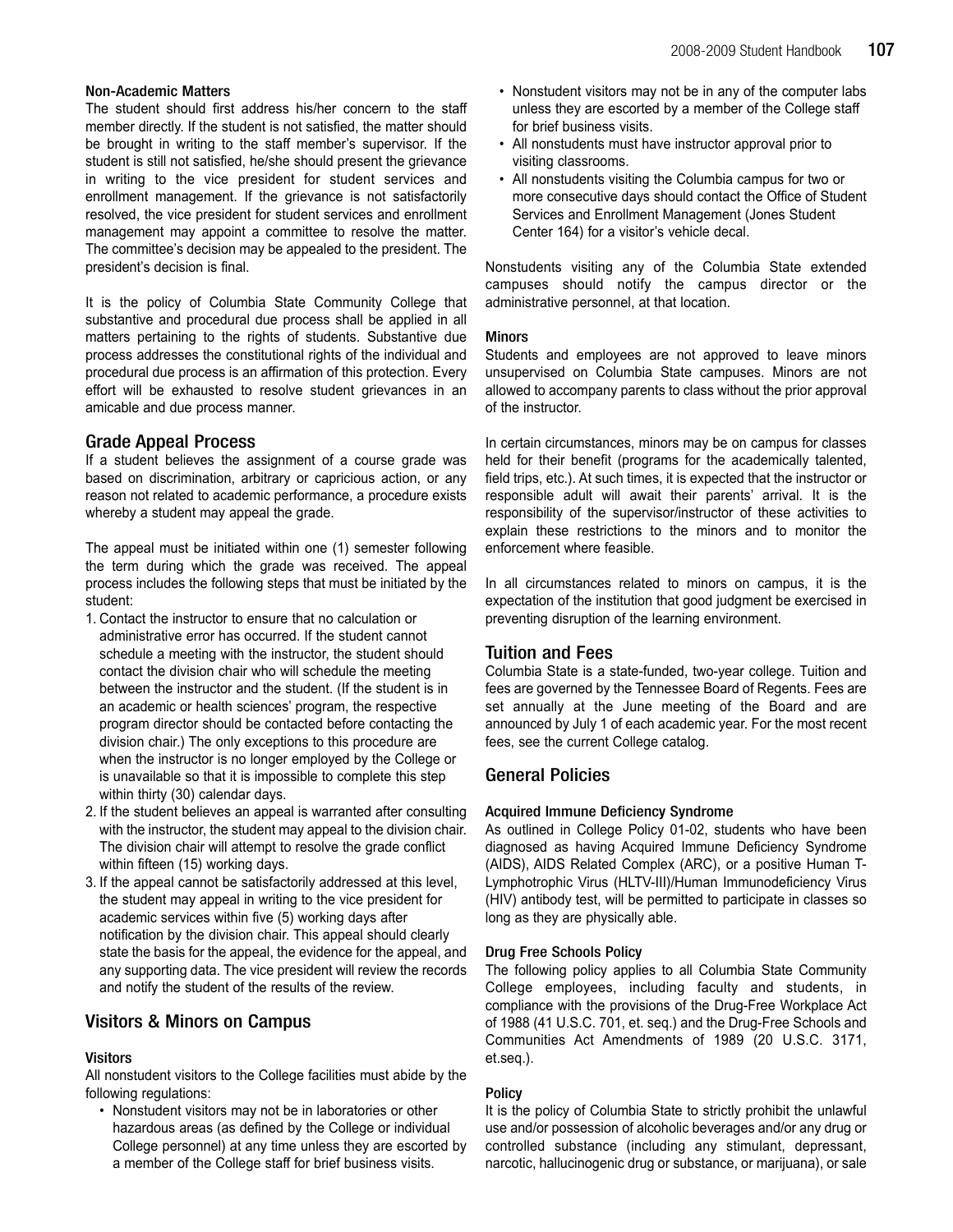or distribution of any such drug or controlled substance on College-owned, controlled, or leased property. The unlawful use, abuse, or distribution and/or possession of alcohol or elicit drugs are prohibited during any College-related activity including offcampus trips. All employees and students are subject to applicable federal, state, and local laws related to this matter. Additionally, any violation of this policy will result in disciplinary actions as set forth in this handbook and/or the Columbia State Policies and Procedures Manual.

#### Legal Sanctions

Various federal, state, and local statutes make it unlawful to manufacture, distribute, dispense, deliver, sell, or possess with of prior offenses, if any, whether death or serious bodily injury resulted from the use of such substance and whether any other crimes were committed in connection with the use of the controlled substance. Possible maximum penalties for a firsttime violation include imprisonment for any period of time up to a term of life imprisonment, a fine of up to \$4,000,000 if an individual, supervised release, any combination of the above, or all three. These sanctions are doubled when the offense involves either:

- distribution or possession at or near a school or college campus, or
- distribution to persons under 21 years of age.

Repeat offenders may be punished to a greater extent as provided by statute. Further, a civil penalty of up to \$10,000 may be assessed for simple possession of "personal use amounts" of certain specified substances under federal law. Under state law, the offense of possession or casual exchange is punishable as a Class A misdemeanor; if there is an exchange between a minor and an adult at least two years the minor's senior, and the adult knew that the person was a minor, the offense is classified a felony as provided in T.C.A. 39-17-417 (21 U.S.C. 801, et. seq.; T.C.A. 39-17-417).

It is unlawful for any person under the age of 21 to buy, possess, transport (unless in the course of his employment), or consume alcoholic beverages, wine or beer, such offenses being classified Class Amisdemeanors punishable by imprisonment for not more than 11 months, 29 days, or a fine of not more than \$2,500, or both (T.C.A. 1-3-113, 57-5-301). It is further an offense to provide alcoholic beverages to any person under the age of 21, such offense being classified a Class A misdemeanor (T.C.A. 39-15- 404).

The offense of public intoxication is a Class C misdemeanor punishable by imprisonment of not more than 30 days, or a fine of not more than \$50, or both (T.C.A. 39-17-310).

#### Institutional/School Sanctions

Columbia State will impose the appropriate sanctions on any employee or student who fails to comply with the terms of this policy.

#### Employees

As a condition of employment, each employee, including student employees, must abide by the terms of this policy and must notify their department head/supervisor of any criminal drug statute conviction for a violation occurring in the workplace no later than five (5) days after such conviction. A conviction includes a finding

of guilt, a plea of nolo contendere or imposition of a sentence by any state or federal judicial body. Possible disciplinary sanctions for failure to notify of conviction, may include one or more of the following:

- termination;
- suspension;
- mandatory participation in, and satisfactory completion of a drug/alcohol abuse program or rehabilitation program;
- recommendation for professional counseling;
- referral for prosecution;
- letter of warning; and/or,
- probation.

Students - Possible disciplinary sanctions for failure to comply with the terms of this policy may include one or more of the following:

- expulsion;
- suspension;
- mandatory participation in, and satisfactory completion of a drug/alcohol abuse program or rehabilitation program;
- referral for prosecution;
- probation;
- warning; and/or,
- reprimand.

### Health Risks Associated with the Use of Illicit Drugs and the Abuse of Alcohol

A cursory description of the health risks associated with the use of beverage alcohol and illicit drugs are as follows:

#### Alcohol

Use or abuse of alcohol is the most neglected health problem in the United States today. Alcoholism is a complex, progressive disease in which the use of alcohol interferes with health, social and economic functioning. Untreated, alcoholism results in physical incapacity, permanent mental damage, and/or premature death.

Alcohol is involved in one-third of all suicides, half of all murders, half of all traffic deaths, and one-fourth of all other accidents, and is involved in over 50% of all arrests. Alcohol is the third leading cause of birth defects involving mental retardation. Use during pregnancy may cause spontaneous abortion, various birth defects, or fetal alcohol syndrome. Drinking is implicated in cancer, heart disease, liver disease, gastrointestinal disease, and other illnesses. Alcoholism reduces life expectancy by twelve years. Beverage alcohol can damage all body organs, leading to liver, heart and digestive problems, circulatory system interference, personality disorders, reproductive problems, and central nervous system disorders such as poor vision, loss of coordination, memory loss, loss of sensation, mental/physical disturbances, and permanent brain damage. The physical and psychological changes that occur as a result of addiction to alcohol can pave the way for addiction to pharmacologically similar (mood-altering) drugs.

#### Illicit Drugs

Illicit drugs are natural and synthetic chemical substances used to affect body processes, like the mind and nervous system. The use of illicit drugs results in many of the health risks that are involved with alcohol use. However, specifically, the illicit use of drugs increases the risk of: mental deterioration, death from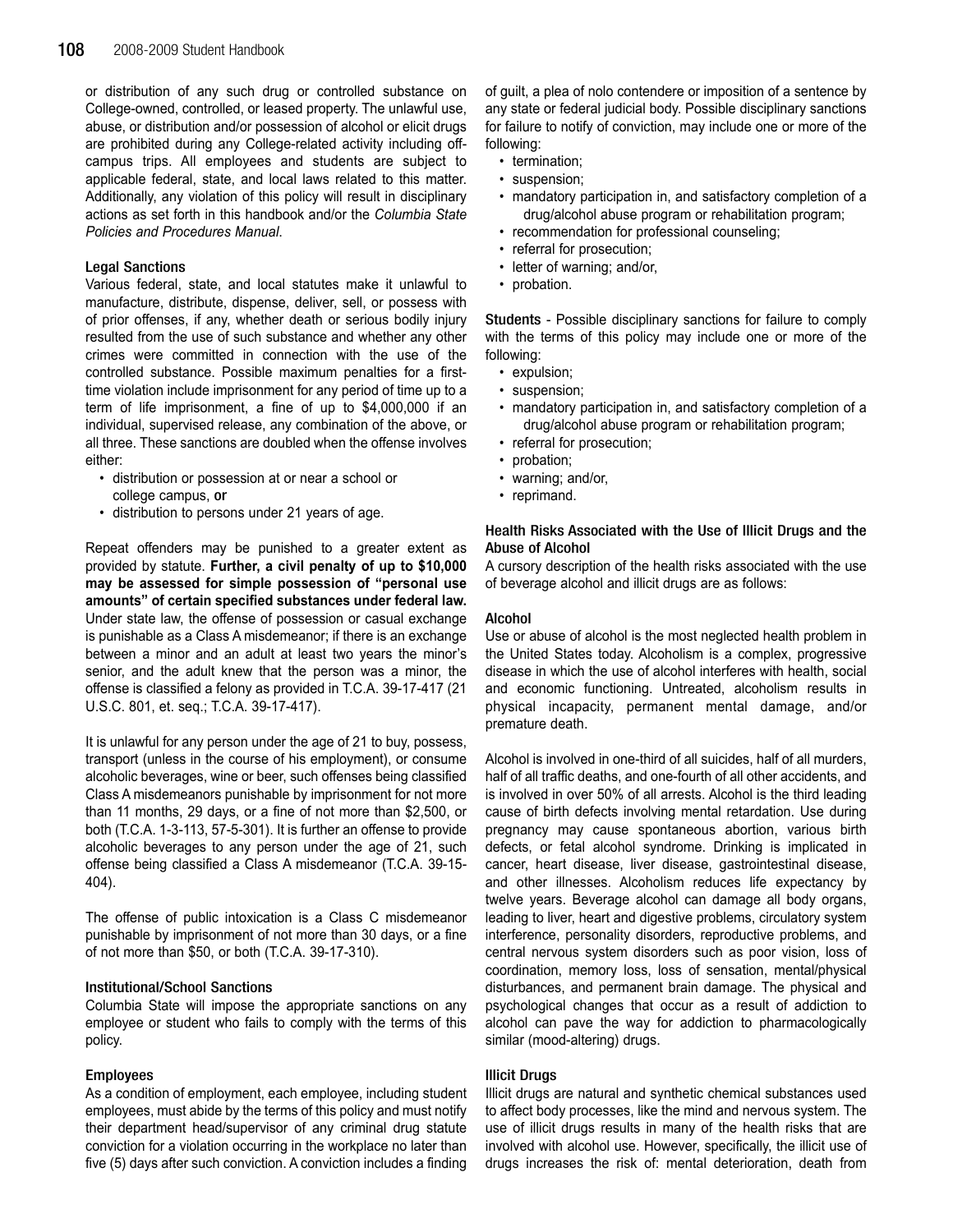overdose, physical and mental dependence or addiction, hepatitis and skin infections from needle use, psychotic reactions, inducement to take stronger drugs, brain damage, danger of "flashback phenomenon," hallucinations, unconsciousness, deep depression, distortion of time and space, permanent damage to the lungs, brain, kidneys and liver, death from suffocation or choking, anemia, amnesia, AIDS, and other infections. If used excessively, the use of alcohol and drugs singly or in certain combinations may cause death.

### Drug and Alcohol Counseling, Treatment, Rehabilitation Programs, and Employee Assistance Programs

The director of counseling and disability services will counsel students and/or employees who now have or have had a drug and/or alcohol problem. The procedures are:

- To encourage the individual with a problem to seek the assistance of a qualified drug/alcohol therapist or seek treatment from a drug treatment center or mental health center;
- To provide information to the individual regarding treatment resources in the surrounding area and how to secure their services. Description materials are provided when available detailing the facility, length of stay, cost, etc.;
- To assist the student and/or employee in making the initial contact with an outside agency or to provide ongoing emotional support.

Several public and private drug and alcohol rehabilitation centers are located in the Columbia State service area. They provide medical treatment if indicated and include individual, group, and family counseling.

### Equity in Athletics

All coeducational institutions of higher education that participate in any federal student financial aid program (i.e., Federal Pell, Federal SEOG, and Federal SSIG Grants; Federal Work Study; and Federal Family Education, Federal Perkins, and William D. Ford Federal Direct Loans) and have intercollegiate athletic programs under the Equity in Athletics Disclosure Act of 1994, Section 360B of Public Law 103-382, are required that certain equity in athletic information, based on the previous reporting year, be available for inspection by students, prospective students, and the public by November 1 of each year.

This information is available in the Office of Student Services and Enrollment Management (Jones Student Center 164) or the Office of Athletics (Webster Athletic Center 212).

### Firearms/ Weapons on Campus

In accordance with Tennessee State law, all firearms, including hunting weapons or weapons typically displayed in vehicle windows, shall be prohibited on school property; persons carrying or possessing a weapon of any kind shall be subject to felony charges. This provision does not apply to officers in the county, city, or state charged with the enforcement of the laws of the state when in the discharge of their official duties.

### Harassment

Columbia State Community College will not condone sexual, racial, or other forms of harassment of students, employees of the College, or applicants for employment.

Sexual harassment and racial harassment have been held to constitute a form of discrimination prohibited by Title VI, Title VII of the Civil Rights Act of 1964, as amended, and Title IX of the Educational Amendments of 1972. Other types of harassment are prohibited by applicable law.

Generally, sexual harassment may be defined as unwelcome sexual advances, requests for sexual favors, and other verbal or physical conduct of a sexual nature when one of the following criteria is met:

- submission to such conduct is made either explicitly or implicitly a term or condition of the individual's employment or of the individual's status in a program, course, or activity;
- submission to or rejection of such conduct by an individual is used as a basis for employment decisions, a criterion for evaluation, or a basis for academic or other decisions affecting such individual; or
- such conduct has the purpose or effect of unreasonably interfering with an individual's work performance / educational experience, or creating an intimidating, hostile, or offensive work/educational environment.

Generally, racial harassment is defined as any person's conduct which unreasonably interferes with an employee's or student's status or performance by creating an intimidating, hostile, or offensive working or educational environment. Harassment on the basis of race, color, or national origin, includes offensive or demeaning treatment of an individual, where such treatment is based typically on prejudiced stereotypes of a group to which that individual may belong. It includes, but is not limited to, objectionable epithets, threatened or actual physical harm or abuse, or other intimidating or insulting conduct directed against the individual because of his/her race, color, or national origin.

Generally, harassment on the basis of religion, handicap, or other protected status includes any conduct which has the purpose or has the reasonably foreseeable effect of interfering with an individual's academic efforts, employment, or participation in institutionally-sponsored activities. Such harassment also includes any activity which creates an intimidating, hostile, or demeaning environment.

In situations that require immediate action, because of safety or other concerns, the institution can take any disciplinary action which is appropriate, e.g., suspension with pay, pending the initiation of the investigation by the affirmative action officer. Individuals who feel they have been harassed are encouraged to contact the director of human resources (Pryor Administration Building 113). Students who feel that they have been harassed as a result of the actions of another student should contact the vice president for student services and enrollment management (Jones Student Center 164).

### Information Security Plan

This plan is designed to set standards for developing, implementing, and maintaining reasonable administrative, technical, and physical safeguards to protect the security, confidentiality, and integrity of customer information. The purposes of this plan are:

- to ensure the security and confidentiality of customer information;
- to protect against anticipated threats to the security and/or integrity of customer information;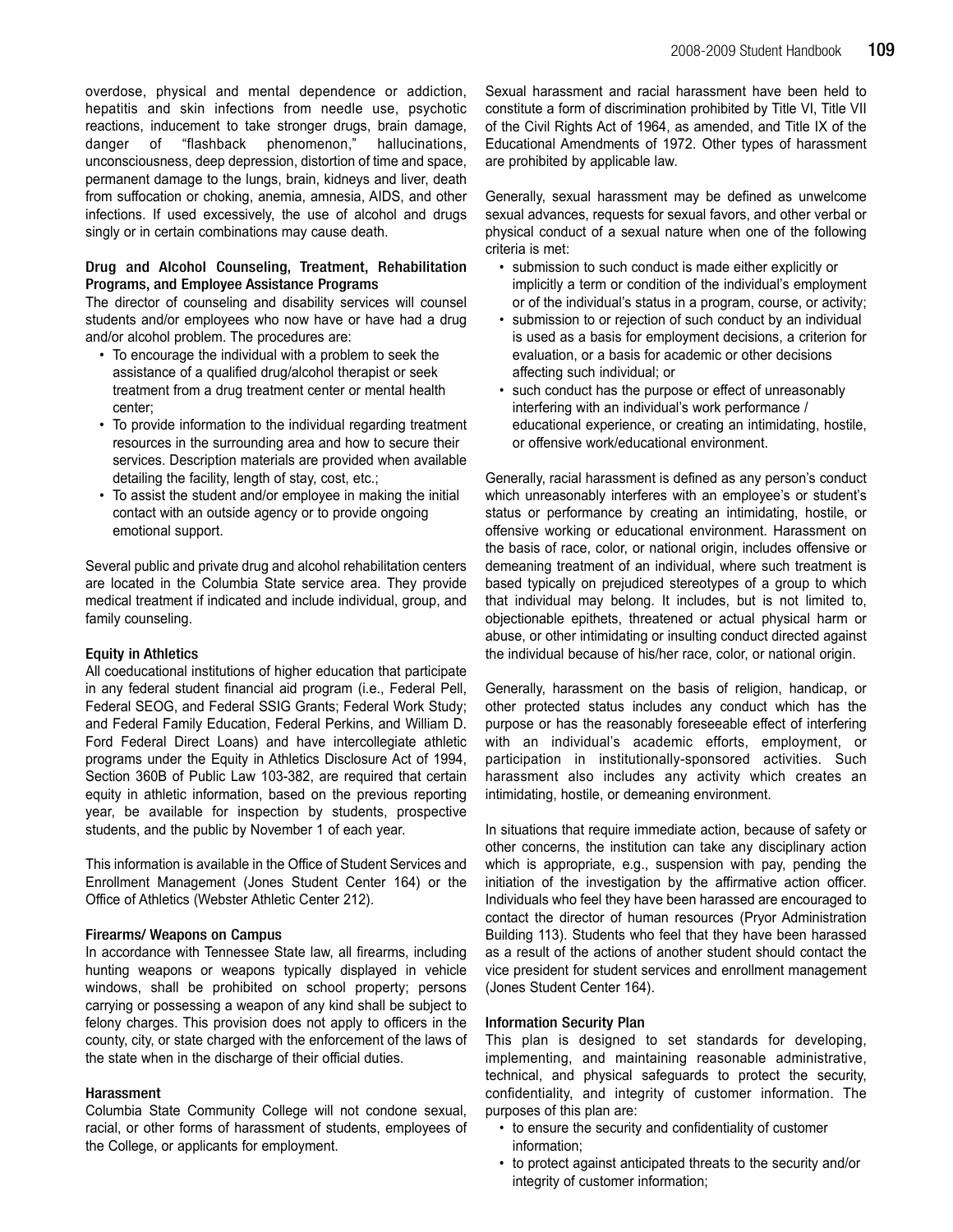- to guard against unauthorized access to, or use of, customer information that could result in harm or inconvenience to any customer; and
- to comply with the Gramm-Leach-Bliley Act and the related rules put forth by the Federal Trade Commission.

Students with questions about this plan should contact the assistant director of enrollment services, financial aid (Jones Student Center 101).

#### Information Technology Resources at Columbia State

The Office of Information Technology at Columbia State supports computing and information technology resources across all campuses. Information Technology resources include hardware, software, user accounts, electronic mail, local and wide area networks, connectivity among all campus sites, and access to the Internet. Information Technology (IT) also provides a help desk service during normal class hours from 7:45 a.m. until 5:15 p.m., Monday through Friday. The Helpdesk is located in Warf 110, on the Columbia campus. The IT office administrates the functions of the general purpose computing labs, as well as the Lab Monitor program. For more information on the Helpdesk, the general purpose computer labs, or the Lab Monitor program, call the Helpdesk at (931) 540-2650, or email helpdesk@columbiastate.edu. You may also find information on IT and locations of the computer labs at www.columbiastate.edu.

### General Purpose Computing Labs and Columbia State User **Accounts**

The general purpose computer labs are open to all Columbia State faculty, students, and staff on a first-come first-serve basis during open lab periods. Please check the Web site for the schedule of classes, as students in time-scheduled courses have first priority on the equipment during their assigned class periods. Students are assigned an account for their use while attending Columbia State. Accounts are to be held private and credentials such as usernames and passwords may not be shared with others. This account will provide the user with access to electronic mail and computer resources at Columbia State. This account is also used for access to WebCT courses offered through Columbia State.

### Guidelines for Student Use of Information Technology **Resources**

The primary purpose of Columbia State Community College's Information Technology resources is to support the educational mission of the College. Information Technology staff members are responsible for maintaining a stable operating environment for all users, and provides security for access to all programs and files residing on Columbia State computers. Cooperation in the form of ethical and responsible behavior is required at all times so that resources may be shared freely and equitably.

The following rules and regulations are to outline all users' limitations. These rules are separate and apart from the code of conduct as approved by the Tennessee Board of Regents. The policies of the Tennessee Board of Regents are to be followed by each student. A copy of this policy may be found at the Tennessee Board of Regents Web site at http://www.tbr.edu/policies\_guidelines/governance\_policies/1- 08-00-00.htm.

Any violations shall be termed "computer misuse" and the offender shall be referred to the respective College office for appropriate disciplinary actions.

- 1. Allowing access to your account to another individual is not allowed. The account may not be used for any other purpose outside of College educational or administrative purposes. A user may not attempt to gain access to another's account, or alter, or destroy files belonging to others.
- 2. Copying programs or data belonging to Columbia State for one's personal use is strictly prohibited and may violate copyright or license agreements.
- 3. A student may not tamper with or alter any settings on any Columbia State computer, nor may a user tamper with or disconnect any existing computer from the Columbia State network.
- 4. Any non-productive work (games, chat rooms, etc.) will be restricted by Information Technology staff. A user may not monopolize a resource to the extent of denying others fair access.
- 5. Installation of software or connection of hardware to any Columbia State computer is restricted to Information Technology staff. Use of computer resources to interrupt normal College operations and networks, including the introduction of viruses, electronic mail spam, sending chain letters, or monopolizing or intentionally damaging equipment is prohibited.
- 6. The unauthorized downloading, copying, or distribution of materials (i.e., proprietary music, video, software, or database information) via Information Technology resources is prohibited.
- 7. Student users should be aware that course instructors have primary responsibility for the maintenance of academic integrity. Cases involving academic dishonesty (i.e., plagiarism, cheating, etc., and/or facilitating such an act) should be reported to the Associate Vice President for Information Technology.
- 8. Computer and Information Technology resources must not be used for any unlawful purpose. Use of unlicensed software on Columbia State computers is strictly prohibited. It is not acceptable to transmit or receive threatening, obscene, or harassing materials.

Intentional failure to observe policies governing the use of Information Technology resources can result in suspension of user privileges, or other disciplinary actions. In addition, violations may result in referral for prosecution by federal, state, or local authorities.

### Privacy Act

It is the policy of Columbia State Community College to comply with the Family Educational Rights and Privacy Act (FERPA) which is designed to protect the confidentiality of personally identifiable educational records of students. The student has the following rights: the right to inspect and review his/her educational records within forty-five (45) days of the day the College receives a request for access; the right to request an amendment of his/her educational records that the student believes are inaccurate or misleading; the right to consent to disclosures of personal identifiable information contained in his/her educational records except to the extent that FERPA authorizes disclosure without consent; and the right to file a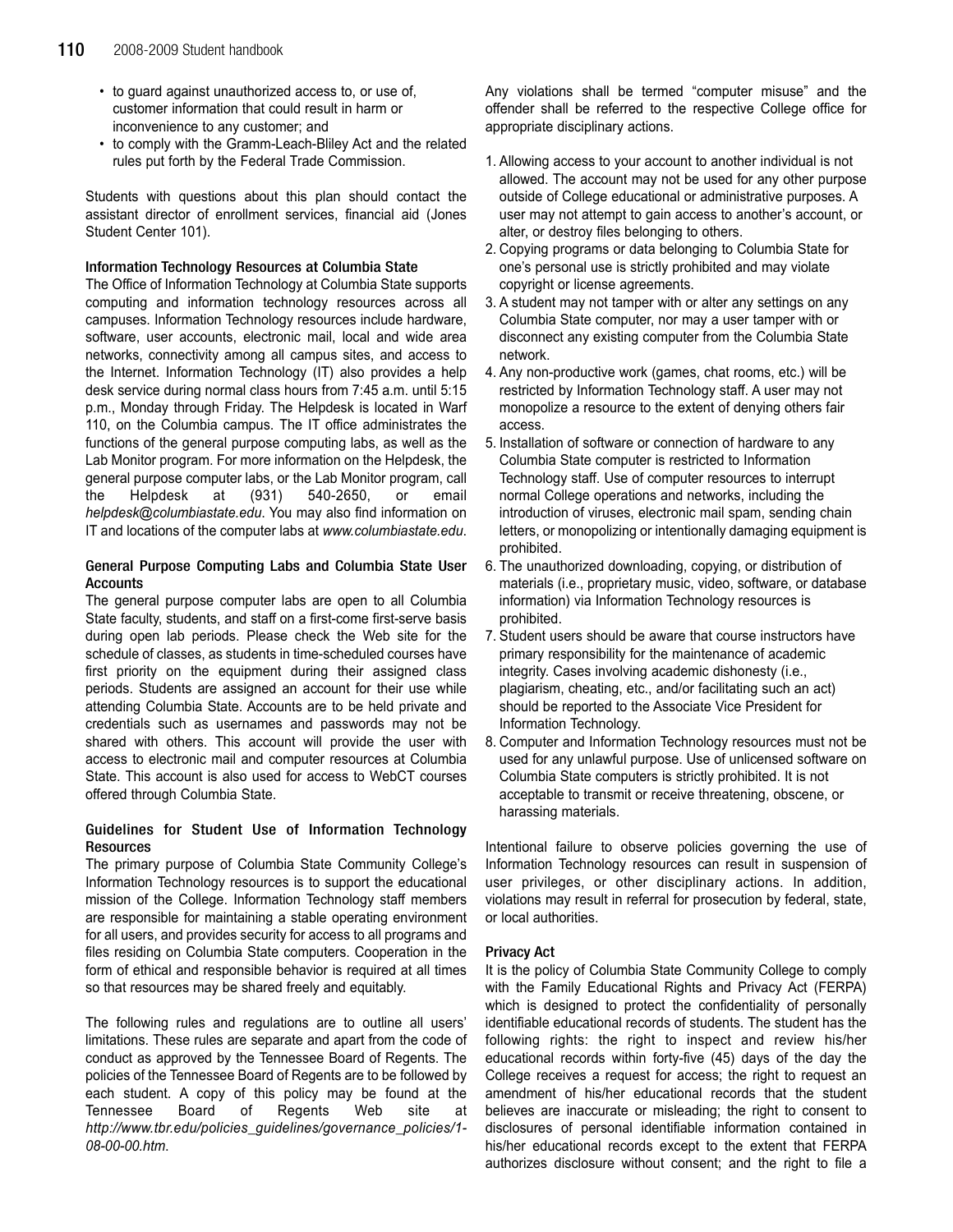complaint with the U.S. Department of Education concerning alleged failures by Columbia State Community College to comply with the requirements of FERPA.

Under the provisions of FERPA, the College may disclose directory information to any person requesting it without the consent of the student. Directory information may include the student's name, address, telephone number, date and place of birth, major field of study, participation in officially recognized activities and sports, weight and height of members of athletic teams, dates of attendance, degrees and awards received, and most recent previous educational institution attended. Examples of such disclosures include, but are not limited to, playproduction programs, honors recognition lists, graduation programs, and athletic activity sheets and programs.

Students may request that "Directory Information" be withheld from anyone except Columbia State school officials with legitimate educational interests. A school official is a person employed by the College in an administrative, supervisory, academic or research, or support staff position; a person or company with whom the College has contracted (such as an attorney, auditor, or collection agent); a person serving on the Columbia State Foundation; or a student serving on an official committee, such as a disciplinary or grievance committee, or assisting another school official in performing his/her tasks. A school official has a legitimate educational interest if the official needs to review an educational record in order to fulfill his/her professional responsibility.

Students wishing to refuse disclosure must submit a request for Non-Release of Directory Information to the Office of Records and Registration (Jones Student Center 101), after registering for classes. This request will remain in effect until the student signs a form to cancel the request.

#### Sex Crimes Prevention Act

The federal Campus Sex Crimes Prevention Act and the Tennessee College and University Campus Sex Crimes Prevention Act of 2002 require that whenever a sex offender becomes employed, enrolls as a student, or volunteers at an institution of higher education in the State of Tennessee, he or she must complete or update the Tennessee Bureau of Investigation (TBI) sexual offender registration/monitoring form, and deliver it to TBI headquarters in Nashville.

As defined in section 40-39-102 of the Tennessee Code, a "sexual offender" means a person who is, or has been, convicted in this State of committing a sexual offense, or who is or has been convicted in another state or another country, or who is or has been convicted in a federal or military court of committing an act which would have constituted a sexual offense if it had been committed in this State. A "sexual offense" means the commission of acts including, but not limited to, aggravated and statutory rape, sexual battery, sexual exploitation of a minor, aggravated prostitution, and kidnapping.

Both acts designate certain information concerning a registered sexual offender as public information and therefore amend and supercede the Family Educational Rights and Privacy Act (FERPA) and other federal and State laws that previously

prohibited the disclosure of such personal information. Since the laws require the publication of information pertaining to sexual offenders employed, enrolled, or volunteering at an educational institution, said publication does not constitute grounds for a grievance or complaint under institutional or Tennessee Board of Regents policies or procedures.

In compliance with the federal Campus Sex Crimes Prevention Act and the Tennessee College and University Campus Sex Crimes Prevention Act of 2002, members of the campus community may obtain the most recent information received from the Tennessee Bureau of Investigation (TBI) concerning sex offenders employed, enrolled, or volunteering at this institution in the Campus Security office. Information is also available on the TBI's Web site listing of sex offenders located on the internet at http://www.ticic.state.tn.us/SEX\_ofndr/search\_short.asp.

#### Student Consumer Rights Information

The financial aid applicant is responsible for obtaining, completing, and filing each year the proper financial aid application on a timely basis. The applicant has the right to seek and receive full information and counsel from the assistant director of enrollment services, financial aid (Jones Student Center 101), in regard to any financial aid matter. The applicant must, without exception, report any of the following changes to the Office of Financial Aid: withdrawal from the college, transfer to another college, name change, or address change of student or parent if applicable.

If student loans have been received, an exit interview must be arranged with the Office of Financial Aid when graduating or withdrawing from the college. Failure on the aid recipient's part to do exit counseling will result in a hold being placed on the student's record and refusal of future financial aid awards.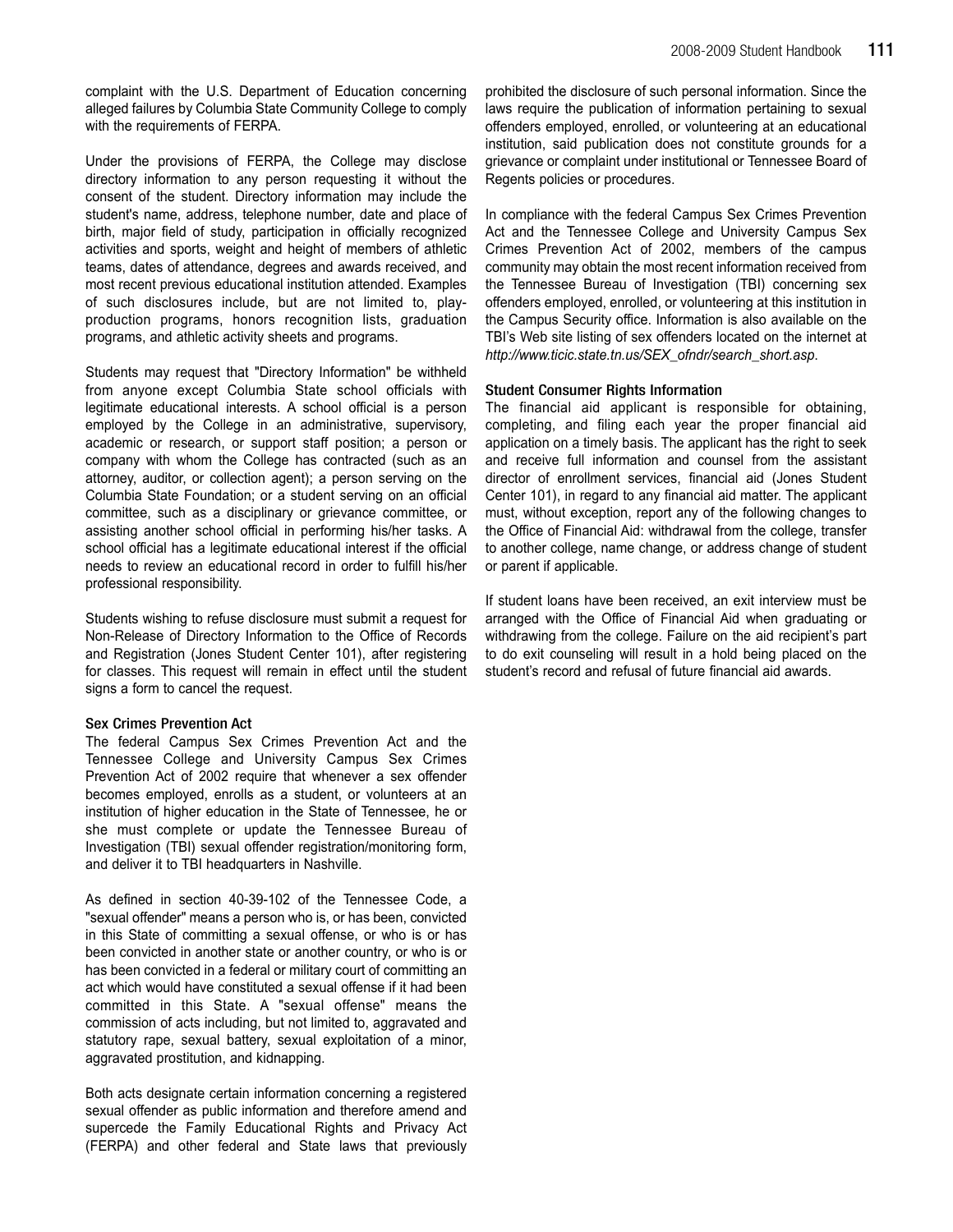# Columbia Campus

For a complete campus map, refer to the inside back cover of the catalog.



Columbia State Community College Columbia Campus 1665 Hampshire Pike Columbia, TN 38401 931-540-2722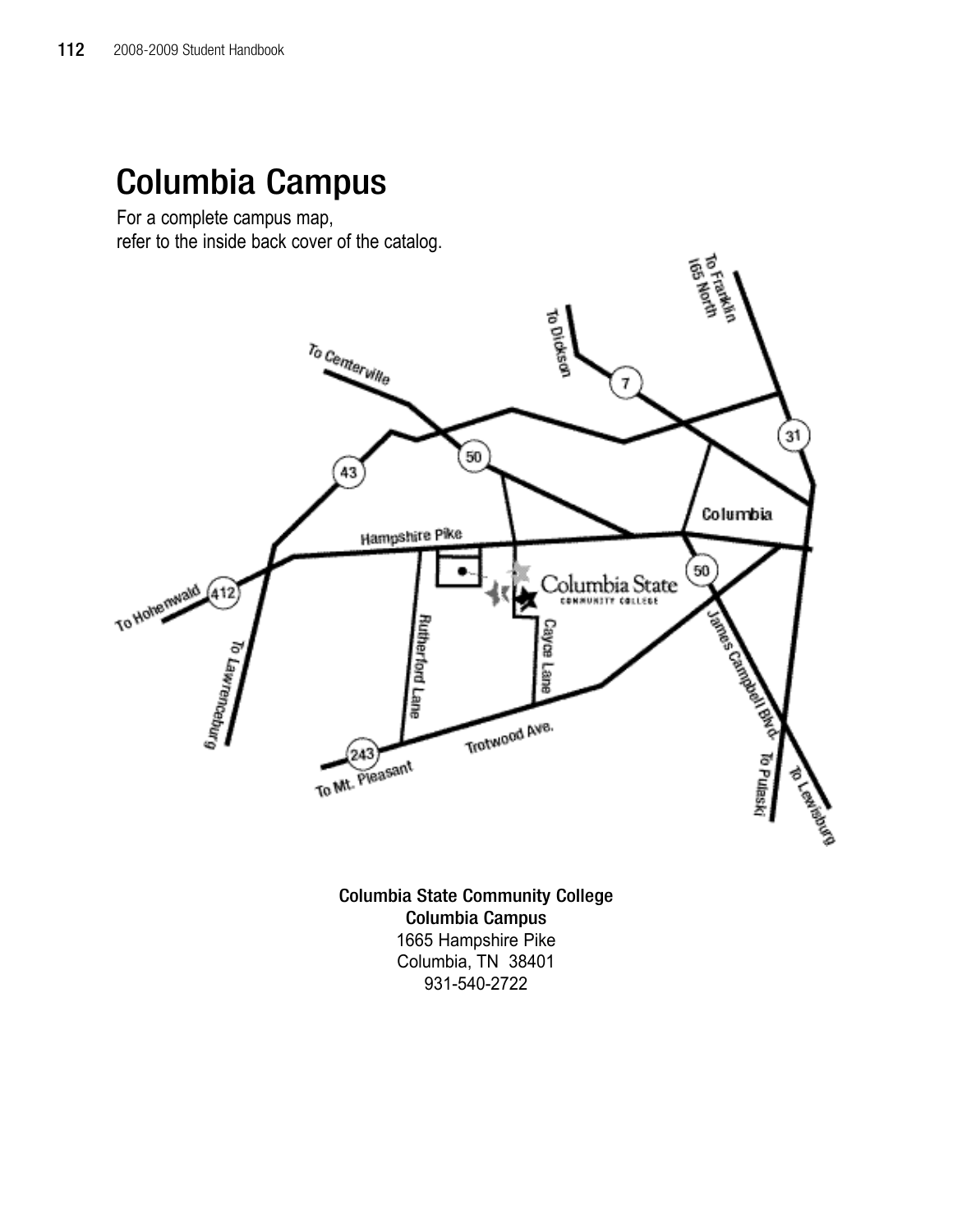# Lawrence County Center



Columbia State Community College Lawrence County Center 1620 Springer Road Lawrenceburg, TN 38464 931-766-1600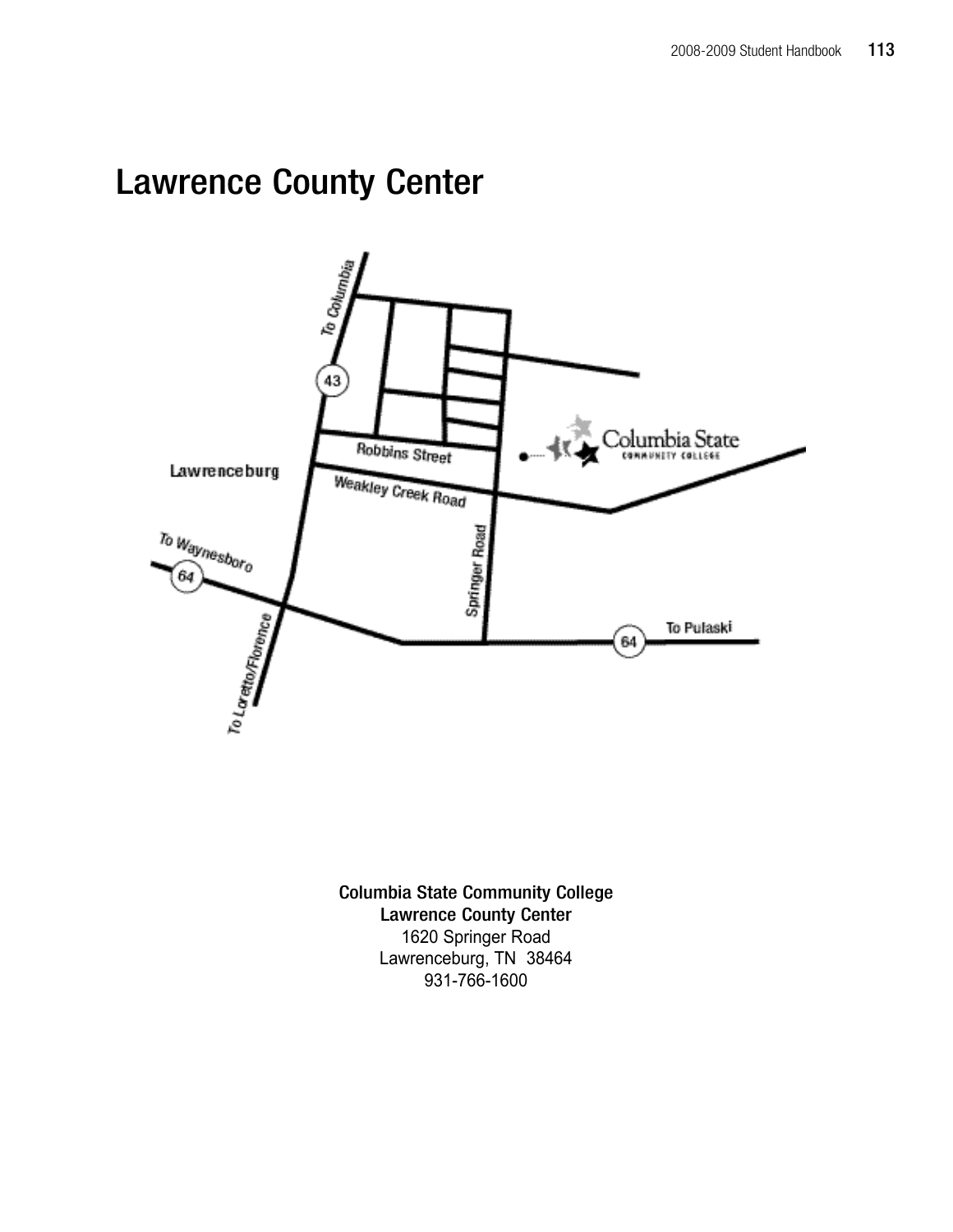# Williamson County Center



Columbia State Community College Williamson County Center 104 Claude Yates Drive Franklin, TN 37064 615-790-4400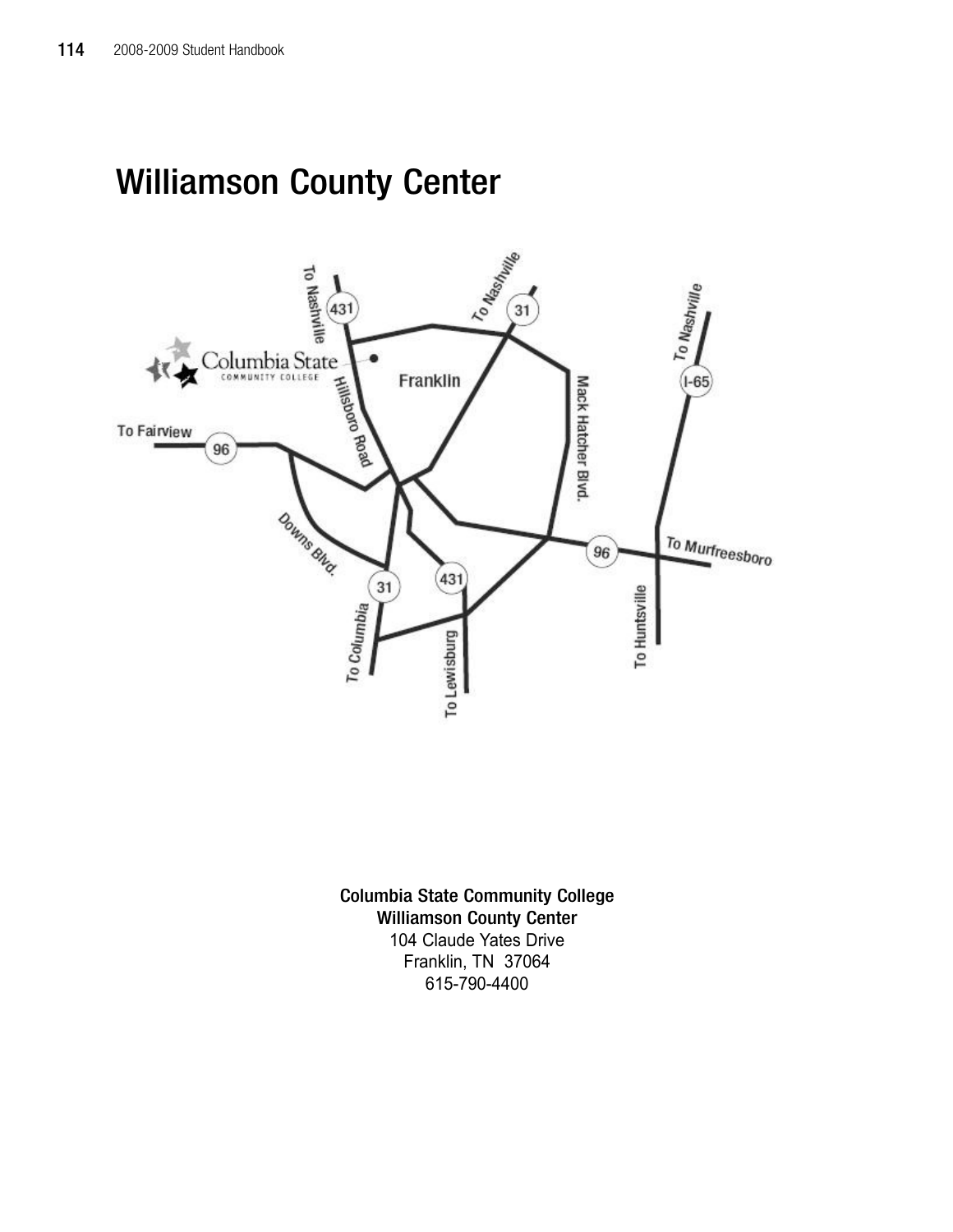# Clifton Site



Columbia State Community College Clifton Site 795 Main Street Clifton, TN 38425 1-888-346-6581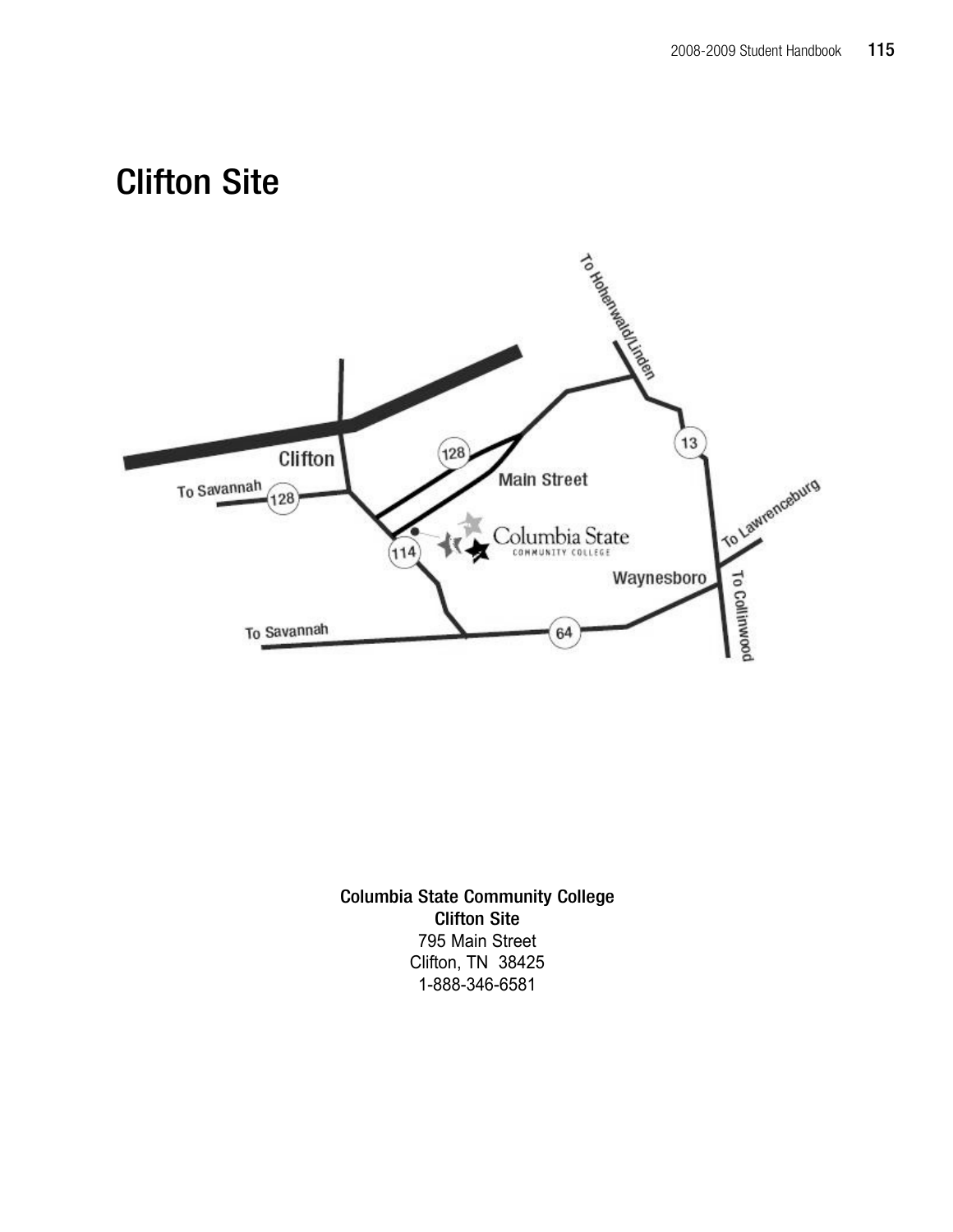# Lewisburg Site



Columbia State Community College Lewisburg Site 980 South Ellington Parkway Lewisburg, TN 37091 931-359-0351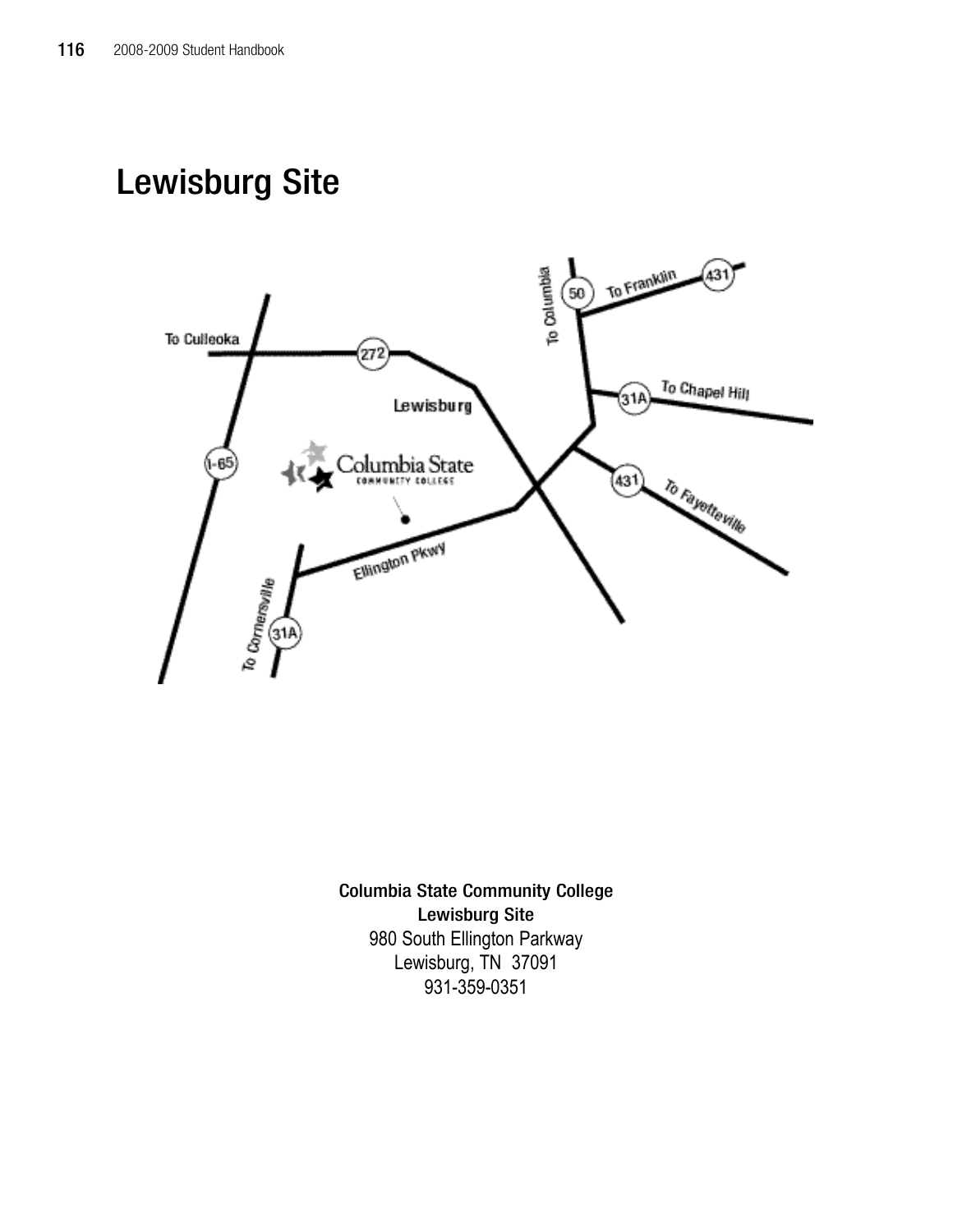# Index

| Academic and Classroom Misconduct 98                         |  |
|--------------------------------------------------------------|--|
|                                                              |  |
|                                                              |  |
|                                                              |  |
|                                                              |  |
|                                                              |  |
|                                                              |  |
|                                                              |  |
| Academic Grievances, Definitions of and Procedures for 106   |  |
|                                                              |  |
|                                                              |  |
|                                                              |  |
|                                                              |  |
|                                                              |  |
|                                                              |  |
|                                                              |  |
| Acquired Immune Deficiency Syndrome (AIDS) 107               |  |
|                                                              |  |
| ACT (American College Test)  11, 22                          |  |
| ADA (Americans with Disabilities Act) Services  95           |  |
|                                                              |  |
| Additional Admission Requirements for                        |  |
|                                                              |  |
|                                                              |  |
| Admission Requirements for Non-Credit Courses  8             |  |
| Admission Requirements for Specific Credit Classifications 5 |  |
| Admission Requirements, Programs with Special. 9             |  |
|                                                              |  |
|                                                              |  |
|                                                              |  |
|                                                              |  |
|                                                              |  |
|                                                              |  |
|                                                              |  |
|                                                              |  |
|                                                              |  |
| AIDS (Acquired Immune Deficiency Syndrome) 107               |  |
| American College Testing (Residual) Fee 11, 22               |  |
| Americans with Disabilities Act (ADA) Services  95           |  |
|                                                              |  |
|                                                              |  |
|                                                              |  |
|                                                              |  |
|                                                              |  |
|                                                              |  |
| Associate of Applied Science Degree                          |  |
|                                                              |  |
|                                                              |  |
| Associate of Applied Science Degree Requirements 36          |  |
|                                                              |  |
| Associate of Science Degree Requirements. 32, 33             |  |
| Associate of Science in Teaching Degree Requirements 35      |  |
|                                                              |  |
|                                                              |  |
|                                                              |  |
|                                                              |  |
|                                                              |  |
|                                                              |  |
|                                                              |  |
|                                                              |  |
|                                                              |  |
|                                                              |  |

| Business and Technology Division Career-Entry Programs 36     |  |
|---------------------------------------------------------------|--|
| Business and Technology Division Certificate Programs  36     |  |
| Business and Technology Division Emphases 34                  |  |
|                                                               |  |
| Business Information Technology Course Descriptions  58       |  |
| Business Information Technology Major 37                      |  |
|                                                               |  |
|                                                               |  |
|                                                               |  |
| Business Technology Advisory Committee  88                    |  |
|                                                               |  |
|                                                               |  |
|                                                               |  |
|                                                               |  |
|                                                               |  |
|                                                               |  |
|                                                               |  |
|                                                               |  |
| Center for Economic and Community Development  29             |  |
|                                                               |  |
|                                                               |  |
| Certified Professional Secretary's (CPS) Exam  22             |  |
|                                                               |  |
|                                                               |  |
|                                                               |  |
|                                                               |  |
|                                                               |  |
|                                                               |  |
|                                                               |  |
|                                                               |  |
|                                                               |  |
|                                                               |  |
|                                                               |  |
|                                                               |  |
| College Level Examination Program (CLEP)  22                  |  |
|                                                               |  |
|                                                               |  |
|                                                               |  |
| Commercial Entertainment Admissions Requirements 9, 38        |  |
| Commercial Entertainment Course Descriptions  58              |  |
| Commercial Entertainment Program Advisory Committee  88       |  |
| Commercial Music-Multimedia for Songwriters Certificate 39    |  |
|                                                               |  |
|                                                               |  |
|                                                               |  |
|                                                               |  |
| Computer Information Systems Course Descriptions 60           |  |
|                                                               |  |
|                                                               |  |
|                                                               |  |
|                                                               |  |
|                                                               |  |
|                                                               |  |
|                                                               |  |
| Corrections Option, Criminal Justice Technology Major 39      |  |
| Counseling, Career, and Academic Support Services  103        |  |
|                                                               |  |
|                                                               |  |
| Courses Satisfying General Education Core Requirements 33, 35 |  |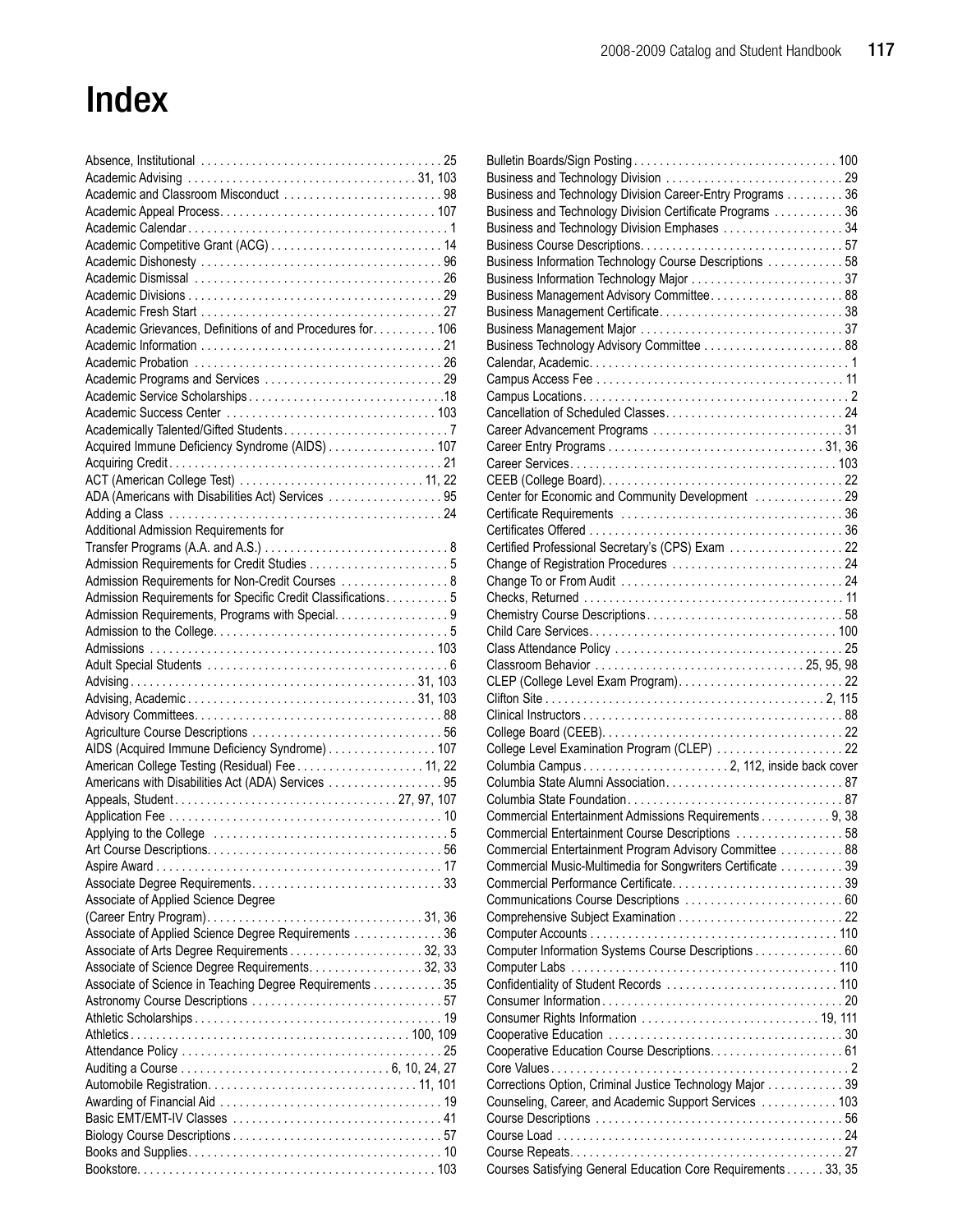| Criminal Justice Technology Course Descriptions  61            |
|----------------------------------------------------------------|
| Criminal Justice Technology Major 39                           |
|                                                                |
|                                                                |
|                                                                |
|                                                                |
|                                                                |
|                                                                |
|                                                                |
| Developmental Studies Course Descriptions  62                  |
|                                                                |
| Directional Maps. 112, 113, 114, 115, 116, inside back cover   |
|                                                                |
|                                                                |
| Disciplinary Sanctions, Appeal Procedures for 97               |
|                                                                |
|                                                                |
|                                                                |
|                                                                |
|                                                                |
|                                                                |
|                                                                |
|                                                                |
|                                                                |
| Drug and Alcohol Counseling, Treatment,                        |
|                                                                |
|                                                                |
|                                                                |
| Early Childhood Education Advisory Committee 88                |
| Early Childhood Education Certificate 40                       |
| Early Childhood Education Course Descriptions. 62              |
|                                                                |
| Early Childhood Education Major  40                            |
| Economic and Community Development, Center for  29             |
|                                                                |
|                                                                |
|                                                                |
| Electronics Technology Course Descriptions  64                 |
|                                                                |
| Emergency Medical Technology Course Descriptions  65           |
|                                                                |
| Emergency Medical Technology-Paramedic Admissions Policy 9, 41 |
| Emergency Medical Technology-Paramedic Advisory Committee 88   |
| Emergency Medical Technology-Paramedic Certificate  9, 41      |
|                                                                |
|                                                                |
|                                                                |
|                                                                |
| Engineering Graphics Course Descriptions  66                   |
|                                                                |
|                                                                |
|                                                                |
|                                                                |
|                                                                |
|                                                                |
|                                                                |
| External Credit for Military Service/Schools  23               |
| External Credit for Prior Learning  11, 23                     |
| External Credit for Specific High School Courses. 23           |
| External Credit through Tennessee Technology Centers  23       |
|                                                                |

| Family Educational Rights and Privacy Act (FERPA)  110                                                |  |
|-------------------------------------------------------------------------------------------------------|--|
|                                                                                                       |  |
| Federal Parent Loan for Undergraduate Students (PLUS) 14                                              |  |
|                                                                                                       |  |
|                                                                                                       |  |
|                                                                                                       |  |
|                                                                                                       |  |
| Federal Supplemental Educational Opportunity Grant 14                                                 |  |
| Federally Funded Financial Aid Programs  13                                                           |  |
|                                                                                                       |  |
| FERPA (Family Educational Rights and Privacy Act) 110                                                 |  |
|                                                                                                       |  |
| Film Crew Technology Advisory Committee  88                                                           |  |
| Film Crew Technology Certificate  43                                                                  |  |
|                                                                                                       |  |
|                                                                                                       |  |
|                                                                                                       |  |
| Financial Aid Application Procedures  13                                                              |  |
|                                                                                                       |  |
|                                                                                                       |  |
|                                                                                                       |  |
|                                                                                                       |  |
|                                                                                                       |  |
|                                                                                                       |  |
| Financial Assistance Satisfactory Progress Standards 15                                               |  |
|                                                                                                       |  |
|                                                                                                       |  |
|                                                                                                       |  |
|                                                                                                       |  |
|                                                                                                       |  |
|                                                                                                       |  |
|                                                                                                       |  |
|                                                                                                       |  |
|                                                                                                       |  |
|                                                                                                       |  |
|                                                                                                       |  |
| General Assembly Merit Scholarship (GAMS)  17                                                         |  |
| General College Policies and Guidelines  108                                                          |  |
|                                                                                                       |  |
| General Education Degree Requirements 33, 35                                                          |  |
| General Education Development (GED) Test Fee. 11                                                      |  |
|                                                                                                       |  |
|                                                                                                       |  |
|                                                                                                       |  |
| General Education Philosophy and Requirements 32                                                      |  |
|                                                                                                       |  |
| General Requirements for Admission to Credit Studies 5                                                |  |
| General Requirements for Admission to Non-Credit Courses. 8                                           |  |
| General Technology Course Descriptions 67                                                             |  |
|                                                                                                       |  |
| General Transfer Degree Programs  31, 33                                                              |  |
|                                                                                                       |  |
|                                                                                                       |  |
|                                                                                                       |  |
|                                                                                                       |  |
|                                                                                                       |  |
|                                                                                                       |  |
|                                                                                                       |  |
|                                                                                                       |  |
|                                                                                                       |  |
|                                                                                                       |  |
|                                                                                                       |  |
|                                                                                                       |  |
|                                                                                                       |  |
|                                                                                                       |  |
| Guidelines for Student Use of Information Technology Resources 110                                    |  |
|                                                                                                       |  |
|                                                                                                       |  |
| Health Risks Associated with the Use of Illicit                                                       |  |
|                                                                                                       |  |
|                                                                                                       |  |
| Health Science Programs Admission Requirements. 9                                                     |  |
|                                                                                                       |  |
| Health Sciences Division Career-Entry Programs. 36<br>Health Sciences Division Certificate Programs36 |  |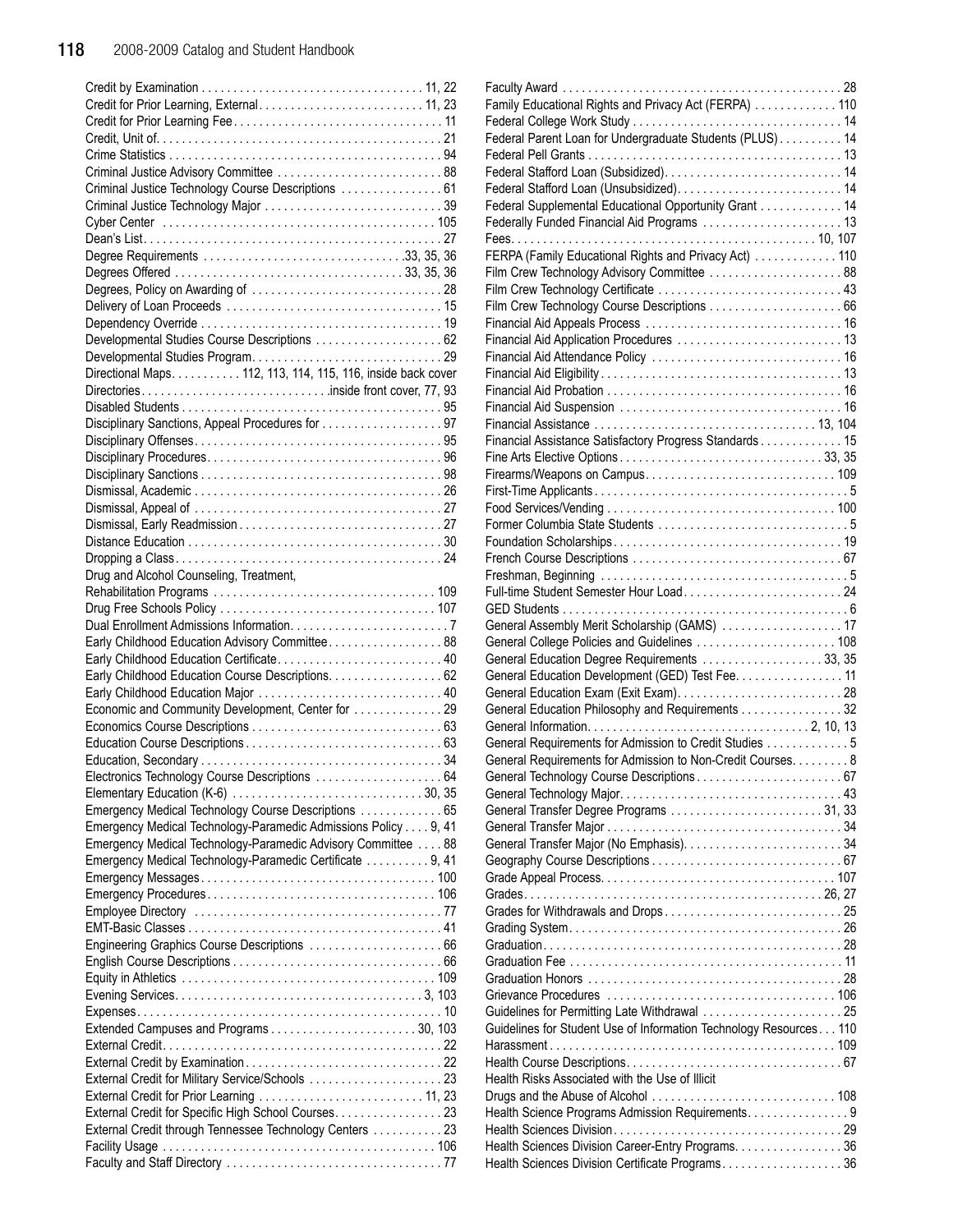| High School Course Requirements (Deficiencies)  8              |
|----------------------------------------------------------------|
|                                                                |
|                                                                |
|                                                                |
|                                                                |
|                                                                |
|                                                                |
|                                                                |
| HOPE Foster Child Tuition Grant  18                            |
|                                                                |
| HOPE Scholarship for Non-traditional Students 17               |
|                                                                |
|                                                                |
|                                                                |
|                                                                |
| Humanities Division Certificate Programs36                     |
|                                                                |
| Humanities/Fine Arts Elective Options  33, 35                  |
|                                                                |
|                                                                |
|                                                                |
|                                                                |
|                                                                |
|                                                                |
|                                                                |
| Information Technology Resources at Columbia State 110         |
|                                                                |
|                                                                |
|                                                                |
|                                                                |
|                                                                |
|                                                                |
|                                                                |
|                                                                |
|                                                                |
|                                                                |
|                                                                |
| Law Enforcement Option, Criminal Justice Technology Major 39   |
|                                                                |
|                                                                |
|                                                                |
|                                                                |
|                                                                |
|                                                                |
|                                                                |
|                                                                |
| Management and Human Relations (MRH) with                      |
|                                                                |
|                                                                |
|                                                                |
|                                                                |
|                                                                |
|                                                                |
| Measles, Mumps and Rubella (MMR) Vaccination Requirement 5     |
| Minimum Degree Requirements for Technical Certificates 36      |
|                                                                |
|                                                                |
|                                                                |
|                                                                |
|                                                                |
|                                                                |
|                                                                |
|                                                                |
| Non-Academic Grievances, Definitions of and Procedures for 106 |

| Non-Traditional Courses (Distance Education)30                   |  |
|------------------------------------------------------------------|--|
|                                                                  |  |
|                                                                  |  |
|                                                                  |  |
|                                                                  |  |
|                                                                  |  |
| Nursing LPN Career Mobility Ladder (Option A) 47                 |  |
| Nursing LPN Career Mobility Ladder (Option B) 47                 |  |
|                                                                  |  |
|                                                                  |  |
|                                                                  |  |
|                                                                  |  |
|                                                                  |  |
|                                                                  |  |
|                                                                  |  |
|                                                                  |  |
|                                                                  |  |
|                                                                  |  |
|                                                                  |  |
|                                                                  |  |
|                                                                  |  |
|                                                                  |  |
|                                                                  |  |
|                                                                  |  |
|                                                                  |  |
| Policies and Guidelines, General College 108                     |  |
| Policy and Procedures for Mandatory Placement8, 31               |  |
|                                                                  |  |
|                                                                  |  |
|                                                                  |  |
| Pre-Professional Skills Test Fee  11                             |  |
|                                                                  |  |
|                                                                  |  |
|                                                                  |  |
|                                                                  |  |
| Programs of Study for Selected Emphases Within                   |  |
|                                                                  |  |
| Programs with Special Admission Requirements 9                   |  |
|                                                                  |  |
| Radiologic Technology, Admissions Policy 9, 48                   |  |
|                                                                  |  |
| Radiologic Technology Clinical Instructors  89                   |  |
|                                                                  |  |
|                                                                  |  |
|                                                                  |  |
|                                                                  |  |
|                                                                  |  |
|                                                                  |  |
| Regents Online Degree Program (RODP)  11, 30                     |  |
|                                                                  |  |
|                                                                  |  |
|                                                                  |  |
|                                                                  |  |
|                                                                  |  |
|                                                                  |  |
|                                                                  |  |
| Reporting Aid Received From Sources Other Than Columbia State 19 |  |
|                                                                  |  |
| Respiratory Care, Admissions Policy 9, 51                        |  |